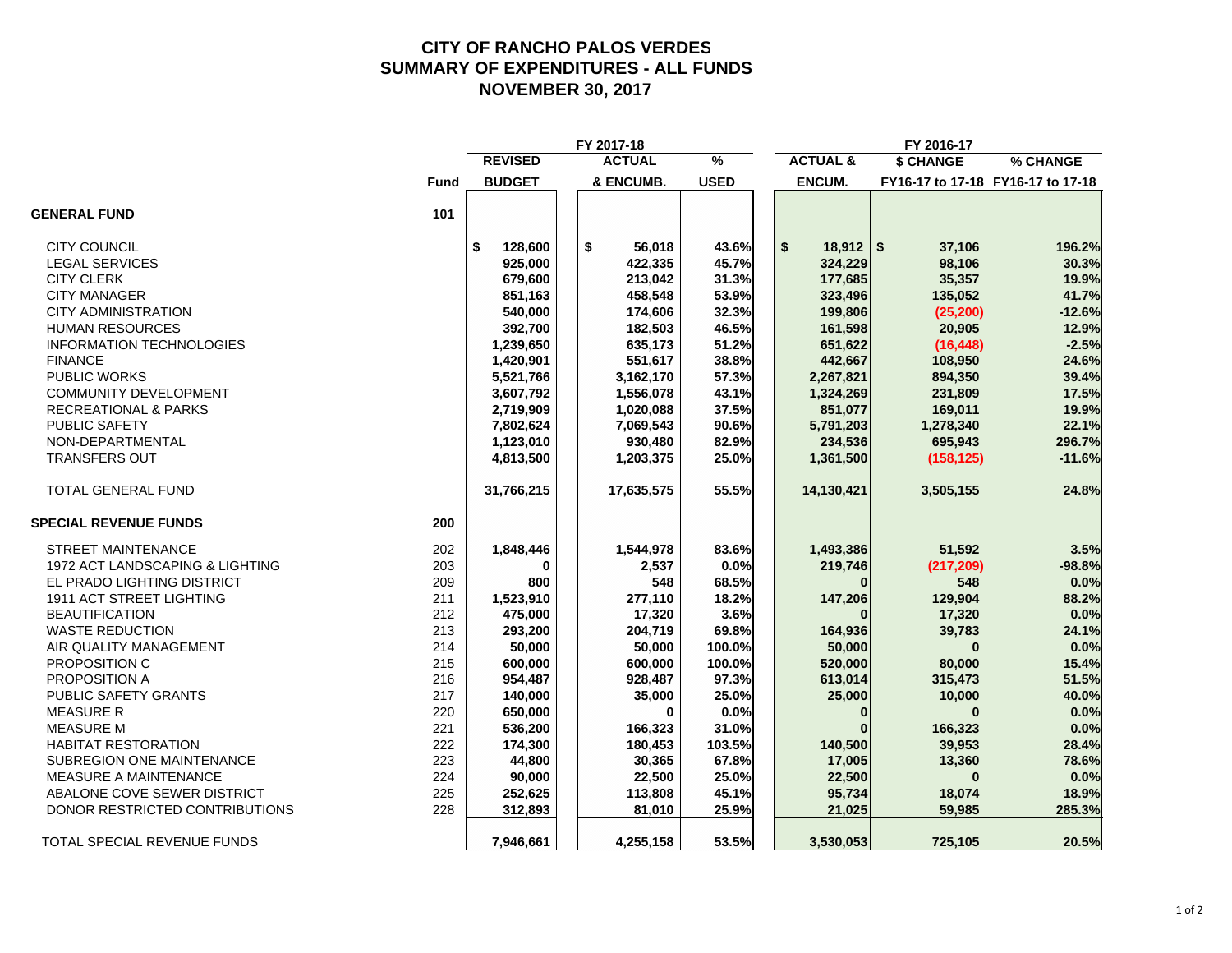#### **CITY OF RANCHO PALOS VERDES SUMMARY OF EXPENDITURES - ALL FUNDS NOVEMBER 30, 2017**

|                                             |      |                | FY 2017-18    |               |                     | FY 2016-17   |                                   |
|---------------------------------------------|------|----------------|---------------|---------------|---------------------|--------------|-----------------------------------|
|                                             |      | <b>REVISED</b> | <b>ACTUAL</b> | $\frac{9}{6}$ | <b>ACTUAL &amp;</b> | \$ CHANGE    | % CHANGE                          |
|                                             | Fund | <b>BUDGET</b>  | & ENCUMB.     | <b>USED</b>   | <b>ENCUM.</b>       |              | FY16-17 to 17-18 FY16-17 to 17-18 |
| <b>CAPITAL PROJECTS FUNDS</b>               | 300  |                |               |               |                     |              |                                   |
| COMMUNITY DEVELOPMENT BLOCK GRANT (CDBG)    | 310  | 305,060        | 221,334       | 72.6%         | 39,610              | 181,724      | 458.8%                            |
| <b>INFRASTRUCTURE IMPROVEMENTS</b>          | 330  | 10,366,580     | 9,067,378     | 87.5%         | 7,955,397           | 1,111,981    | 14.0%                             |
| <b>FEDERAL GRANTS</b>                       | 331  | 1,131,300      | 0             | 0.0%          | 0                   | $\bf{0}$     | 0.0%                              |
| <b>STATE GRANTS</b>                         | 332  | 1,086,369      | $\mathbf{0}$  | 0.0%          | $\Omega$            | $\mathbf{0}$ | 0.0%                              |
| <b>QUIMBY PARK DEVELOPMENT</b>              | 334  | 1,666,136      | 1,064,127     | 63.9%         |                     | 1,064,127    | 0.0%                              |
| LOW-MODERATE INCOME HOUSING                 | 336  | $\bf{0}$       |               | 0.0%          |                     |              | 0.0%                              |
| AFFORDABLE HOUSING PROJECTS                 | 337  | 0              | 0             | 0.0%          |                     | $\bf{0}$     | 0.0%                              |
| DEVELOPMENT IMPACT MITIGATION (EET)         | 338  |                |               | 0.0%          |                     |              | 0.0%                              |
| <b>BICYCLE &amp; PEDESTRIAN ACCESS</b>      | 340  | 82,500         | 37,681        | 45.7%         |                     | 37,681       | 0.0%                              |
| TOTAL CAPITAL PROJECTS FUNDS                |      | 14,637,945     | 10,390,520    | 71.0%         | 7,995,007           | 2,395,513    | 30.0%                             |
| <b>ENTERPRISE FUNDS</b>                     | 500  |                |               |               |                     |              |                                   |
| WATER QUALITY FLOOD PROTECTION              | 501  | 4,735,809      | 4,428,606     | 93.5%         | 1,461,532           | 2,967,074    | 203.0%                            |
| TOTAL ENTERPRISE FUNDS                      |      | 4,735,809      | 4,428,606     | 93.5%         | 1,461,532           | 2,967,074    | 203.0%                            |
| <b>INTERNAL SERVICE FUND</b>                | 600  |                |               |               |                     |              |                                   |
| <b>EQUIPMENT REPLACEMENT</b>                | 681  | 2,108,365      | 304,060       | 14.4%         | 421,018             | (116, 958)   | $-27.8%$                          |
| <b>EMPLOYEE BENEFITS</b>                    | 685  | 0              | 88            | 0.0%          | 375,310             | (375, 221)   | $-100.0\%$                        |
| TOTAL INTERNAL SERVICE FUNDS                |      | 2,108,365      | 304,148       | 14.4%         | 796,328             | (492, 179)   | $-61.8%$                          |
| <b>REDEVELOPMENT AGENCY</b>                 |      |                |               |               |                     |              |                                   |
| REDEVELOPMENT OBLIGATION                    |      | 0              | 4,493         | 0.0%          | $\bf{0}$            | 4,493        | 0.0%                              |
| TOTAL REDEVELOPMENT AGENCY                  | 701  | 0              | 4,493         | 0.0%          | $\mathbf{0}$        | 4,493        | 0.0%                              |
| <b>IMPROVEMENT AUTHORITIES</b>              |      |                |               |               |                     |              |                                   |
| IA - PORTUGUESE BEND MAINTENANCE            | 285  | 155,720        | 109,812       | 70.5%         | 81,733              | 28,079       | 34.4%                             |
| IMPROVEMENT AUTHORITY - ABALONE COVE MAINT. | 795  | 92,100         | 29,609        | 32.1%         | 50,224              | (20, 615)    | $-41.0%$                          |
| TOTAL IMPROVEMENT AUTHORITIES               |      | 247,820        | 139,421       | 56.3%         | 131,956             | 7,465        | 5.7%                              |
| <b>TOTAL EXPENDITURES ALL FUNDS</b>         |      | \$61,442,815   | \$37,157,922  | 60.5%         | $$28,045,296$ \\$   | 9,112,626    | 32.5%                             |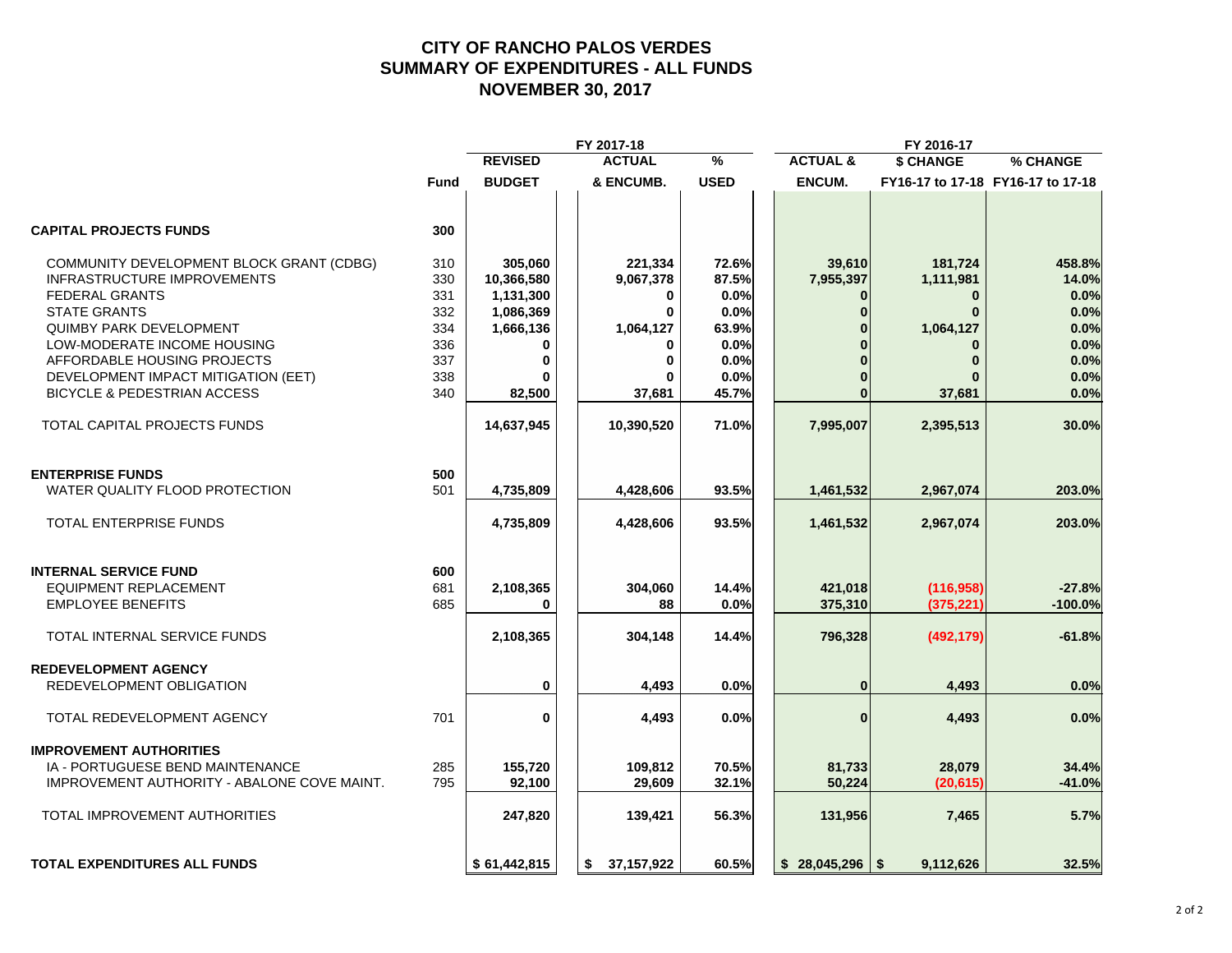|                       |                                                                          | FY 2017-18               | Nov. 2017              | Nov. 2017           |                          | <b>YTD</b>         | <b>Available</b>         |                   | FY 2016-17               | <b>Nov. 2016</b>       | Nov. 2016           | <b>2016 YTD</b>          | 2016 YTD             | Changes to             | <b>Changes to</b>   |
|-----------------------|--------------------------------------------------------------------------|--------------------------|------------------------|---------------------|--------------------------|--------------------|--------------------------|-------------------|--------------------------|------------------------|---------------------|--------------------------|----------------------|------------------------|---------------------|
| <b>Account Number</b> | <b>Account Desc</b>                                                      | <b>Revised Budge</b>     | <b>Actuals</b>         | <b>Encumbrances</b> | <b>YTD Actuals</b>       | Encumbrances       | <b>Budget</b>            | % Used            | <b>Revised Budget</b>    | <b>Actuals</b>         | <b>Encumbrances</b> | Actuals                  | <b>Encumbrances</b>  | <b>Actuals</b>         | Encum.              |
| 101                   | <b>GENERAL FUNI</b>                                                      | 31,766,213.84            | 2.367.831.30           | (1.086.037.97)      | 9.954.685.35             | 7.680.890.01       | 14.130.638.48            | 55.52 %           | 30.626.322.00            | 3.055.231.40           | (865.631.71)        | 8.197.517.25             | 5.932.903.48         | (687,400.10)           | (220.406.26)        |
| 0000                  | <b>UNASSIGNED</b>                                                        | 4,813,500.00<br>0.00     | 0.00<br>0.00           | 0.00<br>0.00        | 1,203,375.00<br>0.00     | 0.00               | 3,610,125.00             | 25.00 %           | 5,446,000.00             | 1,361,500.00<br>0.00   | 0.00<br>0.00        | 1,361,500.00<br>0.00     | 0.00                 | (1,361,500.00)<br>0.00 | 0.00<br>0.00        |
| 9222<br>9223          | TRANSFER - HABITAT RESTORATION<br><b>TRANSFER - SUBREGION 1 MAINT</b>    | 41.500.00                | 0.00                   | 0.00                | 10.375.00                | 0.00<br>0.00       | 0.00<br>31,125.00        | 0.00%<br>25.00%   | 0.00<br>0.00             | 0.00                   | 0.00                | 0.00                     | 0.00<br>0.00         | 0.00                   | 0.00                |
| 9225                  | <b>TRANSFER - ABALONE COVE SEWER</b>                                     | 208.000.00               | 0.00                   | 0.00                | 52.000.00                | 0.00               | 156,000.00               | 25.00%            | 208,000.00               | 52.000.00              | 0.00                | 52.000.00                | 0.00                 | (52,000.00)            | 0.00                |
| 9285                  | <b>TRANSFER - IA PORTUGUESE BEND</b>                                     | 0.00                     | 0.OO                   | 0.00                | 0.00                     | 0.00               | 0.00                     | 0.00 %            | 0.00                     | 0.00                   | 0.00                | 0.OC                     | 0.OC                 | 0.00                   | 0.00                |
| 9310                  | <b>TRANSFER - CDBG</b>                                                   | 0.00                     | 0.00                   | 0.00                | 0.00                     | 0.00               | 0.00                     | 0.00%             | 0.00                     | 0.00                   | 0.00                | 0.00                     | 0.00                 | 0.00                   | 0.00                |
| 9330                  | TRANSFER - INFRASTRUCTURE                                                | 4,526,000.00             | 0.00                   | 0.00                | 1,131,500.00             | 0.00               | 3,394,500.00             | 25.00%            | 5,200,000.00             | 1.300.000.00           | 0.00                | ,300,000.00              | 0.00                 | (1,300,000.00)         | 0.00                |
| 9795                  | <b>TRANSFER - IA ABALONE COVE</b>                                        | 38.000.00                | 0.00                   | 0.00                | 9.500.00                 | 0.00               | 28.500.00                | 25.00 %           | 38,000.00                | 9.500.00               | 0.00                | 9.500.00                 | 0.00                 | (9,500.00)             | 0.00                |
| 9999                  | <b>CAL-CARD HOLDING EXPENSE</b>                                          | 0.00                     | 0.00                   | 0.00                | 0.00                     | 0.00               | 0.00                     | 0.00%             | 0.00                     | 0.00                   | 0.00                | 0.00                     | 0.00                 | 0.00                   | 0.00                |
| 1110<br>4102          | <b>CITY COUNCIL</b><br><b>PART-TIME SALARIES</b>                         | 128.600.00<br>24,000.00  | 12,105.63<br>2,518.20  | 885.00)<br>0.00     | 54.223.08<br>9,903.00    | 1,795.00<br>0.00   | 72,581.92<br>14,097.00   | 13.56 %<br>41.26% | 126,500.00<br>24,000.00  | 3.767.64<br>1.846.20   | 0.00<br>0.00        | 18.911.60<br>8,861.76    | 0.00<br>0.00         | 8,337.99<br>672.00     | 885.00<br>0.00      |
| 4200                  | <b>EMPLOYEE BENEFITS</b>                                                 | 0.00                     | 0.00                   | 0.00                | 0.00                     | 0.00               | 0.00                     | 0.00%             | 0.00                     | 0.00                   | 0.00                | 0.00                     | 0.00                 | 0.00                   | 0.00                |
| 4201                  | HEALTH/DENTAL/VISION INSURANCE                                           | 50.900.00                | 7.343.26               | 0.00                | 32.363.45                | 0.00               | 18,536.55                | 63.58%            | 53.200.00                | 638.00                 | 0.00                | 3.190.00                 | 0.00                 | 6.705.26               | 0.00                |
| 4202                  | <b>FICA/MEDICARE</b>                                                     | 500.00                   | 131.62                 | 0.00                | 638.16                   | 0.00               | (138.16)                 | 127.60%           | 0.00                     | 0.00                   | 0.00                | 0.00                     | 0.00                 | 131.62                 | 0.00                |
| 4204                  | <b>WORKERS' COMPENSATION</b>                                             | 600.00                   | 63.71                  | 0.00                | 201.71                   | 0.00               | 398.29                   | 33.67%            | 0.00                     | 0.00                   | 0.00                | 0.00                     | 0.00                 | 63.71                  | 0.00                |
| 4205                  | <b>OTHER BENEFITS</b>                                                    | 4,100.00                 | 10.02                  | 0.00                | 30.08                    | 0.00               | 4,069.92                 | 0.73%             | 800.00                   | 129.04                 | 0.00                | 645.24                   | 0.00                 | (119.02)               | 0.00                |
| 4206                  | <b>H.S.A. CONTRIBUTION</b>                                               | 15,000.00                | 1,153.82               | 0.00                | 5,769.62                 | 0.00               | 9,230.38                 | 38.47%            | 15,000.00                | 1.154.40               | 0.00                | 5,769.60                 | 0.00                 | (0.58)                 | 0.00                |
| 4310<br>4311          | <b>OPERATING MATERIALS &amp; SUPPLIES</b><br><b>POSTAGE</b>              | 3.500.00<br>0.00         | 0.00<br>0.00           | 0.00<br>0.00        | 0.00<br>0.00             | 0.00<br>0.00       | 3,500.00<br>0.00         | 0.00%<br>0.00%    | 3.500.00<br>0.00         | 0.00<br>0.00           | 0.00<br>0.00        | 0.00<br>0.00             | 0.00<br>0.00         | 0.00<br>0.00           | 0.00<br>0.00        |
| 4601                  | <b>DUES &amp; MEMBERSHIPS</b>                                            | 0.00                     | 0.00                   | 0.00                | 0.00                     | 0.00               | 0.00                     | 0.00%             | 0.00                     | 0.00                   | 0.00                | 0.00                     | 0.00                 | 0.00                   | 0.00                |
| 4701                  | <b>INSURANCE PREMIUM</b>                                                 | 0.00                     | 0.00                   | 0.00                | 0.00                     | 0.00               | 0.00                     | 0.00%             | 0.00                     | 0.00                   | 0.00                | 0.00                     | 0.00                 | 0.00                   | 0.00                |
| 4901                  | <b>MISC EXPENSES</b>                                                     | 0.00                     | 0.00                   | n nn                | 0.00                     | 0.00               | 0.00                     | 0.00%             | 0.00                     | 0.00                   | 0.00                | 0.00                     | 0.00                 | 0.00                   | 0.00                |
| 5101                  | PROFESSIONAL/TECHNICAL SERVICE                                           | 0.00                     | 0.00                   | 0.00                | 0.00                     | 0.00               | 0.00                     | 0.00%             | 0.00                     | 0.00                   | 0.00                | 0.00                     | 0.00                 | 0.00                   | 0.00                |
| 5102                  | <b>ADVERTISING</b>                                                       | 0.00                     | 0.00                   | 0.00                | 0.00                     | 0.00               | 0.00                     | 0.00%             | 0.00                     | 0.00                   | 0.00                | 0.00                     | 0.00                 | 0.00                   | 0.00                |
| 5103                  | <b>PRINTING/BINDING</b>                                                  | 0.00                     | 0.00                   | 0.00                | 0.00                     | 0.00               | 0.00                     | 0.00%             | 0.00                     | 0.00                   | 0.00                | 0.00                     | 0.00                 | 0.00                   | 0.00                |
| 6001                  | <b>MEETINGS &amp; CONFERENCES</b>                                        | 30.000.00                | 885.00                 | (885.00)            | 5.317.06                 | 1,795.00           | 22,887.94                | 23.71%            | 30.000.00                | 0.00                   | 0.00                | 445.00                   | 0.00                 | 885.00                 | (885.00)            |
| 6002<br>6101          | TRAVEL/MILEAGE REIMBURSEMENT<br><b>TRAINING</b>                          | 0.00<br>0.00             | 0.00<br>0.00           | 0.00<br>0.00        | 0.00<br>0.00             | 0.00<br>0.00       | 0.00<br>0.00             | 0.00%<br>0.00%    | 0.00<br>0.00             | 0.00<br>0.00           | 0.00<br>0.00        | 0.00<br>0.00             | 0.00<br>0.00         | 0.00<br>0.00           | 0.00<br>0.00        |
| 6102                  | PUBLICATIONS/JOURNALS                                                    | 0.00                     | 0.00                   | 0.00                | 0.00                     | 0.00               | 0.00                     | 0.00%             | 0.00                     | 0.00                   | 0.00                | 0.00                     | 0.00                 | 0.00                   | 0.00                |
| 1210                  | <b>LEGAL SERVICES - CITY ADMIN</b>                                       | 925.000.00               | 148,243.83             | 0.00                | 422.335.21               | 0.00               | 502,664.79               | 15.66 %           | 940.000.00               | 79.650.37              | 0.00                | 24.229.29                | 0.00                 | 68.593.46              | 0.00                |
| 5101                  | PROFESSIONAL/TECHNICAL SERVICE                                           | 0.00                     | 0.00                   | 0.00                | 10.498.67                | 0.00               | (10.498.67)              | 100.00%           | 0.00                     | 1.280.15               | 0.00                | 4.203.64                 | 0.00                 | (1.280.15)             | 0.00                |
| 5107                  | <b>LEGAL SERVICES - GENERAL</b>                                          | 750,000.00               | 132,193.05             | 0.00                | 352.751.38               | 0.00               | 397,248.62               | 47.03%            | 610,000.00               | 70,824.57              | 0.00                | 283,105.99               | 0.00                 | 61,368.48              | 0.00                |
| 5108                  | <b>LEGAL SERVICES - LABOR NEG.</b>                                       | 60,000.00                | 279.50                 | 0.00                | 279.50                   | 0.00               | 59,720.50                | 0.47%             | 60,000.00                | 1,612.50               | 0.00                | 5,912.50                 | 0.00                 | (1,333.00)             | 0.00                |
| 5109                  | <b>LEGAL SERVICES - LITIGATION</b>                                       | 55,000.00                | 10,487.60              | 0.00                | 28,951.82                | 0.00               | 26,048.18                | 52.64%            | 245,000.00               | 3.060.63               | 0.00                | 21,128.13                | 0.00                 | 7.426.97               | 0.00                |
| 5110<br>1310          | <b>LEGAL SERVICES - CODE ENFORCE</b><br><b>CITY CLERK ADMINISTRATION</b> | 60,000.00<br>549.600.00  | 5,283.68<br>38.821.9   | 0.00<br>585.61)     | 29,853.84<br>204,345.95  | 0.00<br>2,454.90   | 30,146.16<br>342,799.15  | 49.76%<br>37.63%  | 25,000.00<br>575,900.00  | 2,872.52<br>23,425.55  | 0.00<br>4.913.99    | 9,879.03<br>169.237.31   | 0.00<br>8,447.80     | 2,411.16<br>15.396.42  | 0.00<br>(5, 499.60) |
| 4101                  | <b>FULL-TIME SALARIES</b>                                                | 345.000.00               | 25,592.19              | 0.00                | 126,968.86               | 0.00               | 218,031.14               | 36.80%            | 329,300.00               | 18,681.67              | 0.00                | 101,751.40               | 0.00                 | 6,910.52               | 0.00                |
| 4102                  | <b>PART-TIME SALARIES</b>                                                | 0.00                     | 736.56                 | 0.00                | 880.56                   | 0.00               | (880.56)                 | 100.00%           | 0.00                     | 0.00                   | 0.00                | 0.00                     | 0.00                 | 736.56                 | 0.00                |
| 4103                  | <b>OVER-TIME SALARIES</b>                                                | 0.00                     | 529.48                 | 0.00                | 3.866.16                 | 0.00               | (3,866.16)               | 100.00%           | 2.400.00                 | 0.00                   | 0.00                | 0.00                     | 0.00                 | 529.48                 | 0.00                |
| 4104                  | <b>EMPLOYEE BONUSES</b>                                                  | 0.00                     | 0.00                   | n nn                | 0.00                     | 0.00               | 0.00                     | 0.00%             | 0.00                     | 0.00                   | 0.00                | 0.00                     | 0.00                 | 0.00                   | 0.00                |
| 4200                  | <b>EMPLOYEE BENEFITS</b>                                                 | 0.00                     | 0.00                   | 0.00                | 0.00                     | 0.00               | 0.00                     | 0.00%             | 0.00                     | 0.00                   | 0.00                | 0.00                     | 0.00                 | 0.00                   | 0.00                |
| 4201                  | <b>HEALTH/DENTAL/VISION INSURANCE</b>                                    | 50.000.00                | 5.915.28               | 0.00                | 19.169.79                | 0.00               | 30.830.21                | 38.34 %           | 52,100.00                | 0.00                   | 0.00                | 0.00                     | 0.00                 | 5,915.28               | 0.00                |
| 4202<br>4203          | <b>FICA/MEDICARE</b><br><b>CALPERS RETIREMENT</b>                        | 5.000.00<br>31.500.00    | 388.8<br>2,334.99      | 0.00<br>0.00        | 1,657.64<br>11,551.12    | 0.00<br>0.00       | 3.342.36<br>19.948.88    | 33.16%<br>36.67%  | 0.00<br>61,400.00        | 0.00<br>1,833.42       | 0.00<br>0.00        | 0.00<br>10.334.73        | 0.00<br>0.00         | 388.87<br>501.57       | 0.00<br>0.00        |
| 4204                  | <b>WORKERS' COMPENSATION</b>                                             | 7.500.00                 | 892.39                 | 0.00                | 2.865.28                 | 0.00               | 4.634.72                 | 38.20%            | 0.00                     | 0.00                   | 0.00                | 1.899.83                 | 0.00                 | 892.39                 | 0.00                |
| 4205                  | <b>OTHER BENEFITS</b>                                                    | 12,500.00                | 1,282.70               | 0.00                | 7,605.19                 | 0.00               | 4,894.81                 | 60.84%            | 18.200.00                | 1.660.53               | 0.00                | 10,664.17                | 0.00                 | (377.83)               | 0.00                |
| 4206                  | <b>H.S.A. CONTRIBUTION</b>                                               | 17,700.00                | 565.38                 | 0.00                | 1,142.76                 | 0.00               | 16,557.24                | 6.46%             | 17,700.00                | 0.00                   | 0.00                | 0.00                     | 0.00                 | 565.38                 | 0.00                |
| 4207                  | <b>CALPERS UNFUNDED LIABILITIES</b>                                      | 28.100.00                | 0.00                   | 0.00                | 28.100.00                | 0.00               | 0.00                     | 100.00%           | 0.00                     | 0.00                   | 0.00                | 41,427.63                | 0.00                 | 0.00                   | 0.00                |
| 4310                  | <b>OPERATING MATERIALS &amp; SUPPLIES</b>                                | 1.500.00                 | 303.97                 | (305.45)            | 392.78                   | 414.38             | 692.84                   | 53 80 %           | 1.500.00                 | 0.00                   | 0.00                | 835.54                   | 803.22               | 303.97                 | (305.45)            |
| 4311                  | POSTAGE                                                                  | <b>በ በበ</b>              | 0.00                   | n nn                | 0.00                     | 0.00               | 0.00                     | .ስ ሰበ %           | 0.00                     | 0.00<br>0.00           | 0.00<br>0.00        | 0.00                     | 0.00                 | 0.00<br>0.00           | 0.00<br>0.00        |
| 4601<br>4701          | <b>DUES &amp; MEMBERSHIPS</b><br><b>INSURANCE PREMIUM</b>                | 1,300.00<br>0.00         | 0.00<br>0.00           | 0.00<br>0.00        | 526.18<br>0.00           | 0.00<br>0.00       | 773.82<br>0.00           | 40.46%<br>0.00%   | 600.00<br>0.00           | 0.00                   | 0.00                | 480.00<br>0.00           | 0.00<br>0.00         | 0.00                   | 0.00                |
| 4901                  | <b>MISC. EXPENSES</b>                                                    | 0.00                     | 0.00                   | 0.00                | 0.00                     | 0.00               | 0.00                     | 0.00%             | 0.00                     | 0.00                   | 0.00                | 0.00                     | 0.00                 | 0.00                   | 0.00                |
| 5101                  | PROFESSIONAL/TECHNICAL SERVICE                                           | 20.000.00                | 0.00                   | 0.00                | (2,960.00)               | 0.00               | 22.960.00                | $-14.80%$         | 65.000.00                | 0.00                   | 0.00                | 35.80                    | 0.00                 | 0.00                   | 0.00                |
| 5102                  | <b>ADVERTISING</b>                                                       | 6.000.00                 | 0.00                   | 0.00                | 0.00                     | 0.00               | 6.000.00                 | 0.00%             | 5.500.00                 | 0.00                   | 3,000.00            | 126.45                   | 3.000.00             | 0.00                   | (3,000.00)          |
| 5103                  | <b>PRINTING/BINDING</b>                                                  | 1,000.00                 | 0.00                   | 0.00                | 274.70                   | 270.30             | 455.00                   | 54.50 %           | 1.000.00                 | 0.00                   | 0.00                | 65.40                    | 177.67               | 0.00                   | 0.00                |
| 6001                  | <b>MEETINGS &amp; CONFERENCES</b>                                        | 3.000.00                 | 0.00                   | 0.00                | 0.00                     | 0.00               | 3.000.00                 | 0.00%             | 3,000.00                 | 130.73                 | 0.00                | 280.73                   | 0.00                 | (130.73)               | 0.00                |
| 6002                  | TRAVEL/MILEAGE REIMBURSEMENT                                             | 600.00                   | 0.00                   | 0.00                | 0.00                     | 0.00               | 600.00                   | 0.00%             | 600.00                   | 33.19                  | 0.00                | 33.19                    | 0.00                 | (33.19)                | 0.00                |
| 6101<br>6102          | <b>TRAINING</b><br><b>PUBLICATIONS/JOURNALS</b>                          | 7.000.00<br>5.500.00     | 0.00<br>280.16         | 0.00<br>(280.16)    | 0.00<br>704.93           | 0.00               | 7.000.00<br>3.024.85     | 0.00%<br>45.00%   | 7.000.00<br>5.000.00     | 0.00<br>1,086.01       | 0.00<br>1,913.99    | 216.50<br>1.086.01       | 2.300.00<br>2.166.91 | 0.00<br>(805.85)       | 0.00<br>(2, 194.15) |
| 6201                  | <b>EQUIPMENT REPLACEMENT CHARGES</b>                                     | 6,400.00                 | 0.00                   | 0.00                | 1,600.00                 | 1,770.22<br>0.00   | 4,800.00                 | 25.00%            | 5,600.00                 | 0.00                   | 0.00                | 0.00                     | 0.00                 | 0.00                   | 0.00                |
| 8101                  | <b>EQUIPMENT &amp; FURNITURE</b>                                         | 0.00                     | 0.00                   | 0.00                | 0.00                     | 0.00               | 0.00                     | 0.00%             | 0.00                     | 0.00                   | 0.00                | 0.00                     | 0.00                 | 0.00                   | 0.00                |
| 1311                  | <b>CITY CLERK ELECTION</b>                                               | 130,000.00               | 590.64                 | 590.64)             | 3.491.16                 | 2,749.93           | 123,758.91               | 4.80%             | 0.00                     | 0.00                   | 0.00                | 0.00                     | 0.00                 | 590.64                 | 590.64              |
| 4311                  | <b>POSTAGE</b>                                                           | 0.00                     | 0.00                   | 0.00                | 0.00                     | 0.00               | 0.00                     | 0.00%             | 0.00                     | 0.00                   | 0.00                | 0.00                     | 0.00                 | 0.00                   | 0.00                |
| 5101                  | PROFESSIONAL/TECHNICAL SERVICE                                           | 130,000.00               | 0.00                   | (0.00)              | 467.23                   | 147.24             | 129,385.53               | 0.47%             | 0.00                     | 0.00                   | 0.00                | 0.00                     | 0.00                 | 0.00                   | (0.00)              |
| 5102                  | <b>ADVERTISING</b>                                                       | 0.00                     | 590.64                 | (590.64)            | 3,023.93                 | 2.602.69           | (5.626.62)               | 100.00%           | 0.00                     | 0.00                   | 0.00                | 0.00                     | 0.00                 | 590.64                 | (590.64)            |
| 1410<br>4101          | <b>CITY MANAGER</b><br><b>FULL-TIME SALARIES</b>                         | 851.162.50<br>561.700.00 | 89.188.77<br>44.349.35 | (25.365.15)         | 356 737 23<br>224.858.89 | 101.810.44<br>0.00 | 392.614.83<br>336.841.11 | 53 87 %<br>40.03% | 795 700 00<br>555.500.00 | 55.535.30<br>43.021.37 | (6.471.92)          | 281.695.18<br>206.516.25 | 41.800.90            | 33 653 47<br>1.327.98  | (18.893.23)<br>0.00 |
| 4102                  | <b>PART-TIME SALARIES</b>                                                | 0.00                     | 0.00                   | 0.00<br>0.00        | 0.00                     | 0.00               | 0.00                     | 0.00%             | 0.00                     | 0.00                   | 0.00<br>0.00        | 0.00                     | 0.00<br>0.00         | 0.00                   | 0.00                |
| 4103                  | <b>OVER-TIME SALARIES</b>                                                | 0.00                     | 0.00                   | 0.00                | 0.00                     | 0.00               | 0.00                     | 0.00%             | 1.000.00                 | 0.00                   | 0.00                | 0.00                     | 0.00                 | 0.00                   | 0.00                |
|                       |                                                                          |                          |                        |                     |                          |                    |                          |                   |                          |                        |                     |                          |                      |                        |                     |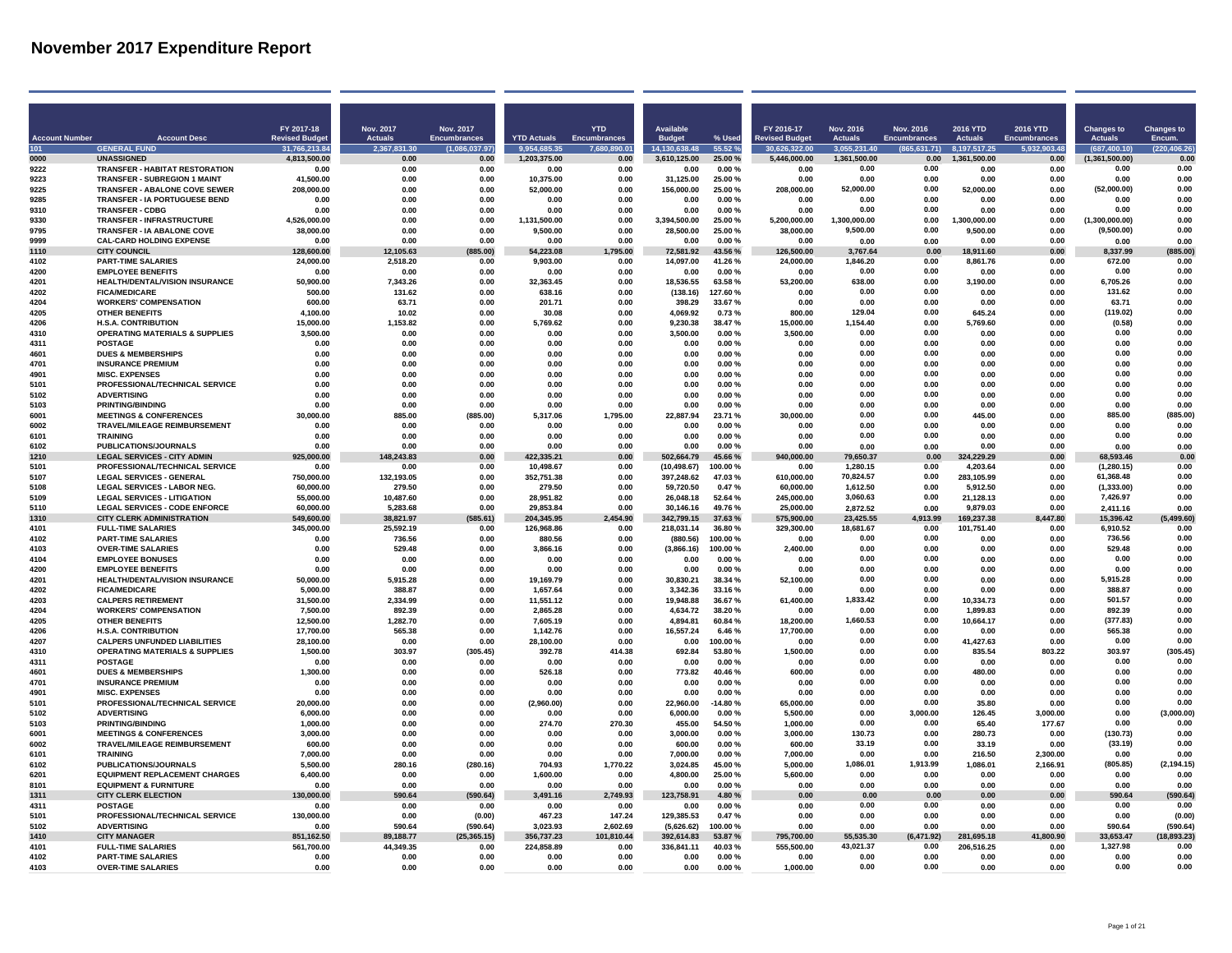|                      |                                                                   | FY 2017-18             | Nov. 2017         | Nov. 2017            |                       | <b>YTD</b>        | <b>Available</b>    |                        | FY 2016-17        | <b>Nov. 2016</b> | Nov. 2016           | 2016 YTD              | 2016 YTD          | Changes to          | <b>Changes to</b> |
|----------------------|-------------------------------------------------------------------|------------------------|-------------------|----------------------|-----------------------|-------------------|---------------------|------------------------|-------------------|------------------|---------------------|-----------------------|-------------------|---------------------|-------------------|
| <b>Account Numbe</b> | <b>Account Desc</b>                                               | <b>Revised Budg</b>    | <b>Actuals</b>    | <b>Encumbrances</b>  | <b>YTD Actuals</b>    |                   |                     | % Used                 | evised Budge      | <b>Actuals</b>   | <b>Encumbrances</b> |                       | Encumbranc        | <b>Actuals</b>      | Encum.            |
| 4104<br>4200         | <b>EMPLOYEE BONUSES</b><br><b>EMPLOYEE BENEFITS</b>               | 0.00<br>0.00           | 0.00<br>0.00      | 0.00<br>0.00         | 0.00<br>0.00          | 0.00<br>0.00      | 0.00<br>0.00        | 0.00%<br>0.00%         | 0.00<br>0.00      | 0.00<br>0.00     | 0.00<br>0.00        | 0.00<br>0.00          | 0.00<br>0.00      | 0.00<br>0.00        | 0.00<br>0.00      |
| 4201                 | HEALTH/DENTAL/VISION INSURANCE                                    | 56,700.00              | 6,811.10          | 0.00                 | 24,327.28             | 0.00              | 32.372.72           | 42.90%                 | 51,000.00         | 319.00           | 0.00                | 1,595.00              | 0.00              | 6.492.10            | 0.00              |
| 4202                 | <b>FICA/MEDICARE</b>                                              | 8 100 00               | 574 75            | n nn                 | 2.799.19              | 0.00              | 5 300 81            | 34.56%                 | 0.00              | 0.00             | 0.00                | n nr                  | <b>0.00</b>       | 57475               | 0.00              |
| 4203                 | <b>CALPERS RETIREMENT</b>                                         | 43.500.00              | 3.409.66          | 0.00                 | 17.270.28             | 0.00              | 26.229.72           | 39.70%                 | 57,800.00         | 3,387.92         | 0.00                | 16.922.67             | 0.00              | 21.74               | 0.00              |
| 4204                 | <b>WORKERS' COMPENSATION</b>                                      | 12.400.00              | 1.531.15          | 0.00                 | 4.894.81              | 0.00              | 7.505.19            | 39.48%                 | 0.00              | 0.00             | 0.00                | 3.174.71              | 0.00              | 1,531.15            | 0.00              |
| 4205                 | <b>OTHER BENEFITS</b>                                             | 14,200.00              | 4,856.90          | 0.00                 | 7,574.71              | 0.00              | 6,625.29            | 53.35%                 | 28,000.00         | 1.324.44         | 0.00                | 6,610.70              | 0.00              | 3.532.46            | 0.00              |
| 4206<br>4207         | <b>H.S.A. CONTRIBUTION</b><br><b>CALPERS UNFUNDED LIABILITIES</b> | 19,800.00<br>16.000.00 | 1,396.13<br>0.00  | 0.00<br>0.00         | 6,935.21<br>16,000.00 | 0.00<br>0.00      | 12,864.79<br>0.00   | 35.03%<br>100.00%      | 13,800.00<br>0.00 | 923.76<br>0.00   | 0.00<br>0.00        | 4,615.92<br>21,498.74 | 0.00<br>0.00      | 472.37<br>0.00      | 0.00<br>0.00      |
| 4310                 | <b>OPERATING MATERIALS &amp; SUPPLIES</b>                         | 10,000.00              | 0.00              | 0.00                 | 184.72                | 4,815.28          | 5,000.00            | 50.00 %                | 10,000.00         | 0.00             | 0.00                | 69.86                 | 4,930.14          | 0.00                | 0.00              |
| 4311                 | POSTAGE                                                           | 100.00                 | 0.00              | 0.00                 | 0.00                  | 0.00              | 100.00              | 0.00%                  | 100.00            | 0.00             | 0.00                | 0.00                  | 0.00              | 0.00                | 0.00              |
| 4601                 | <b>DUES &amp; MEMBERSHIPS</b>                                     | 3.600.00               | 720.00            | 0.00                 | 7.610.00              | 0.00              | (4.010.00)          | 211.39%                | 3.600.00          | 0.00             | 0.00                | 425.00                | 0.00              | 720.00              | 0.00              |
| 4701                 | <b>INSURANCE PREMIUM</b>                                          | 15,300.00              | 0.00              | 0.00                 | 0.00                  | 0.00              | 15.300.00           | $0.00 \%$              | 0.00              | 0.00             | 0.00                | 0.00                  | 0.00              | 0.00                | 0.00              |
| 4901                 | <b>MISC. EXPENSES</b>                                             | 0.00                   | 0.00              | 0.00                 | 0.00                  | 0.00              | 0.00                | 0.00%                  | 0.00              | 0.00<br>0.00     | 0.00<br>0.00        | 0.00                  | 0.00              | 0.00<br>0.00        | 0.00<br>0.00      |
| 5100<br>5101         | PROFESSIONAL/TECHNICAL SERVICE<br>PROFESSIONAL/TECHNICAL SERVICE  | 0.00<br>59,062.50      | 0.00<br>25,365.15 | 0.00<br>(25, 365.15) | 0.00<br>36,489.26     | 0.00<br>96,573.24 | 0.00<br>(74,000.00) | 0.00%<br>225.29%       | 0.00<br>50,000.00 | 6,282.88         | (6,471.92)          | 0.00<br>17,490.20     | 0.00<br>36,870.76 | 19,082.27           | (18, 893.23)      |
| 5102                 | <b>ADVERTISING</b>                                                | 0.00                   | 0.00              | 0.00                 | 37.53                 | 0.00              | (37.53)             | 100.00%                | 0.00              | 0.00             | 0.00                | 0.00                  | 0.00              | 0.00                | 0.00              |
| 5103                 | <b>PRINTING/BINDING</b>                                           | 600.00                 | 0.00              | 0.00                 | 178.08                | 421.92            | 0.00                | 100.00%                | 600.00            | 0.00             | 0.00                | 0.00                  | 0.00              | 0.00                | 0.00              |
| 5301                 | <b>TELEPHONE</b>                                                  | 0.00                   | 0.00              | 0.00                 | 0.00                  | 0.00              | 0.00                | 0.00%                  | 0.00              | 38.01            | 0.00                | 38.01                 | 0.00              | (38.01)             | 0.00              |
| 6001                 | <b>MEETINGS &amp; CONFERENCES</b>                                 | 15,000.00              | 88.88             | 0.00                 | 3.773.19              | 0.00              | 11.226.81           | 25.15%                 | 15,000.00         | 206.51           | 0.00                | 2.693.53              | 0.00              | (117.63)            | 0.00              |
| 6002                 | TRAVEL/MILEAGE REIMBURSEMENT                                      | 500.00                 | 85.70             | 0.00                 | 182.08                | 0.00              | 317.92              | 36.40%                 | 500.00            | 31.41<br>0.00    | 0.00<br>0.00        | 44.59                 | 0.00              | 54.29<br>0.00       | 0.00<br>0.00      |
| 6101<br>6102         | <b>TRAINING</b><br><b>PUBLICATIONS/JOURNALS</b>                   | 0.00<br>400.00         | 0.00<br>0.00      | 0.00<br>0.00         | 0.00<br>72.00         | 0.00<br>0.00      | 0.00<br>328.00      | $0.00 \%$<br>18.00%    | 0.00<br>400.00    | 0.00             | 0.00                | 0.00<br>0.00          | 0.00<br>0.00      | 0.00                | 0.00              |
| 6201                 | <b>EQUIPMENT REPLACEMENT CHARGES</b>                              | 14.200.00              | 0.00              | 0.00                 | 3.550.00              | 0.00              | 10,650.00           | 25.00%                 | 8,400.00          | 0.00             | 0.00                | 0.00                  | 0.00              | 0.00                | 0.00              |
| 8803                 | LAND                                                              | 0.00                   | 0.00              | 0.00                 | 0.00                  | 0.00              | 0.00                | 0.00%                  | 0.00              | 0.00             | 0.00                | 0.00                  | 0.00              | 0.00                | 0.00              |
| 1420                 | <b>COMMUNITY OUTREACH</b>                                         | 87.500.00              | 4.742.21          | 82.01)               | 23.681.80             | 11,637.01         | 52.181.19           | 0.36 %                 | 81.500.00         | 208.34           | (81.14)             | 533.70                | 8,043.52          | 533.87              | 00.87             |
| 4101                 | <b>FULL-TIME SALARIES</b>                                         | 0.00                   | 0.00              | 0.00                 | 0.00                  | 0.00              | 0.00                | 0.00%                  | 0.00              | 0.00             | 0.00                | 0.00                  | 0.00              | 0.00                | 0.00              |
| 4102<br>4103         | <b>PART-TIME SALARIES</b><br><b>OVER-TIME SALARIES</b>            | 0.00                   | 0.00<br>0.00      | 0.00<br>0.00         | 0.00                  | 0.00<br>0.00      | 0.00                | 0.00%<br>$0.00 \%$     | 0.00              | 0.00<br>0.00     | 0.00<br>0.00        | 0.00<br>0.00          | 0.00              | 0.00<br>0.00        | 0.00<br>0.00      |
| 4200                 | <b>EMPLOYEE BENEFITS</b>                                          | 0.00<br>0.00           | 0.00              | 0.00                 | 0.00<br>0.00          | 0.00              | 0.00<br>0.00        | 0.00%                  | 0.00<br>0.00      | 0.00             | 0.00                | 0.00                  | 0.00<br>0.00      | 0.00                | 0.00              |
| 4310                 | <b>OPERATING MATERIALS &amp; SUPPLIES</b>                         | 4.200.00               | 2.891.86          | (3, 131.66)          | 6.792.34              | 505.21            | (3,097.55)          | 173.76%                | 4.200.00          | 0.00             | 0.00                | 14.71                 | 485.29            | 2,891.86            | (3, 131.66)       |
| 4311                 | <b>POSTAGE</b>                                                    | 8,400.00               | 0.00              | 0.00                 | 0.00                  | 8,400.00          | 0.00                | 100.00%                | 8,400.00          | 0.00             | 0.00                | 8,308.00              | 0.00              | 0.00                | 0.00              |
| 4601                 | <b>DUES &amp; MEMBERSHIPS</b>                                     | 45,800.00              | 0.00              | 0.00                 | 12,965.61             | 0.00              | 32,834.39           | 28.31%                 | 45,800.00         | 0.00             | 0.00                | 17,252.65             | 0.00              | 0.00                | 0.00              |
| 4701                 | <b>INSURANCE PREMIUM</b>                                          | 0.00                   | 0.00              | 0.00                 | 0.00                  | 0.00              | 0.00                | 0.00%                  | 0.00              | 0.00             | 0.00                | 0.00                  | 0.00              | 0.00                | 0.00              |
| 4901<br>5101         | <b>MISC. EXPENSES</b>                                             | 0.00                   | 0.00              | 0.00                 | 0.00                  | 0.00              | 0.00                | 0.00%                  | 0.00<br>0.00      | 0.00<br>0.00     | 0.00<br>0.00        | 0.00                  | 0.00              | 0.00<br>0.00        | 0.00<br>0.00      |
| 5102                 | PROFESSIONAL/TECHNICAL SERVICE<br><b>ADVERTISING</b>              | 0.00<br>0.00           | 0.00<br>0.00      | 0.00<br>0.00         | 0.00<br>0.00          | 0.00<br>0.00      | 0.00<br>0.00        | 0.00%<br>$0.00 \%$     | 0.00              | 0.00             | 0.00                | 0.00<br>0.00          | 0.00<br>0.00      | 0.00                | 0.00              |
| 5103                 | <b>PRINTING/BINDING</b>                                           | 15,000.00              | 1,766.78          | 2 233 22             | 1.766.78              | 2.233.22          | 11.000.00           | 26.67%                 | 15,000.00         | 0.00             | 0.00                | 2.312.74              | 5.087.26          | 1.766.78            | 2.233.22          |
| 5106                 | <b>RENTS &amp; LEASES</b>                                         | 0.00                   | 0.00              | 0.00                 | 0.00                  | 0.00              | 0.00                | 0.00%                  | 0.00              | 0.00             | 0.00                | 0.00                  | 0.00              | 0.00                | 0.00              |
| 5201                 | <b>REPAIR &amp; MAINTENANCE SERVICES</b>                          | 1.100.00               | 83.57             | (83.57)              | 501.42                | 498.58            | 100.00              | 90.91%                 | 1.000.00          | 0.00             | 0.00                | 0.00                  | 0.00              | 83.57               | (83.57)           |
| 6001                 | <b>MEETINGS &amp; CONFERENCES</b>                                 | 13,000.00              | 0.00              | 0.00                 | 1,655.65              | 0.00              | 11,344.35           | 12.74%                 | 7,000.00          | 127.20           | 0.00                | (1,010.10)            | 1,876.67          | (127.20)<br>0.00    | 0.00              |
| 6002<br>6101         | TRAVEL/MILEAGE REIMBURSEMENT<br><b>TRAINING</b>                   | 0.00<br>0.00           | 0.00<br>0.00      | 0.00<br>0.00         | 0.00<br>0.00          | 0.00<br>0.00      | 0.00<br>0.00        | 0.00%<br>0.00%         | 100.00<br>0.00    | 0.00<br>0.00     | 0.00<br>0.00        | 0.00<br>(750.00)      | 0.00<br>0.00      | 0.00                | 0.00<br>0.00      |
| 6102                 | PUBLICATIONS/JOURNALS                                             | 0.00                   | 0.00              | 0.00                 | 0.00                  | 0.00              | 0.00                | $0.00 \%$              | 0.00              | 81.14            | (81.14)             | 405.70                | 594.30            | (81.14)             | 81.14             |
| 6201                 | <b>EQUIPMENT REPLACEMENT CHARGES</b>                              | 0.00                   | 0.00              | 0.00                 | 0.00                  | 0.00              | 0.00                | $0.00 \%$              | 0.00              | 0.00             | 0.00                | 0.00                  | 0.00              | 0.00                | 0.00              |
| 1430                 | <b>EMERGENCY PREPAREDNESS</b>                                     | 189.300.00             | 8.228.65          | ,582.28              | 44.493.63             | 8.582.28          | 136.224.09          | 28.04 %                | 206,679.00        | 6.929.05         | 206.01              | 45.846.75             | 3.419.59          | 1.299.60            | 7.376.2           |
| 4101                 | <b>FULL-TIME SALARIES</b>                                         | 80.100.00              | 6.108.12          | 0.00                 | 22.985.49             | 0.00              | 57.114.51           | 28.70%                 | 77.500.00         | 5,895.82         | 0.00                | 28.292.88             | 0.00              | 212.30              | 0.00              |
| 4102<br>4103         | <b>PART-TIME SALARIES</b><br><b>OVER-TIME SALARIES</b>            | 0.00                   | 0.00              | 0.00                 | 0.00                  | 0.00              | 0.00                | 0.00%                  | 0.00              | 0.00             | 0.00                | 0.00<br>0.00          | 0.00              | 0.00<br>0.00        | 0.00              |
| 4200                 | <b>EMPLOYEE BENEFITS</b>                                          | 0.00<br>0.00           | 0.00<br>0.00      | 0.00<br>0.00         | 0.00<br>0.00          | 0.00<br>0.00      | 0.00<br>0.00        | 0.00%<br>0.00%         | 0.00<br>0.00      | 0.00<br>0.00     | 0.00<br>0.00        | 0.00                  | 0.00<br>0.00      | 0.00                | 0.00<br>0.00      |
| 4201                 | HEALTH/DENTAL/VISION INSURANCE                                    | 18.000.00              | 1,142.90          | 0.00                 | 4.218.64              | 0.00              | 13,781.36           | 23.44 %                | 18.000.00         | 0.00             | 0.00                | 0.00                  | 0.00              | 1,142.90            | 0.00              |
| 4202                 | <b>FICA/MEDICARE</b>                                              | 1,200.00               | 80.59             | 0.00                 | 283.79                | 0.00              | 916.21              | 23.67%                 | 0.00              | 0.00             | 0.00                | 0.00                  | 0.00              | 80.59               | 0.00              |
| 4203                 | <b>CALPERS RETIREMENT</b>                                         | 8,100.00               | 617.54            | 0.00                 | 2.308.23              | 0.00              | 5,791.77            | 28.49%                 | 14,500.00         | 588.26           | 0.00                | 2,938.84              | 0.00              | 29.28               | 0.00              |
| 4204                 | <b>WORKERS' COMPENSATION</b>                                      | 1.700.00               | 195.91            | 0.00                 | 1.931.91              | 0.00              | (231.91)            | 113.65%                | 0.00              | 0.00             | 0.00                | 449.96                | 0.00              | 195.91              | 0.00              |
| 4205<br>4206         | <b>OTHER BENEFITS</b><br><b>H.S.A. CONTRIBUTION</b>               | 2.500.00<br>0.00       | 83.59<br>0.00     | 0.00<br>0.00         | 103.25<br>0.00        | 0.00<br>0.00      | 2,396.75<br>0.00    | 4.12%<br>$0.00 \%$     | 4.100.00<br>0.00  | 168.41<br>115.38 | 0.00<br>0.00        | 841.53<br>576.90      | 0.00<br>0.00      | (84.82)<br>(115.38) | 0.00<br>0.00      |
| 4207                 | <b>CALPERS UNFUNDED LIABILITIES</b>                               | 9,900.00               | 0.00              | 0.00                 | 9,900.00              | 0.00              | 0.00                | 100.00%                | 0.00              | 0.00             | 0.00                | 9,885.20              | 0.00              | 0.00                | 0.00              |
| 4310                 | <b>OPERATING MATERIALS &amp; SUPPLIES</b>                         | 19,800.00              | 0.00              | 878.28               | 120.85                | 1.878.28          | 17,800.87           | 10.10%                 | 19,379.00         | 57.66            | 206.01              | 2,585.22              | 2.459.59          | (57.66)             | 672.27            |
| 4311                 | <b>POSTAGE</b>                                                    | 0.00                   | 0.00              | 0.00                 | 0.00                  | 0.00              | 0.00                | 0.00%                  | 0.00              | 0.00             | 0.00                | 0.00                  | 0.00              | 0.00                | 0.00              |
| 4601                 | <b>DUES &amp; MEMBERSHIPS</b>                                     | 11,400.00              | 0.00              | 6,704.00             | 605.00                | 6,704.00          | 4,091.00            | 64.11%                 | 11,400.00         | 0.00             | 0.00                | 190.00                | 0.00              | 0.00                | 6,704.00          |
| 4701                 | <b>INSURANCE PREMIUM</b>                                          | 2,300.00               | 0.00              | 0.00                 | 0.00                  | 0.00              | 2,300.00            | 0.00%                  | 0.00              | 0.00             | 0.00                | 0.00                  | 0.00              | 0.00                | 0.00<br>0.00      |
| 4901<br>5101         | <b>MISC. EXPENSES</b><br>PROFESSIONAL/TECHNICAL SERVICE           | 0.00<br>13.500.00      | 0.00<br>0.00      | 0.00<br>0.00         | 0.00<br>0.00          | 0.00<br>0.00      | 0.00<br>13.500.00   | 0.00%<br>$0.00 \%$     | 0.00<br>37.000.00 | 0.00<br>0.00     | 0.00<br>0.00        | 0.00<br>(300.00)      | 0.00<br>960.00    | 0.00<br>0.00        | 0.00              |
| 5102                 | <b>ADVERTISING</b>                                                | 0.00                   | 0.00              | 0.00                 | 0.00                  | 0.00              | 0.00                | 0.00%                  | 0.00              | 0.00             | 0.00                | 0.00                  | 0.00              | 0.00                | 0.00              |
| 5103                 | PRINTING/BINDING                                                  | 500.00                 | 0.00              | 0.00                 | 0.00                  | 0.00              | 500.00              | 0.00%                  | 500.00            | 0.00             | 0.00                | 0.00                  | 0.00              | 0.00                | 0.00              |
| 5301                 | <b>TELEPHONE</b>                                                  | 3,000.00               | 0.00              | 0.00                 | 1,486.47              | 0.00              | 1,513.53            | 49.53%                 | 2,700.00          | 103.52           | 0.00                | 348.96                | 0.00              | (103.52)            | 0.00              |
| 6001                 | <b>MEETINGS &amp; CONFERENCES</b>                                 | 4.800.00               | 0.00              | 0.00                 | 0.00                  | 0.00              | 4.800.00            | 0.00%                  | 4.800.00          | 0.00             | 0.00                | 0.00                  | 0.00              | 0.00                | 0.00              |
| 6002                 | TRAVEL/MILEAGE REIMBURSEMENT                                      | 200.00                 | 0.00              | 0.00                 | 0.00                  | 0.00              | 200.00              | 0.00%                  | 200.00            | 0.00             | 0.00                | 37.26                 | 0.00              | 0.00                | 0.00              |
| 6101<br>6102         | <b>TRAINING</b><br>PUBLICATIONS/JOURNALS                          | 10.100.00<br>0.00      | 0.00<br>0.00      | 0.00<br>0.00         | 0.00<br>0.00          | 0.00<br>0.00      | 10.100.00<br>0.00   | $0.00 \%$<br>$0.00 \%$ | 9.100.00<br>0.00  | 0.00<br>0.00     | 0.00<br>0.00        | 0.00<br>0.00          | 0.00<br>0.00      | 0.00<br>0.00        | 0.00<br>0.00      |
| 6201                 | <b>EQUIPMENT REPLACEMENT CHARGES</b>                              | 2,200.00               | 0.00              | 0.00                 | 550.00                | 0.00              | 1.650.00            | 25.00%                 | 7.500.00          | 0.00             | 0.00                | 0.00                  | 0.00              | 0.00                | 0.00              |
|                      |                                                                   |                        |                   |                      |                       |                   |                     |                        |                   |                  |                     |                       |                   |                     |                   |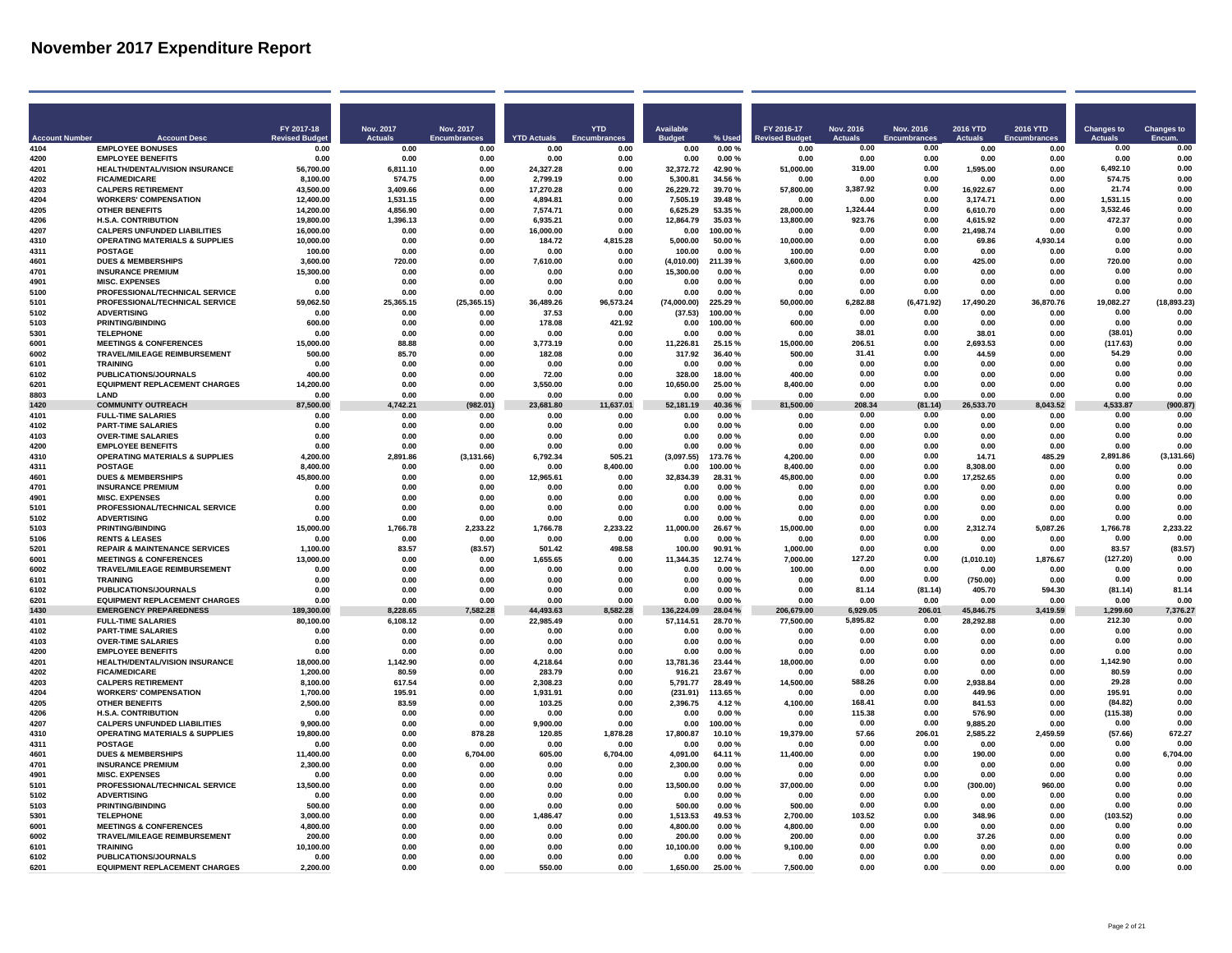| FY 2017-18<br>Nov. 2017<br>Nov. 2017<br><b>YTD</b><br><b>Available</b><br>FY 2016-17<br><b>Nov. 2016</b><br><b>2016 YTD</b><br>2016 YTD<br>Nov. 2016<br>Changes to<br><b>Changes to</b><br><b>Account Number</b><br><b>Account Desc</b><br><b>Revised Budge</b><br><b>Actuals</b><br><b>Encumbrances</b><br><b>YTD Actuals</b><br><b>Budget</b><br>% Used<br><b>Revised Budge</b><br><b>Actuals</b><br><b>Encumbrances</b><br><b>Actuals</b><br><b>Encumbrances</b><br><b>Actuals</b><br>Encum.<br>1440<br>(10, 890.00)<br>176.988.86<br>32.75%<br>230.853.00<br>(14, 404.50)<br>57,193.05<br>58.769.45<br>3,514.50<br><b>RPV TV</b><br>263.200.00<br>17,015.67<br>66.121.14<br>20,090.00<br>13.414.50<br>3,601.17<br>4102<br><b>PART-TIME SALARIES</b><br>39,000.00<br>2,992.50<br>9,108.75<br>0.00<br>29,891.25<br>23.36%<br>0.00<br>0.00<br>0.00<br>2.992.50<br>0.00<br>0.00<br>0.00<br>0.00<br>0.00<br>4200<br><b>EMPLOYEE BENEFITS</b><br>0.00<br>0.00<br>0.00<br>0.00<br>0.00<br>0.00%<br>0.00<br>0.00<br>0.00<br>0.00<br>0.00<br>0.00<br>0.00<br>HEALTH/DENTAL/VISION INSURANCE<br>(526.91)<br>526.91<br>0.00<br>4201<br>0.00<br>526.91<br>0.00<br>526.91<br>0.00<br>100.00%<br>0.00<br>0.00<br>0.00<br>0.00<br>0.00<br>0.00<br>0.00<br>40.67<br>0.00<br>4202<br><b>FICA/MEDICARE</b><br>0.00<br>(123.81)<br>0.00<br>40.67<br>n nn<br>123.81<br>100.00%<br>0.00<br>0.00<br>0.00<br>0.00<br>0.00<br>0.00<br>195.50<br>4203<br>CALPERS RETIREMENT<br>0.00<br>195.50<br>0.00<br>595.07<br>0.00<br>(595.07)<br>0.00<br>0.00<br>100.00%<br>0.00<br>4204<br><b>WORKERS' COMPENSATION</b><br>(221.60)<br>0.00<br>0.00<br>140.09<br>0.00<br>0.00<br>140.09<br>0.00<br>221.60<br>0.00<br>100.00%<br>0.00<br>0.00<br>0.00<br>4205<br><b>OTHER BENEFITS</b><br>16,000.00<br>0.00<br>0.00<br>16,000.00<br>0.00<br>0.00<br>0.00<br>0.00<br>0.00<br>0.00<br>0.00%<br>0.00<br>0.00<br>0.00<br>554.50<br>(554.50)<br>554.50<br>4310<br><b>OPERATING MATERIALS &amp; SUPPLIES</b><br>20.000.00<br>0.00<br>0.00<br>0.00<br>0.00<br>20.000.00<br>0.00%<br>22.453.00<br>1.258.05<br>15,194.45<br>(554.50)<br>0.00<br>0.00<br>0.00<br>0.00<br>4601<br><b>DUES &amp; MEMBERSHIPS</b><br>700.00<br>0.00<br>0.00<br>0.00<br>0.00<br>700.00<br>0.00%<br>700.00<br>0.00<br>0.00<br>PROFESSIONAL/TECHNICAL SERVICE<br>182,200.00<br>13,120.00<br>54,220.00<br>20,090.00<br>107,890.00<br>203,000.00<br>12,860.00<br>(13, 850.00)<br>55,935.00<br>43,575.00<br>260.00<br>2,960.00<br>5101<br>(10.890.00)<br>40.78%<br>6201<br><b>EQUIPMENT REPLACEMENT CHARGES</b><br>5,300.00<br>0.00<br>0.00<br>1.325.00<br>0.00<br>3,975.00<br>25.00 %<br>4.700.00<br>0.00<br>0.00<br>0.00<br>0.00<br>0.00<br>0.00<br>1450<br><b>PERSONNEL</b><br>392,700.00<br>39.898.07<br>(14, 776.67)<br>146.672.45<br>35,830.66<br>210.196.89<br>46.47%<br>419.055.00<br>28.551.22<br>(1,747.30)<br>134.247.69<br>27.350.58<br>11.346.85<br>(13,029.37)<br><b>FULL-TIME SALARIES</b><br>175,627.35<br>245,500.00<br>91,313.14<br>258.900.00<br>18.079.78<br>83.272.65<br>32.16%<br>19.040.46<br>(960.68)<br>0.00<br>4101<br>0.00<br>0.00<br>0.00<br>0.00<br>0.00<br><b>PART-TIME SALARIES</b><br>0.00<br>0.00<br>0.00<br>4102<br>0.00<br>0.00<br>0.00<br>0.00<br>0.00<br>0.00<br>0.00%<br>0.00<br>0.00<br>0.00<br>0.00<br>0.00<br>0.00<br>0.00<br>4103<br><b>OVER-TIME SALARIES</b><br>300.00<br>0.00<br>0.00<br>0.00<br>0.00<br>0.00<br>0.00<br>0.00%<br>0.00<br>0.00<br>4200<br><b>EMPLOYEE BENEFITS</b><br>0.00<br>0.00<br>0.00<br>0.00<br>0.00<br>0.00<br>0.00%<br>0.00<br>0.00<br>0.00<br>0.00<br>0.00<br>0.00<br>0.00<br>319.00<br>1,061.02<br>0.00<br>4201<br>HEALTH/DENTAL/VISION INSURANCE<br>21,700.00<br>1,380.02<br>0.00<br>5,489.02<br>0.00<br>16,210.98<br>25.29%<br>30,300.00<br>0.00<br>1,595.00<br>0.00<br>0.00<br>2,723.59<br>0.00<br>241.55<br>0.00<br>4202<br><b>FICA/MEDICARE</b><br>3.800.00<br>241.55<br>0.00<br>1.076.41<br>28.32 %<br>0.00<br>0.00<br>0.00<br>0.00<br><b>CALPERS RETIREMENT</b><br>1,265.46<br>5,959.34<br>0.00<br>12,440.66<br>22,200.00<br>1,453.04<br>0.00<br>7,251.39<br>0.00<br>(187.58)<br>0.00<br>4203<br>18,400.00<br>0.00<br>32.39 %<br>0.00<br>4204<br><b>WORKERS' COMPENSATION</b><br>5,600.00<br>407.55<br>0.00<br>1,628.31<br>0.00<br>3,971.69<br>29.07%<br>0.00<br>0.00<br>1,399.87<br>0.00<br>407.55<br>0.00<br>726.08<br>0.00<br>0.00<br>3,552.25<br>(182.99)<br>4205<br><b>OTHER BENEFITS</b><br>8.400.00<br>543.09<br>0.00<br>2.201.32<br>0.00<br>6.198.68<br>26.20%<br>15.000.00<br>0.00<br>230.76<br>0.00<br>(230.76)<br>0.00<br><b>H.S.A. CONTRIBUTION</b><br>0.00<br>1.153.80<br>4206<br>1.500.00<br>0.00<br>0.00<br>0.00<br>1.500.00<br>0.00%<br>4.500.00<br>0.00<br><b>CALPERS UNFUNDED LIABILITIES</b><br>0.00<br>0.00<br>4207<br>0.00<br>0.00<br>0.00<br>0.00<br>0.00%<br>5.127.67<br>0.00<br>0.00<br>0.00<br>0.00<br>0.00<br>0.00<br>4310<br><b>OPERATING MATERIALS &amp; SUPPLIES</b><br>7.000.00<br>362.17<br>1.400.29<br>5.237.54<br>21.655.00<br>75.14<br>0.00<br>5.339.89<br>(75.14)<br>0.00<br>0.00<br>0.00<br>25.17%<br>2.389.68<br>4311<br>0.00<br>0.00<br>0.00<br>0.00<br>0.00<br><b>POSTAGE</b><br>0.00<br>0.00<br>0.00<br>0.00%<br>0.00<br>0.00<br>0.00<br>0.00<br>0.00<br>0.00<br>0.00<br>0.00<br>0.00<br>4601<br><b>DUES &amp; MEMBERSHIPS</b><br>1.300.00<br>0.00<br>0.00<br>450.00<br>0.00<br>850.00<br>34.62%<br>1,000.00<br>0.00<br>0.00<br>0.00<br>0.00<br>0.00<br>0.00<br>4701<br><b>INSURANCE PREMIUM</b><br>9.400.00<br>0.00<br>0.00<br>0.00<br>0.00<br>9.400.00<br>0.00%<br>0.00<br>0.00<br>0.00<br>4901<br><b>MISC. EXPENSES</b><br>3,203.95<br>0.00<br>2,912.57<br>0.00<br>(2,912.57)<br>100.00%<br>0.00<br>2,227.99<br>0.00<br>2,580.42<br>0.00<br>975.96<br>0.00<br>0.00<br>(13,029.37)<br>5101<br>PROFESSIONAL/TECHNICAL SERVICE<br>30,000.00<br>14,776.67<br>(14, 776.67)<br>32,701.32<br>31,453.68<br>(34, 155.00)<br>213.85%<br>55.000.00<br>3.644.30<br>(1,747.30)<br>9,174.41<br>24,960.90<br>11,132.37<br>0.00<br>0.00<br>5102<br><b>ADVERTISING</b><br>0.00<br>0.00<br>0.00<br>0.00<br>0.00<br>$0.00 \%$<br>10.000.00<br>0.00<br>450.00<br>0.00<br>0.00<br>0.00<br>0.00<br>0.00<br>0.00<br>0.00<br><b>PRINTING/BINDING</b><br>1.000.00<br>1.000.00<br>1.000.00<br>5103<br>0.00<br>0.00<br>0.00<br>0.00<br>$0.00 \%$<br>0.00<br>0.00<br>0.00<br><b>RECRUITMENT ACTIVITIES</b><br>1,435.08<br>0.00<br>0.00<br>0.00<br>5117<br>5.900.00<br>0.00<br>0.00<br>4.464.92<br>75.68%<br>0.00<br>0.00<br>0.00<br>0.00<br><b>MEETINGS &amp; CONFERENCES</b><br>4,500.00<br>0.00<br>0.00<br>1,266.87<br>3,233.13<br>4,500.00<br>674.05<br>0.00<br>1,349.45<br>(674.05)<br>0.00<br>6001<br>0.00<br>28.16%<br>0.00<br>6002<br>TRAVEL/MILEAGE REIMBURSEMENT<br>0.00<br>0.00<br>0.00<br>500.00<br>0.00%<br>200.00<br>0.00<br>0.00<br>0.00<br>0.00<br>0.00<br>500.00<br>0.00<br>0.00<br>6101<br><b>TRAINING</b><br>5,500.00<br>0.00<br>0.00<br>3,695.00<br>0.00<br>1,805.00<br>67.18%<br>5,000.00<br>160.40<br>0.00<br>3,960.40<br>0.00<br>(160.40)<br>0.00<br>PUBLICATIONS/JOURNALS<br>0.00<br>0.00<br>0.00<br>0.00<br>0.00<br>6102<br>1.000.00<br>0.00<br>0.00<br>244.22<br>755.78<br>24.40 %<br>1.000.00<br>0.00<br>0.00<br><b>RISK/SAFETY ACTIVITIES</b><br>0.00<br>0.00<br>2,976.69<br>3,024.98<br>53.46%<br>0.00<br>0.00<br>0.00<br>0.00<br>0.00<br>6104<br>6.500.00<br>498.33<br>0.00<br>0.00<br>6201<br><b>EQUIPMENT REPLACEMENT CHARGES</b><br>1,800.00<br>0.00<br>0.00<br>450.00<br>0.00<br>1,350.00<br>25.00 %<br>1.900.00<br>0.00<br>0.00<br>0.00<br>0.00<br>0.00<br>0.00<br>1460<br><b>RISK MANAGEMENT</b><br>0.00<br>0.00<br>0.00<br>0.00<br>0.00<br>0.00<br>0.00%<br>0.00<br>0.00<br>0.00<br>0.00<br>0.00<br>0.00<br>0.00<br>0.00<br><b>FULL-TIME SALARIES</b><br>0.00<br>0.00<br>0.00<br>4101<br>0.00<br>0.00<br>0.00<br>0.00<br>0.00<br>0.00<br>0.00%<br>0.00<br>0.00<br>0.00<br><b>PART-TIME SALARIES</b><br>0.00<br>0.00<br>0.00<br>0.00<br>4102<br>0.00<br>0.00<br>0.00<br>0.00<br>0.00<br>0.00<br>0.00<br>0.00<br>0.00%<br>0.00<br><b>OVER-TIME SALARIES</b><br>0.00<br>0.00<br>0.00<br>0.00<br>4103<br>0.00<br>0.00<br>0.00<br>0.00<br>0.00<br>0.00<br>0.00%<br>0.00<br>0.00<br>0.00<br>4200<br><b>EMPLOYEE BENEFITS</b><br>0.00<br>0.00<br>0.00<br>0.00<br>0.00<br>0.00<br>0.00%<br>0.00<br>0.00<br>0.00<br>0.00<br>0.00<br>0.00<br>0.00<br>0.00<br>0.00<br>0.00<br>0.00<br>4310<br><b>OPERATING MATERIALS &amp; SUPPLIES</b><br>0.00<br>0.00<br>0.00<br>0.00<br>0.00<br>0.00<br>0.00%<br>0.00<br>0.00<br>0.00<br>0.00<br>0.00<br>0.00<br>0.00<br>4311<br><b>POSTAGE</b><br>0.00<br>0.00<br>0.00<br>0.00<br>0.00<br>0.00<br>0.00%<br>0.00<br>0.00<br>0.00<br>4601<br><b>DUES &amp; MEMBERSHIPS</b><br>0.00<br>0.00<br>0.00<br>0.00<br>0.00<br>0.00<br>0.00%<br>0.00<br>0.00<br>0.00<br>0.00<br>0.00<br>0.00<br>0.00<br>0.00<br>4701<br><b>INSURANCE PREMIUM</b><br>0.00<br>0.00<br>0.00<br>0.00<br>0.00<br>0.00<br>0.00%<br>0.00<br>0.00<br>0.00<br>0.00<br>0.00<br>0.00<br>0.00<br>0.00<br>0.00<br>0.00<br>4901<br><b>MISC. EXPENSES</b><br>0.00<br>0.00<br>0.00<br>0.00<br>0.00<br>0.00<br>0.00%<br>0.00<br>0.00<br>0.00<br>0.00<br>PROFESSIONAL/TECHNICAL SERVICE<br>0.00<br>0.00<br>0.00<br>5101<br>0.00<br>0.00<br>0.00<br>0.00<br>0.00<br>0.00<br>0.00<br>0.00<br>0.00<br>0.00%<br>0.00<br>0.00<br>0.00<br>0.00<br><b>ADVERTISING</b><br>0.00<br>0.00<br>0.00<br>0.00<br>0.00<br>0.00<br>0.00%<br>0.00<br>0.00<br>0.00<br>5102<br>PRINTING/BINDING<br>0.00<br>0.00<br>0.00<br>0.00<br>0.00<br>0.00<br>0.00<br>0.00<br>0.00<br>5103<br>0.00<br>0.00<br>0.00<br>0.00%<br>0.00<br><b>MEETINGS &amp; CONFERENCES</b><br>0.00<br>0.00<br>0.00<br>0.00<br>0.00<br>0.00<br>0.00%<br>0.00<br>0.00<br>0.00<br>0.00<br>0.00<br>0.00<br>0.00<br>6001<br>TRAVEL/MILEAGE REIMBURSEMENT<br>6002<br>0.00<br>0.00<br>0.00<br>0.00<br>0.00<br>0.00<br>0.00%<br>0.00<br>0.00<br>0.00<br>0.00<br>0.00<br>0.00<br>0.00<br>0.00<br>0.00<br>0.00<br>0.00<br>0.00<br>0.00<br>6101<br><b>TRAINING</b><br>0.00<br>0.00<br>0.00<br>0.00<br>0.00%<br>0.00<br>0.00<br>0.00<br>PUBLICATIONS/JOURNALS<br>0.00<br>0.00<br>0.00<br>0.00<br>0.00<br>0.00<br>0.00<br>0.00<br>0.00<br>0.00<br>6102<br>0.00<br>0.00<br>0.00%<br>0.00<br>(56, 765.22)<br>1470<br><b>INFORMATION TECHNOLOGY - DATA</b><br>1,136,650.00<br>51,974.81<br>(18,601.97)<br>369,180.88<br>228,123.55<br>539,345.57<br>52.55 %<br>1,168,664.00<br>29.202.90<br>38,163.25<br>367,360.33<br>251,783.11<br>22,771.91<br>15.602.16<br>618.62<br>0.00<br>4101<br><b>FULL-TIME SALARIES</b><br>214.000.00<br>16,220.78<br>0.00<br>80.833.74<br>0.00<br>133.166.26<br>37.77%<br>200.200.00<br>0.00<br>69.586.37<br>0.00<br><b>PART-TIME SALARIES</b><br>3.525.55<br>747.50<br>9.370.90<br>80.50<br>0.00<br>4102<br>25.750.00<br>828.00<br>0.00<br>22.224.45<br>13.69%<br>15.900.00<br>0.00<br>0.00<br>0.00<br>0.00<br>0.00<br>0.00<br>0.00<br>4103<br><b>OVER-TIME SALARIES</b><br>0.00<br>1.038.30<br>(1,038.30)<br>0.00<br>0.00<br>0.00<br>100.00%<br>0.00<br>0.00<br>0.00<br>0.00<br>0.00<br>0.00<br>0.00<br>4200<br><b>EMPLOYEE BENEFITS</b><br>0.00<br>0.00<br>0.00%<br>0.00<br>0.00<br>0.00<br>0.00<br>0.00<br>0.00<br>0.00<br>0.00<br>0.00<br>4201<br>HEALTH/DENTAL/VISION INSURANCE<br>27,600.00<br>3,448.32<br>0.00<br>13,163.78<br>0.00<br>14,436.22<br>47.70%<br>28,700.00<br>0.00<br>0.00<br>0.00<br>3.448.32<br>0.00<br>307.87<br>0.00<br>4202<br><b>FICA/MEDICARE</b><br>3.300.00<br>307.87<br>0.00<br>1,294.73<br>0.00<br>2.005.27<br>39.24 %<br>0.00<br>0.00<br>0.00<br>0.00<br>4203<br><b>CALPERS RETIREMENT</b><br>14,800.00<br>1,122.80<br>0.00<br>5,584.33<br>0.00<br>9,215.67<br>37.73%<br>14,300.00<br>1,078.48<br>0.00<br>5,322.79<br>0.00<br>0.00<br>44.32<br>4204<br><b>WORKERS' COMPENSATION</b><br>5,000.00<br>685.81<br>0.00<br>2,843.01<br>0.00<br>2,156.99<br>56.86%<br>0.00<br>0.00<br>1,224.89<br>0.00<br>685.81<br>0.00<br>0.00<br>0.00<br>4205<br><b>OTHER BENEFITS</b><br>7,700.00<br>487.07<br>0.00<br>1,593.26<br>0.00<br>6,106.74<br>20.69%<br>14,000.00<br>497.90<br>0.00<br>2.550.27<br>0.00<br>(10.83)<br>692.52<br>0.00<br>3.461.77<br>0.00<br>(0.23)<br>4206<br><b>H.S.A. CONTRIBUTION</b><br>9,000.00<br>692.29<br>0.00<br>0.00<br>5.538.23<br>38.47%<br>9.000.00<br>3.211.70<br>0.00<br>0.00<br>0.00<br>0.00<br><b>CALPERS UNFUNDED LIABILITIES</b><br>0.00<br>4207<br>0.00<br>0.00<br>0.00<br>0.00<br>0.00<br>0.00<br>0.00 %<br>0.00<br>0.0C<br>0.00<br><b>OPERATING MATERIALS &amp; SUPPLIES</b><br>13.225.88<br>27.477.83<br>137.574.00<br>3.245.59<br>14.212.83<br>1.580.91<br>5.173.50<br>4310<br>55.000.00<br>4.826.50<br>5.173.50<br>14.296.29<br>50.04%<br>0.00<br>0.00<br><b>DUES &amp; MEMBERSHIPS</b><br>29.00%<br>3,500.00<br>0.00<br>0.00<br>0.00<br>0.00<br>0.00<br>4601<br>1.000.00<br>0.00<br>290.00<br>0.00<br>710.00<br>290.00<br>0.00<br>4701<br><b>INSURANCE PREMIUM</b><br>0.00<br>9,100.00<br>0.00%<br>0.00<br>0.00<br>0.00<br>0.00<br>0.00<br>9.100.00<br>0.00<br>0.00<br>0.00<br>0.00<br>0.00 |  |  |  |  |  |  |  |  |
|--------------------------------------------------------------------------------------------------------------------------------------------------------------------------------------------------------------------------------------------------------------------------------------------------------------------------------------------------------------------------------------------------------------------------------------------------------------------------------------------------------------------------------------------------------------------------------------------------------------------------------------------------------------------------------------------------------------------------------------------------------------------------------------------------------------------------------------------------------------------------------------------------------------------------------------------------------------------------------------------------------------------------------------------------------------------------------------------------------------------------------------------------------------------------------------------------------------------------------------------------------------------------------------------------------------------------------------------------------------------------------------------------------------------------------------------------------------------------------------------------------------------------------------------------------------------------------------------------------------------------------------------------------------------------------------------------------------------------------------------------------------------------------------------------------------------------------------------------------------------------------------------------------------------------------------------------------------------------------------------------------------------------------------------------------------------------------------------------------------------------------------------------------------------------------------------------------------------------------------------------------------------------------------------------------------------------------------------------------------------------------------------------------------------------------------------------------------------------------------------------------------------------------------------------------------------------------------------------------------------------------------------------------------------------------------------------------------------------------------------------------------------------------------------------------------------------------------------------------------------------------------------------------------------------------------------------------------------------------------------------------------------------------------------------------------------------------------------------------------------------------------------------------------------------------------------------------------------------------------------------------------------------------------------------------------------------------------------------------------------------------------------------------------------------------------------------------------------------------------------------------------------------------------------------------------------------------------------------------------------------------------------------------------------------------------------------------------------------------------------------------------------------------------------------------------------------------------------------------------------------------------------------------------------------------------------------------------------------------------------------------------------------------------------------------------------------------------------------------------------------------------------------------------------------------------------------------------------------------------------------------------------------------------------------------------------------------------------------------------------------------------------------------------------------------------------------------------------------------------------------------------------------------------------------------------------------------------------------------------------------------------------------------------------------------------------------------------------------------------------------------------------------------------------------------------------------------------------------------------------------------------------------------------------------------------------------------------------------------------------------------------------------------------------------------------------------------------------------------------------------------------------------------------------------------------------------------------------------------------------------------------------------------------------------------------------------------------------------------------------------------------------------------------------------------------------------------------------------------------------------------------------------------------------------------------------------------------------------------------------------------------------------------------------------------------------------------------------------------------------------------------------------------------------------------------------------------------------------------------------------------------------------------------------------------------------------------------------------------------------------------------------------------------------------------------------------------------------------------------------------------------------------------------------------------------------------------------------------------------------------------------------------------------------------------------------------------------------------------------------------------------------------------------------------------------------------------------------------------------------------------------------------------------------------------------------------------------------------------------------------------------------------------------------------------------------------------------------------------------------------------------------------------------------------------------------------------------------------------------------------------------------------------------------------------------------------------------------------------------------------------------------------------------------------------------------------------------------------------------------------------------------------------------------------------------------------------------------------------------------------------------------------------------------------------------------------------------------------------------------------------------------------------------------------------------------------------------------------------------------------------------------------------------------------------------------------------------------------------------------------------------------------------------------------------------------------------------------------------------------------------------------------------------------------------------------------------------------------------------------------------------------------------------------------------------------------------------------------------------------------------------------------------------------------------------------------------------------------------------------------------------------------------------------------------------------------------------------------------------------------------------------------------------------------------------------------------------------------------------------------------------------------------------------------------------------------------------------------------------------------------------------------------------------------------------------------------------------------------------------------------------------------------------------------------------------------------------------------------------------------------------------------------------------------------------------------------------------------------------------------------------------------------------------------------------------------------------------------------------------------------------------------------------------------------------------------------------------------------------------------------------------------------------------------------------------------------------------------------------------------------------------------------------------------------------------------------------------------------------------------------------------------------------------------------------------------------------------------------------------------------------------------------------------------------------------------------------------------------------------------------------------------------------------------------------------------------------------------------------------------------------------------------------------------------------------------------------------------------------------------------------------------------------------------------------------------------------------------------------------------------------------------------------------------------------------------------------------------------------------------------------------------------------------------------------------------------------------------------------------------------------------------------------------------------------------------------------------------------------------------------------------------------------------------------------------------------------------------------------------------------------------------------------------------------------------------------------------------------------------------------------------------------------------------------------------------------------------------------------------------------------------------------------------------------------------------------------------------------------------------------------------------------------------------------------------------------------------------------------------------------------------------------------------------------------------------------------------------------------------------------------------------------------------------------------------------------------------------------------------------------------------------------------------------------------------------------------------------------------------------------------------------------------------------------------------------------------------------------------------------------------------------------------------------------------------------------------------------------------------------------------------------------------------------------------------------------------------------------------------------------------------------------------------------------------------------------------------------------------------------------------------------------------------------------------------------------------------------------------------------------------------------------------------------------------------------------------------------------------------------------------------------------------------------------------------------------------------------------------------------------------------------------------------------------------------------------------------------------------------------------------------------------------------------------------------------------------------------------------------------------------------------------------------------------------------------------------------------------------------------------------------------------------------------------------------------------------------------------------------------------------------------------------------------------------------------------------------------------------------------------------------------------------------------------------------------------------------|--|--|--|--|--|--|--|--|
|                                                                                                                                                                                                                                                                                                                                                                                                                                                                                                                                                                                                                                                                                                                                                                                                                                                                                                                                                                                                                                                                                                                                                                                                                                                                                                                                                                                                                                                                                                                                                                                                                                                                                                                                                                                                                                                                                                                                                                                                                                                                                                                                                                                                                                                                                                                                                                                                                                                                                                                                                                                                                                                                                                                                                                                                                                                                                                                                                                                                                                                                                                                                                                                                                                                                                                                                                                                                                                                                                                                                                                                                                                                                                                                                                                                                                                                                                                                                                                                                                                                                                                                                                                                                                                                                                                                                                                                                                                                                                                                                                                                                                                                                                                                                                                                                                                                                                                                                                                                                                                                                                                                                                                                                                                                                                                                                                                                                                                                                                                                                                                                                                                                                                                                                                                                                                                                                                                                                                                                                                                                                                                                                                                                                                                                                                                                                                                                                                                                                                                                                                                                                                                                                                                                                                                                                                                                                                                                                                                                                                                                                                                                                                                                                                                                                                                                                                                                                                                                                                                                                                                                                                                                                                                                                                                                                                                                                                                                                                                                                                                                                                                                                                                                                                                                                                                                                                                                                                                                                                                                                                                                                                                                                                                                                                                                                                                                                                                                                                                                                                                                                                                                                                                                                                                                                                                                                                                                                                                                                                                                                                                                                                                                                                                                                                                                                                                                                                                                                                                                                                                                                                                                                                                                                                                                                                                                                                                                                                                                                                                                                                                                                                                                                                                                                                                                                                                                                                                                                                                                                                                                                                                                                                                                                                                                                                                                                                                                                                                                                                                                                                                                                                                                                                                                                                                                                                                                                                                                                                                                                                                                                                                                                                                                                                                                                                                                                                                                                                                                                                                                                                                                                                                                                                                                                                                                                                                                                                                                                                                    |  |  |  |  |  |  |  |  |
|                                                                                                                                                                                                                                                                                                                                                                                                                                                                                                                                                                                                                                                                                                                                                                                                                                                                                                                                                                                                                                                                                                                                                                                                                                                                                                                                                                                                                                                                                                                                                                                                                                                                                                                                                                                                                                                                                                                                                                                                                                                                                                                                                                                                                                                                                                                                                                                                                                                                                                                                                                                                                                                                                                                                                                                                                                                                                                                                                                                                                                                                                                                                                                                                                                                                                                                                                                                                                                                                                                                                                                                                                                                                                                                                                                                                                                                                                                                                                                                                                                                                                                                                                                                                                                                                                                                                                                                                                                                                                                                                                                                                                                                                                                                                                                                                                                                                                                                                                                                                                                                                                                                                                                                                                                                                                                                                                                                                                                                                                                                                                                                                                                                                                                                                                                                                                                                                                                                                                                                                                                                                                                                                                                                                                                                                                                                                                                                                                                                                                                                                                                                                                                                                                                                                                                                                                                                                                                                                                                                                                                                                                                                                                                                                                                                                                                                                                                                                                                                                                                                                                                                                                                                                                                                                                                                                                                                                                                                                                                                                                                                                                                                                                                                                                                                                                                                                                                                                                                                                                                                                                                                                                                                                                                                                                                                                                                                                                                                                                                                                                                                                                                                                                                                                                                                                                                                                                                                                                                                                                                                                                                                                                                                                                                                                                                                                                                                                                                                                                                                                                                                                                                                                                                                                                                                                                                                                                                                                                                                                                                                                                                                                                                                                                                                                                                                                                                                                                                                                                                                                                                                                                                                                                                                                                                                                                                                                                                                                                                                                                                                                                                                                                                                                                                                                                                                                                                                                                                                                                                                                                                                                                                                                                                                                                                                                                                                                                                                                                                                                                                                                                                                                                                                                                                                                                                                                                                                                                                                                                                    |  |  |  |  |  |  |  |  |
|                                                                                                                                                                                                                                                                                                                                                                                                                                                                                                                                                                                                                                                                                                                                                                                                                                                                                                                                                                                                                                                                                                                                                                                                                                                                                                                                                                                                                                                                                                                                                                                                                                                                                                                                                                                                                                                                                                                                                                                                                                                                                                                                                                                                                                                                                                                                                                                                                                                                                                                                                                                                                                                                                                                                                                                                                                                                                                                                                                                                                                                                                                                                                                                                                                                                                                                                                                                                                                                                                                                                                                                                                                                                                                                                                                                                                                                                                                                                                                                                                                                                                                                                                                                                                                                                                                                                                                                                                                                                                                                                                                                                                                                                                                                                                                                                                                                                                                                                                                                                                                                                                                                                                                                                                                                                                                                                                                                                                                                                                                                                                                                                                                                                                                                                                                                                                                                                                                                                                                                                                                                                                                                                                                                                                                                                                                                                                                                                                                                                                                                                                                                                                                                                                                                                                                                                                                                                                                                                                                                                                                                                                                                                                                                                                                                                                                                                                                                                                                                                                                                                                                                                                                                                                                                                                                                                                                                                                                                                                                                                                                                                                                                                                                                                                                                                                                                                                                                                                                                                                                                                                                                                                                                                                                                                                                                                                                                                                                                                                                                                                                                                                                                                                                                                                                                                                                                                                                                                                                                                                                                                                                                                                                                                                                                                                                                                                                                                                                                                                                                                                                                                                                                                                                                                                                                                                                                                                                                                                                                                                                                                                                                                                                                                                                                                                                                                                                                                                                                                                                                                                                                                                                                                                                                                                                                                                                                                                                                                                                                                                                                                                                                                                                                                                                                                                                                                                                                                                                                                                                                                                                                                                                                                                                                                                                                                                                                                                                                                                                                                                                                                                                                                                                                                                                                                                                                                                                                                                                                                                                    |  |  |  |  |  |  |  |  |
|                                                                                                                                                                                                                                                                                                                                                                                                                                                                                                                                                                                                                                                                                                                                                                                                                                                                                                                                                                                                                                                                                                                                                                                                                                                                                                                                                                                                                                                                                                                                                                                                                                                                                                                                                                                                                                                                                                                                                                                                                                                                                                                                                                                                                                                                                                                                                                                                                                                                                                                                                                                                                                                                                                                                                                                                                                                                                                                                                                                                                                                                                                                                                                                                                                                                                                                                                                                                                                                                                                                                                                                                                                                                                                                                                                                                                                                                                                                                                                                                                                                                                                                                                                                                                                                                                                                                                                                                                                                                                                                                                                                                                                                                                                                                                                                                                                                                                                                                                                                                                                                                                                                                                                                                                                                                                                                                                                                                                                                                                                                                                                                                                                                                                                                                                                                                                                                                                                                                                                                                                                                                                                                                                                                                                                                                                                                                                                                                                                                                                                                                                                                                                                                                                                                                                                                                                                                                                                                                                                                                                                                                                                                                                                                                                                                                                                                                                                                                                                                                                                                                                                                                                                                                                                                                                                                                                                                                                                                                                                                                                                                                                                                                                                                                                                                                                                                                                                                                                                                                                                                                                                                                                                                                                                                                                                                                                                                                                                                                                                                                                                                                                                                                                                                                                                                                                                                                                                                                                                                                                                                                                                                                                                                                                                                                                                                                                                                                                                                                                                                                                                                                                                                                                                                                                                                                                                                                                                                                                                                                                                                                                                                                                                                                                                                                                                                                                                                                                                                                                                                                                                                                                                                                                                                                                                                                                                                                                                                                                                                                                                                                                                                                                                                                                                                                                                                                                                                                                                                                                                                                                                                                                                                                                                                                                                                                                                                                                                                                                                                                                                                                                                                                                                                                                                                                                                                                                                                                                                                                                                    |  |  |  |  |  |  |  |  |
|                                                                                                                                                                                                                                                                                                                                                                                                                                                                                                                                                                                                                                                                                                                                                                                                                                                                                                                                                                                                                                                                                                                                                                                                                                                                                                                                                                                                                                                                                                                                                                                                                                                                                                                                                                                                                                                                                                                                                                                                                                                                                                                                                                                                                                                                                                                                                                                                                                                                                                                                                                                                                                                                                                                                                                                                                                                                                                                                                                                                                                                                                                                                                                                                                                                                                                                                                                                                                                                                                                                                                                                                                                                                                                                                                                                                                                                                                                                                                                                                                                                                                                                                                                                                                                                                                                                                                                                                                                                                                                                                                                                                                                                                                                                                                                                                                                                                                                                                                                                                                                                                                                                                                                                                                                                                                                                                                                                                                                                                                                                                                                                                                                                                                                                                                                                                                                                                                                                                                                                                                                                                                                                                                                                                                                                                                                                                                                                                                                                                                                                                                                                                                                                                                                                                                                                                                                                                                                                                                                                                                                                                                                                                                                                                                                                                                                                                                                                                                                                                                                                                                                                                                                                                                                                                                                                                                                                                                                                                                                                                                                                                                                                                                                                                                                                                                                                                                                                                                                                                                                                                                                                                                                                                                                                                                                                                                                                                                                                                                                                                                                                                                                                                                                                                                                                                                                                                                                                                                                                                                                                                                                                                                                                                                                                                                                                                                                                                                                                                                                                                                                                                                                                                                                                                                                                                                                                                                                                                                                                                                                                                                                                                                                                                                                                                                                                                                                                                                                                                                                                                                                                                                                                                                                                                                                                                                                                                                                                                                                                                                                                                                                                                                                                                                                                                                                                                                                                                                                                                                                                                                                                                                                                                                                                                                                                                                                                                                                                                                                                                                                                                                                                                                                                                                                                                                                                                                                                                                                                                                                    |  |  |  |  |  |  |  |  |
|                                                                                                                                                                                                                                                                                                                                                                                                                                                                                                                                                                                                                                                                                                                                                                                                                                                                                                                                                                                                                                                                                                                                                                                                                                                                                                                                                                                                                                                                                                                                                                                                                                                                                                                                                                                                                                                                                                                                                                                                                                                                                                                                                                                                                                                                                                                                                                                                                                                                                                                                                                                                                                                                                                                                                                                                                                                                                                                                                                                                                                                                                                                                                                                                                                                                                                                                                                                                                                                                                                                                                                                                                                                                                                                                                                                                                                                                                                                                                                                                                                                                                                                                                                                                                                                                                                                                                                                                                                                                                                                                                                                                                                                                                                                                                                                                                                                                                                                                                                                                                                                                                                                                                                                                                                                                                                                                                                                                                                                                                                                                                                                                                                                                                                                                                                                                                                                                                                                                                                                                                                                                                                                                                                                                                                                                                                                                                                                                                                                                                                                                                                                                                                                                                                                                                                                                                                                                                                                                                                                                                                                                                                                                                                                                                                                                                                                                                                                                                                                                                                                                                                                                                                                                                                                                                                                                                                                                                                                                                                                                                                                                                                                                                                                                                                                                                                                                                                                                                                                                                                                                                                                                                                                                                                                                                                                                                                                                                                                                                                                                                                                                                                                                                                                                                                                                                                                                                                                                                                                                                                                                                                                                                                                                                                                                                                                                                                                                                                                                                                                                                                                                                                                                                                                                                                                                                                                                                                                                                                                                                                                                                                                                                                                                                                                                                                                                                                                                                                                                                                                                                                                                                                                                                                                                                                                                                                                                                                                                                                                                                                                                                                                                                                                                                                                                                                                                                                                                                                                                                                                                                                                                                                                                                                                                                                                                                                                                                                                                                                                                                                                                                                                                                                                                                                                                                                                                                                                                                                                                                                    |  |  |  |  |  |  |  |  |
|                                                                                                                                                                                                                                                                                                                                                                                                                                                                                                                                                                                                                                                                                                                                                                                                                                                                                                                                                                                                                                                                                                                                                                                                                                                                                                                                                                                                                                                                                                                                                                                                                                                                                                                                                                                                                                                                                                                                                                                                                                                                                                                                                                                                                                                                                                                                                                                                                                                                                                                                                                                                                                                                                                                                                                                                                                                                                                                                                                                                                                                                                                                                                                                                                                                                                                                                                                                                                                                                                                                                                                                                                                                                                                                                                                                                                                                                                                                                                                                                                                                                                                                                                                                                                                                                                                                                                                                                                                                                                                                                                                                                                                                                                                                                                                                                                                                                                                                                                                                                                                                                                                                                                                                                                                                                                                                                                                                                                                                                                                                                                                                                                                                                                                                                                                                                                                                                                                                                                                                                                                                                                                                                                                                                                                                                                                                                                                                                                                                                                                                                                                                                                                                                                                                                                                                                                                                                                                                                                                                                                                                                                                                                                                                                                                                                                                                                                                                                                                                                                                                                                                                                                                                                                                                                                                                                                                                                                                                                                                                                                                                                                                                                                                                                                                                                                                                                                                                                                                                                                                                                                                                                                                                                                                                                                                                                                                                                                                                                                                                                                                                                                                                                                                                                                                                                                                                                                                                                                                                                                                                                                                                                                                                                                                                                                                                                                                                                                                                                                                                                                                                                                                                                                                                                                                                                                                                                                                                                                                                                                                                                                                                                                                                                                                                                                                                                                                                                                                                                                                                                                                                                                                                                                                                                                                                                                                                                                                                                                                                                                                                                                                                                                                                                                                                                                                                                                                                                                                                                                                                                                                                                                                                                                                                                                                                                                                                                                                                                                                                                                                                                                                                                                                                                                                                                                                                                                                                                                                                                                                    |  |  |  |  |  |  |  |  |
|                                                                                                                                                                                                                                                                                                                                                                                                                                                                                                                                                                                                                                                                                                                                                                                                                                                                                                                                                                                                                                                                                                                                                                                                                                                                                                                                                                                                                                                                                                                                                                                                                                                                                                                                                                                                                                                                                                                                                                                                                                                                                                                                                                                                                                                                                                                                                                                                                                                                                                                                                                                                                                                                                                                                                                                                                                                                                                                                                                                                                                                                                                                                                                                                                                                                                                                                                                                                                                                                                                                                                                                                                                                                                                                                                                                                                                                                                                                                                                                                                                                                                                                                                                                                                                                                                                                                                                                                                                                                                                                                                                                                                                                                                                                                                                                                                                                                                                                                                                                                                                                                                                                                                                                                                                                                                                                                                                                                                                                                                                                                                                                                                                                                                                                                                                                                                                                                                                                                                                                                                                                                                                                                                                                                                                                                                                                                                                                                                                                                                                                                                                                                                                                                                                                                                                                                                                                                                                                                                                                                                                                                                                                                                                                                                                                                                                                                                                                                                                                                                                                                                                                                                                                                                                                                                                                                                                                                                                                                                                                                                                                                                                                                                                                                                                                                                                                                                                                                                                                                                                                                                                                                                                                                                                                                                                                                                                                                                                                                                                                                                                                                                                                                                                                                                                                                                                                                                                                                                                                                                                                                                                                                                                                                                                                                                                                                                                                                                                                                                                                                                                                                                                                                                                                                                                                                                                                                                                                                                                                                                                                                                                                                                                                                                                                                                                                                                                                                                                                                                                                                                                                                                                                                                                                                                                                                                                                                                                                                                                                                                                                                                                                                                                                                                                                                                                                                                                                                                                                                                                                                                                                                                                                                                                                                                                                                                                                                                                                                                                                                                                                                                                                                                                                                                                                                                                                                                                                                                                                                                                    |  |  |  |  |  |  |  |  |
|                                                                                                                                                                                                                                                                                                                                                                                                                                                                                                                                                                                                                                                                                                                                                                                                                                                                                                                                                                                                                                                                                                                                                                                                                                                                                                                                                                                                                                                                                                                                                                                                                                                                                                                                                                                                                                                                                                                                                                                                                                                                                                                                                                                                                                                                                                                                                                                                                                                                                                                                                                                                                                                                                                                                                                                                                                                                                                                                                                                                                                                                                                                                                                                                                                                                                                                                                                                                                                                                                                                                                                                                                                                                                                                                                                                                                                                                                                                                                                                                                                                                                                                                                                                                                                                                                                                                                                                                                                                                                                                                                                                                                                                                                                                                                                                                                                                                                                                                                                                                                                                                                                                                                                                                                                                                                                                                                                                                                                                                                                                                                                                                                                                                                                                                                                                                                                                                                                                                                                                                                                                                                                                                                                                                                                                                                                                                                                                                                                                                                                                                                                                                                                                                                                                                                                                                                                                                                                                                                                                                                                                                                                                                                                                                                                                                                                                                                                                                                                                                                                                                                                                                                                                                                                                                                                                                                                                                                                                                                                                                                                                                                                                                                                                                                                                                                                                                                                                                                                                                                                                                                                                                                                                                                                                                                                                                                                                                                                                                                                                                                                                                                                                                                                                                                                                                                                                                                                                                                                                                                                                                                                                                                                                                                                                                                                                                                                                                                                                                                                                                                                                                                                                                                                                                                                                                                                                                                                                                                                                                                                                                                                                                                                                                                                                                                                                                                                                                                                                                                                                                                                                                                                                                                                                                                                                                                                                                                                                                                                                                                                                                                                                                                                                                                                                                                                                                                                                                                                                                                                                                                                                                                                                                                                                                                                                                                                                                                                                                                                                                                                                                                                                                                                                                                                                                                                                                                                                                                                                                                                    |  |  |  |  |  |  |  |  |
|                                                                                                                                                                                                                                                                                                                                                                                                                                                                                                                                                                                                                                                                                                                                                                                                                                                                                                                                                                                                                                                                                                                                                                                                                                                                                                                                                                                                                                                                                                                                                                                                                                                                                                                                                                                                                                                                                                                                                                                                                                                                                                                                                                                                                                                                                                                                                                                                                                                                                                                                                                                                                                                                                                                                                                                                                                                                                                                                                                                                                                                                                                                                                                                                                                                                                                                                                                                                                                                                                                                                                                                                                                                                                                                                                                                                                                                                                                                                                                                                                                                                                                                                                                                                                                                                                                                                                                                                                                                                                                                                                                                                                                                                                                                                                                                                                                                                                                                                                                                                                                                                                                                                                                                                                                                                                                                                                                                                                                                                                                                                                                                                                                                                                                                                                                                                                                                                                                                                                                                                                                                                                                                                                                                                                                                                                                                                                                                                                                                                                                                                                                                                                                                                                                                                                                                                                                                                                                                                                                                                                                                                                                                                                                                                                                                                                                                                                                                                                                                                                                                                                                                                                                                                                                                                                                                                                                                                                                                                                                                                                                                                                                                                                                                                                                                                                                                                                                                                                                                                                                                                                                                                                                                                                                                                                                                                                                                                                                                                                                                                                                                                                                                                                                                                                                                                                                                                                                                                                                                                                                                                                                                                                                                                                                                                                                                                                                                                                                                                                                                                                                                                                                                                                                                                                                                                                                                                                                                                                                                                                                                                                                                                                                                                                                                                                                                                                                                                                                                                                                                                                                                                                                                                                                                                                                                                                                                                                                                                                                                                                                                                                                                                                                                                                                                                                                                                                                                                                                                                                                                                                                                                                                                                                                                                                                                                                                                                                                                                                                                                                                                                                                                                                                                                                                                                                                                                                                                                                                                                                                    |  |  |  |  |  |  |  |  |
|                                                                                                                                                                                                                                                                                                                                                                                                                                                                                                                                                                                                                                                                                                                                                                                                                                                                                                                                                                                                                                                                                                                                                                                                                                                                                                                                                                                                                                                                                                                                                                                                                                                                                                                                                                                                                                                                                                                                                                                                                                                                                                                                                                                                                                                                                                                                                                                                                                                                                                                                                                                                                                                                                                                                                                                                                                                                                                                                                                                                                                                                                                                                                                                                                                                                                                                                                                                                                                                                                                                                                                                                                                                                                                                                                                                                                                                                                                                                                                                                                                                                                                                                                                                                                                                                                                                                                                                                                                                                                                                                                                                                                                                                                                                                                                                                                                                                                                                                                                                                                                                                                                                                                                                                                                                                                                                                                                                                                                                                                                                                                                                                                                                                                                                                                                                                                                                                                                                                                                                                                                                                                                                                                                                                                                                                                                                                                                                                                                                                                                                                                                                                                                                                                                                                                                                                                                                                                                                                                                                                                                                                                                                                                                                                                                                                                                                                                                                                                                                                                                                                                                                                                                                                                                                                                                                                                                                                                                                                                                                                                                                                                                                                                                                                                                                                                                                                                                                                                                                                                                                                                                                                                                                                                                                                                                                                                                                                                                                                                                                                                                                                                                                                                                                                                                                                                                                                                                                                                                                                                                                                                                                                                                                                                                                                                                                                                                                                                                                                                                                                                                                                                                                                                                                                                                                                                                                                                                                                                                                                                                                                                                                                                                                                                                                                                                                                                                                                                                                                                                                                                                                                                                                                                                                                                                                                                                                                                                                                                                                                                                                                                                                                                                                                                                                                                                                                                                                                                                                                                                                                                                                                                                                                                                                                                                                                                                                                                                                                                                                                                                                                                                                                                                                                                                                                                                                                                                                                                                                                                                    |  |  |  |  |  |  |  |  |
|                                                                                                                                                                                                                                                                                                                                                                                                                                                                                                                                                                                                                                                                                                                                                                                                                                                                                                                                                                                                                                                                                                                                                                                                                                                                                                                                                                                                                                                                                                                                                                                                                                                                                                                                                                                                                                                                                                                                                                                                                                                                                                                                                                                                                                                                                                                                                                                                                                                                                                                                                                                                                                                                                                                                                                                                                                                                                                                                                                                                                                                                                                                                                                                                                                                                                                                                                                                                                                                                                                                                                                                                                                                                                                                                                                                                                                                                                                                                                                                                                                                                                                                                                                                                                                                                                                                                                                                                                                                                                                                                                                                                                                                                                                                                                                                                                                                                                                                                                                                                                                                                                                                                                                                                                                                                                                                                                                                                                                                                                                                                                                                                                                                                                                                                                                                                                                                                                                                                                                                                                                                                                                                                                                                                                                                                                                                                                                                                                                                                                                                                                                                                                                                                                                                                                                                                                                                                                                                                                                                                                                                                                                                                                                                                                                                                                                                                                                                                                                                                                                                                                                                                                                                                                                                                                                                                                                                                                                                                                                                                                                                                                                                                                                                                                                                                                                                                                                                                                                                                                                                                                                                                                                                                                                                                                                                                                                                                                                                                                                                                                                                                                                                                                                                                                                                                                                                                                                                                                                                                                                                                                                                                                                                                                                                                                                                                                                                                                                                                                                                                                                                                                                                                                                                                                                                                                                                                                                                                                                                                                                                                                                                                                                                                                                                                                                                                                                                                                                                                                                                                                                                                                                                                                                                                                                                                                                                                                                                                                                                                                                                                                                                                                                                                                                                                                                                                                                                                                                                                                                                                                                                                                                                                                                                                                                                                                                                                                                                                                                                                                                                                                                                                                                                                                                                                                                                                                                                                                                                                                                    |  |  |  |  |  |  |  |  |
|                                                                                                                                                                                                                                                                                                                                                                                                                                                                                                                                                                                                                                                                                                                                                                                                                                                                                                                                                                                                                                                                                                                                                                                                                                                                                                                                                                                                                                                                                                                                                                                                                                                                                                                                                                                                                                                                                                                                                                                                                                                                                                                                                                                                                                                                                                                                                                                                                                                                                                                                                                                                                                                                                                                                                                                                                                                                                                                                                                                                                                                                                                                                                                                                                                                                                                                                                                                                                                                                                                                                                                                                                                                                                                                                                                                                                                                                                                                                                                                                                                                                                                                                                                                                                                                                                                                                                                                                                                                                                                                                                                                                                                                                                                                                                                                                                                                                                                                                                                                                                                                                                                                                                                                                                                                                                                                                                                                                                                                                                                                                                                                                                                                                                                                                                                                                                                                                                                                                                                                                                                                                                                                                                                                                                                                                                                                                                                                                                                                                                                                                                                                                                                                                                                                                                                                                                                                                                                                                                                                                                                                                                                                                                                                                                                                                                                                                                                                                                                                                                                                                                                                                                                                                                                                                                                                                                                                                                                                                                                                                                                                                                                                                                                                                                                                                                                                                                                                                                                                                                                                                                                                                                                                                                                                                                                                                                                                                                                                                                                                                                                                                                                                                                                                                                                                                                                                                                                                                                                                                                                                                                                                                                                                                                                                                                                                                                                                                                                                                                                                                                                                                                                                                                                                                                                                                                                                                                                                                                                                                                                                                                                                                                                                                                                                                                                                                                                                                                                                                                                                                                                                                                                                                                                                                                                                                                                                                                                                                                                                                                                                                                                                                                                                                                                                                                                                                                                                                                                                                                                                                                                                                                                                                                                                                                                                                                                                                                                                                                                                                                                                                                                                                                                                                                                                                                                                                                                                                                                                                                                    |  |  |  |  |  |  |  |  |
|                                                                                                                                                                                                                                                                                                                                                                                                                                                                                                                                                                                                                                                                                                                                                                                                                                                                                                                                                                                                                                                                                                                                                                                                                                                                                                                                                                                                                                                                                                                                                                                                                                                                                                                                                                                                                                                                                                                                                                                                                                                                                                                                                                                                                                                                                                                                                                                                                                                                                                                                                                                                                                                                                                                                                                                                                                                                                                                                                                                                                                                                                                                                                                                                                                                                                                                                                                                                                                                                                                                                                                                                                                                                                                                                                                                                                                                                                                                                                                                                                                                                                                                                                                                                                                                                                                                                                                                                                                                                                                                                                                                                                                                                                                                                                                                                                                                                                                                                                                                                                                                                                                                                                                                                                                                                                                                                                                                                                                                                                                                                                                                                                                                                                                                                                                                                                                                                                                                                                                                                                                                                                                                                                                                                                                                                                                                                                                                                                                                                                                                                                                                                                                                                                                                                                                                                                                                                                                                                                                                                                                                                                                                                                                                                                                                                                                                                                                                                                                                                                                                                                                                                                                                                                                                                                                                                                                                                                                                                                                                                                                                                                                                                                                                                                                                                                                                                                                                                                                                                                                                                                                                                                                                                                                                                                                                                                                                                                                                                                                                                                                                                                                                                                                                                                                                                                                                                                                                                                                                                                                                                                                                                                                                                                                                                                                                                                                                                                                                                                                                                                                                                                                                                                                                                                                                                                                                                                                                                                                                                                                                                                                                                                                                                                                                                                                                                                                                                                                                                                                                                                                                                                                                                                                                                                                                                                                                                                                                                                                                                                                                                                                                                                                                                                                                                                                                                                                                                                                                                                                                                                                                                                                                                                                                                                                                                                                                                                                                                                                                                                                                                                                                                                                                                                                                                                                                                                                                                                                                                                                    |  |  |  |  |  |  |  |  |
|                                                                                                                                                                                                                                                                                                                                                                                                                                                                                                                                                                                                                                                                                                                                                                                                                                                                                                                                                                                                                                                                                                                                                                                                                                                                                                                                                                                                                                                                                                                                                                                                                                                                                                                                                                                                                                                                                                                                                                                                                                                                                                                                                                                                                                                                                                                                                                                                                                                                                                                                                                                                                                                                                                                                                                                                                                                                                                                                                                                                                                                                                                                                                                                                                                                                                                                                                                                                                                                                                                                                                                                                                                                                                                                                                                                                                                                                                                                                                                                                                                                                                                                                                                                                                                                                                                                                                                                                                                                                                                                                                                                                                                                                                                                                                                                                                                                                                                                                                                                                                                                                                                                                                                                                                                                                                                                                                                                                                                                                                                                                                                                                                                                                                                                                                                                                                                                                                                                                                                                                                                                                                                                                                                                                                                                                                                                                                                                                                                                                                                                                                                                                                                                                                                                                                                                                                                                                                                                                                                                                                                                                                                                                                                                                                                                                                                                                                                                                                                                                                                                                                                                                                                                                                                                                                                                                                                                                                                                                                                                                                                                                                                                                                                                                                                                                                                                                                                                                                                                                                                                                                                                                                                                                                                                                                                                                                                                                                                                                                                                                                                                                                                                                                                                                                                                                                                                                                                                                                                                                                                                                                                                                                                                                                                                                                                                                                                                                                                                                                                                                                                                                                                                                                                                                                                                                                                                                                                                                                                                                                                                                                                                                                                                                                                                                                                                                                                                                                                                                                                                                                                                                                                                                                                                                                                                                                                                                                                                                                                                                                                                                                                                                                                                                                                                                                                                                                                                                                                                                                                                                                                                                                                                                                                                                                                                                                                                                                                                                                                                                                                                                                                                                                                                                                                                                                                                                                                                                                                                                                                    |  |  |  |  |  |  |  |  |
|                                                                                                                                                                                                                                                                                                                                                                                                                                                                                                                                                                                                                                                                                                                                                                                                                                                                                                                                                                                                                                                                                                                                                                                                                                                                                                                                                                                                                                                                                                                                                                                                                                                                                                                                                                                                                                                                                                                                                                                                                                                                                                                                                                                                                                                                                                                                                                                                                                                                                                                                                                                                                                                                                                                                                                                                                                                                                                                                                                                                                                                                                                                                                                                                                                                                                                                                                                                                                                                                                                                                                                                                                                                                                                                                                                                                                                                                                                                                                                                                                                                                                                                                                                                                                                                                                                                                                                                                                                                                                                                                                                                                                                                                                                                                                                                                                                                                                                                                                                                                                                                                                                                                                                                                                                                                                                                                                                                                                                                                                                                                                                                                                                                                                                                                                                                                                                                                                                                                                                                                                                                                                                                                                                                                                                                                                                                                                                                                                                                                                                                                                                                                                                                                                                                                                                                                                                                                                                                                                                                                                                                                                                                                                                                                                                                                                                                                                                                                                                                                                                                                                                                                                                                                                                                                                                                                                                                                                                                                                                                                                                                                                                                                                                                                                                                                                                                                                                                                                                                                                                                                                                                                                                                                                                                                                                                                                                                                                                                                                                                                                                                                                                                                                                                                                                                                                                                                                                                                                                                                                                                                                                                                                                                                                                                                                                                                                                                                                                                                                                                                                                                                                                                                                                                                                                                                                                                                                                                                                                                                                                                                                                                                                                                                                                                                                                                                                                                                                                                                                                                                                                                                                                                                                                                                                                                                                                                                                                                                                                                                                                                                                                                                                                                                                                                                                                                                                                                                                                                                                                                                                                                                                                                                                                                                                                                                                                                                                                                                                                                                                                                                                                                                                                                                                                                                                                                                                                                                                                                                                                    |  |  |  |  |  |  |  |  |
|                                                                                                                                                                                                                                                                                                                                                                                                                                                                                                                                                                                                                                                                                                                                                                                                                                                                                                                                                                                                                                                                                                                                                                                                                                                                                                                                                                                                                                                                                                                                                                                                                                                                                                                                                                                                                                                                                                                                                                                                                                                                                                                                                                                                                                                                                                                                                                                                                                                                                                                                                                                                                                                                                                                                                                                                                                                                                                                                                                                                                                                                                                                                                                                                                                                                                                                                                                                                                                                                                                                                                                                                                                                                                                                                                                                                                                                                                                                                                                                                                                                                                                                                                                                                                                                                                                                                                                                                                                                                                                                                                                                                                                                                                                                                                                                                                                                                                                                                                                                                                                                                                                                                                                                                                                                                                                                                                                                                                                                                                                                                                                                                                                                                                                                                                                                                                                                                                                                                                                                                                                                                                                                                                                                                                                                                                                                                                                                                                                                                                                                                                                                                                                                                                                                                                                                                                                                                                                                                                                                                                                                                                                                                                                                                                                                                                                                                                                                                                                                                                                                                                                                                                                                                                                                                                                                                                                                                                                                                                                                                                                                                                                                                                                                                                                                                                                                                                                                                                                                                                                                                                                                                                                                                                                                                                                                                                                                                                                                                                                                                                                                                                                                                                                                                                                                                                                                                                                                                                                                                                                                                                                                                                                                                                                                                                                                                                                                                                                                                                                                                                                                                                                                                                                                                                                                                                                                                                                                                                                                                                                                                                                                                                                                                                                                                                                                                                                                                                                                                                                                                                                                                                                                                                                                                                                                                                                                                                                                                                                                                                                                                                                                                                                                                                                                                                                                                                                                                                                                                                                                                                                                                                                                                                                                                                                                                                                                                                                                                                                                                                                                                                                                                                                                                                                                                                                                                                                                                                                                                                                    |  |  |  |  |  |  |  |  |
|                                                                                                                                                                                                                                                                                                                                                                                                                                                                                                                                                                                                                                                                                                                                                                                                                                                                                                                                                                                                                                                                                                                                                                                                                                                                                                                                                                                                                                                                                                                                                                                                                                                                                                                                                                                                                                                                                                                                                                                                                                                                                                                                                                                                                                                                                                                                                                                                                                                                                                                                                                                                                                                                                                                                                                                                                                                                                                                                                                                                                                                                                                                                                                                                                                                                                                                                                                                                                                                                                                                                                                                                                                                                                                                                                                                                                                                                                                                                                                                                                                                                                                                                                                                                                                                                                                                                                                                                                                                                                                                                                                                                                                                                                                                                                                                                                                                                                                                                                                                                                                                                                                                                                                                                                                                                                                                                                                                                                                                                                                                                                                                                                                                                                                                                                                                                                                                                                                                                                                                                                                                                                                                                                                                                                                                                                                                                                                                                                                                                                                                                                                                                                                                                                                                                                                                                                                                                                                                                                                                                                                                                                                                                                                                                                                                                                                                                                                                                                                                                                                                                                                                                                                                                                                                                                                                                                                                                                                                                                                                                                                                                                                                                                                                                                                                                                                                                                                                                                                                                                                                                                                                                                                                                                                                                                                                                                                                                                                                                                                                                                                                                                                                                                                                                                                                                                                                                                                                                                                                                                                                                                                                                                                                                                                                                                                                                                                                                                                                                                                                                                                                                                                                                                                                                                                                                                                                                                                                                                                                                                                                                                                                                                                                                                                                                                                                                                                                                                                                                                                                                                                                                                                                                                                                                                                                                                                                                                                                                                                                                                                                                                                                                                                                                                                                                                                                                                                                                                                                                                                                                                                                                                                                                                                                                                                                                                                                                                                                                                                                                                                                                                                                                                                                                                                                                                                                                                                                                                                                                                                    |  |  |  |  |  |  |  |  |
|                                                                                                                                                                                                                                                                                                                                                                                                                                                                                                                                                                                                                                                                                                                                                                                                                                                                                                                                                                                                                                                                                                                                                                                                                                                                                                                                                                                                                                                                                                                                                                                                                                                                                                                                                                                                                                                                                                                                                                                                                                                                                                                                                                                                                                                                                                                                                                                                                                                                                                                                                                                                                                                                                                                                                                                                                                                                                                                                                                                                                                                                                                                                                                                                                                                                                                                                                                                                                                                                                                                                                                                                                                                                                                                                                                                                                                                                                                                                                                                                                                                                                                                                                                                                                                                                                                                                                                                                                                                                                                                                                                                                                                                                                                                                                                                                                                                                                                                                                                                                                                                                                                                                                                                                                                                                                                                                                                                                                                                                                                                                                                                                                                                                                                                                                                                                                                                                                                                                                                                                                                                                                                                                                                                                                                                                                                                                                                                                                                                                                                                                                                                                                                                                                                                                                                                                                                                                                                                                                                                                                                                                                                                                                                                                                                                                                                                                                                                                                                                                                                                                                                                                                                                                                                                                                                                                                                                                                                                                                                                                                                                                                                                                                                                                                                                                                                                                                                                                                                                                                                                                                                                                                                                                                                                                                                                                                                                                                                                                                                                                                                                                                                                                                                                                                                                                                                                                                                                                                                                                                                                                                                                                                                                                                                                                                                                                                                                                                                                                                                                                                                                                                                                                                                                                                                                                                                                                                                                                                                                                                                                                                                                                                                                                                                                                                                                                                                                                                                                                                                                                                                                                                                                                                                                                                                                                                                                                                                                                                                                                                                                                                                                                                                                                                                                                                                                                                                                                                                                                                                                                                                                                                                                                                                                                                                                                                                                                                                                                                                                                                                                                                                                                                                                                                                                                                                                                                                                                                                                                                                    |  |  |  |  |  |  |  |  |
|                                                                                                                                                                                                                                                                                                                                                                                                                                                                                                                                                                                                                                                                                                                                                                                                                                                                                                                                                                                                                                                                                                                                                                                                                                                                                                                                                                                                                                                                                                                                                                                                                                                                                                                                                                                                                                                                                                                                                                                                                                                                                                                                                                                                                                                                                                                                                                                                                                                                                                                                                                                                                                                                                                                                                                                                                                                                                                                                                                                                                                                                                                                                                                                                                                                                                                                                                                                                                                                                                                                                                                                                                                                                                                                                                                                                                                                                                                                                                                                                                                                                                                                                                                                                                                                                                                                                                                                                                                                                                                                                                                                                                                                                                                                                                                                                                                                                                                                                                                                                                                                                                                                                                                                                                                                                                                                                                                                                                                                                                                                                                                                                                                                                                                                                                                                                                                                                                                                                                                                                                                                                                                                                                                                                                                                                                                                                                                                                                                                                                                                                                                                                                                                                                                                                                                                                                                                                                                                                                                                                                                                                                                                                                                                                                                                                                                                                                                                                                                                                                                                                                                                                                                                                                                                                                                                                                                                                                                                                                                                                                                                                                                                                                                                                                                                                                                                                                                                                                                                                                                                                                                                                                                                                                                                                                                                                                                                                                                                                                                                                                                                                                                                                                                                                                                                                                                                                                                                                                                                                                                                                                                                                                                                                                                                                                                                                                                                                                                                                                                                                                                                                                                                                                                                                                                                                                                                                                                                                                                                                                                                                                                                                                                                                                                                                                                                                                                                                                                                                                                                                                                                                                                                                                                                                                                                                                                                                                                                                                                                                                                                                                                                                                                                                                                                                                                                                                                                                                                                                                                                                                                                                                                                                                                                                                                                                                                                                                                                                                                                                                                                                                                                                                                                                                                                                                                                                                                                                                                                                                                    |  |  |  |  |  |  |  |  |
|                                                                                                                                                                                                                                                                                                                                                                                                                                                                                                                                                                                                                                                                                                                                                                                                                                                                                                                                                                                                                                                                                                                                                                                                                                                                                                                                                                                                                                                                                                                                                                                                                                                                                                                                                                                                                                                                                                                                                                                                                                                                                                                                                                                                                                                                                                                                                                                                                                                                                                                                                                                                                                                                                                                                                                                                                                                                                                                                                                                                                                                                                                                                                                                                                                                                                                                                                                                                                                                                                                                                                                                                                                                                                                                                                                                                                                                                                                                                                                                                                                                                                                                                                                                                                                                                                                                                                                                                                                                                                                                                                                                                                                                                                                                                                                                                                                                                                                                                                                                                                                                                                                                                                                                                                                                                                                                                                                                                                                                                                                                                                                                                                                                                                                                                                                                                                                                                                                                                                                                                                                                                                                                                                                                                                                                                                                                                                                                                                                                                                                                                                                                                                                                                                                                                                                                                                                                                                                                                                                                                                                                                                                                                                                                                                                                                                                                                                                                                                                                                                                                                                                                                                                                                                                                                                                                                                                                                                                                                                                                                                                                                                                                                                                                                                                                                                                                                                                                                                                                                                                                                                                                                                                                                                                                                                                                                                                                                                                                                                                                                                                                                                                                                                                                                                                                                                                                                                                                                                                                                                                                                                                                                                                                                                                                                                                                                                                                                                                                                                                                                                                                                                                                                                                                                                                                                                                                                                                                                                                                                                                                                                                                                                                                                                                                                                                                                                                                                                                                                                                                                                                                                                                                                                                                                                                                                                                                                                                                                                                                                                                                                                                                                                                                                                                                                                                                                                                                                                                                                                                                                                                                                                                                                                                                                                                                                                                                                                                                                                                                                                                                                                                                                                                                                                                                                                                                                                                                                                                                                                                    |  |  |  |  |  |  |  |  |
|                                                                                                                                                                                                                                                                                                                                                                                                                                                                                                                                                                                                                                                                                                                                                                                                                                                                                                                                                                                                                                                                                                                                                                                                                                                                                                                                                                                                                                                                                                                                                                                                                                                                                                                                                                                                                                                                                                                                                                                                                                                                                                                                                                                                                                                                                                                                                                                                                                                                                                                                                                                                                                                                                                                                                                                                                                                                                                                                                                                                                                                                                                                                                                                                                                                                                                                                                                                                                                                                                                                                                                                                                                                                                                                                                                                                                                                                                                                                                                                                                                                                                                                                                                                                                                                                                                                                                                                                                                                                                                                                                                                                                                                                                                                                                                                                                                                                                                                                                                                                                                                                                                                                                                                                                                                                                                                                                                                                                                                                                                                                                                                                                                                                                                                                                                                                                                                                                                                                                                                                                                                                                                                                                                                                                                                                                                                                                                                                                                                                                                                                                                                                                                                                                                                                                                                                                                                                                                                                                                                                                                                                                                                                                                                                                                                                                                                                                                                                                                                                                                                                                                                                                                                                                                                                                                                                                                                                                                                                                                                                                                                                                                                                                                                                                                                                                                                                                                                                                                                                                                                                                                                                                                                                                                                                                                                                                                                                                                                                                                                                                                                                                                                                                                                                                                                                                                                                                                                                                                                                                                                                                                                                                                                                                                                                                                                                                                                                                                                                                                                                                                                                                                                                                                                                                                                                                                                                                                                                                                                                                                                                                                                                                                                                                                                                                                                                                                                                                                                                                                                                                                                                                                                                                                                                                                                                                                                                                                                                                                                                                                                                                                                                                                                                                                                                                                                                                                                                                                                                                                                                                                                                                                                                                                                                                                                                                                                                                                                                                                                                                                                                                                                                                                                                                                                                                                                                                                                                                                                                                                    |  |  |  |  |  |  |  |  |
|                                                                                                                                                                                                                                                                                                                                                                                                                                                                                                                                                                                                                                                                                                                                                                                                                                                                                                                                                                                                                                                                                                                                                                                                                                                                                                                                                                                                                                                                                                                                                                                                                                                                                                                                                                                                                                                                                                                                                                                                                                                                                                                                                                                                                                                                                                                                                                                                                                                                                                                                                                                                                                                                                                                                                                                                                                                                                                                                                                                                                                                                                                                                                                                                                                                                                                                                                                                                                                                                                                                                                                                                                                                                                                                                                                                                                                                                                                                                                                                                                                                                                                                                                                                                                                                                                                                                                                                                                                                                                                                                                                                                                                                                                                                                                                                                                                                                                                                                                                                                                                                                                                                                                                                                                                                                                                                                                                                                                                                                                                                                                                                                                                                                                                                                                                                                                                                                                                                                                                                                                                                                                                                                                                                                                                                                                                                                                                                                                                                                                                                                                                                                                                                                                                                                                                                                                                                                                                                                                                                                                                                                                                                                                                                                                                                                                                                                                                                                                                                                                                                                                                                                                                                                                                                                                                                                                                                                                                                                                                                                                                                                                                                                                                                                                                                                                                                                                                                                                                                                                                                                                                                                                                                                                                                                                                                                                                                                                                                                                                                                                                                                                                                                                                                                                                                                                                                                                                                                                                                                                                                                                                                                                                                                                                                                                                                                                                                                                                                                                                                                                                                                                                                                                                                                                                                                                                                                                                                                                                                                                                                                                                                                                                                                                                                                                                                                                                                                                                                                                                                                                                                                                                                                                                                                                                                                                                                                                                                                                                                                                                                                                                                                                                                                                                                                                                                                                                                                                                                                                                                                                                                                                                                                                                                                                                                                                                                                                                                                                                                                                                                                                                                                                                                                                                                                                                                                                                                                                                                                                                    |  |  |  |  |  |  |  |  |
|                                                                                                                                                                                                                                                                                                                                                                                                                                                                                                                                                                                                                                                                                                                                                                                                                                                                                                                                                                                                                                                                                                                                                                                                                                                                                                                                                                                                                                                                                                                                                                                                                                                                                                                                                                                                                                                                                                                                                                                                                                                                                                                                                                                                                                                                                                                                                                                                                                                                                                                                                                                                                                                                                                                                                                                                                                                                                                                                                                                                                                                                                                                                                                                                                                                                                                                                                                                                                                                                                                                                                                                                                                                                                                                                                                                                                                                                                                                                                                                                                                                                                                                                                                                                                                                                                                                                                                                                                                                                                                                                                                                                                                                                                                                                                                                                                                                                                                                                                                                                                                                                                                                                                                                                                                                                                                                                                                                                                                                                                                                                                                                                                                                                                                                                                                                                                                                                                                                                                                                                                                                                                                                                                                                                                                                                                                                                                                                                                                                                                                                                                                                                                                                                                                                                                                                                                                                                                                                                                                                                                                                                                                                                                                                                                                                                                                                                                                                                                                                                                                                                                                                                                                                                                                                                                                                                                                                                                                                                                                                                                                                                                                                                                                                                                                                                                                                                                                                                                                                                                                                                                                                                                                                                                                                                                                                                                                                                                                                                                                                                                                                                                                                                                                                                                                                                                                                                                                                                                                                                                                                                                                                                                                                                                                                                                                                                                                                                                                                                                                                                                                                                                                                                                                                                                                                                                                                                                                                                                                                                                                                                                                                                                                                                                                                                                                                                                                                                                                                                                                                                                                                                                                                                                                                                                                                                                                                                                                                                                                                                                                                                                                                                                                                                                                                                                                                                                                                                                                                                                                                                                                                                                                                                                                                                                                                                                                                                                                                                                                                                                                                                                                                                                                                                                                                                                                                                                                                                                                                                                                    |  |  |  |  |  |  |  |  |
|                                                                                                                                                                                                                                                                                                                                                                                                                                                                                                                                                                                                                                                                                                                                                                                                                                                                                                                                                                                                                                                                                                                                                                                                                                                                                                                                                                                                                                                                                                                                                                                                                                                                                                                                                                                                                                                                                                                                                                                                                                                                                                                                                                                                                                                                                                                                                                                                                                                                                                                                                                                                                                                                                                                                                                                                                                                                                                                                                                                                                                                                                                                                                                                                                                                                                                                                                                                                                                                                                                                                                                                                                                                                                                                                                                                                                                                                                                                                                                                                                                                                                                                                                                                                                                                                                                                                                                                                                                                                                                                                                                                                                                                                                                                                                                                                                                                                                                                                                                                                                                                                                                                                                                                                                                                                                                                                                                                                                                                                                                                                                                                                                                                                                                                                                                                                                                                                                                                                                                                                                                                                                                                                                                                                                                                                                                                                                                                                                                                                                                                                                                                                                                                                                                                                                                                                                                                                                                                                                                                                                                                                                                                                                                                                                                                                                                                                                                                                                                                                                                                                                                                                                                                                                                                                                                                                                                                                                                                                                                                                                                                                                                                                                                                                                                                                                                                                                                                                                                                                                                                                                                                                                                                                                                                                                                                                                                                                                                                                                                                                                                                                                                                                                                                                                                                                                                                                                                                                                                                                                                                                                                                                                                                                                                                                                                                                                                                                                                                                                                                                                                                                                                                                                                                                                                                                                                                                                                                                                                                                                                                                                                                                                                                                                                                                                                                                                                                                                                                                                                                                                                                                                                                                                                                                                                                                                                                                                                                                                                                                                                                                                                                                                                                                                                                                                                                                                                                                                                                                                                                                                                                                                                                                                                                                                                                                                                                                                                                                                                                                                                                                                                                                                                                                                                                                                                                                                                                                                                                                                                    |  |  |  |  |  |  |  |  |
|                                                                                                                                                                                                                                                                                                                                                                                                                                                                                                                                                                                                                                                                                                                                                                                                                                                                                                                                                                                                                                                                                                                                                                                                                                                                                                                                                                                                                                                                                                                                                                                                                                                                                                                                                                                                                                                                                                                                                                                                                                                                                                                                                                                                                                                                                                                                                                                                                                                                                                                                                                                                                                                                                                                                                                                                                                                                                                                                                                                                                                                                                                                                                                                                                                                                                                                                                                                                                                                                                                                                                                                                                                                                                                                                                                                                                                                                                                                                                                                                                                                                                                                                                                                                                                                                                                                                                                                                                                                                                                                                                                                                                                                                                                                                                                                                                                                                                                                                                                                                                                                                                                                                                                                                                                                                                                                                                                                                                                                                                                                                                                                                                                                                                                                                                                                                                                                                                                                                                                                                                                                                                                                                                                                                                                                                                                                                                                                                                                                                                                                                                                                                                                                                                                                                                                                                                                                                                                                                                                                                                                                                                                                                                                                                                                                                                                                                                                                                                                                                                                                                                                                                                                                                                                                                                                                                                                                                                                                                                                                                                                                                                                                                                                                                                                                                                                                                                                                                                                                                                                                                                                                                                                                                                                                                                                                                                                                                                                                                                                                                                                                                                                                                                                                                                                                                                                                                                                                                                                                                                                                                                                                                                                                                                                                                                                                                                                                                                                                                                                                                                                                                                                                                                                                                                                                                                                                                                                                                                                                                                                                                                                                                                                                                                                                                                                                                                                                                                                                                                                                                                                                                                                                                                                                                                                                                                                                                                                                                                                                                                                                                                                                                                                                                                                                                                                                                                                                                                                                                                                                                                                                                                                                                                                                                                                                                                                                                                                                                                                                                                                                                                                                                                                                                                                                                                                                                                                                                                                                                                                    |  |  |  |  |  |  |  |  |
|                                                                                                                                                                                                                                                                                                                                                                                                                                                                                                                                                                                                                                                                                                                                                                                                                                                                                                                                                                                                                                                                                                                                                                                                                                                                                                                                                                                                                                                                                                                                                                                                                                                                                                                                                                                                                                                                                                                                                                                                                                                                                                                                                                                                                                                                                                                                                                                                                                                                                                                                                                                                                                                                                                                                                                                                                                                                                                                                                                                                                                                                                                                                                                                                                                                                                                                                                                                                                                                                                                                                                                                                                                                                                                                                                                                                                                                                                                                                                                                                                                                                                                                                                                                                                                                                                                                                                                                                                                                                                                                                                                                                                                                                                                                                                                                                                                                                                                                                                                                                                                                                                                                                                                                                                                                                                                                                                                                                                                                                                                                                                                                                                                                                                                                                                                                                                                                                                                                                                                                                                                                                                                                                                                                                                                                                                                                                                                                                                                                                                                                                                                                                                                                                                                                                                                                                                                                                                                                                                                                                                                                                                                                                                                                                                                                                                                                                                                                                                                                                                                                                                                                                                                                                                                                                                                                                                                                                                                                                                                                                                                                                                                                                                                                                                                                                                                                                                                                                                                                                                                                                                                                                                                                                                                                                                                                                                                                                                                                                                                                                                                                                                                                                                                                                                                                                                                                                                                                                                                                                                                                                                                                                                                                                                                                                                                                                                                                                                                                                                                                                                                                                                                                                                                                                                                                                                                                                                                                                                                                                                                                                                                                                                                                                                                                                                                                                                                                                                                                                                                                                                                                                                                                                                                                                                                                                                                                                                                                                                                                                                                                                                                                                                                                                                                                                                                                                                                                                                                                                                                                                                                                                                                                                                                                                                                                                                                                                                                                                                                                                                                                                                                                                                                                                                                                                                                                                                                                                                                                                                                    |  |  |  |  |  |  |  |  |
|                                                                                                                                                                                                                                                                                                                                                                                                                                                                                                                                                                                                                                                                                                                                                                                                                                                                                                                                                                                                                                                                                                                                                                                                                                                                                                                                                                                                                                                                                                                                                                                                                                                                                                                                                                                                                                                                                                                                                                                                                                                                                                                                                                                                                                                                                                                                                                                                                                                                                                                                                                                                                                                                                                                                                                                                                                                                                                                                                                                                                                                                                                                                                                                                                                                                                                                                                                                                                                                                                                                                                                                                                                                                                                                                                                                                                                                                                                                                                                                                                                                                                                                                                                                                                                                                                                                                                                                                                                                                                                                                                                                                                                                                                                                                                                                                                                                                                                                                                                                                                                                                                                                                                                                                                                                                                                                                                                                                                                                                                                                                                                                                                                                                                                                                                                                                                                                                                                                                                                                                                                                                                                                                                                                                                                                                                                                                                                                                                                                                                                                                                                                                                                                                                                                                                                                                                                                                                                                                                                                                                                                                                                                                                                                                                                                                                                                                                                                                                                                                                                                                                                                                                                                                                                                                                                                                                                                                                                                                                                                                                                                                                                                                                                                                                                                                                                                                                                                                                                                                                                                                                                                                                                                                                                                                                                                                                                                                                                                                                                                                                                                                                                                                                                                                                                                                                                                                                                                                                                                                                                                                                                                                                                                                                                                                                                                                                                                                                                                                                                                                                                                                                                                                                                                                                                                                                                                                                                                                                                                                                                                                                                                                                                                                                                                                                                                                                                                                                                                                                                                                                                                                                                                                                                                                                                                                                                                                                                                                                                                                                                                                                                                                                                                                                                                                                                                                                                                                                                                                                                                                                                                                                                                                                                                                                                                                                                                                                                                                                                                                                                                                                                                                                                                                                                                                                                                                                                                                                                                                                                    |  |  |  |  |  |  |  |  |
|                                                                                                                                                                                                                                                                                                                                                                                                                                                                                                                                                                                                                                                                                                                                                                                                                                                                                                                                                                                                                                                                                                                                                                                                                                                                                                                                                                                                                                                                                                                                                                                                                                                                                                                                                                                                                                                                                                                                                                                                                                                                                                                                                                                                                                                                                                                                                                                                                                                                                                                                                                                                                                                                                                                                                                                                                                                                                                                                                                                                                                                                                                                                                                                                                                                                                                                                                                                                                                                                                                                                                                                                                                                                                                                                                                                                                                                                                                                                                                                                                                                                                                                                                                                                                                                                                                                                                                                                                                                                                                                                                                                                                                                                                                                                                                                                                                                                                                                                                                                                                                                                                                                                                                                                                                                                                                                                                                                                                                                                                                                                                                                                                                                                                                                                                                                                                                                                                                                                                                                                                                                                                                                                                                                                                                                                                                                                                                                                                                                                                                                                                                                                                                                                                                                                                                                                                                                                                                                                                                                                                                                                                                                                                                                                                                                                                                                                                                                                                                                                                                                                                                                                                                                                                                                                                                                                                                                                                                                                                                                                                                                                                                                                                                                                                                                                                                                                                                                                                                                                                                                                                                                                                                                                                                                                                                                                                                                                                                                                                                                                                                                                                                                                                                                                                                                                                                                                                                                                                                                                                                                                                                                                                                                                                                                                                                                                                                                                                                                                                                                                                                                                                                                                                                                                                                                                                                                                                                                                                                                                                                                                                                                                                                                                                                                                                                                                                                                                                                                                                                                                                                                                                                                                                                                                                                                                                                                                                                                                                                                                                                                                                                                                                                                                                                                                                                                                                                                                                                                                                                                                                                                                                                                                                                                                                                                                                                                                                                                                                                                                                                                                                                                                                                                                                                                                                                                                                                                                                                                                                                    |  |  |  |  |  |  |  |  |
|                                                                                                                                                                                                                                                                                                                                                                                                                                                                                                                                                                                                                                                                                                                                                                                                                                                                                                                                                                                                                                                                                                                                                                                                                                                                                                                                                                                                                                                                                                                                                                                                                                                                                                                                                                                                                                                                                                                                                                                                                                                                                                                                                                                                                                                                                                                                                                                                                                                                                                                                                                                                                                                                                                                                                                                                                                                                                                                                                                                                                                                                                                                                                                                                                                                                                                                                                                                                                                                                                                                                                                                                                                                                                                                                                                                                                                                                                                                                                                                                                                                                                                                                                                                                                                                                                                                                                                                                                                                                                                                                                                                                                                                                                                                                                                                                                                                                                                                                                                                                                                                                                                                                                                                                                                                                                                                                                                                                                                                                                                                                                                                                                                                                                                                                                                                                                                                                                                                                                                                                                                                                                                                                                                                                                                                                                                                                                                                                                                                                                                                                                                                                                                                                                                                                                                                                                                                                                                                                                                                                                                                                                                                                                                                                                                                                                                                                                                                                                                                                                                                                                                                                                                                                                                                                                                                                                                                                                                                                                                                                                                                                                                                                                                                                                                                                                                                                                                                                                                                                                                                                                                                                                                                                                                                                                                                                                                                                                                                                                                                                                                                                                                                                                                                                                                                                                                                                                                                                                                                                                                                                                                                                                                                                                                                                                                                                                                                                                                                                                                                                                                                                                                                                                                                                                                                                                                                                                                                                                                                                                                                                                                                                                                                                                                                                                                                                                                                                                                                                                                                                                                                                                                                                                                                                                                                                                                                                                                                                                                                                                                                                                                                                                                                                                                                                                                                                                                                                                                                                                                                                                                                                                                                                                                                                                                                                                                                                                                                                                                                                                                                                                                                                                                                                                                                                                                                                                                                                                                                                                                    |  |  |  |  |  |  |  |  |
|                                                                                                                                                                                                                                                                                                                                                                                                                                                                                                                                                                                                                                                                                                                                                                                                                                                                                                                                                                                                                                                                                                                                                                                                                                                                                                                                                                                                                                                                                                                                                                                                                                                                                                                                                                                                                                                                                                                                                                                                                                                                                                                                                                                                                                                                                                                                                                                                                                                                                                                                                                                                                                                                                                                                                                                                                                                                                                                                                                                                                                                                                                                                                                                                                                                                                                                                                                                                                                                                                                                                                                                                                                                                                                                                                                                                                                                                                                                                                                                                                                                                                                                                                                                                                                                                                                                                                                                                                                                                                                                                                                                                                                                                                                                                                                                                                                                                                                                                                                                                                                                                                                                                                                                                                                                                                                                                                                                                                                                                                                                                                                                                                                                                                                                                                                                                                                                                                                                                                                                                                                                                                                                                                                                                                                                                                                                                                                                                                                                                                                                                                                                                                                                                                                                                                                                                                                                                                                                                                                                                                                                                                                                                                                                                                                                                                                                                                                                                                                                                                                                                                                                                                                                                                                                                                                                                                                                                                                                                                                                                                                                                                                                                                                                                                                                                                                                                                                                                                                                                                                                                                                                                                                                                                                                                                                                                                                                                                                                                                                                                                                                                                                                                                                                                                                                                                                                                                                                                                                                                                                                                                                                                                                                                                                                                                                                                                                                                                                                                                                                                                                                                                                                                                                                                                                                                                                                                                                                                                                                                                                                                                                                                                                                                                                                                                                                                                                                                                                                                                                                                                                                                                                                                                                                                                                                                                                                                                                                                                                                                                                                                                                                                                                                                                                                                                                                                                                                                                                                                                                                                                                                                                                                                                                                                                                                                                                                                                                                                                                                                                                                                                                                                                                                                                                                                                                                                                                                                                                                                                                    |  |  |  |  |  |  |  |  |
|                                                                                                                                                                                                                                                                                                                                                                                                                                                                                                                                                                                                                                                                                                                                                                                                                                                                                                                                                                                                                                                                                                                                                                                                                                                                                                                                                                                                                                                                                                                                                                                                                                                                                                                                                                                                                                                                                                                                                                                                                                                                                                                                                                                                                                                                                                                                                                                                                                                                                                                                                                                                                                                                                                                                                                                                                                                                                                                                                                                                                                                                                                                                                                                                                                                                                                                                                                                                                                                                                                                                                                                                                                                                                                                                                                                                                                                                                                                                                                                                                                                                                                                                                                                                                                                                                                                                                                                                                                                                                                                                                                                                                                                                                                                                                                                                                                                                                                                                                                                                                                                                                                                                                                                                                                                                                                                                                                                                                                                                                                                                                                                                                                                                                                                                                                                                                                                                                                                                                                                                                                                                                                                                                                                                                                                                                                                                                                                                                                                                                                                                                                                                                                                                                                                                                                                                                                                                                                                                                                                                                                                                                                                                                                                                                                                                                                                                                                                                                                                                                                                                                                                                                                                                                                                                                                                                                                                                                                                                                                                                                                                                                                                                                                                                                                                                                                                                                                                                                                                                                                                                                                                                                                                                                                                                                                                                                                                                                                                                                                                                                                                                                                                                                                                                                                                                                                                                                                                                                                                                                                                                                                                                                                                                                                                                                                                                                                                                                                                                                                                                                                                                                                                                                                                                                                                                                                                                                                                                                                                                                                                                                                                                                                                                                                                                                                                                                                                                                                                                                                                                                                                                                                                                                                                                                                                                                                                                                                                                                                                                                                                                                                                                                                                                                                                                                                                                                                                                                                                                                                                                                                                                                                                                                                                                                                                                                                                                                                                                                                                                                                                                                                                                                                                                                                                                                                                                                                                                                                                                                                    |  |  |  |  |  |  |  |  |
|                                                                                                                                                                                                                                                                                                                                                                                                                                                                                                                                                                                                                                                                                                                                                                                                                                                                                                                                                                                                                                                                                                                                                                                                                                                                                                                                                                                                                                                                                                                                                                                                                                                                                                                                                                                                                                                                                                                                                                                                                                                                                                                                                                                                                                                                                                                                                                                                                                                                                                                                                                                                                                                                                                                                                                                                                                                                                                                                                                                                                                                                                                                                                                                                                                                                                                                                                                                                                                                                                                                                                                                                                                                                                                                                                                                                                                                                                                                                                                                                                                                                                                                                                                                                                                                                                                                                                                                                                                                                                                                                                                                                                                                                                                                                                                                                                                                                                                                                                                                                                                                                                                                                                                                                                                                                                                                                                                                                                                                                                                                                                                                                                                                                                                                                                                                                                                                                                                                                                                                                                                                                                                                                                                                                                                                                                                                                                                                                                                                                                                                                                                                                                                                                                                                                                                                                                                                                                                                                                                                                                                                                                                                                                                                                                                                                                                                                                                                                                                                                                                                                                                                                                                                                                                                                                                                                                                                                                                                                                                                                                                                                                                                                                                                                                                                                                                                                                                                                                                                                                                                                                                                                                                                                                                                                                                                                                                                                                                                                                                                                                                                                                                                                                                                                                                                                                                                                                                                                                                                                                                                                                                                                                                                                                                                                                                                                                                                                                                                                                                                                                                                                                                                                                                                                                                                                                                                                                                                                                                                                                                                                                                                                                                                                                                                                                                                                                                                                                                                                                                                                                                                                                                                                                                                                                                                                                                                                                                                                                                                                                                                                                                                                                                                                                                                                                                                                                                                                                                                                                                                                                                                                                                                                                                                                                                                                                                                                                                                                                                                                                                                                                                                                                                                                                                                                                                                                                                                                                                                                                                    |  |  |  |  |  |  |  |  |
|                                                                                                                                                                                                                                                                                                                                                                                                                                                                                                                                                                                                                                                                                                                                                                                                                                                                                                                                                                                                                                                                                                                                                                                                                                                                                                                                                                                                                                                                                                                                                                                                                                                                                                                                                                                                                                                                                                                                                                                                                                                                                                                                                                                                                                                                                                                                                                                                                                                                                                                                                                                                                                                                                                                                                                                                                                                                                                                                                                                                                                                                                                                                                                                                                                                                                                                                                                                                                                                                                                                                                                                                                                                                                                                                                                                                                                                                                                                                                                                                                                                                                                                                                                                                                                                                                                                                                                                                                                                                                                                                                                                                                                                                                                                                                                                                                                                                                                                                                                                                                                                                                                                                                                                                                                                                                                                                                                                                                                                                                                                                                                                                                                                                                                                                                                                                                                                                                                                                                                                                                                                                                                                                                                                                                                                                                                                                                                                                                                                                                                                                                                                                                                                                                                                                                                                                                                                                                                                                                                                                                                                                                                                                                                                                                                                                                                                                                                                                                                                                                                                                                                                                                                                                                                                                                                                                                                                                                                                                                                                                                                                                                                                                                                                                                                                                                                                                                                                                                                                                                                                                                                                                                                                                                                                                                                                                                                                                                                                                                                                                                                                                                                                                                                                                                                                                                                                                                                                                                                                                                                                                                                                                                                                                                                                                                                                                                                                                                                                                                                                                                                                                                                                                                                                                                                                                                                                                                                                                                                                                                                                                                                                                                                                                                                                                                                                                                                                                                                                                                                                                                                                                                                                                                                                                                                                                                                                                                                                                                                                                                                                                                                                                                                                                                                                                                                                                                                                                                                                                                                                                                                                                                                                                                                                                                                                                                                                                                                                                                                                                                                                                                                                                                                                                                                                                                                                                                                                                                                                                                                    |  |  |  |  |  |  |  |  |
|                                                                                                                                                                                                                                                                                                                                                                                                                                                                                                                                                                                                                                                                                                                                                                                                                                                                                                                                                                                                                                                                                                                                                                                                                                                                                                                                                                                                                                                                                                                                                                                                                                                                                                                                                                                                                                                                                                                                                                                                                                                                                                                                                                                                                                                                                                                                                                                                                                                                                                                                                                                                                                                                                                                                                                                                                                                                                                                                                                                                                                                                                                                                                                                                                                                                                                                                                                                                                                                                                                                                                                                                                                                                                                                                                                                                                                                                                                                                                                                                                                                                                                                                                                                                                                                                                                                                                                                                                                                                                                                                                                                                                                                                                                                                                                                                                                                                                                                                                                                                                                                                                                                                                                                                                                                                                                                                                                                                                                                                                                                                                                                                                                                                                                                                                                                                                                                                                                                                                                                                                                                                                                                                                                                                                                                                                                                                                                                                                                                                                                                                                                                                                                                                                                                                                                                                                                                                                                                                                                                                                                                                                                                                                                                                                                                                                                                                                                                                                                                                                                                                                                                                                                                                                                                                                                                                                                                                                                                                                                                                                                                                                                                                                                                                                                                                                                                                                                                                                                                                                                                                                                                                                                                                                                                                                                                                                                                                                                                                                                                                                                                                                                                                                                                                                                                                                                                                                                                                                                                                                                                                                                                                                                                                                                                                                                                                                                                                                                                                                                                                                                                                                                                                                                                                                                                                                                                                                                                                                                                                                                                                                                                                                                                                                                                                                                                                                                                                                                                                                                                                                                                                                                                                                                                                                                                                                                                                                                                                                                                                                                                                                                                                                                                                                                                                                                                                                                                                                                                                                                                                                                                                                                                                                                                                                                                                                                                                                                                                                                                                                                                                                                                                                                                                                                                                                                                                                                                                                                                                                                    |  |  |  |  |  |  |  |  |
|                                                                                                                                                                                                                                                                                                                                                                                                                                                                                                                                                                                                                                                                                                                                                                                                                                                                                                                                                                                                                                                                                                                                                                                                                                                                                                                                                                                                                                                                                                                                                                                                                                                                                                                                                                                                                                                                                                                                                                                                                                                                                                                                                                                                                                                                                                                                                                                                                                                                                                                                                                                                                                                                                                                                                                                                                                                                                                                                                                                                                                                                                                                                                                                                                                                                                                                                                                                                                                                                                                                                                                                                                                                                                                                                                                                                                                                                                                                                                                                                                                                                                                                                                                                                                                                                                                                                                                                                                                                                                                                                                                                                                                                                                                                                                                                                                                                                                                                                                                                                                                                                                                                                                                                                                                                                                                                                                                                                                                                                                                                                                                                                                                                                                                                                                                                                                                                                                                                                                                                                                                                                                                                                                                                                                                                                                                                                                                                                                                                                                                                                                                                                                                                                                                                                                                                                                                                                                                                                                                                                                                                                                                                                                                                                                                                                                                                                                                                                                                                                                                                                                                                                                                                                                                                                                                                                                                                                                                                                                                                                                                                                                                                                                                                                                                                                                                                                                                                                                                                                                                                                                                                                                                                                                                                                                                                                                                                                                                                                                                                                                                                                                                                                                                                                                                                                                                                                                                                                                                                                                                                                                                                                                                                                                                                                                                                                                                                                                                                                                                                                                                                                                                                                                                                                                                                                                                                                                                                                                                                                                                                                                                                                                                                                                                                                                                                                                                                                                                                                                                                                                                                                                                                                                                                                                                                                                                                                                                                                                                                                                                                                                                                                                                                                                                                                                                                                                                                                                                                                                                                                                                                                                                                                                                                                                                                                                                                                                                                                                                                                                                                                                                                                                                                                                                                                                                                                                                                                                                                                                                    |  |  |  |  |  |  |  |  |
|                                                                                                                                                                                                                                                                                                                                                                                                                                                                                                                                                                                                                                                                                                                                                                                                                                                                                                                                                                                                                                                                                                                                                                                                                                                                                                                                                                                                                                                                                                                                                                                                                                                                                                                                                                                                                                                                                                                                                                                                                                                                                                                                                                                                                                                                                                                                                                                                                                                                                                                                                                                                                                                                                                                                                                                                                                                                                                                                                                                                                                                                                                                                                                                                                                                                                                                                                                                                                                                                                                                                                                                                                                                                                                                                                                                                                                                                                                                                                                                                                                                                                                                                                                                                                                                                                                                                                                                                                                                                                                                                                                                                                                                                                                                                                                                                                                                                                                                                                                                                                                                                                                                                                                                                                                                                                                                                                                                                                                                                                                                                                                                                                                                                                                                                                                                                                                                                                                                                                                                                                                                                                                                                                                                                                                                                                                                                                                                                                                                                                                                                                                                                                                                                                                                                                                                                                                                                                                                                                                                                                                                                                                                                                                                                                                                                                                                                                                                                                                                                                                                                                                                                                                                                                                                                                                                                                                                                                                                                                                                                                                                                                                                                                                                                                                                                                                                                                                                                                                                                                                                                                                                                                                                                                                                                                                                                                                                                                                                                                                                                                                                                                                                                                                                                                                                                                                                                                                                                                                                                                                                                                                                                                                                                                                                                                                                                                                                                                                                                                                                                                                                                                                                                                                                                                                                                                                                                                                                                                                                                                                                                                                                                                                                                                                                                                                                                                                                                                                                                                                                                                                                                                                                                                                                                                                                                                                                                                                                                                                                                                                                                                                                                                                                                                                                                                                                                                                                                                                                                                                                                                                                                                                                                                                                                                                                                                                                                                                                                                                                                                                                                                                                                                                                                                                                                                                                                                                                                                                                                                                    |  |  |  |  |  |  |  |  |
|                                                                                                                                                                                                                                                                                                                                                                                                                                                                                                                                                                                                                                                                                                                                                                                                                                                                                                                                                                                                                                                                                                                                                                                                                                                                                                                                                                                                                                                                                                                                                                                                                                                                                                                                                                                                                                                                                                                                                                                                                                                                                                                                                                                                                                                                                                                                                                                                                                                                                                                                                                                                                                                                                                                                                                                                                                                                                                                                                                                                                                                                                                                                                                                                                                                                                                                                                                                                                                                                                                                                                                                                                                                                                                                                                                                                                                                                                                                                                                                                                                                                                                                                                                                                                                                                                                                                                                                                                                                                                                                                                                                                                                                                                                                                                                                                                                                                                                                                                                                                                                                                                                                                                                                                                                                                                                                                                                                                                                                                                                                                                                                                                                                                                                                                                                                                                                                                                                                                                                                                                                                                                                                                                                                                                                                                                                                                                                                                                                                                                                                                                                                                                                                                                                                                                                                                                                                                                                                                                                                                                                                                                                                                                                                                                                                                                                                                                                                                                                                                                                                                                                                                                                                                                                                                                                                                                                                                                                                                                                                                                                                                                                                                                                                                                                                                                                                                                                                                                                                                                                                                                                                                                                                                                                                                                                                                                                                                                                                                                                                                                                                                                                                                                                                                                                                                                                                                                                                                                                                                                                                                                                                                                                                                                                                                                                                                                                                                                                                                                                                                                                                                                                                                                                                                                                                                                                                                                                                                                                                                                                                                                                                                                                                                                                                                                                                                                                                                                                                                                                                                                                                                                                                                                                                                                                                                                                                                                                                                                                                                                                                                                                                                                                                                                                                                                                                                                                                                                                                                                                                                                                                                                                                                                                                                                                                                                                                                                                                                                                                                                                                                                                                                                                                                                                                                                                                                                                                                                                                                                                    |  |  |  |  |  |  |  |  |
|                                                                                                                                                                                                                                                                                                                                                                                                                                                                                                                                                                                                                                                                                                                                                                                                                                                                                                                                                                                                                                                                                                                                                                                                                                                                                                                                                                                                                                                                                                                                                                                                                                                                                                                                                                                                                                                                                                                                                                                                                                                                                                                                                                                                                                                                                                                                                                                                                                                                                                                                                                                                                                                                                                                                                                                                                                                                                                                                                                                                                                                                                                                                                                                                                                                                                                                                                                                                                                                                                                                                                                                                                                                                                                                                                                                                                                                                                                                                                                                                                                                                                                                                                                                                                                                                                                                                                                                                                                                                                                                                                                                                                                                                                                                                                                                                                                                                                                                                                                                                                                                                                                                                                                                                                                                                                                                                                                                                                                                                                                                                                                                                                                                                                                                                                                                                                                                                                                                                                                                                                                                                                                                                                                                                                                                                                                                                                                                                                                                                                                                                                                                                                                                                                                                                                                                                                                                                                                                                                                                                                                                                                                                                                                                                                                                                                                                                                                                                                                                                                                                                                                                                                                                                                                                                                                                                                                                                                                                                                                                                                                                                                                                                                                                                                                                                                                                                                                                                                                                                                                                                                                                                                                                                                                                                                                                                                                                                                                                                                                                                                                                                                                                                                                                                                                                                                                                                                                                                                                                                                                                                                                                                                                                                                                                                                                                                                                                                                                                                                                                                                                                                                                                                                                                                                                                                                                                                                                                                                                                                                                                                                                                                                                                                                                                                                                                                                                                                                                                                                                                                                                                                                                                                                                                                                                                                                                                                                                                                                                                                                                                                                                                                                                                                                                                                                                                                                                                                                                                                                                                                                                                                                                                                                                                                                                                                                                                                                                                                                                                                                                                                                                                                                                                                                                                                                                                                                                                                                                                                                                    |  |  |  |  |  |  |  |  |
|                                                                                                                                                                                                                                                                                                                                                                                                                                                                                                                                                                                                                                                                                                                                                                                                                                                                                                                                                                                                                                                                                                                                                                                                                                                                                                                                                                                                                                                                                                                                                                                                                                                                                                                                                                                                                                                                                                                                                                                                                                                                                                                                                                                                                                                                                                                                                                                                                                                                                                                                                                                                                                                                                                                                                                                                                                                                                                                                                                                                                                                                                                                                                                                                                                                                                                                                                                                                                                                                                                                                                                                                                                                                                                                                                                                                                                                                                                                                                                                                                                                                                                                                                                                                                                                                                                                                                                                                                                                                                                                                                                                                                                                                                                                                                                                                                                                                                                                                                                                                                                                                                                                                                                                                                                                                                                                                                                                                                                                                                                                                                                                                                                                                                                                                                                                                                                                                                                                                                                                                                                                                                                                                                                                                                                                                                                                                                                                                                                                                                                                                                                                                                                                                                                                                                                                                                                                                                                                                                                                                                                                                                                                                                                                                                                                                                                                                                                                                                                                                                                                                                                                                                                                                                                                                                                                                                                                                                                                                                                                                                                                                                                                                                                                                                                                                                                                                                                                                                                                                                                                                                                                                                                                                                                                                                                                                                                                                                                                                                                                                                                                                                                                                                                                                                                                                                                                                                                                                                                                                                                                                                                                                                                                                                                                                                                                                                                                                                                                                                                                                                                                                                                                                                                                                                                                                                                                                                                                                                                                                                                                                                                                                                                                                                                                                                                                                                                                                                                                                                                                                                                                                                                                                                                                                                                                                                                                                                                                                                                                                                                                                                                                                                                                                                                                                                                                                                                                                                                                                                                                                                                                                                                                                                                                                                                                                                                                                                                                                                                                                                                                                                                                                                                                                                                                                                                                                                                                                                                                                                                    |  |  |  |  |  |  |  |  |
|                                                                                                                                                                                                                                                                                                                                                                                                                                                                                                                                                                                                                                                                                                                                                                                                                                                                                                                                                                                                                                                                                                                                                                                                                                                                                                                                                                                                                                                                                                                                                                                                                                                                                                                                                                                                                                                                                                                                                                                                                                                                                                                                                                                                                                                                                                                                                                                                                                                                                                                                                                                                                                                                                                                                                                                                                                                                                                                                                                                                                                                                                                                                                                                                                                                                                                                                                                                                                                                                                                                                                                                                                                                                                                                                                                                                                                                                                                                                                                                                                                                                                                                                                                                                                                                                                                                                                                                                                                                                                                                                                                                                                                                                                                                                                                                                                                                                                                                                                                                                                                                                                                                                                                                                                                                                                                                                                                                                                                                                                                                                                                                                                                                                                                                                                                                                                                                                                                                                                                                                                                                                                                                                                                                                                                                                                                                                                                                                                                                                                                                                                                                                                                                                                                                                                                                                                                                                                                                                                                                                                                                                                                                                                                                                                                                                                                                                                                                                                                                                                                                                                                                                                                                                                                                                                                                                                                                                                                                                                                                                                                                                                                                                                                                                                                                                                                                                                                                                                                                                                                                                                                                                                                                                                                                                                                                                                                                                                                                                                                                                                                                                                                                                                                                                                                                                                                                                                                                                                                                                                                                                                                                                                                                                                                                                                                                                                                                                                                                                                                                                                                                                                                                                                                                                                                                                                                                                                                                                                                                                                                                                                                                                                                                                                                                                                                                                                                                                                                                                                                                                                                                                                                                                                                                                                                                                                                                                                                                                                                                                                                                                                                                                                                                                                                                                                                                                                                                                                                                                                                                                                                                                                                                                                                                                                                                                                                                                                                                                                                                                                                                                                                                                                                                                                                                                                                                                                                                                                                                                                                    |  |  |  |  |  |  |  |  |
|                                                                                                                                                                                                                                                                                                                                                                                                                                                                                                                                                                                                                                                                                                                                                                                                                                                                                                                                                                                                                                                                                                                                                                                                                                                                                                                                                                                                                                                                                                                                                                                                                                                                                                                                                                                                                                                                                                                                                                                                                                                                                                                                                                                                                                                                                                                                                                                                                                                                                                                                                                                                                                                                                                                                                                                                                                                                                                                                                                                                                                                                                                                                                                                                                                                                                                                                                                                                                                                                                                                                                                                                                                                                                                                                                                                                                                                                                                                                                                                                                                                                                                                                                                                                                                                                                                                                                                                                                                                                                                                                                                                                                                                                                                                                                                                                                                                                                                                                                                                                                                                                                                                                                                                                                                                                                                                                                                                                                                                                                                                                                                                                                                                                                                                                                                                                                                                                                                                                                                                                                                                                                                                                                                                                                                                                                                                                                                                                                                                                                                                                                                                                                                                                                                                                                                                                                                                                                                                                                                                                                                                                                                                                                                                                                                                                                                                                                                                                                                                                                                                                                                                                                                                                                                                                                                                                                                                                                                                                                                                                                                                                                                                                                                                                                                                                                                                                                                                                                                                                                                                                                                                                                                                                                                                                                                                                                                                                                                                                                                                                                                                                                                                                                                                                                                                                                                                                                                                                                                                                                                                                                                                                                                                                                                                                                                                                                                                                                                                                                                                                                                                                                                                                                                                                                                                                                                                                                                                                                                                                                                                                                                                                                                                                                                                                                                                                                                                                                                                                                                                                                                                                                                                                                                                                                                                                                                                                                                                                                                                                                                                                                                                                                                                                                                                                                                                                                                                                                                                                                                                                                                                                                                                                                                                                                                                                                                                                                                                                                                                                                                                                                                                                                                                                                                                                                                                                                                                                                                                                                                    |  |  |  |  |  |  |  |  |
|                                                                                                                                                                                                                                                                                                                                                                                                                                                                                                                                                                                                                                                                                                                                                                                                                                                                                                                                                                                                                                                                                                                                                                                                                                                                                                                                                                                                                                                                                                                                                                                                                                                                                                                                                                                                                                                                                                                                                                                                                                                                                                                                                                                                                                                                                                                                                                                                                                                                                                                                                                                                                                                                                                                                                                                                                                                                                                                                                                                                                                                                                                                                                                                                                                                                                                                                                                                                                                                                                                                                                                                                                                                                                                                                                                                                                                                                                                                                                                                                                                                                                                                                                                                                                                                                                                                                                                                                                                                                                                                                                                                                                                                                                                                                                                                                                                                                                                                                                                                                                                                                                                                                                                                                                                                                                                                                                                                                                                                                                                                                                                                                                                                                                                                                                                                                                                                                                                                                                                                                                                                                                                                                                                                                                                                                                                                                                                                                                                                                                                                                                                                                                                                                                                                                                                                                                                                                                                                                                                                                                                                                                                                                                                                                                                                                                                                                                                                                                                                                                                                                                                                                                                                                                                                                                                                                                                                                                                                                                                                                                                                                                                                                                                                                                                                                                                                                                                                                                                                                                                                                                                                                                                                                                                                                                                                                                                                                                                                                                                                                                                                                                                                                                                                                                                                                                                                                                                                                                                                                                                                                                                                                                                                                                                                                                                                                                                                                                                                                                                                                                                                                                                                                                                                                                                                                                                                                                                                                                                                                                                                                                                                                                                                                                                                                                                                                                                                                                                                                                                                                                                                                                                                                                                                                                                                                                                                                                                                                                                                                                                                                                                                                                                                                                                                                                                                                                                                                                                                                                                                                                                                                                                                                                                                                                                                                                                                                                                                                                                                                                                                                                                                                                                                                                                                                                                                                                                                                                                                                                                    |  |  |  |  |  |  |  |  |
|                                                                                                                                                                                                                                                                                                                                                                                                                                                                                                                                                                                                                                                                                                                                                                                                                                                                                                                                                                                                                                                                                                                                                                                                                                                                                                                                                                                                                                                                                                                                                                                                                                                                                                                                                                                                                                                                                                                                                                                                                                                                                                                                                                                                                                                                                                                                                                                                                                                                                                                                                                                                                                                                                                                                                                                                                                                                                                                                                                                                                                                                                                                                                                                                                                                                                                                                                                                                                                                                                                                                                                                                                                                                                                                                                                                                                                                                                                                                                                                                                                                                                                                                                                                                                                                                                                                                                                                                                                                                                                                                                                                                                                                                                                                                                                                                                                                                                                                                                                                                                                                                                                                                                                                                                                                                                                                                                                                                                                                                                                                                                                                                                                                                                                                                                                                                                                                                                                                                                                                                                                                                                                                                                                                                                                                                                                                                                                                                                                                                                                                                                                                                                                                                                                                                                                                                                                                                                                                                                                                                                                                                                                                                                                                                                                                                                                                                                                                                                                                                                                                                                                                                                                                                                                                                                                                                                                                                                                                                                                                                                                                                                                                                                                                                                                                                                                                                                                                                                                                                                                                                                                                                                                                                                                                                                                                                                                                                                                                                                                                                                                                                                                                                                                                                                                                                                                                                                                                                                                                                                                                                                                                                                                                                                                                                                                                                                                                                                                                                                                                                                                                                                                                                                                                                                                                                                                                                                                                                                                                                                                                                                                                                                                                                                                                                                                                                                                                                                                                                                                                                                                                                                                                                                                                                                                                                                                                                                                                                                                                                                                                                                                                                                                                                                                                                                                                                                                                                                                                                                                                                                                                                                                                                                                                                                                                                                                                                                                                                                                                                                                                                                                                                                                                                                                                                                                                                                                                                                                                                                                    |  |  |  |  |  |  |  |  |
|                                                                                                                                                                                                                                                                                                                                                                                                                                                                                                                                                                                                                                                                                                                                                                                                                                                                                                                                                                                                                                                                                                                                                                                                                                                                                                                                                                                                                                                                                                                                                                                                                                                                                                                                                                                                                                                                                                                                                                                                                                                                                                                                                                                                                                                                                                                                                                                                                                                                                                                                                                                                                                                                                                                                                                                                                                                                                                                                                                                                                                                                                                                                                                                                                                                                                                                                                                                                                                                                                                                                                                                                                                                                                                                                                                                                                                                                                                                                                                                                                                                                                                                                                                                                                                                                                                                                                                                                                                                                                                                                                                                                                                                                                                                                                                                                                                                                                                                                                                                                                                                                                                                                                                                                                                                                                                                                                                                                                                                                                                                                                                                                                                                                                                                                                                                                                                                                                                                                                                                                                                                                                                                                                                                                                                                                                                                                                                                                                                                                                                                                                                                                                                                                                                                                                                                                                                                                                                                                                                                                                                                                                                                                                                                                                                                                                                                                                                                                                                                                                                                                                                                                                                                                                                                                                                                                                                                                                                                                                                                                                                                                                                                                                                                                                                                                                                                                                                                                                                                                                                                                                                                                                                                                                                                                                                                                                                                                                                                                                                                                                                                                                                                                                                                                                                                                                                                                                                                                                                                                                                                                                                                                                                                                                                                                                                                                                                                                                                                                                                                                                                                                                                                                                                                                                                                                                                                                                                                                                                                                                                                                                                                                                                                                                                                                                                                                                                                                                                                                                                                                                                                                                                                                                                                                                                                                                                                                                                                                                                                                                                                                                                                                                                                                                                                                                                                                                                                                                                                                                                                                                                                                                                                                                                                                                                                                                                                                                                                                                                                                                                                                                                                                                                                                                                                                                                                                                                                                                                                                                                    |  |  |  |  |  |  |  |  |
|                                                                                                                                                                                                                                                                                                                                                                                                                                                                                                                                                                                                                                                                                                                                                                                                                                                                                                                                                                                                                                                                                                                                                                                                                                                                                                                                                                                                                                                                                                                                                                                                                                                                                                                                                                                                                                                                                                                                                                                                                                                                                                                                                                                                                                                                                                                                                                                                                                                                                                                                                                                                                                                                                                                                                                                                                                                                                                                                                                                                                                                                                                                                                                                                                                                                                                                                                                                                                                                                                                                                                                                                                                                                                                                                                                                                                                                                                                                                                                                                                                                                                                                                                                                                                                                                                                                                                                                                                                                                                                                                                                                                                                                                                                                                                                                                                                                                                                                                                                                                                                                                                                                                                                                                                                                                                                                                                                                                                                                                                                                                                                                                                                                                                                                                                                                                                                                                                                                                                                                                                                                                                                                                                                                                                                                                                                                                                                                                                                                                                                                                                                                                                                                                                                                                                                                                                                                                                                                                                                                                                                                                                                                                                                                                                                                                                                                                                                                                                                                                                                                                                                                                                                                                                                                                                                                                                                                                                                                                                                                                                                                                                                                                                                                                                                                                                                                                                                                                                                                                                                                                                                                                                                                                                                                                                                                                                                                                                                                                                                                                                                                                                                                                                                                                                                                                                                                                                                                                                                                                                                                                                                                                                                                                                                                                                                                                                                                                                                                                                                                                                                                                                                                                                                                                                                                                                                                                                                                                                                                                                                                                                                                                                                                                                                                                                                                                                                                                                                                                                                                                                                                                                                                                                                                                                                                                                                                                                                                                                                                                                                                                                                                                                                                                                                                                                                                                                                                                                                                                                                                                                                                                                                                                                                                                                                                                                                                                                                                                                                                                                                                                                                                                                                                                                                                                                                                                                                                                                                                                                                    |  |  |  |  |  |  |  |  |
|                                                                                                                                                                                                                                                                                                                                                                                                                                                                                                                                                                                                                                                                                                                                                                                                                                                                                                                                                                                                                                                                                                                                                                                                                                                                                                                                                                                                                                                                                                                                                                                                                                                                                                                                                                                                                                                                                                                                                                                                                                                                                                                                                                                                                                                                                                                                                                                                                                                                                                                                                                                                                                                                                                                                                                                                                                                                                                                                                                                                                                                                                                                                                                                                                                                                                                                                                                                                                                                                                                                                                                                                                                                                                                                                                                                                                                                                                                                                                                                                                                                                                                                                                                                                                                                                                                                                                                                                                                                                                                                                                                                                                                                                                                                                                                                                                                                                                                                                                                                                                                                                                                                                                                                                                                                                                                                                                                                                                                                                                                                                                                                                                                                                                                                                                                                                                                                                                                                                                                                                                                                                                                                                                                                                                                                                                                                                                                                                                                                                                                                                                                                                                                                                                                                                                                                                                                                                                                                                                                                                                                                                                                                                                                                                                                                                                                                                                                                                                                                                                                                                                                                                                                                                                                                                                                                                                                                                                                                                                                                                                                                                                                                                                                                                                                                                                                                                                                                                                                                                                                                                                                                                                                                                                                                                                                                                                                                                                                                                                                                                                                                                                                                                                                                                                                                                                                                                                                                                                                                                                                                                                                                                                                                                                                                                                                                                                                                                                                                                                                                                                                                                                                                                                                                                                                                                                                                                                                                                                                                                                                                                                                                                                                                                                                                                                                                                                                                                                                                                                                                                                                                                                                                                                                                                                                                                                                                                                                                                                                                                                                                                                                                                                                                                                                                                                                                                                                                                                                                                                                                                                                                                                                                                                                                                                                                                                                                                                                                                                                                                                                                                                                                                                                                                                                                                                                                                                                                                                                                                                                    |  |  |  |  |  |  |  |  |
|                                                                                                                                                                                                                                                                                                                                                                                                                                                                                                                                                                                                                                                                                                                                                                                                                                                                                                                                                                                                                                                                                                                                                                                                                                                                                                                                                                                                                                                                                                                                                                                                                                                                                                                                                                                                                                                                                                                                                                                                                                                                                                                                                                                                                                                                                                                                                                                                                                                                                                                                                                                                                                                                                                                                                                                                                                                                                                                                                                                                                                                                                                                                                                                                                                                                                                                                                                                                                                                                                                                                                                                                                                                                                                                                                                                                                                                                                                                                                                                                                                                                                                                                                                                                                                                                                                                                                                                                                                                                                                                                                                                                                                                                                                                                                                                                                                                                                                                                                                                                                                                                                                                                                                                                                                                                                                                                                                                                                                                                                                                                                                                                                                                                                                                                                                                                                                                                                                                                                                                                                                                                                                                                                                                                                                                                                                                                                                                                                                                                                                                                                                                                                                                                                                                                                                                                                                                                                                                                                                                                                                                                                                                                                                                                                                                                                                                                                                                                                                                                                                                                                                                                                                                                                                                                                                                                                                                                                                                                                                                                                                                                                                                                                                                                                                                                                                                                                                                                                                                                                                                                                                                                                                                                                                                                                                                                                                                                                                                                                                                                                                                                                                                                                                                                                                                                                                                                                                                                                                                                                                                                                                                                                                                                                                                                                                                                                                                                                                                                                                                                                                                                                                                                                                                                                                                                                                                                                                                                                                                                                                                                                                                                                                                                                                                                                                                                                                                                                                                                                                                                                                                                                                                                                                                                                                                                                                                                                                                                                                                                                                                                                                                                                                                                                                                                                                                                                                                                                                                                                                                                                                                                                                                                                                                                                                                                                                                                                                                                                                                                                                                                                                                                                                                                                                                                                                                                                                                                                                                                                                    |  |  |  |  |  |  |  |  |
|                                                                                                                                                                                                                                                                                                                                                                                                                                                                                                                                                                                                                                                                                                                                                                                                                                                                                                                                                                                                                                                                                                                                                                                                                                                                                                                                                                                                                                                                                                                                                                                                                                                                                                                                                                                                                                                                                                                                                                                                                                                                                                                                                                                                                                                                                                                                                                                                                                                                                                                                                                                                                                                                                                                                                                                                                                                                                                                                                                                                                                                                                                                                                                                                                                                                                                                                                                                                                                                                                                                                                                                                                                                                                                                                                                                                                                                                                                                                                                                                                                                                                                                                                                                                                                                                                                                                                                                                                                                                                                                                                                                                                                                                                                                                                                                                                                                                                                                                                                                                                                                                                                                                                                                                                                                                                                                                                                                                                                                                                                                                                                                                                                                                                                                                                                                                                                                                                                                                                                                                                                                                                                                                                                                                                                                                                                                                                                                                                                                                                                                                                                                                                                                                                                                                                                                                                                                                                                                                                                                                                                                                                                                                                                                                                                                                                                                                                                                                                                                                                                                                                                                                                                                                                                                                                                                                                                                                                                                                                                                                                                                                                                                                                                                                                                                                                                                                                                                                                                                                                                                                                                                                                                                                                                                                                                                                                                                                                                                                                                                                                                                                                                                                                                                                                                                                                                                                                                                                                                                                                                                                                                                                                                                                                                                                                                                                                                                                                                                                                                                                                                                                                                                                                                                                                                                                                                                                                                                                                                                                                                                                                                                                                                                                                                                                                                                                                                                                                                                                                                                                                                                                                                                                                                                                                                                                                                                                                                                                                                                                                                                                                                                                                                                                                                                                                                                                                                                                                                                                                                                                                                                                                                                                                                                                                                                                                                                                                                                                                                                                                                                                                                                                                                                                                                                                                                                                                                                                                                                                                                    |  |  |  |  |  |  |  |  |
|                                                                                                                                                                                                                                                                                                                                                                                                                                                                                                                                                                                                                                                                                                                                                                                                                                                                                                                                                                                                                                                                                                                                                                                                                                                                                                                                                                                                                                                                                                                                                                                                                                                                                                                                                                                                                                                                                                                                                                                                                                                                                                                                                                                                                                                                                                                                                                                                                                                                                                                                                                                                                                                                                                                                                                                                                                                                                                                                                                                                                                                                                                                                                                                                                                                                                                                                                                                                                                                                                                                                                                                                                                                                                                                                                                                                                                                                                                                                                                                                                                                                                                                                                                                                                                                                                                                                                                                                                                                                                                                                                                                                                                                                                                                                                                                                                                                                                                                                                                                                                                                                                                                                                                                                                                                                                                                                                                                                                                                                                                                                                                                                                                                                                                                                                                                                                                                                                                                                                                                                                                                                                                                                                                                                                                                                                                                                                                                                                                                                                                                                                                                                                                                                                                                                                                                                                                                                                                                                                                                                                                                                                                                                                                                                                                                                                                                                                                                                                                                                                                                                                                                                                                                                                                                                                                                                                                                                                                                                                                                                                                                                                                                                                                                                                                                                                                                                                                                                                                                                                                                                                                                                                                                                                                                                                                                                                                                                                                                                                                                                                                                                                                                                                                                                                                                                                                                                                                                                                                                                                                                                                                                                                                                                                                                                                                                                                                                                                                                                                                                                                                                                                                                                                                                                                                                                                                                                                                                                                                                                                                                                                                                                                                                                                                                                                                                                                                                                                                                                                                                                                                                                                                                                                                                                                                                                                                                                                                                                                                                                                                                                                                                                                                                                                                                                                                                                                                                                                                                                                                                                                                                                                                                                                                                                                                                                                                                                                                                                                                                                                                                                                                                                                                                                                                                                                                                                                                                                                                                                                                    |  |  |  |  |  |  |  |  |
|                                                                                                                                                                                                                                                                                                                                                                                                                                                                                                                                                                                                                                                                                                                                                                                                                                                                                                                                                                                                                                                                                                                                                                                                                                                                                                                                                                                                                                                                                                                                                                                                                                                                                                                                                                                                                                                                                                                                                                                                                                                                                                                                                                                                                                                                                                                                                                                                                                                                                                                                                                                                                                                                                                                                                                                                                                                                                                                                                                                                                                                                                                                                                                                                                                                                                                                                                                                                                                                                                                                                                                                                                                                                                                                                                                                                                                                                                                                                                                                                                                                                                                                                                                                                                                                                                                                                                                                                                                                                                                                                                                                                                                                                                                                                                                                                                                                                                                                                                                                                                                                                                                                                                                                                                                                                                                                                                                                                                                                                                                                                                                                                                                                                                                                                                                                                                                                                                                                                                                                                                                                                                                                                                                                                                                                                                                                                                                                                                                                                                                                                                                                                                                                                                                                                                                                                                                                                                                                                                                                                                                                                                                                                                                                                                                                                                                                                                                                                                                                                                                                                                                                                                                                                                                                                                                                                                                                                                                                                                                                                                                                                                                                                                                                                                                                                                                                                                                                                                                                                                                                                                                                                                                                                                                                                                                                                                                                                                                                                                                                                                                                                                                                                                                                                                                                                                                                                                                                                                                                                                                                                                                                                                                                                                                                                                                                                                                                                                                                                                                                                                                                                                                                                                                                                                                                                                                                                                                                                                                                                                                                                                                                                                                                                                                                                                                                                                                                                                                                                                                                                                                                                                                                                                                                                                                                                                                                                                                                                                                                                                                                                                                                                                                                                                                                                                                                                                                                                                                                                                                                                                                                                                                                                                                                                                                                                                                                                                                                                                                                                                                                                                                                                                                                                                                                                                                                                                                                                                                                                                                    |  |  |  |  |  |  |  |  |
|                                                                                                                                                                                                                                                                                                                                                                                                                                                                                                                                                                                                                                                                                                                                                                                                                                                                                                                                                                                                                                                                                                                                                                                                                                                                                                                                                                                                                                                                                                                                                                                                                                                                                                                                                                                                                                                                                                                                                                                                                                                                                                                                                                                                                                                                                                                                                                                                                                                                                                                                                                                                                                                                                                                                                                                                                                                                                                                                                                                                                                                                                                                                                                                                                                                                                                                                                                                                                                                                                                                                                                                                                                                                                                                                                                                                                                                                                                                                                                                                                                                                                                                                                                                                                                                                                                                                                                                                                                                                                                                                                                                                                                                                                                                                                                                                                                                                                                                                                                                                                                                                                                                                                                                                                                                                                                                                                                                                                                                                                                                                                                                                                                                                                                                                                                                                                                                                                                                                                                                                                                                                                                                                                                                                                                                                                                                                                                                                                                                                                                                                                                                                                                                                                                                                                                                                                                                                                                                                                                                                                                                                                                                                                                                                                                                                                                                                                                                                                                                                                                                                                                                                                                                                                                                                                                                                                                                                                                                                                                                                                                                                                                                                                                                                                                                                                                                                                                                                                                                                                                                                                                                                                                                                                                                                                                                                                                                                                                                                                                                                                                                                                                                                                                                                                                                                                                                                                                                                                                                                                                                                                                                                                                                                                                                                                                                                                                                                                                                                                                                                                                                                                                                                                                                                                                                                                                                                                                                                                                                                                                                                                                                                                                                                                                                                                                                                                                                                                                                                                                                                                                                                                                                                                                                                                                                                                                                                                                                                                                                                                                                                                                                                                                                                                                                                                                                                                                                                                                                                                                                                                                                                                                                                                                                                                                                                                                                                                                                                                                                                                                                                                                                                                                                                                                                                                                                                                                                                                                                                                                    |  |  |  |  |  |  |  |  |
|                                                                                                                                                                                                                                                                                                                                                                                                                                                                                                                                                                                                                                                                                                                                                                                                                                                                                                                                                                                                                                                                                                                                                                                                                                                                                                                                                                                                                                                                                                                                                                                                                                                                                                                                                                                                                                                                                                                                                                                                                                                                                                                                                                                                                                                                                                                                                                                                                                                                                                                                                                                                                                                                                                                                                                                                                                                                                                                                                                                                                                                                                                                                                                                                                                                                                                                                                                                                                                                                                                                                                                                                                                                                                                                                                                                                                                                                                                                                                                                                                                                                                                                                                                                                                                                                                                                                                                                                                                                                                                                                                                                                                                                                                                                                                                                                                                                                                                                                                                                                                                                                                                                                                                                                                                                                                                                                                                                                                                                                                                                                                                                                                                                                                                                                                                                                                                                                                                                                                                                                                                                                                                                                                                                                                                                                                                                                                                                                                                                                                                                                                                                                                                                                                                                                                                                                                                                                                                                                                                                                                                                                                                                                                                                                                                                                                                                                                                                                                                                                                                                                                                                                                                                                                                                                                                                                                                                                                                                                                                                                                                                                                                                                                                                                                                                                                                                                                                                                                                                                                                                                                                                                                                                                                                                                                                                                                                                                                                                                                                                                                                                                                                                                                                                                                                                                                                                                                                                                                                                                                                                                                                                                                                                                                                                                                                                                                                                                                                                                                                                                                                                                                                                                                                                                                                                                                                                                                                                                                                                                                                                                                                                                                                                                                                                                                                                                                                                                                                                                                                                                                                                                                                                                                                                                                                                                                                                                                                                                                                                                                                                                                                                                                                                                                                                                                                                                                                                                                                                                                                                                                                                                                                                                                                                                                                                                                                                                                                                                                                                                                                                                                                                                                                                                                                                                                                                                                                                                                                                                                                    |  |  |  |  |  |  |  |  |
|                                                                                                                                                                                                                                                                                                                                                                                                                                                                                                                                                                                                                                                                                                                                                                                                                                                                                                                                                                                                                                                                                                                                                                                                                                                                                                                                                                                                                                                                                                                                                                                                                                                                                                                                                                                                                                                                                                                                                                                                                                                                                                                                                                                                                                                                                                                                                                                                                                                                                                                                                                                                                                                                                                                                                                                                                                                                                                                                                                                                                                                                                                                                                                                                                                                                                                                                                                                                                                                                                                                                                                                                                                                                                                                                                                                                                                                                                                                                                                                                                                                                                                                                                                                                                                                                                                                                                                                                                                                                                                                                                                                                                                                                                                                                                                                                                                                                                                                                                                                                                                                                                                                                                                                                                                                                                                                                                                                                                                                                                                                                                                                                                                                                                                                                                                                                                                                                                                                                                                                                                                                                                                                                                                                                                                                                                                                                                                                                                                                                                                                                                                                                                                                                                                                                                                                                                                                                                                                                                                                                                                                                                                                                                                                                                                                                                                                                                                                                                                                                                                                                                                                                                                                                                                                                                                                                                                                                                                                                                                                                                                                                                                                                                                                                                                                                                                                                                                                                                                                                                                                                                                                                                                                                                                                                                                                                                                                                                                                                                                                                                                                                                                                                                                                                                                                                                                                                                                                                                                                                                                                                                                                                                                                                                                                                                                                                                                                                                                                                                                                                                                                                                                                                                                                                                                                                                                                                                                                                                                                                                                                                                                                                                                                                                                                                                                                                                                                                                                                                                                                                                                                                                                                                                                                                                                                                                                                                                                                                                                                                                                                                                                                                                                                                                                                                                                                                                                                                                                                                                                                                                                                                                                                                                                                                                                                                                                                                                                                                                                                                                                                                                                                                                                                                                                                                                                                                                                                                                                                                                                    |  |  |  |  |  |  |  |  |
|                                                                                                                                                                                                                                                                                                                                                                                                                                                                                                                                                                                                                                                                                                                                                                                                                                                                                                                                                                                                                                                                                                                                                                                                                                                                                                                                                                                                                                                                                                                                                                                                                                                                                                                                                                                                                                                                                                                                                                                                                                                                                                                                                                                                                                                                                                                                                                                                                                                                                                                                                                                                                                                                                                                                                                                                                                                                                                                                                                                                                                                                                                                                                                                                                                                                                                                                                                                                                                                                                                                                                                                                                                                                                                                                                                                                                                                                                                                                                                                                                                                                                                                                                                                                                                                                                                                                                                                                                                                                                                                                                                                                                                                                                                                                                                                                                                                                                                                                                                                                                                                                                                                                                                                                                                                                                                                                                                                                                                                                                                                                                                                                                                                                                                                                                                                                                                                                                                                                                                                                                                                                                                                                                                                                                                                                                                                                                                                                                                                                                                                                                                                                                                                                                                                                                                                                                                                                                                                                                                                                                                                                                                                                                                                                                                                                                                                                                                                                                                                                                                                                                                                                                                                                                                                                                                                                                                                                                                                                                                                                                                                                                                                                                                                                                                                                                                                                                                                                                                                                                                                                                                                                                                                                                                                                                                                                                                                                                                                                                                                                                                                                                                                                                                                                                                                                                                                                                                                                                                                                                                                                                                                                                                                                                                                                                                                                                                                                                                                                                                                                                                                                                                                                                                                                                                                                                                                                                                                                                                                                                                                                                                                                                                                                                                                                                                                                                                                                                                                                                                                                                                                                                                                                                                                                                                                                                                                                                                                                                                                                                                                                                                                                                                                                                                                                                                                                                                                                                                                                                                                                                                                                                                                                                                                                                                                                                                                                                                                                                                                                                                                                                                                                                                                                                                                                                                                                                                                                                                                                                                    |  |  |  |  |  |  |  |  |
|                                                                                                                                                                                                                                                                                                                                                                                                                                                                                                                                                                                                                                                                                                                                                                                                                                                                                                                                                                                                                                                                                                                                                                                                                                                                                                                                                                                                                                                                                                                                                                                                                                                                                                                                                                                                                                                                                                                                                                                                                                                                                                                                                                                                                                                                                                                                                                                                                                                                                                                                                                                                                                                                                                                                                                                                                                                                                                                                                                                                                                                                                                                                                                                                                                                                                                                                                                                                                                                                                                                                                                                                                                                                                                                                                                                                                                                                                                                                                                                                                                                                                                                                                                                                                                                                                                                                                                                                                                                                                                                                                                                                                                                                                                                                                                                                                                                                                                                                                                                                                                                                                                                                                                                                                                                                                                                                                                                                                                                                                                                                                                                                                                                                                                                                                                                                                                                                                                                                                                                                                                                                                                                                                                                                                                                                                                                                                                                                                                                                                                                                                                                                                                                                                                                                                                                                                                                                                                                                                                                                                                                                                                                                                                                                                                                                                                                                                                                                                                                                                                                                                                                                                                                                                                                                                                                                                                                                                                                                                                                                                                                                                                                                                                                                                                                                                                                                                                                                                                                                                                                                                                                                                                                                                                                                                                                                                                                                                                                                                                                                                                                                                                                                                                                                                                                                                                                                                                                                                                                                                                                                                                                                                                                                                                                                                                                                                                                                                                                                                                                                                                                                                                                                                                                                                                                                                                                                                                                                                                                                                                                                                                                                                                                                                                                                                                                                                                                                                                                                                                                                                                                                                                                                                                                                                                                                                                                                                                                                                                                                                                                                                                                                                                                                                                                                                                                                                                                                                                                                                                                                                                                                                                                                                                                                                                                                                                                                                                                                                                                                                                                                                                                                                                                                                                                                                                                                                                                                                                                                                                    |  |  |  |  |  |  |  |  |
|                                                                                                                                                                                                                                                                                                                                                                                                                                                                                                                                                                                                                                                                                                                                                                                                                                                                                                                                                                                                                                                                                                                                                                                                                                                                                                                                                                                                                                                                                                                                                                                                                                                                                                                                                                                                                                                                                                                                                                                                                                                                                                                                                                                                                                                                                                                                                                                                                                                                                                                                                                                                                                                                                                                                                                                                                                                                                                                                                                                                                                                                                                                                                                                                                                                                                                                                                                                                                                                                                                                                                                                                                                                                                                                                                                                                                                                                                                                                                                                                                                                                                                                                                                                                                                                                                                                                                                                                                                                                                                                                                                                                                                                                                                                                                                                                                                                                                                                                                                                                                                                                                                                                                                                                                                                                                                                                                                                                                                                                                                                                                                                                                                                                                                                                                                                                                                                                                                                                                                                                                                                                                                                                                                                                                                                                                                                                                                                                                                                                                                                                                                                                                                                                                                                                                                                                                                                                                                                                                                                                                                                                                                                                                                                                                                                                                                                                                                                                                                                                                                                                                                                                                                                                                                                                                                                                                                                                                                                                                                                                                                                                                                                                                                                                                                                                                                                                                                                                                                                                                                                                                                                                                                                                                                                                                                                                                                                                                                                                                                                                                                                                                                                                                                                                                                                                                                                                                                                                                                                                                                                                                                                                                                                                                                                                                                                                                                                                                                                                                                                                                                                                                                                                                                                                                                                                                                                                                                                                                                                                                                                                                                                                                                                                                                                                                                                                                                                                                                                                                                                                                                                                                                                                                                                                                                                                                                                                                                                                                                                                                                                                                                                                                                                                                                                                                                                                                                                                                                                                                                                                                                                                                                                                                                                                                                                                                                                                                                                                                                                                                                                                                                                                                                                                                                                                                                                                                                                                                                                                                                    |  |  |  |  |  |  |  |  |
|                                                                                                                                                                                                                                                                                                                                                                                                                                                                                                                                                                                                                                                                                                                                                                                                                                                                                                                                                                                                                                                                                                                                                                                                                                                                                                                                                                                                                                                                                                                                                                                                                                                                                                                                                                                                                                                                                                                                                                                                                                                                                                                                                                                                                                                                                                                                                                                                                                                                                                                                                                                                                                                                                                                                                                                                                                                                                                                                                                                                                                                                                                                                                                                                                                                                                                                                                                                                                                                                                                                                                                                                                                                                                                                                                                                                                                                                                                                                                                                                                                                                                                                                                                                                                                                                                                                                                                                                                                                                                                                                                                                                                                                                                                                                                                                                                                                                                                                                                                                                                                                                                                                                                                                                                                                                                                                                                                                                                                                                                                                                                                                                                                                                                                                                                                                                                                                                                                                                                                                                                                                                                                                                                                                                                                                                                                                                                                                                                                                                                                                                                                                                                                                                                                                                                                                                                                                                                                                                                                                                                                                                                                                                                                                                                                                                                                                                                                                                                                                                                                                                                                                                                                                                                                                                                                                                                                                                                                                                                                                                                                                                                                                                                                                                                                                                                                                                                                                                                                                                                                                                                                                                                                                                                                                                                                                                                                                                                                                                                                                                                                                                                                                                                                                                                                                                                                                                                                                                                                                                                                                                                                                                                                                                                                                                                                                                                                                                                                                                                                                                                                                                                                                                                                                                                                                                                                                                                                                                                                                                                                                                                                                                                                                                                                                                                                                                                                                                                                                                                                                                                                                                                                                                                                                                                                                                                                                                                                                                                                                                                                                                                                                                                                                                                                                                                                                                                                                                                                                                                                                                                                                                                                                                                                                                                                                                                                                                                                                                                                                                                                                                                                                                                                                                                                                                                                                                                                                                                                                                                                    |  |  |  |  |  |  |  |  |
|                                                                                                                                                                                                                                                                                                                                                                                                                                                                                                                                                                                                                                                                                                                                                                                                                                                                                                                                                                                                                                                                                                                                                                                                                                                                                                                                                                                                                                                                                                                                                                                                                                                                                                                                                                                                                                                                                                                                                                                                                                                                                                                                                                                                                                                                                                                                                                                                                                                                                                                                                                                                                                                                                                                                                                                                                                                                                                                                                                                                                                                                                                                                                                                                                                                                                                                                                                                                                                                                                                                                                                                                                                                                                                                                                                                                                                                                                                                                                                                                                                                                                                                                                                                                                                                                                                                                                                                                                                                                                                                                                                                                                                                                                                                                                                                                                                                                                                                                                                                                                                                                                                                                                                                                                                                                                                                                                                                                                                                                                                                                                                                                                                                                                                                                                                                                                                                                                                                                                                                                                                                                                                                                                                                                                                                                                                                                                                                                                                                                                                                                                                                                                                                                                                                                                                                                                                                                                                                                                                                                                                                                                                                                                                                                                                                                                                                                                                                                                                                                                                                                                                                                                                                                                                                                                                                                                                                                                                                                                                                                                                                                                                                                                                                                                                                                                                                                                                                                                                                                                                                                                                                                                                                                                                                                                                                                                                                                                                                                                                                                                                                                                                                                                                                                                                                                                                                                                                                                                                                                                                                                                                                                                                                                                                                                                                                                                                                                                                                                                                                                                                                                                                                                                                                                                                                                                                                                                                                                                                                                                                                                                                                                                                                                                                                                                                                                                                                                                                                                                                                                                                                                                                                                                                                                                                                                                                                                                                                                                                                                                                                                                                                                                                                                                                                                                                                                                                                                                                                                                                                                                                                                                                                                                                                                                                                                                                                                                                                                                                                                                                                                                                                                                                                                                                                                                                                                                                                                                                                                                                    |  |  |  |  |  |  |  |  |
|                                                                                                                                                                                                                                                                                                                                                                                                                                                                                                                                                                                                                                                                                                                                                                                                                                                                                                                                                                                                                                                                                                                                                                                                                                                                                                                                                                                                                                                                                                                                                                                                                                                                                                                                                                                                                                                                                                                                                                                                                                                                                                                                                                                                                                                                                                                                                                                                                                                                                                                                                                                                                                                                                                                                                                                                                                                                                                                                                                                                                                                                                                                                                                                                                                                                                                                                                                                                                                                                                                                                                                                                                                                                                                                                                                                                                                                                                                                                                                                                                                                                                                                                                                                                                                                                                                                                                                                                                                                                                                                                                                                                                                                                                                                                                                                                                                                                                                                                                                                                                                                                                                                                                                                                                                                                                                                                                                                                                                                                                                                                                                                                                                                                                                                                                                                                                                                                                                                                                                                                                                                                                                                                                                                                                                                                                                                                                                                                                                                                                                                                                                                                                                                                                                                                                                                                                                                                                                                                                                                                                                                                                                                                                                                                                                                                                                                                                                                                                                                                                                                                                                                                                                                                                                                                                                                                                                                                                                                                                                                                                                                                                                                                                                                                                                                                                                                                                                                                                                                                                                                                                                                                                                                                                                                                                                                                                                                                                                                                                                                                                                                                                                                                                                                                                                                                                                                                                                                                                                                                                                                                                                                                                                                                                                                                                                                                                                                                                                                                                                                                                                                                                                                                                                                                                                                                                                                                                                                                                                                                                                                                                                                                                                                                                                                                                                                                                                                                                                                                                                                                                                                                                                                                                                                                                                                                                                                                                                                                                                                                                                                                                                                                                                                                                                                                                                                                                                                                                                                                                                                                                                                                                                                                                                                                                                                                                                                                                                                                                                                                                                                                                                                                                                                                                                                                                                                                                                                                                                                                                                    |  |  |  |  |  |  |  |  |
|                                                                                                                                                                                                                                                                                                                                                                                                                                                                                                                                                                                                                                                                                                                                                                                                                                                                                                                                                                                                                                                                                                                                                                                                                                                                                                                                                                                                                                                                                                                                                                                                                                                                                                                                                                                                                                                                                                                                                                                                                                                                                                                                                                                                                                                                                                                                                                                                                                                                                                                                                                                                                                                                                                                                                                                                                                                                                                                                                                                                                                                                                                                                                                                                                                                                                                                                                                                                                                                                                                                                                                                                                                                                                                                                                                                                                                                                                                                                                                                                                                                                                                                                                                                                                                                                                                                                                                                                                                                                                                                                                                                                                                                                                                                                                                                                                                                                                                                                                                                                                                                                                                                                                                                                                                                                                                                                                                                                                                                                                                                                                                                                                                                                                                                                                                                                                                                                                                                                                                                                                                                                                                                                                                                                                                                                                                                                                                                                                                                                                                                                                                                                                                                                                                                                                                                                                                                                                                                                                                                                                                                                                                                                                                                                                                                                                                                                                                                                                                                                                                                                                                                                                                                                                                                                                                                                                                                                                                                                                                                                                                                                                                                                                                                                                                                                                                                                                                                                                                                                                                                                                                                                                                                                                                                                                                                                                                                                                                                                                                                                                                                                                                                                                                                                                                                                                                                                                                                                                                                                                                                                                                                                                                                                                                                                                                                                                                                                                                                                                                                                                                                                                                                                                                                                                                                                                                                                                                                                                                                                                                                                                                                                                                                                                                                                                                                                                                                                                                                                                                                                                                                                                                                                                                                                                                                                                                                                                                                                                                                                                                                                                                                                                                                                                                                                                                                                                                                                                                                                                                                                                                                                                                                                                                                                                                                                                                                                                                                                                                                                                                                                                                                                                                                                                                                                                                                                                                                                                                                                                                    |  |  |  |  |  |  |  |  |
|                                                                                                                                                                                                                                                                                                                                                                                                                                                                                                                                                                                                                                                                                                                                                                                                                                                                                                                                                                                                                                                                                                                                                                                                                                                                                                                                                                                                                                                                                                                                                                                                                                                                                                                                                                                                                                                                                                                                                                                                                                                                                                                                                                                                                                                                                                                                                                                                                                                                                                                                                                                                                                                                                                                                                                                                                                                                                                                                                                                                                                                                                                                                                                                                                                                                                                                                                                                                                                                                                                                                                                                                                                                                                                                                                                                                                                                                                                                                                                                                                                                                                                                                                                                                                                                                                                                                                                                                                                                                                                                                                                                                                                                                                                                                                                                                                                                                                                                                                                                                                                                                                                                                                                                                                                                                                                                                                                                                                                                                                                                                                                                                                                                                                                                                                                                                                                                                                                                                                                                                                                                                                                                                                                                                                                                                                                                                                                                                                                                                                                                                                                                                                                                                                                                                                                                                                                                                                                                                                                                                                                                                                                                                                                                                                                                                                                                                                                                                                                                                                                                                                                                                                                                                                                                                                                                                                                                                                                                                                                                                                                                                                                                                                                                                                                                                                                                                                                                                                                                                                                                                                                                                                                                                                                                                                                                                                                                                                                                                                                                                                                                                                                                                                                                                                                                                                                                                                                                                                                                                                                                                                                                                                                                                                                                                                                                                                                                                                                                                                                                                                                                                                                                                                                                                                                                                                                                                                                                                                                                                                                                                                                                                                                                                                                                                                                                                                                                                                                                                                                                                                                                                                                                                                                                                                                                                                                                                                                                                                                                                                                                                                                                                                                                                                                                                                                                                                                                                                                                                                                                                                                                                                                                                                                                                                                                                                                                                                                                                                                                                                                                                                                                                                                                                                                                                                                                                                                                                                                                                                                    |  |  |  |  |  |  |  |  |
|                                                                                                                                                                                                                                                                                                                                                                                                                                                                                                                                                                                                                                                                                                                                                                                                                                                                                                                                                                                                                                                                                                                                                                                                                                                                                                                                                                                                                                                                                                                                                                                                                                                                                                                                                                                                                                                                                                                                                                                                                                                                                                                                                                                                                                                                                                                                                                                                                                                                                                                                                                                                                                                                                                                                                                                                                                                                                                                                                                                                                                                                                                                                                                                                                                                                                                                                                                                                                                                                                                                                                                                                                                                                                                                                                                                                                                                                                                                                                                                                                                                                                                                                                                                                                                                                                                                                                                                                                                                                                                                                                                                                                                                                                                                                                                                                                                                                                                                                                                                                                                                                                                                                                                                                                                                                                                                                                                                                                                                                                                                                                                                                                                                                                                                                                                                                                                                                                                                                                                                                                                                                                                                                                                                                                                                                                                                                                                                                                                                                                                                                                                                                                                                                                                                                                                                                                                                                                                                                                                                                                                                                                                                                                                                                                                                                                                                                                                                                                                                                                                                                                                                                                                                                                                                                                                                                                                                                                                                                                                                                                                                                                                                                                                                                                                                                                                                                                                                                                                                                                                                                                                                                                                                                                                                                                                                                                                                                                                                                                                                                                                                                                                                                                                                                                                                                                                                                                                                                                                                                                                                                                                                                                                                                                                                                                                                                                                                                                                                                                                                                                                                                                                                                                                                                                                                                                                                                                                                                                                                                                                                                                                                                                                                                                                                                                                                                                                                                                                                                                                                                                                                                                                                                                                                                                                                                                                                                                                                                                                                                                                                                                                                                                                                                                                                                                                                                                                                                                                                                                                                                                                                                                                                                                                                                                                                                                                                                                                                                                                                                                                                                                                                                                                                                                                                                                                                                                                                                                                                                                                    |  |  |  |  |  |  |  |  |
|                                                                                                                                                                                                                                                                                                                                                                                                                                                                                                                                                                                                                                                                                                                                                                                                                                                                                                                                                                                                                                                                                                                                                                                                                                                                                                                                                                                                                                                                                                                                                                                                                                                                                                                                                                                                                                                                                                                                                                                                                                                                                                                                                                                                                                                                                                                                                                                                                                                                                                                                                                                                                                                                                                                                                                                                                                                                                                                                                                                                                                                                                                                                                                                                                                                                                                                                                                                                                                                                                                                                                                                                                                                                                                                                                                                                                                                                                                                                                                                                                                                                                                                                                                                                                                                                                                                                                                                                                                                                                                                                                                                                                                                                                                                                                                                                                                                                                                                                                                                                                                                                                                                                                                                                                                                                                                                                                                                                                                                                                                                                                                                                                                                                                                                                                                                                                                                                                                                                                                                                                                                                                                                                                                                                                                                                                                                                                                                                                                                                                                                                                                                                                                                                                                                                                                                                                                                                                                                                                                                                                                                                                                                                                                                                                                                                                                                                                                                                                                                                                                                                                                                                                                                                                                                                                                                                                                                                                                                                                                                                                                                                                                                                                                                                                                                                                                                                                                                                                                                                                                                                                                                                                                                                                                                                                                                                                                                                                                                                                                                                                                                                                                                                                                                                                                                                                                                                                                                                                                                                                                                                                                                                                                                                                                                                                                                                                                                                                                                                                                                                                                                                                                                                                                                                                                                                                                                                                                                                                                                                                                                                                                                                                                                                                                                                                                                                                                                                                                                                                                                                                                                                                                                                                                                                                                                                                                                                                                                                                                                                                                                                                                                                                                                                                                                                                                                                                                                                                                                                                                                                                                                                                                                                                                                                                                                                                                                                                                                                                                                                                                                                                                                                                                                                                                                                                                                                                                                                                                                                                                    |  |  |  |  |  |  |  |  |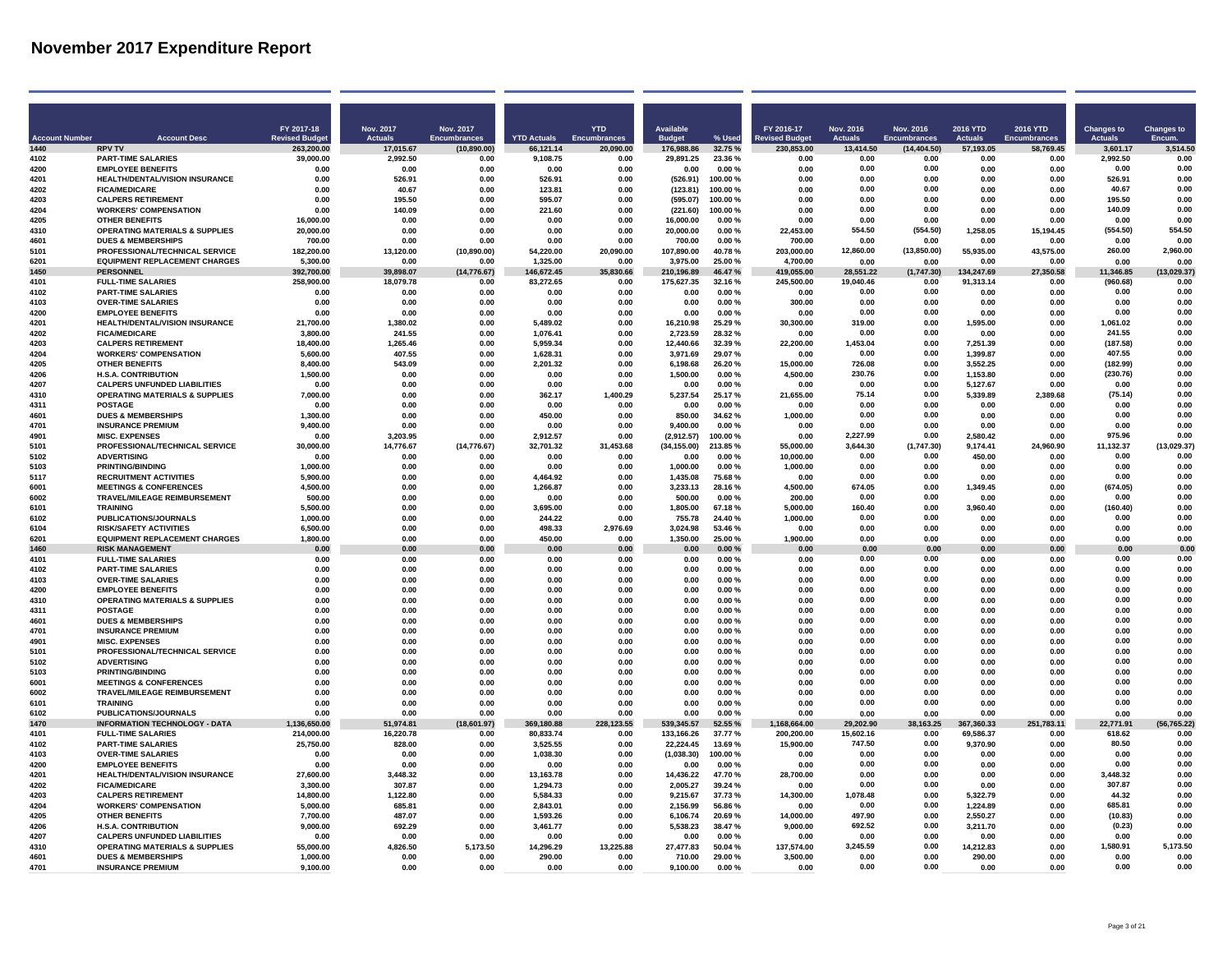| FY 2017-18<br><b>Nov. 2017</b><br>Nov. 2017<br><b>YTD</b><br><b>Available</b><br>FY 2016-17<br><b>Nov. 2016</b><br><b>2016 YTD</b><br>2016 YTD<br>Nov. 2016<br><b>Changes to</b><br><b>Changes to</b><br><b>Revised Budd</b><br><b>Actuals</b><br><b>Encumbrances</b><br><b>YTD Actuals</b><br><b>Budge</b><br>% Used<br><b>Actuals</b><br>Encumbrances<br><b>Actuals</b><br>Encum<br><b>Account Numbe</b><br><b>Account Desc</b><br><b>MISC. EXPENSES</b><br>0.00<br>0.00<br>4901<br>0.00<br>0.00<br>0.00<br>0.00<br>0.00<br>0.00<br>0.00%<br>0.00<br>0.00<br>0.00<br>0.00<br>0.00<br>12,137.50<br>(12, 557.50)<br>5101<br>PROFESSIONAL/TECHNICAL SERVICE<br>280,000.00<br>13,945.00<br>(14, 365.00)<br>76,950.00<br>119,148.00<br>83,902.00<br>70.04%<br>284,922.00<br>1.807.50<br>(1.807.50)<br>80,165.00<br>138,009.49<br>5103<br>PRINTING/BINDING<br>0.00<br>0.00%<br>0.00<br>0.00<br>0.00<br>0.00<br>0.00<br>0.00<br>0.00<br>0.00<br>0.00<br>0.00<br>0.00<br>0.00<br><b>REPAIR &amp; MAINTENANCE SERVICES</b><br>147,074.26<br>182,176.07<br>442,868.00<br>4.673.06<br>176,690.27<br>85,657.07<br>4,737.31<br>(21, 264.67)<br>5201<br>425,000.00<br>9,410.37<br>(9,410.47)<br>95,749.67<br>57.14 %<br>11,854.20<br>700.28<br>(700.28)<br>6001<br><b>MEETINGS &amp; CONFERENCES</b><br>2.432.71<br>5.000.00<br>0.00<br>0.00<br>6,000.00<br>0.00<br>0.00<br>3.567.29<br>n nn<br>59 45 %<br>1.140.39<br>0.00<br>0.00<br>TRAVEL/MILEAGE REIMBURSEMENT<br>143.64<br>0.00<br>(143.64)<br>6002<br>439.39<br>396.20<br>600.00<br>n nn<br>n nn<br>160.61<br>n nn<br>26.83%<br>300.00<br>n nn<br>6101<br>2,928.96<br>7,071.04<br>10,000.00<br>14.27<br>0.00<br>(14.27)<br>0.00<br><b>TRAINING</b><br>10.000.00<br>0.00<br>0.00<br>29.29 %<br>3.198.72<br>0.00<br>0.00<br>6102<br>PUBLICATIONS/JOURNALS<br>0.00<br>0.00<br>500.00<br>0.00%<br>0.00<br>0.00<br>0.00<br>0.00<br>0.00<br>500.00<br>0.00<br>0.00<br>500.00<br>0.00<br><b>EQUIPMENT REPLACEMENT CHARGES</b><br>0.00<br>6201<br>42.300.00<br>0.00<br>0.00<br>10.575.00<br>0.00<br>31.725.00<br>25.00 %<br>1.900.00<br>0.00<br>0.00<br>0.00<br>0.00<br>0.00<br>8101<br><b>EQUIPMENT &amp; FURNITURE</b><br>0.00<br>0.00<br>0.00<br>0.00<br>0.00%<br>28,116.55<br>(28,116.55<br>0.00<br>0.00<br>0.00<br>0.00<br>28.116.55<br>0.00<br>0.00<br><b>INFORMATION TECHNOLOGY - VOICE</b><br>5,078.23<br>0.00<br>25,738.08<br>12,130.70<br>65,131.22<br>105,000.00<br>847.54<br>32,478.22<br>(1,769.31)<br>0.00<br>1480<br>103.000.00<br>6.77 %<br>0.00<br>0.00<br>4101<br><b>FULL-TIME SALARIES</b><br>0.00<br>0.00<br>0.00<br>0.00<br>0.00<br>0.00<br>0.00%<br>0.00<br>0.00<br>0.00<br>0.00<br>0.00<br>0.00<br>0.00<br>0.00<br>0.00<br>0.00<br>0.00<br>4102<br><b>PART-TIME SALARIES</b><br>0.00<br>0.00<br>0.00<br>0.00<br>0.00<br>0.00<br>0.00%<br>0.00<br>0.00<br>0.00<br><b>OVER-TIME SALARIES</b><br>0.00<br>4103<br>0.00<br>0.00<br>0.00<br>0.00<br>0.00<br>0.00%<br>0.00<br>0.00<br>0.00<br>0.00<br>0.00<br>0.00<br>0.00<br>0.00<br>0.00<br>0.00<br>0.00<br>4200<br><b>EMPLOYEE BENEFITS</b><br>0.00<br>0.00<br>0.00<br>0.00%<br>0.00<br>0.00<br>0.00<br>0.00<br>0.00<br>0.00<br><b>OPERATING MATERIALS &amp; SUPPLIES</b><br>0.00<br>0.00<br>0.00<br>0.00<br>4310<br>5.000.00<br>0.00<br>0.00<br>0.00<br>0.00<br>5.000.00<br>0.00%<br>5.000.00<br>0.00<br>0.00<br>0.00<br>4311<br><b>POSTAGE</b><br>0.00<br>0.00<br>0.00<br>0.00<br>0.00<br>0.00<br>0.00%<br>0.00<br>0.00<br>0.00<br>0.00<br>0.00<br>0.00<br>0.00<br>0.00<br>0.00<br>0.00<br>4601<br><b>DUES &amp; MEMBERSHIPS</b><br>0.00<br>0.00<br>0.00<br>0.00<br>0.00<br>0.00<br>0.00%<br>0.00<br>0.00<br>0.00<br>4701<br><b>INSURANCE PREMIUM</b><br>0.00<br>0.00<br>0.00<br>0.00<br>0.00<br>0.00%<br>0.00<br>0.00<br>0.00<br>0.00<br>0.00<br>0.00<br>0.00<br>0.00<br>0.00<br>4901<br><b>MISC. EXPENSES</b><br>0.00<br>0.00<br>0.00<br>0.00<br>0.00<br>0.00%<br>0.00<br>0.00<br>0.00<br>0.00<br>0.00<br>0.00<br>0.00<br>0.00<br>5101<br>PROFESSIONAL/TECHNICAL SERVICE<br>0.00<br>0.00<br>0.00<br>0.00<br>0.00<br>0.00<br>0.00%<br>0.00<br>0.00<br>0.00<br>0.00<br>0.00<br>0.00<br>0.00<br>0.00<br>0.00<br>0.00<br>5102<br><b>ADVERTISING</b><br>0.00<br>0.00<br>0.00<br>0.00<br>n nn<br>0.00<br>0.00%<br>0.00<br>0.00<br>0.00<br>0.00<br>0.00<br>0.00<br>0.00<br>5103<br><b>PRINTING/RINDING</b><br>0.00<br>0.00<br>0.00<br>0.00%<br>0.00<br>0.00<br>n nn<br>0.00<br>n nn<br>. በ በበ<br>5201<br><b>REPAIR &amp; MAINTENANCE SERVICES</b><br>0.00<br>869.30<br>93.32%<br>10,000.00<br>0.00<br>0.00<br>13.000.00<br>0.00<br>0.00<br>12.130.70<br>0.00<br>0.00<br>0.00<br>0.00<br>5301<br>5,078.23<br>0.00<br>59,261.92<br>30.28%<br>90,000.00<br>6.847.54<br>0.00<br>32,478.22<br>0.00<br>(1,769.31)<br>0.00<br><b>TELEPHONE</b><br>85.000.00<br>25.738.08<br>0.00<br>0.00<br>6001<br><b>MEETINGS &amp; CONFERENCES</b><br>0.00<br>0.00<br>0.00%<br>0.00<br>0.00<br>0.00<br>0.00<br>0.00<br>0.00<br>0.00<br>0.00<br>0.00<br>0.00<br>TRAVEL/MILEAGE REIMBURSEMENT<br>0.00<br>0.00%<br>0.00<br>0.00<br>0.00<br>0.00<br>6002<br>0.00<br>0.00<br>0.00<br>0.00<br>0.00<br>0.00<br>0.00<br>0.00<br>0.00<br>0.00%<br>0.00<br>0.00<br>0.00<br>0.00<br>6101<br><b>TRAINING</b><br>0.00<br>0.00<br>0.00<br>0.00<br>0.00<br>0.00<br>0.00<br>0.00<br>6102<br><b>PUBLICATIONS/JOURNALS</b><br>0.00<br>0.00<br>0.00<br>0.00<br>0.00<br>0.00<br>0.00%<br>0.00<br>0.00<br>0.00<br>0.00<br>0.00<br>0.00<br>0.00<br><b>EQUIPMENT REPLACEMENT CHARGES</b><br>0.00<br>6201<br>0.00<br>0.00<br>0.00<br>0.00<br>0.00<br>0.00<br>0.00%<br>0.00<br>0.00<br>0.00<br>0.00<br>0.00<br>0.00<br><b>FINANCE ADMINISTRATION</b><br>869,284.30<br>(5,626.32)<br>2110<br>1.420.900.88<br>108.788.15<br>(4.921.58)<br>532.595.67<br>19.020.91<br>8.82%<br>1.296.900.00<br>75.056.46<br>704.74<br>403.930.50<br>38.736.42<br>33.731.69<br>57,456.76<br>0.00<br><b>FULL-TIME SALARIES</b><br>333.640.58<br>503.059.42<br>39.88%<br>803.200.00<br>0.00<br>274.140.92<br>9.922.45<br>4101<br>836,700.00<br>67.379.21<br>0.00<br>0.00<br>0.00<br><b>PART-TIME SALARIES</b><br>57.97%<br>37.300.00<br>2,702.07<br>0.00<br>4,132.12<br>0.00<br>4102<br>49.000.00<br>6.834.19<br>0.00<br>28,405.93<br>20.594.07<br>19.280.94<br>0.00<br>0.00<br>4103<br><b>OVER-TIME SALARIES</b><br>700.00<br>219.93<br>0.00<br>597.56<br>0.00<br>102.44<br>85.43%<br>0.00<br>0.00<br>0.00<br>0.00<br>219.93<br>0.00<br>0.00<br>0.00<br>4104<br><b>EMPLOYEE BONUSES</b><br>0.00<br>0.00<br>0.00<br>0.00<br>0.00<br>0.00<br>0.00%<br>0.00<br>0.00<br>0.00<br>0.00<br>0.00<br>0.00<br>0.00<br>0.00<br>4200<br><b>EMPLOYEE BENEFITS</b><br>0.00<br>0.00<br>0.00<br>0.00<br>0.00<br>0.00<br>0.00%<br>0.00<br>0.00<br>0.00<br>0.00<br>0.00<br>4201<br>HEALTH/DENTAL/VISION INSURANCE<br>93,900.00<br>12,087.61<br>0.00<br>41,511.78<br>0.00<br>52,388.22<br>44.21%<br>95,200.00<br>319.00<br>0.00<br>1,595.00<br>0.00<br>11.768.61<br>0.00<br>0.00<br>4202<br><b>FICA/MEDICARE</b><br>12,900.00<br>969.85<br>0.00<br>4,506.71<br>0.00<br>8,393.29<br>34.94 %<br>0.00<br>0.00<br>0.00<br>969.85<br>0.00<br>0.00<br><b>CALPERS RETIREMENT</b><br>5,702.23<br>27.855.75<br>40.444.25<br>81,200.00<br>4,628.57<br>23,791.80<br>0.00<br>4203<br>68,300.00<br>0.00<br>0.00<br>40.78%<br>0.00<br>0.00<br>1.073.66<br>0.00<br><b>WORKERS' COMPENSATION</b><br>12,703.07<br>0.00<br>4204<br>19,400.00<br>6,696.93<br>34 52 %<br>0.00<br>4.799.57<br>2.611.39<br>2.611.39<br>0.00<br>n nn<br>. በ በበ<br>n nn<br>2,107.65<br>0.00<br>0.00<br>4205<br><b>OTHER BENEFITS</b><br>47,400.00<br>(446.87)<br>26,900.00<br>1.660.78<br>0.00<br>6.560.71<br>0.00<br>20.339.29<br>24.39%<br>10.584.17<br>0.00<br>4206<br><b>H.S.A. CONTRIBUTION</b><br>1,846.10<br>0.00<br>14,768.62<br>21,000.00<br>1.385.04<br>0.00<br>6,923.28<br>0.00<br>461.06<br>0.00<br>24.000.00<br>9.231.38<br>0.00<br>38.46%<br>0.00<br>4207<br><b>CALPERS UNFUNDED LIABILITIES</b><br>23,900.00<br>0.00<br>23,900.00<br>0.00<br>0.00<br>100.00%<br>0.00<br>0.00<br>25,304.65<br>0.00<br>0.00<br>0.00<br>0.00<br><b>OPERATING MATERIALS &amp; SUPPLIES</b><br>6,568.28<br>10,000.00<br>28.94<br>(28.94)<br>3.55<br>4310<br>10.000.00<br>25.39<br>(25.39)<br>1.329.44<br>2.102.28<br>34.32 %<br>526.47<br>2.163.77<br>(3.55)<br>4311<br>0.00%<br>0.00<br>0.00<br>0.00<br>0.00<br><b>POSTAGE</b><br>0.00<br>0.00<br>0.00<br>0.00<br>0.00<br>0.00<br>0.00<br>0.00<br>0.00<br><b>DUES &amp; MEMBERSHIPS</b><br>2,000.00<br>659.18<br>1,340.82<br>32.95%<br>2,500.00<br>0.00<br>0.00<br>150.00<br>0.00<br>0.00<br>4601<br>0.00<br>0.00<br>0.00<br>0.00<br>0.00<br>0.00<br>0.00<br>0.00<br>4701<br><b>INSURANCE PREMIUM</b><br>28.200.00<br>0.00<br>0.00<br>0.00<br>0.00<br>28.200.00<br>0.00%<br>0.00<br>0.00<br>0.00<br>2.916.68<br>1.865.11<br>(468.98)<br>0.00<br>4901<br><b>MISC. EXPENSES</b><br>40.000.00<br>4.781.79<br>(468.98)<br>17.260.71<br>809.32<br>21.929.97<br>45.18%<br>40.000.00<br>13.046.68<br>0.00<br>(4,961.22)<br>PROFESSIONAL/TECHNICAL SERVICE<br>4.227.54<br>(4, 227.54)<br>15,532.81<br>10,763.07<br>99.005.00<br>112,000.00<br>2.622.32<br>733.68<br>16.757.47<br>30.433.53<br>1,605.22<br>5101<br>125,300.88<br>20.99%<br>0.00<br>0.00<br>0.00<br>0.00<br>5102<br><b>ADVERTISING</b><br>1.000.00<br>0.00%<br>1.000.00<br>218.28<br>600.00<br>1.000.00<br>0.00<br>0.00<br>0.00<br>0.00<br><b>PRINTING/BINDING</b><br>(2, 200.00)<br>5.000.00<br>0.00<br>0.00<br>2.997.50<br>1.334.16<br>0.00<br>0.00<br>5103<br>5.300.00<br>0.00<br>0.00<br>3.463.23<br>4.036.77<br>141.51%<br>199.67<br>(199.67)<br>5106<br><b>RENTS &amp; LEASES</b><br>2,500.00<br>199.67<br>(199.67)<br>1,190.53<br>1,309.47<br>0.00<br>100.00%<br>2.500.00<br>0.00<br>0.00<br>795.04<br>4,204.96<br>889.43<br>0.00<br>(646.96)<br>0.00<br>6001<br><b>MEETINGS &amp; CONFERENCES</b><br>15.000.00<br>242.47<br>0.00<br>1,772.73<br>0.00<br>13,227.27<br>11.82%<br>20,000.00<br>1,388.40<br>0.00<br>6002<br>TRAVEL/MILEAGE REIMBURSEMENT<br>0.00<br>909.26<br>1,000.00<br>0.00<br>0.00<br>106.39<br>0.00<br>0.00<br>1.000.00<br>0.00<br>90.74<br>0.00<br>9.10%<br>0.00<br>0.00<br>6101<br><b>TRAINING</b><br>5,000.00<br>0.00<br>0.00<br>940.00<br>0.00<br>4,060.00<br>18.80%<br>5,000.00<br>0.00<br>0.00<br>1,350.00<br>0.00<br>0.00<br>0.00<br>0.00<br>6102<br>PUBLICATIONS/JOURNALS<br>500.00<br>0.00<br>0.00<br>98.97<br>0.00<br>401.03<br>19.80%<br>500.00<br>0.00<br>173.94<br>0.00<br>0.00<br>0.00<br><b>EQUIPMENT REPLACEMENT CHARGES</b><br>0.00<br>0.00<br>0.00<br>6201<br>29,400.00<br>0.00<br>0.00<br>7,350.00<br>0.00<br>22,050.00<br>25.00%<br>12,100.00<br>0.00<br>0.00<br><b>EQUIPMENT &amp; FURNITURE</b><br>0.00<br>8101<br>0.00<br>0.00<br>0.00<br>0.00<br>0.00<br>0.00%<br>0.00<br>0.00<br>0.00<br>0.00<br>0.00<br>0.00<br>0.00<br>NON-DEPARTMENTAL<br>6,198.89<br>67,404.34<br>135,398.90<br>192,530.37<br>7,898.25<br>(4,532.16)<br>206,634.95<br>(1,699.36)<br>71,936.50<br>2999<br>1.123.009.90<br>795.080.63<br>82.86%<br>2.093.350.00<br>27.901.44<br>4105<br><b>LEAVE BUYOUT</b><br>50,000.00<br>2,365.38<br>0.00<br>17,881.24<br>32,118.76<br>0.00<br>0.00<br>21,265.61<br>2.365.38<br>0.00<br>0.00<br>35.76%<br>50.000.00<br>0.00<br>0.00<br>4199<br>HOLDING ACCOUNT FOR SALARY<br>0.00<br>0.00<br>0.00%<br>0.00<br>0.00<br>0.00<br>0.00<br>0.00<br>0.00<br>0.00<br>0.00<br>0.00<br>0.00<br>HEALTH/DENTAL/VISION INSURANCE<br>157.85<br>(409.50)<br>0.00<br>0.00<br>157.85<br>0.00<br>4201<br>0.00<br>0.00<br>409.50<br>0.00<br>00.00 %<br>0.00<br>0.00<br>0.00<br><b>CALPERS RETIREMENT</b><br>0.00<br>0.00<br>0.00<br>0.00<br>0.00<br>4203<br>0.00<br>0.00<br>0.00<br>0.00<br>0.00<br>0.00%<br>0.00<br>0.00<br>0.00<br>(17, 632.96)<br>4205<br><b>OTHER BENEFITS</b><br>0.00<br>4.781.52<br>0.00<br>17.632.96<br>0.00<br>100.00%<br>0.00<br>0.00<br>0.00<br>0.00<br>0.00<br>4.781.52<br>0.00<br>0.00<br><b>CALPERS UNFUNDED LIABILITIES</b><br>121,274.00<br>0.00<br>0.00<br>4207<br>0.00<br>0.00<br>0.00<br>0.00<br>(121.274.00)<br>100.00%<br>0.00<br>86.00<br>0.00<br>0.00<br>(2,533.63)<br>1.708.72<br>(412.03)<br>1.236.94<br><b>OPERATING MATERIALS &amp; SUPPLIES</b><br>10.219.02<br>81.396.34<br>4310<br>125,000.00<br>2.945.66<br>(2.945.66)<br>33.384.64<br>34.88%<br>125,000.00<br>5.456.52<br>11.840.17<br>345.81<br>0.00<br>(259.06)<br>0.00<br>4311<br><b>POSTAGE</b><br>25.680.99<br>26.63%<br>8.028.49<br>35,000.00<br>9.319.01<br>35,000.00<br>0.00<br>86.75<br>0.00<br>0.00<br>0.00<br>0.00<br>154.506.75<br>(12, 238.27)<br>0.00<br>4701<br><b>INSURANCE PREMIUM</b><br>585,900.00<br>(12.238.27)<br>581.165.05<br>4.734.95<br>99.19%<br>394.100.00<br>0.00<br>0.00<br>0.00<br>4703<br><b>CLAIM SETTLEMENTS</b><br>7,609.90<br>4,200.00<br>0.00<br>11,808.31<br>0.00<br>(4, 198.41)<br>155.16%<br>0.00<br>0.00<br>0.00<br>4.200.00<br>0.00<br>0.00<br>0.00<br>25.00<br>0.00<br>4901<br><b>MISC. EXPENSES</b><br>150,000.00<br>0.00<br>6.050.00<br>0.00<br>143.950.00<br>4.03%<br>1,401,250.00<br>0.00<br>(4,827.42)<br>0.00<br>(25.00)<br>0.00<br>3,150.00<br>(3, 150.00)<br>750.00<br>73,500.00<br>5101<br>PROFESSIONAL/TECHNICAL SERVICE<br>59.000.00<br>3.900.00<br>70.350.00<br>7,800.00<br>101.700.00<br>(50, 500.00)<br>185.59%<br>13.000.00<br>6.300.00<br>6.300.00 |  |  |  |  |  |  |  |  |
|--------------------------------------------------------------------------------------------------------------------------------------------------------------------------------------------------------------------------------------------------------------------------------------------------------------------------------------------------------------------------------------------------------------------------------------------------------------------------------------------------------------------------------------------------------------------------------------------------------------------------------------------------------------------------------------------------------------------------------------------------------------------------------------------------------------------------------------------------------------------------------------------------------------------------------------------------------------------------------------------------------------------------------------------------------------------------------------------------------------------------------------------------------------------------------------------------------------------------------------------------------------------------------------------------------------------------------------------------------------------------------------------------------------------------------------------------------------------------------------------------------------------------------------------------------------------------------------------------------------------------------------------------------------------------------------------------------------------------------------------------------------------------------------------------------------------------------------------------------------------------------------------------------------------------------------------------------------------------------------------------------------------------------------------------------------------------------------------------------------------------------------------------------------------------------------------------------------------------------------------------------------------------------------------------------------------------------------------------------------------------------------------------------------------------------------------------------------------------------------------------------------------------------------------------------------------------------------------------------------------------------------------------------------------------------------------------------------------------------------------------------------------------------------------------------------------------------------------------------------------------------------------------------------------------------------------------------------------------------------------------------------------------------------------------------------------------------------------------------------------------------------------------------------------------------------------------------------------------------------------------------------------------------------------------------------------------------------------------------------------------------------------------------------------------------------------------------------------------------------------------------------------------------------------------------------------------------------------------------------------------------------------------------------------------------------------------------------------------------------------------------------------------------------------------------------------------------------------------------------------------------------------------------------------------------------------------------------------------------------------------------------------------------------------------------------------------------------------------------------------------------------------------------------------------------------------------------------------------------------------------------------------------------------------------------------------------------------------------------------------------------------------------------------------------------------------------------------------------------------------------------------------------------------------------------------------------------------------------------------------------------------------------------------------------------------------------------------------------------------------------------------------------------------------------------------------------------------------------------------------------------------------------------------------------------------------------------------------------------------------------------------------------------------------------------------------------------------------------------------------------------------------------------------------------------------------------------------------------------------------------------------------------------------------------------------------------------------------------------------------------------------------------------------------------------------------------------------------------------------------------------------------------------------------------------------------------------------------------------------------------------------------------------------------------------------------------------------------------------------------------------------------------------------------------------------------------------------------------------------------------------------------------------------------------------------------------------------------------------------------------------------------------------------------------------------------------------------------------------------------------------------------------------------------------------------------------------------------------------------------------------------------------------------------------------------------------------------------------------------------------------------------------------------------------------------------------------------------------------------------------------------------------------------------------------------------------------------------------------------------------------------------------------------------------------------------------------------------------------------------------------------------------------------------------------------------------------------------------------------------------------------------------------------------------------------------------------------------------------------------------------------------------------------------------------------------------------------------------------------------------------------------------------------------------------------------------------------------------------------------------------------------------------------------------------------------------------------------------------------------------------------------------------------------------------------------------------------------------------------------------------------------------------------------------------------------------------------------------------------------------------------------------------------------------------------------------------------------------------------------------------------------------------------------------------------------------------------------------------------------------------------------------------------------------------------------------------------------------------------------------------------------------------------------------------------------------------------------------------------------------------------------------------------------------------------------------------------------------------------------------------------------------------------------------------------------------------------------------------------------------------------------------------------------------------------------------------------------------------------------------------------------------------------------------------------------------------------------------------------------------------------------------------------------------------------------------------------------------------------------------------------------------------------------------------------------------------------------------------------------------------------------------------------------------------------------------------------------------------------------------------------------------------------------------------------------------------------------------------------------------------------------------------------------------------------------------------------------------------------------------------------------------------------------------------------------------------------------------------------------------------------------------------------------------------------------------------------------------------------------------------------------------------------------------------------------------------------------------------------------------------------------------------------------------------------------------------------------------------------------------------------------------------------------------------------------------------------------------------------------------------------------------------------------------------------------------------------------------------------------------------------------------------------------------------------------------------------------------------------------------------------------------------------------------------------------------------------------------------------------------------------------------------------------------------------------------------------------------------------------------------------------------------------------------------------------------------------------------------------------------------------------------------------------------------------------------------------------------------------------------------------------------------------------------------------------------------------------------------------------------------------------------------------------------------------------------------------------------------------------------------------------------------------------------------------------------------------------------------------------------------------------------------------------------------------------------------------------------------------------------------------------------------------------------------------------------------------------------------------------------------------------------------------------------------------------------------------------------------------------------------------------------------------------------------------------------------------------------------------------------------------------------------------------------------------------------------------------------------------------------------------------------------------------------------------------------------------------------------------------------------------------------------------------------------------------------------------------------------------------------------------------------------------------------------------------------------------------------------------------------------------------------------------------------------------------------------------------------------------------------------------------------------------------------------------------------------------------------------------------------------------------------------------------------------------------------------------------------------------------------------------------------------------------------------------------------------------------------------------------------------------------------------------------------------------------------------------------------------------------------------------------------------------------------------------------------------------------------------------------------------------------------------------------------------------------------------------------------------------------------------------------------------------------------------------------------------------------------------------------------------------------------------------------------------------------------------------------------------------------------------------------------------------------------------------------------------------------------|--|--|--|--|--|--|--|--|
|                                                                                                                                                                                                                                                                                                                                                                                                                                                                                                                                                                                                                                                                                                                                                                                                                                                                                                                                                                                                                                                                                                                                                                                                                                                                                                                                                                                                                                                                                                                                                                                                                                                                                                                                                                                                                                                                                                                                                                                                                                                                                                                                                                                                                                                                                                                                                                                                                                                                                                                                                                                                                                                                                                                                                                                                                                                                                                                                                                                                                                                                                                                                                                                                                                                                                                                                                                                                                                                                                                                                                                                                                                                                                                                                                                                                                                                                                                                                                                                                                                                                                                                                                                                                                                                                                                                                                                                                                                                                                                                                                                                                                                                                                                                                                                                                                                                                                                                                                                                                                                                                                                                                                                                                                                                                                                                                                                                                                                                                                                                                                                                                                                                                                                                                                                                                                                                                                                                                                                                                                                                                                                                                                                                                                                                                                                                                                                                                                                                                                                                                                                                                                                                                                                                                                                                                                                                                                                                                                                                                                                                                                                                                                                                                                                                                                                                                                                                                                                                                                                                                                                                                                                                                                                                                                                                                                                                                                                                                                                                                                                                                                                                                                                                                                                                                                                                                                                                                                                                                                                                                                                                                                                                                                                                                                                                                                                                                                                                                                                                                                                                                                                                                                                                                                                                                                                                                                                                                                                                                                                                                                                                                                                                                                                                                                                                                                                                                                                                                                                                                                                                                                                                                                                                                                                                                                                                                                                                                                                                                                                                                                                                                                                                                                                                                                                                                                                                                                                                                                                                                                                                                                                                                                                                                                                                                                                                                                                                                                                                                                                                                                                                                                                                                                                                                                                                                                                                                                                                                                                                                                                                                                                                                                                                                                                                                                                                                                                                                                                                                                                                                                                                                                                                                                                                                                                                                                                                                                                                                                                                                                                                                                                                                                                                                                          |  |  |  |  |  |  |  |  |
|                                                                                                                                                                                                                                                                                                                                                                                                                                                                                                                                                                                                                                                                                                                                                                                                                                                                                                                                                                                                                                                                                                                                                                                                                                                                                                                                                                                                                                                                                                                                                                                                                                                                                                                                                                                                                                                                                                                                                                                                                                                                                                                                                                                                                                                                                                                                                                                                                                                                                                                                                                                                                                                                                                                                                                                                                                                                                                                                                                                                                                                                                                                                                                                                                                                                                                                                                                                                                                                                                                                                                                                                                                                                                                                                                                                                                                                                                                                                                                                                                                                                                                                                                                                                                                                                                                                                                                                                                                                                                                                                                                                                                                                                                                                                                                                                                                                                                                                                                                                                                                                                                                                                                                                                                                                                                                                                                                                                                                                                                                                                                                                                                                                                                                                                                                                                                                                                                                                                                                                                                                                                                                                                                                                                                                                                                                                                                                                                                                                                                                                                                                                                                                                                                                                                                                                                                                                                                                                                                                                                                                                                                                                                                                                                                                                                                                                                                                                                                                                                                                                                                                                                                                                                                                                                                                                                                                                                                                                                                                                                                                                                                                                                                                                                                                                                                                                                                                                                                                                                                                                                                                                                                                                                                                                                                                                                                                                                                                                                                                                                                                                                                                                                                                                                                                                                                                                                                                                                                                                                                                                                                                                                                                                                                                                                                                                                                                                                                                                                                                                                                                                                                                                                                                                                                                                                                                                                                                                                                                                                                                                                                                                                                                                                                                                                                                                                                                                                                                                                                                                                                                                                                                                                                                                                                                                                                                                                                                                                                                                                                                                                                                                                                                                                                                                                                                                                                                                                                                                                                                                                                                                                                                                                                                                                                                                                                                                                                                                                                                                                                                                                                                                                                                                                                                                                                                                                                                                                                                                                                                                                                                                                                                                                                                                                                          |  |  |  |  |  |  |  |  |
|                                                                                                                                                                                                                                                                                                                                                                                                                                                                                                                                                                                                                                                                                                                                                                                                                                                                                                                                                                                                                                                                                                                                                                                                                                                                                                                                                                                                                                                                                                                                                                                                                                                                                                                                                                                                                                                                                                                                                                                                                                                                                                                                                                                                                                                                                                                                                                                                                                                                                                                                                                                                                                                                                                                                                                                                                                                                                                                                                                                                                                                                                                                                                                                                                                                                                                                                                                                                                                                                                                                                                                                                                                                                                                                                                                                                                                                                                                                                                                                                                                                                                                                                                                                                                                                                                                                                                                                                                                                                                                                                                                                                                                                                                                                                                                                                                                                                                                                                                                                                                                                                                                                                                                                                                                                                                                                                                                                                                                                                                                                                                                                                                                                                                                                                                                                                                                                                                                                                                                                                                                                                                                                                                                                                                                                                                                                                                                                                                                                                                                                                                                                                                                                                                                                                                                                                                                                                                                                                                                                                                                                                                                                                                                                                                                                                                                                                                                                                                                                                                                                                                                                                                                                                                                                                                                                                                                                                                                                                                                                                                                                                                                                                                                                                                                                                                                                                                                                                                                                                                                                                                                                                                                                                                                                                                                                                                                                                                                                                                                                                                                                                                                                                                                                                                                                                                                                                                                                                                                                                                                                                                                                                                                                                                                                                                                                                                                                                                                                                                                                                                                                                                                                                                                                                                                                                                                                                                                                                                                                                                                                                                                                                                                                                                                                                                                                                                                                                                                                                                                                                                                                                                                                                                                                                                                                                                                                                                                                                                                                                                                                                                                                                                                                                                                                                                                                                                                                                                                                                                                                                                                                                                                                                                                                                                                                                                                                                                                                                                                                                                                                                                                                                                                                                                                                                                                                                                                                                                                                                                                                                                                                                                                                                                                                                                          |  |  |  |  |  |  |  |  |
|                                                                                                                                                                                                                                                                                                                                                                                                                                                                                                                                                                                                                                                                                                                                                                                                                                                                                                                                                                                                                                                                                                                                                                                                                                                                                                                                                                                                                                                                                                                                                                                                                                                                                                                                                                                                                                                                                                                                                                                                                                                                                                                                                                                                                                                                                                                                                                                                                                                                                                                                                                                                                                                                                                                                                                                                                                                                                                                                                                                                                                                                                                                                                                                                                                                                                                                                                                                                                                                                                                                                                                                                                                                                                                                                                                                                                                                                                                                                                                                                                                                                                                                                                                                                                                                                                                                                                                                                                                                                                                                                                                                                                                                                                                                                                                                                                                                                                                                                                                                                                                                                                                                                                                                                                                                                                                                                                                                                                                                                                                                                                                                                                                                                                                                                                                                                                                                                                                                                                                                                                                                                                                                                                                                                                                                                                                                                                                                                                                                                                                                                                                                                                                                                                                                                                                                                                                                                                                                                                                                                                                                                                                                                                                                                                                                                                                                                                                                                                                                                                                                                                                                                                                                                                                                                                                                                                                                                                                                                                                                                                                                                                                                                                                                                                                                                                                                                                                                                                                                                                                                                                                                                                                                                                                                                                                                                                                                                                                                                                                                                                                                                                                                                                                                                                                                                                                                                                                                                                                                                                                                                                                                                                                                                                                                                                                                                                                                                                                                                                                                                                                                                                                                                                                                                                                                                                                                                                                                                                                                                                                                                                                                                                                                                                                                                                                                                                                                                                                                                                                                                                                                                                                                                                                                                                                                                                                                                                                                                                                                                                                                                                                                                                                                                                                                                                                                                                                                                                                                                                                                                                                                                                                                                                                                                                                                                                                                                                                                                                                                                                                                                                                                                                                                                                                                                                                                                                                                                                                                                                                                                                                                                                                                                                                                                                          |  |  |  |  |  |  |  |  |
|                                                                                                                                                                                                                                                                                                                                                                                                                                                                                                                                                                                                                                                                                                                                                                                                                                                                                                                                                                                                                                                                                                                                                                                                                                                                                                                                                                                                                                                                                                                                                                                                                                                                                                                                                                                                                                                                                                                                                                                                                                                                                                                                                                                                                                                                                                                                                                                                                                                                                                                                                                                                                                                                                                                                                                                                                                                                                                                                                                                                                                                                                                                                                                                                                                                                                                                                                                                                                                                                                                                                                                                                                                                                                                                                                                                                                                                                                                                                                                                                                                                                                                                                                                                                                                                                                                                                                                                                                                                                                                                                                                                                                                                                                                                                                                                                                                                                                                                                                                                                                                                                                                                                                                                                                                                                                                                                                                                                                                                                                                                                                                                                                                                                                                                                                                                                                                                                                                                                                                                                                                                                                                                                                                                                                                                                                                                                                                                                                                                                                                                                                                                                                                                                                                                                                                                                                                                                                                                                                                                                                                                                                                                                                                                                                                                                                                                                                                                                                                                                                                                                                                                                                                                                                                                                                                                                                                                                                                                                                                                                                                                                                                                                                                                                                                                                                                                                                                                                                                                                                                                                                                                                                                                                                                                                                                                                                                                                                                                                                                                                                                                                                                                                                                                                                                                                                                                                                                                                                                                                                                                                                                                                                                                                                                                                                                                                                                                                                                                                                                                                                                                                                                                                                                                                                                                                                                                                                                                                                                                                                                                                                                                                                                                                                                                                                                                                                                                                                                                                                                                                                                                                                                                                                                                                                                                                                                                                                                                                                                                                                                                                                                                                                                                                                                                                                                                                                                                                                                                                                                                                                                                                                                                                                                                                                                                                                                                                                                                                                                                                                                                                                                                                                                                                                                                                                                                                                                                                                                                                                                                                                                                                                                                                                                                                                          |  |  |  |  |  |  |  |  |
|                                                                                                                                                                                                                                                                                                                                                                                                                                                                                                                                                                                                                                                                                                                                                                                                                                                                                                                                                                                                                                                                                                                                                                                                                                                                                                                                                                                                                                                                                                                                                                                                                                                                                                                                                                                                                                                                                                                                                                                                                                                                                                                                                                                                                                                                                                                                                                                                                                                                                                                                                                                                                                                                                                                                                                                                                                                                                                                                                                                                                                                                                                                                                                                                                                                                                                                                                                                                                                                                                                                                                                                                                                                                                                                                                                                                                                                                                                                                                                                                                                                                                                                                                                                                                                                                                                                                                                                                                                                                                                                                                                                                                                                                                                                                                                                                                                                                                                                                                                                                                                                                                                                                                                                                                                                                                                                                                                                                                                                                                                                                                                                                                                                                                                                                                                                                                                                                                                                                                                                                                                                                                                                                                                                                                                                                                                                                                                                                                                                                                                                                                                                                                                                                                                                                                                                                                                                                                                                                                                                                                                                                                                                                                                                                                                                                                                                                                                                                                                                                                                                                                                                                                                                                                                                                                                                                                                                                                                                                                                                                                                                                                                                                                                                                                                                                                                                                                                                                                                                                                                                                                                                                                                                                                                                                                                                                                                                                                                                                                                                                                                                                                                                                                                                                                                                                                                                                                                                                                                                                                                                                                                                                                                                                                                                                                                                                                                                                                                                                                                                                                                                                                                                                                                                                                                                                                                                                                                                                                                                                                                                                                                                                                                                                                                                                                                                                                                                                                                                                                                                                                                                                                                                                                                                                                                                                                                                                                                                                                                                                                                                                                                                                                                                                                                                                                                                                                                                                                                                                                                                                                                                                                                                                                                                                                                                                                                                                                                                                                                                                                                                                                                                                                                                                                                                                                                                                                                                                                                                                                                                                                                                                                                                                                                                                                          |  |  |  |  |  |  |  |  |
|                                                                                                                                                                                                                                                                                                                                                                                                                                                                                                                                                                                                                                                                                                                                                                                                                                                                                                                                                                                                                                                                                                                                                                                                                                                                                                                                                                                                                                                                                                                                                                                                                                                                                                                                                                                                                                                                                                                                                                                                                                                                                                                                                                                                                                                                                                                                                                                                                                                                                                                                                                                                                                                                                                                                                                                                                                                                                                                                                                                                                                                                                                                                                                                                                                                                                                                                                                                                                                                                                                                                                                                                                                                                                                                                                                                                                                                                                                                                                                                                                                                                                                                                                                                                                                                                                                                                                                                                                                                                                                                                                                                                                                                                                                                                                                                                                                                                                                                                                                                                                                                                                                                                                                                                                                                                                                                                                                                                                                                                                                                                                                                                                                                                                                                                                                                                                                                                                                                                                                                                                                                                                                                                                                                                                                                                                                                                                                                                                                                                                                                                                                                                                                                                                                                                                                                                                                                                                                                                                                                                                                                                                                                                                                                                                                                                                                                                                                                                                                                                                                                                                                                                                                                                                                                                                                                                                                                                                                                                                                                                                                                                                                                                                                                                                                                                                                                                                                                                                                                                                                                                                                                                                                                                                                                                                                                                                                                                                                                                                                                                                                                                                                                                                                                                                                                                                                                                                                                                                                                                                                                                                                                                                                                                                                                                                                                                                                                                                                                                                                                                                                                                                                                                                                                                                                                                                                                                                                                                                                                                                                                                                                                                                                                                                                                                                                                                                                                                                                                                                                                                                                                                                                                                                                                                                                                                                                                                                                                                                                                                                                                                                                                                                                                                                                                                                                                                                                                                                                                                                                                                                                                                                                                                                                                                                                                                                                                                                                                                                                                                                                                                                                                                                                                                                                                                                                                                                                                                                                                                                                                                                                                                                                                                                                                                                          |  |  |  |  |  |  |  |  |
|                                                                                                                                                                                                                                                                                                                                                                                                                                                                                                                                                                                                                                                                                                                                                                                                                                                                                                                                                                                                                                                                                                                                                                                                                                                                                                                                                                                                                                                                                                                                                                                                                                                                                                                                                                                                                                                                                                                                                                                                                                                                                                                                                                                                                                                                                                                                                                                                                                                                                                                                                                                                                                                                                                                                                                                                                                                                                                                                                                                                                                                                                                                                                                                                                                                                                                                                                                                                                                                                                                                                                                                                                                                                                                                                                                                                                                                                                                                                                                                                                                                                                                                                                                                                                                                                                                                                                                                                                                                                                                                                                                                                                                                                                                                                                                                                                                                                                                                                                                                                                                                                                                                                                                                                                                                                                                                                                                                                                                                                                                                                                                                                                                                                                                                                                                                                                                                                                                                                                                                                                                                                                                                                                                                                                                                                                                                                                                                                                                                                                                                                                                                                                                                                                                                                                                                                                                                                                                                                                                                                                                                                                                                                                                                                                                                                                                                                                                                                                                                                                                                                                                                                                                                                                                                                                                                                                                                                                                                                                                                                                                                                                                                                                                                                                                                                                                                                                                                                                                                                                                                                                                                                                                                                                                                                                                                                                                                                                                                                                                                                                                                                                                                                                                                                                                                                                                                                                                                                                                                                                                                                                                                                                                                                                                                                                                                                                                                                                                                                                                                                                                                                                                                                                                                                                                                                                                                                                                                                                                                                                                                                                                                                                                                                                                                                                                                                                                                                                                                                                                                                                                                                                                                                                                                                                                                                                                                                                                                                                                                                                                                                                                                                                                                                                                                                                                                                                                                                                                                                                                                                                                                                                                                                                                                                                                                                                                                                                                                                                                                                                                                                                                                                                                                                                                                                                                                                                                                                                                                                                                                                                                                                                                                                                                                                                          |  |  |  |  |  |  |  |  |
|                                                                                                                                                                                                                                                                                                                                                                                                                                                                                                                                                                                                                                                                                                                                                                                                                                                                                                                                                                                                                                                                                                                                                                                                                                                                                                                                                                                                                                                                                                                                                                                                                                                                                                                                                                                                                                                                                                                                                                                                                                                                                                                                                                                                                                                                                                                                                                                                                                                                                                                                                                                                                                                                                                                                                                                                                                                                                                                                                                                                                                                                                                                                                                                                                                                                                                                                                                                                                                                                                                                                                                                                                                                                                                                                                                                                                                                                                                                                                                                                                                                                                                                                                                                                                                                                                                                                                                                                                                                                                                                                                                                                                                                                                                                                                                                                                                                                                                                                                                                                                                                                                                                                                                                                                                                                                                                                                                                                                                                                                                                                                                                                                                                                                                                                                                                                                                                                                                                                                                                                                                                                                                                                                                                                                                                                                                                                                                                                                                                                                                                                                                                                                                                                                                                                                                                                                                                                                                                                                                                                                                                                                                                                                                                                                                                                                                                                                                                                                                                                                                                                                                                                                                                                                                                                                                                                                                                                                                                                                                                                                                                                                                                                                                                                                                                                                                                                                                                                                                                                                                                                                                                                                                                                                                                                                                                                                                                                                                                                                                                                                                                                                                                                                                                                                                                                                                                                                                                                                                                                                                                                                                                                                                                                                                                                                                                                                                                                                                                                                                                                                                                                                                                                                                                                                                                                                                                                                                                                                                                                                                                                                                                                                                                                                                                                                                                                                                                                                                                                                                                                                                                                                                                                                                                                                                                                                                                                                                                                                                                                                                                                                                                                                                                                                                                                                                                                                                                                                                                                                                                                                                                                                                                                                                                                                                                                                                                                                                                                                                                                                                                                                                                                                                                                                                                                                                                                                                                                                                                                                                                                                                                                                                                                                                                                                          |  |  |  |  |  |  |  |  |
|                                                                                                                                                                                                                                                                                                                                                                                                                                                                                                                                                                                                                                                                                                                                                                                                                                                                                                                                                                                                                                                                                                                                                                                                                                                                                                                                                                                                                                                                                                                                                                                                                                                                                                                                                                                                                                                                                                                                                                                                                                                                                                                                                                                                                                                                                                                                                                                                                                                                                                                                                                                                                                                                                                                                                                                                                                                                                                                                                                                                                                                                                                                                                                                                                                                                                                                                                                                                                                                                                                                                                                                                                                                                                                                                                                                                                                                                                                                                                                                                                                                                                                                                                                                                                                                                                                                                                                                                                                                                                                                                                                                                                                                                                                                                                                                                                                                                                                                                                                                                                                                                                                                                                                                                                                                                                                                                                                                                                                                                                                                                                                                                                                                                                                                                                                                                                                                                                                                                                                                                                                                                                                                                                                                                                                                                                                                                                                                                                                                                                                                                                                                                                                                                                                                                                                                                                                                                                                                                                                                                                                                                                                                                                                                                                                                                                                                                                                                                                                                                                                                                                                                                                                                                                                                                                                                                                                                                                                                                                                                                                                                                                                                                                                                                                                                                                                                                                                                                                                                                                                                                                                                                                                                                                                                                                                                                                                                                                                                                                                                                                                                                                                                                                                                                                                                                                                                                                                                                                                                                                                                                                                                                                                                                                                                                                                                                                                                                                                                                                                                                                                                                                                                                                                                                                                                                                                                                                                                                                                                                                                                                                                                                                                                                                                                                                                                                                                                                                                                                                                                                                                                                                                                                                                                                                                                                                                                                                                                                                                                                                                                                                                                                                                                                                                                                                                                                                                                                                                                                                                                                                                                                                                                                                                                                                                                                                                                                                                                                                                                                                                                                                                                                                                                                                                                                                                                                                                                                                                                                                                                                                                                                                                                                                                                                                          |  |  |  |  |  |  |  |  |
|                                                                                                                                                                                                                                                                                                                                                                                                                                                                                                                                                                                                                                                                                                                                                                                                                                                                                                                                                                                                                                                                                                                                                                                                                                                                                                                                                                                                                                                                                                                                                                                                                                                                                                                                                                                                                                                                                                                                                                                                                                                                                                                                                                                                                                                                                                                                                                                                                                                                                                                                                                                                                                                                                                                                                                                                                                                                                                                                                                                                                                                                                                                                                                                                                                                                                                                                                                                                                                                                                                                                                                                                                                                                                                                                                                                                                                                                                                                                                                                                                                                                                                                                                                                                                                                                                                                                                                                                                                                                                                                                                                                                                                                                                                                                                                                                                                                                                                                                                                                                                                                                                                                                                                                                                                                                                                                                                                                                                                                                                                                                                                                                                                                                                                                                                                                                                                                                                                                                                                                                                                                                                                                                                                                                                                                                                                                                                                                                                                                                                                                                                                                                                                                                                                                                                                                                                                                                                                                                                                                                                                                                                                                                                                                                                                                                                                                                                                                                                                                                                                                                                                                                                                                                                                                                                                                                                                                                                                                                                                                                                                                                                                                                                                                                                                                                                                                                                                                                                                                                                                                                                                                                                                                                                                                                                                                                                                                                                                                                                                                                                                                                                                                                                                                                                                                                                                                                                                                                                                                                                                                                                                                                                                                                                                                                                                                                                                                                                                                                                                                                                                                                                                                                                                                                                                                                                                                                                                                                                                                                                                                                                                                                                                                                                                                                                                                                                                                                                                                                                                                                                                                                                                                                                                                                                                                                                                                                                                                                                                                                                                                                                                                                                                                                                                                                                                                                                                                                                                                                                                                                                                                                                                                                                                                                                                                                                                                                                                                                                                                                                                                                                                                                                                                                                                                                                                                                                                                                                                                                                                                                                                                                                                                                                                                                                          |  |  |  |  |  |  |  |  |
|                                                                                                                                                                                                                                                                                                                                                                                                                                                                                                                                                                                                                                                                                                                                                                                                                                                                                                                                                                                                                                                                                                                                                                                                                                                                                                                                                                                                                                                                                                                                                                                                                                                                                                                                                                                                                                                                                                                                                                                                                                                                                                                                                                                                                                                                                                                                                                                                                                                                                                                                                                                                                                                                                                                                                                                                                                                                                                                                                                                                                                                                                                                                                                                                                                                                                                                                                                                                                                                                                                                                                                                                                                                                                                                                                                                                                                                                                                                                                                                                                                                                                                                                                                                                                                                                                                                                                                                                                                                                                                                                                                                                                                                                                                                                                                                                                                                                                                                                                                                                                                                                                                                                                                                                                                                                                                                                                                                                                                                                                                                                                                                                                                                                                                                                                                                                                                                                                                                                                                                                                                                                                                                                                                                                                                                                                                                                                                                                                                                                                                                                                                                                                                                                                                                                                                                                                                                                                                                                                                                                                                                                                                                                                                                                                                                                                                                                                                                                                                                                                                                                                                                                                                                                                                                                                                                                                                                                                                                                                                                                                                                                                                                                                                                                                                                                                                                                                                                                                                                                                                                                                                                                                                                                                                                                                                                                                                                                                                                                                                                                                                                                                                                                                                                                                                                                                                                                                                                                                                                                                                                                                                                                                                                                                                                                                                                                                                                                                                                                                                                                                                                                                                                                                                                                                                                                                                                                                                                                                                                                                                                                                                                                                                                                                                                                                                                                                                                                                                                                                                                                                                                                                                                                                                                                                                                                                                                                                                                                                                                                                                                                                                                                                                                                                                                                                                                                                                                                                                                                                                                                                                                                                                                                                                                                                                                                                                                                                                                                                                                                                                                                                                                                                                                                                                                                                                                                                                                                                                                                                                                                                                                                                                                                                                                                                          |  |  |  |  |  |  |  |  |
|                                                                                                                                                                                                                                                                                                                                                                                                                                                                                                                                                                                                                                                                                                                                                                                                                                                                                                                                                                                                                                                                                                                                                                                                                                                                                                                                                                                                                                                                                                                                                                                                                                                                                                                                                                                                                                                                                                                                                                                                                                                                                                                                                                                                                                                                                                                                                                                                                                                                                                                                                                                                                                                                                                                                                                                                                                                                                                                                                                                                                                                                                                                                                                                                                                                                                                                                                                                                                                                                                                                                                                                                                                                                                                                                                                                                                                                                                                                                                                                                                                                                                                                                                                                                                                                                                                                                                                                                                                                                                                                                                                                                                                                                                                                                                                                                                                                                                                                                                                                                                                                                                                                                                                                                                                                                                                                                                                                                                                                                                                                                                                                                                                                                                                                                                                                                                                                                                                                                                                                                                                                                                                                                                                                                                                                                                                                                                                                                                                                                                                                                                                                                                                                                                                                                                                                                                                                                                                                                                                                                                                                                                                                                                                                                                                                                                                                                                                                                                                                                                                                                                                                                                                                                                                                                                                                                                                                                                                                                                                                                                                                                                                                                                                                                                                                                                                                                                                                                                                                                                                                                                                                                                                                                                                                                                                                                                                                                                                                                                                                                                                                                                                                                                                                                                                                                                                                                                                                                                                                                                                                                                                                                                                                                                                                                                                                                                                                                                                                                                                                                                                                                                                                                                                                                                                                                                                                                                                                                                                                                                                                                                                                                                                                                                                                                                                                                                                                                                                                                                                                                                                                                                                                                                                                                                                                                                                                                                                                                                                                                                                                                                                                                                                                                                                                                                                                                                                                                                                                                                                                                                                                                                                                                                                                                                                                                                                                                                                                                                                                                                                                                                                                                                                                                                                                                                                                                                                                                                                                                                                                                                                                                                                                                                                                                                          |  |  |  |  |  |  |  |  |
|                                                                                                                                                                                                                                                                                                                                                                                                                                                                                                                                                                                                                                                                                                                                                                                                                                                                                                                                                                                                                                                                                                                                                                                                                                                                                                                                                                                                                                                                                                                                                                                                                                                                                                                                                                                                                                                                                                                                                                                                                                                                                                                                                                                                                                                                                                                                                                                                                                                                                                                                                                                                                                                                                                                                                                                                                                                                                                                                                                                                                                                                                                                                                                                                                                                                                                                                                                                                                                                                                                                                                                                                                                                                                                                                                                                                                                                                                                                                                                                                                                                                                                                                                                                                                                                                                                                                                                                                                                                                                                                                                                                                                                                                                                                                                                                                                                                                                                                                                                                                                                                                                                                                                                                                                                                                                                                                                                                                                                                                                                                                                                                                                                                                                                                                                                                                                                                                                                                                                                                                                                                                                                                                                                                                                                                                                                                                                                                                                                                                                                                                                                                                                                                                                                                                                                                                                                                                                                                                                                                                                                                                                                                                                                                                                                                                                                                                                                                                                                                                                                                                                                                                                                                                                                                                                                                                                                                                                                                                                                                                                                                                                                                                                                                                                                                                                                                                                                                                                                                                                                                                                                                                                                                                                                                                                                                                                                                                                                                                                                                                                                                                                                                                                                                                                                                                                                                                                                                                                                                                                                                                                                                                                                                                                                                                                                                                                                                                                                                                                                                                                                                                                                                                                                                                                                                                                                                                                                                                                                                                                                                                                                                                                                                                                                                                                                                                                                                                                                                                                                                                                                                                                                                                                                                                                                                                                                                                                                                                                                                                                                                                                                                                                                                                                                                                                                                                                                                                                                                                                                                                                                                                                                                                                                                                                                                                                                                                                                                                                                                                                                                                                                                                                                                                                                                                                                                                                                                                                                                                                                                                                                                                                                                                                                                                                          |  |  |  |  |  |  |  |  |
|                                                                                                                                                                                                                                                                                                                                                                                                                                                                                                                                                                                                                                                                                                                                                                                                                                                                                                                                                                                                                                                                                                                                                                                                                                                                                                                                                                                                                                                                                                                                                                                                                                                                                                                                                                                                                                                                                                                                                                                                                                                                                                                                                                                                                                                                                                                                                                                                                                                                                                                                                                                                                                                                                                                                                                                                                                                                                                                                                                                                                                                                                                                                                                                                                                                                                                                                                                                                                                                                                                                                                                                                                                                                                                                                                                                                                                                                                                                                                                                                                                                                                                                                                                                                                                                                                                                                                                                                                                                                                                                                                                                                                                                                                                                                                                                                                                                                                                                                                                                                                                                                                                                                                                                                                                                                                                                                                                                                                                                                                                                                                                                                                                                                                                                                                                                                                                                                                                                                                                                                                                                                                                                                                                                                                                                                                                                                                                                                                                                                                                                                                                                                                                                                                                                                                                                                                                                                                                                                                                                                                                                                                                                                                                                                                                                                                                                                                                                                                                                                                                                                                                                                                                                                                                                                                                                                                                                                                                                                                                                                                                                                                                                                                                                                                                                                                                                                                                                                                                                                                                                                                                                                                                                                                                                                                                                                                                                                                                                                                                                                                                                                                                                                                                                                                                                                                                                                                                                                                                                                                                                                                                                                                                                                                                                                                                                                                                                                                                                                                                                                                                                                                                                                                                                                                                                                                                                                                                                                                                                                                                                                                                                                                                                                                                                                                                                                                                                                                                                                                                                                                                                                                                                                                                                                                                                                                                                                                                                                                                                                                                                                                                                                                                                                                                                                                                                                                                                                                                                                                                                                                                                                                                                                                                                                                                                                                                                                                                                                                                                                                                                                                                                                                                                                                                                                                                                                                                                                                                                                                                                                                                                                                                                                                                                                                          |  |  |  |  |  |  |  |  |
|                                                                                                                                                                                                                                                                                                                                                                                                                                                                                                                                                                                                                                                                                                                                                                                                                                                                                                                                                                                                                                                                                                                                                                                                                                                                                                                                                                                                                                                                                                                                                                                                                                                                                                                                                                                                                                                                                                                                                                                                                                                                                                                                                                                                                                                                                                                                                                                                                                                                                                                                                                                                                                                                                                                                                                                                                                                                                                                                                                                                                                                                                                                                                                                                                                                                                                                                                                                                                                                                                                                                                                                                                                                                                                                                                                                                                                                                                                                                                                                                                                                                                                                                                                                                                                                                                                                                                                                                                                                                                                                                                                                                                                                                                                                                                                                                                                                                                                                                                                                                                                                                                                                                                                                                                                                                                                                                                                                                                                                                                                                                                                                                                                                                                                                                                                                                                                                                                                                                                                                                                                                                                                                                                                                                                                                                                                                                                                                                                                                                                                                                                                                                                                                                                                                                                                                                                                                                                                                                                                                                                                                                                                                                                                                                                                                                                                                                                                                                                                                                                                                                                                                                                                                                                                                                                                                                                                                                                                                                                                                                                                                                                                                                                                                                                                                                                                                                                                                                                                                                                                                                                                                                                                                                                                                                                                                                                                                                                                                                                                                                                                                                                                                                                                                                                                                                                                                                                                                                                                                                                                                                                                                                                                                                                                                                                                                                                                                                                                                                                                                                                                                                                                                                                                                                                                                                                                                                                                                                                                                                                                                                                                                                                                                                                                                                                                                                                                                                                                                                                                                                                                                                                                                                                                                                                                                                                                                                                                                                                                                                                                                                                                                                                                                                                                                                                                                                                                                                                                                                                                                                                                                                                                                                                                                                                                                                                                                                                                                                                                                                                                                                                                                                                                                                                                                                                                                                                                                                                                                                                                                                                                                                                                                                                                                                                          |  |  |  |  |  |  |  |  |
|                                                                                                                                                                                                                                                                                                                                                                                                                                                                                                                                                                                                                                                                                                                                                                                                                                                                                                                                                                                                                                                                                                                                                                                                                                                                                                                                                                                                                                                                                                                                                                                                                                                                                                                                                                                                                                                                                                                                                                                                                                                                                                                                                                                                                                                                                                                                                                                                                                                                                                                                                                                                                                                                                                                                                                                                                                                                                                                                                                                                                                                                                                                                                                                                                                                                                                                                                                                                                                                                                                                                                                                                                                                                                                                                                                                                                                                                                                                                                                                                                                                                                                                                                                                                                                                                                                                                                                                                                                                                                                                                                                                                                                                                                                                                                                                                                                                                                                                                                                                                                                                                                                                                                                                                                                                                                                                                                                                                                                                                                                                                                                                                                                                                                                                                                                                                                                                                                                                                                                                                                                                                                                                                                                                                                                                                                                                                                                                                                                                                                                                                                                                                                                                                                                                                                                                                                                                                                                                                                                                                                                                                                                                                                                                                                                                                                                                                                                                                                                                                                                                                                                                                                                                                                                                                                                                                                                                                                                                                                                                                                                                                                                                                                                                                                                                                                                                                                                                                                                                                                                                                                                                                                                                                                                                                                                                                                                                                                                                                                                                                                                                                                                                                                                                                                                                                                                                                                                                                                                                                                                                                                                                                                                                                                                                                                                                                                                                                                                                                                                                                                                                                                                                                                                                                                                                                                                                                                                                                                                                                                                                                                                                                                                                                                                                                                                                                                                                                                                                                                                                                                                                                                                                                                                                                                                                                                                                                                                                                                                                                                                                                                                                                                                                                                                                                                                                                                                                                                                                                                                                                                                                                                                                                                                                                                                                                                                                                                                                                                                                                                                                                                                                                                                                                                                                                                                                                                                                                                                                                                                                                                                                                                                                                                                                                                          |  |  |  |  |  |  |  |  |
|                                                                                                                                                                                                                                                                                                                                                                                                                                                                                                                                                                                                                                                                                                                                                                                                                                                                                                                                                                                                                                                                                                                                                                                                                                                                                                                                                                                                                                                                                                                                                                                                                                                                                                                                                                                                                                                                                                                                                                                                                                                                                                                                                                                                                                                                                                                                                                                                                                                                                                                                                                                                                                                                                                                                                                                                                                                                                                                                                                                                                                                                                                                                                                                                                                                                                                                                                                                                                                                                                                                                                                                                                                                                                                                                                                                                                                                                                                                                                                                                                                                                                                                                                                                                                                                                                                                                                                                                                                                                                                                                                                                                                                                                                                                                                                                                                                                                                                                                                                                                                                                                                                                                                                                                                                                                                                                                                                                                                                                                                                                                                                                                                                                                                                                                                                                                                                                                                                                                                                                                                                                                                                                                                                                                                                                                                                                                                                                                                                                                                                                                                                                                                                                                                                                                                                                                                                                                                                                                                                                                                                                                                                                                                                                                                                                                                                                                                                                                                                                                                                                                                                                                                                                                                                                                                                                                                                                                                                                                                                                                                                                                                                                                                                                                                                                                                                                                                                                                                                                                                                                                                                                                                                                                                                                                                                                                                                                                                                                                                                                                                                                                                                                                                                                                                                                                                                                                                                                                                                                                                                                                                                                                                                                                                                                                                                                                                                                                                                                                                                                                                                                                                                                                                                                                                                                                                                                                                                                                                                                                                                                                                                                                                                                                                                                                                                                                                                                                                                                                                                                                                                                                                                                                                                                                                                                                                                                                                                                                                                                                                                                                                                                                                                                                                                                                                                                                                                                                                                                                                                                                                                                                                                                                                                                                                                                                                                                                                                                                                                                                                                                                                                                                                                                                                                                                                                                                                                                                                                                                                                                                                                                                                                                                                                                                                          |  |  |  |  |  |  |  |  |
|                                                                                                                                                                                                                                                                                                                                                                                                                                                                                                                                                                                                                                                                                                                                                                                                                                                                                                                                                                                                                                                                                                                                                                                                                                                                                                                                                                                                                                                                                                                                                                                                                                                                                                                                                                                                                                                                                                                                                                                                                                                                                                                                                                                                                                                                                                                                                                                                                                                                                                                                                                                                                                                                                                                                                                                                                                                                                                                                                                                                                                                                                                                                                                                                                                                                                                                                                                                                                                                                                                                                                                                                                                                                                                                                                                                                                                                                                                                                                                                                                                                                                                                                                                                                                                                                                                                                                                                                                                                                                                                                                                                                                                                                                                                                                                                                                                                                                                                                                                                                                                                                                                                                                                                                                                                                                                                                                                                                                                                                                                                                                                                                                                                                                                                                                                                                                                                                                                                                                                                                                                                                                                                                                                                                                                                                                                                                                                                                                                                                                                                                                                                                                                                                                                                                                                                                                                                                                                                                                                                                                                                                                                                                                                                                                                                                                                                                                                                                                                                                                                                                                                                                                                                                                                                                                                                                                                                                                                                                                                                                                                                                                                                                                                                                                                                                                                                                                                                                                                                                                                                                                                                                                                                                                                                                                                                                                                                                                                                                                                                                                                                                                                                                                                                                                                                                                                                                                                                                                                                                                                                                                                                                                                                                                                                                                                                                                                                                                                                                                                                                                                                                                                                                                                                                                                                                                                                                                                                                                                                                                                                                                                                                                                                                                                                                                                                                                                                                                                                                                                                                                                                                                                                                                                                                                                                                                                                                                                                                                                                                                                                                                                                                                                                                                                                                                                                                                                                                                                                                                                                                                                                                                                                                                                                                                                                                                                                                                                                                                                                                                                                                                                                                                                                                                                                                                                                                                                                                                                                                                                                                                                                                                                                                                                                                                          |  |  |  |  |  |  |  |  |
|                                                                                                                                                                                                                                                                                                                                                                                                                                                                                                                                                                                                                                                                                                                                                                                                                                                                                                                                                                                                                                                                                                                                                                                                                                                                                                                                                                                                                                                                                                                                                                                                                                                                                                                                                                                                                                                                                                                                                                                                                                                                                                                                                                                                                                                                                                                                                                                                                                                                                                                                                                                                                                                                                                                                                                                                                                                                                                                                                                                                                                                                                                                                                                                                                                                                                                                                                                                                                                                                                                                                                                                                                                                                                                                                                                                                                                                                                                                                                                                                                                                                                                                                                                                                                                                                                                                                                                                                                                                                                                                                                                                                                                                                                                                                                                                                                                                                                                                                                                                                                                                                                                                                                                                                                                                                                                                                                                                                                                                                                                                                                                                                                                                                                                                                                                                                                                                                                                                                                                                                                                                                                                                                                                                                                                                                                                                                                                                                                                                                                                                                                                                                                                                                                                                                                                                                                                                                                                                                                                                                                                                                                                                                                                                                                                                                                                                                                                                                                                                                                                                                                                                                                                                                                                                                                                                                                                                                                                                                                                                                                                                                                                                                                                                                                                                                                                                                                                                                                                                                                                                                                                                                                                                                                                                                                                                                                                                                                                                                                                                                                                                                                                                                                                                                                                                                                                                                                                                                                                                                                                                                                                                                                                                                                                                                                                                                                                                                                                                                                                                                                                                                                                                                                                                                                                                                                                                                                                                                                                                                                                                                                                                                                                                                                                                                                                                                                                                                                                                                                                                                                                                                                                                                                                                                                                                                                                                                                                                                                                                                                                                                                                                                                                                                                                                                                                                                                                                                                                                                                                                                                                                                                                                                                                                                                                                                                                                                                                                                                                                                                                                                                                                                                                                                                                                                                                                                                                                                                                                                                                                                                                                                                                                                                                                                                          |  |  |  |  |  |  |  |  |
|                                                                                                                                                                                                                                                                                                                                                                                                                                                                                                                                                                                                                                                                                                                                                                                                                                                                                                                                                                                                                                                                                                                                                                                                                                                                                                                                                                                                                                                                                                                                                                                                                                                                                                                                                                                                                                                                                                                                                                                                                                                                                                                                                                                                                                                                                                                                                                                                                                                                                                                                                                                                                                                                                                                                                                                                                                                                                                                                                                                                                                                                                                                                                                                                                                                                                                                                                                                                                                                                                                                                                                                                                                                                                                                                                                                                                                                                                                                                                                                                                                                                                                                                                                                                                                                                                                                                                                                                                                                                                                                                                                                                                                                                                                                                                                                                                                                                                                                                                                                                                                                                                                                                                                                                                                                                                                                                                                                                                                                                                                                                                                                                                                                                                                                                                                                                                                                                                                                                                                                                                                                                                                                                                                                                                                                                                                                                                                                                                                                                                                                                                                                                                                                                                                                                                                                                                                                                                                                                                                                                                                                                                                                                                                                                                                                                                                                                                                                                                                                                                                                                                                                                                                                                                                                                                                                                                                                                                                                                                                                                                                                                                                                                                                                                                                                                                                                                                                                                                                                                                                                                                                                                                                                                                                                                                                                                                                                                                                                                                                                                                                                                                                                                                                                                                                                                                                                                                                                                                                                                                                                                                                                                                                                                                                                                                                                                                                                                                                                                                                                                                                                                                                                                                                                                                                                                                                                                                                                                                                                                                                                                                                                                                                                                                                                                                                                                                                                                                                                                                                                                                                                                                                                                                                                                                                                                                                                                                                                                                                                                                                                                                                                                                                                                                                                                                                                                                                                                                                                                                                                                                                                                                                                                                                                                                                                                                                                                                                                                                                                                                                                                                                                                                                                                                                                                                                                                                                                                                                                                                                                                                                                                                                                                                                                                                          |  |  |  |  |  |  |  |  |
|                                                                                                                                                                                                                                                                                                                                                                                                                                                                                                                                                                                                                                                                                                                                                                                                                                                                                                                                                                                                                                                                                                                                                                                                                                                                                                                                                                                                                                                                                                                                                                                                                                                                                                                                                                                                                                                                                                                                                                                                                                                                                                                                                                                                                                                                                                                                                                                                                                                                                                                                                                                                                                                                                                                                                                                                                                                                                                                                                                                                                                                                                                                                                                                                                                                                                                                                                                                                                                                                                                                                                                                                                                                                                                                                                                                                                                                                                                                                                                                                                                                                                                                                                                                                                                                                                                                                                                                                                                                                                                                                                                                                                                                                                                                                                                                                                                                                                                                                                                                                                                                                                                                                                                                                                                                                                                                                                                                                                                                                                                                                                                                                                                                                                                                                                                                                                                                                                                                                                                                                                                                                                                                                                                                                                                                                                                                                                                                                                                                                                                                                                                                                                                                                                                                                                                                                                                                                                                                                                                                                                                                                                                                                                                                                                                                                                                                                                                                                                                                                                                                                                                                                                                                                                                                                                                                                                                                                                                                                                                                                                                                                                                                                                                                                                                                                                                                                                                                                                                                                                                                                                                                                                                                                                                                                                                                                                                                                                                                                                                                                                                                                                                                                                                                                                                                                                                                                                                                                                                                                                                                                                                                                                                                                                                                                                                                                                                                                                                                                                                                                                                                                                                                                                                                                                                                                                                                                                                                                                                                                                                                                                                                                                                                                                                                                                                                                                                                                                                                                                                                                                                                                                                                                                                                                                                                                                                                                                                                                                                                                                                                                                                                                                                                                                                                                                                                                                                                                                                                                                                                                                                                                                                                                                                                                                                                                                                                                                                                                                                                                                                                                                                                                                                                                                                                                                                                                                                                                                                                                                                                                                                                                                                                                                                                                                          |  |  |  |  |  |  |  |  |
|                                                                                                                                                                                                                                                                                                                                                                                                                                                                                                                                                                                                                                                                                                                                                                                                                                                                                                                                                                                                                                                                                                                                                                                                                                                                                                                                                                                                                                                                                                                                                                                                                                                                                                                                                                                                                                                                                                                                                                                                                                                                                                                                                                                                                                                                                                                                                                                                                                                                                                                                                                                                                                                                                                                                                                                                                                                                                                                                                                                                                                                                                                                                                                                                                                                                                                                                                                                                                                                                                                                                                                                                                                                                                                                                                                                                                                                                                                                                                                                                                                                                                                                                                                                                                                                                                                                                                                                                                                                                                                                                                                                                                                                                                                                                                                                                                                                                                                                                                                                                                                                                                                                                                                                                                                                                                                                                                                                                                                                                                                                                                                                                                                                                                                                                                                                                                                                                                                                                                                                                                                                                                                                                                                                                                                                                                                                                                                                                                                                                                                                                                                                                                                                                                                                                                                                                                                                                                                                                                                                                                                                                                                                                                                                                                                                                                                                                                                                                                                                                                                                                                                                                                                                                                                                                                                                                                                                                                                                                                                                                                                                                                                                                                                                                                                                                                                                                                                                                                                                                                                                                                                                                                                                                                                                                                                                                                                                                                                                                                                                                                                                                                                                                                                                                                                                                                                                                                                                                                                                                                                                                                                                                                                                                                                                                                                                                                                                                                                                                                                                                                                                                                                                                                                                                                                                                                                                                                                                                                                                                                                                                                                                                                                                                                                                                                                                                                                                                                                                                                                                                                                                                                                                                                                                                                                                                                                                                                                                                                                                                                                                                                                                                                                                                                                                                                                                                                                                                                                                                                                                                                                                                                                                                                                                                                                                                                                                                                                                                                                                                                                                                                                                                                                                                                                                                                                                                                                                                                                                                                                                                                                                                                                                                                                                                                          |  |  |  |  |  |  |  |  |
|                                                                                                                                                                                                                                                                                                                                                                                                                                                                                                                                                                                                                                                                                                                                                                                                                                                                                                                                                                                                                                                                                                                                                                                                                                                                                                                                                                                                                                                                                                                                                                                                                                                                                                                                                                                                                                                                                                                                                                                                                                                                                                                                                                                                                                                                                                                                                                                                                                                                                                                                                                                                                                                                                                                                                                                                                                                                                                                                                                                                                                                                                                                                                                                                                                                                                                                                                                                                                                                                                                                                                                                                                                                                                                                                                                                                                                                                                                                                                                                                                                                                                                                                                                                                                                                                                                                                                                                                                                                                                                                                                                                                                                                                                                                                                                                                                                                                                                                                                                                                                                                                                                                                                                                                                                                                                                                                                                                                                                                                                                                                                                                                                                                                                                                                                                                                                                                                                                                                                                                                                                                                                                                                                                                                                                                                                                                                                                                                                                                                                                                                                                                                                                                                                                                                                                                                                                                                                                                                                                                                                                                                                                                                                                                                                                                                                                                                                                                                                                                                                                                                                                                                                                                                                                                                                                                                                                                                                                                                                                                                                                                                                                                                                                                                                                                                                                                                                                                                                                                                                                                                                                                                                                                                                                                                                                                                                                                                                                                                                                                                                                                                                                                                                                                                                                                                                                                                                                                                                                                                                                                                                                                                                                                                                                                                                                                                                                                                                                                                                                                                                                                                                                                                                                                                                                                                                                                                                                                                                                                                                                                                                                                                                                                                                                                                                                                                                                                                                                                                                                                                                                                                                                                                                                                                                                                                                                                                                                                                                                                                                                                                                                                                                                                                                                                                                                                                                                                                                                                                                                                                                                                                                                                                                                                                                                                                                                                                                                                                                                                                                                                                                                                                                                                                                                                                                                                                                                                                                                                                                                                                                                                                                                                                                                                                                          |  |  |  |  |  |  |  |  |
|                                                                                                                                                                                                                                                                                                                                                                                                                                                                                                                                                                                                                                                                                                                                                                                                                                                                                                                                                                                                                                                                                                                                                                                                                                                                                                                                                                                                                                                                                                                                                                                                                                                                                                                                                                                                                                                                                                                                                                                                                                                                                                                                                                                                                                                                                                                                                                                                                                                                                                                                                                                                                                                                                                                                                                                                                                                                                                                                                                                                                                                                                                                                                                                                                                                                                                                                                                                                                                                                                                                                                                                                                                                                                                                                                                                                                                                                                                                                                                                                                                                                                                                                                                                                                                                                                                                                                                                                                                                                                                                                                                                                                                                                                                                                                                                                                                                                                                                                                                                                                                                                                                                                                                                                                                                                                                                                                                                                                                                                                                                                                                                                                                                                                                                                                                                                                                                                                                                                                                                                                                                                                                                                                                                                                                                                                                                                                                                                                                                                                                                                                                                                                                                                                                                                                                                                                                                                                                                                                                                                                                                                                                                                                                                                                                                                                                                                                                                                                                                                                                                                                                                                                                                                                                                                                                                                                                                                                                                                                                                                                                                                                                                                                                                                                                                                                                                                                                                                                                                                                                                                                                                                                                                                                                                                                                                                                                                                                                                                                                                                                                                                                                                                                                                                                                                                                                                                                                                                                                                                                                                                                                                                                                                                                                                                                                                                                                                                                                                                                                                                                                                                                                                                                                                                                                                                                                                                                                                                                                                                                                                                                                                                                                                                                                                                                                                                                                                                                                                                                                                                                                                                                                                                                                                                                                                                                                                                                                                                                                                                                                                                                                                                                                                                                                                                                                                                                                                                                                                                                                                                                                                                                                                                                                                                                                                                                                                                                                                                                                                                                                                                                                                                                                                                                                                                                                                                                                                                                                                                                                                                                                                                                                                                                                                                                          |  |  |  |  |  |  |  |  |
|                                                                                                                                                                                                                                                                                                                                                                                                                                                                                                                                                                                                                                                                                                                                                                                                                                                                                                                                                                                                                                                                                                                                                                                                                                                                                                                                                                                                                                                                                                                                                                                                                                                                                                                                                                                                                                                                                                                                                                                                                                                                                                                                                                                                                                                                                                                                                                                                                                                                                                                                                                                                                                                                                                                                                                                                                                                                                                                                                                                                                                                                                                                                                                                                                                                                                                                                                                                                                                                                                                                                                                                                                                                                                                                                                                                                                                                                                                                                                                                                                                                                                                                                                                                                                                                                                                                                                                                                                                                                                                                                                                                                                                                                                                                                                                                                                                                                                                                                                                                                                                                                                                                                                                                                                                                                                                                                                                                                                                                                                                                                                                                                                                                                                                                                                                                                                                                                                                                                                                                                                                                                                                                                                                                                                                                                                                                                                                                                                                                                                                                                                                                                                                                                                                                                                                                                                                                                                                                                                                                                                                                                                                                                                                                                                                                                                                                                                                                                                                                                                                                                                                                                                                                                                                                                                                                                                                                                                                                                                                                                                                                                                                                                                                                                                                                                                                                                                                                                                                                                                                                                                                                                                                                                                                                                                                                                                                                                                                                                                                                                                                                                                                                                                                                                                                                                                                                                                                                                                                                                                                                                                                                                                                                                                                                                                                                                                                                                                                                                                                                                                                                                                                                                                                                                                                                                                                                                                                                                                                                                                                                                                                                                                                                                                                                                                                                                                                                                                                                                                                                                                                                                                                                                                                                                                                                                                                                                                                                                                                                                                                                                                                                                                                                                                                                                                                                                                                                                                                                                                                                                                                                                                                                                                                                                                                                                                                                                                                                                                                                                                                                                                                                                                                                                                                                                                                                                                                                                                                                                                                                                                                                                                                                                                                                                                          |  |  |  |  |  |  |  |  |
|                                                                                                                                                                                                                                                                                                                                                                                                                                                                                                                                                                                                                                                                                                                                                                                                                                                                                                                                                                                                                                                                                                                                                                                                                                                                                                                                                                                                                                                                                                                                                                                                                                                                                                                                                                                                                                                                                                                                                                                                                                                                                                                                                                                                                                                                                                                                                                                                                                                                                                                                                                                                                                                                                                                                                                                                                                                                                                                                                                                                                                                                                                                                                                                                                                                                                                                                                                                                                                                                                                                                                                                                                                                                                                                                                                                                                                                                                                                                                                                                                                                                                                                                                                                                                                                                                                                                                                                                                                                                                                                                                                                                                                                                                                                                                                                                                                                                                                                                                                                                                                                                                                                                                                                                                                                                                                                                                                                                                                                                                                                                                                                                                                                                                                                                                                                                                                                                                                                                                                                                                                                                                                                                                                                                                                                                                                                                                                                                                                                                                                                                                                                                                                                                                                                                                                                                                                                                                                                                                                                                                                                                                                                                                                                                                                                                                                                                                                                                                                                                                                                                                                                                                                                                                                                                                                                                                                                                                                                                                                                                                                                                                                                                                                                                                                                                                                                                                                                                                                                                                                                                                                                                                                                                                                                                                                                                                                                                                                                                                                                                                                                                                                                                                                                                                                                                                                                                                                                                                                                                                                                                                                                                                                                                                                                                                                                                                                                                                                                                                                                                                                                                                                                                                                                                                                                                                                                                                                                                                                                                                                                                                                                                                                                                                                                                                                                                                                                                                                                                                                                                                                                                                                                                                                                                                                                                                                                                                                                                                                                                                                                                                                                                                                                                                                                                                                                                                                                                                                                                                                                                                                                                                                                                                                                                                                                                                                                                                                                                                                                                                                                                                                                                                                                                                                                                                                                                                                                                                                                                                                                                                                                                                                                                                                                                                          |  |  |  |  |  |  |  |  |
|                                                                                                                                                                                                                                                                                                                                                                                                                                                                                                                                                                                                                                                                                                                                                                                                                                                                                                                                                                                                                                                                                                                                                                                                                                                                                                                                                                                                                                                                                                                                                                                                                                                                                                                                                                                                                                                                                                                                                                                                                                                                                                                                                                                                                                                                                                                                                                                                                                                                                                                                                                                                                                                                                                                                                                                                                                                                                                                                                                                                                                                                                                                                                                                                                                                                                                                                                                                                                                                                                                                                                                                                                                                                                                                                                                                                                                                                                                                                                                                                                                                                                                                                                                                                                                                                                                                                                                                                                                                                                                                                                                                                                                                                                                                                                                                                                                                                                                                                                                                                                                                                                                                                                                                                                                                                                                                                                                                                                                                                                                                                                                                                                                                                                                                                                                                                                                                                                                                                                                                                                                                                                                                                                                                                                                                                                                                                                                                                                                                                                                                                                                                                                                                                                                                                                                                                                                                                                                                                                                                                                                                                                                                                                                                                                                                                                                                                                                                                                                                                                                                                                                                                                                                                                                                                                                                                                                                                                                                                                                                                                                                                                                                                                                                                                                                                                                                                                                                                                                                                                                                                                                                                                                                                                                                                                                                                                                                                                                                                                                                                                                                                                                                                                                                                                                                                                                                                                                                                                                                                                                                                                                                                                                                                                                                                                                                                                                                                                                                                                                                                                                                                                                                                                                                                                                                                                                                                                                                                                                                                                                                                                                                                                                                                                                                                                                                                                                                                                                                                                                                                                                                                                                                                                                                                                                                                                                                                                                                                                                                                                                                                                                                                                                                                                                                                                                                                                                                                                                                                                                                                                                                                                                                                                                                                                                                                                                                                                                                                                                                                                                                                                                                                                                                                                                                                                                                                                                                                                                                                                                                                                                                                                                                                                                                                                          |  |  |  |  |  |  |  |  |
|                                                                                                                                                                                                                                                                                                                                                                                                                                                                                                                                                                                                                                                                                                                                                                                                                                                                                                                                                                                                                                                                                                                                                                                                                                                                                                                                                                                                                                                                                                                                                                                                                                                                                                                                                                                                                                                                                                                                                                                                                                                                                                                                                                                                                                                                                                                                                                                                                                                                                                                                                                                                                                                                                                                                                                                                                                                                                                                                                                                                                                                                                                                                                                                                                                                                                                                                                                                                                                                                                                                                                                                                                                                                                                                                                                                                                                                                                                                                                                                                                                                                                                                                                                                                                                                                                                                                                                                                                                                                                                                                                                                                                                                                                                                                                                                                                                                                                                                                                                                                                                                                                                                                                                                                                                                                                                                                                                                                                                                                                                                                                                                                                                                                                                                                                                                                                                                                                                                                                                                                                                                                                                                                                                                                                                                                                                                                                                                                                                                                                                                                                                                                                                                                                                                                                                                                                                                                                                                                                                                                                                                                                                                                                                                                                                                                                                                                                                                                                                                                                                                                                                                                                                                                                                                                                                                                                                                                                                                                                                                                                                                                                                                                                                                                                                                                                                                                                                                                                                                                                                                                                                                                                                                                                                                                                                                                                                                                                                                                                                                                                                                                                                                                                                                                                                                                                                                                                                                                                                                                                                                                                                                                                                                                                                                                                                                                                                                                                                                                                                                                                                                                                                                                                                                                                                                                                                                                                                                                                                                                                                                                                                                                                                                                                                                                                                                                                                                                                                                                                                                                                                                                                                                                                                                                                                                                                                                                                                                                                                                                                                                                                                                                                                                                                                                                                                                                                                                                                                                                                                                                                                                                                                                                                                                                                                                                                                                                                                                                                                                                                                                                                                                                                                                                                                                                                                                                                                                                                                                                                                                                                                                                                                                                                                                                                          |  |  |  |  |  |  |  |  |
|                                                                                                                                                                                                                                                                                                                                                                                                                                                                                                                                                                                                                                                                                                                                                                                                                                                                                                                                                                                                                                                                                                                                                                                                                                                                                                                                                                                                                                                                                                                                                                                                                                                                                                                                                                                                                                                                                                                                                                                                                                                                                                                                                                                                                                                                                                                                                                                                                                                                                                                                                                                                                                                                                                                                                                                                                                                                                                                                                                                                                                                                                                                                                                                                                                                                                                                                                                                                                                                                                                                                                                                                                                                                                                                                                                                                                                                                                                                                                                                                                                                                                                                                                                                                                                                                                                                                                                                                                                                                                                                                                                                                                                                                                                                                                                                                                                                                                                                                                                                                                                                                                                                                                                                                                                                                                                                                                                                                                                                                                                                                                                                                                                                                                                                                                                                                                                                                                                                                                                                                                                                                                                                                                                                                                                                                                                                                                                                                                                                                                                                                                                                                                                                                                                                                                                                                                                                                                                                                                                                                                                                                                                                                                                                                                                                                                                                                                                                                                                                                                                                                                                                                                                                                                                                                                                                                                                                                                                                                                                                                                                                                                                                                                                                                                                                                                                                                                                                                                                                                                                                                                                                                                                                                                                                                                                                                                                                                                                                                                                                                                                                                                                                                                                                                                                                                                                                                                                                                                                                                                                                                                                                                                                                                                                                                                                                                                                                                                                                                                                                                                                                                                                                                                                                                                                                                                                                                                                                                                                                                                                                                                                                                                                                                                                                                                                                                                                                                                                                                                                                                                                                                                                                                                                                                                                                                                                                                                                                                                                                                                                                                                                                                                                                                                                                                                                                                                                                                                                                                                                                                                                                                                                                                                                                                                                                                                                                                                                                                                                                                                                                                                                                                                                                                                                                                                                                                                                                                                                                                                                                                                                                                                                                                                                                                                          |  |  |  |  |  |  |  |  |
|                                                                                                                                                                                                                                                                                                                                                                                                                                                                                                                                                                                                                                                                                                                                                                                                                                                                                                                                                                                                                                                                                                                                                                                                                                                                                                                                                                                                                                                                                                                                                                                                                                                                                                                                                                                                                                                                                                                                                                                                                                                                                                                                                                                                                                                                                                                                                                                                                                                                                                                                                                                                                                                                                                                                                                                                                                                                                                                                                                                                                                                                                                                                                                                                                                                                                                                                                                                                                                                                                                                                                                                                                                                                                                                                                                                                                                                                                                                                                                                                                                                                                                                                                                                                                                                                                                                                                                                                                                                                                                                                                                                                                                                                                                                                                                                                                                                                                                                                                                                                                                                                                                                                                                                                                                                                                                                                                                                                                                                                                                                                                                                                                                                                                                                                                                                                                                                                                                                                                                                                                                                                                                                                                                                                                                                                                                                                                                                                                                                                                                                                                                                                                                                                                                                                                                                                                                                                                                                                                                                                                                                                                                                                                                                                                                                                                                                                                                                                                                                                                                                                                                                                                                                                                                                                                                                                                                                                                                                                                                                                                                                                                                                                                                                                                                                                                                                                                                                                                                                                                                                                                                                                                                                                                                                                                                                                                                                                                                                                                                                                                                                                                                                                                                                                                                                                                                                                                                                                                                                                                                                                                                                                                                                                                                                                                                                                                                                                                                                                                                                                                                                                                                                                                                                                                                                                                                                                                                                                                                                                                                                                                                                                                                                                                                                                                                                                                                                                                                                                                                                                                                                                                                                                                                                                                                                                                                                                                                                                                                                                                                                                                                                                                                                                                                                                                                                                                                                                                                                                                                                                                                                                                                                                                                                                                                                                                                                                                                                                                                                                                                                                                                                                                                                                                                                                                                                                                                                                                                                                                                                                                                                                                                                                                                                                                          |  |  |  |  |  |  |  |  |
|                                                                                                                                                                                                                                                                                                                                                                                                                                                                                                                                                                                                                                                                                                                                                                                                                                                                                                                                                                                                                                                                                                                                                                                                                                                                                                                                                                                                                                                                                                                                                                                                                                                                                                                                                                                                                                                                                                                                                                                                                                                                                                                                                                                                                                                                                                                                                                                                                                                                                                                                                                                                                                                                                                                                                                                                                                                                                                                                                                                                                                                                                                                                                                                                                                                                                                                                                                                                                                                                                                                                                                                                                                                                                                                                                                                                                                                                                                                                                                                                                                                                                                                                                                                                                                                                                                                                                                                                                                                                                                                                                                                                                                                                                                                                                                                                                                                                                                                                                                                                                                                                                                                                                                                                                                                                                                                                                                                                                                                                                                                                                                                                                                                                                                                                                                                                                                                                                                                                                                                                                                                                                                                                                                                                                                                                                                                                                                                                                                                                                                                                                                                                                                                                                                                                                                                                                                                                                                                                                                                                                                                                                                                                                                                                                                                                                                                                                                                                                                                                                                                                                                                                                                                                                                                                                                                                                                                                                                                                                                                                                                                                                                                                                                                                                                                                                                                                                                                                                                                                                                                                                                                                                                                                                                                                                                                                                                                                                                                                                                                                                                                                                                                                                                                                                                                                                                                                                                                                                                                                                                                                                                                                                                                                                                                                                                                                                                                                                                                                                                                                                                                                                                                                                                                                                                                                                                                                                                                                                                                                                                                                                                                                                                                                                                                                                                                                                                                                                                                                                                                                                                                                                                                                                                                                                                                                                                                                                                                                                                                                                                                                                                                                                                                                                                                                                                                                                                                                                                                                                                                                                                                                                                                                                                                                                                                                                                                                                                                                                                                                                                                                                                                                                                                                                                                                                                                                                                                                                                                                                                                                                                                                                                                                                                                                                          |  |  |  |  |  |  |  |  |
|                                                                                                                                                                                                                                                                                                                                                                                                                                                                                                                                                                                                                                                                                                                                                                                                                                                                                                                                                                                                                                                                                                                                                                                                                                                                                                                                                                                                                                                                                                                                                                                                                                                                                                                                                                                                                                                                                                                                                                                                                                                                                                                                                                                                                                                                                                                                                                                                                                                                                                                                                                                                                                                                                                                                                                                                                                                                                                                                                                                                                                                                                                                                                                                                                                                                                                                                                                                                                                                                                                                                                                                                                                                                                                                                                                                                                                                                                                                                                                                                                                                                                                                                                                                                                                                                                                                                                                                                                                                                                                                                                                                                                                                                                                                                                                                                                                                                                                                                                                                                                                                                                                                                                                                                                                                                                                                                                                                                                                                                                                                                                                                                                                                                                                                                                                                                                                                                                                                                                                                                                                                                                                                                                                                                                                                                                                                                                                                                                                                                                                                                                                                                                                                                                                                                                                                                                                                                                                                                                                                                                                                                                                                                                                                                                                                                                                                                                                                                                                                                                                                                                                                                                                                                                                                                                                                                                                                                                                                                                                                                                                                                                                                                                                                                                                                                                                                                                                                                                                                                                                                                                                                                                                                                                                                                                                                                                                                                                                                                                                                                                                                                                                                                                                                                                                                                                                                                                                                                                                                                                                                                                                                                                                                                                                                                                                                                                                                                                                                                                                                                                                                                                                                                                                                                                                                                                                                                                                                                                                                                                                                                                                                                                                                                                                                                                                                                                                                                                                                                                                                                                                                                                                                                                                                                                                                                                                                                                                                                                                                                                                                                                                                                                                                                                                                                                                                                                                                                                                                                                                                                                                                                                                                                                                                                                                                                                                                                                                                                                                                                                                                                                                                                                                                                                                                                                                                                                                                                                                                                                                                                                                                                                                                                                                                                                          |  |  |  |  |  |  |  |  |
|                                                                                                                                                                                                                                                                                                                                                                                                                                                                                                                                                                                                                                                                                                                                                                                                                                                                                                                                                                                                                                                                                                                                                                                                                                                                                                                                                                                                                                                                                                                                                                                                                                                                                                                                                                                                                                                                                                                                                                                                                                                                                                                                                                                                                                                                                                                                                                                                                                                                                                                                                                                                                                                                                                                                                                                                                                                                                                                                                                                                                                                                                                                                                                                                                                                                                                                                                                                                                                                                                                                                                                                                                                                                                                                                                                                                                                                                                                                                                                                                                                                                                                                                                                                                                                                                                                                                                                                                                                                                                                                                                                                                                                                                                                                                                                                                                                                                                                                                                                                                                                                                                                                                                                                                                                                                                                                                                                                                                                                                                                                                                                                                                                                                                                                                                                                                                                                                                                                                                                                                                                                                                                                                                                                                                                                                                                                                                                                                                                                                                                                                                                                                                                                                                                                                                                                                                                                                                                                                                                                                                                                                                                                                                                                                                                                                                                                                                                                                                                                                                                                                                                                                                                                                                                                                                                                                                                                                                                                                                                                                                                                                                                                                                                                                                                                                                                                                                                                                                                                                                                                                                                                                                                                                                                                                                                                                                                                                                                                                                                                                                                                                                                                                                                                                                                                                                                                                                                                                                                                                                                                                                                                                                                                                                                                                                                                                                                                                                                                                                                                                                                                                                                                                                                                                                                                                                                                                                                                                                                                                                                                                                                                                                                                                                                                                                                                                                                                                                                                                                                                                                                                                                                                                                                                                                                                                                                                                                                                                                                                                                                                                                                                                                                                                                                                                                                                                                                                                                                                                                                                                                                                                                                                                                                                                                                                                                                                                                                                                                                                                                                                                                                                                                                                                                                                                                                                                                                                                                                                                                                                                                                                                                                                                                                                                                          |  |  |  |  |  |  |  |  |
|                                                                                                                                                                                                                                                                                                                                                                                                                                                                                                                                                                                                                                                                                                                                                                                                                                                                                                                                                                                                                                                                                                                                                                                                                                                                                                                                                                                                                                                                                                                                                                                                                                                                                                                                                                                                                                                                                                                                                                                                                                                                                                                                                                                                                                                                                                                                                                                                                                                                                                                                                                                                                                                                                                                                                                                                                                                                                                                                                                                                                                                                                                                                                                                                                                                                                                                                                                                                                                                                                                                                                                                                                                                                                                                                                                                                                                                                                                                                                                                                                                                                                                                                                                                                                                                                                                                                                                                                                                                                                                                                                                                                                                                                                                                                                                                                                                                                                                                                                                                                                                                                                                                                                                                                                                                                                                                                                                                                                                                                                                                                                                                                                                                                                                                                                                                                                                                                                                                                                                                                                                                                                                                                                                                                                                                                                                                                                                                                                                                                                                                                                                                                                                                                                                                                                                                                                                                                                                                                                                                                                                                                                                                                                                                                                                                                                                                                                                                                                                                                                                                                                                                                                                                                                                                                                                                                                                                                                                                                                                                                                                                                                                                                                                                                                                                                                                                                                                                                                                                                                                                                                                                                                                                                                                                                                                                                                                                                                                                                                                                                                                                                                                                                                                                                                                                                                                                                                                                                                                                                                                                                                                                                                                                                                                                                                                                                                                                                                                                                                                                                                                                                                                                                                                                                                                                                                                                                                                                                                                                                                                                                                                                                                                                                                                                                                                                                                                                                                                                                                                                                                                                                                                                                                                                                                                                                                                                                                                                                                                                                                                                                                                                                                                                                                                                                                                                                                                                                                                                                                                                                                                                                                                                                                                                                                                                                                                                                                                                                                                                                                                                                                                                                                                                                                                                                                                                                                                                                                                                                                                                                                                                                                                                                                                                                                          |  |  |  |  |  |  |  |  |
|                                                                                                                                                                                                                                                                                                                                                                                                                                                                                                                                                                                                                                                                                                                                                                                                                                                                                                                                                                                                                                                                                                                                                                                                                                                                                                                                                                                                                                                                                                                                                                                                                                                                                                                                                                                                                                                                                                                                                                                                                                                                                                                                                                                                                                                                                                                                                                                                                                                                                                                                                                                                                                                                                                                                                                                                                                                                                                                                                                                                                                                                                                                                                                                                                                                                                                                                                                                                                                                                                                                                                                                                                                                                                                                                                                                                                                                                                                                                                                                                                                                                                                                                                                                                                                                                                                                                                                                                                                                                                                                                                                                                                                                                                                                                                                                                                                                                                                                                                                                                                                                                                                                                                                                                                                                                                                                                                                                                                                                                                                                                                                                                                                                                                                                                                                                                                                                                                                                                                                                                                                                                                                                                                                                                                                                                                                                                                                                                                                                                                                                                                                                                                                                                                                                                                                                                                                                                                                                                                                                                                                                                                                                                                                                                                                                                                                                                                                                                                                                                                                                                                                                                                                                                                                                                                                                                                                                                                                                                                                                                                                                                                                                                                                                                                                                                                                                                                                                                                                                                                                                                                                                                                                                                                                                                                                                                                                                                                                                                                                                                                                                                                                                                                                                                                                                                                                                                                                                                                                                                                                                                                                                                                                                                                                                                                                                                                                                                                                                                                                                                                                                                                                                                                                                                                                                                                                                                                                                                                                                                                                                                                                                                                                                                                                                                                                                                                                                                                                                                                                                                                                                                                                                                                                                                                                                                                                                                                                                                                                                                                                                                                                                                                                                                                                                                                                                                                                                                                                                                                                                                                                                                                                                                                                                                                                                                                                                                                                                                                                                                                                                                                                                                                                                                                                                                                                                                                                                                                                                                                                                                                                                                                                                                                                                                                          |  |  |  |  |  |  |  |  |
|                                                                                                                                                                                                                                                                                                                                                                                                                                                                                                                                                                                                                                                                                                                                                                                                                                                                                                                                                                                                                                                                                                                                                                                                                                                                                                                                                                                                                                                                                                                                                                                                                                                                                                                                                                                                                                                                                                                                                                                                                                                                                                                                                                                                                                                                                                                                                                                                                                                                                                                                                                                                                                                                                                                                                                                                                                                                                                                                                                                                                                                                                                                                                                                                                                                                                                                                                                                                                                                                                                                                                                                                                                                                                                                                                                                                                                                                                                                                                                                                                                                                                                                                                                                                                                                                                                                                                                                                                                                                                                                                                                                                                                                                                                                                                                                                                                                                                                                                                                                                                                                                                                                                                                                                                                                                                                                                                                                                                                                                                                                                                                                                                                                                                                                                                                                                                                                                                                                                                                                                                                                                                                                                                                                                                                                                                                                                                                                                                                                                                                                                                                                                                                                                                                                                                                                                                                                                                                                                                                                                                                                                                                                                                                                                                                                                                                                                                                                                                                                                                                                                                                                                                                                                                                                                                                                                                                                                                                                                                                                                                                                                                                                                                                                                                                                                                                                                                                                                                                                                                                                                                                                                                                                                                                                                                                                                                                                                                                                                                                                                                                                                                                                                                                                                                                                                                                                                                                                                                                                                                                                                                                                                                                                                                                                                                                                                                                                                                                                                                                                                                                                                                                                                                                                                                                                                                                                                                                                                                                                                                                                                                                                                                                                                                                                                                                                                                                                                                                                                                                                                                                                                                                                                                                                                                                                                                                                                                                                                                                                                                                                                                                                                                                                                                                                                                                                                                                                                                                                                                                                                                                                                                                                                                                                                                                                                                                                                                                                                                                                                                                                                                                                                                                                                                                                                                                                                                                                                                                                                                                                                                                                                                                                                                                                                                          |  |  |  |  |  |  |  |  |
|                                                                                                                                                                                                                                                                                                                                                                                                                                                                                                                                                                                                                                                                                                                                                                                                                                                                                                                                                                                                                                                                                                                                                                                                                                                                                                                                                                                                                                                                                                                                                                                                                                                                                                                                                                                                                                                                                                                                                                                                                                                                                                                                                                                                                                                                                                                                                                                                                                                                                                                                                                                                                                                                                                                                                                                                                                                                                                                                                                                                                                                                                                                                                                                                                                                                                                                                                                                                                                                                                                                                                                                                                                                                                                                                                                                                                                                                                                                                                                                                                                                                                                                                                                                                                                                                                                                                                                                                                                                                                                                                                                                                                                                                                                                                                                                                                                                                                                                                                                                                                                                                                                                                                                                                                                                                                                                                                                                                                                                                                                                                                                                                                                                                                                                                                                                                                                                                                                                                                                                                                                                                                                                                                                                                                                                                                                                                                                                                                                                                                                                                                                                                                                                                                                                                                                                                                                                                                                                                                                                                                                                                                                                                                                                                                                                                                                                                                                                                                                                                                                                                                                                                                                                                                                                                                                                                                                                                                                                                                                                                                                                                                                                                                                                                                                                                                                                                                                                                                                                                                                                                                                                                                                                                                                                                                                                                                                                                                                                                                                                                                                                                                                                                                                                                                                                                                                                                                                                                                                                                                                                                                                                                                                                                                                                                                                                                                                                                                                                                                                                                                                                                                                                                                                                                                                                                                                                                                                                                                                                                                                                                                                                                                                                                                                                                                                                                                                                                                                                                                                                                                                                                                                                                                                                                                                                                                                                                                                                                                                                                                                                                                                                                                                                                                                                                                                                                                                                                                                                                                                                                                                                                                                                                                                                                                                                                                                                                                                                                                                                                                                                                                                                                                                                                                                                                                                                                                                                                                                                                                                                                                                                                                                                                                                                                                          |  |  |  |  |  |  |  |  |
|                                                                                                                                                                                                                                                                                                                                                                                                                                                                                                                                                                                                                                                                                                                                                                                                                                                                                                                                                                                                                                                                                                                                                                                                                                                                                                                                                                                                                                                                                                                                                                                                                                                                                                                                                                                                                                                                                                                                                                                                                                                                                                                                                                                                                                                                                                                                                                                                                                                                                                                                                                                                                                                                                                                                                                                                                                                                                                                                                                                                                                                                                                                                                                                                                                                                                                                                                                                                                                                                                                                                                                                                                                                                                                                                                                                                                                                                                                                                                                                                                                                                                                                                                                                                                                                                                                                                                                                                                                                                                                                                                                                                                                                                                                                                                                                                                                                                                                                                                                                                                                                                                                                                                                                                                                                                                                                                                                                                                                                                                                                                                                                                                                                                                                                                                                                                                                                                                                                                                                                                                                                                                                                                                                                                                                                                                                                                                                                                                                                                                                                                                                                                                                                                                                                                                                                                                                                                                                                                                                                                                                                                                                                                                                                                                                                                                                                                                                                                                                                                                                                                                                                                                                                                                                                                                                                                                                                                                                                                                                                                                                                                                                                                                                                                                                                                                                                                                                                                                                                                                                                                                                                                                                                                                                                                                                                                                                                                                                                                                                                                                                                                                                                                                                                                                                                                                                                                                                                                                                                                                                                                                                                                                                                                                                                                                                                                                                                                                                                                                                                                                                                                                                                                                                                                                                                                                                                                                                                                                                                                                                                                                                                                                                                                                                                                                                                                                                                                                                                                                                                                                                                                                                                                                                                                                                                                                                                                                                                                                                                                                                                                                                                                                                                                                                                                                                                                                                                                                                                                                                                                                                                                                                                                                                                                                                                                                                                                                                                                                                                                                                                                                                                                                                                                                                                                                                                                                                                                                                                                                                                                                                                                                                                                                                                                                          |  |  |  |  |  |  |  |  |
|                                                                                                                                                                                                                                                                                                                                                                                                                                                                                                                                                                                                                                                                                                                                                                                                                                                                                                                                                                                                                                                                                                                                                                                                                                                                                                                                                                                                                                                                                                                                                                                                                                                                                                                                                                                                                                                                                                                                                                                                                                                                                                                                                                                                                                                                                                                                                                                                                                                                                                                                                                                                                                                                                                                                                                                                                                                                                                                                                                                                                                                                                                                                                                                                                                                                                                                                                                                                                                                                                                                                                                                                                                                                                                                                                                                                                                                                                                                                                                                                                                                                                                                                                                                                                                                                                                                                                                                                                                                                                                                                                                                                                                                                                                                                                                                                                                                                                                                                                                                                                                                                                                                                                                                                                                                                                                                                                                                                                                                                                                                                                                                                                                                                                                                                                                                                                                                                                                                                                                                                                                                                                                                                                                                                                                                                                                                                                                                                                                                                                                                                                                                                                                                                                                                                                                                                                                                                                                                                                                                                                                                                                                                                                                                                                                                                                                                                                                                                                                                                                                                                                                                                                                                                                                                                                                                                                                                                                                                                                                                                                                                                                                                                                                                                                                                                                                                                                                                                                                                                                                                                                                                                                                                                                                                                                                                                                                                                                                                                                                                                                                                                                                                                                                                                                                                                                                                                                                                                                                                                                                                                                                                                                                                                                                                                                                                                                                                                                                                                                                                                                                                                                                                                                                                                                                                                                                                                                                                                                                                                                                                                                                                                                                                                                                                                                                                                                                                                                                                                                                                                                                                                                                                                                                                                                                                                                                                                                                                                                                                                                                                                                                                                                                                                                                                                                                                                                                                                                                                                                                                                                                                                                                                                                                                                                                                                                                                                                                                                                                                                                                                                                                                                                                                                                                                                                                                                                                                                                                                                                                                                                                                                                                                                                                                                                          |  |  |  |  |  |  |  |  |
|                                                                                                                                                                                                                                                                                                                                                                                                                                                                                                                                                                                                                                                                                                                                                                                                                                                                                                                                                                                                                                                                                                                                                                                                                                                                                                                                                                                                                                                                                                                                                                                                                                                                                                                                                                                                                                                                                                                                                                                                                                                                                                                                                                                                                                                                                                                                                                                                                                                                                                                                                                                                                                                                                                                                                                                                                                                                                                                                                                                                                                                                                                                                                                                                                                                                                                                                                                                                                                                                                                                                                                                                                                                                                                                                                                                                                                                                                                                                                                                                                                                                                                                                                                                                                                                                                                                                                                                                                                                                                                                                                                                                                                                                                                                                                                                                                                                                                                                                                                                                                                                                                                                                                                                                                                                                                                                                                                                                                                                                                                                                                                                                                                                                                                                                                                                                                                                                                                                                                                                                                                                                                                                                                                                                                                                                                                                                                                                                                                                                                                                                                                                                                                                                                                                                                                                                                                                                                                                                                                                                                                                                                                                                                                                                                                                                                                                                                                                                                                                                                                                                                                                                                                                                                                                                                                                                                                                                                                                                                                                                                                                                                                                                                                                                                                                                                                                                                                                                                                                                                                                                                                                                                                                                                                                                                                                                                                                                                                                                                                                                                                                                                                                                                                                                                                                                                                                                                                                                                                                                                                                                                                                                                                                                                                                                                                                                                                                                                                                                                                                                                                                                                                                                                                                                                                                                                                                                                                                                                                                                                                                                                                                                                                                                                                                                                                                                                                                                                                                                                                                                                                                                                                                                                                                                                                                                                                                                                                                                                                                                                                                                                                                                                                                                                                                                                                                                                                                                                                                                                                                                                                                                                                                                                                                                                                                                                                                                                                                                                                                                                                                                                                                                                                                                                                                                                                                                                                                                                                                                                                                                                                                                                                                                                                                                                          |  |  |  |  |  |  |  |  |
|                                                                                                                                                                                                                                                                                                                                                                                                                                                                                                                                                                                                                                                                                                                                                                                                                                                                                                                                                                                                                                                                                                                                                                                                                                                                                                                                                                                                                                                                                                                                                                                                                                                                                                                                                                                                                                                                                                                                                                                                                                                                                                                                                                                                                                                                                                                                                                                                                                                                                                                                                                                                                                                                                                                                                                                                                                                                                                                                                                                                                                                                                                                                                                                                                                                                                                                                                                                                                                                                                                                                                                                                                                                                                                                                                                                                                                                                                                                                                                                                                                                                                                                                                                                                                                                                                                                                                                                                                                                                                                                                                                                                                                                                                                                                                                                                                                                                                                                                                                                                                                                                                                                                                                                                                                                                                                                                                                                                                                                                                                                                                                                                                                                                                                                                                                                                                                                                                                                                                                                                                                                                                                                                                                                                                                                                                                                                                                                                                                                                                                                                                                                                                                                                                                                                                                                                                                                                                                                                                                                                                                                                                                                                                                                                                                                                                                                                                                                                                                                                                                                                                                                                                                                                                                                                                                                                                                                                                                                                                                                                                                                                                                                                                                                                                                                                                                                                                                                                                                                                                                                                                                                                                                                                                                                                                                                                                                                                                                                                                                                                                                                                                                                                                                                                                                                                                                                                                                                                                                                                                                                                                                                                                                                                                                                                                                                                                                                                                                                                                                                                                                                                                                                                                                                                                                                                                                                                                                                                                                                                                                                                                                                                                                                                                                                                                                                                                                                                                                                                                                                                                                                                                                                                                                                                                                                                                                                                                                                                                                                                                                                                                                                                                                                                                                                                                                                                                                                                                                                                                                                                                                                                                                                                                                                                                                                                                                                                                                                                                                                                                                                                                                                                                                                                                                                                                                                                                                                                                                                                                                                                                                                                                                                                                                                                                          |  |  |  |  |  |  |  |  |
|                                                                                                                                                                                                                                                                                                                                                                                                                                                                                                                                                                                                                                                                                                                                                                                                                                                                                                                                                                                                                                                                                                                                                                                                                                                                                                                                                                                                                                                                                                                                                                                                                                                                                                                                                                                                                                                                                                                                                                                                                                                                                                                                                                                                                                                                                                                                                                                                                                                                                                                                                                                                                                                                                                                                                                                                                                                                                                                                                                                                                                                                                                                                                                                                                                                                                                                                                                                                                                                                                                                                                                                                                                                                                                                                                                                                                                                                                                                                                                                                                                                                                                                                                                                                                                                                                                                                                                                                                                                                                                                                                                                                                                                                                                                                                                                                                                                                                                                                                                                                                                                                                                                                                                                                                                                                                                                                                                                                                                                                                                                                                                                                                                                                                                                                                                                                                                                                                                                                                                                                                                                                                                                                                                                                                                                                                                                                                                                                                                                                                                                                                                                                                                                                                                                                                                                                                                                                                                                                                                                                                                                                                                                                                                                                                                                                                                                                                                                                                                                                                                                                                                                                                                                                                                                                                                                                                                                                                                                                                                                                                                                                                                                                                                                                                                                                                                                                                                                                                                                                                                                                                                                                                                                                                                                                                                                                                                                                                                                                                                                                                                                                                                                                                                                                                                                                                                                                                                                                                                                                                                                                                                                                                                                                                                                                                                                                                                                                                                                                                                                                                                                                                                                                                                                                                                                                                                                                                                                                                                                                                                                                                                                                                                                                                                                                                                                                                                                                                                                                                                                                                                                                                                                                                                                                                                                                                                                                                                                                                                                                                                                                                                                                                                                                                                                                                                                                                                                                                                                                                                                                                                                                                                                                                                                                                                                                                                                                                                                                                                                                                                                                                                                                                                                                                                                                                                                                                                                                                                                                                                                                                                                                                                                                                                                                                          |  |  |  |  |  |  |  |  |
|                                                                                                                                                                                                                                                                                                                                                                                                                                                                                                                                                                                                                                                                                                                                                                                                                                                                                                                                                                                                                                                                                                                                                                                                                                                                                                                                                                                                                                                                                                                                                                                                                                                                                                                                                                                                                                                                                                                                                                                                                                                                                                                                                                                                                                                                                                                                                                                                                                                                                                                                                                                                                                                                                                                                                                                                                                                                                                                                                                                                                                                                                                                                                                                                                                                                                                                                                                                                                                                                                                                                                                                                                                                                                                                                                                                                                                                                                                                                                                                                                                                                                                                                                                                                                                                                                                                                                                                                                                                                                                                                                                                                                                                                                                                                                                                                                                                                                                                                                                                                                                                                                                                                                                                                                                                                                                                                                                                                                                                                                                                                                                                                                                                                                                                                                                                                                                                                                                                                                                                                                                                                                                                                                                                                                                                                                                                                                                                                                                                                                                                                                                                                                                                                                                                                                                                                                                                                                                                                                                                                                                                                                                                                                                                                                                                                                                                                                                                                                                                                                                                                                                                                                                                                                                                                                                                                                                                                                                                                                                                                                                                                                                                                                                                                                                                                                                                                                                                                                                                                                                                                                                                                                                                                                                                                                                                                                                                                                                                                                                                                                                                                                                                                                                                                                                                                                                                                                                                                                                                                                                                                                                                                                                                                                                                                                                                                                                                                                                                                                                                                                                                                                                                                                                                                                                                                                                                                                                                                                                                                                                                                                                                                                                                                                                                                                                                                                                                                                                                                                                                                                                                                                                                                                                                                                                                                                                                                                                                                                                                                                                                                                                                                                                                                                                                                                                                                                                                                                                                                                                                                                                                                                                                                                                                                                                                                                                                                                                                                                                                                                                                                                                                                                                                                                                                                                                                                                                                                                                                                                                                                                                                                                                                                                                                                                          |  |  |  |  |  |  |  |  |
|                                                                                                                                                                                                                                                                                                                                                                                                                                                                                                                                                                                                                                                                                                                                                                                                                                                                                                                                                                                                                                                                                                                                                                                                                                                                                                                                                                                                                                                                                                                                                                                                                                                                                                                                                                                                                                                                                                                                                                                                                                                                                                                                                                                                                                                                                                                                                                                                                                                                                                                                                                                                                                                                                                                                                                                                                                                                                                                                                                                                                                                                                                                                                                                                                                                                                                                                                                                                                                                                                                                                                                                                                                                                                                                                                                                                                                                                                                                                                                                                                                                                                                                                                                                                                                                                                                                                                                                                                                                                                                                                                                                                                                                                                                                                                                                                                                                                                                                                                                                                                                                                                                                                                                                                                                                                                                                                                                                                                                                                                                                                                                                                                                                                                                                                                                                                                                                                                                                                                                                                                                                                                                                                                                                                                                                                                                                                                                                                                                                                                                                                                                                                                                                                                                                                                                                                                                                                                                                                                                                                                                                                                                                                                                                                                                                                                                                                                                                                                                                                                                                                                                                                                                                                                                                                                                                                                                                                                                                                                                                                                                                                                                                                                                                                                                                                                                                                                                                                                                                                                                                                                                                                                                                                                                                                                                                                                                                                                                                                                                                                                                                                                                                                                                                                                                                                                                                                                                                                                                                                                                                                                                                                                                                                                                                                                                                                                                                                                                                                                                                                                                                                                                                                                                                                                                                                                                                                                                                                                                                                                                                                                                                                                                                                                                                                                                                                                                                                                                                                                                                                                                                                                                                                                                                                                                                                                                                                                                                                                                                                                                                                                                                                                                                                                                                                                                                                                                                                                                                                                                                                                                                                                                                                                                                                                                                                                                                                                                                                                                                                                                                                                                                                                                                                                                                                                                                                                                                                                                                                                                                                                                                                                                                                                                                                                          |  |  |  |  |  |  |  |  |
|                                                                                                                                                                                                                                                                                                                                                                                                                                                                                                                                                                                                                                                                                                                                                                                                                                                                                                                                                                                                                                                                                                                                                                                                                                                                                                                                                                                                                                                                                                                                                                                                                                                                                                                                                                                                                                                                                                                                                                                                                                                                                                                                                                                                                                                                                                                                                                                                                                                                                                                                                                                                                                                                                                                                                                                                                                                                                                                                                                                                                                                                                                                                                                                                                                                                                                                                                                                                                                                                                                                                                                                                                                                                                                                                                                                                                                                                                                                                                                                                                                                                                                                                                                                                                                                                                                                                                                                                                                                                                                                                                                                                                                                                                                                                                                                                                                                                                                                                                                                                                                                                                                                                                                                                                                                                                                                                                                                                                                                                                                                                                                                                                                                                                                                                                                                                                                                                                                                                                                                                                                                                                                                                                                                                                                                                                                                                                                                                                                                                                                                                                                                                                                                                                                                                                                                                                                                                                                                                                                                                                                                                                                                                                                                                                                                                                                                                                                                                                                                                                                                                                                                                                                                                                                                                                                                                                                                                                                                                                                                                                                                                                                                                                                                                                                                                                                                                                                                                                                                                                                                                                                                                                                                                                                                                                                                                                                                                                                                                                                                                                                                                                                                                                                                                                                                                                                                                                                                                                                                                                                                                                                                                                                                                                                                                                                                                                                                                                                                                                                                                                                                                                                                                                                                                                                                                                                                                                                                                                                                                                                                                                                                                                                                                                                                                                                                                                                                                                                                                                                                                                                                                                                                                                                                                                                                                                                                                                                                                                                                                                                                                                                                                                                                                                                                                                                                                                                                                                                                                                                                                                                                                                                                                                                                                                                                                                                                                                                                                                                                                                                                                                                                                                                                                                                                                                                                                                                                                                                                                                                                                                                                                                                                                                                                                                          |  |  |  |  |  |  |  |  |
|                                                                                                                                                                                                                                                                                                                                                                                                                                                                                                                                                                                                                                                                                                                                                                                                                                                                                                                                                                                                                                                                                                                                                                                                                                                                                                                                                                                                                                                                                                                                                                                                                                                                                                                                                                                                                                                                                                                                                                                                                                                                                                                                                                                                                                                                                                                                                                                                                                                                                                                                                                                                                                                                                                                                                                                                                                                                                                                                                                                                                                                                                                                                                                                                                                                                                                                                                                                                                                                                                                                                                                                                                                                                                                                                                                                                                                                                                                                                                                                                                                                                                                                                                                                                                                                                                                                                                                                                                                                                                                                                                                                                                                                                                                                                                                                                                                                                                                                                                                                                                                                                                                                                                                                                                                                                                                                                                                                                                                                                                                                                                                                                                                                                                                                                                                                                                                                                                                                                                                                                                                                                                                                                                                                                                                                                                                                                                                                                                                                                                                                                                                                                                                                                                                                                                                                                                                                                                                                                                                                                                                                                                                                                                                                                                                                                                                                                                                                                                                                                                                                                                                                                                                                                                                                                                                                                                                                                                                                                                                                                                                                                                                                                                                                                                                                                                                                                                                                                                                                                                                                                                                                                                                                                                                                                                                                                                                                                                                                                                                                                                                                                                                                                                                                                                                                                                                                                                                                                                                                                                                                                                                                                                                                                                                                                                                                                                                                                                                                                                                                                                                                                                                                                                                                                                                                                                                                                                                                                                                                                                                                                                                                                                                                                                                                                                                                                                                                                                                                                                                                                                                                                                                                                                                                                                                                                                                                                                                                                                                                                                                                                                                                                                                                                                                                                                                                                                                                                                                                                                                                                                                                                                                                                                                                                                                                                                                                                                                                                                                                                                                                                                                                                                                                                                                                                                                                                                                                                                                                                                                                                                                                                                                                                                                                                                          |  |  |  |  |  |  |  |  |
|                                                                                                                                                                                                                                                                                                                                                                                                                                                                                                                                                                                                                                                                                                                                                                                                                                                                                                                                                                                                                                                                                                                                                                                                                                                                                                                                                                                                                                                                                                                                                                                                                                                                                                                                                                                                                                                                                                                                                                                                                                                                                                                                                                                                                                                                                                                                                                                                                                                                                                                                                                                                                                                                                                                                                                                                                                                                                                                                                                                                                                                                                                                                                                                                                                                                                                                                                                                                                                                                                                                                                                                                                                                                                                                                                                                                                                                                                                                                                                                                                                                                                                                                                                                                                                                                                                                                                                                                                                                                                                                                                                                                                                                                                                                                                                                                                                                                                                                                                                                                                                                                                                                                                                                                                                                                                                                                                                                                                                                                                                                                                                                                                                                                                                                                                                                                                                                                                                                                                                                                                                                                                                                                                                                                                                                                                                                                                                                                                                                                                                                                                                                                                                                                                                                                                                                                                                                                                                                                                                                                                                                                                                                                                                                                                                                                                                                                                                                                                                                                                                                                                                                                                                                                                                                                                                                                                                                                                                                                                                                                                                                                                                                                                                                                                                                                                                                                                                                                                                                                                                                                                                                                                                                                                                                                                                                                                                                                                                                                                                                                                                                                                                                                                                                                                                                                                                                                                                                                                                                                                                                                                                                                                                                                                                                                                                                                                                                                                                                                                                                                                                                                                                                                                                                                                                                                                                                                                                                                                                                                                                                                                                                                                                                                                                                                                                                                                                                                                                                                                                                                                                                                                                                                                                                                                                                                                                                                                                                                                                                                                                                                                                                                                                                                                                                                                                                                                                                                                                                                                                                                                                                                                                                                                                                                                                                                                                                                                                                                                                                                                                                                                                                                                                                                                                                                                                                                                                                                                                                                                                                                                                                                                                                                                                                                                          |  |  |  |  |  |  |  |  |
|                                                                                                                                                                                                                                                                                                                                                                                                                                                                                                                                                                                                                                                                                                                                                                                                                                                                                                                                                                                                                                                                                                                                                                                                                                                                                                                                                                                                                                                                                                                                                                                                                                                                                                                                                                                                                                                                                                                                                                                                                                                                                                                                                                                                                                                                                                                                                                                                                                                                                                                                                                                                                                                                                                                                                                                                                                                                                                                                                                                                                                                                                                                                                                                                                                                                                                                                                                                                                                                                                                                                                                                                                                                                                                                                                                                                                                                                                                                                                                                                                                                                                                                                                                                                                                                                                                                                                                                                                                                                                                                                                                                                                                                                                                                                                                                                                                                                                                                                                                                                                                                                                                                                                                                                                                                                                                                                                                                                                                                                                                                                                                                                                                                                                                                                                                                                                                                                                                                                                                                                                                                                                                                                                                                                                                                                                                                                                                                                                                                                                                                                                                                                                                                                                                                                                                                                                                                                                                                                                                                                                                                                                                                                                                                                                                                                                                                                                                                                                                                                                                                                                                                                                                                                                                                                                                                                                                                                                                                                                                                                                                                                                                                                                                                                                                                                                                                                                                                                                                                                                                                                                                                                                                                                                                                                                                                                                                                                                                                                                                                                                                                                                                                                                                                                                                                                                                                                                                                                                                                                                                                                                                                                                                                                                                                                                                                                                                                                                                                                                                                                                                                                                                                                                                                                                                                                                                                                                                                                                                                                                                                                                                                                                                                                                                                                                                                                                                                                                                                                                                                                                                                                                                                                                                                                                                                                                                                                                                                                                                                                                                                                                                                                                                                                                                                                                                                                                                                                                                                                                                                                                                                                                                                                                                                                                                                                                                                                                                                                                                                                                                                                                                                                                                                                                                                                                                                                                                                                                                                                                                                                                                                                                                                                                                                                                          |  |  |  |  |  |  |  |  |
|                                                                                                                                                                                                                                                                                                                                                                                                                                                                                                                                                                                                                                                                                                                                                                                                                                                                                                                                                                                                                                                                                                                                                                                                                                                                                                                                                                                                                                                                                                                                                                                                                                                                                                                                                                                                                                                                                                                                                                                                                                                                                                                                                                                                                                                                                                                                                                                                                                                                                                                                                                                                                                                                                                                                                                                                                                                                                                                                                                                                                                                                                                                                                                                                                                                                                                                                                                                                                                                                                                                                                                                                                                                                                                                                                                                                                                                                                                                                                                                                                                                                                                                                                                                                                                                                                                                                                                                                                                                                                                                                                                                                                                                                                                                                                                                                                                                                                                                                                                                                                                                                                                                                                                                                                                                                                                                                                                                                                                                                                                                                                                                                                                                                                                                                                                                                                                                                                                                                                                                                                                                                                                                                                                                                                                                                                                                                                                                                                                                                                                                                                                                                                                                                                                                                                                                                                                                                                                                                                                                                                                                                                                                                                                                                                                                                                                                                                                                                                                                                                                                                                                                                                                                                                                                                                                                                                                                                                                                                                                                                                                                                                                                                                                                                                                                                                                                                                                                                                                                                                                                                                                                                                                                                                                                                                                                                                                                                                                                                                                                                                                                                                                                                                                                                                                                                                                                                                                                                                                                                                                                                                                                                                                                                                                                                                                                                                                                                                                                                                                                                                                                                                                                                                                                                                                                                                                                                                                                                                                                                                                                                                                                                                                                                                                                                                                                                                                                                                                                                                                                                                                                                                                                                                                                                                                                                                                                                                                                                                                                                                                                                                                                                                                                                                                                                                                                                                                                                                                                                                                                                                                                                                                                                                                                                                                                                                                                                                                                                                                                                                                                                                                                                                                                                                                                                                                                                                                                                                                                                                                                                                                                                                                                                                                                                                          |  |  |  |  |  |  |  |  |
|                                                                                                                                                                                                                                                                                                                                                                                                                                                                                                                                                                                                                                                                                                                                                                                                                                                                                                                                                                                                                                                                                                                                                                                                                                                                                                                                                                                                                                                                                                                                                                                                                                                                                                                                                                                                                                                                                                                                                                                                                                                                                                                                                                                                                                                                                                                                                                                                                                                                                                                                                                                                                                                                                                                                                                                                                                                                                                                                                                                                                                                                                                                                                                                                                                                                                                                                                                                                                                                                                                                                                                                                                                                                                                                                                                                                                                                                                                                                                                                                                                                                                                                                                                                                                                                                                                                                                                                                                                                                                                                                                                                                                                                                                                                                                                                                                                                                                                                                                                                                                                                                                                                                                                                                                                                                                                                                                                                                                                                                                                                                                                                                                                                                                                                                                                                                                                                                                                                                                                                                                                                                                                                                                                                                                                                                                                                                                                                                                                                                                                                                                                                                                                                                                                                                                                                                                                                                                                                                                                                                                                                                                                                                                                                                                                                                                                                                                                                                                                                                                                                                                                                                                                                                                                                                                                                                                                                                                                                                                                                                                                                                                                                                                                                                                                                                                                                                                                                                                                                                                                                                                                                                                                                                                                                                                                                                                                                                                                                                                                                                                                                                                                                                                                                                                                                                                                                                                                                                                                                                                                                                                                                                                                                                                                                                                                                                                                                                                                                                                                                                                                                                                                                                                                                                                                                                                                                                                                                                                                                                                                                                                                                                                                                                                                                                                                                                                                                                                                                                                                                                                                                                                                                                                                                                                                                                                                                                                                                                                                                                                                                                                                                                                                                                                                                                                                                                                                                                                                                                                                                                                                                                                                                                                                                                                                                                                                                                                                                                                                                                                                                                                                                                                                                                                                                                                                                                                                                                                                                                                                                                                                                                                                                                                                                                                          |  |  |  |  |  |  |  |  |
|                                                                                                                                                                                                                                                                                                                                                                                                                                                                                                                                                                                                                                                                                                                                                                                                                                                                                                                                                                                                                                                                                                                                                                                                                                                                                                                                                                                                                                                                                                                                                                                                                                                                                                                                                                                                                                                                                                                                                                                                                                                                                                                                                                                                                                                                                                                                                                                                                                                                                                                                                                                                                                                                                                                                                                                                                                                                                                                                                                                                                                                                                                                                                                                                                                                                                                                                                                                                                                                                                                                                                                                                                                                                                                                                                                                                                                                                                                                                                                                                                                                                                                                                                                                                                                                                                                                                                                                                                                                                                                                                                                                                                                                                                                                                                                                                                                                                                                                                                                                                                                                                                                                                                                                                                                                                                                                                                                                                                                                                                                                                                                                                                                                                                                                                                                                                                                                                                                                                                                                                                                                                                                                                                                                                                                                                                                                                                                                                                                                                                                                                                                                                                                                                                                                                                                                                                                                                                                                                                                                                                                                                                                                                                                                                                                                                                                                                                                                                                                                                                                                                                                                                                                                                                                                                                                                                                                                                                                                                                                                                                                                                                                                                                                                                                                                                                                                                                                                                                                                                                                                                                                                                                                                                                                                                                                                                                                                                                                                                                                                                                                                                                                                                                                                                                                                                                                                                                                                                                                                                                                                                                                                                                                                                                                                                                                                                                                                                                                                                                                                                                                                                                                                                                                                                                                                                                                                                                                                                                                                                                                                                                                                                                                                                                                                                                                                                                                                                                                                                                                                                                                                                                                                                                                                                                                                                                                                                                                                                                                                                                                                                                                                                                                                                                                                                                                                                                                                                                                                                                                                                                                                                                                                                                                                                                                                                                                                                                                                                                                                                                                                                                                                                                                                                                                                                                                                                                                                                                                                                                                                                                                                                                                                                                                                                                          |  |  |  |  |  |  |  |  |
|                                                                                                                                                                                                                                                                                                                                                                                                                                                                                                                                                                                                                                                                                                                                                                                                                                                                                                                                                                                                                                                                                                                                                                                                                                                                                                                                                                                                                                                                                                                                                                                                                                                                                                                                                                                                                                                                                                                                                                                                                                                                                                                                                                                                                                                                                                                                                                                                                                                                                                                                                                                                                                                                                                                                                                                                                                                                                                                                                                                                                                                                                                                                                                                                                                                                                                                                                                                                                                                                                                                                                                                                                                                                                                                                                                                                                                                                                                                                                                                                                                                                                                                                                                                                                                                                                                                                                                                                                                                                                                                                                                                                                                                                                                                                                                                                                                                                                                                                                                                                                                                                                                                                                                                                                                                                                                                                                                                                                                                                                                                                                                                                                                                                                                                                                                                                                                                                                                                                                                                                                                                                                                                                                                                                                                                                                                                                                                                                                                                                                                                                                                                                                                                                                                                                                                                                                                                                                                                                                                                                                                                                                                                                                                                                                                                                                                                                                                                                                                                                                                                                                                                                                                                                                                                                                                                                                                                                                                                                                                                                                                                                                                                                                                                                                                                                                                                                                                                                                                                                                                                                                                                                                                                                                                                                                                                                                                                                                                                                                                                                                                                                                                                                                                                                                                                                                                                                                                                                                                                                                                                                                                                                                                                                                                                                                                                                                                                                                                                                                                                                                                                                                                                                                                                                                                                                                                                                                                                                                                                                                                                                                                                                                                                                                                                                                                                                                                                                                                                                                                                                                                                                                                                                                                                                                                                                                                                                                                                                                                                                                                                                                                                                                                                                                                                                                                                                                                                                                                                                                                                                                                                                                                                                                                                                                                                                                                                                                                                                                                                                                                                                                                                                                                                                                                                                                                                                                                                                                                                                                                                                                                                                                                                                                                                                                          |  |  |  |  |  |  |  |  |
|                                                                                                                                                                                                                                                                                                                                                                                                                                                                                                                                                                                                                                                                                                                                                                                                                                                                                                                                                                                                                                                                                                                                                                                                                                                                                                                                                                                                                                                                                                                                                                                                                                                                                                                                                                                                                                                                                                                                                                                                                                                                                                                                                                                                                                                                                                                                                                                                                                                                                                                                                                                                                                                                                                                                                                                                                                                                                                                                                                                                                                                                                                                                                                                                                                                                                                                                                                                                                                                                                                                                                                                                                                                                                                                                                                                                                                                                                                                                                                                                                                                                                                                                                                                                                                                                                                                                                                                                                                                                                                                                                                                                                                                                                                                                                                                                                                                                                                                                                                                                                                                                                                                                                                                                                                                                                                                                                                                                                                                                                                                                                                                                                                                                                                                                                                                                                                                                                                                                                                                                                                                                                                                                                                                                                                                                                                                                                                                                                                                                                                                                                                                                                                                                                                                                                                                                                                                                                                                                                                                                                                                                                                                                                                                                                                                                                                                                                                                                                                                                                                                                                                                                                                                                                                                                                                                                                                                                                                                                                                                                                                                                                                                                                                                                                                                                                                                                                                                                                                                                                                                                                                                                                                                                                                                                                                                                                                                                                                                                                                                                                                                                                                                                                                                                                                                                                                                                                                                                                                                                                                                                                                                                                                                                                                                                                                                                                                                                                                                                                                                                                                                                                                                                                                                                                                                                                                                                                                                                                                                                                                                                                                                                                                                                                                                                                                                                                                                                                                                                                                                                                                                                                                                                                                                                                                                                                                                                                                                                                                                                                                                                                                                                                                                                                                                                                                                                                                                                                                                                                                                                                                                                                                                                                                                                                                                                                                                                                                                                                                                                                                                                                                                                                                                                                                                                                                                                                                                                                                                                                                                                                                                                                                                                                                                                                          |  |  |  |  |  |  |  |  |
|                                                                                                                                                                                                                                                                                                                                                                                                                                                                                                                                                                                                                                                                                                                                                                                                                                                                                                                                                                                                                                                                                                                                                                                                                                                                                                                                                                                                                                                                                                                                                                                                                                                                                                                                                                                                                                                                                                                                                                                                                                                                                                                                                                                                                                                                                                                                                                                                                                                                                                                                                                                                                                                                                                                                                                                                                                                                                                                                                                                                                                                                                                                                                                                                                                                                                                                                                                                                                                                                                                                                                                                                                                                                                                                                                                                                                                                                                                                                                                                                                                                                                                                                                                                                                                                                                                                                                                                                                                                                                                                                                                                                                                                                                                                                                                                                                                                                                                                                                                                                                                                                                                                                                                                                                                                                                                                                                                                                                                                                                                                                                                                                                                                                                                                                                                                                                                                                                                                                                                                                                                                                                                                                                                                                                                                                                                                                                                                                                                                                                                                                                                                                                                                                                                                                                                                                                                                                                                                                                                                                                                                                                                                                                                                                                                                                                                                                                                                                                                                                                                                                                                                                                                                                                                                                                                                                                                                                                                                                                                                                                                                                                                                                                                                                                                                                                                                                                                                                                                                                                                                                                                                                                                                                                                                                                                                                                                                                                                                                                                                                                                                                                                                                                                                                                                                                                                                                                                                                                                                                                                                                                                                                                                                                                                                                                                                                                                                                                                                                                                                                                                                                                                                                                                                                                                                                                                                                                                                                                                                                                                                                                                                                                                                                                                                                                                                                                                                                                                                                                                                                                                                                                                                                                                                                                                                                                                                                                                                                                                                                                                                                                                                                                                                                                                                                                                                                                                                                                                                                                                                                                                                                                                                                                                                                                                                                                                                                                                                                                                                                                                                                                                                                                                                                                                                                                                                                                                                                                                                                                                                                                                                                                                                                                                                                                          |  |  |  |  |  |  |  |  |
|                                                                                                                                                                                                                                                                                                                                                                                                                                                                                                                                                                                                                                                                                                                                                                                                                                                                                                                                                                                                                                                                                                                                                                                                                                                                                                                                                                                                                                                                                                                                                                                                                                                                                                                                                                                                                                                                                                                                                                                                                                                                                                                                                                                                                                                                                                                                                                                                                                                                                                                                                                                                                                                                                                                                                                                                                                                                                                                                                                                                                                                                                                                                                                                                                                                                                                                                                                                                                                                                                                                                                                                                                                                                                                                                                                                                                                                                                                                                                                                                                                                                                                                                                                                                                                                                                                                                                                                                                                                                                                                                                                                                                                                                                                                                                                                                                                                                                                                                                                                                                                                                                                                                                                                                                                                                                                                                                                                                                                                                                                                                                                                                                                                                                                                                                                                                                                                                                                                                                                                                                                                                                                                                                                                                                                                                                                                                                                                                                                                                                                                                                                                                                                                                                                                                                                                                                                                                                                                                                                                                                                                                                                                                                                                                                                                                                                                                                                                                                                                                                                                                                                                                                                                                                                                                                                                                                                                                                                                                                                                                                                                                                                                                                                                                                                                                                                                                                                                                                                                                                                                                                                                                                                                                                                                                                                                                                                                                                                                                                                                                                                                                                                                                                                                                                                                                                                                                                                                                                                                                                                                                                                                                                                                                                                                                                                                                                                                                                                                                                                                                                                                                                                                                                                                                                                                                                                                                                                                                                                                                                                                                                                                                                                                                                                                                                                                                                                                                                                                                                                                                                                                                                                                                                                                                                                                                                                                                                                                                                                                                                                                                                                                                                                                                                                                                                                                                                                                                                                                                                                                                                                                                                                                                                                                                                                                                                                                                                                                                                                                                                                                                                                                                                                                                                                                                                                                                                                                                                                                                                                                                                                                                                                                                                                                                                          |  |  |  |  |  |  |  |  |
|                                                                                                                                                                                                                                                                                                                                                                                                                                                                                                                                                                                                                                                                                                                                                                                                                                                                                                                                                                                                                                                                                                                                                                                                                                                                                                                                                                                                                                                                                                                                                                                                                                                                                                                                                                                                                                                                                                                                                                                                                                                                                                                                                                                                                                                                                                                                                                                                                                                                                                                                                                                                                                                                                                                                                                                                                                                                                                                                                                                                                                                                                                                                                                                                                                                                                                                                                                                                                                                                                                                                                                                                                                                                                                                                                                                                                                                                                                                                                                                                                                                                                                                                                                                                                                                                                                                                                                                                                                                                                                                                                                                                                                                                                                                                                                                                                                                                                                                                                                                                                                                                                                                                                                                                                                                                                                                                                                                                                                                                                                                                                                                                                                                                                                                                                                                                                                                                                                                                                                                                                                                                                                                                                                                                                                                                                                                                                                                                                                                                                                                                                                                                                                                                                                                                                                                                                                                                                                                                                                                                                                                                                                                                                                                                                                                                                                                                                                                                                                                                                                                                                                                                                                                                                                                                                                                                                                                                                                                                                                                                                                                                                                                                                                                                                                                                                                                                                                                                                                                                                                                                                                                                                                                                                                                                                                                                                                                                                                                                                                                                                                                                                                                                                                                                                                                                                                                                                                                                                                                                                                                                                                                                                                                                                                                                                                                                                                                                                                                                                                                                                                                                                                                                                                                                                                                                                                                                                                                                                                                                                                                                                                                                                                                                                                                                                                                                                                                                                                                                                                                                                                                                                                                                                                                                                                                                                                                                                                                                                                                                                                                                                                                                                                                                                                                                                                                                                                                                                                                                                                                                                                                                                                                                                                                                                                                                                                                                                                                                                                                                                                                                                                                                                                                                                                                                                                                                                                                                                                                                                                                                                                                                                                                                                                                                                          |  |  |  |  |  |  |  |  |
|                                                                                                                                                                                                                                                                                                                                                                                                                                                                                                                                                                                                                                                                                                                                                                                                                                                                                                                                                                                                                                                                                                                                                                                                                                                                                                                                                                                                                                                                                                                                                                                                                                                                                                                                                                                                                                                                                                                                                                                                                                                                                                                                                                                                                                                                                                                                                                                                                                                                                                                                                                                                                                                                                                                                                                                                                                                                                                                                                                                                                                                                                                                                                                                                                                                                                                                                                                                                                                                                                                                                                                                                                                                                                                                                                                                                                                                                                                                                                                                                                                                                                                                                                                                                                                                                                                                                                                                                                                                                                                                                                                                                                                                                                                                                                                                                                                                                                                                                                                                                                                                                                                                                                                                                                                                                                                                                                                                                                                                                                                                                                                                                                                                                                                                                                                                                                                                                                                                                                                                                                                                                                                                                                                                                                                                                                                                                                                                                                                                                                                                                                                                                                                                                                                                                                                                                                                                                                                                                                                                                                                                                                                                                                                                                                                                                                                                                                                                                                                                                                                                                                                                                                                                                                                                                                                                                                                                                                                                                                                                                                                                                                                                                                                                                                                                                                                                                                                                                                                                                                                                                                                                                                                                                                                                                                                                                                                                                                                                                                                                                                                                                                                                                                                                                                                                                                                                                                                                                                                                                                                                                                                                                                                                                                                                                                                                                                                                                                                                                                                                                                                                                                                                                                                                                                                                                                                                                                                                                                                                                                                                                                                                                                                                                                                                                                                                                                                                                                                                                                                                                                                                                                                                                                                                                                                                                                                                                                                                                                                                                                                                                                                                                                                                                                                                                                                                                                                                                                                                                                                                                                                                                                                                                                                                                                                                                                                                                                                                                                                                                                                                                                                                                                                                                                                                                                                                                                                                                                                                                                                                                                                                                                                                                                                                                                          |  |  |  |  |  |  |  |  |
|                                                                                                                                                                                                                                                                                                                                                                                                                                                                                                                                                                                                                                                                                                                                                                                                                                                                                                                                                                                                                                                                                                                                                                                                                                                                                                                                                                                                                                                                                                                                                                                                                                                                                                                                                                                                                                                                                                                                                                                                                                                                                                                                                                                                                                                                                                                                                                                                                                                                                                                                                                                                                                                                                                                                                                                                                                                                                                                                                                                                                                                                                                                                                                                                                                                                                                                                                                                                                                                                                                                                                                                                                                                                                                                                                                                                                                                                                                                                                                                                                                                                                                                                                                                                                                                                                                                                                                                                                                                                                                                                                                                                                                                                                                                                                                                                                                                                                                                                                                                                                                                                                                                                                                                                                                                                                                                                                                                                                                                                                                                                                                                                                                                                                                                                                                                                                                                                                                                                                                                                                                                                                                                                                                                                                                                                                                                                                                                                                                                                                                                                                                                                                                                                                                                                                                                                                                                                                                                                                                                                                                                                                                                                                                                                                                                                                                                                                                                                                                                                                                                                                                                                                                                                                                                                                                                                                                                                                                                                                                                                                                                                                                                                                                                                                                                                                                                                                                                                                                                                                                                                                                                                                                                                                                                                                                                                                                                                                                                                                                                                                                                                                                                                                                                                                                                                                                                                                                                                                                                                                                                                                                                                                                                                                                                                                                                                                                                                                                                                                                                                                                                                                                                                                                                                                                                                                                                                                                                                                                                                                                                                                                                                                                                                                                                                                                                                                                                                                                                                                                                                                                                                                                                                                                                                                                                                                                                                                                                                                                                                                                                                                                                                                                                                                                                                                                                                                                                                                                                                                                                                                                                                                                                                                                                                                                                                                                                                                                                                                                                                                                                                                                                                                                                                                                                                                                                                                                                                                                                                                                                                                                                                                                                                                                                                                          |  |  |  |  |  |  |  |  |
|                                                                                                                                                                                                                                                                                                                                                                                                                                                                                                                                                                                                                                                                                                                                                                                                                                                                                                                                                                                                                                                                                                                                                                                                                                                                                                                                                                                                                                                                                                                                                                                                                                                                                                                                                                                                                                                                                                                                                                                                                                                                                                                                                                                                                                                                                                                                                                                                                                                                                                                                                                                                                                                                                                                                                                                                                                                                                                                                                                                                                                                                                                                                                                                                                                                                                                                                                                                                                                                                                                                                                                                                                                                                                                                                                                                                                                                                                                                                                                                                                                                                                                                                                                                                                                                                                                                                                                                                                                                                                                                                                                                                                                                                                                                                                                                                                                                                                                                                                                                                                                                                                                                                                                                                                                                                                                                                                                                                                                                                                                                                                                                                                                                                                                                                                                                                                                                                                                                                                                                                                                                                                                                                                                                                                                                                                                                                                                                                                                                                                                                                                                                                                                                                                                                                                                                                                                                                                                                                                                                                                                                                                                                                                                                                                                                                                                                                                                                                                                                                                                                                                                                                                                                                                                                                                                                                                                                                                                                                                                                                                                                                                                                                                                                                                                                                                                                                                                                                                                                                                                                                                                                                                                                                                                                                                                                                                                                                                                                                                                                                                                                                                                                                                                                                                                                                                                                                                                                                                                                                                                                                                                                                                                                                                                                                                                                                                                                                                                                                                                                                                                                                                                                                                                                                                                                                                                                                                                                                                                                                                                                                                                                                                                                                                                                                                                                                                                                                                                                                                                                                                                                                                                                                                                                                                                                                                                                                                                                                                                                                                                                                                                                                                                                                                                                                                                                                                                                                                                                                                                                                                                                                                                                                                                                                                                                                                                                                                                                                                                                                                                                                                                                                                                                                                                                                                                                                                                                                                                                                                                                                                                                                                                                                                                                                                          |  |  |  |  |  |  |  |  |
|                                                                                                                                                                                                                                                                                                                                                                                                                                                                                                                                                                                                                                                                                                                                                                                                                                                                                                                                                                                                                                                                                                                                                                                                                                                                                                                                                                                                                                                                                                                                                                                                                                                                                                                                                                                                                                                                                                                                                                                                                                                                                                                                                                                                                                                                                                                                                                                                                                                                                                                                                                                                                                                                                                                                                                                                                                                                                                                                                                                                                                                                                                                                                                                                                                                                                                                                                                                                                                                                                                                                                                                                                                                                                                                                                                                                                                                                                                                                                                                                                                                                                                                                                                                                                                                                                                                                                                                                                                                                                                                                                                                                                                                                                                                                                                                                                                                                                                                                                                                                                                                                                                                                                                                                                                                                                                                                                                                                                                                                                                                                                                                                                                                                                                                                                                                                                                                                                                                                                                                                                                                                                                                                                                                                                                                                                                                                                                                                                                                                                                                                                                                                                                                                                                                                                                                                                                                                                                                                                                                                                                                                                                                                                                                                                                                                                                                                                                                                                                                                                                                                                                                                                                                                                                                                                                                                                                                                                                                                                                                                                                                                                                                                                                                                                                                                                                                                                                                                                                                                                                                                                                                                                                                                                                                                                                                                                                                                                                                                                                                                                                                                                                                                                                                                                                                                                                                                                                                                                                                                                                                                                                                                                                                                                                                                                                                                                                                                                                                                                                                                                                                                                                                                                                                                                                                                                                                                                                                                                                                                                                                                                                                                                                                                                                                                                                                                                                                                                                                                                                                                                                                                                                                                                                                                                                                                                                                                                                                                                                                                                                                                                                                                                                                                                                                                                                                                                                                                                                                                                                                                                                                                                                                                                                                                                                                                                                                                                                                                                                                                                                                                                                                                                                                                                                                                                                                                                                                                                                                                                                                                                                                                                                                                                                                                                          |  |  |  |  |  |  |  |  |
|                                                                                                                                                                                                                                                                                                                                                                                                                                                                                                                                                                                                                                                                                                                                                                                                                                                                                                                                                                                                                                                                                                                                                                                                                                                                                                                                                                                                                                                                                                                                                                                                                                                                                                                                                                                                                                                                                                                                                                                                                                                                                                                                                                                                                                                                                                                                                                                                                                                                                                                                                                                                                                                                                                                                                                                                                                                                                                                                                                                                                                                                                                                                                                                                                                                                                                                                                                                                                                                                                                                                                                                                                                                                                                                                                                                                                                                                                                                                                                                                                                                                                                                                                                                                                                                                                                                                                                                                                                                                                                                                                                                                                                                                                                                                                                                                                                                                                                                                                                                                                                                                                                                                                                                                                                                                                                                                                                                                                                                                                                                                                                                                                                                                                                                                                                                                                                                                                                                                                                                                                                                                                                                                                                                                                                                                                                                                                                                                                                                                                                                                                                                                                                                                                                                                                                                                                                                                                                                                                                                                                                                                                                                                                                                                                                                                                                                                                                                                                                                                                                                                                                                                                                                                                                                                                                                                                                                                                                                                                                                                                                                                                                                                                                                                                                                                                                                                                                                                                                                                                                                                                                                                                                                                                                                                                                                                                                                                                                                                                                                                                                                                                                                                                                                                                                                                                                                                                                                                                                                                                                                                                                                                                                                                                                                                                                                                                                                                                                                                                                                                                                                                                                                                                                                                                                                                                                                                                                                                                                                                                                                                                                                                                                                                                                                                                                                                                                                                                                                                                                                                                                                                                                                                                                                                                                                                                                                                                                                                                                                                                                                                                                                                                                                                                                                                                                                                                                                                                                                                                                                                                                                                                                                                                                                                                                                                                                                                                                                                                                                                                                                                                                                                                                                                                                                                                                                                                                                                                                                                                                                                                                                                                                                                                                                                                          |  |  |  |  |  |  |  |  |
|                                                                                                                                                                                                                                                                                                                                                                                                                                                                                                                                                                                                                                                                                                                                                                                                                                                                                                                                                                                                                                                                                                                                                                                                                                                                                                                                                                                                                                                                                                                                                                                                                                                                                                                                                                                                                                                                                                                                                                                                                                                                                                                                                                                                                                                                                                                                                                                                                                                                                                                                                                                                                                                                                                                                                                                                                                                                                                                                                                                                                                                                                                                                                                                                                                                                                                                                                                                                                                                                                                                                                                                                                                                                                                                                                                                                                                                                                                                                                                                                                                                                                                                                                                                                                                                                                                                                                                                                                                                                                                                                                                                                                                                                                                                                                                                                                                                                                                                                                                                                                                                                                                                                                                                                                                                                                                                                                                                                                                                                                                                                                                                                                                                                                                                                                                                                                                                                                                                                                                                                                                                                                                                                                                                                                                                                                                                                                                                                                                                                                                                                                                                                                                                                                                                                                                                                                                                                                                                                                                                                                                                                                                                                                                                                                                                                                                                                                                                                                                                                                                                                                                                                                                                                                                                                                                                                                                                                                                                                                                                                                                                                                                                                                                                                                                                                                                                                                                                                                                                                                                                                                                                                                                                                                                                                                                                                                                                                                                                                                                                                                                                                                                                                                                                                                                                                                                                                                                                                                                                                                                                                                                                                                                                                                                                                                                                                                                                                                                                                                                                                                                                                                                                                                                                                                                                                                                                                                                                                                                                                                                                                                                                                                                                                                                                                                                                                                                                                                                                                                                                                                                                                                                                                                                                                                                                                                                                                                                                                                                                                                                                                                                                                                                                                                                                                                                                                                                                                                                                                                                                                                                                                                                                                                                                                                                                                                                                                                                                                                                                                                                                                                                                                                                                                                                                                                                                                                                                                                                                                                                                                                                                                                                                                                                                                                          |  |  |  |  |  |  |  |  |
|                                                                                                                                                                                                                                                                                                                                                                                                                                                                                                                                                                                                                                                                                                                                                                                                                                                                                                                                                                                                                                                                                                                                                                                                                                                                                                                                                                                                                                                                                                                                                                                                                                                                                                                                                                                                                                                                                                                                                                                                                                                                                                                                                                                                                                                                                                                                                                                                                                                                                                                                                                                                                                                                                                                                                                                                                                                                                                                                                                                                                                                                                                                                                                                                                                                                                                                                                                                                                                                                                                                                                                                                                                                                                                                                                                                                                                                                                                                                                                                                                                                                                                                                                                                                                                                                                                                                                                                                                                                                                                                                                                                                                                                                                                                                                                                                                                                                                                                                                                                                                                                                                                                                                                                                                                                                                                                                                                                                                                                                                                                                                                                                                                                                                                                                                                                                                                                                                                                                                                                                                                                                                                                                                                                                                                                                                                                                                                                                                                                                                                                                                                                                                                                                                                                                                                                                                                                                                                                                                                                                                                                                                                                                                                                                                                                                                                                                                                                                                                                                                                                                                                                                                                                                                                                                                                                                                                                                                                                                                                                                                                                                                                                                                                                                                                                                                                                                                                                                                                                                                                                                                                                                                                                                                                                                                                                                                                                                                                                                                                                                                                                                                                                                                                                                                                                                                                                                                                                                                                                                                                                                                                                                                                                                                                                                                                                                                                                                                                                                                                                                                                                                                                                                                                                                                                                                                                                                                                                                                                                                                                                                                                                                                                                                                                                                                                                                                                                                                                                                                                                                                                                                                                                                                                                                                                                                                                                                                                                                                                                                                                                                                                                                                                                                                                                                                                                                                                                                                                                                                                                                                                                                                                                                                                                                                                                                                                                                                                                                                                                                                                                                                                                                                                                                                                                                                                                                                                                                                                                                                                                                                                                                                                                                                                                                                          |  |  |  |  |  |  |  |  |
|                                                                                                                                                                                                                                                                                                                                                                                                                                                                                                                                                                                                                                                                                                                                                                                                                                                                                                                                                                                                                                                                                                                                                                                                                                                                                                                                                                                                                                                                                                                                                                                                                                                                                                                                                                                                                                                                                                                                                                                                                                                                                                                                                                                                                                                                                                                                                                                                                                                                                                                                                                                                                                                                                                                                                                                                                                                                                                                                                                                                                                                                                                                                                                                                                                                                                                                                                                                                                                                                                                                                                                                                                                                                                                                                                                                                                                                                                                                                                                                                                                                                                                                                                                                                                                                                                                                                                                                                                                                                                                                                                                                                                                                                                                                                                                                                                                                                                                                                                                                                                                                                                                                                                                                                                                                                                                                                                                                                                                                                                                                                                                                                                                                                                                                                                                                                                                                                                                                                                                                                                                                                                                                                                                                                                                                                                                                                                                                                                                                                                                                                                                                                                                                                                                                                                                                                                                                                                                                                                                                                                                                                                                                                                                                                                                                                                                                                                                                                                                                                                                                                                                                                                                                                                                                                                                                                                                                                                                                                                                                                                                                                                                                                                                                                                                                                                                                                                                                                                                                                                                                                                                                                                                                                                                                                                                                                                                                                                                                                                                                                                                                                                                                                                                                                                                                                                                                                                                                                                                                                                                                                                                                                                                                                                                                                                                                                                                                                                                                                                                                                                                                                                                                                                                                                                                                                                                                                                                                                                                                                                                                                                                                                                                                                                                                                                                                                                                                                                                                                                                                                                                                                                                                                                                                                                                                                                                                                                                                                                                                                                                                                                                                                                                                                                                                                                                                                                                                                                                                                                                                                                                                                                                                                                                                                                                                                                                                                                                                                                                                                                                                                                                                                                                                                                                                                                                                                                                                                                                                                                                                                                                                                                                                                                                                                                          |  |  |  |  |  |  |  |  |
|                                                                                                                                                                                                                                                                                                                                                                                                                                                                                                                                                                                                                                                                                                                                                                                                                                                                                                                                                                                                                                                                                                                                                                                                                                                                                                                                                                                                                                                                                                                                                                                                                                                                                                                                                                                                                                                                                                                                                                                                                                                                                                                                                                                                                                                                                                                                                                                                                                                                                                                                                                                                                                                                                                                                                                                                                                                                                                                                                                                                                                                                                                                                                                                                                                                                                                                                                                                                                                                                                                                                                                                                                                                                                                                                                                                                                                                                                                                                                                                                                                                                                                                                                                                                                                                                                                                                                                                                                                                                                                                                                                                                                                                                                                                                                                                                                                                                                                                                                                                                                                                                                                                                                                                                                                                                                                                                                                                                                                                                                                                                                                                                                                                                                                                                                                                                                                                                                                                                                                                                                                                                                                                                                                                                                                                                                                                                                                                                                                                                                                                                                                                                                                                                                                                                                                                                                                                                                                                                                                                                                                                                                                                                                                                                                                                                                                                                                                                                                                                                                                                                                                                                                                                                                                                                                                                                                                                                                                                                                                                                                                                                                                                                                                                                                                                                                                                                                                                                                                                                                                                                                                                                                                                                                                                                                                                                                                                                                                                                                                                                                                                                                                                                                                                                                                                                                                                                                                                                                                                                                                                                                                                                                                                                                                                                                                                                                                                                                                                                                                                                                                                                                                                                                                                                                                                                                                                                                                                                                                                                                                                                                                                                                                                                                                                                                                                                                                                                                                                                                                                                                                                                                                                                                                                                                                                                                                                                                                                                                                                                                                                                                                                                                                                                                                                                                                                                                                                                                                                                                                                                                                                                                                                                                                                                                                                                                                                                                                                                                                                                                                                                                                                                                                                                                                                                                                                                                                                                                                                                                                                                                                                                                                                                                                                                                          |  |  |  |  |  |  |  |  |
|                                                                                                                                                                                                                                                                                                                                                                                                                                                                                                                                                                                                                                                                                                                                                                                                                                                                                                                                                                                                                                                                                                                                                                                                                                                                                                                                                                                                                                                                                                                                                                                                                                                                                                                                                                                                                                                                                                                                                                                                                                                                                                                                                                                                                                                                                                                                                                                                                                                                                                                                                                                                                                                                                                                                                                                                                                                                                                                                                                                                                                                                                                                                                                                                                                                                                                                                                                                                                                                                                                                                                                                                                                                                                                                                                                                                                                                                                                                                                                                                                                                                                                                                                                                                                                                                                                                                                                                                                                                                                                                                                                                                                                                                                                                                                                                                                                                                                                                                                                                                                                                                                                                                                                                                                                                                                                                                                                                                                                                                                                                                                                                                                                                                                                                                                                                                                                                                                                                                                                                                                                                                                                                                                                                                                                                                                                                                                                                                                                                                                                                                                                                                                                                                                                                                                                                                                                                                                                                                                                                                                                                                                                                                                                                                                                                                                                                                                                                                                                                                                                                                                                                                                                                                                                                                                                                                                                                                                                                                                                                                                                                                                                                                                                                                                                                                                                                                                                                                                                                                                                                                                                                                                                                                                                                                                                                                                                                                                                                                                                                                                                                                                                                                                                                                                                                                                                                                                                                                                                                                                                                                                                                                                                                                                                                                                                                                                                                                                                                                                                                                                                                                                                                                                                                                                                                                                                                                                                                                                                                                                                                                                                                                                                                                                                                                                                                                                                                                                                                                                                                                                                                                                                                                                                                                                                                                                                                                                                                                                                                                                                                                                                                                                                                                                                                                                                                                                                                                                                                                                                                                                                                                                                                                                                                                                                                                                                                                                                                                                                                                                                                                                                                                                                                                                                                                                                                                                                                                                                                                                                                                                                                                                                                                                                                                                          |  |  |  |  |  |  |  |  |
|                                                                                                                                                                                                                                                                                                                                                                                                                                                                                                                                                                                                                                                                                                                                                                                                                                                                                                                                                                                                                                                                                                                                                                                                                                                                                                                                                                                                                                                                                                                                                                                                                                                                                                                                                                                                                                                                                                                                                                                                                                                                                                                                                                                                                                                                                                                                                                                                                                                                                                                                                                                                                                                                                                                                                                                                                                                                                                                                                                                                                                                                                                                                                                                                                                                                                                                                                                                                                                                                                                                                                                                                                                                                                                                                                                                                                                                                                                                                                                                                                                                                                                                                                                                                                                                                                                                                                                                                                                                                                                                                                                                                                                                                                                                                                                                                                                                                                                                                                                                                                                                                                                                                                                                                                                                                                                                                                                                                                                                                                                                                                                                                                                                                                                                                                                                                                                                                                                                                                                                                                                                                                                                                                                                                                                                                                                                                                                                                                                                                                                                                                                                                                                                                                                                                                                                                                                                                                                                                                                                                                                                                                                                                                                                                                                                                                                                                                                                                                                                                                                                                                                                                                                                                                                                                                                                                                                                                                                                                                                                                                                                                                                                                                                                                                                                                                                                                                                                                                                                                                                                                                                                                                                                                                                                                                                                                                                                                                                                                                                                                                                                                                                                                                                                                                                                                                                                                                                                                                                                                                                                                                                                                                                                                                                                                                                                                                                                                                                                                                                                                                                                                                                                                                                                                                                                                                                                                                                                                                                                                                                                                                                                                                                                                                                                                                                                                                                                                                                                                                                                                                                                                                                                                                                                                                                                                                                                                                                                                                                                                                                                                                                                                                                                                                                                                                                                                                                                                                                                                                                                                                                                                                                                                                                                                                                                                                                                                                                                                                                                                                                                                                                                                                                                                                                                                                                                                                                                                                                                                                                                                                                                                                                                                                                                                                          |  |  |  |  |  |  |  |  |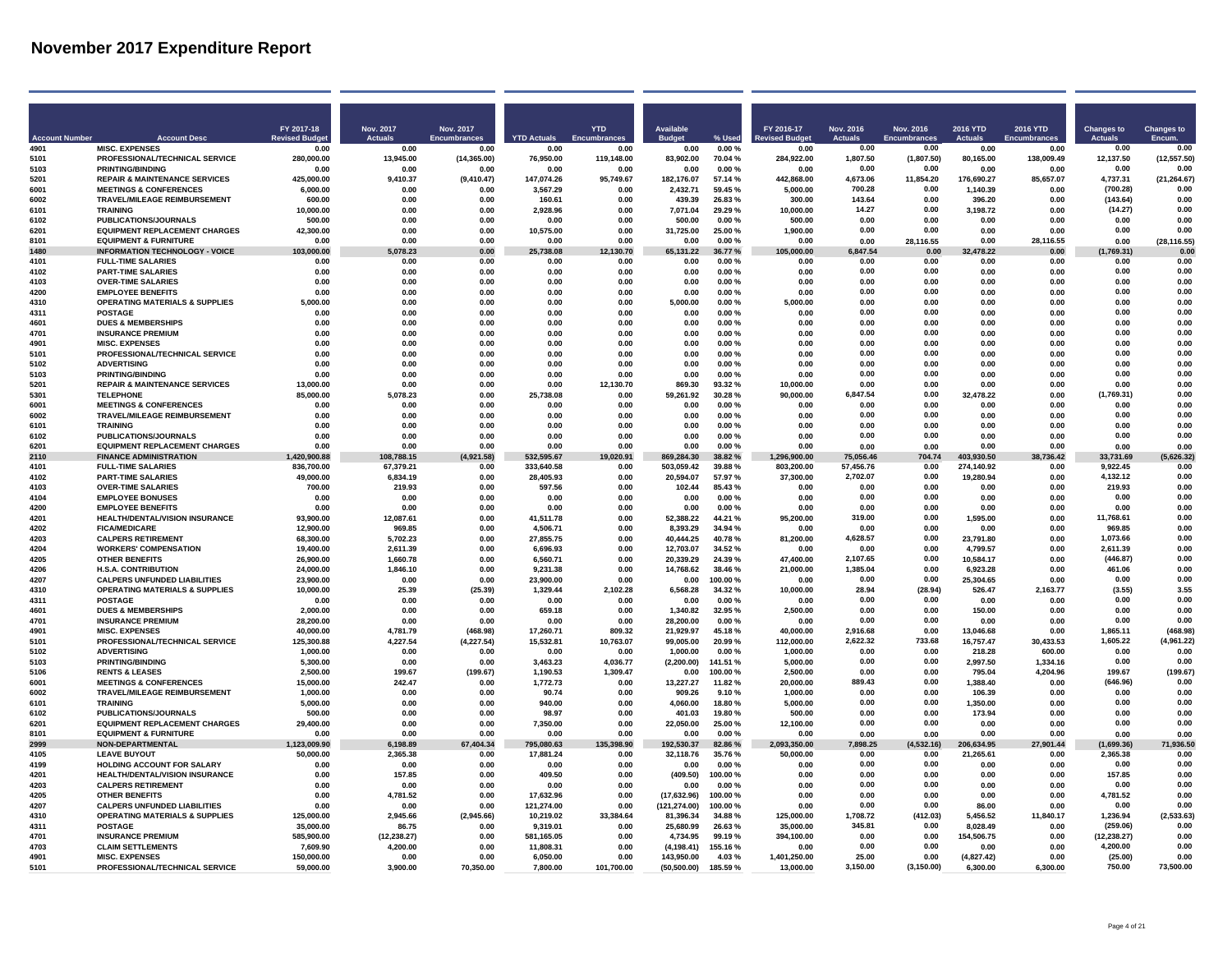|                      |                                                                          | FY 2017-18              | Nov. 2017            | Nov. 2017           |                         | <b>YTD</b>             | <b>Available</b>         |                    | FY 2016-17                | <b>Nov. 2016</b>      | <b>Nov. 2016</b>       | <b>2016 YTD</b>        | 2016 YTD               | <b>Changes to</b>      | <b>Changes to</b>        |
|----------------------|--------------------------------------------------------------------------|-------------------------|----------------------|---------------------|-------------------------|------------------------|--------------------------|--------------------|---------------------------|-----------------------|------------------------|------------------------|------------------------|------------------------|--------------------------|
| <b>Account Numbe</b> | <b>Account Desc</b>                                                      | <b>Revised Budg</b>     | <b>Actuals</b>       | <b>Encumbrances</b> | <b>YTD Actuals</b>      |                        | <b>Budge</b>             | % Used             | <b>Budge</b>              | <b>Actuals</b>        | Encumbrances           |                        |                        | <b>Actuals</b>         | Encum.                   |
| 5201<br>5304         | <b>REPAIR &amp; MAINTENANCE SERVICES</b><br><b>ELETRIC</b>               | 50.000.00<br>0.00       | 0.00<br>0.00         | 0.00<br>0.00        | 3.896.54<br>0.00        | 314.26<br>0.00         | 45,789.20<br>0.00        | 8.42%<br>0.00%     | 50.000.00<br>0.00         | 2,668.72<br>0.00      | (970.13)<br>0.00       | 15,819.00<br>0.00      | 9,761.27<br>0.00       | (2,668.72)<br>0.00     | 970.13<br>0.00           |
| 6001                 | <b>MEETINGS &amp; CONFERENCES</b>                                        | 5,000.00                | 0.00                 | 0.00                | 0.00                    | 0.00                   | 5,000.00                 | $0.00 \%$          | 0.00                      | 0.00                  | 0.00                   | 0.00                   | 0.00                   | 0.00                   | 0.00                     |
| 6101                 | <b>TRAINING</b>                                                          | 0.00                    | 0.00                 | 0.00                | 0.00                    | 0.00                   | 0.00                     | 0.00%              | 0.00                      | 0.00                  | 0.00                   | 0.00                   | 0.00                   | 0.00                   | 0.00                     |
| 6201                 | <b>EQUIPMENT REPLACEMENT CHARGES</b>                                     | 30.500.00               | 0.00                 | 0.00                | 7.625.00                | n nn                   | 22.875.00                | 25.00%             | 0.00                      | 0.00                  | 0.00                   | 0.00                   | 0.00                   | 0.00                   | 0.00                     |
| 8803                 | <b>I AND</b>                                                             | 25,000.00               | 0.00                 | 0.00                | 0.00                    | 0.00                   | 25,000,00                | 0.00%              | 25,000,00                 | 0.00                  | 0.00                   | 0.00                   | 0.00                   | 0.00                   | 0.00                     |
| 3110                 | PUBLIC WORKS ADMINISTRATION                                              | 2.951.424.60            | 149,480.99           | 84,489.10           | 793.021.18              | 225.591.66             | 1,932,811.76             | 34.51%             | 2.282.200.00              | 123,678.53            | 122.916.28             | 664,169.02             | 229.361.47             | 25,802.46              | (38, 427.18)             |
| 4101<br>4102         | <b>FULL-TIME SALARIES</b><br><b>PART-TIME SALARIES</b>                   | 1,661,000.00<br>0.00    | 102.301.11           | 0.00<br>0.00        | 453,136.94<br>11.073.43 | 0.00<br>0.00           | 1,207,863.06             | 27.28%<br>100.00%  | 1,439,800.00<br>25.200.00 | 96.238.97<br>1.936.36 | 0.00<br>0.00           | 460,919.47<br>9.345.83 | 0.00<br>0.00           | 6,062.14<br>677.24     | 0.00<br>0.00             |
| 4103                 | <b>OVER-TIME SALARIES</b>                                                | 22.200.00               | 2,613.60<br>990.11   | 0.00                | 5.684.78                | 0.00                   | (11,073.43)<br>16.515.22 | 25.61%             | 18.900.00                 | 0.00                  | 0.00                   | 0.00                   | 0.00                   | 990.11                 | 0.00                     |
| 4104                 | <b>EMPLOYEE BONUSES</b>                                                  | 0.00                    | 500.00               | 0.00                | 1.895.00                | 0.00                   | (1,895.00)               | 100.00%            | 0.00                      | 0.00                  | 0.00                   | 0.00                   | 0.00                   | 500.00                 | 0.00                     |
| 4200                 | <b>EMPLOYEE BENEFITS</b>                                                 | 0.00                    | 0.00                 | 0.00                | 0.00                    | 0.00                   | 0.00                     | 0.00%              | 0.00                      | 0.00                  | 0.00                   | 0.00                   | 0.00                   | <b>0.00</b>            | 0.00                     |
| 4201                 | HEALTH/DENTAL/VISION INSURANCE                                           | 178.600.00              | 17,524.36            | 0.00                | 57.150.42               | 0.00                   | 121,449.58               | 32.00%             | 192,600.00                | 319.00                | 0.00                   | 1,977.80               | 0.00                   | 17.205.36              | 0.00                     |
| 4202                 | <b>FICA/MEDICARE</b>                                                     | 24,800.00               | 1,565.88             | 0.00                | 6.552.63                | 0.00                   | 18,247.37                | 26.42%             | 0.00                      | 0.00                  | 0.00                   | 0.00                   | 0.00                   | 1.565.88               | 0.00                     |
| 4203                 | <b>CALPERS RETIREMENT</b>                                                | 129.200.00              | 7.855.15             | 0.00                | 35,260.08               | 0.00                   | 93.939.92                | 27.29%             | 159,000.00                | 6,674.78              | 0.00                   | 37.025.54              | 0.00                   | 1,180.37               | 0.00                     |
| 4204                 | <b>WORKERS' COMPENSATION</b>                                             | 36,900.00               | 3.463.70             | 0.00                | 10.111.82               | 0.00                   | 26.788.18                | 27.40%             | 0.00                      | 0.00<br>3.455.69      | 0.00<br>0.00           | 8.624.22               | 0.00                   | 3,463.70<br>(940.47)   | 0.00<br>0.00             |
| 4205<br>4206         | <b>OTHER BENEFITS</b><br><b>H.S.A. CONTRIBUTION</b>                      | 56,100.00<br>50.600.00  | 2,515.22<br>2,946.75 | 0.00<br>0.00        | 8,349.45<br>14,601.69   | 0.00<br>0.00           | 47,750.55<br>35,998.31   | 14.88%<br>28.86%   | 85,800.00<br>41,700.00    | 2,078.52              | 0.00                   | 17,516.44<br>10,385.88 | 0.00<br>0.00           | 868.23                 | 0.00                     |
| 4207                 | <b>CALPERS UNFUNDED LIABILITIES</b>                                      | 54.900.00               | 0.00                 | 0.00                | 54,900.00               | 0.00                   | 0.00                     | 100.00%            | 0.00                      | 0.00                  | 0.00                   | 64,841.39              | 0.00                   | 0.00                   | 0.00                     |
| 4310                 | <b>OPERATING MATERIALS &amp; SUPPLIES</b>                                | 13,000.00               | 644.32               | (644.32)            | 1,222.58                | 9,277.42               | 2,500.00                 | 80.77%             | 13,000.00                 | 557.41                | (557.41)               | 1,909.37               | 9,696.33               | 86.91                  | (86.91)                  |
| 4311                 | <b>POSTAGE</b>                                                           | 0.00                    | 0.00                 | 0.00                | 0.00                    | 0.00                   | 0.00                     | 0.00%              | 0.00                      | 0.00                  | 0.00                   | 0.00                   | 0.00                   | 0.00                   | 0.00                     |
| 4601                 | <b>DUES &amp; MEMBERSHIPS</b>                                            | 5.000.00                | 0.00                 | 0.00                | 80.00                   | 0.00                   | 4.920.00                 | 1.60%              | 5.000.00                  | 0.00                  | 0.00                   | 861.95                 | 0.00                   | 0.00                   | 0.00                     |
| 4701                 | <b>INSURANCE PREMIUM</b>                                                 | 51.300.00               | 0.00                 | 0.00                | 0.00                    | 0.00                   | 51,300.00                | 0.00%              | 0.00                      | 0.00                  | 0.00                   | 0.00                   | 0.00                   | 0.00                   | 0.00                     |
| 4901                 | <b>MISC. EXPENSES</b>                                                    | 0.00                    | 0.00                 | 0.00                | 0.00                    | 0.00                   | 0.00                     | 0.00%              | 0.00                      | 0.00                  | 0.00                   | 0.00                   | 0.00                   | 0.00                   | 0.00                     |
| 5101                 | PROFESSIONAL/TECHNICAL SERVICE                                           | 513.324.60<br>60.000.00 | 5.763.09<br>0.00     | 85.839.71<br>0.00   | 108.261.21              | 176,931.19             | 228.132.20               | 55.56%             | 155,000.00                | 1,495.00<br>9.043.63  | 133,505.00             | 16.764.50              | 161.610.50             | 4,268.09               | (47, 665.29)<br>9.043.63 |
| 5102<br>5103         | <b>ADVERTISING</b><br><b>PRINTING/BINDING</b>                            | 25.000.00               | 356.68               | (318.35)            | 7,142.75<br>4,176.35    | 19,857.25<br>15,861.98 | 33,000.00<br>4,961.67    | 45.00%<br>80.15%   | 60,000.00<br>25.000.00    | 794.60                | (9,043.63)<br>(794.60) | 9,578.63<br>7.309.50   | 41,921.37<br>12.690.50 | (9,043.63)<br>(437.92) | 476.25                   |
| 5106                 | <b>RENTS &amp; LEASES</b>                                                | 7.300.00                | 387.94               | (387.94)            | 1.936.18                | 3.063.82               | 2.300.00                 | 68.49%             | 7.300.00                  | 193.08                | (193.08)               | 1,737.72               | 3.262.28               | 194.86                 | (194.86)                 |
| 5301                 | <b>TELEPHONE</b>                                                         | 5,000.00                | 0.00                 | 0.00                | 1,526.80                | 0.00                   | 3,473.20                 | 30.54 %            | 5,000.00                  | 324.20                | 0.00                   | 1,080.78               | 0.00                   | (324.20)               | 0.00                     |
| 6001                 | <b>MEETINGS &amp; CONFERENCES</b>                                        | 15.000.00               | 0.00                 | 0.00                | 2,180.99                | 0.00                   | 12,819.01                | 14.54%             | 15.000.00                 | 416.20                | 0.00                   | 1.987.16               | 0.00                   | (416.20)               | 0.00                     |
| 6002                 | TRAVEL/MILEAGE REIMBURSEMENT                                             | 1.500.00                | 53.08                | 0.00                | 53.08                   | 0.00                   | 1,446.92                 | 3.53 %             | 1.500.00                  | 151.09                | 0.00                   | 214.83                 | 0.00                   | (98.01)                | 0.00                     |
| 6101                 | <b>TRAINING</b>                                                          | 8.000.00                | 0.00                 | 0.00                | 0.00                    | 0.00                   | 8.000.00                 | 0.00%              | 10.000.00                 | 0.00                  | 0.00                   | 2.394.00               | 0.00                   | 0.00                   | 0.00                     |
| 6102                 | <b>PUBLICATIONS/JOURNALS</b>                                             | 1.800.00                | 0.00                 | 0.00                | 0.00                    | 600.00                 | 1.200.00                 | 33.33 %            | 1,800.00                  | 0.00                  | 0.00                   | 114.50                 | 0.00                   | 0.00                   | 0.00                     |
| 6201<br>8101         | <b>EQUIPMENT REPLACEMENT CHARGES</b><br><b>EQUIPMENT &amp; FURNITURE</b> | 30,900.00<br>0.00       | 0.00<br>0.00         | 0.00<br>0.00        | 7,725.00<br>0.00        | 0.00<br>0.00           | 23,175.00<br>0.00        | 25.00%<br>0.00%    | 20,600.00<br>0.00         | 0.00<br>0.00          | 0.00<br>0.00           | 0.00<br>0.00           | 0.00<br>0.00           | 0.00<br>0.00           | 0.00<br>0.00             |
| 8201                 | <b>VEHICLES</b>                                                          | 0.00                    | 0.00                 | 0.00                | 0.00                    | 0.00                   | 0.00                     | 0.00%              | 0.00                      | 0.00                  | 0.00                   | 9,579.51               | 180.49                 | 0.00                   | 0.00                     |
| 3120                 | <b>TRAFFIC SAFETY</b>                                                    | 416.825.57              | 15,140.44            | 46,624.55           | 44,697.26               | 246,192.94             | 125,935.37               | 39.79%             | 298,000.00                | 1,477.26              | 48,522.74              | 45,187.01              | 256,713.23             | 13,663.18              | (1,898.19)               |
| 4101                 | <b>FULL-TIME SALARIES</b>                                                | 0.00                    | 0.00                 | 0.00                | 0.00                    | 0.00                   | 0.00                     | 0.00%              | 0.00                      | 0.00                  | 0.00                   | 0.00                   | 0.00                   | 0.00                   | 0.00                     |
| 4102                 | <b>PART-TIME SALARIES</b>                                                | 0.00                    | 0.00                 | 0.00                | 0.00                    | 0.00                   | 0.00                     | 0.00%              | 0.00                      | 0.00                  | 0.00                   | 0.00                   | 0.00                   | 0.00                   | 0.00                     |
| 4200                 | <b>EMPLOYEE BENEFITS</b>                                                 | 0.00                    | 0.00                 | 0.00                | 0.00                    | 0.00                   | 0.00                     | 0.00%              | 0.00                      | 0.00                  | 0.00                   | 0.00                   | 0.00                   | 0.00                   | 0.00                     |
| 4310<br>5101         | <b>OPERATING MATERIALS &amp; SUPPLIES</b>                                | 40.000.00<br>268.825.57 | 0.00                 | 0.00<br>47.283.78   | 0.00                    | 0.00                   | 40.000.00                | 0.00%<br>100.82%   | 0.00                      | 0.00<br>1,477.26      | 0.00<br>48,522.74      | 0.00<br>28.759.26      | 0.00<br>174.066.62     | 0.00<br>13,003.95      | 0.00<br>(1, 238.96)      |
| 5102                 | PROFESSIONAL/TECHNICAL SERVICE<br><b>ADVERTISING</b>                     | 0.00                    | 14.481.21<br>0.00    | 0.00                | 41,510.44<br>0.00       | 229,531.20<br>0.00     | (2, 216.07)<br>0.00      | 0.00%              | 195,000.00<br>0.00        | 0.00                  | 0.00                   | 0.00                   | 0.00                   | 0.00                   | 0.00                     |
| 5103                 | PRINTING/BINDING                                                         | 2,000.00                | 0.00                 | 0.00                | 0.00                    | 0.00                   | 2,000.00                 | 0.00%              | 2.000.00                  | 0.00                  | 0.00                   | 0.00                   | 0.00                   | 0.00                   | 0.00                     |
| 5201                 | <b>REPAIR &amp; MAINTENANCE SERVICES</b>                                 | 106,000.00              | 659.23               | (659.23)            | 3,186.82                | 16,661.74              | 86,151.44                | 18.73%             | 101,000.00                | 0.00                  | 0.00                   | 16,427.75              | 82,646.61              | 659.23                 | (659.23)                 |
| 8802                 | <b>OTHER IMPROVEMENTS</b>                                                | 0.00                    | 0.00                 | 0.00                | 0.00                    | 0.00                   | 0.00                     | 0.00%              | 0.00                      | 0.00                  | 0.00                   | 0.00                   | 0.00                   | 0.00                   | 0.00                     |
| 3130                 | <b>STORM WATER QUALITY</b>                                               | 683,115.83              | 30,478.00            | 44,522.00           | 59,422.83               | 497,918.80             | 125,774.20               | 81.59%             | 587,100.00                | ,980.00               | (480.00)               | 758.60)                | 579,127.00             | 22,498.00              | 45.002.00                |
| 4101                 | <b>FULL-TIME SALARIES</b>                                                | 0.00                    | 0.00                 | 0.00                | 0.00                    | 0.00                   | 0.00                     | $0.00 \%$          | 0.00                      | 0.00                  | 0.00                   | 0.00                   | 0.00                   | 0.00                   | 0.00                     |
| 4102                 | <b>PART-TIME SALARIES</b>                                                | 0.00                    | 0.00                 | 0.00                | 0.00                    | 0.00                   | 0.00                     | 0.00%              | 0.00                      | 0.00                  | 0.00                   | 0.00                   | 0.00                   | 0.00                   | 0.00                     |
| 4200                 | <b>EMPLOYEE BENEFITS</b>                                                 | 0.00<br>2.000.00        | 0.00<br>0.00         | 0.00<br>0.00        | 0.00<br>600 15          | 0.00                   | 0.00                     | 0.00%              | 0.00                      | 0.00<br>0.00          | 0.00<br>0.00           | 0.00<br>0.00           | 0.00<br>0.00           | 0.00<br>0.00           | 0.00<br>0.00             |
| 4310<br>4311         | <b>OPERATING MATERIALS &amp; SUPPLIES</b><br><b>POSTAGE</b>              | 0.00                    | 0.00                 | 0.00                | 0.00                    | n nn<br>0.00           | 1.399.85<br>0.00         | 30.00 $%$<br>0.00% | 2,000.00<br>0.00          | 0.00                  | 0.00                   | 0.00                   | 0.00                   | 0.00                   | 0.00                     |
| 4601                 | <b>DUES &amp; MEMBERSHIPS</b>                                            | 0.00                    | 0.00                 | 0.00                | 0.00                    | 0.00                   | 0.00                     | 0.00%              | 0.00                      | 0.00                  | 0.00                   | 0.00                   | 0.00                   | 0.00                   | 0.00                     |
| 5101                 | PROFESSIONAL/TECHNICAL SERVICE                                           | 560.015.83              | 28.554.00            | (28.554.00)         | 38.878.68               | 397.262.80             | 123,874.35               | 77.88%             | 469.500.00                | 0.00                  | 7.500.00               | (161, 742.35)          | 564,955.00             | 28,554.00              | (36,054.00               |
| 5102                 | <b>ADVERTISING</b>                                                       | 0.00                    | 0.00                 | 0.00                | 0.00                    | 0.00                   | 0.00                     | 0.00%              | 0.00                      | 0.00                  | 0.00                   | 0.00                   | 0.00                   | 0.00                   | 0.00                     |
| 5107                 | <b>LEGAL SERVICES - GENERAL</b>                                          | 0.00                    | 0.00                 | 0.00                | 0.00                    | 0.00                   | 0.00                     | 0.00%              | 0.00                      | 0.00                  | 0.00                   | 0.00                   | 0.00                   | 0.00                   | 0.00                     |
| 5201                 | <b>REPAIR &amp; MAINTENANCE SERVICES</b>                                 | 121.100.00              | 1,924.00             | 73,076.00           | 19,944.00               | 100,656.00             | 500.00                   | 99.59%             | 115,600.00                | 7.980.00              | (7.980.00)             | (17,016.25)            | 14,172.00              | (6,056.00)             | 81,056.00                |
| 6001                 | <b>MEETINGS &amp; CONFERENCES</b>                                        | 0.00                    | 0.00                 | 0.00                | 0.00                    | 0.00                   | 0.00                     | 0.00%              | 0.00                      | 0.00                  | 0.00                   | 0.00                   | 0.00                   | 0.00                   | 0.00                     |
| 6002<br>6101         | <b>TRAVEL/MILEAGE REIMBURSEMENT</b><br><b>TRAINING</b>                   | 0.00<br>0.00            | 0.00<br>0.00         | 0.00<br>0.00        | 0.00<br>0.00            | 0.00<br>0.00           | 0.00<br>0.00             | 0.00%<br>0.00%     | 0.00<br>0.00              | 0.00<br>0.00          | 0.00<br>0.00           | 0.00<br>0.00           | 0.00<br>0.00           | 0.00<br>0.00           | 0.00<br>0.00             |
| 6102                 | <b>PUBLICATIONS/JOURNALS</b>                                             | 0.00                    | 0.00                 | 0.00                | 0.00                    | 0.00                   | 0.00                     | 0.00%              | 0.00                      | 0.00                  | 0.00                   | 0.00                   | 0.00                   | 0.00                   | 0.00                     |
| 6201                 | <b>EQUIPMENT REPLACEMENT CHARGES</b>                                     | 0.00                    | 0.00                 | 0.00                | 0.00                    | 0.00                   | 0.00                     | 0.00%              | 0.00                      | 0.00                  | 0.00                   | 0.00                   | 0.00                   | 0.00                   | 0.00                     |
| 3140                 | <b>BUILDING MAINTENANCE</b>                                              | 300.00                  | 45.766.85            | 635.50)<br>(27.0)   | 186,493.41              | 246,044.15             | 220.762.44               | 6.21 %             | 618.083.00                | 37,121.42             | (21, 922.09)           | .811.69                | 224.310.74             | 8.645.43               | (5,713.41)               |
| 4101                 | <b>FULL-TIME SALARIES</b>                                                | 0.00                    | 0.00                 | 0.00                | 0.00                    | 0.00                   | 0.00                     | 0.00%              | 0.00                      | 0.00                  | 0.00                   | 0.00                   | 0.00                   | 0.00                   | 0.00                     |
| 4102                 | <b>PART-TIME SALARIES</b>                                                | 0.00                    | 0.00                 | 0.00                | 0.00                    | 0.00                   | 0.00                     | 0.00%              | 0.00                      | 0.00                  | 0.00                   | 0.00                   | 0.00                   | 0.00                   | 0.00                     |
| 4103                 | <b>OVER-TIME SALARIES</b>                                                | 0.00                    | 0.00                 | 0.00                | 0.00                    | 0.00                   | 0.00                     | $0.00 \%$          | 0.00                      | 0.00                  | 0.00                   | 0.00                   | 0.00                   | 0.00                   | 0.00                     |
| 4200                 | <b>EMPLOYEE BENEFITS</b>                                                 | 0.00                    | 0.00                 | 0.00                | 0.00                    | 0.00                   | 0.00                     | 0.00%              | 0.00                      | 0.00<br>4.417.47      | 0.00                   | 0.00                   | 0.00                   | 0.00<br>(1.738.53)     | 0.00<br>1.611.70         |
| 4310<br>4901         | <b>OPERATING MATERIALS &amp; SUPPLIES</b><br><b>MISC. EXPENSES</b>       | 95.000.00<br>0.00       | 2.678.94<br>0.00     | (566.55)<br>0.00    | 17.032.83<br>0.00       | 22.286.26<br>0.00      | 55.680.91<br>0.00        | 41.39%<br>0.00%    | 78.500.00<br>0.00         | 0.00                  | (2, 178.25)<br>0.00    | 28.696.43<br>0.00      | 28.617.52<br>0.00      | 0.00                   | 0.00                     |
| 5101                 | PROFESSIONAL/TECHNICAL SERVICE                                           | 2.500.00                | 0.00                 | 0.00                | 0.00                    | 0.00                   | 2,500.00                 | 0.00%              | 4,000.00                  | 0.00                  | 0.00                   | 1,437.63               | 562.37                 | 0.00                   | 0.00                     |
| 5106                 | <b>RENTS &amp; LEASES</b>                                                | 5.000.00                | 1.000.00             | (1.000.00)          | 3,586.00                | 1.414.00               | 0.00                     | 100.00%            | 5,000.00                  | 1.000.00              | (1,000.00)             | 4,486.00               | 514.00                 | 0.00                   | 0.00                     |
|                      |                                                                          |                         |                      |                     |                         |                        |                          |                    |                           |                       |                        |                        |                        |                        |                          |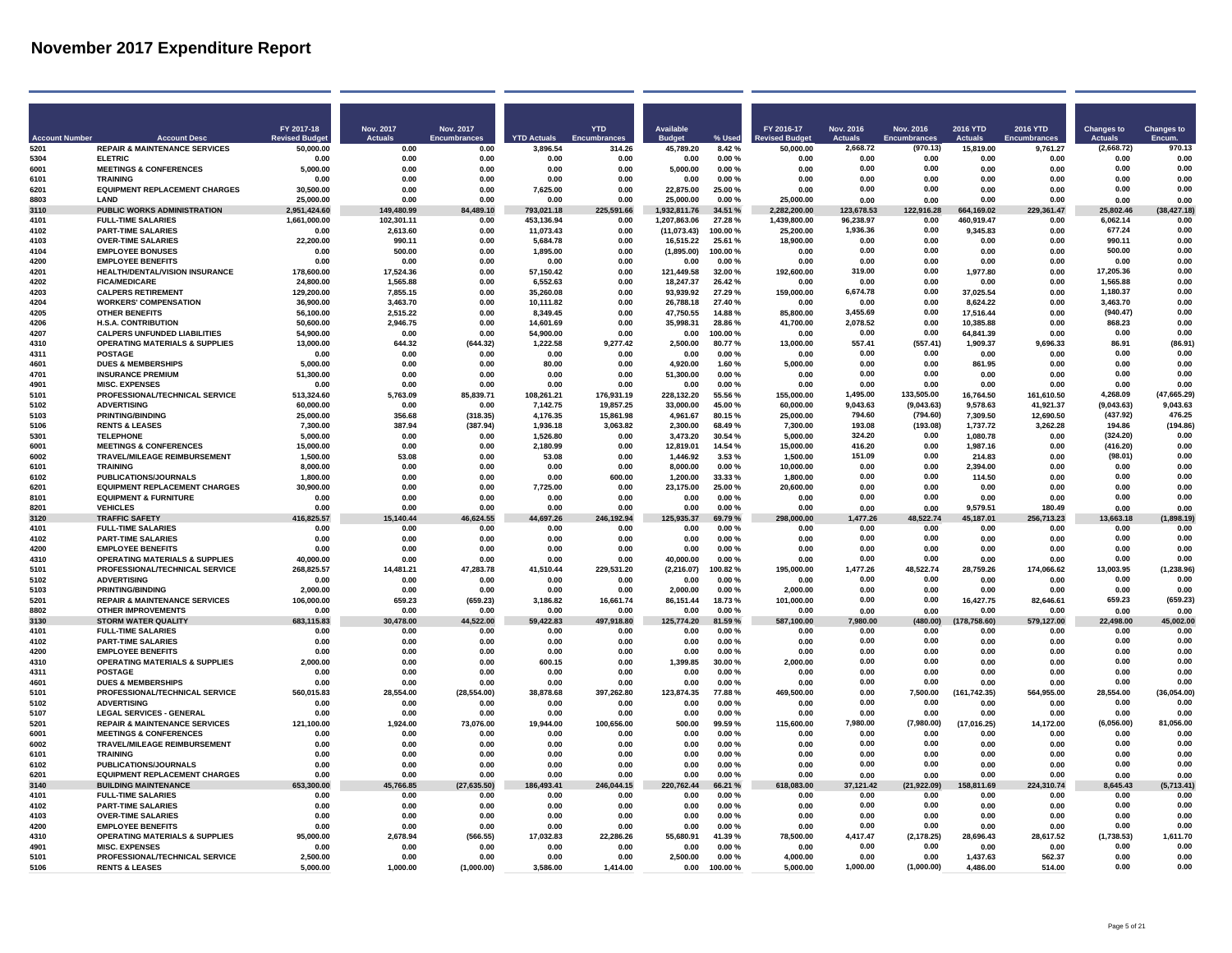|                     |                                                                            | FY 2017-18                | Nov. 2017              |                                  |                         | <b>YTD</b>          | <b>Available</b>           |                    | FY 2016-17              | Nov. 2016             | Nov. 2016            | <b>2016 YTD</b>        | 2016 YTD          |                                     |                             |
|---------------------|----------------------------------------------------------------------------|---------------------------|------------------------|----------------------------------|-------------------------|---------------------|----------------------------|--------------------|-------------------------|-----------------------|----------------------|------------------------|-------------------|-------------------------------------|-----------------------------|
| <b>Account Numi</b> |                                                                            | <b>Revised Budge</b>      | Actuals                | Nov. 2017<br><b>Encumbrances</b> |                         |                     |                            |                    | sed Budge               | <b>Actuals</b>        | Encumbrances         |                        |                   | <b>Changes to</b><br><b>Actuals</b> | <b>Changes to</b><br>Encum. |
| 5201                | <b>REPAIR &amp; MAINTENANCE SERVICES</b>                                   | 420,900.00                | 33.568.95              | (26,068.95)                      | 122.583.33              | 222,343.89          | 75,972.78                  | 81.95%             | 397,883.00              | 22.063.54             | (18.743.84           | 84.137.23              | 194,616.85        | 11.505.41                           | (7.325.11)                  |
| 5302<br>5303        | <b>WATER</b><br><b>GAS</b>                                                 | 15.000.00<br>1.900.00     | 1.339.04<br>121.45     | 0.00<br>0.00                     | 6.410.19<br>552.53      | 0.00<br>0.00        | 8.589.81<br>1.347.47       | 42.73%<br>29.11%   | 15.000.00<br>1,900.00   | 675.75<br>52.14       | 0.00<br>0.00         | 2.341.55<br>263.15     | 0.00<br>0.00      | 663.29<br>69.31                     | 0.00<br>0.00                |
| 5304                | <b>ELECTRIC</b>                                                            | 113,000.00                | 7,058.47               | 0.00                             | 36.328.53               | 0.00                | 76,671.47                  | 32.15%             | 113,000.00              | 8,912.52              | 0.00                 | 37,449.70              | 0.00              | (1,854.05)                          | 0.00                        |
| 6201                | <b>EQUIPMENT REPLACEMENT CHARGES</b>                                       | 0.00                      | 0.00                   | 0.00                             | 0.00                    | 0.00                | 0.00                       | 0.00%              | 2,800.00                | 0.00                  | 0.00                 | 0.00                   | 0.00              | 0.00                                | 0.00                        |
| 3150                | PARKS, TRAILS& OPEN SPACE MAINT                                            | 748,100.00                | 78,229.64              | (62, 177.51)                     | 319,146.30              | 512,947.24          | (83,993.54)                | 1.23 %             | 979,483.00              | 55,013.11             | (40, 926.32)         | 164,557.29             | 110,491.96        | 23,216.53                           | (21, 251.19)                |
| 4101<br>4102        | <b>FULL-TIME SALARIES</b><br><b>PART-TIME SALARIES</b>                     | 0.00<br>0.00              | 0.00<br>0.00           | 0.00<br>0.00                     | 0.00<br>0.00            | 0.00<br>0.00        | 0.00<br>0.00               | 0.00%<br>0.00%     | 0.00<br>0.00            | 0.00<br>0.00          | 0.00<br>0.00         | 0.00<br>0.00           | 0.00<br>0.00      | 0.00<br>0.00                        | 0.00<br>0.00                |
| 4103                | <b>OVER-TIME SALARIES</b>                                                  | 0.00                      | 0.00                   | 0.00                             | 0.00                    | 0.00                | 0.00                       | 0.00%              | 0.00                    | 0.00                  | 0.00                 | 0.00                   | 0.00              | 0.00                                | 0.00                        |
| 4200                | <b>EMPLOYEE BENEFITS</b>                                                   | 0.00                      | 0.00                   | 0.00                             | 0.00                    | 0.00                | 0.00                       | 0.00%              | 0.00                    | 0.00                  | 0.00                 | 0.00                   | 0.00              | 0.00                                | 0.00                        |
| 4310<br>4601        | <b>OPERATING MATERIALS &amp; SUPPLIES</b><br><b>DUES &amp; MEMBERSHIPS</b> | 102.000.00                | 7.042.65               | (7,042.65)<br>0.00               | 31.689.43<br>0.00       | 22.059.49           | 48.251.08<br>0.00          | 52.70%<br>0.00%    | 82.600.00<br>0.00       | 5,798.33<br>0.00      | 0.00<br>0.00         | 17.898.45              | 5.000.00<br>0.00  | 1,244.32<br>0.00                    | (7,042.65)<br>0.00          |
| 4901                | <b>MISC. EXPENSES</b>                                                      | 0.00<br>116,000.00        | 0.00<br>17.18          | 0.00                             | 42,989.08               | 0.00<br>0.00        | 73,010.92                  | 37.06%             | 116,000.00              | 626.34                | 0.00                 | 0.00<br>24,448.41      | 0.00              | (609.16)                            | 0.00                        |
| 5101                | PROFESSIONAL/TECHNICAL SERVICE                                             | 35,000.00                 | 3,418.00               | (3, 418.00)                      | 11.750.00               | 14.581.00           | 8.669.00                   | 75.23%             | 35,000.00               | 0.00                  | 0.00                 | 0.00                   | 0.00              | 3.418.00                            | (3, 418.00)                 |
| 5106                | <b>RENTS &amp; LEASES</b>                                                  | 0.00                      | 0.00                   | 0.00                             | 0.00                    | 0.00                | 0.00                       | 0.00%              | 0.00                    | 1,599.54              | (1,599.54)           | 4,763.16               | 15.529.84         | (1,599.54)                          | 1,599.54                    |
| 5201<br>5302        | <b>REPAIR &amp; MAINTENANCE SERVICES</b><br><b>WATER</b>                   | 402,100.00<br>90.000.00   | 51,716.86<br>15,977.10 | (51, 716.86)<br>0.00             | 175,571.10<br>56.914.76 | 476,306.75<br>0.00  | (249, 777.85)<br>33,085.24 | 162.12%<br>63.24%  | 667,883.00<br>75,000.00 | 39,326.78<br>7,601.19 | (39, 326.78)<br>0.00 | 89,079.88<br>28,074.51 | 89,962.12<br>0.00 | 12,390.08<br>8.375.91               | (12,390.08<br>0.00          |
| 5303                | GAS                                                                        | 1.500.00                  | 0.00                   | 0.00                             | 0.00                    | 0.00                | 1,500.00                   | 0.00%              | 1.500.00                | 0.00                  | 0.00                 | 0.00                   | 0.00              | 0.00                                | 0.00                        |
| 5304                | <b>ELECTRIC</b>                                                            | 1,500.00                  | 57.85                  | 0.00                             | 231.93                  | 0.00                | 1,268.07                   | 15.47%             | 1,500.00                | 60.93                 | 0.00                 | 292.88                 | 0.00              | (3.08)                              | 0.00                        |
| 6201                | <b>EQUIPMENT REPLACEMENT CHARGES</b>                                       | 0.00                      | 0.00                   | 0.00                             | 0.00                    | 0.00                | 0.00                       | 0.00%              | 0.00                    | 0.00                  | 0.00                 | 0.00                   | 0.00              | 0.00                                | 0.00                        |
| 8802<br>3160        | <b>OTHER IMPROVEMENTS</b><br><b>SEWER MAINTENANCE</b>                      | 0.00<br>69.000.00         | 0.00<br>217.01         | 0.00<br>(217.01)                 | 0.00<br>217.01          | 0.00<br>4.382.82    | 0.00<br>64,400.17          | 0.00%              | 0.00<br>69,000.00       | 0.00<br>n nr          | 0.00<br>n nn         | 0.00<br>(504.54)       | 0.00              | 0.00<br>217.01                      | 0.00<br>(217.01)            |
| 4101                | <b>FULL-TIME SALARIES</b>                                                  | 0.00                      | 0.00                   | 0.00                             | 0.00                    | 0.00                | 0.00                       | 6.67%<br>0.00%     | 0.00                    | 0.00                  | 0.00                 | 0.00                   | 14,354.25<br>n no | 0.00                                | 0.00                        |
| 4103                | <b>OVER-TIME SALARIES</b>                                                  | 0.00                      | 0.00                   | 0.00                             | 0.00                    | 0.00                | 0.00                       | 0.00%              | 0.00                    | 0.00                  | 0.00                 | 0.00                   | 0.00              | 0.00                                | 0.00                        |
| 4200                | <b>EMPLOYEE BENEFITS</b>                                                   | 0.00                      | 0.00                   | 0.00                             | 0.00                    | 0.00                | 0.00                       | 0.00%              | 0.00                    | 0.00                  | 0.00                 | 0.00                   | 0.00              | 0.00                                | 0.00                        |
| 5101<br>5201        | PROFESSIONAL/TECHNICAL SERVICE<br><b>REPAIR &amp; MAINTENANCE SERVICES</b> | 59,000.00<br>10,000.00    | 217.01<br>0.00         | (217.01)<br>0.00                 | 217.01<br>0.00          | 4.382.82<br>0.00    | 54,400.17<br>10,000.00     | 7.80%<br>0.00%     | 59,000.00<br>10,000.00  | 0.00<br>0.00          | 0.00<br>0.00         | (504.54)<br>0.00       | 14.354.25<br>0.00 | 217.01<br>0.00                      | (217.01)<br>0.00            |
| 6201                | <b>EQUIPMENT REPLACEMENT CHARGES</b>                                       | 0.00                      | 0.00                   | 0.00                             | 0.00                    | 0.00                | 0.00                       | 0.00%              | 0.00                    | 0.00                  | 0.00                 | 0.00                   | 0.00              | 0.00                                | 0.00                        |
| 3240                | <b>VEHICLES MAINTENANCE</b>                                                | 0.00                      | (100.82)               | (1, 209.36)                      | 9,232.70                | 16,862.19           | (26,094.89)                | 00.00 %            | 0.00                    | 0.00                  | 0.00                 | 0.00                   | 0.00              | (100.82)                            | (1, 209.36)                 |
| 4310                | <b>OPERATING MATERIALS &amp; SUPPLIES</b>                                  | 0.00                      | 0.00                   | 0.00                             | 2,453.99                | 0.00                | (2,453.99)                 | 100.00%            | 0.00                    | 0.00                  | 0.00                 | 0.00                   | 0.00              | 0.00                                | 0.00                        |
| 4313<br>5201        | <b>FUELS/GASOLINE</b><br><b>REPAIR &amp; MAINTENANCE SERVICES</b>          | 0.00<br>0.00              | 0.00<br>1,000.36       | 0.00<br>(1,000.36)               | 4,042.64<br>2,156.75    | 0.00<br>13.960.69   | (4,042.64)<br>(16, 117.44) | 100.00%<br>100.00% | 0.00<br>0.00            | 0.00<br>0.00          | 0.00<br>0.00         | 0.00<br>0.00           | 0.00<br>0.00      | 0.00<br>1.000.36                    | 0.00<br>(1,000.36)          |
| 5305                | <b>WIRELESS</b>                                                            | 0.00                      | (1, 101.18)            | (209.00)                         | 579.32                  | 2,901.50            | (3,480.82)                 | 100.00%            | 0.00                    | 0.00                  | 0.00                 | 0.00                   | 0.00              | (1, 101.18)                         | (209.00)                    |
| 4110                | <b>COMMUNITY DEVELOPMENT ADMIN</b>                                         | 604,500.00                | 23 284 31              | 0.00                             | 82.750.66               | 0.00                | 521,749.34                 | 13.69%             | 0.00                    | 0.00                  | 0.00                 | 0.00                   | 0.00              | 23.284.31                           | 0.00                        |
| 4101                | <b>FULL-TIME SALARIES</b>                                                  | 376,700.00                | 16.215.43              | 0.00                             | 16.215.43               | 0.00                | 360,484.57                 | 4.30%              | 0.00                    | 0.00<br>0.00          | 0.00<br>0.00         | 0.00                   | 0.00              | 16,215.43<br>0.00                   | 0.00<br>0.00                |
| 4102<br>4103        | <b>PART-TIME SALARIES</b><br><b>OVER-TIME SALARIES</b>                     | 8.100.00<br>1.100.00      | 0.00<br>0.00           | 0.00<br>0.00                     | 0.00<br>0.00            | 0.00<br>0.00        | 8,100.00<br>1.100.00       | 0.00%<br>0.00%     | 0.00<br>0.00            | 0.00                  | 0.00                 | 0.00<br>0.00           | 0.00<br>0.00      | 0.00                                | 0.00                        |
| 4104                | <b>EMPLOYEE BONUSES</b>                                                    | 0.00                      | 1.000.00               | 0.00                             | 1.000.00                | 0.00                | (1.000.00)                 | 100.00%            | 0.00                    | 0.00                  | 0.00                 | 0.00                   | 0.00              | 1,000.00                            | 0.00                        |
| 4201                | HEALTH/DENTAL/VISION INSURANCE                                             | 42,100.00                 | 3,207.49               | 0.00                             | 3,398.84                | 0.00                | 38,701.16                  | 8.07%              | 0.00                    | 0.00                  | 0.00                 | 0.00                   | 0.00              | 3,207.49                            | 0.00                        |
| 4202                | <b>FICA/MEDICARE</b>                                                       | 5,600.00                  | 225.53                 | 0.00                             | 225.53                  | 0.00                | 5,374.47                   | 4.04%              | 0.00                    | 0.00<br>0.00          | 0.00<br>0.00         | 0.00                   | 0.00              | 225.53<br>1.401.04                  | 0.00<br>0.00                |
| 4203<br>4204        | <b>CALPERS RETIREMENT</b><br><b>WORKERS' COMPENSATION</b>                  | 37,900.00<br>8.500.00     | 1,401.04<br>318.73     | 0.00<br>0.00                     | 1,401.04<br>318.73      | 0.00<br>0.00        | 36,498.96<br>8.181.27      | 3.70%<br>3.75%     | 0.00<br>0.00            | 0.00                  | 0.00                 | 0.00<br>0.00           | 0.00<br>0.00      | 318.73                              | 0.00                        |
| 4205                | <b>OTHER BENEFITS</b>                                                      | 10.700.00                 | 339.17                 | 0.00                             | 339.17                  | 0.00                | 10.360.83                  | 3.17%              | 0.00                    | 0.00                  | 0.00                 | 0.00                   | 0.00              | 339.17                              | 0.00                        |
| 4206                | H.S.A. CONTRIBUTION                                                        | 15,000.00                 | 576.92                 | 0.00                             | 576.92                  | 0.00                | 14,423.08                  | 3.85%              | 0.00                    | 0.00                  | 0.00                 | 0.00                   | 0.00              | 576.92                              | 0.00                        |
| 4207                | <b>CALPERS UNFUNDED LIABILITIES</b>                                        | 46.100.00                 | 0.00                   | 0.00                             | 46,100.00               | 0.00                | 0.00                       | 100.00%            | 0.00                    | 0.00                  | 0.00                 | 0.00                   | 0.00              | 0.00                                | 0.00                        |
| 6201<br>4120        | <b>EQUIPMENT REPLACEMENT CHARGES</b><br><b>PLANNING</b>                    | 52,700.00<br>1,048,080.73 | 0.00<br>66.886.84      | 0.00<br>(2,761.61)               | 13,175.00<br>435,902.99 | 0.00<br>75,985.00   | 39,525.00<br>536,192.74    | 25.00%<br>48.84 %  | 0.00<br>1,553,825.00    | 0.00<br>80.560.55     | 0.00<br>(1,948.72)   | 0.00<br>433.882.40     | 0.00<br>33,011.77 | 0.00<br>(13, 673.71)                | 0.00<br>(812.89             |
| 4101                | <b>FULL-TIME SALARIES</b>                                                  | 607,500.00                | 45.852.59              | 0.00                             | 280.546.13              | 0.00                | 326.953.87                 | 46.18%             | 929.500.00              | 62.892.32             | 0.00                 | 283,801.94             | 0.00              | (17,039.73)                         | 0.00                        |
| 4102                | <b>PART-TIME SALARIES</b>                                                  | 0.00                      | 1.078.28               | 0.00                             | 8.004.29                | 0.00                | (8.004.29)                 | 100.00%            | 0.00                    | 2.272.10              | 0.00                 | 7.087.88               | 0.00              | (1.193.82)                          | 0.00                        |
| 4103<br>4104        | <b>OVER-TIME SALARIES</b><br><b>EMPLOYEE BONUSES</b>                       | 13.700.00<br>n nn         | 1.413.30<br>n nn       | 0.00<br>0.00                     | 15.069.30<br>3.347.42   | 0.00<br><b>0.00</b> | (1.369.30)<br>(3, 347.42)  | 109.99%<br>100.00% | 0.00<br>0.00            | 0.00<br>0.00          | 0.00<br>0.00         | 0.00<br>0.00           | 0.00<br>0.OO      | 1,413.30<br>0.00                    | 0.00<br>0.00                |
| 4200                | <b>EMPLOYEE BENEFITS</b>                                                   | 0.00                      | 0.00                   | 0.00                             | 0.00                    | 0.00                | 0.00                       | 0.00%              | 0.00                    | 0.00                  | 0.00                 | 0.00                   | 0.00              | 0.00                                | 0.00                        |
| 4201                | <b>HEALTH/DENTAL/VISION INSURANCE</b>                                      | 80.700.00                 | 6.758.72               | 0.00                             | 27.932.85               | 0.00                | 52.767.15                  | 34.61%             | 125.900.00              | 0.00                  | 0.00                 | 0.00                   | 0.00              | 6.758.72                            | 0.00                        |
| 4202                | <b>FICA/MEDICARE</b>                                                       | 9.000.00                  | 691.04                 | 0.00                             | 4,348.26                | 0.00                | 4,651.74                   | 48.31%             | 0.00                    | 0.00                  | 0.00                 | 0.00                   | 0.00              | 691.04                              | 0.00                        |
| 4203<br>4204        | <b>CALPERS RETIREMENT</b><br><b>WORKERS' COMPENSATION</b>                  | 48.400.00<br>13.200.00    | 3,777.83<br>1,752.94   | 0.00<br>0.00                     | 24,678.84<br>6,510.17   | 0.00<br>0.00        | 23,721.16<br>6.689.83      | 50.99%<br>49.32%   | 115,200.00<br>0.00      | 5,583.99<br>0.00      | 0.00<br>0.00         | 26,503.25<br>5.424.5'  | 0.00<br>0.00      | (1.806.16)<br>1.752.94              | 0.00<br>0.00                |
| 4205                | <b>OTHER BENEFITS</b>                                                      | 21,700.00                 | 972.29                 | 0.00                             | 4,652.94                | 0.00                | 17,047.06                  | 21.44 %            | 52,800.00               | 1.976.20              | 0.00                 | 9,284.52               | 0.00              | (1,003.91)                          | 0.00                        |
| 4206                | H.S.A. CONTRIBUTION                                                        | 18.000.00                 | 1.730.72               | 0.00                             | 12,346.88               | 0.00                | 5,653.12                   | 68.59%             | 27,000.00               | 2.424.06              | 0.00                 | 11,135.28              | 0.00              | (693.34)                            | 0.00                        |
| 4207                | <b>CALPERS UNFUNDED LIABILITIES</b>                                        | 25,800.00                 | 0.00                   | 0.00                             | 25,800.00               | 0.00                | 0.00                       | 100.00%            | 0.00                    | 0.00                  | 0.00<br>(644 76)     | 67.651.80              | 0.00              | 0.00                                | 0.00                        |
| 4310<br>4311        | <b>OPERATING MATERIALS &amp; SUPPLIES</b><br><b>POSTAGE</b>                | 11,486.49<br>0.00         | 800.02<br>0.00         | (757.20)<br>0.00                 | 3,560.61<br>0.00        | 6.004.99<br>0.00    | 1.920.89<br>0.00           | 83.28%<br>0.00%    | 8.000.00<br>0.00        | 644.76<br>0.00        | 0.00                 | 9.707.86<br>0.00       | 4.968.17<br>0.00  | 155.26<br>0.00                      | (112.44)<br>0.00            |
| 4400                | <b>NON-CAPITAL EQUIPMENT</b>                                               | 0.00                      | 0.00                   | 0.00                             | 0.00                    | 0.00                | 0.00                       | 0.00%              | 0.00                    | 0.00                  | 0.00                 | 0.00                   | 0.00              | 0.00                                | 0.00                        |
| 4601                | DUES & MEMBERSHIPS                                                         | 5.200.00                  | 0.00                   | 0.00                             | 1.086.00                | 0.00                | 4.114.00                   | 20.88%             | 4.800.00                | 0.00                  | 0.00                 | 980.00                 | 0.00              | 0.00                                | 0.00                        |
| 4701                | <b>INSURANCE PREMIUM</b>                                                   | 31.100.00                 | 0.00                   | 0.00                             | 0.00                    | 0.00                | 31.100.00                  | 0.00%              | 0.00                    | 0.00                  | 0.00                 | 0.00                   | 0.00              | 0.00                                | 0.00                        |
| 4901<br>5101        | <b>MISC. EXPENSES</b><br>PROFESSIONAL/TECHNICAL SERVICE                    | 0.00<br>86.194.24         | 0.00<br>0.00           | 0.00<br>0.00                     | 0.00<br>179.94          | 0.00<br>42.051.30   | 0.00<br>43.963.00          | 0.00%<br>49.00%    | 0.00<br>192.500.00      | 0.00<br>0.00          | 0.00<br>0.00         | 0.00<br>2.225.00       | 0.00<br>775.00    | 0.00<br>0.00                        | 0.00<br>0.00                |
| 5102                | <b>ADVERTISING</b>                                                         | 25,000.00                 | 1,810.44               | (1,810.44)                       | 12,064.22               | 11,435.78           | 1,500.00                   | 94.00%             | 25,000.00               | 3,530.62              | (3.530.62)           | 4,878.82               | 20,121.18         | (1.720.18)                          | 1,720.18                    |
| 5103                | <b>PRINTING/BINDING</b>                                                    | 25,000.00                 | 0.00                   | 0.00                             | 242.51                  | 11,773.96           | 12,983.53                  | 48.06%             | 25,725.00               | 464.18                | 2.998.98             | 1,308.93               | 4,998.98          | (464.18)                            | (2.998.98                   |
| 5106                | <b>RENTS &amp; LEASES</b>                                                  | 5.300.00                  | 193.97                 | (193.97)                         | 581.03                  | 4.718.97            | 0.00                       | 100.00%            | 3.500.00                | 772.32                | (772.32)             | 1,351.56               | 2.148.44          | (578.35)                            | 578.35                      |
| 5301<br>6001        | <b>TELEPHONE</b><br><b>MEETINGS &amp; CONFERENCES</b>                      | 0.00<br>9.000.00          | 0.00<br>0.00           | 0.00<br>0.00                     | 0.00<br>1.837.81        | 0.00<br>0.00        | 0.00<br>7.162.19           | 0.00%<br>20.42%    | 0.00<br>9.000.00        | 0.00<br>0.00          | 0.00<br>0.00         | 0.00<br>1,556.25       | 0.00<br>0.00      | 0.00<br>0.00                        | 0.00<br>0.00                |
|                     |                                                                            |                           |                        |                                  |                         |                     |                            |                    |                         |                       |                      |                        |                   |                                     |                             |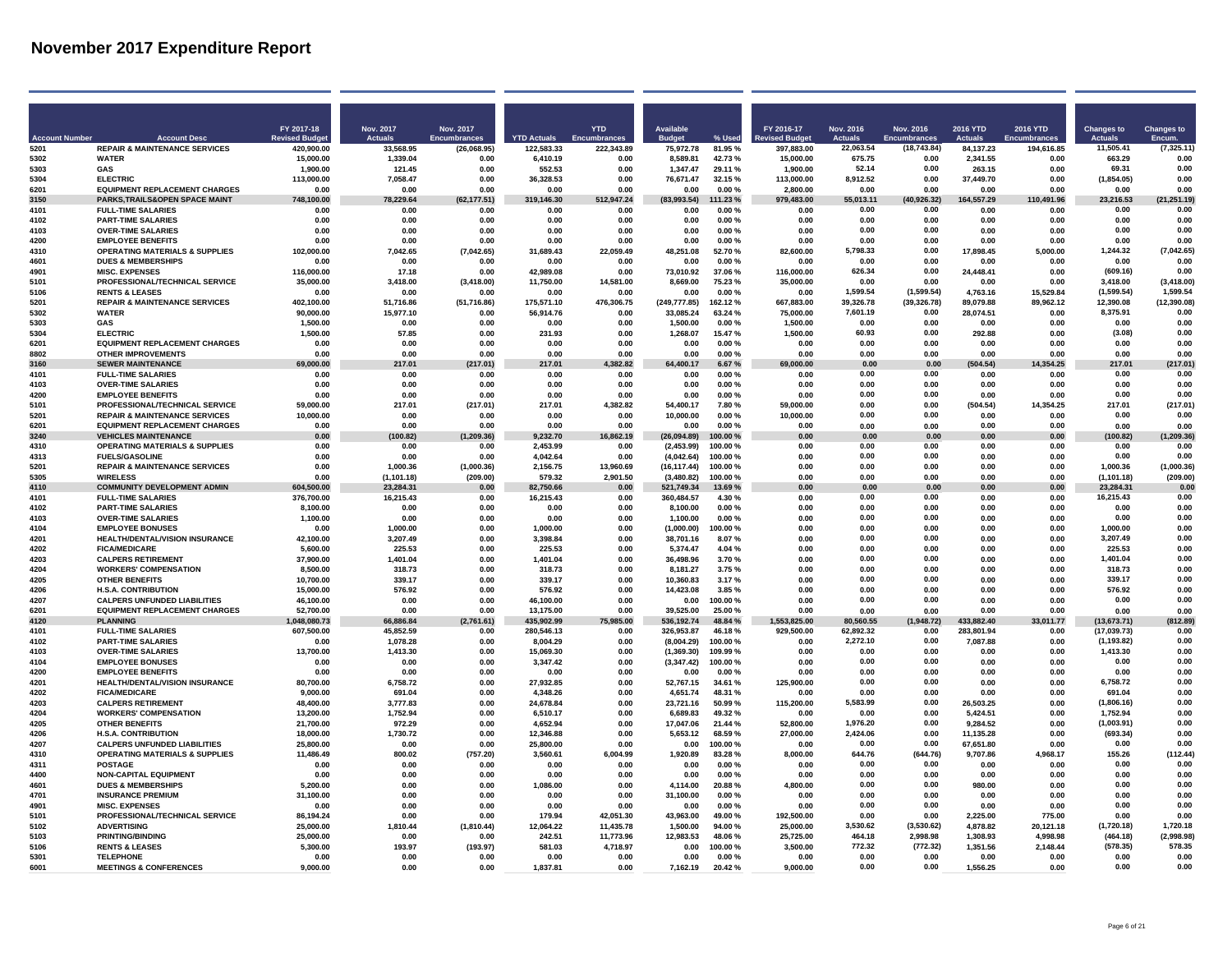| FY 2017-18<br>Nov. 2017<br>Nov. 2017<br><b>YTD</b><br><b>Available</b><br>FY 2016-17<br><b>Nov. 2016</b><br>Nov. 2016<br><b>2016 YTD</b><br>2016 YTD<br><b>Changes to</b><br><b>Changes to</b><br><b>Revised Buda</b><br><b>Actuals</b><br><b>Encumbrances</b><br><b>YTD Actuals</b><br><b>Budget</b><br>% Used<br><b>Actuals</b><br>Encumbrances<br><b>Actuals</b><br>Encum.<br><b>Account Numbe</b><br><b>Account Desc</b><br>TRAVEL/MILEAGE REIMBURSEMENT<br>0.00<br>0.00<br>54.70<br>0.00<br>6002<br>600.00<br>54.70<br>0.00<br>126.01<br>0.00<br>473.99<br>21.00%<br>800.00<br>68.80<br>0.00<br>0.00<br>6101<br><b>TRAINING</b><br>10,000.00<br>0.00<br>0.00<br>2,099.33<br>0.00<br>7,900.67<br>20.99%<br>17,000.00<br>0.00<br>0.00<br>143.00<br>0.00<br>0.00<br>0.00<br>0.00<br>6102<br>PUBLICATIONS/JOURNALS<br>1,200.00<br>0.00<br>0.00<br>888.45<br>0.00<br>311.55<br>74.00%<br>1,200.00<br>0.00<br>773.00<br>0.00<br>0.00<br><b>EQUIPMENT REPLACEMENT CHARGES</b><br>15,900.00<br>0.00<br>0 <sub>0</sub><br>6201<br>0.00<br>0.00<br>0.00<br>0.00<br>0.00<br>0.00<br>0.00%<br>0.00<br>0.00<br>0.00<br>0.00<br>0.00<br>0.00<br>0.00<br>0.00<br>8101<br><b>EQUIPMENT &amp; FURNITURE</b><br>0.00<br>0.00<br>0.00<br>0.00%<br>0.00<br>0.00<br>0.00<br>n nn<br>0.00<br>0.00<br>0.00<br>0.00<br>0.00<br>8201<br><b>VEHICLES</b><br>0.00<br>0.00<br>0.00<br>0.00<br>0.00<br>0.00%<br>0.00<br>0.00<br>0.00<br>0.00<br>0.00<br>4130<br><b>BUILDING &amp; SAFETY</b><br>56,635.34<br>(3,975.62)<br>141,043.06<br>553,597.67<br>47,296.42<br>133,210.22<br>9,338.92<br>4,133.44<br>991.211.25<br>296.570.52<br>44.15%<br>886.800.00<br>(8.109.06)<br>258.287.37<br>4101<br><b>FULL-TIME SALARIES</b><br>482,300.00<br>21,780.78<br>118,626.25<br>363,673.75<br>455,400.00<br>30.074.12<br>0.00<br>143,924.09<br>0.00<br>(8.293.34)<br>0.00<br>0.00<br>0.00<br>24.60%<br><b>PART-TIME SALARIES</b><br>17,598.21<br>2,335.04<br>0.00<br>4102<br>28.500.00<br>1.203.95<br>0.00<br>10.901.79<br>0.00<br>38.25%<br>25.200.00<br>0.00<br>11.174.13<br>0.00<br>(1, 131.09)<br>4103<br>1,716.62<br>9.63%<br>0.00<br>0.00<br>0.00<br>0.00<br><b>OVER-TIME SALARIES</b><br>1.900.00<br>0.00<br>0.00<br>183.38<br>0.00<br>0.00<br>0.00<br>0.00<br>4200<br><b>EMPLOYEE BENEFITS</b><br>0.00<br>0.00<br>0.00<br>0.00%<br>0.00<br>0.00<br>0.00<br>0.00<br>0.00<br>0.00<br>0.00<br>0.00<br>0.00<br>0.00<br>9.668.66<br>0.00<br>0.00<br>4201<br>HEALTH/DENTAL/VISION INSURANCE<br>74.500.00<br>9.668.66<br>0.00<br>37.323.13<br>0.00<br>37.176.87<br>50.10%<br>73,800.00<br>0.00<br>0.00<br>0.00<br>293.45<br>0.00<br>1,679.33<br>0.00<br>0.00<br>4202<br><b>FICA/MEDICARE</b><br>7.400.00<br>293.45<br>0.00<br>0.00<br>5.720.67<br>22.69%<br>0.00<br>0.00<br>0.00<br><b>CALPERS RETIREMENT</b><br>43.900.00<br>10.469.09<br>33.430.91<br>63,600.00<br>2.688.08<br>13.389.83<br>(937.17)<br>0.00<br>4203<br>1.750.91<br>0.00<br>0.00<br>23.85%<br>0.00<br>0.00<br><b>WORKERS' COMPENSATION</b><br>8.448.67<br>0.00<br>0.00<br>800.25<br>0.00<br>4204<br>11.200.00<br>800.25<br>0.00<br>2.751.33<br>0.00<br>24.56%<br>2.599.76<br>0.00<br>0.00<br><b>OTHER BENEFITS</b><br>19.200.00<br>2.249.89<br>16.950.11<br>1,342.79<br>0.00<br>6.697.22<br>0.00<br>(796.42)<br>0.00<br>4205<br>546.37<br>0.00<br>0.00<br>11.72%<br>26.100.00<br>0.00<br>0.00<br>4206<br><b>H.S.A. CONTRIBUTION</b><br>27,000.00<br>1,615.35<br>0.00<br>11,654.25<br>0.00<br>15,345.75<br>43.16%<br>24,000.00<br>1.616.16<br>8,077.44<br>0.00<br>(0.81)<br>0.00<br>0.00<br>0.00<br>4207<br><b>CALPERS UNFUNDED LIABILITIES</b><br>35.000.00<br>0.00<br>0.00<br>35,000.00<br>0.00<br>0.00<br>100.00%<br>0.00<br>34.509.59<br>0.00<br>0.00<br>4310<br><b>OPERATING MATERIALS &amp; SUPPLIES</b><br>3,500.00<br>189.28<br>(189.28)<br>498.74<br>1,501.26<br>1,500.00<br>3,500.00<br>0.00<br>0.00<br>191.04<br>1,916.40<br>189.28<br>(189.28)<br>57.14 %<br>4311<br><b>POSTAGE</b><br>0.00<br>0.00<br>0.00<br>0.00<br>$0.00 \%$<br>0.00<br>0.00<br>0.00<br>0.00<br>0.00<br>0.00<br>0.00<br>0.00<br>0.00<br>0.00<br>0.00<br>4601<br><b>DUES &amp; MEMBERSHIPS</b><br>900.00<br>0.00<br>0.00<br>0.00<br>0.00<br>900.00<br>$0.00 \%$<br>700.00<br>0.00<br>0.00<br>0.00<br>0.00<br>0.00<br>0.00<br>0.00<br>0.00<br>4701<br><b>INSURANCE PREMIUM</b><br>15.700.00<br>0.00<br>0.00<br>0.00<br>0.00<br>15,700.00<br>0.00%<br>0.00<br>0.00<br>0.00<br>8,443.00<br>10,069.50<br>4,930.50<br>PROFESSIONAL/TECHNICAL SERVICE<br>(8.443.00)<br>129,568.75<br>5101<br>223.111.25<br>18,512.50<br>(3, 512.50)<br>136,319.00<br>24.201.00<br>89 15 %<br>195,000.00<br>31.225.00<br>62,591.25<br>5102<br>0.00%<br>0.00<br>0.00<br><b>ADVERTISING</b><br>0.00<br>0.00<br>0.00<br>0.00<br>0.00<br>0.00<br>0.00<br>0.00<br>0.00<br>0.00<br>0.00<br>5103<br>PRINTING/BINDING<br>0.00<br>500.00<br>50.00%<br>1,000.00<br>29.77<br>470.23<br>29.77<br>(29.77)<br>(470.23)<br>1.000.00<br>0.00<br>0.00<br>500.00<br>470.23<br>(137.55)<br>5106<br><b>RENTS &amp; LEASES</b><br>3,600.00<br>273.84<br>(273.84)<br>877.20<br>2,722.80<br>0.00<br>100.00%<br>1,800.00<br>136.29<br>(136.29)<br>545.16<br>1,254.84<br>137.55<br>5301<br><b>TELEPHONE</b><br>171.19<br>0.00<br>(171.19)<br>0.00<br>5.000.00<br>0.00<br>0.00<br>832.85<br>0.00<br>4.167.15<br>16.66%<br>4.000.00<br>513.93<br>0.00<br>6001<br><b>MEETINGS &amp; CONFERENCES</b><br>0.00<br>0.00%<br>0.00<br>0.00<br>208.17<br>0.00<br>0.00<br>0.00<br>0.00<br>0.00<br>0.00<br>0.00<br>0.00<br>0.00<br>TRAVEL/MILEAGE REIMBURSEMENT<br>6002<br>900.00<br>0.00<br>0.00<br>0.00<br>0.00<br>900.00<br>0.00%<br>700.00<br>159.73<br>0.00<br>159.73<br>0.00<br>(159.73)<br>0.00<br>210.00<br>0.00<br>(210.00)<br>0.00<br>6101<br><b>TRAINING</b><br>4.800.00<br>0.00<br>0.00<br>780.00<br>0.00<br>4.020.00<br>16.25%<br>4.000.00<br>2.164.00<br>0.00<br>0.00<br>0.00<br>PUBLICATIONS/JOURNALS<br>1,647.96<br>1.500.00<br>90.25<br>2,878.51<br>(90.25)<br>6102<br>1.800.00<br>0.00<br>0.00<br>152.04<br>0.00<br>8.44 %<br>0.00<br><b>EQUIPMENT REPLACEMENT CHARGES</b><br>6.500.00<br>6201<br>0.00<br>0.00<br>0.00<br>0.00%<br>0.00<br>0.00<br>0.00<br>0.00<br>0.00<br>0.00<br>0.00<br>0.00<br>0.00<br><b>CODE ENFORCEMENT</b><br>12.327.50<br>0.00<br>6.123.30<br>254.712.07<br>0.00<br>4140<br>60.164.63<br>20.65%<br>36.300.00<br>13.468.27<br>50.091.67<br>(1.140.77)<br>0.00<br>321.000.00<br>0.00<br>4101<br><b>FULL-TIME SALARIES</b><br>147,700.00<br>6,177.99<br>0.00<br>30,912.99<br>0.00<br>116,787.01<br>20.93%<br>87,900.00<br>5,934.03<br>0.00<br>28,199.20<br>0.00<br>243.96<br>0.00<br>0.00<br>1,696.52<br>0.00<br>4102<br><b>PART-TIME SALARIES</b><br>40,400.00<br>1,696.52<br>0.00<br>1,696.52<br>0.00<br>38,703.48<br>4.20%<br>0.00<br>0.00<br>0.00<br>0.00<br><b>OVER-TIME SALARIES</b><br>0.00<br>0.00<br>0.00<br>4103<br>3,400.00<br>0.00<br>0.00<br>825.34<br>0.00<br>2,574.66<br>24.26%<br>0.00<br>0.00<br>0.00<br>0.00<br>0.00<br>4104<br><b>EMPLOYEE BONUSES</b><br>0.00<br>0.00<br>0.00<br>0.00%<br>0.00<br>0.00<br>0.00<br>0.00<br>0.00<br>0.00<br>0.00<br>0.00<br>0.00<br>0.00<br>4200<br><b>EMPLOYEE BENEFITS</b><br>0.00<br>0.00<br>0.00<br>0.00<br>0.00<br>0.00%<br>0.00<br>0.00<br>0.00<br>0.00<br>0.00<br>0.00<br>0.00<br>HEALTH/DENTAL/VISION INSURANCE<br>12,483.60<br>4201<br>19,600.00<br>3.020.53<br>10.400.00<br>0.00<br>3 020 53<br>0.00<br>0.00<br>7.116.40<br>n nn<br>36.31 %<br>0.00<br>0.00<br>0.00<br>0.00<br>0.00<br>0.00<br>140.83<br>4202<br><b>FICA/MEDICARE</b><br>0.00<br>0.00<br>2.345.09<br>0.00<br>2.800.00<br>140.83<br>454.91<br>16 25 %<br>. በ በበ<br><b>በ በበ</b><br>589.22<br>0.00<br>108.31<br>0.00<br><b>CALPERS RETIREMENT</b><br>11,911.69<br>16,500.00<br>4203<br>15.100.00<br>697.53<br>0.00<br>3.188.31<br>0.00<br>21.11%<br>2.935.43<br>0.00<br>4204<br><b>WORKERS' COMPENSATION</b><br>206.79<br>0.00<br>1,027.80<br>3,072.20<br>0.00<br>0.00<br>499.95<br>0.00<br>206.79<br>0.00<br>4.100.00<br>0.00<br>25.07%<br>0.00<br>0.00<br>4205<br><b>OTHER BENEFITS</b><br>6,200.00<br>156.55<br>0.00<br>652.71<br>0.00<br>5,547.29<br>10.53%<br>4,700.00<br>231.02<br>0.00<br>1,149.60<br>0.00<br>(74.47)<br>230.76<br>5,653.74<br>0.00<br>4206<br><b>H.S.A. CONTRIBUTION</b><br>6.000.00<br>0.00<br>346.26<br>0.00<br>5.77%<br>3.000.00<br>115.50<br>0.00<br>807.78<br>0.00<br>115.26<br>4207<br><b>CALPERS UNFUNDED LIABILITIES</b><br>0.00<br>10,200.00<br>0.00<br>0.00<br>0.00<br>0.00<br>0.00<br>0.00<br>0.00<br>10.200.00<br>0.00<br>00.00 %<br>0.00<br>9.901.21<br>4311<br><b>POSTAGE</b><br>0.00<br>0.00<br>0.00<br>0.00<br>0.00<br>0.00<br>0.00<br>0.00<br>0.00<br>0.00<br>0.00<br>0.00%<br>0.00<br>0.00<br>0.00<br>0.00<br>0.00<br>0.00<br>4601<br><b>DUES &amp; MEMBERSHIPS</b><br>400.00<br>0.00<br>0.00<br>0.00<br>0.00<br>400.00<br>0.00%<br>400.00<br>0.00<br>0.00<br>0.00<br><b>INSURANCE PREMIUM</b><br>0.00<br>0.00<br>0.00<br>4701<br>2.700.00<br>0.00<br>0.00<br>0.00<br>0.00<br>2.700.00<br>0.00%<br>0.00<br>0.00<br>0.00<br>PROFESSIONAL/TECHNICAL SERVICE<br>5101<br>55.000.00<br>2.983.33<br>5.840.42<br>46.176.25<br>3.401.00<br>0.00<br>0.00<br>0.00<br>0.00<br>0.00<br>0.00<br>0.00<br>16.04%<br>0.00<br><b>ADVERTISING</b><br>0.00<br>0.00<br>0.00<br>0.00<br>5102<br>0.00<br>0.00<br>0.00<br>0.00%<br>0.00<br>0.00<br>0.00<br>0.00<br>0.00<br>0.00<br><b>PRINTING/BINDING</b><br>717.12<br>0.00<br>0.00<br>0.00<br>0.00<br>5103<br>1.000.00<br>0.00<br>0.00<br>282.88<br>0.00<br>100.00%<br>500.00<br>0.00<br>0.00<br>6,598.50<br>0.00<br>(6,598.50)<br>0.00<br>5106<br><b>RENTS &amp; LEASES</b><br>0.00<br>0.00<br>0.00<br>0.00<br>0.00<br>0.00<br>0.00%<br>6,599.00<br>6,598.50<br>0.00<br>0.00<br>0.00<br>0.00<br>5301<br><b>TELEPHONE</b><br>3.000.00<br>0.00<br>0.00<br>0.00<br>0.00<br>3,000.00<br>0.00%<br>0.00<br>0.00<br>0.00<br>0.00<br>6001<br><b>MEETINGS &amp; CONFERENCES</b><br>2,000.00<br>0.00<br>0.00<br>0.00<br>0.00<br>2,000.00<br>$0.00 \%$<br>1,000.00<br>0.00<br>0.00<br>0.00<br>0.00<br>0.00<br>0.00<br>0.00<br>6002<br>TRAVEL/MILEAGE REIMBURSEMENT<br>400.00<br>0.00<br>0.00<br>42.94<br>0.00<br>357.06<br>10.75%<br>0.00<br>0.00<br>0.00<br>0.00<br>0.00<br>0.00<br>0.00<br>0.00<br>0.00<br>6101<br><b>TRAINING</b><br>1,000.00<br>0.00<br>0.00<br>0.00<br>0.00<br>1,000.00<br>0.00%<br>0.00<br>0.00<br>0.00<br>0.00<br>0.00<br>0.00<br>0.00<br>0.00<br><b>PUBLICATIONS/JOURNALS</b><br>0.00<br>0.00<br>6102<br>0.00<br>0.00<br>0.00<br>n nn<br>0.00<br>0.00 %<br>0.00<br>0.00<br><b>EQUIPMENT REPLACEMENT CHARGES</b><br>0.00<br>0.00<br>1.900.00<br>0.00<br>0.00<br>0.00<br>6201<br>0.00<br>0.00<br>0.00<br>0.00<br>0.00%<br>0.00<br>0.00<br>0.00<br>4150<br><b>VIEW RESTORATION</b><br>24,439.70<br>(3,069.28)<br>126,959.40<br>35,341.26<br>194,699.34<br>45.46%<br>347,200.00<br>18,098.58<br>(781.25)<br>107,606.61<br>34,406.25<br>6,341.12<br>(2,288.03<br>357.000.00<br>4101<br><b>FULL-TIME SALARIES</b><br>206,100.00<br>11,334.56<br>0.00<br>74,424.62<br>131,675.38<br>208,200.00<br>15.139.03<br>0.00<br>71,729.32<br>0.00<br>(3,804.47)<br>0.00<br>0.00<br>36.11%<br>0.00<br>4102<br><b>PART-TIME SALARIES</b><br>0.00<br>0.00<br>0.00<br>0.00%<br>0.00<br>0.00<br>0.00<br>0.00<br>0.00<br>0.00<br>0.00<br>0.00<br>0.00<br>(243.52)<br>0.00<br>0.00<br>0.00<br>4103<br><b>OVER-TIME SALARIES</b><br>600.00<br>0.00<br>0.00<br>843.52<br>0.00<br>140.67%<br>0.00<br>0.00<br>0.00<br>0.00<br>4104<br><b>EMPLOYEE BONUSES</b><br>1,000.00<br>0.00<br>0.00<br>(1,000.00)<br>0.00<br>0.00<br>0.00<br>0.00<br>1.000.00<br>0.00<br>0.00<br>1.000.00<br>100.00%<br>0.00<br>4200<br><b>EMPLOYEE BENEFITS</b><br>0.00<br>0.00<br>0.00<br>0.00<br>0.00<br>0.00<br>0.00%<br>0.00<br>0.00<br>0.00<br>0.00<br>0.00<br>0.00<br>0.00<br>6.668.75<br>0.00<br>0.00<br>0.00<br>4201<br><b>HEALTH/DENTAL/VISION INSURANCE</b><br>32.500.00<br>6.668.75<br>0.00<br>11.082.56<br>0.00<br>21.417.44<br>34.10%<br>34,300.00<br>0.00<br>0.00<br>0.00<br><b>FICA/MEDICARE</b><br>2,078.94<br>0.00<br>0.00<br>159.03<br>4202<br>3.000.00<br>159.03<br>0.00<br>921.06<br>0.00<br>30.70%<br>0.00<br>0.00<br>0.00<br><b>CALPERS RETIREMENT</b><br>1,271.60<br>0.00<br>(392.71)<br>0.00<br>4203<br>17.300.00<br>878.89<br>11.180.57<br>35.37%<br>39.100.00<br>6.352.68<br>0.00<br>0.00<br>6.119.43<br>0.00<br>4204<br><b>WORKERS' COMPENSATION</b><br>3.055.59<br>0.00<br>0.00<br>357.00<br>0.00<br>4.500.00<br>357.00<br>0.00<br>1.444.41<br>0.00<br>32.09%<br>1.199.89<br>0.00<br>0.00<br>4205<br><b>OTHER BENEFITS</b><br>6,200.00<br>279.90<br>0.00<br>1,280.13<br>0.00<br>4,919.87<br>20.65%<br>10.800.00<br>444.94<br>0.00<br>2,209.66<br>0.00<br>(165.04)<br>0.00<br>461.76<br>0.00<br>230.53<br>0.00<br>4206<br><b>H.S.A. CONTRIBUTION</b><br>12.000.00<br>692.29<br>0.00<br>4.384.93<br>0.00<br>7.615.07<br>36.54 %<br>6.000.00<br>2,307.84<br>0.00<br><b>CALPERS UNFUNDED LIABILITIES</b><br>0.00<br>0.00<br>0.00<br>4207<br>13,800.00<br>0.00<br>0.00<br>13.800.00<br>0.00<br>0.00<br>100.00%<br>0.00<br>14.213.47<br>0.00<br>0.00 |  |  |  |  |  |  |  |  |
|---------------------------------------------------------------------------------------------------------------------------------------------------------------------------------------------------------------------------------------------------------------------------------------------------------------------------------------------------------------------------------------------------------------------------------------------------------------------------------------------------------------------------------------------------------------------------------------------------------------------------------------------------------------------------------------------------------------------------------------------------------------------------------------------------------------------------------------------------------------------------------------------------------------------------------------------------------------------------------------------------------------------------------------------------------------------------------------------------------------------------------------------------------------------------------------------------------------------------------------------------------------------------------------------------------------------------------------------------------------------------------------------------------------------------------------------------------------------------------------------------------------------------------------------------------------------------------------------------------------------------------------------------------------------------------------------------------------------------------------------------------------------------------------------------------------------------------------------------------------------------------------------------------------------------------------------------------------------------------------------------------------------------------------------------------------------------------------------------------------------------------------------------------------------------------------------------------------------------------------------------------------------------------------------------------------------------------------------------------------------------------------------------------------------------------------------------------------------------------------------------------------------------------------------------------------------------------------------------------------------------------------------------------------------------------------------------------------------------------------------------------------------------------------------------------------------------------------------------------------------------------------------------------------------------------------------------------------------------------------------------------------------------------------------------------------------------------------------------------------------------------------------------------------------------------------------------------------------------------------------------------------------------------------------------------------------------------------------------------------------------------------------------------------------------------------------------------------------------------------------------------------------------------------------------------------------------------------------------------------------------------------------------------------------------------------------------------------------------------------------------------------------------------------------------------------------------------------------------------------------------------------------------------------------------------------------------------------------------------------------------------------------------------------------------------------------------------------------------------------------------------------------------------------------------------------------------------------------------------------------------------------------------------------------------------------------------------------------------------------------------------------------------------------------------------------------------------------------------------------------------------------------------------------------------------------------------------------------------------------------------------------------------------------------------------------------------------------------------------------------------------------------------------------------------------------------------------------------------------------------------------------------------------------------------------------------------------------------------------------------------------------------------------------------------------------------------------------------------------------------------------------------------------------------------------------------------------------------------------------------------------------------------------------------------------------------------------------------------------------------------------------------------------------------------------------------------------------------------------------------------------------------------------------------------------------------------------------------------------------------------------------------------------------------------------------------------------------------------------------------------------------------------------------------------------------------------------------------------------------------------------------------------------------------------------------------------------------------------------------------------------------------------------------------------------------------------------------------------------------------------------------------------------------------------------------------------------------------------------------------------------------------------------------------------------------------------------------------------------------------------------------------------------------------------------------------------------------------------------------------------------------------------------------------------------------------------------------------------------------------------------------------------------------------------------------------------------------------------------------------------------------------------------------------------------------------------------------------------------------------------------------------------------------------------------------------------------------------------------------------------------------------------------------------------------------------------------------------------------------------------------------------------------------------------------------------------------------------------------------------------------------------------------------------------------------------------------------------------------------------------------------------------------------------------------------------------------------------------------------------------------------------------------------------------------------------------------------------------------------------------------------------------------------------------------------------------------------------------------------------------------------------------------------------------------------------------------------------------------------------------------------------------------------------------------------------------------------------------------------------------------------------------------------------------------------------------------------------------------------------------------------------------------------------------------------------------------------------------------------------------------------------------------------------------------------------------------------------------------------------------------------------------------------------------------------------------------------------------------------------------------------------------------------------------------------------------------------------------------------------------------------------------------------------------------------------------------------------------------------------------------------------------------------------------------------------------------------------------------------------------------------------------------------------------------------------------------------------------------------------------------------------------------------------------------------------------------------------------------------------------------------------------------------------------------------------------------------------------------------------------------------------------------------------------------------------------------------------------------------------------------------------------------------------------------------------------------------------------------------------------------------------------------------------------------------------------------------------------------------------------------------------------------------------------------------------------------------------------------------------------------------------------------------------------------------------------------------------------------------------------------------------------------------------------------------------------------------------------------------------------------------------------------------------------------------------------------------------------------------------------------------------------------------------------------------------------------------------------------------------------------------------------------------------------------------------------------------------------------------------------------------------------------------------------------------------------------------------------------------------------------------------------------------------------------------------------------------------------------------------------------------------------------------------------------------------------------------------------------------------------------------------------------------------------------------------------------------------------------------------------------------------------------------------------------------------------------------------------------------------------------------------------------------------------------------------------------------------------------------------------------------------------------------------------------------------------------------------------------------------------------------------------------------------------------------------------------------------------------------------------------------------------------------------------------------------------------------------------------------------------------------------------------------------------------------------------------------------------------------------------------------------------------------------------------------------------------------------------------------------------------------------------------------------------------------------------------------------------------------------------------------------------------------------------------------------------------------------------------------------------------------------------------------------------------------------------------------------------------------------------------------------------------------------------------------------------------------------------------------------------------------------------------------------------------------------------------------------------------------------------------------------------------------------------------------------------------------------------------------------------------------------------------------------------------------------------------------------------------------------------------------------------------------------------------------------------------------------------------------------------------------------------------------------------------------------------------------------------------------------------------------------------------------------------------------------------------------------------------------------------------------------------------|--|--|--|--|--|--|--|--|
|                                                                                                                                                                                                                                                                                                                                                                                                                                                                                                                                                                                                                                                                                                                                                                                                                                                                                                                                                                                                                                                                                                                                                                                                                                                                                                                                                                                                                                                                                                                                                                                                                                                                                                                                                                                                                                                                                                                                                                                                                                                                                                                                                                                                                                                                                                                                                                                                                                                                                                                                                                                                                                                                                                                                                                                                                                                                                                                                                                                                                                                                                                                                                                                                                                                                                                                                                                                                                                                                                                                                                                                                                                                                                                                                                                                                                                                                                                                                                                                                                                                                                                                                                                                                                                                                                                                                                                                                                                                                                                                                                                                                                                                                                                                                                                                                                                                                                                                                                                                                                                                                                                                                                                                                                                                                                                                                                                                                                                                                                                                                                                                                                                                                                                                                                                                                                                                                                                                                                                                                                                                                                                                                                                                                                                                                                                                                                                                                                                                                                                                                                                                                                                                                                                                                                                                                                                                                                                                                                                                                                                                                                                                                                                                                                                                                                                                                                                                                                                                                                                                                                                                                                                                                                                                                                                                                                                                                                                                                                                                                                                                                                                                                                                                                                                                                                                                                                                                                                                                                                                                                                                                                                                                                                                                                                                                                                                                                                                                                                                                                                                                                                                                                                                                                                                                                                                                                                                                                                                                                                                                                                                                                                                                                                                                                                                                                                                                                                                                                                                                                                                                                                                                                                                                                                                                                                                                                                                                                                                                                                                                                                                                                                                                                                                                                                                                                                                                                                                                                                                                                                                                                                                                                                                                                                                                                                                                                                                                                                                                                                                                                                                                                                                                                                                                                                                                                                                                                                                                                                                                                                                                                                                                                                                                                                                                                                                                                                                                                                                                                                                                                                                                                                                                                                                                                                                                                                                                                                                                                                                                                                                 |  |  |  |  |  |  |  |  |
|                                                                                                                                                                                                                                                                                                                                                                                                                                                                                                                                                                                                                                                                                                                                                                                                                                                                                                                                                                                                                                                                                                                                                                                                                                                                                                                                                                                                                                                                                                                                                                                                                                                                                                                                                                                                                                                                                                                                                                                                                                                                                                                                                                                                                                                                                                                                                                                                                                                                                                                                                                                                                                                                                                                                                                                                                                                                                                                                                                                                                                                                                                                                                                                                                                                                                                                                                                                                                                                                                                                                                                                                                                                                                                                                                                                                                                                                                                                                                                                                                                                                                                                                                                                                                                                                                                                                                                                                                                                                                                                                                                                                                                                                                                                                                                                                                                                                                                                                                                                                                                                                                                                                                                                                                                                                                                                                                                                                                                                                                                                                                                                                                                                                                                                                                                                                                                                                                                                                                                                                                                                                                                                                                                                                                                                                                                                                                                                                                                                                                                                                                                                                                                                                                                                                                                                                                                                                                                                                                                                                                                                                                                                                                                                                                                                                                                                                                                                                                                                                                                                                                                                                                                                                                                                                                                                                                                                                                                                                                                                                                                                                                                                                                                                                                                                                                                                                                                                                                                                                                                                                                                                                                                                                                                                                                                                                                                                                                                                                                                                                                                                                                                                                                                                                                                                                                                                                                                                                                                                                                                                                                                                                                                                                                                                                                                                                                                                                                                                                                                                                                                                                                                                                                                                                                                                                                                                                                                                                                                                                                                                                                                                                                                                                                                                                                                                                                                                                                                                                                                                                                                                                                                                                                                                                                                                                                                                                                                                                                                                                                                                                                                                                                                                                                                                                                                                                                                                                                                                                                                                                                                                                                                                                                                                                                                                                                                                                                                                                                                                                                                                                                                                                                                                                                                                                                                                                                                                                                                                                                                                                                                 |  |  |  |  |  |  |  |  |
|                                                                                                                                                                                                                                                                                                                                                                                                                                                                                                                                                                                                                                                                                                                                                                                                                                                                                                                                                                                                                                                                                                                                                                                                                                                                                                                                                                                                                                                                                                                                                                                                                                                                                                                                                                                                                                                                                                                                                                                                                                                                                                                                                                                                                                                                                                                                                                                                                                                                                                                                                                                                                                                                                                                                                                                                                                                                                                                                                                                                                                                                                                                                                                                                                                                                                                                                                                                                                                                                                                                                                                                                                                                                                                                                                                                                                                                                                                                                                                                                                                                                                                                                                                                                                                                                                                                                                                                                                                                                                                                                                                                                                                                                                                                                                                                                                                                                                                                                                                                                                                                                                                                                                                                                                                                                                                                                                                                                                                                                                                                                                                                                                                                                                                                                                                                                                                                                                                                                                                                                                                                                                                                                                                                                                                                                                                                                                                                                                                                                                                                                                                                                                                                                                                                                                                                                                                                                                                                                                                                                                                                                                                                                                                                                                                                                                                                                                                                                                                                                                                                                                                                                                                                                                                                                                                                                                                                                                                                                                                                                                                                                                                                                                                                                                                                                                                                                                                                                                                                                                                                                                                                                                                                                                                                                                                                                                                                                                                                                                                                                                                                                                                                                                                                                                                                                                                                                                                                                                                                                                                                                                                                                                                                                                                                                                                                                                                                                                                                                                                                                                                                                                                                                                                                                                                                                                                                                                                                                                                                                                                                                                                                                                                                                                                                                                                                                                                                                                                                                                                                                                                                                                                                                                                                                                                                                                                                                                                                                                                                                                                                                                                                                                                                                                                                                                                                                                                                                                                                                                                                                                                                                                                                                                                                                                                                                                                                                                                                                                                                                                                                                                                                                                                                                                                                                                                                                                                                                                                                                                                                                                                 |  |  |  |  |  |  |  |  |
|                                                                                                                                                                                                                                                                                                                                                                                                                                                                                                                                                                                                                                                                                                                                                                                                                                                                                                                                                                                                                                                                                                                                                                                                                                                                                                                                                                                                                                                                                                                                                                                                                                                                                                                                                                                                                                                                                                                                                                                                                                                                                                                                                                                                                                                                                                                                                                                                                                                                                                                                                                                                                                                                                                                                                                                                                                                                                                                                                                                                                                                                                                                                                                                                                                                                                                                                                                                                                                                                                                                                                                                                                                                                                                                                                                                                                                                                                                                                                                                                                                                                                                                                                                                                                                                                                                                                                                                                                                                                                                                                                                                                                                                                                                                                                                                                                                                                                                                                                                                                                                                                                                                                                                                                                                                                                                                                                                                                                                                                                                                                                                                                                                                                                                                                                                                                                                                                                                                                                                                                                                                                                                                                                                                                                                                                                                                                                                                                                                                                                                                                                                                                                                                                                                                                                                                                                                                                                                                                                                                                                                                                                                                                                                                                                                                                                                                                                                                                                                                                                                                                                                                                                                                                                                                                                                                                                                                                                                                                                                                                                                                                                                                                                                                                                                                                                                                                                                                                                                                                                                                                                                                                                                                                                                                                                                                                                                                                                                                                                                                                                                                                                                                                                                                                                                                                                                                                                                                                                                                                                                                                                                                                                                                                                                                                                                                                                                                                                                                                                                                                                                                                                                                                                                                                                                                                                                                                                                                                                                                                                                                                                                                                                                                                                                                                                                                                                                                                                                                                                                                                                                                                                                                                                                                                                                                                                                                                                                                                                                                                                                                                                                                                                                                                                                                                                                                                                                                                                                                                                                                                                                                                                                                                                                                                                                                                                                                                                                                                                                                                                                                                                                                                                                                                                                                                                                                                                                                                                                                                                                                                                                 |  |  |  |  |  |  |  |  |
|                                                                                                                                                                                                                                                                                                                                                                                                                                                                                                                                                                                                                                                                                                                                                                                                                                                                                                                                                                                                                                                                                                                                                                                                                                                                                                                                                                                                                                                                                                                                                                                                                                                                                                                                                                                                                                                                                                                                                                                                                                                                                                                                                                                                                                                                                                                                                                                                                                                                                                                                                                                                                                                                                                                                                                                                                                                                                                                                                                                                                                                                                                                                                                                                                                                                                                                                                                                                                                                                                                                                                                                                                                                                                                                                                                                                                                                                                                                                                                                                                                                                                                                                                                                                                                                                                                                                                                                                                                                                                                                                                                                                                                                                                                                                                                                                                                                                                                                                                                                                                                                                                                                                                                                                                                                                                                                                                                                                                                                                                                                                                                                                                                                                                                                                                                                                                                                                                                                                                                                                                                                                                                                                                                                                                                                                                                                                                                                                                                                                                                                                                                                                                                                                                                                                                                                                                                                                                                                                                                                                                                                                                                                                                                                                                                                                                                                                                                                                                                                                                                                                                                                                                                                                                                                                                                                                                                                                                                                                                                                                                                                                                                                                                                                                                                                                                                                                                                                                                                                                                                                                                                                                                                                                                                                                                                                                                                                                                                                                                                                                                                                                                                                                                                                                                                                                                                                                                                                                                                                                                                                                                                                                                                                                                                                                                                                                                                                                                                                                                                                                                                                                                                                                                                                                                                                                                                                                                                                                                                                                                                                                                                                                                                                                                                                                                                                                                                                                                                                                                                                                                                                                                                                                                                                                                                                                                                                                                                                                                                                                                                                                                                                                                                                                                                                                                                                                                                                                                                                                                                                                                                                                                                                                                                                                                                                                                                                                                                                                                                                                                                                                                                                                                                                                                                                                                                                                                                                                                                                                                                                                                                 |  |  |  |  |  |  |  |  |
|                                                                                                                                                                                                                                                                                                                                                                                                                                                                                                                                                                                                                                                                                                                                                                                                                                                                                                                                                                                                                                                                                                                                                                                                                                                                                                                                                                                                                                                                                                                                                                                                                                                                                                                                                                                                                                                                                                                                                                                                                                                                                                                                                                                                                                                                                                                                                                                                                                                                                                                                                                                                                                                                                                                                                                                                                                                                                                                                                                                                                                                                                                                                                                                                                                                                                                                                                                                                                                                                                                                                                                                                                                                                                                                                                                                                                                                                                                                                                                                                                                                                                                                                                                                                                                                                                                                                                                                                                                                                                                                                                                                                                                                                                                                                                                                                                                                                                                                                                                                                                                                                                                                                                                                                                                                                                                                                                                                                                                                                                                                                                                                                                                                                                                                                                                                                                                                                                                                                                                                                                                                                                                                                                                                                                                                                                                                                                                                                                                                                                                                                                                                                                                                                                                                                                                                                                                                                                                                                                                                                                                                                                                                                                                                                                                                                                                                                                                                                                                                                                                                                                                                                                                                                                                                                                                                                                                                                                                                                                                                                                                                                                                                                                                                                                                                                                                                                                                                                                                                                                                                                                                                                                                                                                                                                                                                                                                                                                                                                                                                                                                                                                                                                                                                                                                                                                                                                                                                                                                                                                                                                                                                                                                                                                                                                                                                                                                                                                                                                                                                                                                                                                                                                                                                                                                                                                                                                                                                                                                                                                                                                                                                                                                                                                                                                                                                                                                                                                                                                                                                                                                                                                                                                                                                                                                                                                                                                                                                                                                                                                                                                                                                                                                                                                                                                                                                                                                                                                                                                                                                                                                                                                                                                                                                                                                                                                                                                                                                                                                                                                                                                                                                                                                                                                                                                                                                                                                                                                                                                                                                                                                 |  |  |  |  |  |  |  |  |
|                                                                                                                                                                                                                                                                                                                                                                                                                                                                                                                                                                                                                                                                                                                                                                                                                                                                                                                                                                                                                                                                                                                                                                                                                                                                                                                                                                                                                                                                                                                                                                                                                                                                                                                                                                                                                                                                                                                                                                                                                                                                                                                                                                                                                                                                                                                                                                                                                                                                                                                                                                                                                                                                                                                                                                                                                                                                                                                                                                                                                                                                                                                                                                                                                                                                                                                                                                                                                                                                                                                                                                                                                                                                                                                                                                                                                                                                                                                                                                                                                                                                                                                                                                                                                                                                                                                                                                                                                                                                                                                                                                                                                                                                                                                                                                                                                                                                                                                                                                                                                                                                                                                                                                                                                                                                                                                                                                                                                                                                                                                                                                                                                                                                                                                                                                                                                                                                                                                                                                                                                                                                                                                                                                                                                                                                                                                                                                                                                                                                                                                                                                                                                                                                                                                                                                                                                                                                                                                                                                                                                                                                                                                                                                                                                                                                                                                                                                                                                                                                                                                                                                                                                                                                                                                                                                                                                                                                                                                                                                                                                                                                                                                                                                                                                                                                                                                                                                                                                                                                                                                                                                                                                                                                                                                                                                                                                                                                                                                                                                                                                                                                                                                                                                                                                                                                                                                                                                                                                                                                                                                                                                                                                                                                                                                                                                                                                                                                                                                                                                                                                                                                                                                                                                                                                                                                                                                                                                                                                                                                                                                                                                                                                                                                                                                                                                                                                                                                                                                                                                                                                                                                                                                                                                                                                                                                                                                                                                                                                                                                                                                                                                                                                                                                                                                                                                                                                                                                                                                                                                                                                                                                                                                                                                                                                                                                                                                                                                                                                                                                                                                                                                                                                                                                                                                                                                                                                                                                                                                                                                                                                                 |  |  |  |  |  |  |  |  |
|                                                                                                                                                                                                                                                                                                                                                                                                                                                                                                                                                                                                                                                                                                                                                                                                                                                                                                                                                                                                                                                                                                                                                                                                                                                                                                                                                                                                                                                                                                                                                                                                                                                                                                                                                                                                                                                                                                                                                                                                                                                                                                                                                                                                                                                                                                                                                                                                                                                                                                                                                                                                                                                                                                                                                                                                                                                                                                                                                                                                                                                                                                                                                                                                                                                                                                                                                                                                                                                                                                                                                                                                                                                                                                                                                                                                                                                                                                                                                                                                                                                                                                                                                                                                                                                                                                                                                                                                                                                                                                                                                                                                                                                                                                                                                                                                                                                                                                                                                                                                                                                                                                                                                                                                                                                                                                                                                                                                                                                                                                                                                                                                                                                                                                                                                                                                                                                                                                                                                                                                                                                                                                                                                                                                                                                                                                                                                                                                                                                                                                                                                                                                                                                                                                                                                                                                                                                                                                                                                                                                                                                                                                                                                                                                                                                                                                                                                                                                                                                                                                                                                                                                                                                                                                                                                                                                                                                                                                                                                                                                                                                                                                                                                                                                                                                                                                                                                                                                                                                                                                                                                                                                                                                                                                                                                                                                                                                                                                                                                                                                                                                                                                                                                                                                                                                                                                                                                                                                                                                                                                                                                                                                                                                                                                                                                                                                                                                                                                                                                                                                                                                                                                                                                                                                                                                                                                                                                                                                                                                                                                                                                                                                                                                                                                                                                                                                                                                                                                                                                                                                                                                                                                                                                                                                                                                                                                                                                                                                                                                                                                                                                                                                                                                                                                                                                                                                                                                                                                                                                                                                                                                                                                                                                                                                                                                                                                                                                                                                                                                                                                                                                                                                                                                                                                                                                                                                                                                                                                                                                                                                                                 |  |  |  |  |  |  |  |  |
|                                                                                                                                                                                                                                                                                                                                                                                                                                                                                                                                                                                                                                                                                                                                                                                                                                                                                                                                                                                                                                                                                                                                                                                                                                                                                                                                                                                                                                                                                                                                                                                                                                                                                                                                                                                                                                                                                                                                                                                                                                                                                                                                                                                                                                                                                                                                                                                                                                                                                                                                                                                                                                                                                                                                                                                                                                                                                                                                                                                                                                                                                                                                                                                                                                                                                                                                                                                                                                                                                                                                                                                                                                                                                                                                                                                                                                                                                                                                                                                                                                                                                                                                                                                                                                                                                                                                                                                                                                                                                                                                                                                                                                                                                                                                                                                                                                                                                                                                                                                                                                                                                                                                                                                                                                                                                                                                                                                                                                                                                                                                                                                                                                                                                                                                                                                                                                                                                                                                                                                                                                                                                                                                                                                                                                                                                                                                                                                                                                                                                                                                                                                                                                                                                                                                                                                                                                                                                                                                                                                                                                                                                                                                                                                                                                                                                                                                                                                                                                                                                                                                                                                                                                                                                                                                                                                                                                                                                                                                                                                                                                                                                                                                                                                                                                                                                                                                                                                                                                                                                                                                                                                                                                                                                                                                                                                                                                                                                                                                                                                                                                                                                                                                                                                                                                                                                                                                                                                                                                                                                                                                                                                                                                                                                                                                                                                                                                                                                                                                                                                                                                                                                                                                                                                                                                                                                                                                                                                                                                                                                                                                                                                                                                                                                                                                                                                                                                                                                                                                                                                                                                                                                                                                                                                                                                                                                                                                                                                                                                                                                                                                                                                                                                                                                                                                                                                                                                                                                                                                                                                                                                                                                                                                                                                                                                                                                                                                                                                                                                                                                                                                                                                                                                                                                                                                                                                                                                                                                                                                                                                                                                 |  |  |  |  |  |  |  |  |
|                                                                                                                                                                                                                                                                                                                                                                                                                                                                                                                                                                                                                                                                                                                                                                                                                                                                                                                                                                                                                                                                                                                                                                                                                                                                                                                                                                                                                                                                                                                                                                                                                                                                                                                                                                                                                                                                                                                                                                                                                                                                                                                                                                                                                                                                                                                                                                                                                                                                                                                                                                                                                                                                                                                                                                                                                                                                                                                                                                                                                                                                                                                                                                                                                                                                                                                                                                                                                                                                                                                                                                                                                                                                                                                                                                                                                                                                                                                                                                                                                                                                                                                                                                                                                                                                                                                                                                                                                                                                                                                                                                                                                                                                                                                                                                                                                                                                                                                                                                                                                                                                                                                                                                                                                                                                                                                                                                                                                                                                                                                                                                                                                                                                                                                                                                                                                                                                                                                                                                                                                                                                                                                                                                                                                                                                                                                                                                                                                                                                                                                                                                                                                                                                                                                                                                                                                                                                                                                                                                                                                                                                                                                                                                                                                                                                                                                                                                                                                                                                                                                                                                                                                                                                                                                                                                                                                                                                                                                                                                                                                                                                                                                                                                                                                                                                                                                                                                                                                                                                                                                                                                                                                                                                                                                                                                                                                                                                                                                                                                                                                                                                                                                                                                                                                                                                                                                                                                                                                                                                                                                                                                                                                                                                                                                                                                                                                                                                                                                                                                                                                                                                                                                                                                                                                                                                                                                                                                                                                                                                                                                                                                                                                                                                                                                                                                                                                                                                                                                                                                                                                                                                                                                                                                                                                                                                                                                                                                                                                                                                                                                                                                                                                                                                                                                                                                                                                                                                                                                                                                                                                                                                                                                                                                                                                                                                                                                                                                                                                                                                                                                                                                                                                                                                                                                                                                                                                                                                                                                                                                                                                                 |  |  |  |  |  |  |  |  |
|                                                                                                                                                                                                                                                                                                                                                                                                                                                                                                                                                                                                                                                                                                                                                                                                                                                                                                                                                                                                                                                                                                                                                                                                                                                                                                                                                                                                                                                                                                                                                                                                                                                                                                                                                                                                                                                                                                                                                                                                                                                                                                                                                                                                                                                                                                                                                                                                                                                                                                                                                                                                                                                                                                                                                                                                                                                                                                                                                                                                                                                                                                                                                                                                                                                                                                                                                                                                                                                                                                                                                                                                                                                                                                                                                                                                                                                                                                                                                                                                                                                                                                                                                                                                                                                                                                                                                                                                                                                                                                                                                                                                                                                                                                                                                                                                                                                                                                                                                                                                                                                                                                                                                                                                                                                                                                                                                                                                                                                                                                                                                                                                                                                                                                                                                                                                                                                                                                                                                                                                                                                                                                                                                                                                                                                                                                                                                                                                                                                                                                                                                                                                                                                                                                                                                                                                                                                                                                                                                                                                                                                                                                                                                                                                                                                                                                                                                                                                                                                                                                                                                                                                                                                                                                                                                                                                                                                                                                                                                                                                                                                                                                                                                                                                                                                                                                                                                                                                                                                                                                                                                                                                                                                                                                                                                                                                                                                                                                                                                                                                                                                                                                                                                                                                                                                                                                                                                                                                                                                                                                                                                                                                                                                                                                                                                                                                                                                                                                                                                                                                                                                                                                                                                                                                                                                                                                                                                                                                                                                                                                                                                                                                                                                                                                                                                                                                                                                                                                                                                                                                                                                                                                                                                                                                                                                                                                                                                                                                                                                                                                                                                                                                                                                                                                                                                                                                                                                                                                                                                                                                                                                                                                                                                                                                                                                                                                                                                                                                                                                                                                                                                                                                                                                                                                                                                                                                                                                                                                                                                                                                                                 |  |  |  |  |  |  |  |  |
|                                                                                                                                                                                                                                                                                                                                                                                                                                                                                                                                                                                                                                                                                                                                                                                                                                                                                                                                                                                                                                                                                                                                                                                                                                                                                                                                                                                                                                                                                                                                                                                                                                                                                                                                                                                                                                                                                                                                                                                                                                                                                                                                                                                                                                                                                                                                                                                                                                                                                                                                                                                                                                                                                                                                                                                                                                                                                                                                                                                                                                                                                                                                                                                                                                                                                                                                                                                                                                                                                                                                                                                                                                                                                                                                                                                                                                                                                                                                                                                                                                                                                                                                                                                                                                                                                                                                                                                                                                                                                                                                                                                                                                                                                                                                                                                                                                                                                                                                                                                                                                                                                                                                                                                                                                                                                                                                                                                                                                                                                                                                                                                                                                                                                                                                                                                                                                                                                                                                                                                                                                                                                                                                                                                                                                                                                                                                                                                                                                                                                                                                                                                                                                                                                                                                                                                                                                                                                                                                                                                                                                                                                                                                                                                                                                                                                                                                                                                                                                                                                                                                                                                                                                                                                                                                                                                                                                                                                                                                                                                                                                                                                                                                                                                                                                                                                                                                                                                                                                                                                                                                                                                                                                                                                                                                                                                                                                                                                                                                                                                                                                                                                                                                                                                                                                                                                                                                                                                                                                                                                                                                                                                                                                                                                                                                                                                                                                                                                                                                                                                                                                                                                                                                                                                                                                                                                                                                                                                                                                                                                                                                                                                                                                                                                                                                                                                                                                                                                                                                                                                                                                                                                                                                                                                                                                                                                                                                                                                                                                                                                                                                                                                                                                                                                                                                                                                                                                                                                                                                                                                                                                                                                                                                                                                                                                                                                                                                                                                                                                                                                                                                                                                                                                                                                                                                                                                                                                                                                                                                                                                                                                 |  |  |  |  |  |  |  |  |
|                                                                                                                                                                                                                                                                                                                                                                                                                                                                                                                                                                                                                                                                                                                                                                                                                                                                                                                                                                                                                                                                                                                                                                                                                                                                                                                                                                                                                                                                                                                                                                                                                                                                                                                                                                                                                                                                                                                                                                                                                                                                                                                                                                                                                                                                                                                                                                                                                                                                                                                                                                                                                                                                                                                                                                                                                                                                                                                                                                                                                                                                                                                                                                                                                                                                                                                                                                                                                                                                                                                                                                                                                                                                                                                                                                                                                                                                                                                                                                                                                                                                                                                                                                                                                                                                                                                                                                                                                                                                                                                                                                                                                                                                                                                                                                                                                                                                                                                                                                                                                                                                                                                                                                                                                                                                                                                                                                                                                                                                                                                                                                                                                                                                                                                                                                                                                                                                                                                                                                                                                                                                                                                                                                                                                                                                                                                                                                                                                                                                                                                                                                                                                                                                                                                                                                                                                                                                                                                                                                                                                                                                                                                                                                                                                                                                                                                                                                                                                                                                                                                                                                                                                                                                                                                                                                                                                                                                                                                                                                                                                                                                                                                                                                                                                                                                                                                                                                                                                                                                                                                                                                                                                                                                                                                                                                                                                                                                                                                                                                                                                                                                                                                                                                                                                                                                                                                                                                                                                                                                                                                                                                                                                                                                                                                                                                                                                                                                                                                                                                                                                                                                                                                                                                                                                                                                                                                                                                                                                                                                                                                                                                                                                                                                                                                                                                                                                                                                                                                                                                                                                                                                                                                                                                                                                                                                                                                                                                                                                                                                                                                                                                                                                                                                                                                                                                                                                                                                                                                                                                                                                                                                                                                                                                                                                                                                                                                                                                                                                                                                                                                                                                                                                                                                                                                                                                                                                                                                                                                                                                                                                                 |  |  |  |  |  |  |  |  |
|                                                                                                                                                                                                                                                                                                                                                                                                                                                                                                                                                                                                                                                                                                                                                                                                                                                                                                                                                                                                                                                                                                                                                                                                                                                                                                                                                                                                                                                                                                                                                                                                                                                                                                                                                                                                                                                                                                                                                                                                                                                                                                                                                                                                                                                                                                                                                                                                                                                                                                                                                                                                                                                                                                                                                                                                                                                                                                                                                                                                                                                                                                                                                                                                                                                                                                                                                                                                                                                                                                                                                                                                                                                                                                                                                                                                                                                                                                                                                                                                                                                                                                                                                                                                                                                                                                                                                                                                                                                                                                                                                                                                                                                                                                                                                                                                                                                                                                                                                                                                                                                                                                                                                                                                                                                                                                                                                                                                                                                                                                                                                                                                                                                                                                                                                                                                                                                                                                                                                                                                                                                                                                                                                                                                                                                                                                                                                                                                                                                                                                                                                                                                                                                                                                                                                                                                                                                                                                                                                                                                                                                                                                                                                                                                                                                                                                                                                                                                                                                                                                                                                                                                                                                                                                                                                                                                                                                                                                                                                                                                                                                                                                                                                                                                                                                                                                                                                                                                                                                                                                                                                                                                                                                                                                                                                                                                                                                                                                                                                                                                                                                                                                                                                                                                                                                                                                                                                                                                                                                                                                                                                                                                                                                                                                                                                                                                                                                                                                                                                                                                                                                                                                                                                                                                                                                                                                                                                                                                                                                                                                                                                                                                                                                                                                                                                                                                                                                                                                                                                                                                                                                                                                                                                                                                                                                                                                                                                                                                                                                                                                                                                                                                                                                                                                                                                                                                                                                                                                                                                                                                                                                                                                                                                                                                                                                                                                                                                                                                                                                                                                                                                                                                                                                                                                                                                                                                                                                                                                                                                                                                                                 |  |  |  |  |  |  |  |  |
|                                                                                                                                                                                                                                                                                                                                                                                                                                                                                                                                                                                                                                                                                                                                                                                                                                                                                                                                                                                                                                                                                                                                                                                                                                                                                                                                                                                                                                                                                                                                                                                                                                                                                                                                                                                                                                                                                                                                                                                                                                                                                                                                                                                                                                                                                                                                                                                                                                                                                                                                                                                                                                                                                                                                                                                                                                                                                                                                                                                                                                                                                                                                                                                                                                                                                                                                                                                                                                                                                                                                                                                                                                                                                                                                                                                                                                                                                                                                                                                                                                                                                                                                                                                                                                                                                                                                                                                                                                                                                                                                                                                                                                                                                                                                                                                                                                                                                                                                                                                                                                                                                                                                                                                                                                                                                                                                                                                                                                                                                                                                                                                                                                                                                                                                                                                                                                                                                                                                                                                                                                                                                                                                                                                                                                                                                                                                                                                                                                                                                                                                                                                                                                                                                                                                                                                                                                                                                                                                                                                                                                                                                                                                                                                                                                                                                                                                                                                                                                                                                                                                                                                                                                                                                                                                                                                                                                                                                                                                                                                                                                                                                                                                                                                                                                                                                                                                                                                                                                                                                                                                                                                                                                                                                                                                                                                                                                                                                                                                                                                                                                                                                                                                                                                                                                                                                                                                                                                                                                                                                                                                                                                                                                                                                                                                                                                                                                                                                                                                                                                                                                                                                                                                                                                                                                                                                                                                                                                                                                                                                                                                                                                                                                                                                                                                                                                                                                                                                                                                                                                                                                                                                                                                                                                                                                                                                                                                                                                                                                                                                                                                                                                                                                                                                                                                                                                                                                                                                                                                                                                                                                                                                                                                                                                                                                                                                                                                                                                                                                                                                                                                                                                                                                                                                                                                                                                                                                                                                                                                                                                                                                 |  |  |  |  |  |  |  |  |
|                                                                                                                                                                                                                                                                                                                                                                                                                                                                                                                                                                                                                                                                                                                                                                                                                                                                                                                                                                                                                                                                                                                                                                                                                                                                                                                                                                                                                                                                                                                                                                                                                                                                                                                                                                                                                                                                                                                                                                                                                                                                                                                                                                                                                                                                                                                                                                                                                                                                                                                                                                                                                                                                                                                                                                                                                                                                                                                                                                                                                                                                                                                                                                                                                                                                                                                                                                                                                                                                                                                                                                                                                                                                                                                                                                                                                                                                                                                                                                                                                                                                                                                                                                                                                                                                                                                                                                                                                                                                                                                                                                                                                                                                                                                                                                                                                                                                                                                                                                                                                                                                                                                                                                                                                                                                                                                                                                                                                                                                                                                                                                                                                                                                                                                                                                                                                                                                                                                                                                                                                                                                                                                                                                                                                                                                                                                                                                                                                                                                                                                                                                                                                                                                                                                                                                                                                                                                                                                                                                                                                                                                                                                                                                                                                                                                                                                                                                                                                                                                                                                                                                                                                                                                                                                                                                                                                                                                                                                                                                                                                                                                                                                                                                                                                                                                                                                                                                                                                                                                                                                                                                                                                                                                                                                                                                                                                                                                                                                                                                                                                                                                                                                                                                                                                                                                                                                                                                                                                                                                                                                                                                                                                                                                                                                                                                                                                                                                                                                                                                                                                                                                                                                                                                                                                                                                                                                                                                                                                                                                                                                                                                                                                                                                                                                                                                                                                                                                                                                                                                                                                                                                                                                                                                                                                                                                                                                                                                                                                                                                                                                                                                                                                                                                                                                                                                                                                                                                                                                                                                                                                                                                                                                                                                                                                                                                                                                                                                                                                                                                                                                                                                                                                                                                                                                                                                                                                                                                                                                                                                                                                                 |  |  |  |  |  |  |  |  |
|                                                                                                                                                                                                                                                                                                                                                                                                                                                                                                                                                                                                                                                                                                                                                                                                                                                                                                                                                                                                                                                                                                                                                                                                                                                                                                                                                                                                                                                                                                                                                                                                                                                                                                                                                                                                                                                                                                                                                                                                                                                                                                                                                                                                                                                                                                                                                                                                                                                                                                                                                                                                                                                                                                                                                                                                                                                                                                                                                                                                                                                                                                                                                                                                                                                                                                                                                                                                                                                                                                                                                                                                                                                                                                                                                                                                                                                                                                                                                                                                                                                                                                                                                                                                                                                                                                                                                                                                                                                                                                                                                                                                                                                                                                                                                                                                                                                                                                                                                                                                                                                                                                                                                                                                                                                                                                                                                                                                                                                                                                                                                                                                                                                                                                                                                                                                                                                                                                                                                                                                                                                                                                                                                                                                                                                                                                                                                                                                                                                                                                                                                                                                                                                                                                                                                                                                                                                                                                                                                                                                                                                                                                                                                                                                                                                                                                                                                                                                                                                                                                                                                                                                                                                                                                                                                                                                                                                                                                                                                                                                                                                                                                                                                                                                                                                                                                                                                                                                                                                                                                                                                                                                                                                                                                                                                                                                                                                                                                                                                                                                                                                                                                                                                                                                                                                                                                                                                                                                                                                                                                                                                                                                                                                                                                                                                                                                                                                                                                                                                                                                                                                                                                                                                                                                                                                                                                                                                                                                                                                                                                                                                                                                                                                                                                                                                                                                                                                                                                                                                                                                                                                                                                                                                                                                                                                                                                                                                                                                                                                                                                                                                                                                                                                                                                                                                                                                                                                                                                                                                                                                                                                                                                                                                                                                                                                                                                                                                                                                                                                                                                                                                                                                                                                                                                                                                                                                                                                                                                                                                                                                                                 |  |  |  |  |  |  |  |  |
|                                                                                                                                                                                                                                                                                                                                                                                                                                                                                                                                                                                                                                                                                                                                                                                                                                                                                                                                                                                                                                                                                                                                                                                                                                                                                                                                                                                                                                                                                                                                                                                                                                                                                                                                                                                                                                                                                                                                                                                                                                                                                                                                                                                                                                                                                                                                                                                                                                                                                                                                                                                                                                                                                                                                                                                                                                                                                                                                                                                                                                                                                                                                                                                                                                                                                                                                                                                                                                                                                                                                                                                                                                                                                                                                                                                                                                                                                                                                                                                                                                                                                                                                                                                                                                                                                                                                                                                                                                                                                                                                                                                                                                                                                                                                                                                                                                                                                                                                                                                                                                                                                                                                                                                                                                                                                                                                                                                                                                                                                                                                                                                                                                                                                                                                                                                                                                                                                                                                                                                                                                                                                                                                                                                                                                                                                                                                                                                                                                                                                                                                                                                                                                                                                                                                                                                                                                                                                                                                                                                                                                                                                                                                                                                                                                                                                                                                                                                                                                                                                                                                                                                                                                                                                                                                                                                                                                                                                                                                                                                                                                                                                                                                                                                                                                                                                                                                                                                                                                                                                                                                                                                                                                                                                                                                                                                                                                                                                                                                                                                                                                                                                                                                                                                                                                                                                                                                                                                                                                                                                                                                                                                                                                                                                                                                                                                                                                                                                                                                                                                                                                                                                                                                                                                                                                                                                                                                                                                                                                                                                                                                                                                                                                                                                                                                                                                                                                                                                                                                                                                                                                                                                                                                                                                                                                                                                                                                                                                                                                                                                                                                                                                                                                                                                                                                                                                                                                                                                                                                                                                                                                                                                                                                                                                                                                                                                                                                                                                                                                                                                                                                                                                                                                                                                                                                                                                                                                                                                                                                                                                                                                 |  |  |  |  |  |  |  |  |
|                                                                                                                                                                                                                                                                                                                                                                                                                                                                                                                                                                                                                                                                                                                                                                                                                                                                                                                                                                                                                                                                                                                                                                                                                                                                                                                                                                                                                                                                                                                                                                                                                                                                                                                                                                                                                                                                                                                                                                                                                                                                                                                                                                                                                                                                                                                                                                                                                                                                                                                                                                                                                                                                                                                                                                                                                                                                                                                                                                                                                                                                                                                                                                                                                                                                                                                                                                                                                                                                                                                                                                                                                                                                                                                                                                                                                                                                                                                                                                                                                                                                                                                                                                                                                                                                                                                                                                                                                                                                                                                                                                                                                                                                                                                                                                                                                                                                                                                                                                                                                                                                                                                                                                                                                                                                                                                                                                                                                                                                                                                                                                                                                                                                                                                                                                                                                                                                                                                                                                                                                                                                                                                                                                                                                                                                                                                                                                                                                                                                                                                                                                                                                                                                                                                                                                                                                                                                                                                                                                                                                                                                                                                                                                                                                                                                                                                                                                                                                                                                                                                                                                                                                                                                                                                                                                                                                                                                                                                                                                                                                                                                                                                                                                                                                                                                                                                                                                                                                                                                                                                                                                                                                                                                                                                                                                                                                                                                                                                                                                                                                                                                                                                                                                                                                                                                                                                                                                                                                                                                                                                                                                                                                                                                                                                                                                                                                                                                                                                                                                                                                                                                                                                                                                                                                                                                                                                                                                                                                                                                                                                                                                                                                                                                                                                                                                                                                                                                                                                                                                                                                                                                                                                                                                                                                                                                                                                                                                                                                                                                                                                                                                                                                                                                                                                                                                                                                                                                                                                                                                                                                                                                                                                                                                                                                                                                                                                                                                                                                                                                                                                                                                                                                                                                                                                                                                                                                                                                                                                                                                                                                                 |  |  |  |  |  |  |  |  |
|                                                                                                                                                                                                                                                                                                                                                                                                                                                                                                                                                                                                                                                                                                                                                                                                                                                                                                                                                                                                                                                                                                                                                                                                                                                                                                                                                                                                                                                                                                                                                                                                                                                                                                                                                                                                                                                                                                                                                                                                                                                                                                                                                                                                                                                                                                                                                                                                                                                                                                                                                                                                                                                                                                                                                                                                                                                                                                                                                                                                                                                                                                                                                                                                                                                                                                                                                                                                                                                                                                                                                                                                                                                                                                                                                                                                                                                                                                                                                                                                                                                                                                                                                                                                                                                                                                                                                                                                                                                                                                                                                                                                                                                                                                                                                                                                                                                                                                                                                                                                                                                                                                                                                                                                                                                                                                                                                                                                                                                                                                                                                                                                                                                                                                                                                                                                                                                                                                                                                                                                                                                                                                                                                                                                                                                                                                                                                                                                                                                                                                                                                                                                                                                                                                                                                                                                                                                                                                                                                                                                                                                                                                                                                                                                                                                                                                                                                                                                                                                                                                                                                                                                                                                                                                                                                                                                                                                                                                                                                                                                                                                                                                                                                                                                                                                                                                                                                                                                                                                                                                                                                                                                                                                                                                                                                                                                                                                                                                                                                                                                                                                                                                                                                                                                                                                                                                                                                                                                                                                                                                                                                                                                                                                                                                                                                                                                                                                                                                                                                                                                                                                                                                                                                                                                                                                                                                                                                                                                                                                                                                                                                                                                                                                                                                                                                                                                                                                                                                                                                                                                                                                                                                                                                                                                                                                                                                                                                                                                                                                                                                                                                                                                                                                                                                                                                                                                                                                                                                                                                                                                                                                                                                                                                                                                                                                                                                                                                                                                                                                                                                                                                                                                                                                                                                                                                                                                                                                                                                                                                                                                                                 |  |  |  |  |  |  |  |  |
|                                                                                                                                                                                                                                                                                                                                                                                                                                                                                                                                                                                                                                                                                                                                                                                                                                                                                                                                                                                                                                                                                                                                                                                                                                                                                                                                                                                                                                                                                                                                                                                                                                                                                                                                                                                                                                                                                                                                                                                                                                                                                                                                                                                                                                                                                                                                                                                                                                                                                                                                                                                                                                                                                                                                                                                                                                                                                                                                                                                                                                                                                                                                                                                                                                                                                                                                                                                                                                                                                                                                                                                                                                                                                                                                                                                                                                                                                                                                                                                                                                                                                                                                                                                                                                                                                                                                                                                                                                                                                                                                                                                                                                                                                                                                                                                                                                                                                                                                                                                                                                                                                                                                                                                                                                                                                                                                                                                                                                                                                                                                                                                                                                                                                                                                                                                                                                                                                                                                                                                                                                                                                                                                                                                                                                                                                                                                                                                                                                                                                                                                                                                                                                                                                                                                                                                                                                                                                                                                                                                                                                                                                                                                                                                                                                                                                                                                                                                                                                                                                                                                                                                                                                                                                                                                                                                                                                                                                                                                                                                                                                                                                                                                                                                                                                                                                                                                                                                                                                                                                                                                                                                                                                                                                                                                                                                                                                                                                                                                                                                                                                                                                                                                                                                                                                                                                                                                                                                                                                                                                                                                                                                                                                                                                                                                                                                                                                                                                                                                                                                                                                                                                                                                                                                                                                                                                                                                                                                                                                                                                                                                                                                                                                                                                                                                                                                                                                                                                                                                                                                                                                                                                                                                                                                                                                                                                                                                                                                                                                                                                                                                                                                                                                                                                                                                                                                                                                                                                                                                                                                                                                                                                                                                                                                                                                                                                                                                                                                                                                                                                                                                                                                                                                                                                                                                                                                                                                                                                                                                                                                                                                 |  |  |  |  |  |  |  |  |
|                                                                                                                                                                                                                                                                                                                                                                                                                                                                                                                                                                                                                                                                                                                                                                                                                                                                                                                                                                                                                                                                                                                                                                                                                                                                                                                                                                                                                                                                                                                                                                                                                                                                                                                                                                                                                                                                                                                                                                                                                                                                                                                                                                                                                                                                                                                                                                                                                                                                                                                                                                                                                                                                                                                                                                                                                                                                                                                                                                                                                                                                                                                                                                                                                                                                                                                                                                                                                                                                                                                                                                                                                                                                                                                                                                                                                                                                                                                                                                                                                                                                                                                                                                                                                                                                                                                                                                                                                                                                                                                                                                                                                                                                                                                                                                                                                                                                                                                                                                                                                                                                                                                                                                                                                                                                                                                                                                                                                                                                                                                                                                                                                                                                                                                                                                                                                                                                                                                                                                                                                                                                                                                                                                                                                                                                                                                                                                                                                                                                                                                                                                                                                                                                                                                                                                                                                                                                                                                                                                                                                                                                                                                                                                                                                                                                                                                                                                                                                                                                                                                                                                                                                                                                                                                                                                                                                                                                                                                                                                                                                                                                                                                                                                                                                                                                                                                                                                                                                                                                                                                                                                                                                                                                                                                                                                                                                                                                                                                                                                                                                                                                                                                                                                                                                                                                                                                                                                                                                                                                                                                                                                                                                                                                                                                                                                                                                                                                                                                                                                                                                                                                                                                                                                                                                                                                                                                                                                                                                                                                                                                                                                                                                                                                                                                                                                                                                                                                                                                                                                                                                                                                                                                                                                                                                                                                                                                                                                                                                                                                                                                                                                                                                                                                                                                                                                                                                                                                                                                                                                                                                                                                                                                                                                                                                                                                                                                                                                                                                                                                                                                                                                                                                                                                                                                                                                                                                                                                                                                                                                                                                                 |  |  |  |  |  |  |  |  |
|                                                                                                                                                                                                                                                                                                                                                                                                                                                                                                                                                                                                                                                                                                                                                                                                                                                                                                                                                                                                                                                                                                                                                                                                                                                                                                                                                                                                                                                                                                                                                                                                                                                                                                                                                                                                                                                                                                                                                                                                                                                                                                                                                                                                                                                                                                                                                                                                                                                                                                                                                                                                                                                                                                                                                                                                                                                                                                                                                                                                                                                                                                                                                                                                                                                                                                                                                                                                                                                                                                                                                                                                                                                                                                                                                                                                                                                                                                                                                                                                                                                                                                                                                                                                                                                                                                                                                                                                                                                                                                                                                                                                                                                                                                                                                                                                                                                                                                                                                                                                                                                                                                                                                                                                                                                                                                                                                                                                                                                                                                                                                                                                                                                                                                                                                                                                                                                                                                                                                                                                                                                                                                                                                                                                                                                                                                                                                                                                                                                                                                                                                                                                                                                                                                                                                                                                                                                                                                                                                                                                                                                                                                                                                                                                                                                                                                                                                                                                                                                                                                                                                                                                                                                                                                                                                                                                                                                                                                                                                                                                                                                                                                                                                                                                                                                                                                                                                                                                                                                                                                                                                                                                                                                                                                                                                                                                                                                                                                                                                                                                                                                                                                                                                                                                                                                                                                                                                                                                                                                                                                                                                                                                                                                                                                                                                                                                                                                                                                                                                                                                                                                                                                                                                                                                                                                                                                                                                                                                                                                                                                                                                                                                                                                                                                                                                                                                                                                                                                                                                                                                                                                                                                                                                                                                                                                                                                                                                                                                                                                                                                                                                                                                                                                                                                                                                                                                                                                                                                                                                                                                                                                                                                                                                                                                                                                                                                                                                                                                                                                                                                                                                                                                                                                                                                                                                                                                                                                                                                                                                                                                                                 |  |  |  |  |  |  |  |  |
|                                                                                                                                                                                                                                                                                                                                                                                                                                                                                                                                                                                                                                                                                                                                                                                                                                                                                                                                                                                                                                                                                                                                                                                                                                                                                                                                                                                                                                                                                                                                                                                                                                                                                                                                                                                                                                                                                                                                                                                                                                                                                                                                                                                                                                                                                                                                                                                                                                                                                                                                                                                                                                                                                                                                                                                                                                                                                                                                                                                                                                                                                                                                                                                                                                                                                                                                                                                                                                                                                                                                                                                                                                                                                                                                                                                                                                                                                                                                                                                                                                                                                                                                                                                                                                                                                                                                                                                                                                                                                                                                                                                                                                                                                                                                                                                                                                                                                                                                                                                                                                                                                                                                                                                                                                                                                                                                                                                                                                                                                                                                                                                                                                                                                                                                                                                                                                                                                                                                                                                                                                                                                                                                                                                                                                                                                                                                                                                                                                                                                                                                                                                                                                                                                                                                                                                                                                                                                                                                                                                                                                                                                                                                                                                                                                                                                                                                                                                                                                                                                                                                                                                                                                                                                                                                                                                                                                                                                                                                                                                                                                                                                                                                                                                                                                                                                                                                                                                                                                                                                                                                                                                                                                                                                                                                                                                                                                                                                                                                                                                                                                                                                                                                                                                                                                                                                                                                                                                                                                                                                                                                                                                                                                                                                                                                                                                                                                                                                                                                                                                                                                                                                                                                                                                                                                                                                                                                                                                                                                                                                                                                                                                                                                                                                                                                                                                                                                                                                                                                                                                                                                                                                                                                                                                                                                                                                                                                                                                                                                                                                                                                                                                                                                                                                                                                                                                                                                                                                                                                                                                                                                                                                                                                                                                                                                                                                                                                                                                                                                                                                                                                                                                                                                                                                                                                                                                                                                                                                                                                                                                                                                 |  |  |  |  |  |  |  |  |
|                                                                                                                                                                                                                                                                                                                                                                                                                                                                                                                                                                                                                                                                                                                                                                                                                                                                                                                                                                                                                                                                                                                                                                                                                                                                                                                                                                                                                                                                                                                                                                                                                                                                                                                                                                                                                                                                                                                                                                                                                                                                                                                                                                                                                                                                                                                                                                                                                                                                                                                                                                                                                                                                                                                                                                                                                                                                                                                                                                                                                                                                                                                                                                                                                                                                                                                                                                                                                                                                                                                                                                                                                                                                                                                                                                                                                                                                                                                                                                                                                                                                                                                                                                                                                                                                                                                                                                                                                                                                                                                                                                                                                                                                                                                                                                                                                                                                                                                                                                                                                                                                                                                                                                                                                                                                                                                                                                                                                                                                                                                                                                                                                                                                                                                                                                                                                                                                                                                                                                                                                                                                                                                                                                                                                                                                                                                                                                                                                                                                                                                                                                                                                                                                                                                                                                                                                                                                                                                                                                                                                                                                                                                                                                                                                                                                                                                                                                                                                                                                                                                                                                                                                                                                                                                                                                                                                                                                                                                                                                                                                                                                                                                                                                                                                                                                                                                                                                                                                                                                                                                                                                                                                                                                                                                                                                                                                                                                                                                                                                                                                                                                                                                                                                                                                                                                                                                                                                                                                                                                                                                                                                                                                                                                                                                                                                                                                                                                                                                                                                                                                                                                                                                                                                                                                                                                                                                                                                                                                                                                                                                                                                                                                                                                                                                                                                                                                                                                                                                                                                                                                                                                                                                                                                                                                                                                                                                                                                                                                                                                                                                                                                                                                                                                                                                                                                                                                                                                                                                                                                                                                                                                                                                                                                                                                                                                                                                                                                                                                                                                                                                                                                                                                                                                                                                                                                                                                                                                                                                                                                                                                                 |  |  |  |  |  |  |  |  |
|                                                                                                                                                                                                                                                                                                                                                                                                                                                                                                                                                                                                                                                                                                                                                                                                                                                                                                                                                                                                                                                                                                                                                                                                                                                                                                                                                                                                                                                                                                                                                                                                                                                                                                                                                                                                                                                                                                                                                                                                                                                                                                                                                                                                                                                                                                                                                                                                                                                                                                                                                                                                                                                                                                                                                                                                                                                                                                                                                                                                                                                                                                                                                                                                                                                                                                                                                                                                                                                                                                                                                                                                                                                                                                                                                                                                                                                                                                                                                                                                                                                                                                                                                                                                                                                                                                                                                                                                                                                                                                                                                                                                                                                                                                                                                                                                                                                                                                                                                                                                                                                                                                                                                                                                                                                                                                                                                                                                                                                                                                                                                                                                                                                                                                                                                                                                                                                                                                                                                                                                                                                                                                                                                                                                                                                                                                                                                                                                                                                                                                                                                                                                                                                                                                                                                                                                                                                                                                                                                                                                                                                                                                                                                                                                                                                                                                                                                                                                                                                                                                                                                                                                                                                                                                                                                                                                                                                                                                                                                                                                                                                                                                                                                                                                                                                                                                                                                                                                                                                                                                                                                                                                                                                                                                                                                                                                                                                                                                                                                                                                                                                                                                                                                                                                                                                                                                                                                                                                                                                                                                                                                                                                                                                                                                                                                                                                                                                                                                                                                                                                                                                                                                                                                                                                                                                                                                                                                                                                                                                                                                                                                                                                                                                                                                                                                                                                                                                                                                                                                                                                                                                                                                                                                                                                                                                                                                                                                                                                                                                                                                                                                                                                                                                                                                                                                                                                                                                                                                                                                                                                                                                                                                                                                                                                                                                                                                                                                                                                                                                                                                                                                                                                                                                                                                                                                                                                                                                                                                                                                                                                                                 |  |  |  |  |  |  |  |  |
|                                                                                                                                                                                                                                                                                                                                                                                                                                                                                                                                                                                                                                                                                                                                                                                                                                                                                                                                                                                                                                                                                                                                                                                                                                                                                                                                                                                                                                                                                                                                                                                                                                                                                                                                                                                                                                                                                                                                                                                                                                                                                                                                                                                                                                                                                                                                                                                                                                                                                                                                                                                                                                                                                                                                                                                                                                                                                                                                                                                                                                                                                                                                                                                                                                                                                                                                                                                                                                                                                                                                                                                                                                                                                                                                                                                                                                                                                                                                                                                                                                                                                                                                                                                                                                                                                                                                                                                                                                                                                                                                                                                                                                                                                                                                                                                                                                                                                                                                                                                                                                                                                                                                                                                                                                                                                                                                                                                                                                                                                                                                                                                                                                                                                                                                                                                                                                                                                                                                                                                                                                                                                                                                                                                                                                                                                                                                                                                                                                                                                                                                                                                                                                                                                                                                                                                                                                                                                                                                                                                                                                                                                                                                                                                                                                                                                                                                                                                                                                                                                                                                                                                                                                                                                                                                                                                                                                                                                                                                                                                                                                                                                                                                                                                                                                                                                                                                                                                                                                                                                                                                                                                                                                                                                                                                                                                                                                                                                                                                                                                                                                                                                                                                                                                                                                                                                                                                                                                                                                                                                                                                                                                                                                                                                                                                                                                                                                                                                                                                                                                                                                                                                                                                                                                                                                                                                                                                                                                                                                                                                                                                                                                                                                                                                                                                                                                                                                                                                                                                                                                                                                                                                                                                                                                                                                                                                                                                                                                                                                                                                                                                                                                                                                                                                                                                                                                                                                                                                                                                                                                                                                                                                                                                                                                                                                                                                                                                                                                                                                                                                                                                                                                                                                                                                                                                                                                                                                                                                                                                                                                                                                 |  |  |  |  |  |  |  |  |
|                                                                                                                                                                                                                                                                                                                                                                                                                                                                                                                                                                                                                                                                                                                                                                                                                                                                                                                                                                                                                                                                                                                                                                                                                                                                                                                                                                                                                                                                                                                                                                                                                                                                                                                                                                                                                                                                                                                                                                                                                                                                                                                                                                                                                                                                                                                                                                                                                                                                                                                                                                                                                                                                                                                                                                                                                                                                                                                                                                                                                                                                                                                                                                                                                                                                                                                                                                                                                                                                                                                                                                                                                                                                                                                                                                                                                                                                                                                                                                                                                                                                                                                                                                                                                                                                                                                                                                                                                                                                                                                                                                                                                                                                                                                                                                                                                                                                                                                                                                                                                                                                                                                                                                                                                                                                                                                                                                                                                                                                                                                                                                                                                                                                                                                                                                                                                                                                                                                                                                                                                                                                                                                                                                                                                                                                                                                                                                                                                                                                                                                                                                                                                                                                                                                                                                                                                                                                                                                                                                                                                                                                                                                                                                                                                                                                                                                                                                                                                                                                                                                                                                                                                                                                                                                                                                                                                                                                                                                                                                                                                                                                                                                                                                                                                                                                                                                                                                                                                                                                                                                                                                                                                                                                                                                                                                                                                                                                                                                                                                                                                                                                                                                                                                                                                                                                                                                                                                                                                                                                                                                                                                                                                                                                                                                                                                                                                                                                                                                                                                                                                                                                                                                                                                                                                                                                                                                                                                                                                                                                                                                                                                                                                                                                                                                                                                                                                                                                                                                                                                                                                                                                                                                                                                                                                                                                                                                                                                                                                                                                                                                                                                                                                                                                                                                                                                                                                                                                                                                                                                                                                                                                                                                                                                                                                                                                                                                                                                                                                                                                                                                                                                                                                                                                                                                                                                                                                                                                                                                                                                                                                                 |  |  |  |  |  |  |  |  |
|                                                                                                                                                                                                                                                                                                                                                                                                                                                                                                                                                                                                                                                                                                                                                                                                                                                                                                                                                                                                                                                                                                                                                                                                                                                                                                                                                                                                                                                                                                                                                                                                                                                                                                                                                                                                                                                                                                                                                                                                                                                                                                                                                                                                                                                                                                                                                                                                                                                                                                                                                                                                                                                                                                                                                                                                                                                                                                                                                                                                                                                                                                                                                                                                                                                                                                                                                                                                                                                                                                                                                                                                                                                                                                                                                                                                                                                                                                                                                                                                                                                                                                                                                                                                                                                                                                                                                                                                                                                                                                                                                                                                                                                                                                                                                                                                                                                                                                                                                                                                                                                                                                                                                                                                                                                                                                                                                                                                                                                                                                                                                                                                                                                                                                                                                                                                                                                                                                                                                                                                                                                                                                                                                                                                                                                                                                                                                                                                                                                                                                                                                                                                                                                                                                                                                                                                                                                                                                                                                                                                                                                                                                                                                                                                                                                                                                                                                                                                                                                                                                                                                                                                                                                                                                                                                                                                                                                                                                                                                                                                                                                                                                                                                                                                                                                                                                                                                                                                                                                                                                                                                                                                                                                                                                                                                                                                                                                                                                                                                                                                                                                                                                                                                                                                                                                                                                                                                                                                                                                                                                                                                                                                                                                                                                                                                                                                                                                                                                                                                                                                                                                                                                                                                                                                                                                                                                                                                                                                                                                                                                                                                                                                                                                                                                                                                                                                                                                                                                                                                                                                                                                                                                                                                                                                                                                                                                                                                                                                                                                                                                                                                                                                                                                                                                                                                                                                                                                                                                                                                                                                                                                                                                                                                                                                                                                                                                                                                                                                                                                                                                                                                                                                                                                                                                                                                                                                                                                                                                                                                                                                                                 |  |  |  |  |  |  |  |  |
|                                                                                                                                                                                                                                                                                                                                                                                                                                                                                                                                                                                                                                                                                                                                                                                                                                                                                                                                                                                                                                                                                                                                                                                                                                                                                                                                                                                                                                                                                                                                                                                                                                                                                                                                                                                                                                                                                                                                                                                                                                                                                                                                                                                                                                                                                                                                                                                                                                                                                                                                                                                                                                                                                                                                                                                                                                                                                                                                                                                                                                                                                                                                                                                                                                                                                                                                                                                                                                                                                                                                                                                                                                                                                                                                                                                                                                                                                                                                                                                                                                                                                                                                                                                                                                                                                                                                                                                                                                                                                                                                                                                                                                                                                                                                                                                                                                                                                                                                                                                                                                                                                                                                                                                                                                                                                                                                                                                                                                                                                                                                                                                                                                                                                                                                                                                                                                                                                                                                                                                                                                                                                                                                                                                                                                                                                                                                                                                                                                                                                                                                                                                                                                                                                                                                                                                                                                                                                                                                                                                                                                                                                                                                                                                                                                                                                                                                                                                                                                                                                                                                                                                                                                                                                                                                                                                                                                                                                                                                                                                                                                                                                                                                                                                                                                                                                                                                                                                                                                                                                                                                                                                                                                                                                                                                                                                                                                                                                                                                                                                                                                                                                                                                                                                                                                                                                                                                                                                                                                                                                                                                                                                                                                                                                                                                                                                                                                                                                                                                                                                                                                                                                                                                                                                                                                                                                                                                                                                                                                                                                                                                                                                                                                                                                                                                                                                                                                                                                                                                                                                                                                                                                                                                                                                                                                                                                                                                                                                                                                                                                                                                                                                                                                                                                                                                                                                                                                                                                                                                                                                                                                                                                                                                                                                                                                                                                                                                                                                                                                                                                                                                                                                                                                                                                                                                                                                                                                                                                                                                                                                                                                 |  |  |  |  |  |  |  |  |
|                                                                                                                                                                                                                                                                                                                                                                                                                                                                                                                                                                                                                                                                                                                                                                                                                                                                                                                                                                                                                                                                                                                                                                                                                                                                                                                                                                                                                                                                                                                                                                                                                                                                                                                                                                                                                                                                                                                                                                                                                                                                                                                                                                                                                                                                                                                                                                                                                                                                                                                                                                                                                                                                                                                                                                                                                                                                                                                                                                                                                                                                                                                                                                                                                                                                                                                                                                                                                                                                                                                                                                                                                                                                                                                                                                                                                                                                                                                                                                                                                                                                                                                                                                                                                                                                                                                                                                                                                                                                                                                                                                                                                                                                                                                                                                                                                                                                                                                                                                                                                                                                                                                                                                                                                                                                                                                                                                                                                                                                                                                                                                                                                                                                                                                                                                                                                                                                                                                                                                                                                                                                                                                                                                                                                                                                                                                                                                                                                                                                                                                                                                                                                                                                                                                                                                                                                                                                                                                                                                                                                                                                                                                                                                                                                                                                                                                                                                                                                                                                                                                                                                                                                                                                                                                                                                                                                                                                                                                                                                                                                                                                                                                                                                                                                                                                                                                                                                                                                                                                                                                                                                                                                                                                                                                                                                                                                                                                                                                                                                                                                                                                                                                                                                                                                                                                                                                                                                                                                                                                                                                                                                                                                                                                                                                                                                                                                                                                                                                                                                                                                                                                                                                                                                                                                                                                                                                                                                                                                                                                                                                                                                                                                                                                                                                                                                                                                                                                                                                                                                                                                                                                                                                                                                                                                                                                                                                                                                                                                                                                                                                                                                                                                                                                                                                                                                                                                                                                                                                                                                                                                                                                                                                                                                                                                                                                                                                                                                                                                                                                                                                                                                                                                                                                                                                                                                                                                                                                                                                                                                                                                                 |  |  |  |  |  |  |  |  |
|                                                                                                                                                                                                                                                                                                                                                                                                                                                                                                                                                                                                                                                                                                                                                                                                                                                                                                                                                                                                                                                                                                                                                                                                                                                                                                                                                                                                                                                                                                                                                                                                                                                                                                                                                                                                                                                                                                                                                                                                                                                                                                                                                                                                                                                                                                                                                                                                                                                                                                                                                                                                                                                                                                                                                                                                                                                                                                                                                                                                                                                                                                                                                                                                                                                                                                                                                                                                                                                                                                                                                                                                                                                                                                                                                                                                                                                                                                                                                                                                                                                                                                                                                                                                                                                                                                                                                                                                                                                                                                                                                                                                                                                                                                                                                                                                                                                                                                                                                                                                                                                                                                                                                                                                                                                                                                                                                                                                                                                                                                                                                                                                                                                                                                                                                                                                                                                                                                                                                                                                                                                                                                                                                                                                                                                                                                                                                                                                                                                                                                                                                                                                                                                                                                                                                                                                                                                                                                                                                                                                                                                                                                                                                                                                                                                                                                                                                                                                                                                                                                                                                                                                                                                                                                                                                                                                                                                                                                                                                                                                                                                                                                                                                                                                                                                                                                                                                                                                                                                                                                                                                                                                                                                                                                                                                                                                                                                                                                                                                                                                                                                                                                                                                                                                                                                                                                                                                                                                                                                                                                                                                                                                                                                                                                                                                                                                                                                                                                                                                                                                                                                                                                                                                                                                                                                                                                                                                                                                                                                                                                                                                                                                                                                                                                                                                                                                                                                                                                                                                                                                                                                                                                                                                                                                                                                                                                                                                                                                                                                                                                                                                                                                                                                                                                                                                                                                                                                                                                                                                                                                                                                                                                                                                                                                                                                                                                                                                                                                                                                                                                                                                                                                                                                                                                                                                                                                                                                                                                                                                                                                                                 |  |  |  |  |  |  |  |  |
|                                                                                                                                                                                                                                                                                                                                                                                                                                                                                                                                                                                                                                                                                                                                                                                                                                                                                                                                                                                                                                                                                                                                                                                                                                                                                                                                                                                                                                                                                                                                                                                                                                                                                                                                                                                                                                                                                                                                                                                                                                                                                                                                                                                                                                                                                                                                                                                                                                                                                                                                                                                                                                                                                                                                                                                                                                                                                                                                                                                                                                                                                                                                                                                                                                                                                                                                                                                                                                                                                                                                                                                                                                                                                                                                                                                                                                                                                                                                                                                                                                                                                                                                                                                                                                                                                                                                                                                                                                                                                                                                                                                                                                                                                                                                                                                                                                                                                                                                                                                                                                                                                                                                                                                                                                                                                                                                                                                                                                                                                                                                                                                                                                                                                                                                                                                                                                                                                                                                                                                                                                                                                                                                                                                                                                                                                                                                                                                                                                                                                                                                                                                                                                                                                                                                                                                                                                                                                                                                                                                                                                                                                                                                                                                                                                                                                                                                                                                                                                                                                                                                                                                                                                                                                                                                                                                                                                                                                                                                                                                                                                                                                                                                                                                                                                                                                                                                                                                                                                                                                                                                                                                                                                                                                                                                                                                                                                                                                                                                                                                                                                                                                                                                                                                                                                                                                                                                                                                                                                                                                                                                                                                                                                                                                                                                                                                                                                                                                                                                                                                                                                                                                                                                                                                                                                                                                                                                                                                                                                                                                                                                                                                                                                                                                                                                                                                                                                                                                                                                                                                                                                                                                                                                                                                                                                                                                                                                                                                                                                                                                                                                                                                                                                                                                                                                                                                                                                                                                                                                                                                                                                                                                                                                                                                                                                                                                                                                                                                                                                                                                                                                                                                                                                                                                                                                                                                                                                                                                                                                                                                                                                 |  |  |  |  |  |  |  |  |
|                                                                                                                                                                                                                                                                                                                                                                                                                                                                                                                                                                                                                                                                                                                                                                                                                                                                                                                                                                                                                                                                                                                                                                                                                                                                                                                                                                                                                                                                                                                                                                                                                                                                                                                                                                                                                                                                                                                                                                                                                                                                                                                                                                                                                                                                                                                                                                                                                                                                                                                                                                                                                                                                                                                                                                                                                                                                                                                                                                                                                                                                                                                                                                                                                                                                                                                                                                                                                                                                                                                                                                                                                                                                                                                                                                                                                                                                                                                                                                                                                                                                                                                                                                                                                                                                                                                                                                                                                                                                                                                                                                                                                                                                                                                                                                                                                                                                                                                                                                                                                                                                                                                                                                                                                                                                                                                                                                                                                                                                                                                                                                                                                                                                                                                                                                                                                                                                                                                                                                                                                                                                                                                                                                                                                                                                                                                                                                                                                                                                                                                                                                                                                                                                                                                                                                                                                                                                                                                                                                                                                                                                                                                                                                                                                                                                                                                                                                                                                                                                                                                                                                                                                                                                                                                                                                                                                                                                                                                                                                                                                                                                                                                                                                                                                                                                                                                                                                                                                                                                                                                                                                                                                                                                                                                                                                                                                                                                                                                                                                                                                                                                                                                                                                                                                                                                                                                                                                                                                                                                                                                                                                                                                                                                                                                                                                                                                                                                                                                                                                                                                                                                                                                                                                                                                                                                                                                                                                                                                                                                                                                                                                                                                                                                                                                                                                                                                                                                                                                                                                                                                                                                                                                                                                                                                                                                                                                                                                                                                                                                                                                                                                                                                                                                                                                                                                                                                                                                                                                                                                                                                                                                                                                                                                                                                                                                                                                                                                                                                                                                                                                                                                                                                                                                                                                                                                                                                                                                                                                                                                                                                                 |  |  |  |  |  |  |  |  |
|                                                                                                                                                                                                                                                                                                                                                                                                                                                                                                                                                                                                                                                                                                                                                                                                                                                                                                                                                                                                                                                                                                                                                                                                                                                                                                                                                                                                                                                                                                                                                                                                                                                                                                                                                                                                                                                                                                                                                                                                                                                                                                                                                                                                                                                                                                                                                                                                                                                                                                                                                                                                                                                                                                                                                                                                                                                                                                                                                                                                                                                                                                                                                                                                                                                                                                                                                                                                                                                                                                                                                                                                                                                                                                                                                                                                                                                                                                                                                                                                                                                                                                                                                                                                                                                                                                                                                                                                                                                                                                                                                                                                                                                                                                                                                                                                                                                                                                                                                                                                                                                                                                                                                                                                                                                                                                                                                                                                                                                                                                                                                                                                                                                                                                                                                                                                                                                                                                                                                                                                                                                                                                                                                                                                                                                                                                                                                                                                                                                                                                                                                                                                                                                                                                                                                                                                                                                                                                                                                                                                                                                                                                                                                                                                                                                                                                                                                                                                                                                                                                                                                                                                                                                                                                                                                                                                                                                                                                                                                                                                                                                                                                                                                                                                                                                                                                                                                                                                                                                                                                                                                                                                                                                                                                                                                                                                                                                                                                                                                                                                                                                                                                                                                                                                                                                                                                                                                                                                                                                                                                                                                                                                                                                                                                                                                                                                                                                                                                                                                                                                                                                                                                                                                                                                                                                                                                                                                                                                                                                                                                                                                                                                                                                                                                                                                                                                                                                                                                                                                                                                                                                                                                                                                                                                                                                                                                                                                                                                                                                                                                                                                                                                                                                                                                                                                                                                                                                                                                                                                                                                                                                                                                                                                                                                                                                                                                                                                                                                                                                                                                                                                                                                                                                                                                                                                                                                                                                                                                                                                                                                                                 |  |  |  |  |  |  |  |  |
|                                                                                                                                                                                                                                                                                                                                                                                                                                                                                                                                                                                                                                                                                                                                                                                                                                                                                                                                                                                                                                                                                                                                                                                                                                                                                                                                                                                                                                                                                                                                                                                                                                                                                                                                                                                                                                                                                                                                                                                                                                                                                                                                                                                                                                                                                                                                                                                                                                                                                                                                                                                                                                                                                                                                                                                                                                                                                                                                                                                                                                                                                                                                                                                                                                                                                                                                                                                                                                                                                                                                                                                                                                                                                                                                                                                                                                                                                                                                                                                                                                                                                                                                                                                                                                                                                                                                                                                                                                                                                                                                                                                                                                                                                                                                                                                                                                                                                                                                                                                                                                                                                                                                                                                                                                                                                                                                                                                                                                                                                                                                                                                                                                                                                                                                                                                                                                                                                                                                                                                                                                                                                                                                                                                                                                                                                                                                                                                                                                                                                                                                                                                                                                                                                                                                                                                                                                                                                                                                                                                                                                                                                                                                                                                                                                                                                                                                                                                                                                                                                                                                                                                                                                                                                                                                                                                                                                                                                                                                                                                                                                                                                                                                                                                                                                                                                                                                                                                                                                                                                                                                                                                                                                                                                                                                                                                                                                                                                                                                                                                                                                                                                                                                                                                                                                                                                                                                                                                                                                                                                                                                                                                                                                                                                                                                                                                                                                                                                                                                                                                                                                                                                                                                                                                                                                                                                                                                                                                                                                                                                                                                                                                                                                                                                                                                                                                                                                                                                                                                                                                                                                                                                                                                                                                                                                                                                                                                                                                                                                                                                                                                                                                                                                                                                                                                                                                                                                                                                                                                                                                                                                                                                                                                                                                                                                                                                                                                                                                                                                                                                                                                                                                                                                                                                                                                                                                                                                                                                                                                                                                                                                 |  |  |  |  |  |  |  |  |
|                                                                                                                                                                                                                                                                                                                                                                                                                                                                                                                                                                                                                                                                                                                                                                                                                                                                                                                                                                                                                                                                                                                                                                                                                                                                                                                                                                                                                                                                                                                                                                                                                                                                                                                                                                                                                                                                                                                                                                                                                                                                                                                                                                                                                                                                                                                                                                                                                                                                                                                                                                                                                                                                                                                                                                                                                                                                                                                                                                                                                                                                                                                                                                                                                                                                                                                                                                                                                                                                                                                                                                                                                                                                                                                                                                                                                                                                                                                                                                                                                                                                                                                                                                                                                                                                                                                                                                                                                                                                                                                                                                                                                                                                                                                                                                                                                                                                                                                                                                                                                                                                                                                                                                                                                                                                                                                                                                                                                                                                                                                                                                                                                                                                                                                                                                                                                                                                                                                                                                                                                                                                                                                                                                                                                                                                                                                                                                                                                                                                                                                                                                                                                                                                                                                                                                                                                                                                                                                                                                                                                                                                                                                                                                                                                                                                                                                                                                                                                                                                                                                                                                                                                                                                                                                                                                                                                                                                                                                                                                                                                                                                                                                                                                                                                                                                                                                                                                                                                                                                                                                                                                                                                                                                                                                                                                                                                                                                                                                                                                                                                                                                                                                                                                                                                                                                                                                                                                                                                                                                                                                                                                                                                                                                                                                                                                                                                                                                                                                                                                                                                                                                                                                                                                                                                                                                                                                                                                                                                                                                                                                                                                                                                                                                                                                                                                                                                                                                                                                                                                                                                                                                                                                                                                                                                                                                                                                                                                                                                                                                                                                                                                                                                                                                                                                                                                                                                                                                                                                                                                                                                                                                                                                                                                                                                                                                                                                                                                                                                                                                                                                                                                                                                                                                                                                                                                                                                                                                                                                                                                                                                                 |  |  |  |  |  |  |  |  |
|                                                                                                                                                                                                                                                                                                                                                                                                                                                                                                                                                                                                                                                                                                                                                                                                                                                                                                                                                                                                                                                                                                                                                                                                                                                                                                                                                                                                                                                                                                                                                                                                                                                                                                                                                                                                                                                                                                                                                                                                                                                                                                                                                                                                                                                                                                                                                                                                                                                                                                                                                                                                                                                                                                                                                                                                                                                                                                                                                                                                                                                                                                                                                                                                                                                                                                                                                                                                                                                                                                                                                                                                                                                                                                                                                                                                                                                                                                                                                                                                                                                                                                                                                                                                                                                                                                                                                                                                                                                                                                                                                                                                                                                                                                                                                                                                                                                                                                                                                                                                                                                                                                                                                                                                                                                                                                                                                                                                                                                                                                                                                                                                                                                                                                                                                                                                                                                                                                                                                                                                                                                                                                                                                                                                                                                                                                                                                                                                                                                                                                                                                                                                                                                                                                                                                                                                                                                                                                                                                                                                                                                                                                                                                                                                                                                                                                                                                                                                                                                                                                                                                                                                                                                                                                                                                                                                                                                                                                                                                                                                                                                                                                                                                                                                                                                                                                                                                                                                                                                                                                                                                                                                                                                                                                                                                                                                                                                                                                                                                                                                                                                                                                                                                                                                                                                                                                                                                                                                                                                                                                                                                                                                                                                                                                                                                                                                                                                                                                                                                                                                                                                                                                                                                                                                                                                                                                                                                                                                                                                                                                                                                                                                                                                                                                                                                                                                                                                                                                                                                                                                                                                                                                                                                                                                                                                                                                                                                                                                                                                                                                                                                                                                                                                                                                                                                                                                                                                                                                                                                                                                                                                                                                                                                                                                                                                                                                                                                                                                                                                                                                                                                                                                                                                                                                                                                                                                                                                                                                                                                                                                                                 |  |  |  |  |  |  |  |  |
|                                                                                                                                                                                                                                                                                                                                                                                                                                                                                                                                                                                                                                                                                                                                                                                                                                                                                                                                                                                                                                                                                                                                                                                                                                                                                                                                                                                                                                                                                                                                                                                                                                                                                                                                                                                                                                                                                                                                                                                                                                                                                                                                                                                                                                                                                                                                                                                                                                                                                                                                                                                                                                                                                                                                                                                                                                                                                                                                                                                                                                                                                                                                                                                                                                                                                                                                                                                                                                                                                                                                                                                                                                                                                                                                                                                                                                                                                                                                                                                                                                                                                                                                                                                                                                                                                                                                                                                                                                                                                                                                                                                                                                                                                                                                                                                                                                                                                                                                                                                                                                                                                                                                                                                                                                                                                                                                                                                                                                                                                                                                                                                                                                                                                                                                                                                                                                                                                                                                                                                                                                                                                                                                                                                                                                                                                                                                                                                                                                                                                                                                                                                                                                                                                                                                                                                                                                                                                                                                                                                                                                                                                                                                                                                                                                                                                                                                                                                                                                                                                                                                                                                                                                                                                                                                                                                                                                                                                                                                                                                                                                                                                                                                                                                                                                                                                                                                                                                                                                                                                                                                                                                                                                                                                                                                                                                                                                                                                                                                                                                                                                                                                                                                                                                                                                                                                                                                                                                                                                                                                                                                                                                                                                                                                                                                                                                                                                                                                                                                                                                                                                                                                                                                                                                                                                                                                                                                                                                                                                                                                                                                                                                                                                                                                                                                                                                                                                                                                                                                                                                                                                                                                                                                                                                                                                                                                                                                                                                                                                                                                                                                                                                                                                                                                                                                                                                                                                                                                                                                                                                                                                                                                                                                                                                                                                                                                                                                                                                                                                                                                                                                                                                                                                                                                                                                                                                                                                                                                                                                                                                                                                 |  |  |  |  |  |  |  |  |
|                                                                                                                                                                                                                                                                                                                                                                                                                                                                                                                                                                                                                                                                                                                                                                                                                                                                                                                                                                                                                                                                                                                                                                                                                                                                                                                                                                                                                                                                                                                                                                                                                                                                                                                                                                                                                                                                                                                                                                                                                                                                                                                                                                                                                                                                                                                                                                                                                                                                                                                                                                                                                                                                                                                                                                                                                                                                                                                                                                                                                                                                                                                                                                                                                                                                                                                                                                                                                                                                                                                                                                                                                                                                                                                                                                                                                                                                                                                                                                                                                                                                                                                                                                                                                                                                                                                                                                                                                                                                                                                                                                                                                                                                                                                                                                                                                                                                                                                                                                                                                                                                                                                                                                                                                                                                                                                                                                                                                                                                                                                                                                                                                                                                                                                                                                                                                                                                                                                                                                                                                                                                                                                                                                                                                                                                                                                                                                                                                                                                                                                                                                                                                                                                                                                                                                                                                                                                                                                                                                                                                                                                                                                                                                                                                                                                                                                                                                                                                                                                                                                                                                                                                                                                                                                                                                                                                                                                                                                                                                                                                                                                                                                                                                                                                                                                                                                                                                                                                                                                                                                                                                                                                                                                                                                                                                                                                                                                                                                                                                                                                                                                                                                                                                                                                                                                                                                                                                                                                                                                                                                                                                                                                                                                                                                                                                                                                                                                                                                                                                                                                                                                                                                                                                                                                                                                                                                                                                                                                                                                                                                                                                                                                                                                                                                                                                                                                                                                                                                                                                                                                                                                                                                                                                                                                                                                                                                                                                                                                                                                                                                                                                                                                                                                                                                                                                                                                                                                                                                                                                                                                                                                                                                                                                                                                                                                                                                                                                                                                                                                                                                                                                                                                                                                                                                                                                                                                                                                                                                                                                                                                                 |  |  |  |  |  |  |  |  |
|                                                                                                                                                                                                                                                                                                                                                                                                                                                                                                                                                                                                                                                                                                                                                                                                                                                                                                                                                                                                                                                                                                                                                                                                                                                                                                                                                                                                                                                                                                                                                                                                                                                                                                                                                                                                                                                                                                                                                                                                                                                                                                                                                                                                                                                                                                                                                                                                                                                                                                                                                                                                                                                                                                                                                                                                                                                                                                                                                                                                                                                                                                                                                                                                                                                                                                                                                                                                                                                                                                                                                                                                                                                                                                                                                                                                                                                                                                                                                                                                                                                                                                                                                                                                                                                                                                                                                                                                                                                                                                                                                                                                                                                                                                                                                                                                                                                                                                                                                                                                                                                                                                                                                                                                                                                                                                                                                                                                                                                                                                                                                                                                                                                                                                                                                                                                                                                                                                                                                                                                                                                                                                                                                                                                                                                                                                                                                                                                                                                                                                                                                                                                                                                                                                                                                                                                                                                                                                                                                                                                                                                                                                                                                                                                                                                                                                                                                                                                                                                                                                                                                                                                                                                                                                                                                                                                                                                                                                                                                                                                                                                                                                                                                                                                                                                                                                                                                                                                                                                                                                                                                                                                                                                                                                                                                                                                                                                                                                                                                                                                                                                                                                                                                                                                                                                                                                                                                                                                                                                                                                                                                                                                                                                                                                                                                                                                                                                                                                                                                                                                                                                                                                                                                                                                                                                                                                                                                                                                                                                                                                                                                                                                                                                                                                                                                                                                                                                                                                                                                                                                                                                                                                                                                                                                                                                                                                                                                                                                                                                                                                                                                                                                                                                                                                                                                                                                                                                                                                                                                                                                                                                                                                                                                                                                                                                                                                                                                                                                                                                                                                                                                                                                                                                                                                                                                                                                                                                                                                                                                                                                                                 |  |  |  |  |  |  |  |  |
|                                                                                                                                                                                                                                                                                                                                                                                                                                                                                                                                                                                                                                                                                                                                                                                                                                                                                                                                                                                                                                                                                                                                                                                                                                                                                                                                                                                                                                                                                                                                                                                                                                                                                                                                                                                                                                                                                                                                                                                                                                                                                                                                                                                                                                                                                                                                                                                                                                                                                                                                                                                                                                                                                                                                                                                                                                                                                                                                                                                                                                                                                                                                                                                                                                                                                                                                                                                                                                                                                                                                                                                                                                                                                                                                                                                                                                                                                                                                                                                                                                                                                                                                                                                                                                                                                                                                                                                                                                                                                                                                                                                                                                                                                                                                                                                                                                                                                                                                                                                                                                                                                                                                                                                                                                                                                                                                                                                                                                                                                                                                                                                                                                                                                                                                                                                                                                                                                                                                                                                                                                                                                                                                                                                                                                                                                                                                                                                                                                                                                                                                                                                                                                                                                                                                                                                                                                                                                                                                                                                                                                                                                                                                                                                                                                                                                                                                                                                                                                                                                                                                                                                                                                                                                                                                                                                                                                                                                                                                                                                                                                                                                                                                                                                                                                                                                                                                                                                                                                                                                                                                                                                                                                                                                                                                                                                                                                                                                                                                                                                                                                                                                                                                                                                                                                                                                                                                                                                                                                                                                                                                                                                                                                                                                                                                                                                                                                                                                                                                                                                                                                                                                                                                                                                                                                                                                                                                                                                                                                                                                                                                                                                                                                                                                                                                                                                                                                                                                                                                                                                                                                                                                                                                                                                                                                                                                                                                                                                                                                                                                                                                                                                                                                                                                                                                                                                                                                                                                                                                                                                                                                                                                                                                                                                                                                                                                                                                                                                                                                                                                                                                                                                                                                                                                                                                                                                                                                                                                                                                                                                                                                 |  |  |  |  |  |  |  |  |
|                                                                                                                                                                                                                                                                                                                                                                                                                                                                                                                                                                                                                                                                                                                                                                                                                                                                                                                                                                                                                                                                                                                                                                                                                                                                                                                                                                                                                                                                                                                                                                                                                                                                                                                                                                                                                                                                                                                                                                                                                                                                                                                                                                                                                                                                                                                                                                                                                                                                                                                                                                                                                                                                                                                                                                                                                                                                                                                                                                                                                                                                                                                                                                                                                                                                                                                                                                                                                                                                                                                                                                                                                                                                                                                                                                                                                                                                                                                                                                                                                                                                                                                                                                                                                                                                                                                                                                                                                                                                                                                                                                                                                                                                                                                                                                                                                                                                                                                                                                                                                                                                                                                                                                                                                                                                                                                                                                                                                                                                                                                                                                                                                                                                                                                                                                                                                                                                                                                                                                                                                                                                                                                                                                                                                                                                                                                                                                                                                                                                                                                                                                                                                                                                                                                                                                                                                                                                                                                                                                                                                                                                                                                                                                                                                                                                                                                                                                                                                                                                                                                                                                                                                                                                                                                                                                                                                                                                                                                                                                                                                                                                                                                                                                                                                                                                                                                                                                                                                                                                                                                                                                                                                                                                                                                                                                                                                                                                                                                                                                                                                                                                                                                                                                                                                                                                                                                                                                                                                                                                                                                                                                                                                                                                                                                                                                                                                                                                                                                                                                                                                                                                                                                                                                                                                                                                                                                                                                                                                                                                                                                                                                                                                                                                                                                                                                                                                                                                                                                                                                                                                                                                                                                                                                                                                                                                                                                                                                                                                                                                                                                                                                                                                                                                                                                                                                                                                                                                                                                                                                                                                                                                                                                                                                                                                                                                                                                                                                                                                                                                                                                                                                                                                                                                                                                                                                                                                                                                                                                                                                                                                                 |  |  |  |  |  |  |  |  |
|                                                                                                                                                                                                                                                                                                                                                                                                                                                                                                                                                                                                                                                                                                                                                                                                                                                                                                                                                                                                                                                                                                                                                                                                                                                                                                                                                                                                                                                                                                                                                                                                                                                                                                                                                                                                                                                                                                                                                                                                                                                                                                                                                                                                                                                                                                                                                                                                                                                                                                                                                                                                                                                                                                                                                                                                                                                                                                                                                                                                                                                                                                                                                                                                                                                                                                                                                                                                                                                                                                                                                                                                                                                                                                                                                                                                                                                                                                                                                                                                                                                                                                                                                                                                                                                                                                                                                                                                                                                                                                                                                                                                                                                                                                                                                                                                                                                                                                                                                                                                                                                                                                                                                                                                                                                                                                                                                                                                                                                                                                                                                                                                                                                                                                                                                                                                                                                                                                                                                                                                                                                                                                                                                                                                                                                                                                                                                                                                                                                                                                                                                                                                                                                                                                                                                                                                                                                                                                                                                                                                                                                                                                                                                                                                                                                                                                                                                                                                                                                                                                                                                                                                                                                                                                                                                                                                                                                                                                                                                                                                                                                                                                                                                                                                                                                                                                                                                                                                                                                                                                                                                                                                                                                                                                                                                                                                                                                                                                                                                                                                                                                                                                                                                                                                                                                                                                                                                                                                                                                                                                                                                                                                                                                                                                                                                                                                                                                                                                                                                                                                                                                                                                                                                                                                                                                                                                                                                                                                                                                                                                                                                                                                                                                                                                                                                                                                                                                                                                                                                                                                                                                                                                                                                                                                                                                                                                                                                                                                                                                                                                                                                                                                                                                                                                                                                                                                                                                                                                                                                                                                                                                                                                                                                                                                                                                                                                                                                                                                                                                                                                                                                                                                                                                                                                                                                                                                                                                                                                                                                                                                                                 |  |  |  |  |  |  |  |  |
|                                                                                                                                                                                                                                                                                                                                                                                                                                                                                                                                                                                                                                                                                                                                                                                                                                                                                                                                                                                                                                                                                                                                                                                                                                                                                                                                                                                                                                                                                                                                                                                                                                                                                                                                                                                                                                                                                                                                                                                                                                                                                                                                                                                                                                                                                                                                                                                                                                                                                                                                                                                                                                                                                                                                                                                                                                                                                                                                                                                                                                                                                                                                                                                                                                                                                                                                                                                                                                                                                                                                                                                                                                                                                                                                                                                                                                                                                                                                                                                                                                                                                                                                                                                                                                                                                                                                                                                                                                                                                                                                                                                                                                                                                                                                                                                                                                                                                                                                                                                                                                                                                                                                                                                                                                                                                                                                                                                                                                                                                                                                                                                                                                                                                                                                                                                                                                                                                                                                                                                                                                                                                                                                                                                                                                                                                                                                                                                                                                                                                                                                                                                                                                                                                                                                                                                                                                                                                                                                                                                                                                                                                                                                                                                                                                                                                                                                                                                                                                                                                                                                                                                                                                                                                                                                                                                                                                                                                                                                                                                                                                                                                                                                                                                                                                                                                                                                                                                                                                                                                                                                                                                                                                                                                                                                                                                                                                                                                                                                                                                                                                                                                                                                                                                                                                                                                                                                                                                                                                                                                                                                                                                                                                                                                                                                                                                                                                                                                                                                                                                                                                                                                                                                                                                                                                                                                                                                                                                                                                                                                                                                                                                                                                                                                                                                                                                                                                                                                                                                                                                                                                                                                                                                                                                                                                                                                                                                                                                                                                                                                                                                                                                                                                                                                                                                                                                                                                                                                                                                                                                                                                                                                                                                                                                                                                                                                                                                                                                                                                                                                                                                                                                                                                                                                                                                                                                                                                                                                                                                                                                                                                 |  |  |  |  |  |  |  |  |
|                                                                                                                                                                                                                                                                                                                                                                                                                                                                                                                                                                                                                                                                                                                                                                                                                                                                                                                                                                                                                                                                                                                                                                                                                                                                                                                                                                                                                                                                                                                                                                                                                                                                                                                                                                                                                                                                                                                                                                                                                                                                                                                                                                                                                                                                                                                                                                                                                                                                                                                                                                                                                                                                                                                                                                                                                                                                                                                                                                                                                                                                                                                                                                                                                                                                                                                                                                                                                                                                                                                                                                                                                                                                                                                                                                                                                                                                                                                                                                                                                                                                                                                                                                                                                                                                                                                                                                                                                                                                                                                                                                                                                                                                                                                                                                                                                                                                                                                                                                                                                                                                                                                                                                                                                                                                                                                                                                                                                                                                                                                                                                                                                                                                                                                                                                                                                                                                                                                                                                                                                                                                                                                                                                                                                                                                                                                                                                                                                                                                                                                                                                                                                                                                                                                                                                                                                                                                                                                                                                                                                                                                                                                                                                                                                                                                                                                                                                                                                                                                                                                                                                                                                                                                                                                                                                                                                                                                                                                                                                                                                                                                                                                                                                                                                                                                                                                                                                                                                                                                                                                                                                                                                                                                                                                                                                                                                                                                                                                                                                                                                                                                                                                                                                                                                                                                                                                                                                                                                                                                                                                                                                                                                                                                                                                                                                                                                                                                                                                                                                                                                                                                                                                                                                                                                                                                                                                                                                                                                                                                                                                                                                                                                                                                                                                                                                                                                                                                                                                                                                                                                                                                                                                                                                                                                                                                                                                                                                                                                                                                                                                                                                                                                                                                                                                                                                                                                                                                                                                                                                                                                                                                                                                                                                                                                                                                                                                                                                                                                                                                                                                                                                                                                                                                                                                                                                                                                                                                                                                                                                                                                                 |  |  |  |  |  |  |  |  |
|                                                                                                                                                                                                                                                                                                                                                                                                                                                                                                                                                                                                                                                                                                                                                                                                                                                                                                                                                                                                                                                                                                                                                                                                                                                                                                                                                                                                                                                                                                                                                                                                                                                                                                                                                                                                                                                                                                                                                                                                                                                                                                                                                                                                                                                                                                                                                                                                                                                                                                                                                                                                                                                                                                                                                                                                                                                                                                                                                                                                                                                                                                                                                                                                                                                                                                                                                                                                                                                                                                                                                                                                                                                                                                                                                                                                                                                                                                                                                                                                                                                                                                                                                                                                                                                                                                                                                                                                                                                                                                                                                                                                                                                                                                                                                                                                                                                                                                                                                                                                                                                                                                                                                                                                                                                                                                                                                                                                                                                                                                                                                                                                                                                                                                                                                                                                                                                                                                                                                                                                                                                                                                                                                                                                                                                                                                                                                                                                                                                                                                                                                                                                                                                                                                                                                                                                                                                                                                                                                                                                                                                                                                                                                                                                                                                                                                                                                                                                                                                                                                                                                                                                                                                                                                                                                                                                                                                                                                                                                                                                                                                                                                                                                                                                                                                                                                                                                                                                                                                                                                                                                                                                                                                                                                                                                                                                                                                                                                                                                                                                                                                                                                                                                                                                                                                                                                                                                                                                                                                                                                                                                                                                                                                                                                                                                                                                                                                                                                                                                                                                                                                                                                                                                                                                                                                                                                                                                                                                                                                                                                                                                                                                                                                                                                                                                                                                                                                                                                                                                                                                                                                                                                                                                                                                                                                                                                                                                                                                                                                                                                                                                                                                                                                                                                                                                                                                                                                                                                                                                                                                                                                                                                                                                                                                                                                                                                                                                                                                                                                                                                                                                                                                                                                                                                                                                                                                                                                                                                                                                                                                                                 |  |  |  |  |  |  |  |  |
|                                                                                                                                                                                                                                                                                                                                                                                                                                                                                                                                                                                                                                                                                                                                                                                                                                                                                                                                                                                                                                                                                                                                                                                                                                                                                                                                                                                                                                                                                                                                                                                                                                                                                                                                                                                                                                                                                                                                                                                                                                                                                                                                                                                                                                                                                                                                                                                                                                                                                                                                                                                                                                                                                                                                                                                                                                                                                                                                                                                                                                                                                                                                                                                                                                                                                                                                                                                                                                                                                                                                                                                                                                                                                                                                                                                                                                                                                                                                                                                                                                                                                                                                                                                                                                                                                                                                                                                                                                                                                                                                                                                                                                                                                                                                                                                                                                                                                                                                                                                                                                                                                                                                                                                                                                                                                                                                                                                                                                                                                                                                                                                                                                                                                                                                                                                                                                                                                                                                                                                                                                                                                                                                                                                                                                                                                                                                                                                                                                                                                                                                                                                                                                                                                                                                                                                                                                                                                                                                                                                                                                                                                                                                                                                                                                                                                                                                                                                                                                                                                                                                                                                                                                                                                                                                                                                                                                                                                                                                                                                                                                                                                                                                                                                                                                                                                                                                                                                                                                                                                                                                                                                                                                                                                                                                                                                                                                                                                                                                                                                                                                                                                                                                                                                                                                                                                                                                                                                                                                                                                                                                                                                                                                                                                                                                                                                                                                                                                                                                                                                                                                                                                                                                                                                                                                                                                                                                                                                                                                                                                                                                                                                                                                                                                                                                                                                                                                                                                                                                                                                                                                                                                                                                                                                                                                                                                                                                                                                                                                                                                                                                                                                                                                                                                                                                                                                                                                                                                                                                                                                                                                                                                                                                                                                                                                                                                                                                                                                                                                                                                                                                                                                                                                                                                                                                                                                                                                                                                                                                                                                                                                 |  |  |  |  |  |  |  |  |
|                                                                                                                                                                                                                                                                                                                                                                                                                                                                                                                                                                                                                                                                                                                                                                                                                                                                                                                                                                                                                                                                                                                                                                                                                                                                                                                                                                                                                                                                                                                                                                                                                                                                                                                                                                                                                                                                                                                                                                                                                                                                                                                                                                                                                                                                                                                                                                                                                                                                                                                                                                                                                                                                                                                                                                                                                                                                                                                                                                                                                                                                                                                                                                                                                                                                                                                                                                                                                                                                                                                                                                                                                                                                                                                                                                                                                                                                                                                                                                                                                                                                                                                                                                                                                                                                                                                                                                                                                                                                                                                                                                                                                                                                                                                                                                                                                                                                                                                                                                                                                                                                                                                                                                                                                                                                                                                                                                                                                                                                                                                                                                                                                                                                                                                                                                                                                                                                                                                                                                                                                                                                                                                                                                                                                                                                                                                                                                                                                                                                                                                                                                                                                                                                                                                                                                                                                                                                                                                                                                                                                                                                                                                                                                                                                                                                                                                                                                                                                                                                                                                                                                                                                                                                                                                                                                                                                                                                                                                                                                                                                                                                                                                                                                                                                                                                                                                                                                                                                                                                                                                                                                                                                                                                                                                                                                                                                                                                                                                                                                                                                                                                                                                                                                                                                                                                                                                                                                                                                                                                                                                                                                                                                                                                                                                                                                                                                                                                                                                                                                                                                                                                                                                                                                                                                                                                                                                                                                                                                                                                                                                                                                                                                                                                                                                                                                                                                                                                                                                                                                                                                                                                                                                                                                                                                                                                                                                                                                                                                                                                                                                                                                                                                                                                                                                                                                                                                                                                                                                                                                                                                                                                                                                                                                                                                                                                                                                                                                                                                                                                                                                                                                                                                                                                                                                                                                                                                                                                                                                                                                                                                                 |  |  |  |  |  |  |  |  |
|                                                                                                                                                                                                                                                                                                                                                                                                                                                                                                                                                                                                                                                                                                                                                                                                                                                                                                                                                                                                                                                                                                                                                                                                                                                                                                                                                                                                                                                                                                                                                                                                                                                                                                                                                                                                                                                                                                                                                                                                                                                                                                                                                                                                                                                                                                                                                                                                                                                                                                                                                                                                                                                                                                                                                                                                                                                                                                                                                                                                                                                                                                                                                                                                                                                                                                                                                                                                                                                                                                                                                                                                                                                                                                                                                                                                                                                                                                                                                                                                                                                                                                                                                                                                                                                                                                                                                                                                                                                                                                                                                                                                                                                                                                                                                                                                                                                                                                                                                                                                                                                                                                                                                                                                                                                                                                                                                                                                                                                                                                                                                                                                                                                                                                                                                                                                                                                                                                                                                                                                                                                                                                                                                                                                                                                                                                                                                                                                                                                                                                                                                                                                                                                                                                                                                                                                                                                                                                                                                                                                                                                                                                                                                                                                                                                                                                                                                                                                                                                                                                                                                                                                                                                                                                                                                                                                                                                                                                                                                                                                                                                                                                                                                                                                                                                                                                                                                                                                                                                                                                                                                                                                                                                                                                                                                                                                                                                                                                                                                                                                                                                                                                                                                                                                                                                                                                                                                                                                                                                                                                                                                                                                                                                                                                                                                                                                                                                                                                                                                                                                                                                                                                                                                                                                                                                                                                                                                                                                                                                                                                                                                                                                                                                                                                                                                                                                                                                                                                                                                                                                                                                                                                                                                                                                                                                                                                                                                                                                                                                                                                                                                                                                                                                                                                                                                                                                                                                                                                                                                                                                                                                                                                                                                                                                                                                                                                                                                                                                                                                                                                                                                                                                                                                                                                                                                                                                                                                                                                                                                                                                                                 |  |  |  |  |  |  |  |  |
|                                                                                                                                                                                                                                                                                                                                                                                                                                                                                                                                                                                                                                                                                                                                                                                                                                                                                                                                                                                                                                                                                                                                                                                                                                                                                                                                                                                                                                                                                                                                                                                                                                                                                                                                                                                                                                                                                                                                                                                                                                                                                                                                                                                                                                                                                                                                                                                                                                                                                                                                                                                                                                                                                                                                                                                                                                                                                                                                                                                                                                                                                                                                                                                                                                                                                                                                                                                                                                                                                                                                                                                                                                                                                                                                                                                                                                                                                                                                                                                                                                                                                                                                                                                                                                                                                                                                                                                                                                                                                                                                                                                                                                                                                                                                                                                                                                                                                                                                                                                                                                                                                                                                                                                                                                                                                                                                                                                                                                                                                                                                                                                                                                                                                                                                                                                                                                                                                                                                                                                                                                                                                                                                                                                                                                                                                                                                                                                                                                                                                                                                                                                                                                                                                                                                                                                                                                                                                                                                                                                                                                                                                                                                                                                                                                                                                                                                                                                                                                                                                                                                                                                                                                                                                                                                                                                                                                                                                                                                                                                                                                                                                                                                                                                                                                                                                                                                                                                                                                                                                                                                                                                                                                                                                                                                                                                                                                                                                                                                                                                                                                                                                                                                                                                                                                                                                                                                                                                                                                                                                                                                                                                                                                                                                                                                                                                                                                                                                                                                                                                                                                                                                                                                                                                                                                                                                                                                                                                                                                                                                                                                                                                                                                                                                                                                                                                                                                                                                                                                                                                                                                                                                                                                                                                                                                                                                                                                                                                                                                                                                                                                                                                                                                                                                                                                                                                                                                                                                                                                                                                                                                                                                                                                                                                                                                                                                                                                                                                                                                                                                                                                                                                                                                                                                                                                                                                                                                                                                                                                                                                                                                 |  |  |  |  |  |  |  |  |
|                                                                                                                                                                                                                                                                                                                                                                                                                                                                                                                                                                                                                                                                                                                                                                                                                                                                                                                                                                                                                                                                                                                                                                                                                                                                                                                                                                                                                                                                                                                                                                                                                                                                                                                                                                                                                                                                                                                                                                                                                                                                                                                                                                                                                                                                                                                                                                                                                                                                                                                                                                                                                                                                                                                                                                                                                                                                                                                                                                                                                                                                                                                                                                                                                                                                                                                                                                                                                                                                                                                                                                                                                                                                                                                                                                                                                                                                                                                                                                                                                                                                                                                                                                                                                                                                                                                                                                                                                                                                                                                                                                                                                                                                                                                                                                                                                                                                                                                                                                                                                                                                                                                                                                                                                                                                                                                                                                                                                                                                                                                                                                                                                                                                                                                                                                                                                                                                                                                                                                                                                                                                                                                                                                                                                                                                                                                                                                                                                                                                                                                                                                                                                                                                                                                                                                                                                                                                                                                                                                                                                                                                                                                                                                                                                                                                                                                                                                                                                                                                                                                                                                                                                                                                                                                                                                                                                                                                                                                                                                                                                                                                                                                                                                                                                                                                                                                                                                                                                                                                                                                                                                                                                                                                                                                                                                                                                                                                                                                                                                                                                                                                                                                                                                                                                                                                                                                                                                                                                                                                                                                                                                                                                                                                                                                                                                                                                                                                                                                                                                                                                                                                                                                                                                                                                                                                                                                                                                                                                                                                                                                                                                                                                                                                                                                                                                                                                                                                                                                                                                                                                                                                                                                                                                                                                                                                                                                                                                                                                                                                                                                                                                                                                                                                                                                                                                                                                                                                                                                                                                                                                                                                                                                                                                                                                                                                                                                                                                                                                                                                                                                                                                                                                                                                                                                                                                                                                                                                                                                                                                                                                                 |  |  |  |  |  |  |  |  |
|                                                                                                                                                                                                                                                                                                                                                                                                                                                                                                                                                                                                                                                                                                                                                                                                                                                                                                                                                                                                                                                                                                                                                                                                                                                                                                                                                                                                                                                                                                                                                                                                                                                                                                                                                                                                                                                                                                                                                                                                                                                                                                                                                                                                                                                                                                                                                                                                                                                                                                                                                                                                                                                                                                                                                                                                                                                                                                                                                                                                                                                                                                                                                                                                                                                                                                                                                                                                                                                                                                                                                                                                                                                                                                                                                                                                                                                                                                                                                                                                                                                                                                                                                                                                                                                                                                                                                                                                                                                                                                                                                                                                                                                                                                                                                                                                                                                                                                                                                                                                                                                                                                                                                                                                                                                                                                                                                                                                                                                                                                                                                                                                                                                                                                                                                                                                                                                                                                                                                                                                                                                                                                                                                                                                                                                                                                                                                                                                                                                                                                                                                                                                                                                                                                                                                                                                                                                                                                                                                                                                                                                                                                                                                                                                                                                                                                                                                                                                                                                                                                                                                                                                                                                                                                                                                                                                                                                                                                                                                                                                                                                                                                                                                                                                                                                                                                                                                                                                                                                                                                                                                                                                                                                                                                                                                                                                                                                                                                                                                                                                                                                                                                                                                                                                                                                                                                                                                                                                                                                                                                                                                                                                                                                                                                                                                                                                                                                                                                                                                                                                                                                                                                                                                                                                                                                                                                                                                                                                                                                                                                                                                                                                                                                                                                                                                                                                                                                                                                                                                                                                                                                                                                                                                                                                                                                                                                                                                                                                                                                                                                                                                                                                                                                                                                                                                                                                                                                                                                                                                                                                                                                                                                                                                                                                                                                                                                                                                                                                                                                                                                                                                                                                                                                                                                                                                                                                                                                                                                                                                                                                                                 |  |  |  |  |  |  |  |  |
|                                                                                                                                                                                                                                                                                                                                                                                                                                                                                                                                                                                                                                                                                                                                                                                                                                                                                                                                                                                                                                                                                                                                                                                                                                                                                                                                                                                                                                                                                                                                                                                                                                                                                                                                                                                                                                                                                                                                                                                                                                                                                                                                                                                                                                                                                                                                                                                                                                                                                                                                                                                                                                                                                                                                                                                                                                                                                                                                                                                                                                                                                                                                                                                                                                                                                                                                                                                                                                                                                                                                                                                                                                                                                                                                                                                                                                                                                                                                                                                                                                                                                                                                                                                                                                                                                                                                                                                                                                                                                                                                                                                                                                                                                                                                                                                                                                                                                                                                                                                                                                                                                                                                                                                                                                                                                                                                                                                                                                                                                                                                                                                                                                                                                                                                                                                                                                                                                                                                                                                                                                                                                                                                                                                                                                                                                                                                                                                                                                                                                                                                                                                                                                                                                                                                                                                                                                                                                                                                                                                                                                                                                                                                                                                                                                                                                                                                                                                                                                                                                                                                                                                                                                                                                                                                                                                                                                                                                                                                                                                                                                                                                                                                                                                                                                                                                                                                                                                                                                                                                                                                                                                                                                                                                                                                                                                                                                                                                                                                                                                                                                                                                                                                                                                                                                                                                                                                                                                                                                                                                                                                                                                                                                                                                                                                                                                                                                                                                                                                                                                                                                                                                                                                                                                                                                                                                                                                                                                                                                                                                                                                                                                                                                                                                                                                                                                                                                                                                                                                                                                                                                                                                                                                                                                                                                                                                                                                                                                                                                                                                                                                                                                                                                                                                                                                                                                                                                                                                                                                                                                                                                                                                                                                                                                                                                                                                                                                                                                                                                                                                                                                                                                                                                                                                                                                                                                                                                                                                                                                                                                                                                 |  |  |  |  |  |  |  |  |
|                                                                                                                                                                                                                                                                                                                                                                                                                                                                                                                                                                                                                                                                                                                                                                                                                                                                                                                                                                                                                                                                                                                                                                                                                                                                                                                                                                                                                                                                                                                                                                                                                                                                                                                                                                                                                                                                                                                                                                                                                                                                                                                                                                                                                                                                                                                                                                                                                                                                                                                                                                                                                                                                                                                                                                                                                                                                                                                                                                                                                                                                                                                                                                                                                                                                                                                                                                                                                                                                                                                                                                                                                                                                                                                                                                                                                                                                                                                                                                                                                                                                                                                                                                                                                                                                                                                                                                                                                                                                                                                                                                                                                                                                                                                                                                                                                                                                                                                                                                                                                                                                                                                                                                                                                                                                                                                                                                                                                                                                                                                                                                                                                                                                                                                                                                                                                                                                                                                                                                                                                                                                                                                                                                                                                                                                                                                                                                                                                                                                                                                                                                                                                                                                                                                                                                                                                                                                                                                                                                                                                                                                                                                                                                                                                                                                                                                                                                                                                                                                                                                                                                                                                                                                                                                                                                                                                                                                                                                                                                                                                                                                                                                                                                                                                                                                                                                                                                                                                                                                                                                                                                                                                                                                                                                                                                                                                                                                                                                                                                                                                                                                                                                                                                                                                                                                                                                                                                                                                                                                                                                                                                                                                                                                                                                                                                                                                                                                                                                                                                                                                                                                                                                                                                                                                                                                                                                                                                                                                                                                                                                                                                                                                                                                                                                                                                                                                                                                                                                                                                                                                                                                                                                                                                                                                                                                                                                                                                                                                                                                                                                                                                                                                                                                                                                                                                                                                                                                                                                                                                                                                                                                                                                                                                                                                                                                                                                                                                                                                                                                                                                                                                                                                                                                                                                                                                                                                                                                                                                                                                                                                                 |  |  |  |  |  |  |  |  |
|                                                                                                                                                                                                                                                                                                                                                                                                                                                                                                                                                                                                                                                                                                                                                                                                                                                                                                                                                                                                                                                                                                                                                                                                                                                                                                                                                                                                                                                                                                                                                                                                                                                                                                                                                                                                                                                                                                                                                                                                                                                                                                                                                                                                                                                                                                                                                                                                                                                                                                                                                                                                                                                                                                                                                                                                                                                                                                                                                                                                                                                                                                                                                                                                                                                                                                                                                                                                                                                                                                                                                                                                                                                                                                                                                                                                                                                                                                                                                                                                                                                                                                                                                                                                                                                                                                                                                                                                                                                                                                                                                                                                                                                                                                                                                                                                                                                                                                                                                                                                                                                                                                                                                                                                                                                                                                                                                                                                                                                                                                                                                                                                                                                                                                                                                                                                                                                                                                                                                                                                                                                                                                                                                                                                                                                                                                                                                                                                                                                                                                                                                                                                                                                                                                                                                                                                                                                                                                                                                                                                                                                                                                                                                                                                                                                                                                                                                                                                                                                                                                                                                                                                                                                                                                                                                                                                                                                                                                                                                                                                                                                                                                                                                                                                                                                                                                                                                                                                                                                                                                                                                                                                                                                                                                                                                                                                                                                                                                                                                                                                                                                                                                                                                                                                                                                                                                                                                                                                                                                                                                                                                                                                                                                                                                                                                                                                                                                                                                                                                                                                                                                                                                                                                                                                                                                                                                                                                                                                                                                                                                                                                                                                                                                                                                                                                                                                                                                                                                                                                                                                                                                                                                                                                                                                                                                                                                                                                                                                                                                                                                                                                                                                                                                                                                                                                                                                                                                                                                                                                                                                                                                                                                                                                                                                                                                                                                                                                                                                                                                                                                                                                                                                                                                                                                                                                                                                                                                                                                                                                                                                                                 |  |  |  |  |  |  |  |  |
|                                                                                                                                                                                                                                                                                                                                                                                                                                                                                                                                                                                                                                                                                                                                                                                                                                                                                                                                                                                                                                                                                                                                                                                                                                                                                                                                                                                                                                                                                                                                                                                                                                                                                                                                                                                                                                                                                                                                                                                                                                                                                                                                                                                                                                                                                                                                                                                                                                                                                                                                                                                                                                                                                                                                                                                                                                                                                                                                                                                                                                                                                                                                                                                                                                                                                                                                                                                                                                                                                                                                                                                                                                                                                                                                                                                                                                                                                                                                                                                                                                                                                                                                                                                                                                                                                                                                                                                                                                                                                                                                                                                                                                                                                                                                                                                                                                                                                                                                                                                                                                                                                                                                                                                                                                                                                                                                                                                                                                                                                                                                                                                                                                                                                                                                                                                                                                                                                                                                                                                                                                                                                                                                                                                                                                                                                                                                                                                                                                                                                                                                                                                                                                                                                                                                                                                                                                                                                                                                                                                                                                                                                                                                                                                                                                                                                                                                                                                                                                                                                                                                                                                                                                                                                                                                                                                                                                                                                                                                                                                                                                                                                                                                                                                                                                                                                                                                                                                                                                                                                                                                                                                                                                                                                                                                                                                                                                                                                                                                                                                                                                                                                                                                                                                                                                                                                                                                                                                                                                                                                                                                                                                                                                                                                                                                                                                                                                                                                                                                                                                                                                                                                                                                                                                                                                                                                                                                                                                                                                                                                                                                                                                                                                                                                                                                                                                                                                                                                                                                                                                                                                                                                                                                                                                                                                                                                                                                                                                                                                                                                                                                                                                                                                                                                                                                                                                                                                                                                                                                                                                                                                                                                                                                                                                                                                                                                                                                                                                                                                                                                                                                                                                                                                                                                                                                                                                                                                                                                                                                                                                                                                 |  |  |  |  |  |  |  |  |
|                                                                                                                                                                                                                                                                                                                                                                                                                                                                                                                                                                                                                                                                                                                                                                                                                                                                                                                                                                                                                                                                                                                                                                                                                                                                                                                                                                                                                                                                                                                                                                                                                                                                                                                                                                                                                                                                                                                                                                                                                                                                                                                                                                                                                                                                                                                                                                                                                                                                                                                                                                                                                                                                                                                                                                                                                                                                                                                                                                                                                                                                                                                                                                                                                                                                                                                                                                                                                                                                                                                                                                                                                                                                                                                                                                                                                                                                                                                                                                                                                                                                                                                                                                                                                                                                                                                                                                                                                                                                                                                                                                                                                                                                                                                                                                                                                                                                                                                                                                                                                                                                                                                                                                                                                                                                                                                                                                                                                                                                                                                                                                                                                                                                                                                                                                                                                                                                                                                                                                                                                                                                                                                                                                                                                                                                                                                                                                                                                                                                                                                                                                                                                                                                                                                                                                                                                                                                                                                                                                                                                                                                                                                                                                                                                                                                                                                                                                                                                                                                                                                                                                                                                                                                                                                                                                                                                                                                                                                                                                                                                                                                                                                                                                                                                                                                                                                                                                                                                                                                                                                                                                                                                                                                                                                                                                                                                                                                                                                                                                                                                                                                                                                                                                                                                                                                                                                                                                                                                                                                                                                                                                                                                                                                                                                                                                                                                                                                                                                                                                                                                                                                                                                                                                                                                                                                                                                                                                                                                                                                                                                                                                                                                                                                                                                                                                                                                                                                                                                                                                                                                                                                                                                                                                                                                                                                                                                                                                                                                                                                                                                                                                                                                                                                                                                                                                                                                                                                                                                                                                                                                                                                                                                                                                                                                                                                                                                                                                                                                                                                                                                                                                                                                                                                                                                                                                                                                                                                                                                                                                                                                                 |  |  |  |  |  |  |  |  |
|                                                                                                                                                                                                                                                                                                                                                                                                                                                                                                                                                                                                                                                                                                                                                                                                                                                                                                                                                                                                                                                                                                                                                                                                                                                                                                                                                                                                                                                                                                                                                                                                                                                                                                                                                                                                                                                                                                                                                                                                                                                                                                                                                                                                                                                                                                                                                                                                                                                                                                                                                                                                                                                                                                                                                                                                                                                                                                                                                                                                                                                                                                                                                                                                                                                                                                                                                                                                                                                                                                                                                                                                                                                                                                                                                                                                                                                                                                                                                                                                                                                                                                                                                                                                                                                                                                                                                                                                                                                                                                                                                                                                                                                                                                                                                                                                                                                                                                                                                                                                                                                                                                                                                                                                                                                                                                                                                                                                                                                                                                                                                                                                                                                                                                                                                                                                                                                                                                                                                                                                                                                                                                                                                                                                                                                                                                                                                                                                                                                                                                                                                                                                                                                                                                                                                                                                                                                                                                                                                                                                                                                                                                                                                                                                                                                                                                                                                                                                                                                                                                                                                                                                                                                                                                                                                                                                                                                                                                                                                                                                                                                                                                                                                                                                                                                                                                                                                                                                                                                                                                                                                                                                                                                                                                                                                                                                                                                                                                                                                                                                                                                                                                                                                                                                                                                                                                                                                                                                                                                                                                                                                                                                                                                                                                                                                                                                                                                                                                                                                                                                                                                                                                                                                                                                                                                                                                                                                                                                                                                                                                                                                                                                                                                                                                                                                                                                                                                                                                                                                                                                                                                                                                                                                                                                                                                                                                                                                                                                                                                                                                                                                                                                                                                                                                                                                                                                                                                                                                                                                                                                                                                                                                                                                                                                                                                                                                                                                                                                                                                                                                                                                                                                                                                                                                                                                                                                                                                                                                                                                                                                                                 |  |  |  |  |  |  |  |  |
|                                                                                                                                                                                                                                                                                                                                                                                                                                                                                                                                                                                                                                                                                                                                                                                                                                                                                                                                                                                                                                                                                                                                                                                                                                                                                                                                                                                                                                                                                                                                                                                                                                                                                                                                                                                                                                                                                                                                                                                                                                                                                                                                                                                                                                                                                                                                                                                                                                                                                                                                                                                                                                                                                                                                                                                                                                                                                                                                                                                                                                                                                                                                                                                                                                                                                                                                                                                                                                                                                                                                                                                                                                                                                                                                                                                                                                                                                                                                                                                                                                                                                                                                                                                                                                                                                                                                                                                                                                                                                                                                                                                                                                                                                                                                                                                                                                                                                                                                                                                                                                                                                                                                                                                                                                                                                                                                                                                                                                                                                                                                                                                                                                                                                                                                                                                                                                                                                                                                                                                                                                                                                                                                                                                                                                                                                                                                                                                                                                                                                                                                                                                                                                                                                                                                                                                                                                                                                                                                                                                                                                                                                                                                                                                                                                                                                                                                                                                                                                                                                                                                                                                                                                                                                                                                                                                                                                                                                                                                                                                                                                                                                                                                                                                                                                                                                                                                                                                                                                                                                                                                                                                                                                                                                                                                                                                                                                                                                                                                                                                                                                                                                                                                                                                                                                                                                                                                                                                                                                                                                                                                                                                                                                                                                                                                                                                                                                                                                                                                                                                                                                                                                                                                                                                                                                                                                                                                                                                                                                                                                                                                                                                                                                                                                                                                                                                                                                                                                                                                                                                                                                                                                                                                                                                                                                                                                                                                                                                                                                                                                                                                                                                                                                                                                                                                                                                                                                                                                                                                                                                                                                                                                                                                                                                                                                                                                                                                                                                                                                                                                                                                                                                                                                                                                                                                                                                                                                                                                                                                                                                                                                 |  |  |  |  |  |  |  |  |
|                                                                                                                                                                                                                                                                                                                                                                                                                                                                                                                                                                                                                                                                                                                                                                                                                                                                                                                                                                                                                                                                                                                                                                                                                                                                                                                                                                                                                                                                                                                                                                                                                                                                                                                                                                                                                                                                                                                                                                                                                                                                                                                                                                                                                                                                                                                                                                                                                                                                                                                                                                                                                                                                                                                                                                                                                                                                                                                                                                                                                                                                                                                                                                                                                                                                                                                                                                                                                                                                                                                                                                                                                                                                                                                                                                                                                                                                                                                                                                                                                                                                                                                                                                                                                                                                                                                                                                                                                                                                                                                                                                                                                                                                                                                                                                                                                                                                                                                                                                                                                                                                                                                                                                                                                                                                                                                                                                                                                                                                                                                                                                                                                                                                                                                                                                                                                                                                                                                                                                                                                                                                                                                                                                                                                                                                                                                                                                                                                                                                                                                                                                                                                                                                                                                                                                                                                                                                                                                                                                                                                                                                                                                                                                                                                                                                                                                                                                                                                                                                                                                                                                                                                                                                                                                                                                                                                                                                                                                                                                                                                                                                                                                                                                                                                                                                                                                                                                                                                                                                                                                                                                                                                                                                                                                                                                                                                                                                                                                                                                                                                                                                                                                                                                                                                                                                                                                                                                                                                                                                                                                                                                                                                                                                                                                                                                                                                                                                                                                                                                                                                                                                                                                                                                                                                                                                                                                                                                                                                                                                                                                                                                                                                                                                                                                                                                                                                                                                                                                                                                                                                                                                                                                                                                                                                                                                                                                                                                                                                                                                                                                                                                                                                                                                                                                                                                                                                                                                                                                                                                                                                                                                                                                                                                                                                                                                                                                                                                                                                                                                                                                                                                                                                                                                                                                                                                                                                                                                                                                                                                                                                                 |  |  |  |  |  |  |  |  |
|                                                                                                                                                                                                                                                                                                                                                                                                                                                                                                                                                                                                                                                                                                                                                                                                                                                                                                                                                                                                                                                                                                                                                                                                                                                                                                                                                                                                                                                                                                                                                                                                                                                                                                                                                                                                                                                                                                                                                                                                                                                                                                                                                                                                                                                                                                                                                                                                                                                                                                                                                                                                                                                                                                                                                                                                                                                                                                                                                                                                                                                                                                                                                                                                                                                                                                                                                                                                                                                                                                                                                                                                                                                                                                                                                                                                                                                                                                                                                                                                                                                                                                                                                                                                                                                                                                                                                                                                                                                                                                                                                                                                                                                                                                                                                                                                                                                                                                                                                                                                                                                                                                                                                                                                                                                                                                                                                                                                                                                                                                                                                                                                                                                                                                                                                                                                                                                                                                                                                                                                                                                                                                                                                                                                                                                                                                                                                                                                                                                                                                                                                                                                                                                                                                                                                                                                                                                                                                                                                                                                                                                                                                                                                                                                                                                                                                                                                                                                                                                                                                                                                                                                                                                                                                                                                                                                                                                                                                                                                                                                                                                                                                                                                                                                                                                                                                                                                                                                                                                                                                                                                                                                                                                                                                                                                                                                                                                                                                                                                                                                                                                                                                                                                                                                                                                                                                                                                                                                                                                                                                                                                                                                                                                                                                                                                                                                                                                                                                                                                                                                                                                                                                                                                                                                                                                                                                                                                                                                                                                                                                                                                                                                                                                                                                                                                                                                                                                                                                                                                                                                                                                                                                                                                                                                                                                                                                                                                                                                                                                                                                                                                                                                                                                                                                                                                                                                                                                                                                                                                                                                                                                                                                                                                                                                                                                                                                                                                                                                                                                                                                                                                                                                                                                                                                                                                                                                                                                                                                                                                                                                                                 |  |  |  |  |  |  |  |  |
|                                                                                                                                                                                                                                                                                                                                                                                                                                                                                                                                                                                                                                                                                                                                                                                                                                                                                                                                                                                                                                                                                                                                                                                                                                                                                                                                                                                                                                                                                                                                                                                                                                                                                                                                                                                                                                                                                                                                                                                                                                                                                                                                                                                                                                                                                                                                                                                                                                                                                                                                                                                                                                                                                                                                                                                                                                                                                                                                                                                                                                                                                                                                                                                                                                                                                                                                                                                                                                                                                                                                                                                                                                                                                                                                                                                                                                                                                                                                                                                                                                                                                                                                                                                                                                                                                                                                                                                                                                                                                                                                                                                                                                                                                                                                                                                                                                                                                                                                                                                                                                                                                                                                                                                                                                                                                                                                                                                                                                                                                                                                                                                                                                                                                                                                                                                                                                                                                                                                                                                                                                                                                                                                                                                                                                                                                                                                                                                                                                                                                                                                                                                                                                                                                                                                                                                                                                                                                                                                                                                                                                                                                                                                                                                                                                                                                                                                                                                                                                                                                                                                                                                                                                                                                                                                                                                                                                                                                                                                                                                                                                                                                                                                                                                                                                                                                                                                                                                                                                                                                                                                                                                                                                                                                                                                                                                                                                                                                                                                                                                                                                                                                                                                                                                                                                                                                                                                                                                                                                                                                                                                                                                                                                                                                                                                                                                                                                                                                                                                                                                                                                                                                                                                                                                                                                                                                                                                                                                                                                                                                                                                                                                                                                                                                                                                                                                                                                                                                                                                                                                                                                                                                                                                                                                                                                                                                                                                                                                                                                                                                                                                                                                                                                                                                                                                                                                                                                                                                                                                                                                                                                                                                                                                                                                                                                                                                                                                                                                                                                                                                                                                                                                                                                                                                                                                                                                                                                                                                                                                                                                                                                 |  |  |  |  |  |  |  |  |
|                                                                                                                                                                                                                                                                                                                                                                                                                                                                                                                                                                                                                                                                                                                                                                                                                                                                                                                                                                                                                                                                                                                                                                                                                                                                                                                                                                                                                                                                                                                                                                                                                                                                                                                                                                                                                                                                                                                                                                                                                                                                                                                                                                                                                                                                                                                                                                                                                                                                                                                                                                                                                                                                                                                                                                                                                                                                                                                                                                                                                                                                                                                                                                                                                                                                                                                                                                                                                                                                                                                                                                                                                                                                                                                                                                                                                                                                                                                                                                                                                                                                                                                                                                                                                                                                                                                                                                                                                                                                                                                                                                                                                                                                                                                                                                                                                                                                                                                                                                                                                                                                                                                                                                                                                                                                                                                                                                                                                                                                                                                                                                                                                                                                                                                                                                                                                                                                                                                                                                                                                                                                                                                                                                                                                                                                                                                                                                                                                                                                                                                                                                                                                                                                                                                                                                                                                                                                                                                                                                                                                                                                                                                                                                                                                                                                                                                                                                                                                                                                                                                                                                                                                                                                                                                                                                                                                                                                                                                                                                                                                                                                                                                                                                                                                                                                                                                                                                                                                                                                                                                                                                                                                                                                                                                                                                                                                                                                                                                                                                                                                                                                                                                                                                                                                                                                                                                                                                                                                                                                                                                                                                                                                                                                                                                                                                                                                                                                                                                                                                                                                                                                                                                                                                                                                                                                                                                                                                                                                                                                                                                                                                                                                                                                                                                                                                                                                                                                                                                                                                                                                                                                                                                                                                                                                                                                                                                                                                                                                                                                                                                                                                                                                                                                                                                                                                                                                                                                                                                                                                                                                                                                                                                                                                                                                                                                                                                                                                                                                                                                                                                                                                                                                                                                                                                                                                                                                                                                                                                                                                                                                                 |  |  |  |  |  |  |  |  |
|                                                                                                                                                                                                                                                                                                                                                                                                                                                                                                                                                                                                                                                                                                                                                                                                                                                                                                                                                                                                                                                                                                                                                                                                                                                                                                                                                                                                                                                                                                                                                                                                                                                                                                                                                                                                                                                                                                                                                                                                                                                                                                                                                                                                                                                                                                                                                                                                                                                                                                                                                                                                                                                                                                                                                                                                                                                                                                                                                                                                                                                                                                                                                                                                                                                                                                                                                                                                                                                                                                                                                                                                                                                                                                                                                                                                                                                                                                                                                                                                                                                                                                                                                                                                                                                                                                                                                                                                                                                                                                                                                                                                                                                                                                                                                                                                                                                                                                                                                                                                                                                                                                                                                                                                                                                                                                                                                                                                                                                                                                                                                                                                                                                                                                                                                                                                                                                                                                                                                                                                                                                                                                                                                                                                                                                                                                                                                                                                                                                                                                                                                                                                                                                                                                                                                                                                                                                                                                                                                                                                                                                                                                                                                                                                                                                                                                                                                                                                                                                                                                                                                                                                                                                                                                                                                                                                                                                                                                                                                                                                                                                                                                                                                                                                                                                                                                                                                                                                                                                                                                                                                                                                                                                                                                                                                                                                                                                                                                                                                                                                                                                                                                                                                                                                                                                                                                                                                                                                                                                                                                                                                                                                                                                                                                                                                                                                                                                                                                                                                                                                                                                                                                                                                                                                                                                                                                                                                                                                                                                                                                                                                                                                                                                                                                                                                                                                                                                                                                                                                                                                                                                                                                                                                                                                                                                                                                                                                                                                                                                                                                                                                                                                                                                                                                                                                                                                                                                                                                                                                                                                                                                                                                                                                                                                                                                                                                                                                                                                                                                                                                                                                                                                                                                                                                                                                                                                                                                                                                                                                                                                                                 |  |  |  |  |  |  |  |  |
|                                                                                                                                                                                                                                                                                                                                                                                                                                                                                                                                                                                                                                                                                                                                                                                                                                                                                                                                                                                                                                                                                                                                                                                                                                                                                                                                                                                                                                                                                                                                                                                                                                                                                                                                                                                                                                                                                                                                                                                                                                                                                                                                                                                                                                                                                                                                                                                                                                                                                                                                                                                                                                                                                                                                                                                                                                                                                                                                                                                                                                                                                                                                                                                                                                                                                                                                                                                                                                                                                                                                                                                                                                                                                                                                                                                                                                                                                                                                                                                                                                                                                                                                                                                                                                                                                                                                                                                                                                                                                                                                                                                                                                                                                                                                                                                                                                                                                                                                                                                                                                                                                                                                                                                                                                                                                                                                                                                                                                                                                                                                                                                                                                                                                                                                                                                                                                                                                                                                                                                                                                                                                                                                                                                                                                                                                                                                                                                                                                                                                                                                                                                                                                                                                                                                                                                                                                                                                                                                                                                                                                                                                                                                                                                                                                                                                                                                                                                                                                                                                                                                                                                                                                                                                                                                                                                                                                                                                                                                                                                                                                                                                                                                                                                                                                                                                                                                                                                                                                                                                                                                                                                                                                                                                                                                                                                                                                                                                                                                                                                                                                                                                                                                                                                                                                                                                                                                                                                                                                                                                                                                                                                                                                                                                                                                                                                                                                                                                                                                                                                                                                                                                                                                                                                                                                                                                                                                                                                                                                                                                                                                                                                                                                                                                                                                                                                                                                                                                                                                                                                                                                                                                                                                                                                                                                                                                                                                                                                                                                                                                                                                                                                                                                                                                                                                                                                                                                                                                                                                                                                                                                                                                                                                                                                                                                                                                                                                                                                                                                                                                                                                                                                                                                                                                                                                                                                                                                                                                                                                                                                                                                 |  |  |  |  |  |  |  |  |
|                                                                                                                                                                                                                                                                                                                                                                                                                                                                                                                                                                                                                                                                                                                                                                                                                                                                                                                                                                                                                                                                                                                                                                                                                                                                                                                                                                                                                                                                                                                                                                                                                                                                                                                                                                                                                                                                                                                                                                                                                                                                                                                                                                                                                                                                                                                                                                                                                                                                                                                                                                                                                                                                                                                                                                                                                                                                                                                                                                                                                                                                                                                                                                                                                                                                                                                                                                                                                                                                                                                                                                                                                                                                                                                                                                                                                                                                                                                                                                                                                                                                                                                                                                                                                                                                                                                                                                                                                                                                                                                                                                                                                                                                                                                                                                                                                                                                                                                                                                                                                                                                                                                                                                                                                                                                                                                                                                                                                                                                                                                                                                                                                                                                                                                                                                                                                                                                                                                                                                                                                                                                                                                                                                                                                                                                                                                                                                                                                                                                                                                                                                                                                                                                                                                                                                                                                                                                                                                                                                                                                                                                                                                                                                                                                                                                                                                                                                                                                                                                                                                                                                                                                                                                                                                                                                                                                                                                                                                                                                                                                                                                                                                                                                                                                                                                                                                                                                                                                                                                                                                                                                                                                                                                                                                                                                                                                                                                                                                                                                                                                                                                                                                                                                                                                                                                                                                                                                                                                                                                                                                                                                                                                                                                                                                                                                                                                                                                                                                                                                                                                                                                                                                                                                                                                                                                                                                                                                                                                                                                                                                                                                                                                                                                                                                                                                                                                                                                                                                                                                                                                                                                                                                                                                                                                                                                                                                                                                                                                                                                                                                                                                                                                                                                                                                                                                                                                                                                                                                                                                                                                                                                                                                                                                                                                                                                                                                                                                                                                                                                                                                                                                                                                                                                                                                                                                                                                                                                                                                                                                                                                                 |  |  |  |  |  |  |  |  |
|                                                                                                                                                                                                                                                                                                                                                                                                                                                                                                                                                                                                                                                                                                                                                                                                                                                                                                                                                                                                                                                                                                                                                                                                                                                                                                                                                                                                                                                                                                                                                                                                                                                                                                                                                                                                                                                                                                                                                                                                                                                                                                                                                                                                                                                                                                                                                                                                                                                                                                                                                                                                                                                                                                                                                                                                                                                                                                                                                                                                                                                                                                                                                                                                                                                                                                                                                                                                                                                                                                                                                                                                                                                                                                                                                                                                                                                                                                                                                                                                                                                                                                                                                                                                                                                                                                                                                                                                                                                                                                                                                                                                                                                                                                                                                                                                                                                                                                                                                                                                                                                                                                                                                                                                                                                                                                                                                                                                                                                                                                                                                                                                                                                                                                                                                                                                                                                                                                                                                                                                                                                                                                                                                                                                                                                                                                                                                                                                                                                                                                                                                                                                                                                                                                                                                                                                                                                                                                                                                                                                                                                                                                                                                                                                                                                                                                                                                                                                                                                                                                                                                                                                                                                                                                                                                                                                                                                                                                                                                                                                                                                                                                                                                                                                                                                                                                                                                                                                                                                                                                                                                                                                                                                                                                                                                                                                                                                                                                                                                                                                                                                                                                                                                                                                                                                                                                                                                                                                                                                                                                                                                                                                                                                                                                                                                                                                                                                                                                                                                                                                                                                                                                                                                                                                                                                                                                                                                                                                                                                                                                                                                                                                                                                                                                                                                                                                                                                                                                                                                                                                                                                                                                                                                                                                                                                                                                                                                                                                                                                                                                                                                                                                                                                                                                                                                                                                                                                                                                                                                                                                                                                                                                                                                                                                                                                                                                                                                                                                                                                                                                                                                                                                                                                                                                                                                                                                                                                                                                                                                                                                                                 |  |  |  |  |  |  |  |  |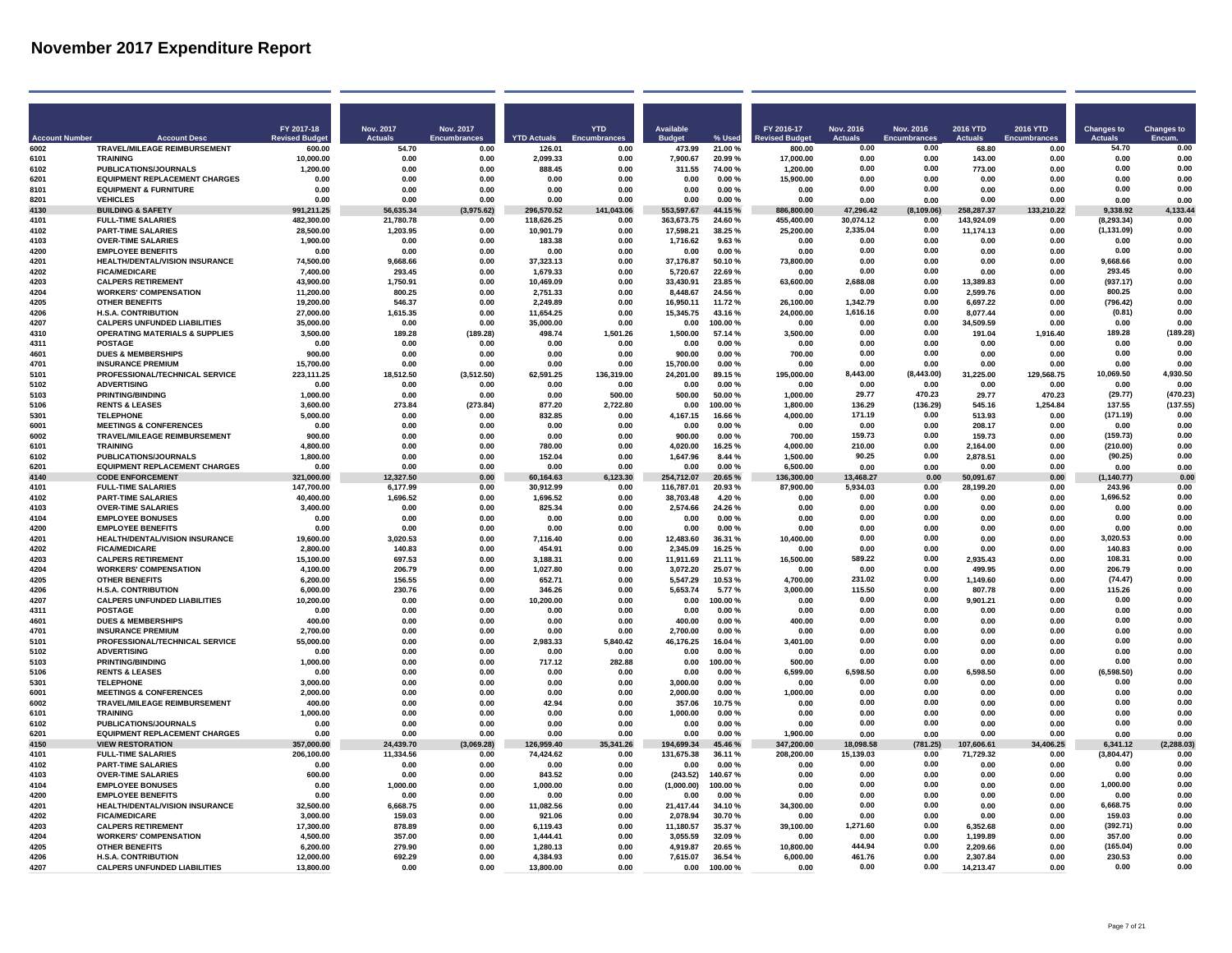|                              |                                                                   | FY 2017-18                      | <b>Nov. 2017</b>         | Nov. 2017                       |                              | <b>YTD</b>               | <b>Available</b>         |                    | FY 2016-17               | <b>Nov. 2016</b>       | Nov. 2016                   | 2016 YTD               | 2016 YTD                 | <b>Changes to</b>        | <b>Changes to</b>           |
|------------------------------|-------------------------------------------------------------------|---------------------------------|--------------------------|---------------------------------|------------------------------|--------------------------|--------------------------|--------------------|--------------------------|------------------------|-----------------------------|------------------------|--------------------------|--------------------------|-----------------------------|
| <b>Account Numbe</b><br>4310 | <b>Account Desc</b><br><b>OPERATING MATERIALS &amp; SUPPLIES</b>  | <b>Revised Budg</b><br>2.000.00 | <b>Actuals</b><br>189.28 | <b>Encumbrances</b><br>(189.28) | <b>YTD Actuals</b><br>498.74 | 1.501.26                 | <b>Budge</b><br>0.00     | % Used<br>100.00%  | <b>Budge</b><br>2.000.00 | <b>Actuals</b><br>0.00 | <b>Encumbrances</b><br>0.00 | 0.00                   | 0.00                     | <b>Actuals</b><br>189.28 | Encum<br>(189.28)           |
| 4701                         | <b>INSURANCE PREMIUM</b>                                          | 6,000.00                        | 0.00                     | 0.00                            | 0.00                         | 0.00                     | 6,000.00                 | 0.00%              | 0.00                     | 0.00                   | 0.00                        | 0.00                   | 0.00                     | 0.00                     | 0.00                        |
| 5101                         | PROFESSIONAL/TECHNICAL SERVICE                                    | 53,000.00                       | 2,880.00                 | (2,880.00)                      | 11,160.00                    | 33,840.00                | 8,000.00                 | 84.91%             | 44,000.00                | 781.25                 | (781.25)                    | 9,593.75               | 34,406.25                | 2,098.75                 | (2,098.75)                  |
| 5201                         | <b>REPAIR &amp; MAINTENANCE SERVICES</b>                          | . በ በበ                          | 0.00                     | n nr                            | n nn                         | n nn                     | 0.00                     | .ስ ሰበ %            | . በ በበ                   | 0.00                   | . በ በበ                      | n nn                   | <b>በ በበ</b>              | n nn                     | n nr                        |
| 6201                         | <b>EQUIPMENT REPLACEMENT CHARGES</b>                              | 0.00                            | 0.00                     | 0.00                            | 0.00                         | 0.00                     | 0.00                     | 0.00%              | 2,800.00                 | 0.00                   | 0.00                        | 0.00                   | 0.00                     | 0.00                     | 0.00                        |
| 4160<br>4101                 | <b>NCCP</b><br><b>FULL-TIME SALARIES</b>                          | 0.00<br>0.00                    | 0.00<br>0.00             | 0.00<br>0.00                    | 0.00<br>0.00                 | 0.00<br>0.00             | 0.00<br>0.00             | 0.00%<br>0.00%     | 75,000.00<br>0.00        | 0.00<br>0.00           | 0.00<br>0.00                | 0.00<br>0.00           | 0.00<br>0.00             | 0.00<br>0.00             | 0.00<br>0.00                |
| 4102                         | <b>PART-TIME SALARIES</b>                                         | 0.00                            | 0.00                     | 0.00                            | 0.00                         | 0.00                     | 0.00                     | 0.00%              | 0.00                     | 0.00                   | 0.00                        | 0.00                   | 0.00                     | 0.00                     | 0.00                        |
| 4103                         | <b>OVER-TIME SALARIES</b>                                         | 0.00                            | 0.00                     | 0.00                            | 0.00                         | 0.00                     | 0.00                     | 0.00%              | 0.00                     | 0.00                   | 0.00                        | 0.00                   | 0.00                     | 0.00                     | 0.00                        |
| 4200                         | <b>EMPLOYEE BENEFITS</b>                                          | 0.00                            | 0.00                     | 0.00                            | 0.00                         | 0.00                     | 0.00                     | 0.00%              | 0.00                     | 0.00                   | 0.00                        | 0.00                   | 0.00                     | 0.00                     | 0.00                        |
| 5101                         | PROFESSIONAL/TECHNICAL SERVICE                                    | 0.00                            | 0.00                     | 0.00                            | 0.00                         | 0.00                     | 0.00                     | 0.00%              | 75,000.00                | 0.00                   | 0.00                        | 0.00                   | 0.00                     | 0.00                     | 0.00                        |
| 4170<br>5101                 | <b>GEOLOGY</b><br>PROFESSIONAL/TECHNICAL SERVICE                  | 150.000.00<br>150.000.00        | 10.500.00<br>10.500.00   | (10,500.00)<br>(10, 500.00)     | 38.732.50<br>38,732.50       | 111.266.50<br>111.266.50 | 1.00<br>1.00             | 100.00%<br>100.00% | 150,000.00<br>150,000.00 | 0.00<br>0.00           | 0.00<br>0.00                | 23.900.00<br>23.900.00 | 126.100.00<br>126,100.00 | 10,500.00<br>10.500.00   | (10, 500.00)<br>(10.500.00) |
| 5110                         | <b>RECREATION ADMINISTRATION</b>                                  | 1,211,091.08                    | 84,454.17                | 4,206.64                        | 419.096.78                   | 10,604.47                | 781,389.83               | 35.48%             | 886,740.00               | 54,345.73              | 245.96                      | 269,652.39             | 59,657.77                | 30,108.44                | 3,960.68                    |
| 4101                         | <b>FULL-TIME SALARIES</b>                                         | 624,300.00                      | 48,952.16                | 0.00                            | 192,977.77                   | 0.00                     | 431,322.23               | 30.91%             | 489,900.00               | 41,337.32              | 0.00                        | 186,836.51             | 0.00                     | 7,614.84                 | 0.00                        |
| 4102                         | <b>PART-TIME SALARIES</b>                                         | 102,600.00                      | 7,425.08                 | 0.00                            | 25,789.65                    | 0.00                     | 76,810.35                | 25.14%             | 82,200.00                | 4,239.99               | 0.00                        | 25,657.52              | 0.00                     | 3,185.09                 | 0.00                        |
| 4103                         | <b>OVER-TIME SALARIES</b>                                         | 200.00                          | 0.00                     | 0.00                            | 500.10                       | 0.00                     | (300.10)                 | 250.00%            | 1.300.00                 | 0.00                   | 0.00                        | 0.00                   | 0.00                     | 0.00                     | 0.00                        |
| 4104<br>4200                 | <b>EMPLOYEE BONUSES</b><br><b>EMPLOYEE BENEFITS</b>               | 0.00<br>0.00                    | 0.00<br>0.00             | 0.00<br>0.00                    | 0.00<br>0.00                 | 0.00<br>0.00             | 0.00<br>0.00             | 0.00%<br>0.00%     | 0.00<br>0.00             | 0.00<br>0.00           | 0.00<br>0.00                | 0.00<br>0.00           | 0.00<br>0.00             | 0.00<br>0.00             | 0.00<br>0.00                |
| 4201                         | HEALTH/DENTAL/VISION INSURANCE                                    | 74.300.00                       | 9,672.05                 | 0.00                            | 38.295.57                    | 0.00                     | 36.004.43                | 51.54 %            | 51,200.00                | 574.20                 | 0.00                        | 2.871.00               | 0.00                     | 9.097.85                 | 0.00                        |
| 4202                         | <b>FICA/MEDICARE</b>                                              | 10.500.00                       | 813.07                   | 0.00                            | 2.911.35                     | 0.00                     | 7.588.65                 | 27.72%             | 0.00                     | 0.00                   | 0.00                        | 0.00                   | 0.00                     | 813.07                   | 0.00                        |
| 4203                         | <b>CALPERS RETIREMENT</b>                                         | 60.100.00                       | 4.246.81                 | 0.00                            | 17.858.25                    | 0.00                     | 42.241.75                | 29.71%             | 76,200.00                | 4,023.64               | 0.00                        | 19.075.65              | 0.00                     | 223.17                   | 0.00                        |
| 4204                         | <b>WORKERS' COMPENSATION</b>                                      | 16,000.00                       | 1.761.14                 | 0.00                            | 4.390.24                     | 0.00                     | 11.609.76                | 27.44 %            | 0.00                     | 0.00                   | 0.00                        | 3.274.72               | 0.00                     | 1,761.14                 | 0.00                        |
| 4205<br>4206                 | <b>OTHER BENEFITS</b><br><b>H.S.A. CONTRIBUTION</b>               | 24,900.00<br>14.000.00          | 3,367.51<br>542.29       | 0.00<br>0.00                    | 5,319.23<br>1,465.81         | 0.00<br>0.00             | 19.580.77<br>12.534.19   | 21.36%<br>10.47%   | 31,200.00<br>1,000.00    | 1,335.81<br>0.12       | 0.00<br>0.00                | 6,557.21<br>0.12       | 0.00<br>0.00             | 2.031.70<br>542.17       | 0.00<br>0.00                |
| 4207                         | <b>CALPERS UNFUNDED LIABILITIES</b>                               | 52.400.00                       | 0.00                     | 0.00                            | 52.400.00                    | 0.00                     | 0.00                     | 100.00%            | 0.00                     | 0.00                   | 0.00                        | 38,974.51              | 0.00                     | 0.00                     | 0.00                        |
| 4310                         | <b>OPERATING MATERIALS &amp; SUPPLIES</b>                         | 18,000.00                       | 1,517.39                 | (1, 384.27)                     | 4,087.92                     | 2,424.20                 | 11,487.88                | 36.18%             | 16.000.00                | 1.466.82               | (381.55)                    | 4,923.06               | 772.08                   | 50.57                    | (1,002.72)                  |
| 4311                         | <b>POSTAGE</b>                                                    | 0.00                            | 0.00                     | 0.00                            | 0.00                         | 0.00                     | 0.00                     | 0.00%              | 0.00                     | 0.00                   | 0.00                        | 0.00                   | 0.00                     | 0.00                     | 0.00                        |
| 4601                         | <b>DUES &amp; MEMBERSHIPS</b>                                     | 2.100.00                        | 0.00                     | 341.00                          | 0.00                         | 1.841.00                 | 259.00                   | 87.67%             | 2.100.00                 | 265.00                 | 735.00                      | 615.00                 | 1.120.00                 | (265.00)                 | (394.00)                    |
| 4701<br>5101                 | <b>INSURANCE PREMIUM</b><br>PROFESSIONAL/TECHNICAL SERVICE        | 18.100.00<br>35.000.00          | 0.00<br>53.97            | 0.00<br>(53.97)                 | 0.00<br>20.161.91            | 0.00<br>1.035.39         | 18.100.00<br>13.802.70   | 0.00%<br>60.56%    | 0.00<br>48.000.00        | 0.00<br>107.49         | 0.00<br>(107.49)            | 0.00<br>(27, 592.29)   | 0.00<br>11.039.06        | 0.00<br>(53.52)          | 0.00<br>53.52               |
| 5102                         | <b>ADVERTISING</b>                                                | 21,000.00                       | 4,196.12                 | 5,303.88                        | 4,196.12                     | 5,303.88                 | 11,500.00                | 45.24 %            | 12,000.00                | 0.00                   | 0.00                        | 0.00                   | 0.00                     | 4,196.12                 | 5,303.88                    |
| 5103                         | <b>PRINTING/BINDING</b>                                           | 2,000.00                        | 0.00                     | 0.00                            | 0.00                         | 0.00                     | 2,000.00                 | 0.00%              | 2.340.00                 | 0.00                   | 0.00                        | 2,573.37               | 8,426.63                 | 0.00                     | 0.00                        |
| 5104                         | <b>MERCHANT FEES</b>                                              | 14,000.00                       | 1.299.40                 | 0.00                            | 4,684.49                     | 0.00                     | 9,315.51                 | 33.46 %            | 14,000.00                | 420.16                 | 0.00                        | 2,946.76               | 0.00                     | 879.24                   | 0.00                        |
| 5301                         | <b>TELEPHONE</b>                                                  | 4.000.00                        | 0.00                     | 0.00                            | 0.00                         | 0.00                     | 4,000.00                 | 0.00%              | 0.00                     | 0.00                   | 0.00                        | 0.00                   | 0.00                     | 0.00                     | 0.00                        |
| 6001<br>6002                 | <b>MEETINGS &amp; CONFERENCES</b><br>TRAVEL/MILEAGE REIMBURSEMENT | 11,000.00<br>2.000.00           | 20.00<br>427.18          | 0.00<br>0.00                    | 3,261.26<br>1.421.03         | 0.00<br>0.00             | 7,738.74<br>578.97       | 29.65%<br>71.05%   | 11,000.00<br>2.000.00    | 575.18<br>0.00         | 0.00<br>0.00                | 2,409.95<br>529.30     | 0.00<br>0.00             | (555.18)<br>427.18       | 0.00<br>0.00                |
| 6101                         | <b>TRAINING</b>                                                   | 1,500.00                        | 160.00                   | 0.00                            | 160.00                       | n nn                     | 1.340.00                 | 10.67%             | 1.500.00                 | 0.00                   | 0.00                        | 0.00                   | 0.00                     | 160.00                   | 0.00                        |
| 6102                         | PUBLICATIONS/JOURNALS                                             | 500.00                          | 0.00                     | 0.00                            | 0.00                         | 0.00                     | 500.00                   | 0.00%              | 400.00                   | 0.00                   | 0.00                        | 0.00                   | 400.00                   | 0.00                     | 0.00                        |
| 6201                         | <b>EQUIPMENT REPLACEMENT CHARGES</b>                              | 84,500.00                       | 0.00                     | 0.00                            | 21,125.00                    | 0.00                     | 63,375.00                | 25.00%             | 6,500.00                 | 0.00                   | 0.00                        | 0.00                   | 0.00                     | 0.00                     | 0.00                        |
| 8101                         | <b>EQUIPMENT &amp; FURNITURE</b>                                  | 0.00                            | 0.00                     | 0.00                            | 0.00                         | 0.00                     | 0.00                     | 0.00%              | 0.00                     | 0.00                   | 0.00                        | 0.00                   | 0.00                     | 0.00                     | 0.00                        |
| 8201<br>5120                 | <b>VEHICLES</b><br>OTHER RECREATIONAL FACILITIES                  | 18.091.08<br>76,538.55          | 0.00<br>7,452.06         | 0.00<br>(3, 223.23)             | 18,091.08<br>46,779.92       | 0.00<br>470.84           | 0.00<br>29,287.79        | 100.00%<br>61.73%  | 37,900.00<br>183,710.00  | 0.00<br>11,206.83      | 0.00<br>(1.295.37)          | 0.00<br>54,582.85      | 37.900.00<br>6,042.78    | 0.00<br>(3,754.77)       | 0.00<br>(1,927.86)          |
| 4101                         | <b>FULL-TIME SALARIES</b>                                         | 0.00                            | 513.74                   | 0.00                            | 4.620.44                     | 0.00                     | (4.620.44)               | 100.00%            | 54.000.00                | 1.002.42               | 0.00                        | 4.810.78               | 0.00                     | (488.68)                 | 0.00                        |
| 4102                         | <b>PART-TIME SALARIES</b>                                         | 55.300.00                       | 5,626.81                 | 0.00                            | 35,783.16                    | 0.00                     | 19,516.84                | 64.71%             | 66,000.00                | 7.530.39               | 0.00                        | 32.346.22              | 0.00                     | (1,903.58)               | 0.00                        |
| 4103                         | <b>OVER-TIME SALARIES</b>                                         | 0.00                            | 0.00                     | 0.00                            | 0.00                         | 0.00                     | 0.00                     | 0.00%              | 0.00                     | 0.00                   | 0.00                        | 0.00                   | 0.00                     | 0.00                     | 0.00                        |
| 4200                         | <b>EMPLOYEE BENEFITS</b>                                          | 0.00                            | 0.00                     | 0.00                            | 0.00                         | 0.00                     | 0.00                     | 0.00%              | 2.950.00                 | 0.00                   | 0.00                        | 0.00                   | 0.00                     | 0.00                     | 0.00                        |
| 4201<br>4202                 | <b>HEALTH/DENTAL/VISION INSURANCE</b><br><b>FICA/MEDICARE</b>     | 0.00<br>800.00                  | 0.00<br>314.64           | 0.00<br>0.00                    | (1.353.28)<br>1,975.95       | 0.00<br>0.00             | 1.353.28<br>(1, 175.95)  | 100.00%<br>247.00% | 0.00<br>0.00             | 0.00<br>0.00           | 0.00<br>0.00                | 0.00<br>0.00           | 0.00<br>0.00             | 0.00<br>314.64           | 0.00<br>0.00                |
| 4203                         | <b>CALPERS RETIREMENT</b>                                         | 0.00                            | 207.07                   | 0.00                            | 1,269.60                     | 0.00                     | (1, 269.60)              | 100.00%            | 27,500.00                | 392.11                 | 0.00                        | 1,866.75               | 0.00                     | (185.04)                 | 0.00                        |
| 4204                         | <b>WORKERS' COMPENSATION</b>                                      | 1.300.00                        | 239.80                   | 0.00                            | 918.03                       | 0.00                     | 381.97                   | 70.62%             | 0.00                     | 0.00                   | 0.00                        | 949.9                  | 0.00                     | 239.80                   | 0.00                        |
| 4205                         | <b>OTHER BENEFITS</b>                                             | 3,400.00                        | 0.00                     | 0.00                            | 112.68                       | 0.00                     | 3,287.32                 | 3.32%              | 10,700.00                | 409.12                 | 0.00                        | 1,842.18               | 0.00                     | (409.12)                 | 0.00                        |
| 4206<br>4207                 | <b>H.S.A. CONTRIBUTION</b><br><b>CALPERS UNFUNDED LIABILITIES</b> | 0.00<br>0.00                    | 0.00<br>0.00             | 0.00<br>0.00                    | 0.24<br>0.00                 | 0.00<br>0.00             | (0.24)<br>0.00           | 100.00%<br>0.00%   | 0.00<br>0.00             | 0.00<br>0.00           | 0.00<br>0.00                | 0.00<br>3.944.14       | 0.00<br>0.00             | n nn<br>0.00             | 0 <sub>0</sub><br>0.00      |
| 4310                         | <b>OPERATING MATERIALS &amp; SUPPLIES</b>                         | (561.45)                        | 0.00                     | (3.223.23)                      | 450.20                       | 416.76                   | (1,428.41)               | $-154.55%$         | 18,000.00                | 1,765.33               | (1, 295.37)                 | 6,449.63               | 3.642.78                 | (1,765.33)               | (1,927.86)                  |
| 4311                         | <b>POSTAGE</b>                                                    | 0.00                            | 0.00                     | 0.00                            | 0.00                         | 0.00                     | 0.00                     | 0.00%              | 0.00                     | 0.00                   | 0.00                        | 0.00                   | 0.00                     | 0.00                     | 0.00                        |
| 4701                         | <b>INSURANCE PREMIUM</b>                                          | 6,900.00                        | 0.00                     | 0.00                            | 0.00                         | 0.00                     | 6,900.00                 | 0.00%              | 0.00                     | 0.00                   | 0.00                        | 0.00                   | 0.00                     | 0.00                     | 0.00                        |
| 5102                         | <b>ADVERTISING</b>                                                | 0.00                            | 550.00                   | 0.00                            | 550.00                       | 0.00                     | (550.00)                 | 100.00%            | 0.00                     | 0.00                   | 0.00                        | 0.00                   | 0.00                     | 550.00                   | 0.00                        |
| 5103<br>5106                 | <b>PRINTING/BINDING</b><br><b>RENTS &amp; LEASES</b>              | 4,500.00<br>4,900.00            | 0.00<br>0.00             | 0.00<br>0.00                    | 0.00<br>2,345.92             | 0.00<br>54.08            | 4,500.00<br>2,500.00     | 0.00%<br>48.98%    | 2,160.00<br>2,400.00     | 0.00<br>0.00           | 0.00<br>0.00                | 2,158.20<br>0.00       | 0.00<br>2,400.00         | 0.00<br>0.00             | 0.00<br>0.00                |
| 5301                         | <b>TELEPHONE</b>                                                  | 0.00                            | 0.00                     | 0.00                            | 106.98                       | 0.00                     | (106.98)                 | 100.00%            | 0.00                     | 107.46                 | 0.00                        | 215.04                 | 0.00                     | (107.46)                 | 0.00                        |
| 6201                         | <b>EQUIPMENT REPLACEMENT CHARGES</b>                              | 0.00                            | 0.00                     | 0.00                            | 0.00                         | 0.00                     | 0.00                     | 0.00%              | 0.00                     | 0.00                   | 0.00                        | 0.00                   | 0.00                     | 0.00                     | 0.00                        |
| 5121                         | <b>FASTVIEW PARK</b>                                              | 5.000.00                        | 0.00                     | 0.00                            | 0.00                         | 0.00                     | 5.000.00                 | 0.00%              | 0.00                     | 0.00                   | 0.00                        | 0.00                   | 0.00                     | 0.00                     | 0.00                        |
| 4310                         | <b>OPERATING MATERIALS &amp; SUPPLIES</b>                         | 5,000.00                        | 0.00                     | 0.00                            | 0.00                         | 0.00                     | 5,000.00                 | 0.00%              | 0.00                     | 0.00                   | 0.00                        | 0.00                   | 0.00                     | 0.00                     | 0.00                        |
| 5122<br>4102                 | <b>OPEN SPACE MANAGEMENT</b><br><b>PART-TIME SALARIES</b>         | 148,600.00<br>103,600.00        | 3,345.44<br>2,826.42     | 14.33<br>0.00                   | 5,320.13<br>2,826.42         | 305.84<br>0.00           | 142,974.03<br>100,773.58 | 3.79%<br>2.73%     | 0.00<br>0.00             | 0.00<br>0.00           | 0.00<br>0.00                | 0.00<br>0.00           | 0.00<br>0.00             | 3.345.44<br>2.826.42     | 14.33<br>0.00               |
| 4202                         | <b>FICA/MEDICARE</b>                                              | 1.500.00                        | 160.09                   | 0.00                            | 160.09                       | 0.00                     | 1.339.91                 | 10.67%             | 0.00                     | 0.00                   | 0.00                        | 0.00                   | 0.00                     | 160.09                   | 0.00                        |
| 4203                         | <b>CALPERS RETIREMENT</b>                                         | 1.500.00                        | 58.25                    | 0.00                            | 58.25                        | 0.00                     | 1,441.75                 | 3.87%              | 0.00                     | 0.00                   | 0.00                        | 0.00                   | 0.00                     | 58.25                    | 0.00                        |
| 4204                         | <b>WORKERS' COMPENSATION</b>                                      | 2.400.00                        | 65.0                     | 0.00                            | 65.01                        | 0.00                     | 2.334.99                 | 2.71 %             | 0.00                     | 0.00                   | 0.00                        | 0.00                   | 0.00                     | 65.01                    | 0.00                        |
| 4205                         | <b>OTHER BENEFITS</b>                                             | 4.900.00                        | 0.00                     | 0.00                            | 0.00                         | 0.00                     | 4.900.00                 | 0.00%              | 0.00                     | 0.00                   | 0.00                        | 0.00                   | 0.00                     | 0.00                     | 0.00                        |
| 4310                         | <b>OPERATING MATERIALS &amp; SUPPLIES</b>                         | 31.000.00                       | 235.67                   | 14.33                           | 2,210.36                     | 305.84                   | 28.483.80                | 8.12%              | 0.00                     | 0.00                   | 0.00                        | 0.00                   | 0.00                     | 235.67                   | 14.33                       |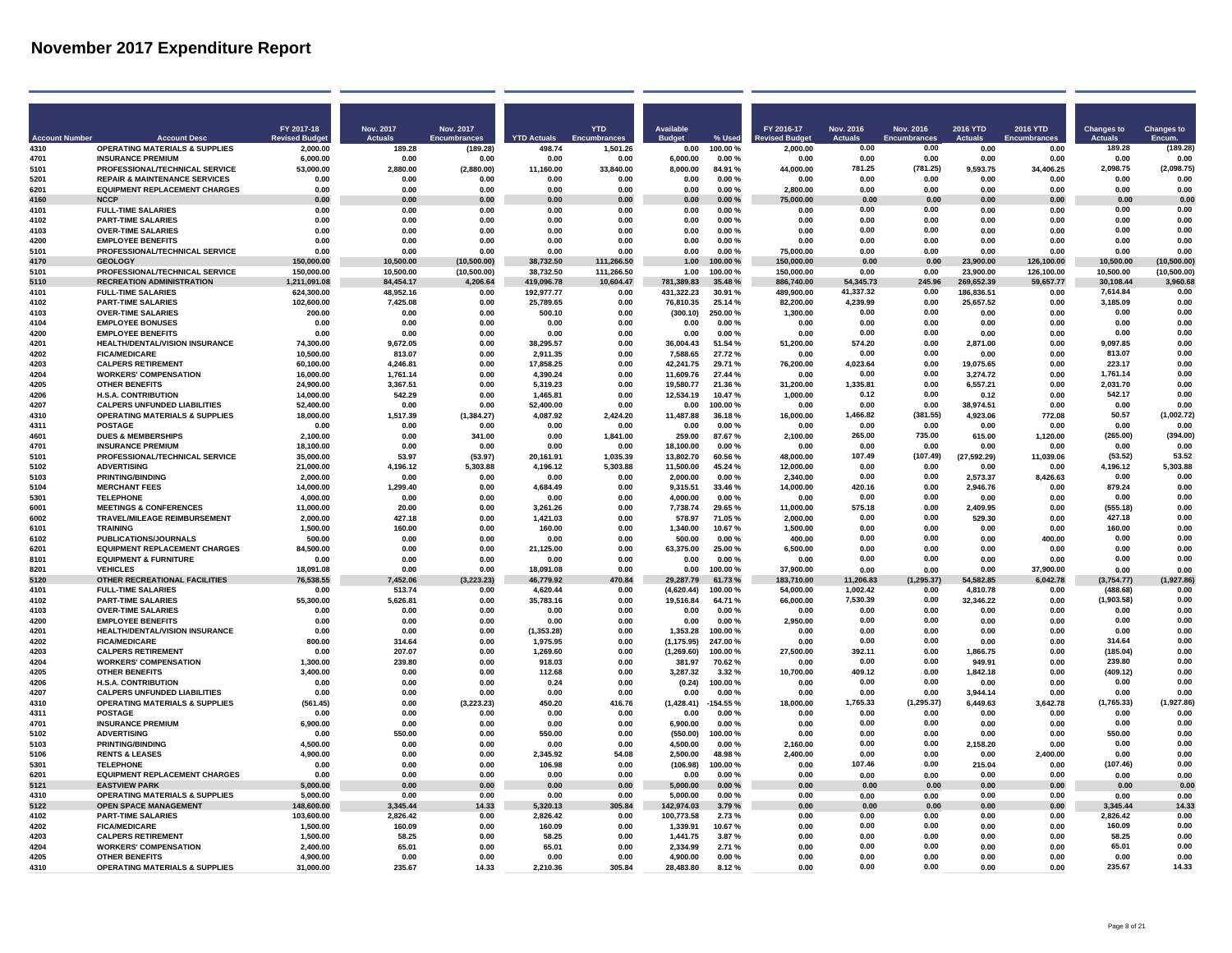| FY 2017-18<br><b>Nov. 2017</b><br>Nov. 2017<br><b>YTD</b><br><b>Available</b><br>FY 2016-17<br><b>Nov. 2016</b><br>Nov. 2016<br><b>2016 YTD</b><br>2016 YTD<br><b>Changes to</b><br><b>Changes to</b><br><b>Revised Budg</b><br><b>Actuals</b><br><b>Encumbrances</b><br><b>YTD Actuals</b><br><b>Budge</b><br>% Used<br>evised Budge<br><b>Actuals</b><br><b>Encumbrances</b><br><b>Actuals</b><br>Encum.<br><b>Account Numbe</b><br><b>Account Desc</b><br>Encumbran<br>PROFESSIONAL/TECHNICAL SERVICE<br>0.00<br>0.00<br>0.00<br>0.00<br>5101<br>1.200.00<br>0.00<br>0.00<br>0.00<br>0.00<br>1.200.00<br>0.00%<br>0.00<br>0.00<br>0.00<br>5103<br>PRINTING/BINDING<br>2,500.00<br>0.00<br>0.00<br>0.00<br>0.00<br>2,500.00<br>0.00%<br>0.00<br>0.00<br>0.00<br>0.00<br>0.00<br>0.00<br>0.00<br>5130<br>FRED HESSE JR. PARK<br>206,579.27<br>21,175.40<br>(89.53)<br>86,381.35<br>763.12<br>119,434.80<br>42.18%<br>186,900.00<br>12,393.51<br>(296.61)<br>60,408.43<br>422.47<br>8,781.89<br>207.08<br><b>FULL-TIME SALARIES</b><br>6,805.40<br>16,470.92<br>15,929.08<br>31.000.00<br>4101<br>32.400.00<br>0.00<br>0.00<br>50.84 %<br>2.365.21<br>. በ በበ<br>11.356.30<br>n nn<br>4 440 19<br><b>0.00</b><br>8,715.20<br>2,951.33<br>0.00<br><b>PART-TIME SALARIES</b><br>11,666.53<br>51,342.47<br>0.00<br>77,657.53<br>116,700.00<br>0.00<br>4102<br>129.000.00<br>0.00<br>39.80%<br>37.828.51<br>0.00<br>0.00<br>0.00<br>0.00<br><b>OVER-TIME SALARIES</b><br>100.00<br>0.00<br>4103<br>100.00<br>0.00<br>0.00<br>0.00<br>0.00<br>0.00%<br>0.00<br>0.00<br>0.00<br>0.00<br>4104<br><b>EMPLOYEE BONUSES</b><br>0.00<br>0.00<br>0.00<br>0.00<br>0.00<br>0.00<br>0.00%<br>0.00<br>0.00<br>0.00<br>0.00<br>0.00<br>0.00<br>0.00<br>4200<br><b>EMPLOYEE BENEFITS</b><br>0.00<br>0.00<br>0.00<br>0.00<br>0.00<br>0.00<br>0.00%<br>0.00<br>0.00<br>0.00<br>0.00<br>0.00<br>0.00<br>4201<br>HEALTH/DENTAL/VISION INSURANCE<br>505.22<br>0.00<br>2,075.24<br>0.00<br>1,324.76<br>3,400.00<br>0.00<br>0.00<br>0.00<br>0.00<br>505.22<br>0.00<br>3.400.00<br>61.03%<br>4202<br><b>FICA/MEDICARE</b><br>2,300.00<br>434.48<br>0.00<br>1,777.50<br>0.00<br>522.50<br>77.30%<br>0.00<br>0.00<br>0.00<br>0.00<br>434.48<br>0.00<br>0.00<br>465.82<br>0.00<br>4203<br><b>CALPERS RETIREMENT</b><br>5,400.00<br>822.02<br>0.00<br>3,591.11<br>0.00<br>1,808.89<br>66.50%<br>16,500.00<br>0.00<br>2,565.26<br>0.00<br>356.20<br>0.00<br>420.50<br>0.00<br><b>WORKERS' COMPENSATION</b><br>1.296.72<br>2.403.28<br>0.00<br>4204<br>3.700.00<br>420.50<br>0.00<br>0.00<br>35.05%<br>0.00<br>849.92<br>0.00<br>0.00<br>(357.20)<br>0.00<br>538.69<br><b>OTHER BENEFITS</b><br>7.100.00<br>0.00<br>447.28<br>6.652.72<br>9.800.00<br>2,111.39<br>0.00<br>4205<br>181.49<br>0.00<br>6.30%<br><b>H.S.A. CONTRIBUTION</b><br>0.00<br>938.47<br>1,100.00<br>0.00<br>161.53<br>0.00<br>4206<br>1.100.00<br>161.53<br>161.53<br>0.00<br>14.73%<br>0.00<br>0.00<br>0.00<br>4207<br><b>CALPERS UNFUNDED LIABILITIES</b><br>4,700.00<br>0.00<br>4,700.00<br>0.00<br>0.00<br>0.00<br>5,070.01<br>0.00<br>0.00<br>0.00<br>0.00<br>0.00<br>100.00%<br>0.00<br>308.59<br>207.08<br>4310<br><b>OPERATING MATERIALS &amp; SUPPLIES</b><br>10,979.27<br>178.23<br>(89.53)<br>4,518.58<br>763.12<br>5,697.57<br>48.11%<br>6,500.00<br>(296.61)<br>627.04<br>422.47<br>(130.36)<br>0.00<br>0.00<br>0.00<br>0.00<br>4701<br><b>INSURANCE PREMIUM</b><br>6,400.00<br>0.00<br>0.00<br>0.00<br>0.00<br>6,400.00<br>0.00%<br>0.00<br>0.00<br>0.00<br><b>EQUIPMENT REPLACEMENT CHARGES</b><br>0.00<br>0.00%<br>1,900.00<br>0.00<br>0.00<br>6201<br>0.00<br>0.00<br>0.00<br>0.00<br>0.00<br>0.00<br>0.00<br>0.00<br>0.00<br>8,655.53<br>68.33<br>5140<br><b>ROBERT E. RYAN PARK</b><br>120,000.00<br>33.65<br>42,349.79<br>426.47<br>77,223.74<br>35.65 %<br>110,600.00<br>6,391.11<br>(34.68)<br>36,843.18<br>320.66<br>2.264.42<br>8,808.58<br>1.351.54<br>2.537.25<br>0.00<br>4101<br><b>FULL-TIME SALARIES</b><br>18,500.00<br>3.888.79<br>0.00<br>9.691.42<br>0.00<br>52.38%<br>17.700.00<br>0.00<br>6.826.98<br>0.00<br>0.00<br>4,359.82<br>(879.83)<br>0.00<br>23,112.53<br>53,487.47<br>0.00<br>4102<br><b>PART-TIME SALARIES</b><br>76,600.00<br>3.479.99<br>0.00<br>30.17%<br>70.700.00<br>21.096.26<br>0.00<br>0.00<br>0.00<br><b>OVER-TIME SALARIES</b><br>0.00<br>27.92<br>72.08<br>0.00<br>0.00<br>0.00<br>4103<br>100.00<br>0.00<br>0.00<br>28.00%<br>0.00<br>0.00<br>0.00<br>0.00%<br>0.00<br>0.00<br>0.00<br>0.00<br>0.00<br>4104<br><b>EMPLOYEE BONUSES</b><br>0.00<br>0.00<br>0.00<br>0.00<br>0.00<br>0.00<br>0.00<br>4200<br><b>EMPLOYEE BENEFITS</b><br>0.00<br>0.00<br>0.00<br>0.00<br>0.00<br>0.00<br>0.00%<br>0.00<br>0.00<br>0.00<br>0.00<br>0.00<br>0.00<br>0.00<br>HEALTH/DENTAL/VISION INSURANCE<br>0.00<br>0.00<br>288.72<br>0.00<br>4201<br>2,000.00<br>288.72<br>0.00<br>1.185.87<br>0.00<br>814.13<br>59.30%<br>2.500.00<br>0.00<br>0.00<br>0.00<br>0.00<br>169.98<br>0.00<br>4202<br><b>FICA/MEDICARE</b><br>1.400.00<br>169.98<br>0.00<br>990.12<br>0.00<br>409.88<br>70.71%<br>0.00<br>0.00<br>0.00<br>442.42<br>0.00<br>4203<br><b>CALPERS RETIREMENT</b><br>3,500.00<br>342.27<br>0.00<br>1,834.42<br>0.00<br>1,665.58<br>52.40%<br>11,100.00<br>0.00<br>1,909.69<br>0.00<br>(100.15)<br>0.00<br>4204<br><b>WORKERS' COMPENSATION</b><br>2.200.00<br>234.74<br>0.00<br>685.89<br>0.00<br>1.514.11<br>31.18%<br>0.00<br>0.00<br>0.00<br>499.95<br>0.00<br>234 74<br>4,047.65<br>181.86<br>0.00<br>4205<br><b>OTHER BENEFITS</b><br>4.300.00<br>103.70<br>0.00<br>252.35<br>5.400.00<br>0.00<br>1,113.24<br>0.00<br>(78.16)<br>0.00<br>5.86%<br>0.00<br>0.00<br><b>H.S.A. CONTRIBUTION</b><br>507.70<br>0.00<br>92.30<br>4206<br>600.00<br>92.30<br>0.00<br>92.30<br>0.00<br>15.33%<br>600.00<br>0.00<br>0.00<br><b>CALPERS UNFUNDED LIABILITIES</b><br>0.00<br>0.00<br>0.00<br>0.00<br>4207<br>4.400.00<br>0.00<br>4.400.00<br>0.00<br>5.296.93<br>0.00<br>0.00<br>0.00<br>100.00%<br>0.00<br>55.47<br>(34.68)<br>68.33<br>4310<br><b>OPERATING MATERIALS &amp; SUPPLIES</b><br>3,000.00<br>55.04<br>33.65<br>76.97<br>426.47<br>2,496.56<br>16.77%<br>2,600.00<br>100.13<br>320.66<br>(0.43)<br>4701<br><b>INSURANCE PREMIUM</b><br>3,400.00<br>0.00<br>0.00<br>0.00<br>0.00<br>3,400.00<br>0.00%<br>0.00<br>0.00<br>0.00<br>0.00<br>0.00<br>0.00<br>0.00<br>5150<br><b>LADERA LINDA COMMUNITY CENTER</b><br>5,833.13<br>0.00<br>29,294.84<br>591.83<br>69,213.33<br>90,600.00<br>5,311.97<br>(172.89)<br>28,757.67<br>189.21<br>521.16<br>172.89<br>99.100.00<br>30.16%<br>4101<br><b>FULL-TIME SALARIES</b><br>22,900.00<br>1,712.43<br>0.00<br>8,753.54<br>0.00<br>14,146.46<br>22,200.00<br>1.670.68<br>0.00<br>8,035.41<br>41.75<br>0.00<br>38.23%<br>0.00<br>0.00<br>4102<br><b>PART-TIME SALARIES</b><br>51,700.00<br>2,777.31<br>0.00<br>12,095.26<br>0.00<br>39,604.74<br>23.39%<br>46,400.00<br>3.003.58<br>0.00<br>13,456.57<br>0.00<br>(226.27)<br>0.00<br>0.00<br>0.00<br>0.00<br>4103<br><b>OVER-TIME SALARIES</b><br>100.00<br>0.00<br>0.00<br>0.00<br>0.00<br>100.00<br>0.00%<br>0.00<br>0.00<br>0.00<br>0.00<br>0.00<br>0.00<br>0.00<br><b>EMPLOYEE RONUSES</b><br>0.00<br>0.00<br>0.00<br>0.00%<br>4104<br>0.00<br>0.00<br>0.00<br>0.00<br>0.00<br>0.00<br>4200<br><b>EMPLOYEE BENEFITS</b><br>0.00<br>0.00%<br>0.00<br>0.00<br>0.00<br>0.00<br>0.00<br>0.00<br>0.00<br>0.00<br>0.00<br>0.00<br>0.00<br>0.00<br>4201<br>HEALTH/DENTAL/VISION INSURANCE<br>4,400.00<br>649.70<br>0.00<br>2,919.83<br>0.00<br>1,480.17<br>3,900.00<br>0.00<br>0.00<br>0.00<br>0.00<br>649.70<br>0.00<br>66.36%<br>0.00<br>4202<br><b>FICA/MEDICARE</b><br>80.94<br>0.00<br>303.13<br>0.00<br>796.87<br>27.55%<br>0.00<br>0.00<br>0.00<br>0.00<br>80.94<br>1.100.00<br>0.00<br><b>CALPERS RETIREMENT</b><br>0.00<br>3,088.91<br>9,700.00<br>358.26<br>0.00<br>(25.03)<br>0.00<br>4203<br>4.700.00<br>333.23<br>0.00<br>1.611.09<br>34.28%<br>1.780.69<br>0.00<br>4204<br><b>WORKERS' COMPENSATION</b><br>181.76<br>0.00<br>586.38<br>0.00<br>1,113.62<br>0.00<br>0.00<br>399.96<br>0.00<br>181.76<br>0.00<br>1.700.00<br>34.47%<br>0.00<br>4205<br><b>OTHER BENEFITS</b><br>1.500.00<br>40.07<br>0.00<br>172.32<br>0.00<br>1.327.68<br>11.47%<br>3.900.00<br>106.56<br>0.00<br>459.65<br>0.00<br>(66.49)<br>0.00<br>0.00<br>0.00<br>0.00<br>57.69<br>4206<br><b>H.S.A. CONTRIBUTION</b><br>1.500.00<br>57.69<br>0.00<br>57.69<br>0.00<br>1.442.31<br>3.87%<br>0.00<br>0.00<br>0.00<br>0.00<br>0.00<br>0.00<br><b>CALPERS UNFUNDED LIABILITIES</b><br>2,700.00<br>2.700.00<br>3.828.13<br>0.00<br>4207<br>0.00<br>0.00<br>0.00<br>0.00<br>100.00%<br>0.00<br>0.00<br>172.89<br>(172.89)<br>797.26<br>(172.89)<br>172.89<br>4310<br><b>OPERATING MATERIALS &amp; SUPPLIES</b><br>4.500.00<br>0.00<br>0.00<br>95.60<br>591.83<br>3.812.57<br>15.27%<br>4.500.00<br>189.21<br>4701<br><b>INSURANCE PREMIUM</b><br>0.00<br>2.300.00<br>2.300.00<br>0.00<br>0.00<br>0.00<br>0.00%<br>0.00<br>0.00<br>0.00<br>0.00<br>0.00<br>0.00<br>0.00<br>5160<br><b>ABABLONE COVE SHORELINE PARK</b><br>98,300.00<br>8,855.86<br>(193.77)<br>52,338.83<br>4,109.81<br>41,851.36<br>57.43%<br>105,800.00<br>6,616.52<br>0.00<br>32,550.71<br>363.43<br>2,239.34<br>(193.77)<br>6,127.77<br>0.00<br>1,715.59<br>4102<br><b>PART-TIME SALARIES</b><br>81,400.00<br>7,843.36<br>0.00<br>44,459.96<br>0.00<br>36,940.04<br>54.62%<br>83.200.00<br>28,146.54<br>0.00<br>0.00<br>0.00<br>0.00<br>0.00<br>0.00<br>4103<br><b>OVER-TIME SALARIES</b><br>0.00<br>0.00<br>0.00<br>0.00<br>0.00<br>0.00<br>0.00%<br>0.00<br>0.00<br>0.00<br>0.00<br>4200<br><b>EMPLOYEE BENEFITS</b><br>0.00<br>0.00<br>0.00<br>0.00<br>0.00<br>0.00<br>0.00%<br>0.00<br>0.00<br>0.00<br>0.00<br>0.00<br>0.00<br>0.00<br>0.00<br>510.87<br>4202<br><b>FICA/MEDICARE</b><br>1,200.00<br>510.87<br>0.00<br>2,675.57<br>0.00<br>(1,475.57)<br>223.00%<br>0.00<br>. በ በበ<br>0.00<br>0.00<br>624.81<br>0.00<br>4203<br><b>CALPERS RETIREMENT</b><br>2.500.00<br>0.00<br>627.68<br>0.00<br>1.872.32<br>12.600.00<br>163.86<br>0.00<br>0.00<br>(64.54)<br>99.32<br>25.12%<br>0.00<br>208.54<br>0.00<br>4204<br>208.54<br>0.00<br>474.96<br>0.00<br><b>WORKERS' COMPENSATION</b><br>1.900.00<br>0.00<br>906.40<br>0.00<br>993.60<br>47.68%<br>0.00<br>316.71<br>0.00<br>(316.71)<br>0.00<br>4205<br><b>OTHER BENEFITS</b><br>2.900.00<br>151.17<br>0.00<br>2.748.83<br>4.100.00<br>1.667.78<br>0.00<br>0.00<br>0.00<br>5.21%<br>0.00<br>4207<br><b>CALPERS UNFUNDED LIABILITIES</b><br>1,200.00<br>0.00<br>0.00<br>1,200.00<br>0.00<br>0.00<br>100.00%<br>0.00<br>0.00<br>506.60<br>0.00<br>0.00<br>0.00<br>0.00<br>(56.65)<br>4310<br><b>OPERATING MATERIALS &amp; SUPPLIES</b><br>5,000.00<br>56.65<br>(56.65)<br>1,493.49<br>434.37<br>3,072.14<br>38.56%<br>5.000.00<br>8.18<br>1,130.02<br>363.43<br>48.47<br>4701<br><b>INSURANCE PREMIUM</b><br>2,200.00<br>0.00<br>2,200.00<br>0.00%<br>0.00<br>0.00<br>0.00<br>0.00<br>0.00<br>0.00<br>0.00<br>0.00<br>0.00<br>0.00<br>(137.12)<br>5101<br>PROFESSIONAL/TECHNICAL SERVICE<br>137.12<br>(137.12)<br>824.56<br>3,675.44<br>(4,500.00)<br>100.00%<br>0.00<br>0.00<br>0.00<br>0.00<br>137.12<br>0.00<br>0.00<br>6201<br><b>EQUIPMENT REPLACEMENT CHARGES</b><br>0.00<br>0.00<br>0.00<br>0.00<br>0.00<br>0.00<br>0.00%<br>900.00<br>0.00<br>0.00<br>0.00<br>0.00<br>0.00<br>0.00<br>123,230.96<br><b>SPECIAL EVENTS &amp; PROGRAMS</b><br>8.816.89<br>14.607.50<br>23,054.63<br>216,700.00<br>4.041.78<br>.000.00<br>9.257.87<br>4.775.11<br>5170<br>218,000.00<br>71.714.41<br>43.47%<br>53,437.08<br><b>FULL-TIME SALARIES</b><br>16,370.21<br>2.966.58<br>1.223.13<br>0.00<br>4101<br>54.200.00<br>4.189.71<br>37.829.79<br>52.300.00<br>0.00<br>14.222.43<br>0.00<br>0.00<br>30.20%<br>0.00<br>4102<br><b>PART-TIME SALARIES</b><br>1,742.76<br>5,960.21<br>30,839.79<br>10,300.00<br>191.48<br>3,774.77<br>1,551.28<br>0.00<br>36.800.00<br>0.00<br>0.00<br>16.20%<br>0.00<br>0.00<br>4103<br><b>OVER-TIME SALARIES</b><br>136.56<br>0.00<br>136.56<br>(36.56)<br>137.00%<br>100.00<br>0.00<br>0.00<br>0.00<br>136.56<br>0.00<br>100.00<br>0.00<br>0.00<br>4104<br><b>EMPLOYEE BONUSES</b><br>0.00<br>0.00<br>0.00<br>0.00<br>0.00<br>0.00%<br>0.00<br>0.00<br>0.00<br>0.00<br>0.00<br>0.00<br>0.00<br>0.00<br><b>EMPLOYEE BENEFITS</b><br>0.00<br>0.00<br>0.00<br>0.00<br>4200<br>0.00<br>0.00<br>0.00<br>0.00<br>0.00<br>0.00<br>0.00%<br>0.00<br>0.00<br>0.00<br>4201<br>HEALTH/DENTAL/VISION INSURANCE<br>0.00<br>3,658.19<br>8,200.00<br>31.90<br>0.00<br>159.50<br>0.00<br>1.439.03<br>0.00<br>10.100.00<br>1.470.93<br>0.00<br>6.441.81<br>63.78%<br>4202<br><b>FICA/MEDICARE</b><br>1.300.00<br>156.64<br>0.00<br>380.75<br>0.00<br>919.25<br>29.31 %<br>0.00<br>0.00<br>0.00<br>0.00<br>0.00<br>156.64<br>0.00<br>277.63<br>0.00<br>4203<br><b>CALPERS RETIREMENT</b><br>0.00<br>86.89<br>5.900.00<br>364.52<br>0.00<br>1.509.08<br>0.00<br>4.390.92<br>25.58%<br>8.600.00<br>1.369.83<br>0.00<br>261.31<br>0.00<br>0.00<br>0.00<br><b>WORKERS' COMPENSATION</b><br>4204<br>2.000.00<br>261.31<br>0.00<br>699.65<br>0.00<br>1.300.35<br>35.00%<br>0.00<br>349.97<br>0.00 |  |  |  |  |  |  |  |           |
|---------------------------------------------------------------------------------------------------------------------------------------------------------------------------------------------------------------------------------------------------------------------------------------------------------------------------------------------------------------------------------------------------------------------------------------------------------------------------------------------------------------------------------------------------------------------------------------------------------------------------------------------------------------------------------------------------------------------------------------------------------------------------------------------------------------------------------------------------------------------------------------------------------------------------------------------------------------------------------------------------------------------------------------------------------------------------------------------------------------------------------------------------------------------------------------------------------------------------------------------------------------------------------------------------------------------------------------------------------------------------------------------------------------------------------------------------------------------------------------------------------------------------------------------------------------------------------------------------------------------------------------------------------------------------------------------------------------------------------------------------------------------------------------------------------------------------------------------------------------------------------------------------------------------------------------------------------------------------------------------------------------------------------------------------------------------------------------------------------------------------------------------------------------------------------------------------------------------------------------------------------------------------------------------------------------------------------------------------------------------------------------------------------------------------------------------------------------------------------------------------------------------------------------------------------------------------------------------------------------------------------------------------------------------------------------------------------------------------------------------------------------------------------------------------------------------------------------------------------------------------------------------------------------------------------------------------------------------------------------------------------------------------------------------------------------------------------------------------------------------------------------------------------------------------------------------------------------------------------------------------------------------------------------------------------------------------------------------------------------------------------------------------------------------------------------------------------------------------------------------------------------------------------------------------------------------------------------------------------------------------------------------------------------------------------------------------------------------------------------------------------------------------------------------------------------------------------------------------------------------------------------------------------------------------------------------------------------------------------------------------------------------------------------------------------------------------------------------------------------------------------------------------------------------------------------------------------------------------------------------------------------------------------------------------------------------------------------------------------------------------------------------------------------------------------------------------------------------------------------------------------------------------------------------------------------------------------------------------------------------------------------------------------------------------------------------------------------------------------------------------------------------------------------------------------------------------------------------------------------------------------------------------------------------------------------------------------------------------------------------------------------------------------------------------------------------------------------------------------------------------------------------------------------------------------------------------------------------------------------------------------------------------------------------------------------------------------------------------------------------------------------------------------------------------------------------------------------------------------------------------------------------------------------------------------------------------------------------------------------------------------------------------------------------------------------------------------------------------------------------------------------------------------------------------------------------------------------------------------------------------------------------------------------------------------------------------------------------------------------------------------------------------------------------------------------------------------------------------------------------------------------------------------------------------------------------------------------------------------------------------------------------------------------------------------------------------------------------------------------------------------------------------------------------------------------------------------------------------------------------------------------------------------------------------------------------------------------------------------------------------------------------------------------------------------------------------------------------------------------------------------------------------------------------------------------------------------------------------------------------------------------------------------------------------------------------------------------------------------------------------------------------------------------------------------------------------------------------------------------------------------------------------------------------------------------------------------------------------------------------------------------------------------------------------------------------------------------------------------------------------------------------------------------------------------------------------------------------------------------------------------------------------------------------------------------------------------------------------------------------------------------------------------------------------------------------------------------------------------------------------------------------------------------------------------------------------------------------------------------------------------------------------------------------------------------------------------------------------------------------------------------------------------------------------------------------------------------------------------------------------------------------------------------------------------------------------------------------------------------------------------------------------------------------------------------------------------------------------------------------------------------------------------------------------------------------------------------------------------------------------------------------------------------------------------------------------------------------------------------------------------------------------------------------------------------------------------------------------------------------------------------------------------------------------------------------------------------------------------------------------------------------------------------------------------------------------------------------------------------------------------------------------------------------------------------------------------------------------------------------------------------------------------------------------------------------------------------------------------------------------------------------------------------------------------------------------------------------------------------------------------------------------------------------------------------------------------------------------------------------------------------------------------------------------------------------------------------------------------------------------------------------------------------------------------------------------------------------------------------------------------------------------------------------------------------------------------------------------------------------------------------------------------------------------------------------------------------------------------------------------------------------------------------------------------------------------------------------------------------------------------------------------------------------------------------------------------------------------------------------------------------------------------------------------------------------------------------------------------------------------------------------------------------------------------------------------------------------------------------------------------------------------------------------------------------------------------------------------------------------------------------------------------------------------------------------------------------------------------------------------------------------------------------------------------------------------------------------------------------------------------------------------------------------------------------------------------------------------------------------------------------------------------------------------------------------------------------------------------------------------------------------------------------------------------------------------------------------------------------------------------------------------------------------------------------------------------------------------------------------------------------------------------------------------------------------------------------------------------------------------------------------------------------------------------------------------------------------------------------------------------------------------------------------------------------------------------------------------------------------------------------------------------------------------------------------------------------------------------------------------------------------------------------------------------------------------------------------------------------------------------------------------------------------------------------------------------------------------------------------------------------------------------------------------------------------------------------------------------------------------------------------------------------------------------------------------------------------------------------------------------------------------------------------------------------------------------------------------------------------------------------------------------------------------------------------------------------------------------------------------------------------------------------------------------------------------------------------------------------------------------------------------------------------------------------------------------------------------------------------------------------------------------------------------------------------------------------------------------------------------------------------------------------------------------------------------------------------------------------------------------------------------------------------------------|--|--|--|--|--|--|--|-----------|
|                                                                                                                                                                                                                                                                                                                                                                                                                                                                                                                                                                                                                                                                                                                                                                                                                                                                                                                                                                                                                                                                                                                                                                                                                                                                                                                                                                                                                                                                                                                                                                                                                                                                                                                                                                                                                                                                                                                                                                                                                                                                                                                                                                                                                                                                                                                                                                                                                                                                                                                                                                                                                                                                                                                                                                                                                                                                                                                                                                                                                                                                                                                                                                                                                                                                                                                                                                                                                                                                                                                                                                                                                                                                                                                                                                                                                                                                                                                                                                                                                                                                                                                                                                                                                                                                                                                                                                                                                                                                                                                                                                                                                                                                                                                                                                                                                                                                                                                                                                                                                                                                                                                                                                                                                                                                                                                                                                                                                                                                                                                                                                                                                                                                                                                                                                                                                                                                                                                                                                                                                                                                                                                                                                                                                                                                                                                                                                                                                                                                                                                                                                                                                                                                                                                                                                                                                                                                                                                                                                                                                                                                                                                                                                                                                                                                                                                                                                                                                                                                                                                                                                                                                                                                                                                                                                                                                                                                                                                                                                                                                                                                                                                                                                                                                                                                                                                                                                                                                                                                                                                                                                                                                                                                                                                                                                                                                                                                                                                                                                                                                                                                                                                                                                                                                                                                                                                                                                                                                                                                                                                                                                                                                                                                                                                                                                                                                                                                                                                                                                                                                                                                                                                                                                                                                                                                                                                                                                                                                                                                                                                                                                                                                                                                                                                                                                                                                                                                                                                                                                                                                                                                                                                                                                                                                                                                                                                                                                                                                                                                                                                                                                                                                                                                                                                                                                                                                                                                                                                                                                                                                                                                                                                                                                                                                                                                                                                                                                                                                                                                                                                                                                                                                                                                                                                                                                                                                                                                                                                                                                                                                                                                                                                                                                                 |  |  |  |  |  |  |  |           |
|                                                                                                                                                                                                                                                                                                                                                                                                                                                                                                                                                                                                                                                                                                                                                                                                                                                                                                                                                                                                                                                                                                                                                                                                                                                                                                                                                                                                                                                                                                                                                                                                                                                                                                                                                                                                                                                                                                                                                                                                                                                                                                                                                                                                                                                                                                                                                                                                                                                                                                                                                                                                                                                                                                                                                                                                                                                                                                                                                                                                                                                                                                                                                                                                                                                                                                                                                                                                                                                                                                                                                                                                                                                                                                                                                                                                                                                                                                                                                                                                                                                                                                                                                                                                                                                                                                                                                                                                                                                                                                                                                                                                                                                                                                                                                                                                                                                                                                                                                                                                                                                                                                                                                                                                                                                                                                                                                                                                                                                                                                                                                                                                                                                                                                                                                                                                                                                                                                                                                                                                                                                                                                                                                                                                                                                                                                                                                                                                                                                                                                                                                                                                                                                                                                                                                                                                                                                                                                                                                                                                                                                                                                                                                                                                                                                                                                                                                                                                                                                                                                                                                                                                                                                                                                                                                                                                                                                                                                                                                                                                                                                                                                                                                                                                                                                                                                                                                                                                                                                                                                                                                                                                                                                                                                                                                                                                                                                                                                                                                                                                                                                                                                                                                                                                                                                                                                                                                                                                                                                                                                                                                                                                                                                                                                                                                                                                                                                                                                                                                                                                                                                                                                                                                                                                                                                                                                                                                                                                                                                                                                                                                                                                                                                                                                                                                                                                                                                                                                                                                                                                                                                                                                                                                                                                                                                                                                                                                                                                                                                                                                                                                                                                                                                                                                                                                                                                                                                                                                                                                                                                                                                                                                                                                                                                                                                                                                                                                                                                                                                                                                                                                                                                                                                                                                                                                                                                                                                                                                                                                                                                                                                                                                                                                                                 |  |  |  |  |  |  |  |           |
|                                                                                                                                                                                                                                                                                                                                                                                                                                                                                                                                                                                                                                                                                                                                                                                                                                                                                                                                                                                                                                                                                                                                                                                                                                                                                                                                                                                                                                                                                                                                                                                                                                                                                                                                                                                                                                                                                                                                                                                                                                                                                                                                                                                                                                                                                                                                                                                                                                                                                                                                                                                                                                                                                                                                                                                                                                                                                                                                                                                                                                                                                                                                                                                                                                                                                                                                                                                                                                                                                                                                                                                                                                                                                                                                                                                                                                                                                                                                                                                                                                                                                                                                                                                                                                                                                                                                                                                                                                                                                                                                                                                                                                                                                                                                                                                                                                                                                                                                                                                                                                                                                                                                                                                                                                                                                                                                                                                                                                                                                                                                                                                                                                                                                                                                                                                                                                                                                                                                                                                                                                                                                                                                                                                                                                                                                                                                                                                                                                                                                                                                                                                                                                                                                                                                                                                                                                                                                                                                                                                                                                                                                                                                                                                                                                                                                                                                                                                                                                                                                                                                                                                                                                                                                                                                                                                                                                                                                                                                                                                                                                                                                                                                                                                                                                                                                                                                                                                                                                                                                                                                                                                                                                                                                                                                                                                                                                                                                                                                                                                                                                                                                                                                                                                                                                                                                                                                                                                                                                                                                                                                                                                                                                                                                                                                                                                                                                                                                                                                                                                                                                                                                                                                                                                                                                                                                                                                                                                                                                                                                                                                                                                                                                                                                                                                                                                                                                                                                                                                                                                                                                                                                                                                                                                                                                                                                                                                                                                                                                                                                                                                                                                                                                                                                                                                                                                                                                                                                                                                                                                                                                                                                                                                                                                                                                                                                                                                                                                                                                                                                                                                                                                                                                                                                                                                                                                                                                                                                                                                                                                                                                                                                                                                                                                 |  |  |  |  |  |  |  |           |
|                                                                                                                                                                                                                                                                                                                                                                                                                                                                                                                                                                                                                                                                                                                                                                                                                                                                                                                                                                                                                                                                                                                                                                                                                                                                                                                                                                                                                                                                                                                                                                                                                                                                                                                                                                                                                                                                                                                                                                                                                                                                                                                                                                                                                                                                                                                                                                                                                                                                                                                                                                                                                                                                                                                                                                                                                                                                                                                                                                                                                                                                                                                                                                                                                                                                                                                                                                                                                                                                                                                                                                                                                                                                                                                                                                                                                                                                                                                                                                                                                                                                                                                                                                                                                                                                                                                                                                                                                                                                                                                                                                                                                                                                                                                                                                                                                                                                                                                                                                                                                                                                                                                                                                                                                                                                                                                                                                                                                                                                                                                                                                                                                                                                                                                                                                                                                                                                                                                                                                                                                                                                                                                                                                                                                                                                                                                                                                                                                                                                                                                                                                                                                                                                                                                                                                                                                                                                                                                                                                                                                                                                                                                                                                                                                                                                                                                                                                                                                                                                                                                                                                                                                                                                                                                                                                                                                                                                                                                                                                                                                                                                                                                                                                                                                                                                                                                                                                                                                                                                                                                                                                                                                                                                                                                                                                                                                                                                                                                                                                                                                                                                                                                                                                                                                                                                                                                                                                                                                                                                                                                                                                                                                                                                                                                                                                                                                                                                                                                                                                                                                                                                                                                                                                                                                                                                                                                                                                                                                                                                                                                                                                                                                                                                                                                                                                                                                                                                                                                                                                                                                                                                                                                                                                                                                                                                                                                                                                                                                                                                                                                                                                                                                                                                                                                                                                                                                                                                                                                                                                                                                                                                                                                                                                                                                                                                                                                                                                                                                                                                                                                                                                                                                                                                                                                                                                                                                                                                                                                                                                                                                                                                                                                                                                                 |  |  |  |  |  |  |  |           |
|                                                                                                                                                                                                                                                                                                                                                                                                                                                                                                                                                                                                                                                                                                                                                                                                                                                                                                                                                                                                                                                                                                                                                                                                                                                                                                                                                                                                                                                                                                                                                                                                                                                                                                                                                                                                                                                                                                                                                                                                                                                                                                                                                                                                                                                                                                                                                                                                                                                                                                                                                                                                                                                                                                                                                                                                                                                                                                                                                                                                                                                                                                                                                                                                                                                                                                                                                                                                                                                                                                                                                                                                                                                                                                                                                                                                                                                                                                                                                                                                                                                                                                                                                                                                                                                                                                                                                                                                                                                                                                                                                                                                                                                                                                                                                                                                                                                                                                                                                                                                                                                                                                                                                                                                                                                                                                                                                                                                                                                                                                                                                                                                                                                                                                                                                                                                                                                                                                                                                                                                                                                                                                                                                                                                                                                                                                                                                                                                                                                                                                                                                                                                                                                                                                                                                                                                                                                                                                                                                                                                                                                                                                                                                                                                                                                                                                                                                                                                                                                                                                                                                                                                                                                                                                                                                                                                                                                                                                                                                                                                                                                                                                                                                                                                                                                                                                                                                                                                                                                                                                                                                                                                                                                                                                                                                                                                                                                                                                                                                                                                                                                                                                                                                                                                                                                                                                                                                                                                                                                                                                                                                                                                                                                                                                                                                                                                                                                                                                                                                                                                                                                                                                                                                                                                                                                                                                                                                                                                                                                                                                                                                                                                                                                                                                                                                                                                                                                                                                                                                                                                                                                                                                                                                                                                                                                                                                                                                                                                                                                                                                                                                                                                                                                                                                                                                                                                                                                                                                                                                                                                                                                                                                                                                                                                                                                                                                                                                                                                                                                                                                                                                                                                                                                                                                                                                                                                                                                                                                                                                                                                                                                                                                                                                                                 |  |  |  |  |  |  |  |           |
|                                                                                                                                                                                                                                                                                                                                                                                                                                                                                                                                                                                                                                                                                                                                                                                                                                                                                                                                                                                                                                                                                                                                                                                                                                                                                                                                                                                                                                                                                                                                                                                                                                                                                                                                                                                                                                                                                                                                                                                                                                                                                                                                                                                                                                                                                                                                                                                                                                                                                                                                                                                                                                                                                                                                                                                                                                                                                                                                                                                                                                                                                                                                                                                                                                                                                                                                                                                                                                                                                                                                                                                                                                                                                                                                                                                                                                                                                                                                                                                                                                                                                                                                                                                                                                                                                                                                                                                                                                                                                                                                                                                                                                                                                                                                                                                                                                                                                                                                                                                                                                                                                                                                                                                                                                                                                                                                                                                                                                                                                                                                                                                                                                                                                                                                                                                                                                                                                                                                                                                                                                                                                                                                                                                                                                                                                                                                                                                                                                                                                                                                                                                                                                                                                                                                                                                                                                                                                                                                                                                                                                                                                                                                                                                                                                                                                                                                                                                                                                                                                                                                                                                                                                                                                                                                                                                                                                                                                                                                                                                                                                                                                                                                                                                                                                                                                                                                                                                                                                                                                                                                                                                                                                                                                                                                                                                                                                                                                                                                                                                                                                                                                                                                                                                                                                                                                                                                                                                                                                                                                                                                                                                                                                                                                                                                                                                                                                                                                                                                                                                                                                                                                                                                                                                                                                                                                                                                                                                                                                                                                                                                                                                                                                                                                                                                                                                                                                                                                                                                                                                                                                                                                                                                                                                                                                                                                                                                                                                                                                                                                                                                                                                                                                                                                                                                                                                                                                                                                                                                                                                                                                                                                                                                                                                                                                                                                                                                                                                                                                                                                                                                                                                                                                                                                                                                                                                                                                                                                                                                                                                                                                                                                                                                                                                 |  |  |  |  |  |  |  |           |
|                                                                                                                                                                                                                                                                                                                                                                                                                                                                                                                                                                                                                                                                                                                                                                                                                                                                                                                                                                                                                                                                                                                                                                                                                                                                                                                                                                                                                                                                                                                                                                                                                                                                                                                                                                                                                                                                                                                                                                                                                                                                                                                                                                                                                                                                                                                                                                                                                                                                                                                                                                                                                                                                                                                                                                                                                                                                                                                                                                                                                                                                                                                                                                                                                                                                                                                                                                                                                                                                                                                                                                                                                                                                                                                                                                                                                                                                                                                                                                                                                                                                                                                                                                                                                                                                                                                                                                                                                                                                                                                                                                                                                                                                                                                                                                                                                                                                                                                                                                                                                                                                                                                                                                                                                                                                                                                                                                                                                                                                                                                                                                                                                                                                                                                                                                                                                                                                                                                                                                                                                                                                                                                                                                                                                                                                                                                                                                                                                                                                                                                                                                                                                                                                                                                                                                                                                                                                                                                                                                                                                                                                                                                                                                                                                                                                                                                                                                                                                                                                                                                                                                                                                                                                                                                                                                                                                                                                                                                                                                                                                                                                                                                                                                                                                                                                                                                                                                                                                                                                                                                                                                                                                                                                                                                                                                                                                                                                                                                                                                                                                                                                                                                                                                                                                                                                                                                                                                                                                                                                                                                                                                                                                                                                                                                                                                                                                                                                                                                                                                                                                                                                                                                                                                                                                                                                                                                                                                                                                                                                                                                                                                                                                                                                                                                                                                                                                                                                                                                                                                                                                                                                                                                                                                                                                                                                                                                                                                                                                                                                                                                                                                                                                                                                                                                                                                                                                                                                                                                                                                                                                                                                                                                                                                                                                                                                                                                                                                                                                                                                                                                                                                                                                                                                                                                                                                                                                                                                                                                                                                                                                                                                                                                                                                                 |  |  |  |  |  |  |  |           |
|                                                                                                                                                                                                                                                                                                                                                                                                                                                                                                                                                                                                                                                                                                                                                                                                                                                                                                                                                                                                                                                                                                                                                                                                                                                                                                                                                                                                                                                                                                                                                                                                                                                                                                                                                                                                                                                                                                                                                                                                                                                                                                                                                                                                                                                                                                                                                                                                                                                                                                                                                                                                                                                                                                                                                                                                                                                                                                                                                                                                                                                                                                                                                                                                                                                                                                                                                                                                                                                                                                                                                                                                                                                                                                                                                                                                                                                                                                                                                                                                                                                                                                                                                                                                                                                                                                                                                                                                                                                                                                                                                                                                                                                                                                                                                                                                                                                                                                                                                                                                                                                                                                                                                                                                                                                                                                                                                                                                                                                                                                                                                                                                                                                                                                                                                                                                                                                                                                                                                                                                                                                                                                                                                                                                                                                                                                                                                                                                                                                                                                                                                                                                                                                                                                                                                                                                                                                                                                                                                                                                                                                                                                                                                                                                                                                                                                                                                                                                                                                                                                                                                                                                                                                                                                                                                                                                                                                                                                                                                                                                                                                                                                                                                                                                                                                                                                                                                                                                                                                                                                                                                                                                                                                                                                                                                                                                                                                                                                                                                                                                                                                                                                                                                                                                                                                                                                                                                                                                                                                                                                                                                                                                                                                                                                                                                                                                                                                                                                                                                                                                                                                                                                                                                                                                                                                                                                                                                                                                                                                                                                                                                                                                                                                                                                                                                                                                                                                                                                                                                                                                                                                                                                                                                                                                                                                                                                                                                                                                                                                                                                                                                                                                                                                                                                                                                                                                                                                                                                                                                                                                                                                                                                                                                                                                                                                                                                                                                                                                                                                                                                                                                                                                                                                                                                                                                                                                                                                                                                                                                                                                                                                                                                                                                                                 |  |  |  |  |  |  |  |           |
|                                                                                                                                                                                                                                                                                                                                                                                                                                                                                                                                                                                                                                                                                                                                                                                                                                                                                                                                                                                                                                                                                                                                                                                                                                                                                                                                                                                                                                                                                                                                                                                                                                                                                                                                                                                                                                                                                                                                                                                                                                                                                                                                                                                                                                                                                                                                                                                                                                                                                                                                                                                                                                                                                                                                                                                                                                                                                                                                                                                                                                                                                                                                                                                                                                                                                                                                                                                                                                                                                                                                                                                                                                                                                                                                                                                                                                                                                                                                                                                                                                                                                                                                                                                                                                                                                                                                                                                                                                                                                                                                                                                                                                                                                                                                                                                                                                                                                                                                                                                                                                                                                                                                                                                                                                                                                                                                                                                                                                                                                                                                                                                                                                                                                                                                                                                                                                                                                                                                                                                                                                                                                                                                                                                                                                                                                                                                                                                                                                                                                                                                                                                                                                                                                                                                                                                                                                                                                                                                                                                                                                                                                                                                                                                                                                                                                                                                                                                                                                                                                                                                                                                                                                                                                                                                                                                                                                                                                                                                                                                                                                                                                                                                                                                                                                                                                                                                                                                                                                                                                                                                                                                                                                                                                                                                                                                                                                                                                                                                                                                                                                                                                                                                                                                                                                                                                                                                                                                                                                                                                                                                                                                                                                                                                                                                                                                                                                                                                                                                                                                                                                                                                                                                                                                                                                                                                                                                                                                                                                                                                                                                                                                                                                                                                                                                                                                                                                                                                                                                                                                                                                                                                                                                                                                                                                                                                                                                                                                                                                                                                                                                                                                                                                                                                                                                                                                                                                                                                                                                                                                                                                                                                                                                                                                                                                                                                                                                                                                                                                                                                                                                                                                                                                                                                                                                                                                                                                                                                                                                                                                                                                                                                                                                                                                 |  |  |  |  |  |  |  |           |
|                                                                                                                                                                                                                                                                                                                                                                                                                                                                                                                                                                                                                                                                                                                                                                                                                                                                                                                                                                                                                                                                                                                                                                                                                                                                                                                                                                                                                                                                                                                                                                                                                                                                                                                                                                                                                                                                                                                                                                                                                                                                                                                                                                                                                                                                                                                                                                                                                                                                                                                                                                                                                                                                                                                                                                                                                                                                                                                                                                                                                                                                                                                                                                                                                                                                                                                                                                                                                                                                                                                                                                                                                                                                                                                                                                                                                                                                                                                                                                                                                                                                                                                                                                                                                                                                                                                                                                                                                                                                                                                                                                                                                                                                                                                                                                                                                                                                                                                                                                                                                                                                                                                                                                                                                                                                                                                                                                                                                                                                                                                                                                                                                                                                                                                                                                                                                                                                                                                                                                                                                                                                                                                                                                                                                                                                                                                                                                                                                                                                                                                                                                                                                                                                                                                                                                                                                                                                                                                                                                                                                                                                                                                                                                                                                                                                                                                                                                                                                                                                                                                                                                                                                                                                                                                                                                                                                                                                                                                                                                                                                                                                                                                                                                                                                                                                                                                                                                                                                                                                                                                                                                                                                                                                                                                                                                                                                                                                                                                                                                                                                                                                                                                                                                                                                                                                                                                                                                                                                                                                                                                                                                                                                                                                                                                                                                                                                                                                                                                                                                                                                                                                                                                                                                                                                                                                                                                                                                                                                                                                                                                                                                                                                                                                                                                                                                                                                                                                                                                                                                                                                                                                                                                                                                                                                                                                                                                                                                                                                                                                                                                                                                                                                                                                                                                                                                                                                                                                                                                                                                                                                                                                                                                                                                                                                                                                                                                                                                                                                                                                                                                                                                                                                                                                                                                                                                                                                                                                                                                                                                                                                                                                                                                                                                                 |  |  |  |  |  |  |  |           |
|                                                                                                                                                                                                                                                                                                                                                                                                                                                                                                                                                                                                                                                                                                                                                                                                                                                                                                                                                                                                                                                                                                                                                                                                                                                                                                                                                                                                                                                                                                                                                                                                                                                                                                                                                                                                                                                                                                                                                                                                                                                                                                                                                                                                                                                                                                                                                                                                                                                                                                                                                                                                                                                                                                                                                                                                                                                                                                                                                                                                                                                                                                                                                                                                                                                                                                                                                                                                                                                                                                                                                                                                                                                                                                                                                                                                                                                                                                                                                                                                                                                                                                                                                                                                                                                                                                                                                                                                                                                                                                                                                                                                                                                                                                                                                                                                                                                                                                                                                                                                                                                                                                                                                                                                                                                                                                                                                                                                                                                                                                                                                                                                                                                                                                                                                                                                                                                                                                                                                                                                                                                                                                                                                                                                                                                                                                                                                                                                                                                                                                                                                                                                                                                                                                                                                                                                                                                                                                                                                                                                                                                                                                                                                                                                                                                                                                                                                                                                                                                                                                                                                                                                                                                                                                                                                                                                                                                                                                                                                                                                                                                                                                                                                                                                                                                                                                                                                                                                                                                                                                                                                                                                                                                                                                                                                                                                                                                                                                                                                                                                                                                                                                                                                                                                                                                                                                                                                                                                                                                                                                                                                                                                                                                                                                                                                                                                                                                                                                                                                                                                                                                                                                                                                                                                                                                                                                                                                                                                                                                                                                                                                                                                                                                                                                                                                                                                                                                                                                                                                                                                                                                                                                                                                                                                                                                                                                                                                                                                                                                                                                                                                                                                                                                                                                                                                                                                                                                                                                                                                                                                                                                                                                                                                                                                                                                                                                                                                                                                                                                                                                                                                                                                                                                                                                                                                                                                                                                                                                                                                                                                                                                                                                                                                                                 |  |  |  |  |  |  |  |           |
|                                                                                                                                                                                                                                                                                                                                                                                                                                                                                                                                                                                                                                                                                                                                                                                                                                                                                                                                                                                                                                                                                                                                                                                                                                                                                                                                                                                                                                                                                                                                                                                                                                                                                                                                                                                                                                                                                                                                                                                                                                                                                                                                                                                                                                                                                                                                                                                                                                                                                                                                                                                                                                                                                                                                                                                                                                                                                                                                                                                                                                                                                                                                                                                                                                                                                                                                                                                                                                                                                                                                                                                                                                                                                                                                                                                                                                                                                                                                                                                                                                                                                                                                                                                                                                                                                                                                                                                                                                                                                                                                                                                                                                                                                                                                                                                                                                                                                                                                                                                                                                                                                                                                                                                                                                                                                                                                                                                                                                                                                                                                                                                                                                                                                                                                                                                                                                                                                                                                                                                                                                                                                                                                                                                                                                                                                                                                                                                                                                                                                                                                                                                                                                                                                                                                                                                                                                                                                                                                                                                                                                                                                                                                                                                                                                                                                                                                                                                                                                                                                                                                                                                                                                                                                                                                                                                                                                                                                                                                                                                                                                                                                                                                                                                                                                                                                                                                                                                                                                                                                                                                                                                                                                                                                                                                                                                                                                                                                                                                                                                                                                                                                                                                                                                                                                                                                                                                                                                                                                                                                                                                                                                                                                                                                                                                                                                                                                                                                                                                                                                                                                                                                                                                                                                                                                                                                                                                                                                                                                                                                                                                                                                                                                                                                                                                                                                                                                                                                                                                                                                                                                                                                                                                                                                                                                                                                                                                                                                                                                                                                                                                                                                                                                                                                                                                                                                                                                                                                                                                                                                                                                                                                                                                                                                                                                                                                                                                                                                                                                                                                                                                                                                                                                                                                                                                                                                                                                                                                                                                                                                                                                                                                                                                                                                 |  |  |  |  |  |  |  |           |
|                                                                                                                                                                                                                                                                                                                                                                                                                                                                                                                                                                                                                                                                                                                                                                                                                                                                                                                                                                                                                                                                                                                                                                                                                                                                                                                                                                                                                                                                                                                                                                                                                                                                                                                                                                                                                                                                                                                                                                                                                                                                                                                                                                                                                                                                                                                                                                                                                                                                                                                                                                                                                                                                                                                                                                                                                                                                                                                                                                                                                                                                                                                                                                                                                                                                                                                                                                                                                                                                                                                                                                                                                                                                                                                                                                                                                                                                                                                                                                                                                                                                                                                                                                                                                                                                                                                                                                                                                                                                                                                                                                                                                                                                                                                                                                                                                                                                                                                                                                                                                                                                                                                                                                                                                                                                                                                                                                                                                                                                                                                                                                                                                                                                                                                                                                                                                                                                                                                                                                                                                                                                                                                                                                                                                                                                                                                                                                                                                                                                                                                                                                                                                                                                                                                                                                                                                                                                                                                                                                                                                                                                                                                                                                                                                                                                                                                                                                                                                                                                                                                                                                                                                                                                                                                                                                                                                                                                                                                                                                                                                                                                                                                                                                                                                                                                                                                                                                                                                                                                                                                                                                                                                                                                                                                                                                                                                                                                                                                                                                                                                                                                                                                                                                                                                                                                                                                                                                                                                                                                                                                                                                                                                                                                                                                                                                                                                                                                                                                                                                                                                                                                                                                                                                                                                                                                                                                                                                                                                                                                                                                                                                                                                                                                                                                                                                                                                                                                                                                                                                                                                                                                                                                                                                                                                                                                                                                                                                                                                                                                                                                                                                                                                                                                                                                                                                                                                                                                                                                                                                                                                                                                                                                                                                                                                                                                                                                                                                                                                                                                                                                                                                                                                                                                                                                                                                                                                                                                                                                                                                                                                                                                                                                                                                                 |  |  |  |  |  |  |  |           |
|                                                                                                                                                                                                                                                                                                                                                                                                                                                                                                                                                                                                                                                                                                                                                                                                                                                                                                                                                                                                                                                                                                                                                                                                                                                                                                                                                                                                                                                                                                                                                                                                                                                                                                                                                                                                                                                                                                                                                                                                                                                                                                                                                                                                                                                                                                                                                                                                                                                                                                                                                                                                                                                                                                                                                                                                                                                                                                                                                                                                                                                                                                                                                                                                                                                                                                                                                                                                                                                                                                                                                                                                                                                                                                                                                                                                                                                                                                                                                                                                                                                                                                                                                                                                                                                                                                                                                                                                                                                                                                                                                                                                                                                                                                                                                                                                                                                                                                                                                                                                                                                                                                                                                                                                                                                                                                                                                                                                                                                                                                                                                                                                                                                                                                                                                                                                                                                                                                                                                                                                                                                                                                                                                                                                                                                                                                                                                                                                                                                                                                                                                                                                                                                                                                                                                                                                                                                                                                                                                                                                                                                                                                                                                                                                                                                                                                                                                                                                                                                                                                                                                                                                                                                                                                                                                                                                                                                                                                                                                                                                                                                                                                                                                                                                                                                                                                                                                                                                                                                                                                                                                                                                                                                                                                                                                                                                                                                                                                                                                                                                                                                                                                                                                                                                                                                                                                                                                                                                                                                                                                                                                                                                                                                                                                                                                                                                                                                                                                                                                                                                                                                                                                                                                                                                                                                                                                                                                                                                                                                                                                                                                                                                                                                                                                                                                                                                                                                                                                                                                                                                                                                                                                                                                                                                                                                                                                                                                                                                                                                                                                                                                                                                                                                                                                                                                                                                                                                                                                                                                                                                                                                                                                                                                                                                                                                                                                                                                                                                                                                                                                                                                                                                                                                                                                                                                                                                                                                                                                                                                                                                                                                                                                                                                                                 |  |  |  |  |  |  |  |           |
|                                                                                                                                                                                                                                                                                                                                                                                                                                                                                                                                                                                                                                                                                                                                                                                                                                                                                                                                                                                                                                                                                                                                                                                                                                                                                                                                                                                                                                                                                                                                                                                                                                                                                                                                                                                                                                                                                                                                                                                                                                                                                                                                                                                                                                                                                                                                                                                                                                                                                                                                                                                                                                                                                                                                                                                                                                                                                                                                                                                                                                                                                                                                                                                                                                                                                                                                                                                                                                                                                                                                                                                                                                                                                                                                                                                                                                                                                                                                                                                                                                                                                                                                                                                                                                                                                                                                                                                                                                                                                                                                                                                                                                                                                                                                                                                                                                                                                                                                                                                                                                                                                                                                                                                                                                                                                                                                                                                                                                                                                                                                                                                                                                                                                                                                                                                                                                                                                                                                                                                                                                                                                                                                                                                                                                                                                                                                                                                                                                                                                                                                                                                                                                                                                                                                                                                                                                                                                                                                                                                                                                                                                                                                                                                                                                                                                                                                                                                                                                                                                                                                                                                                                                                                                                                                                                                                                                                                                                                                                                                                                                                                                                                                                                                                                                                                                                                                                                                                                                                                                                                                                                                                                                                                                                                                                                                                                                                                                                                                                                                                                                                                                                                                                                                                                                                                                                                                                                                                                                                                                                                                                                                                                                                                                                                                                                                                                                                                                                                                                                                                                                                                                                                                                                                                                                                                                                                                                                                                                                                                                                                                                                                                                                                                                                                                                                                                                                                                                                                                                                                                                                                                                                                                                                                                                                                                                                                                                                                                                                                                                                                                                                                                                                                                                                                                                                                                                                                                                                                                                                                                                                                                                                                                                                                                                                                                                                                                                                                                                                                                                                                                                                                                                                                                                                                                                                                                                                                                                                                                                                                                                                                                                                                                                                                 |  |  |  |  |  |  |  |           |
|                                                                                                                                                                                                                                                                                                                                                                                                                                                                                                                                                                                                                                                                                                                                                                                                                                                                                                                                                                                                                                                                                                                                                                                                                                                                                                                                                                                                                                                                                                                                                                                                                                                                                                                                                                                                                                                                                                                                                                                                                                                                                                                                                                                                                                                                                                                                                                                                                                                                                                                                                                                                                                                                                                                                                                                                                                                                                                                                                                                                                                                                                                                                                                                                                                                                                                                                                                                                                                                                                                                                                                                                                                                                                                                                                                                                                                                                                                                                                                                                                                                                                                                                                                                                                                                                                                                                                                                                                                                                                                                                                                                                                                                                                                                                                                                                                                                                                                                                                                                                                                                                                                                                                                                                                                                                                                                                                                                                                                                                                                                                                                                                                                                                                                                                                                                                                                                                                                                                                                                                                                                                                                                                                                                                                                                                                                                                                                                                                                                                                                                                                                                                                                                                                                                                                                                                                                                                                                                                                                                                                                                                                                                                                                                                                                                                                                                                                                                                                                                                                                                                                                                                                                                                                                                                                                                                                                                                                                                                                                                                                                                                                                                                                                                                                                                                                                                                                                                                                                                                                                                                                                                                                                                                                                                                                                                                                                                                                                                                                                                                                                                                                                                                                                                                                                                                                                                                                                                                                                                                                                                                                                                                                                                                                                                                                                                                                                                                                                                                                                                                                                                                                                                                                                                                                                                                                                                                                                                                                                                                                                                                                                                                                                                                                                                                                                                                                                                                                                                                                                                                                                                                                                                                                                                                                                                                                                                                                                                                                                                                                                                                                                                                                                                                                                                                                                                                                                                                                                                                                                                                                                                                                                                                                                                                                                                                                                                                                                                                                                                                                                                                                                                                                                                                                                                                                                                                                                                                                                                                                                                                                                                                                                                                                                                 |  |  |  |  |  |  |  |           |
|                                                                                                                                                                                                                                                                                                                                                                                                                                                                                                                                                                                                                                                                                                                                                                                                                                                                                                                                                                                                                                                                                                                                                                                                                                                                                                                                                                                                                                                                                                                                                                                                                                                                                                                                                                                                                                                                                                                                                                                                                                                                                                                                                                                                                                                                                                                                                                                                                                                                                                                                                                                                                                                                                                                                                                                                                                                                                                                                                                                                                                                                                                                                                                                                                                                                                                                                                                                                                                                                                                                                                                                                                                                                                                                                                                                                                                                                                                                                                                                                                                                                                                                                                                                                                                                                                                                                                                                                                                                                                                                                                                                                                                                                                                                                                                                                                                                                                                                                                                                                                                                                                                                                                                                                                                                                                                                                                                                                                                                                                                                                                                                                                                                                                                                                                                                                                                                                                                                                                                                                                                                                                                                                                                                                                                                                                                                                                                                                                                                                                                                                                                                                                                                                                                                                                                                                                                                                                                                                                                                                                                                                                                                                                                                                                                                                                                                                                                                                                                                                                                                                                                                                                                                                                                                                                                                                                                                                                                                                                                                                                                                                                                                                                                                                                                                                                                                                                                                                                                                                                                                                                                                                                                                                                                                                                                                                                                                                                                                                                                                                                                                                                                                                                                                                                                                                                                                                                                                                                                                                                                                                                                                                                                                                                                                                                                                                                                                                                                                                                                                                                                                                                                                                                                                                                                                                                                                                                                                                                                                                                                                                                                                                                                                                                                                                                                                                                                                                                                                                                                                                                                                                                                                                                                                                                                                                                                                                                                                                                                                                                                                                                                                                                                                                                                                                                                                                                                                                                                                                                                                                                                                                                                                                                                                                                                                                                                                                                                                                                                                                                                                                                                                                                                                                                                                                                                                                                                                                                                                                                                                                                                                                                                                                                                                 |  |  |  |  |  |  |  |           |
|                                                                                                                                                                                                                                                                                                                                                                                                                                                                                                                                                                                                                                                                                                                                                                                                                                                                                                                                                                                                                                                                                                                                                                                                                                                                                                                                                                                                                                                                                                                                                                                                                                                                                                                                                                                                                                                                                                                                                                                                                                                                                                                                                                                                                                                                                                                                                                                                                                                                                                                                                                                                                                                                                                                                                                                                                                                                                                                                                                                                                                                                                                                                                                                                                                                                                                                                                                                                                                                                                                                                                                                                                                                                                                                                                                                                                                                                                                                                                                                                                                                                                                                                                                                                                                                                                                                                                                                                                                                                                                                                                                                                                                                                                                                                                                                                                                                                                                                                                                                                                                                                                                                                                                                                                                                                                                                                                                                                                                                                                                                                                                                                                                                                                                                                                                                                                                                                                                                                                                                                                                                                                                                                                                                                                                                                                                                                                                                                                                                                                                                                                                                                                                                                                                                                                                                                                                                                                                                                                                                                                                                                                                                                                                                                                                                                                                                                                                                                                                                                                                                                                                                                                                                                                                                                                                                                                                                                                                                                                                                                                                                                                                                                                                                                                                                                                                                                                                                                                                                                                                                                                                                                                                                                                                                                                                                                                                                                                                                                                                                                                                                                                                                                                                                                                                                                                                                                                                                                                                                                                                                                                                                                                                                                                                                                                                                                                                                                                                                                                                                                                                                                                                                                                                                                                                                                                                                                                                                                                                                                                                                                                                                                                                                                                                                                                                                                                                                                                                                                                                                                                                                                                                                                                                                                                                                                                                                                                                                                                                                                                                                                                                                                                                                                                                                                                                                                                                                                                                                                                                                                                                                                                                                                                                                                                                                                                                                                                                                                                                                                                                                                                                                                                                                                                                                                                                                                                                                                                                                                                                                                                                                                                                                                                                                 |  |  |  |  |  |  |  |           |
|                                                                                                                                                                                                                                                                                                                                                                                                                                                                                                                                                                                                                                                                                                                                                                                                                                                                                                                                                                                                                                                                                                                                                                                                                                                                                                                                                                                                                                                                                                                                                                                                                                                                                                                                                                                                                                                                                                                                                                                                                                                                                                                                                                                                                                                                                                                                                                                                                                                                                                                                                                                                                                                                                                                                                                                                                                                                                                                                                                                                                                                                                                                                                                                                                                                                                                                                                                                                                                                                                                                                                                                                                                                                                                                                                                                                                                                                                                                                                                                                                                                                                                                                                                                                                                                                                                                                                                                                                                                                                                                                                                                                                                                                                                                                                                                                                                                                                                                                                                                                                                                                                                                                                                                                                                                                                                                                                                                                                                                                                                                                                                                                                                                                                                                                                                                                                                                                                                                                                                                                                                                                                                                                                                                                                                                                                                                                                                                                                                                                                                                                                                                                                                                                                                                                                                                                                                                                                                                                                                                                                                                                                                                                                                                                                                                                                                                                                                                                                                                                                                                                                                                                                                                                                                                                                                                                                                                                                                                                                                                                                                                                                                                                                                                                                                                                                                                                                                                                                                                                                                                                                                                                                                                                                                                                                                                                                                                                                                                                                                                                                                                                                                                                                                                                                                                                                                                                                                                                                                                                                                                                                                                                                                                                                                                                                                                                                                                                                                                                                                                                                                                                                                                                                                                                                                                                                                                                                                                                                                                                                                                                                                                                                                                                                                                                                                                                                                                                                                                                                                                                                                                                                                                                                                                                                                                                                                                                                                                                                                                                                                                                                                                                                                                                                                                                                                                                                                                                                                                                                                                                                                                                                                                                                                                                                                                                                                                                                                                                                                                                                                                                                                                                                                                                                                                                                                                                                                                                                                                                                                                                                                                                                                                                                                                 |  |  |  |  |  |  |  |           |
|                                                                                                                                                                                                                                                                                                                                                                                                                                                                                                                                                                                                                                                                                                                                                                                                                                                                                                                                                                                                                                                                                                                                                                                                                                                                                                                                                                                                                                                                                                                                                                                                                                                                                                                                                                                                                                                                                                                                                                                                                                                                                                                                                                                                                                                                                                                                                                                                                                                                                                                                                                                                                                                                                                                                                                                                                                                                                                                                                                                                                                                                                                                                                                                                                                                                                                                                                                                                                                                                                                                                                                                                                                                                                                                                                                                                                                                                                                                                                                                                                                                                                                                                                                                                                                                                                                                                                                                                                                                                                                                                                                                                                                                                                                                                                                                                                                                                                                                                                                                                                                                                                                                                                                                                                                                                                                                                                                                                                                                                                                                                                                                                                                                                                                                                                                                                                                                                                                                                                                                                                                                                                                                                                                                                                                                                                                                                                                                                                                                                                                                                                                                                                                                                                                                                                                                                                                                                                                                                                                                                                                                                                                                                                                                                                                                                                                                                                                                                                                                                                                                                                                                                                                                                                                                                                                                                                                                                                                                                                                                                                                                                                                                                                                                                                                                                                                                                                                                                                                                                                                                                                                                                                                                                                                                                                                                                                                                                                                                                                                                                                                                                                                                                                                                                                                                                                                                                                                                                                                                                                                                                                                                                                                                                                                                                                                                                                                                                                                                                                                                                                                                                                                                                                                                                                                                                                                                                                                                                                                                                                                                                                                                                                                                                                                                                                                                                                                                                                                                                                                                                                                                                                                                                                                                                                                                                                                                                                                                                                                                                                                                                                                                                                                                                                                                                                                                                                                                                                                                                                                                                                                                                                                                                                                                                                                                                                                                                                                                                                                                                                                                                                                                                                                                                                                                                                                                                                                                                                                                                                                                                                                                                                                                                                                                 |  |  |  |  |  |  |  |           |
|                                                                                                                                                                                                                                                                                                                                                                                                                                                                                                                                                                                                                                                                                                                                                                                                                                                                                                                                                                                                                                                                                                                                                                                                                                                                                                                                                                                                                                                                                                                                                                                                                                                                                                                                                                                                                                                                                                                                                                                                                                                                                                                                                                                                                                                                                                                                                                                                                                                                                                                                                                                                                                                                                                                                                                                                                                                                                                                                                                                                                                                                                                                                                                                                                                                                                                                                                                                                                                                                                                                                                                                                                                                                                                                                                                                                                                                                                                                                                                                                                                                                                                                                                                                                                                                                                                                                                                                                                                                                                                                                                                                                                                                                                                                                                                                                                                                                                                                                                                                                                                                                                                                                                                                                                                                                                                                                                                                                                                                                                                                                                                                                                                                                                                                                                                                                                                                                                                                                                                                                                                                                                                                                                                                                                                                                                                                                                                                                                                                                                                                                                                                                                                                                                                                                                                                                                                                                                                                                                                                                                                                                                                                                                                                                                                                                                                                                                                                                                                                                                                                                                                                                                                                                                                                                                                                                                                                                                                                                                                                                                                                                                                                                                                                                                                                                                                                                                                                                                                                                                                                                                                                                                                                                                                                                                                                                                                                                                                                                                                                                                                                                                                                                                                                                                                                                                                                                                                                                                                                                                                                                                                                                                                                                                                                                                                                                                                                                                                                                                                                                                                                                                                                                                                                                                                                                                                                                                                                                                                                                                                                                                                                                                                                                                                                                                                                                                                                                                                                                                                                                                                                                                                                                                                                                                                                                                                                                                                                                                                                                                                                                                                                                                                                                                                                                                                                                                                                                                                                                                                                                                                                                                                                                                                                                                                                                                                                                                                                                                                                                                                                                                                                                                                                                                                                                                                                                                                                                                                                                                                                                                                                                                                                                                                                 |  |  |  |  |  |  |  |           |
|                                                                                                                                                                                                                                                                                                                                                                                                                                                                                                                                                                                                                                                                                                                                                                                                                                                                                                                                                                                                                                                                                                                                                                                                                                                                                                                                                                                                                                                                                                                                                                                                                                                                                                                                                                                                                                                                                                                                                                                                                                                                                                                                                                                                                                                                                                                                                                                                                                                                                                                                                                                                                                                                                                                                                                                                                                                                                                                                                                                                                                                                                                                                                                                                                                                                                                                                                                                                                                                                                                                                                                                                                                                                                                                                                                                                                                                                                                                                                                                                                                                                                                                                                                                                                                                                                                                                                                                                                                                                                                                                                                                                                                                                                                                                                                                                                                                                                                                                                                                                                                                                                                                                                                                                                                                                                                                                                                                                                                                                                                                                                                                                                                                                                                                                                                                                                                                                                                                                                                                                                                                                                                                                                                                                                                                                                                                                                                                                                                                                                                                                                                                                                                                                                                                                                                                                                                                                                                                                                                                                                                                                                                                                                                                                                                                                                                                                                                                                                                                                                                                                                                                                                                                                                                                                                                                                                                                                                                                                                                                                                                                                                                                                                                                                                                                                                                                                                                                                                                                                                                                                                                                                                                                                                                                                                                                                                                                                                                                                                                                                                                                                                                                                                                                                                                                                                                                                                                                                                                                                                                                                                                                                                                                                                                                                                                                                                                                                                                                                                                                                                                                                                                                                                                                                                                                                                                                                                                                                                                                                                                                                                                                                                                                                                                                                                                                                                                                                                                                                                                                                                                                                                                                                                                                                                                                                                                                                                                                                                                                                                                                                                                                                                                                                                                                                                                                                                                                                                                                                                                                                                                                                                                                                                                                                                                                                                                                                                                                                                                                                                                                                                                                                                                                                                                                                                                                                                                                                                                                                                                                                                                                                                                                                                                                 |  |  |  |  |  |  |  |           |
|                                                                                                                                                                                                                                                                                                                                                                                                                                                                                                                                                                                                                                                                                                                                                                                                                                                                                                                                                                                                                                                                                                                                                                                                                                                                                                                                                                                                                                                                                                                                                                                                                                                                                                                                                                                                                                                                                                                                                                                                                                                                                                                                                                                                                                                                                                                                                                                                                                                                                                                                                                                                                                                                                                                                                                                                                                                                                                                                                                                                                                                                                                                                                                                                                                                                                                                                                                                                                                                                                                                                                                                                                                                                                                                                                                                                                                                                                                                                                                                                                                                                                                                                                                                                                                                                                                                                                                                                                                                                                                                                                                                                                                                                                                                                                                                                                                                                                                                                                                                                                                                                                                                                                                                                                                                                                                                                                                                                                                                                                                                                                                                                                                                                                                                                                                                                                                                                                                                                                                                                                                                                                                                                                                                                                                                                                                                                                                                                                                                                                                                                                                                                                                                                                                                                                                                                                                                                                                                                                                                                                                                                                                                                                                                                                                                                                                                                                                                                                                                                                                                                                                                                                                                                                                                                                                                                                                                                                                                                                                                                                                                                                                                                                                                                                                                                                                                                                                                                                                                                                                                                                                                                                                                                                                                                                                                                                                                                                                                                                                                                                                                                                                                                                                                                                                                                                                                                                                                                                                                                                                                                                                                                                                                                                                                                                                                                                                                                                                                                                                                                                                                                                                                                                                                                                                                                                                                                                                                                                                                                                                                                                                                                                                                                                                                                                                                                                                                                                                                                                                                                                                                                                                                                                                                                                                                                                                                                                                                                                                                                                                                                                                                                                                                                                                                                                                                                                                                                                                                                                                                                                                                                                                                                                                                                                                                                                                                                                                                                                                                                                                                                                                                                                                                                                                                                                                                                                                                                                                                                                                                                                                                                                                                                                                                 |  |  |  |  |  |  |  |           |
|                                                                                                                                                                                                                                                                                                                                                                                                                                                                                                                                                                                                                                                                                                                                                                                                                                                                                                                                                                                                                                                                                                                                                                                                                                                                                                                                                                                                                                                                                                                                                                                                                                                                                                                                                                                                                                                                                                                                                                                                                                                                                                                                                                                                                                                                                                                                                                                                                                                                                                                                                                                                                                                                                                                                                                                                                                                                                                                                                                                                                                                                                                                                                                                                                                                                                                                                                                                                                                                                                                                                                                                                                                                                                                                                                                                                                                                                                                                                                                                                                                                                                                                                                                                                                                                                                                                                                                                                                                                                                                                                                                                                                                                                                                                                                                                                                                                                                                                                                                                                                                                                                                                                                                                                                                                                                                                                                                                                                                                                                                                                                                                                                                                                                                                                                                                                                                                                                                                                                                                                                                                                                                                                                                                                                                                                                                                                                                                                                                                                                                                                                                                                                                                                                                                                                                                                                                                                                                                                                                                                                                                                                                                                                                                                                                                                                                                                                                                                                                                                                                                                                                                                                                                                                                                                                                                                                                                                                                                                                                                                                                                                                                                                                                                                                                                                                                                                                                                                                                                                                                                                                                                                                                                                                                                                                                                                                                                                                                                                                                                                                                                                                                                                                                                                                                                                                                                                                                                                                                                                                                                                                                                                                                                                                                                                                                                                                                                                                                                                                                                                                                                                                                                                                                                                                                                                                                                                                                                                                                                                                                                                                                                                                                                                                                                                                                                                                                                                                                                                                                                                                                                                                                                                                                                                                                                                                                                                                                                                                                                                                                                                                                                                                                                                                                                                                                                                                                                                                                                                                                                                                                                                                                                                                                                                                                                                                                                                                                                                                                                                                                                                                                                                                                                                                                                                                                                                                                                                                                                                                                                                                                                                                                                                                                                 |  |  |  |  |  |  |  |           |
|                                                                                                                                                                                                                                                                                                                                                                                                                                                                                                                                                                                                                                                                                                                                                                                                                                                                                                                                                                                                                                                                                                                                                                                                                                                                                                                                                                                                                                                                                                                                                                                                                                                                                                                                                                                                                                                                                                                                                                                                                                                                                                                                                                                                                                                                                                                                                                                                                                                                                                                                                                                                                                                                                                                                                                                                                                                                                                                                                                                                                                                                                                                                                                                                                                                                                                                                                                                                                                                                                                                                                                                                                                                                                                                                                                                                                                                                                                                                                                                                                                                                                                                                                                                                                                                                                                                                                                                                                                                                                                                                                                                                                                                                                                                                                                                                                                                                                                                                                                                                                                                                                                                                                                                                                                                                                                                                                                                                                                                                                                                                                                                                                                                                                                                                                                                                                                                                                                                                                                                                                                                                                                                                                                                                                                                                                                                                                                                                                                                                                                                                                                                                                                                                                                                                                                                                                                                                                                                                                                                                                                                                                                                                                                                                                                                                                                                                                                                                                                                                                                                                                                                                                                                                                                                                                                                                                                                                                                                                                                                                                                                                                                                                                                                                                                                                                                                                                                                                                                                                                                                                                                                                                                                                                                                                                                                                                                                                                                                                                                                                                                                                                                                                                                                                                                                                                                                                                                                                                                                                                                                                                                                                                                                                                                                                                                                                                                                                                                                                                                                                                                                                                                                                                                                                                                                                                                                                                                                                                                                                                                                                                                                                                                                                                                                                                                                                                                                                                                                                                                                                                                                                                                                                                                                                                                                                                                                                                                                                                                                                                                                                                                                                                                                                                                                                                                                                                                                                                                                                                                                                                                                                                                                                                                                                                                                                                                                                                                                                                                                                                                                                                                                                                                                                                                                                                                                                                                                                                                                                                                                                                                                                                                                                                                                 |  |  |  |  |  |  |  |           |
|                                                                                                                                                                                                                                                                                                                                                                                                                                                                                                                                                                                                                                                                                                                                                                                                                                                                                                                                                                                                                                                                                                                                                                                                                                                                                                                                                                                                                                                                                                                                                                                                                                                                                                                                                                                                                                                                                                                                                                                                                                                                                                                                                                                                                                                                                                                                                                                                                                                                                                                                                                                                                                                                                                                                                                                                                                                                                                                                                                                                                                                                                                                                                                                                                                                                                                                                                                                                                                                                                                                                                                                                                                                                                                                                                                                                                                                                                                                                                                                                                                                                                                                                                                                                                                                                                                                                                                                                                                                                                                                                                                                                                                                                                                                                                                                                                                                                                                                                                                                                                                                                                                                                                                                                                                                                                                                                                                                                                                                                                                                                                                                                                                                                                                                                                                                                                                                                                                                                                                                                                                                                                                                                                                                                                                                                                                                                                                                                                                                                                                                                                                                                                                                                                                                                                                                                                                                                                                                                                                                                                                                                                                                                                                                                                                                                                                                                                                                                                                                                                                                                                                                                                                                                                                                                                                                                                                                                                                                                                                                                                                                                                                                                                                                                                                                                                                                                                                                                                                                                                                                                                                                                                                                                                                                                                                                                                                                                                                                                                                                                                                                                                                                                                                                                                                                                                                                                                                                                                                                                                                                                                                                                                                                                                                                                                                                                                                                                                                                                                                                                                                                                                                                                                                                                                                                                                                                                                                                                                                                                                                                                                                                                                                                                                                                                                                                                                                                                                                                                                                                                                                                                                                                                                                                                                                                                                                                                                                                                                                                                                                                                                                                                                                                                                                                                                                                                                                                                                                                                                                                                                                                                                                                                                                                                                                                                                                                                                                                                                                                                                                                                                                                                                                                                                                                                                                                                                                                                                                                                                                                                                                                                                                                                                                                 |  |  |  |  |  |  |  |           |
|                                                                                                                                                                                                                                                                                                                                                                                                                                                                                                                                                                                                                                                                                                                                                                                                                                                                                                                                                                                                                                                                                                                                                                                                                                                                                                                                                                                                                                                                                                                                                                                                                                                                                                                                                                                                                                                                                                                                                                                                                                                                                                                                                                                                                                                                                                                                                                                                                                                                                                                                                                                                                                                                                                                                                                                                                                                                                                                                                                                                                                                                                                                                                                                                                                                                                                                                                                                                                                                                                                                                                                                                                                                                                                                                                                                                                                                                                                                                                                                                                                                                                                                                                                                                                                                                                                                                                                                                                                                                                                                                                                                                                                                                                                                                                                                                                                                                                                                                                                                                                                                                                                                                                                                                                                                                                                                                                                                                                                                                                                                                                                                                                                                                                                                                                                                                                                                                                                                                                                                                                                                                                                                                                                                                                                                                                                                                                                                                                                                                                                                                                                                                                                                                                                                                                                                                                                                                                                                                                                                                                                                                                                                                                                                                                                                                                                                                                                                                                                                                                                                                                                                                                                                                                                                                                                                                                                                                                                                                                                                                                                                                                                                                                                                                                                                                                                                                                                                                                                                                                                                                                                                                                                                                                                                                                                                                                                                                                                                                                                                                                                                                                                                                                                                                                                                                                                                                                                                                                                                                                                                                                                                                                                                                                                                                                                                                                                                                                                                                                                                                                                                                                                                                                                                                                                                                                                                                                                                                                                                                                                                                                                                                                                                                                                                                                                                                                                                                                                                                                                                                                                                                                                                                                                                                                                                                                                                                                                                                                                                                                                                                                                                                                                                                                                                                                                                                                                                                                                                                                                                                                                                                                                                                                                                                                                                                                                                                                                                                                                                                                                                                                                                                                                                                                                                                                                                                                                                                                                                                                                                                                                                                                                                                                                                 |  |  |  |  |  |  |  |           |
|                                                                                                                                                                                                                                                                                                                                                                                                                                                                                                                                                                                                                                                                                                                                                                                                                                                                                                                                                                                                                                                                                                                                                                                                                                                                                                                                                                                                                                                                                                                                                                                                                                                                                                                                                                                                                                                                                                                                                                                                                                                                                                                                                                                                                                                                                                                                                                                                                                                                                                                                                                                                                                                                                                                                                                                                                                                                                                                                                                                                                                                                                                                                                                                                                                                                                                                                                                                                                                                                                                                                                                                                                                                                                                                                                                                                                                                                                                                                                                                                                                                                                                                                                                                                                                                                                                                                                                                                                                                                                                                                                                                                                                                                                                                                                                                                                                                                                                                                                                                                                                                                                                                                                                                                                                                                                                                                                                                                                                                                                                                                                                                                                                                                                                                                                                                                                                                                                                                                                                                                                                                                                                                                                                                                                                                                                                                                                                                                                                                                                                                                                                                                                                                                                                                                                                                                                                                                                                                                                                                                                                                                                                                                                                                                                                                                                                                                                                                                                                                                                                                                                                                                                                                                                                                                                                                                                                                                                                                                                                                                                                                                                                                                                                                                                                                                                                                                                                                                                                                                                                                                                                                                                                                                                                                                                                                                                                                                                                                                                                                                                                                                                                                                                                                                                                                                                                                                                                                                                                                                                                                                                                                                                                                                                                                                                                                                                                                                                                                                                                                                                                                                                                                                                                                                                                                                                                                                                                                                                                                                                                                                                                                                                                                                                                                                                                                                                                                                                                                                                                                                                                                                                                                                                                                                                                                                                                                                                                                                                                                                                                                                                                                                                                                                                                                                                                                                                                                                                                                                                                                                                                                                                                                                                                                                                                                                                                                                                                                                                                                                                                                                                                                                                                                                                                                                                                                                                                                                                                                                                                                                                                                                                                                                                                                 |  |  |  |  |  |  |  |           |
|                                                                                                                                                                                                                                                                                                                                                                                                                                                                                                                                                                                                                                                                                                                                                                                                                                                                                                                                                                                                                                                                                                                                                                                                                                                                                                                                                                                                                                                                                                                                                                                                                                                                                                                                                                                                                                                                                                                                                                                                                                                                                                                                                                                                                                                                                                                                                                                                                                                                                                                                                                                                                                                                                                                                                                                                                                                                                                                                                                                                                                                                                                                                                                                                                                                                                                                                                                                                                                                                                                                                                                                                                                                                                                                                                                                                                                                                                                                                                                                                                                                                                                                                                                                                                                                                                                                                                                                                                                                                                                                                                                                                                                                                                                                                                                                                                                                                                                                                                                                                                                                                                                                                                                                                                                                                                                                                                                                                                                                                                                                                                                                                                                                                                                                                                                                                                                                                                                                                                                                                                                                                                                                                                                                                                                                                                                                                                                                                                                                                                                                                                                                                                                                                                                                                                                                                                                                                                                                                                                                                                                                                                                                                                                                                                                                                                                                                                                                                                                                                                                                                                                                                                                                                                                                                                                                                                                                                                                                                                                                                                                                                                                                                                                                                                                                                                                                                                                                                                                                                                                                                                                                                                                                                                                                                                                                                                                                                                                                                                                                                                                                                                                                                                                                                                                                                                                                                                                                                                                                                                                                                                                                                                                                                                                                                                                                                                                                                                                                                                                                                                                                                                                                                                                                                                                                                                                                                                                                                                                                                                                                                                                                                                                                                                                                                                                                                                                                                                                                                                                                                                                                                                                                                                                                                                                                                                                                                                                                                                                                                                                                                                                                                                                                                                                                                                                                                                                                                                                                                                                                                                                                                                                                                                                                                                                                                                                                                                                                                                                                                                                                                                                                                                                                                                                                                                                                                                                                                                                                                                                                                                                                                                                                                                                                 |  |  |  |  |  |  |  |           |
|                                                                                                                                                                                                                                                                                                                                                                                                                                                                                                                                                                                                                                                                                                                                                                                                                                                                                                                                                                                                                                                                                                                                                                                                                                                                                                                                                                                                                                                                                                                                                                                                                                                                                                                                                                                                                                                                                                                                                                                                                                                                                                                                                                                                                                                                                                                                                                                                                                                                                                                                                                                                                                                                                                                                                                                                                                                                                                                                                                                                                                                                                                                                                                                                                                                                                                                                                                                                                                                                                                                                                                                                                                                                                                                                                                                                                                                                                                                                                                                                                                                                                                                                                                                                                                                                                                                                                                                                                                                                                                                                                                                                                                                                                                                                                                                                                                                                                                                                                                                                                                                                                                                                                                                                                                                                                                                                                                                                                                                                                                                                                                                                                                                                                                                                                                                                                                                                                                                                                                                                                                                                                                                                                                                                                                                                                                                                                                                                                                                                                                                                                                                                                                                                                                                                                                                                                                                                                                                                                                                                                                                                                                                                                                                                                                                                                                                                                                                                                                                                                                                                                                                                                                                                                                                                                                                                                                                                                                                                                                                                                                                                                                                                                                                                                                                                                                                                                                                                                                                                                                                                                                                                                                                                                                                                                                                                                                                                                                                                                                                                                                                                                                                                                                                                                                                                                                                                                                                                                                                                                                                                                                                                                                                                                                                                                                                                                                                                                                                                                                                                                                                                                                                                                                                                                                                                                                                                                                                                                                                                                                                                                                                                                                                                                                                                                                                                                                                                                                                                                                                                                                                                                                                                                                                                                                                                                                                                                                                                                                                                                                                                                                                                                                                                                                                                                                                                                                                                                                                                                                                                                                                                                                                                                                                                                                                                                                                                                                                                                                                                                                                                                                                                                                                                                                                                                                                                                                                                                                                                                                                                                                                                                                                                                                                 |  |  |  |  |  |  |  |           |
|                                                                                                                                                                                                                                                                                                                                                                                                                                                                                                                                                                                                                                                                                                                                                                                                                                                                                                                                                                                                                                                                                                                                                                                                                                                                                                                                                                                                                                                                                                                                                                                                                                                                                                                                                                                                                                                                                                                                                                                                                                                                                                                                                                                                                                                                                                                                                                                                                                                                                                                                                                                                                                                                                                                                                                                                                                                                                                                                                                                                                                                                                                                                                                                                                                                                                                                                                                                                                                                                                                                                                                                                                                                                                                                                                                                                                                                                                                                                                                                                                                                                                                                                                                                                                                                                                                                                                                                                                                                                                                                                                                                                                                                                                                                                                                                                                                                                                                                                                                                                                                                                                                                                                                                                                                                                                                                                                                                                                                                                                                                                                                                                                                                                                                                                                                                                                                                                                                                                                                                                                                                                                                                                                                                                                                                                                                                                                                                                                                                                                                                                                                                                                                                                                                                                                                                                                                                                                                                                                                                                                                                                                                                                                                                                                                                                                                                                                                                                                                                                                                                                                                                                                                                                                                                                                                                                                                                                                                                                                                                                                                                                                                                                                                                                                                                                                                                                                                                                                                                                                                                                                                                                                                                                                                                                                                                                                                                                                                                                                                                                                                                                                                                                                                                                                                                                                                                                                                                                                                                                                                                                                                                                                                                                                                                                                                                                                                                                                                                                                                                                                                                                                                                                                                                                                                                                                                                                                                                                                                                                                                                                                                                                                                                                                                                                                                                                                                                                                                                                                                                                                                                                                                                                                                                                                                                                                                                                                                                                                                                                                                                                                                                                                                                                                                                                                                                                                                                                                                                                                                                                                                                                                                                                                                                                                                                                                                                                                                                                                                                                                                                                                                                                                                                                                                                                                                                                                                                                                                                                                                                                                                                                                                                                                                                 |  |  |  |  |  |  |  |           |
|                                                                                                                                                                                                                                                                                                                                                                                                                                                                                                                                                                                                                                                                                                                                                                                                                                                                                                                                                                                                                                                                                                                                                                                                                                                                                                                                                                                                                                                                                                                                                                                                                                                                                                                                                                                                                                                                                                                                                                                                                                                                                                                                                                                                                                                                                                                                                                                                                                                                                                                                                                                                                                                                                                                                                                                                                                                                                                                                                                                                                                                                                                                                                                                                                                                                                                                                                                                                                                                                                                                                                                                                                                                                                                                                                                                                                                                                                                                                                                                                                                                                                                                                                                                                                                                                                                                                                                                                                                                                                                                                                                                                                                                                                                                                                                                                                                                                                                                                                                                                                                                                                                                                                                                                                                                                                                                                                                                                                                                                                                                                                                                                                                                                                                                                                                                                                                                                                                                                                                                                                                                                                                                                                                                                                                                                                                                                                                                                                                                                                                                                                                                                                                                                                                                                                                                                                                                                                                                                                                                                                                                                                                                                                                                                                                                                                                                                                                                                                                                                                                                                                                                                                                                                                                                                                                                                                                                                                                                                                                                                                                                                                                                                                                                                                                                                                                                                                                                                                                                                                                                                                                                                                                                                                                                                                                                                                                                                                                                                                                                                                                                                                                                                                                                                                                                                                                                                                                                                                                                                                                                                                                                                                                                                                                                                                                                                                                                                                                                                                                                                                                                                                                                                                                                                                                                                                                                                                                                                                                                                                                                                                                                                                                                                                                                                                                                                                                                                                                                                                                                                                                                                                                                                                                                                                                                                                                                                                                                                                                                                                                                                                                                                                                                                                                                                                                                                                                                                                                                                                                                                                                                                                                                                                                                                                                                                                                                                                                                                                                                                                                                                                                                                                                                                                                                                                                                                                                                                                                                                                                                                                                                                                                                                                                                 |  |  |  |  |  |  |  |           |
|                                                                                                                                                                                                                                                                                                                                                                                                                                                                                                                                                                                                                                                                                                                                                                                                                                                                                                                                                                                                                                                                                                                                                                                                                                                                                                                                                                                                                                                                                                                                                                                                                                                                                                                                                                                                                                                                                                                                                                                                                                                                                                                                                                                                                                                                                                                                                                                                                                                                                                                                                                                                                                                                                                                                                                                                                                                                                                                                                                                                                                                                                                                                                                                                                                                                                                                                                                                                                                                                                                                                                                                                                                                                                                                                                                                                                                                                                                                                                                                                                                                                                                                                                                                                                                                                                                                                                                                                                                                                                                                                                                                                                                                                                                                                                                                                                                                                                                                                                                                                                                                                                                                                                                                                                                                                                                                                                                                                                                                                                                                                                                                                                                                                                                                                                                                                                                                                                                                                                                                                                                                                                                                                                                                                                                                                                                                                                                                                                                                                                                                                                                                                                                                                                                                                                                                                                                                                                                                                                                                                                                                                                                                                                                                                                                                                                                                                                                                                                                                                                                                                                                                                                                                                                                                                                                                                                                                                                                                                                                                                                                                                                                                                                                                                                                                                                                                                                                                                                                                                                                                                                                                                                                                                                                                                                                                                                                                                                                                                                                                                                                                                                                                                                                                                                                                                                                                                                                                                                                                                                                                                                                                                                                                                                                                                                                                                                                                                                                                                                                                                                                                                                                                                                                                                                                                                                                                                                                                                                                                                                                                                                                                                                                                                                                                                                                                                                                                                                                                                                                                                                                                                                                                                                                                                                                                                                                                                                                                                                                                                                                                                                                                                                                                                                                                                                                                                                                                                                                                                                                                                                                                                                                                                                                                                                                                                                                                                                                                                                                                                                                                                                                                                                                                                                                                                                                                                                                                                                                                                                                                                                                                                                                                                                                                 |  |  |  |  |  |  |  |           |
|                                                                                                                                                                                                                                                                                                                                                                                                                                                                                                                                                                                                                                                                                                                                                                                                                                                                                                                                                                                                                                                                                                                                                                                                                                                                                                                                                                                                                                                                                                                                                                                                                                                                                                                                                                                                                                                                                                                                                                                                                                                                                                                                                                                                                                                                                                                                                                                                                                                                                                                                                                                                                                                                                                                                                                                                                                                                                                                                                                                                                                                                                                                                                                                                                                                                                                                                                                                                                                                                                                                                                                                                                                                                                                                                                                                                                                                                                                                                                                                                                                                                                                                                                                                                                                                                                                                                                                                                                                                                                                                                                                                                                                                                                                                                                                                                                                                                                                                                                                                                                                                                                                                                                                                                                                                                                                                                                                                                                                                                                                                                                                                                                                                                                                                                                                                                                                                                                                                                                                                                                                                                                                                                                                                                                                                                                                                                                                                                                                                                                                                                                                                                                                                                                                                                                                                                                                                                                                                                                                                                                                                                                                                                                                                                                                                                                                                                                                                                                                                                                                                                                                                                                                                                                                                                                                                                                                                                                                                                                                                                                                                                                                                                                                                                                                                                                                                                                                                                                                                                                                                                                                                                                                                                                                                                                                                                                                                                                                                                                                                                                                                                                                                                                                                                                                                                                                                                                                                                                                                                                                                                                                                                                                                                                                                                                                                                                                                                                                                                                                                                                                                                                                                                                                                                                                                                                                                                                                                                                                                                                                                                                                                                                                                                                                                                                                                                                                                                                                                                                                                                                                                                                                                                                                                                                                                                                                                                                                                                                                                                                                                                                                                                                                                                                                                                                                                                                                                                                                                                                                                                                                                                                                                                                                                                                                                                                                                                                                                                                                                                                                                                                                                                                                                                                                                                                                                                                                                                                                                                                                                                                                                                                                                                                                                 |  |  |  |  |  |  |  |           |
|                                                                                                                                                                                                                                                                                                                                                                                                                                                                                                                                                                                                                                                                                                                                                                                                                                                                                                                                                                                                                                                                                                                                                                                                                                                                                                                                                                                                                                                                                                                                                                                                                                                                                                                                                                                                                                                                                                                                                                                                                                                                                                                                                                                                                                                                                                                                                                                                                                                                                                                                                                                                                                                                                                                                                                                                                                                                                                                                                                                                                                                                                                                                                                                                                                                                                                                                                                                                                                                                                                                                                                                                                                                                                                                                                                                                                                                                                                                                                                                                                                                                                                                                                                                                                                                                                                                                                                                                                                                                                                                                                                                                                                                                                                                                                                                                                                                                                                                                                                                                                                                                                                                                                                                                                                                                                                                                                                                                                                                                                                                                                                                                                                                                                                                                                                                                                                                                                                                                                                                                                                                                                                                                                                                                                                                                                                                                                                                                                                                                                                                                                                                                                                                                                                                                                                                                                                                                                                                                                                                                                                                                                                                                                                                                                                                                                                                                                                                                                                                                                                                                                                                                                                                                                                                                                                                                                                                                                                                                                                                                                                                                                                                                                                                                                                                                                                                                                                                                                                                                                                                                                                                                                                                                                                                                                                                                                                                                                                                                                                                                                                                                                                                                                                                                                                                                                                                                                                                                                                                                                                                                                                                                                                                                                                                                                                                                                                                                                                                                                                                                                                                                                                                                                                                                                                                                                                                                                                                                                                                                                                                                                                                                                                                                                                                                                                                                                                                                                                                                                                                                                                                                                                                                                                                                                                                                                                                                                                                                                                                                                                                                                                                                                                                                                                                                                                                                                                                                                                                                                                                                                                                                                                                                                                                                                                                                                                                                                                                                                                                                                                                                                                                                                                                                                                                                                                                                                                                                                                                                                                                                                                                                                                                                                                                 |  |  |  |  |  |  |  |           |
|                                                                                                                                                                                                                                                                                                                                                                                                                                                                                                                                                                                                                                                                                                                                                                                                                                                                                                                                                                                                                                                                                                                                                                                                                                                                                                                                                                                                                                                                                                                                                                                                                                                                                                                                                                                                                                                                                                                                                                                                                                                                                                                                                                                                                                                                                                                                                                                                                                                                                                                                                                                                                                                                                                                                                                                                                                                                                                                                                                                                                                                                                                                                                                                                                                                                                                                                                                                                                                                                                                                                                                                                                                                                                                                                                                                                                                                                                                                                                                                                                                                                                                                                                                                                                                                                                                                                                                                                                                                                                                                                                                                                                                                                                                                                                                                                                                                                                                                                                                                                                                                                                                                                                                                                                                                                                                                                                                                                                                                                                                                                                                                                                                                                                                                                                                                                                                                                                                                                                                                                                                                                                                                                                                                                                                                                                                                                                                                                                                                                                                                                                                                                                                                                                                                                                                                                                                                                                                                                                                                                                                                                                                                                                                                                                                                                                                                                                                                                                                                                                                                                                                                                                                                                                                                                                                                                                                                                                                                                                                                                                                                                                                                                                                                                                                                                                                                                                                                                                                                                                                                                                                                                                                                                                                                                                                                                                                                                                                                                                                                                                                                                                                                                                                                                                                                                                                                                                                                                                                                                                                                                                                                                                                                                                                                                                                                                                                                                                                                                                                                                                                                                                                                                                                                                                                                                                                                                                                                                                                                                                                                                                                                                                                                                                                                                                                                                                                                                                                                                                                                                                                                                                                                                                                                                                                                                                                                                                                                                                                                                                                                                                                                                                                                                                                                                                                                                                                                                                                                                                                                                                                                                                                                                                                                                                                                                                                                                                                                                                                                                                                                                                                                                                                                                                                                                                                                                                                                                                                                                                                                                                                                                                                                                                                                 |  |  |  |  |  |  |  |           |
|                                                                                                                                                                                                                                                                                                                                                                                                                                                                                                                                                                                                                                                                                                                                                                                                                                                                                                                                                                                                                                                                                                                                                                                                                                                                                                                                                                                                                                                                                                                                                                                                                                                                                                                                                                                                                                                                                                                                                                                                                                                                                                                                                                                                                                                                                                                                                                                                                                                                                                                                                                                                                                                                                                                                                                                                                                                                                                                                                                                                                                                                                                                                                                                                                                                                                                                                                                                                                                                                                                                                                                                                                                                                                                                                                                                                                                                                                                                                                                                                                                                                                                                                                                                                                                                                                                                                                                                                                                                                                                                                                                                                                                                                                                                                                                                                                                                                                                                                                                                                                                                                                                                                                                                                                                                                                                                                                                                                                                                                                                                                                                                                                                                                                                                                                                                                                                                                                                                                                                                                                                                                                                                                                                                                                                                                                                                                                                                                                                                                                                                                                                                                                                                                                                                                                                                                                                                                                                                                                                                                                                                                                                                                                                                                                                                                                                                                                                                                                                                                                                                                                                                                                                                                                                                                                                                                                                                                                                                                                                                                                                                                                                                                                                                                                                                                                                                                                                                                                                                                                                                                                                                                                                                                                                                                                                                                                                                                                                                                                                                                                                                                                                                                                                                                                                                                                                                                                                                                                                                                                                                                                                                                                                                                                                                                                                                                                                                                                                                                                                                                                                                                                                                                                                                                                                                                                                                                                                                                                                                                                                                                                                                                                                                                                                                                                                                                                                                                                                                                                                                                                                                                                                                                                                                                                                                                                                                                                                                                                                                                                                                                                                                                                                                                                                                                                                                                                                                                                                                                                                                                                                                                                                                                                                                                                                                                                                                                                                                                                                                                                                                                                                                                                                                                                                                                                                                                                                                                                                                                                                                                                                                                                                                                                                                 |  |  |  |  |  |  |  |           |
|                                                                                                                                                                                                                                                                                                                                                                                                                                                                                                                                                                                                                                                                                                                                                                                                                                                                                                                                                                                                                                                                                                                                                                                                                                                                                                                                                                                                                                                                                                                                                                                                                                                                                                                                                                                                                                                                                                                                                                                                                                                                                                                                                                                                                                                                                                                                                                                                                                                                                                                                                                                                                                                                                                                                                                                                                                                                                                                                                                                                                                                                                                                                                                                                                                                                                                                                                                                                                                                                                                                                                                                                                                                                                                                                                                                                                                                                                                                                                                                                                                                                                                                                                                                                                                                                                                                                                                                                                                                                                                                                                                                                                                                                                                                                                                                                                                                                                                                                                                                                                                                                                                                                                                                                                                                                                                                                                                                                                                                                                                                                                                                                                                                                                                                                                                                                                                                                                                                                                                                                                                                                                                                                                                                                                                                                                                                                                                                                                                                                                                                                                                                                                                                                                                                                                                                                                                                                                                                                                                                                                                                                                                                                                                                                                                                                                                                                                                                                                                                                                                                                                                                                                                                                                                                                                                                                                                                                                                                                                                                                                                                                                                                                                                                                                                                                                                                                                                                                                                                                                                                                                                                                                                                                                                                                                                                                                                                                                                                                                                                                                                                                                                                                                                                                                                                                                                                                                                                                                                                                                                                                                                                                                                                                                                                                                                                                                                                                                                                                                                                                                                                                                                                                                                                                                                                                                                                                                                                                                                                                                                                                                                                                                                                                                                                                                                                                                                                                                                                                                                                                                                                                                                                                                                                                                                                                                                                                                                                                                                                                                                                                                                                                                                                                                                                                                                                                                                                                                                                                                                                                                                                                                                                                                                                                                                                                                                                                                                                                                                                                                                                                                                                                                                                                                                                                                                                                                                                                                                                                                                                                                                                                                                                                                                                 |  |  |  |  |  |  |  |           |
|                                                                                                                                                                                                                                                                                                                                                                                                                                                                                                                                                                                                                                                                                                                                                                                                                                                                                                                                                                                                                                                                                                                                                                                                                                                                                                                                                                                                                                                                                                                                                                                                                                                                                                                                                                                                                                                                                                                                                                                                                                                                                                                                                                                                                                                                                                                                                                                                                                                                                                                                                                                                                                                                                                                                                                                                                                                                                                                                                                                                                                                                                                                                                                                                                                                                                                                                                                                                                                                                                                                                                                                                                                                                                                                                                                                                                                                                                                                                                                                                                                                                                                                                                                                                                                                                                                                                                                                                                                                                                                                                                                                                                                                                                                                                                                                                                                                                                                                                                                                                                                                                                                                                                                                                                                                                                                                                                                                                                                                                                                                                                                                                                                                                                                                                                                                                                                                                                                                                                                                                                                                                                                                                                                                                                                                                                                                                                                                                                                                                                                                                                                                                                                                                                                                                                                                                                                                                                                                                                                                                                                                                                                                                                                                                                                                                                                                                                                                                                                                                                                                                                                                                                                                                                                                                                                                                                                                                                                                                                                                                                                                                                                                                                                                                                                                                                                                                                                                                                                                                                                                                                                                                                                                                                                                                                                                                                                                                                                                                                                                                                                                                                                                                                                                                                                                                                                                                                                                                                                                                                                                                                                                                                                                                                                                                                                                                                                                                                                                                                                                                                                                                                                                                                                                                                                                                                                                                                                                                                                                                                                                                                                                                                                                                                                                                                                                                                                                                                                                                                                                                                                                                                                                                                                                                                                                                                                                                                                                                                                                                                                                                                                                                                                                                                                                                                                                                                                                                                                                                                                                                                                                                                                                                                                                                                                                                                                                                                                                                                                                                                                                                                                                                                                                                                                                                                                                                                                                                                                                                                                                                                                                                                                                                                                                 |  |  |  |  |  |  |  |           |
|                                                                                                                                                                                                                                                                                                                                                                                                                                                                                                                                                                                                                                                                                                                                                                                                                                                                                                                                                                                                                                                                                                                                                                                                                                                                                                                                                                                                                                                                                                                                                                                                                                                                                                                                                                                                                                                                                                                                                                                                                                                                                                                                                                                                                                                                                                                                                                                                                                                                                                                                                                                                                                                                                                                                                                                                                                                                                                                                                                                                                                                                                                                                                                                                                                                                                                                                                                                                                                                                                                                                                                                                                                                                                                                                                                                                                                                                                                                                                                                                                                                                                                                                                                                                                                                                                                                                                                                                                                                                                                                                                                                                                                                                                                                                                                                                                                                                                                                                                                                                                                                                                                                                                                                                                                                                                                                                                                                                                                                                                                                                                                                                                                                                                                                                                                                                                                                                                                                                                                                                                                                                                                                                                                                                                                                                                                                                                                                                                                                                                                                                                                                                                                                                                                                                                                                                                                                                                                                                                                                                                                                                                                                                                                                                                                                                                                                                                                                                                                                                                                                                                                                                                                                                                                                                                                                                                                                                                                                                                                                                                                                                                                                                                                                                                                                                                                                                                                                                                                                                                                                                                                                                                                                                                                                                                                                                                                                                                                                                                                                                                                                                                                                                                                                                                                                                                                                                                                                                                                                                                                                                                                                                                                                                                                                                                                                                                                                                                                                                                                                                                                                                                                                                                                                                                                                                                                                                                                                                                                                                                                                                                                                                                                                                                                                                                                                                                                                                                                                                                                                                                                                                                                                                                                                                                                                                                                                                                                                                                                                                                                                                                                                                                                                                                                                                                                                                                                                                                                                                                                                                                                                                                                                                                                                                                                                                                                                                                                                                                                                                                                                                                                                                                                                                                                                                                                                                                                                                                                                                                                                                                                                                                                                                                                                 |  |  |  |  |  |  |  |           |
|                                                                                                                                                                                                                                                                                                                                                                                                                                                                                                                                                                                                                                                                                                                                                                                                                                                                                                                                                                                                                                                                                                                                                                                                                                                                                                                                                                                                                                                                                                                                                                                                                                                                                                                                                                                                                                                                                                                                                                                                                                                                                                                                                                                                                                                                                                                                                                                                                                                                                                                                                                                                                                                                                                                                                                                                                                                                                                                                                                                                                                                                                                                                                                                                                                                                                                                                                                                                                                                                                                                                                                                                                                                                                                                                                                                                                                                                                                                                                                                                                                                                                                                                                                                                                                                                                                                                                                                                                                                                                                                                                                                                                                                                                                                                                                                                                                                                                                                                                                                                                                                                                                                                                                                                                                                                                                                                                                                                                                                                                                                                                                                                                                                                                                                                                                                                                                                                                                                                                                                                                                                                                                                                                                                                                                                                                                                                                                                                                                                                                                                                                                                                                                                                                                                                                                                                                                                                                                                                                                                                                                                                                                                                                                                                                                                                                                                                                                                                                                                                                                                                                                                                                                                                                                                                                                                                                                                                                                                                                                                                                                                                                                                                                                                                                                                                                                                                                                                                                                                                                                                                                                                                                                                                                                                                                                                                                                                                                                                                                                                                                                                                                                                                                                                                                                                                                                                                                                                                                                                                                                                                                                                                                                                                                                                                                                                                                                                                                                                                                                                                                                                                                                                                                                                                                                                                                                                                                                                                                                                                                                                                                                                                                                                                                                                                                                                                                                                                                                                                                                                                                                                                                                                                                                                                                                                                                                                                                                                                                                                                                                                                                                                                                                                                                                                                                                                                                                                                                                                                                                                                                                                                                                                                                                                                                                                                                                                                                                                                                                                                                                                                                                                                                                                                                                                                                                                                                                                                                                                                                                                                                                                                                                                                                                                 |  |  |  |  |  |  |  |           |
|                                                                                                                                                                                                                                                                                                                                                                                                                                                                                                                                                                                                                                                                                                                                                                                                                                                                                                                                                                                                                                                                                                                                                                                                                                                                                                                                                                                                                                                                                                                                                                                                                                                                                                                                                                                                                                                                                                                                                                                                                                                                                                                                                                                                                                                                                                                                                                                                                                                                                                                                                                                                                                                                                                                                                                                                                                                                                                                                                                                                                                                                                                                                                                                                                                                                                                                                                                                                                                                                                                                                                                                                                                                                                                                                                                                                                                                                                                                                                                                                                                                                                                                                                                                                                                                                                                                                                                                                                                                                                                                                                                                                                                                                                                                                                                                                                                                                                                                                                                                                                                                                                                                                                                                                                                                                                                                                                                                                                                                                                                                                                                                                                                                                                                                                                                                                                                                                                                                                                                                                                                                                                                                                                                                                                                                                                                                                                                                                                                                                                                                                                                                                                                                                                                                                                                                                                                                                                                                                                                                                                                                                                                                                                                                                                                                                                                                                                                                                                                                                                                                                                                                                                                                                                                                                                                                                                                                                                                                                                                                                                                                                                                                                                                                                                                                                                                                                                                                                                                                                                                                                                                                                                                                                                                                                                                                                                                                                                                                                                                                                                                                                                                                                                                                                                                                                                                                                                                                                                                                                                                                                                                                                                                                                                                                                                                                                                                                                                                                                                                                                                                                                                                                                                                                                                                                                                                                                                                                                                                                                                                                                                                                                                                                                                                                                                                                                                                                                                                                                                                                                                                                                                                                                                                                                                                                                                                                                                                                                                                                                                                                                                                                                                                                                                                                                                                                                                                                                                                                                                                                                                                                                                                                                                                                                                                                                                                                                                                                                                                                                                                                                                                                                                                                                                                                                                                                                                                                                                                                                                                                                                                                                                                                                                                                 |  |  |  |  |  |  |  |           |
|                                                                                                                                                                                                                                                                                                                                                                                                                                                                                                                                                                                                                                                                                                                                                                                                                                                                                                                                                                                                                                                                                                                                                                                                                                                                                                                                                                                                                                                                                                                                                                                                                                                                                                                                                                                                                                                                                                                                                                                                                                                                                                                                                                                                                                                                                                                                                                                                                                                                                                                                                                                                                                                                                                                                                                                                                                                                                                                                                                                                                                                                                                                                                                                                                                                                                                                                                                                                                                                                                                                                                                                                                                                                                                                                                                                                                                                                                                                                                                                                                                                                                                                                                                                                                                                                                                                                                                                                                                                                                                                                                                                                                                                                                                                                                                                                                                                                                                                                                                                                                                                                                                                                                                                                                                                                                                                                                                                                                                                                                                                                                                                                                                                                                                                                                                                                                                                                                                                                                                                                                                                                                                                                                                                                                                                                                                                                                                                                                                                                                                                                                                                                                                                                                                                                                                                                                                                                                                                                                                                                                                                                                                                                                                                                                                                                                                                                                                                                                                                                                                                                                                                                                                                                                                                                                                                                                                                                                                                                                                                                                                                                                                                                                                                                                                                                                                                                                                                                                                                                                                                                                                                                                                                                                                                                                                                                                                                                                                                                                                                                                                                                                                                                                                                                                                                                                                                                                                                                                                                                                                                                                                                                                                                                                                                                                                                                                                                                                                                                                                                                                                                                                                                                                                                                                                                                                                                                                                                                                                                                                                                                                                                                                                                                                                                                                                                                                                                                                                                                                                                                                                                                                                                                                                                                                                                                                                                                                                                                                                                                                                                                                                                                                                                                                                                                                                                                                                                                                                                                                                                                                                                                                                                                                                                                                                                                                                                                                                                                                                                                                                                                                                                                                                                                                                                                                                                                                                                                                                                                                                                                                                                                                                                                                                                 |  |  |  |  |  |  |  |           |
|                                                                                                                                                                                                                                                                                                                                                                                                                                                                                                                                                                                                                                                                                                                                                                                                                                                                                                                                                                                                                                                                                                                                                                                                                                                                                                                                                                                                                                                                                                                                                                                                                                                                                                                                                                                                                                                                                                                                                                                                                                                                                                                                                                                                                                                                                                                                                                                                                                                                                                                                                                                                                                                                                                                                                                                                                                                                                                                                                                                                                                                                                                                                                                                                                                                                                                                                                                                                                                                                                                                                                                                                                                                                                                                                                                                                                                                                                                                                                                                                                                                                                                                                                                                                                                                                                                                                                                                                                                                                                                                                                                                                                                                                                                                                                                                                                                                                                                                                                                                                                                                                                                                                                                                                                                                                                                                                                                                                                                                                                                                                                                                                                                                                                                                                                                                                                                                                                                                                                                                                                                                                                                                                                                                                                                                                                                                                                                                                                                                                                                                                                                                                                                                                                                                                                                                                                                                                                                                                                                                                                                                                                                                                                                                                                                                                                                                                                                                                                                                                                                                                                                                                                                                                                                                                                                                                                                                                                                                                                                                                                                                                                                                                                                                                                                                                                                                                                                                                                                                                                                                                                                                                                                                                                                                                                                                                                                                                                                                                                                                                                                                                                                                                                                                                                                                                                                                                                                                                                                                                                                                                                                                                                                                                                                                                                                                                                                                                                                                                                                                                                                                                                                                                                                                                                                                                                                                                                                                                                                                                                                                                                                                                                                                                                                                                                                                                                                                                                                                                                                                                                                                                                                                                                                                                                                                                                                                                                                                                                                                                                                                                                                                                                                                                                                                                                                                                                                                                                                                                                                                                                                                                                                                                                                                                                                                                                                                                                                                                                                                                                                                                                                                                                                                                                                                                                                                                                                                                                                                                                                                                                                                                                                                                                                                 |  |  |  |  |  |  |  |           |
|                                                                                                                                                                                                                                                                                                                                                                                                                                                                                                                                                                                                                                                                                                                                                                                                                                                                                                                                                                                                                                                                                                                                                                                                                                                                                                                                                                                                                                                                                                                                                                                                                                                                                                                                                                                                                                                                                                                                                                                                                                                                                                                                                                                                                                                                                                                                                                                                                                                                                                                                                                                                                                                                                                                                                                                                                                                                                                                                                                                                                                                                                                                                                                                                                                                                                                                                                                                                                                                                                                                                                                                                                                                                                                                                                                                                                                                                                                                                                                                                                                                                                                                                                                                                                                                                                                                                                                                                                                                                                                                                                                                                                                                                                                                                                                                                                                                                                                                                                                                                                                                                                                                                                                                                                                                                                                                                                                                                                                                                                                                                                                                                                                                                                                                                                                                                                                                                                                                                                                                                                                                                                                                                                                                                                                                                                                                                                                                                                                                                                                                                                                                                                                                                                                                                                                                                                                                                                                                                                                                                                                                                                                                                                                                                                                                                                                                                                                                                                                                                                                                                                                                                                                                                                                                                                                                                                                                                                                                                                                                                                                                                                                                                                                                                                                                                                                                                                                                                                                                                                                                                                                                                                                                                                                                                                                                                                                                                                                                                                                                                                                                                                                                                                                                                                                                                                                                                                                                                                                                                                                                                                                                                                                                                                                                                                                                                                                                                                                                                                                                                                                                                                                                                                                                                                                                                                                                                                                                                                                                                                                                                                                                                                                                                                                                                                                                                                                                                                                                                                                                                                                                                                                                                                                                                                                                                                                                                                                                                                                                                                                                                                                                                                                                                                                                                                                                                                                                                                                                                                                                                                                                                                                                                                                                                                                                                                                                                                                                                                                                                                                                                                                                                                                                                                                                                                                                                                                                                                                                                                                                                                                                                                                                                                                                 |  |  |  |  |  |  |  |           |
|                                                                                                                                                                                                                                                                                                                                                                                                                                                                                                                                                                                                                                                                                                                                                                                                                                                                                                                                                                                                                                                                                                                                                                                                                                                                                                                                                                                                                                                                                                                                                                                                                                                                                                                                                                                                                                                                                                                                                                                                                                                                                                                                                                                                                                                                                                                                                                                                                                                                                                                                                                                                                                                                                                                                                                                                                                                                                                                                                                                                                                                                                                                                                                                                                                                                                                                                                                                                                                                                                                                                                                                                                                                                                                                                                                                                                                                                                                                                                                                                                                                                                                                                                                                                                                                                                                                                                                                                                                                                                                                                                                                                                                                                                                                                                                                                                                                                                                                                                                                                                                                                                                                                                                                                                                                                                                                                                                                                                                                                                                                                                                                                                                                                                                                                                                                                                                                                                                                                                                                                                                                                                                                                                                                                                                                                                                                                                                                                                                                                                                                                                                                                                                                                                                                                                                                                                                                                                                                                                                                                                                                                                                                                                                                                                                                                                                                                                                                                                                                                                                                                                                                                                                                                                                                                                                                                                                                                                                                                                                                                                                                                                                                                                                                                                                                                                                                                                                                                                                                                                                                                                                                                                                                                                                                                                                                                                                                                                                                                                                                                                                                                                                                                                                                                                                                                                                                                                                                                                                                                                                                                                                                                                                                                                                                                                                                                                                                                                                                                                                                                                                                                                                                                                                                                                                                                                                                                                                                                                                                                                                                                                                                                                                                                                                                                                                                                                                                                                                                                                                                                                                                                                                                                                                                                                                                                                                                                                                                                                                                                                                                                                                                                                                                                                                                                                                                                                                                                                                                                                                                                                                                                                                                                                                                                                                                                                                                                                                                                                                                                                                                                                                                                                                                                                                                                                                                                                                                                                                                                                                                                                                                                                                                                                                                 |  |  |  |  |  |  |  |           |
|                                                                                                                                                                                                                                                                                                                                                                                                                                                                                                                                                                                                                                                                                                                                                                                                                                                                                                                                                                                                                                                                                                                                                                                                                                                                                                                                                                                                                                                                                                                                                                                                                                                                                                                                                                                                                                                                                                                                                                                                                                                                                                                                                                                                                                                                                                                                                                                                                                                                                                                                                                                                                                                                                                                                                                                                                                                                                                                                                                                                                                                                                                                                                                                                                                                                                                                                                                                                                                                                                                                                                                                                                                                                                                                                                                                                                                                                                                                                                                                                                                                                                                                                                                                                                                                                                                                                                                                                                                                                                                                                                                                                                                                                                                                                                                                                                                                                                                                                                                                                                                                                                                                                                                                                                                                                                                                                                                                                                                                                                                                                                                                                                                                                                                                                                                                                                                                                                                                                                                                                                                                                                                                                                                                                                                                                                                                                                                                                                                                                                                                                                                                                                                                                                                                                                                                                                                                                                                                                                                                                                                                                                                                                                                                                                                                                                                                                                                                                                                                                                                                                                                                                                                                                                                                                                                                                                                                                                                                                                                                                                                                                                                                                                                                                                                                                                                                                                                                                                                                                                                                                                                                                                                                                                                                                                                                                                                                                                                                                                                                                                                                                                                                                                                                                                                                                                                                                                                                                                                                                                                                                                                                                                                                                                                                                                                                                                                                                                                                                                                                                                                                                                                                                                                                                                                                                                                                                                                                                                                                                                                                                                                                                                                                                                                                                                                                                                                                                                                                                                                                                                                                                                                                                                                                                                                                                                                                                                                                                                                                                                                                                                                                                                                                                                                                                                                                                                                                                                                                                                                                                                                                                                                                                                                                                                                                                                                                                                                                                                                                                                                                                                                                                                                                                                                                                                                                                                                                                                                                                                                                                                                                                                                                                                                                 |  |  |  |  |  |  |  |           |
|                                                                                                                                                                                                                                                                                                                                                                                                                                                                                                                                                                                                                                                                                                                                                                                                                                                                                                                                                                                                                                                                                                                                                                                                                                                                                                                                                                                                                                                                                                                                                                                                                                                                                                                                                                                                                                                                                                                                                                                                                                                                                                                                                                                                                                                                                                                                                                                                                                                                                                                                                                                                                                                                                                                                                                                                                                                                                                                                                                                                                                                                                                                                                                                                                                                                                                                                                                                                                                                                                                                                                                                                                                                                                                                                                                                                                                                                                                                                                                                                                                                                                                                                                                                                                                                                                                                                                                                                                                                                                                                                                                                                                                                                                                                                                                                                                                                                                                                                                                                                                                                                                                                                                                                                                                                                                                                                                                                                                                                                                                                                                                                                                                                                                                                                                                                                                                                                                                                                                                                                                                                                                                                                                                                                                                                                                                                                                                                                                                                                                                                                                                                                                                                                                                                                                                                                                                                                                                                                                                                                                                                                                                                                                                                                                                                                                                                                                                                                                                                                                                                                                                                                                                                                                                                                                                                                                                                                                                                                                                                                                                                                                                                                                                                                                                                                                                                                                                                                                                                                                                                                                                                                                                                                                                                                                                                                                                                                                                                                                                                                                                                                                                                                                                                                                                                                                                                                                                                                                                                                                                                                                                                                                                                                                                                                                                                                                                                                                                                                                                                                                                                                                                                                                                                                                                                                                                                                                                                                                                                                                                                                                                                                                                                                                                                                                                                                                                                                                                                                                                                                                                                                                                                                                                                                                                                                                                                                                                                                                                                                                                                                                                                                                                                                                                                                                                                                                                                                                                                                                                                                                                                                                                                                                                                                                                                                                                                                                                                                                                                                                                                                                                                                                                                                                                                                                                                                                                                                                                                                                                                                                                                                                                                                                                                 |  |  |  |  |  |  |  |           |
|                                                                                                                                                                                                                                                                                                                                                                                                                                                                                                                                                                                                                                                                                                                                                                                                                                                                                                                                                                                                                                                                                                                                                                                                                                                                                                                                                                                                                                                                                                                                                                                                                                                                                                                                                                                                                                                                                                                                                                                                                                                                                                                                                                                                                                                                                                                                                                                                                                                                                                                                                                                                                                                                                                                                                                                                                                                                                                                                                                                                                                                                                                                                                                                                                                                                                                                                                                                                                                                                                                                                                                                                                                                                                                                                                                                                                                                                                                                                                                                                                                                                                                                                                                                                                                                                                                                                                                                                                                                                                                                                                                                                                                                                                                                                                                                                                                                                                                                                                                                                                                                                                                                                                                                                                                                                                                                                                                                                                                                                                                                                                                                                                                                                                                                                                                                                                                                                                                                                                                                                                                                                                                                                                                                                                                                                                                                                                                                                                                                                                                                                                                                                                                                                                                                                                                                                                                                                                                                                                                                                                                                                                                                                                                                                                                                                                                                                                                                                                                                                                                                                                                                                                                                                                                                                                                                                                                                                                                                                                                                                                                                                                                                                                                                                                                                                                                                                                                                                                                                                                                                                                                                                                                                                                                                                                                                                                                                                                                                                                                                                                                                                                                                                                                                                                                                                                                                                                                                                                                                                                                                                                                                                                                                                                                                                                                                                                                                                                                                                                                                                                                                                                                                                                                                                                                                                                                                                                                                                                                                                                                                                                                                                                                                                                                                                                                                                                                                                                                                                                                                                                                                                                                                                                                                                                                                                                                                                                                                                                                                                                                                                                                                                                                                                                                                                                                                                                                                                                                                                                                                                                                                                                                                                                                                                                                                                                                                                                                                                                                                                                                                                                                                                                                                                                                                                                                                                                                                                                                                                                                                                                                                                                                                                                                                 |  |  |  |  |  |  |  |           |
|                                                                                                                                                                                                                                                                                                                                                                                                                                                                                                                                                                                                                                                                                                                                                                                                                                                                                                                                                                                                                                                                                                                                                                                                                                                                                                                                                                                                                                                                                                                                                                                                                                                                                                                                                                                                                                                                                                                                                                                                                                                                                                                                                                                                                                                                                                                                                                                                                                                                                                                                                                                                                                                                                                                                                                                                                                                                                                                                                                                                                                                                                                                                                                                                                                                                                                                                                                                                                                                                                                                                                                                                                                                                                                                                                                                                                                                                                                                                                                                                                                                                                                                                                                                                                                                                                                                                                                                                                                                                                                                                                                                                                                                                                                                                                                                                                                                                                                                                                                                                                                                                                                                                                                                                                                                                                                                                                                                                                                                                                                                                                                                                                                                                                                                                                                                                                                                                                                                                                                                                                                                                                                                                                                                                                                                                                                                                                                                                                                                                                                                                                                                                                                                                                                                                                                                                                                                                                                                                                                                                                                                                                                                                                                                                                                                                                                                                                                                                                                                                                                                                                                                                                                                                                                                                                                                                                                                                                                                                                                                                                                                                                                                                                                                                                                                                                                                                                                                                                                                                                                                                                                                                                                                                                                                                                                                                                                                                                                                                                                                                                                                                                                                                                                                                                                                                                                                                                                                                                                                                                                                                                                                                                                                                                                                                                                                                                                                                                                                                                                                                                                                                                                                                                                                                                                                                                                                                                                                                                                                                                                                                                                                                                                                                                                                                                                                                                                                                                                                                                                                                                                                                                                                                                                                                                                                                                                                                                                                                                                                                                                                                                                                                                                                                                                                                                                                                                                                                                                                                                                                                                                                                                                                                                                                                                                                                                                                                                                                                                                                                                                                                                                                                                                                                                                                                                                                                                                                                                                                                                                                                                                                                                                                                                                                 |  |  |  |  |  |  |  |           |
|                                                                                                                                                                                                                                                                                                                                                                                                                                                                                                                                                                                                                                                                                                                                                                                                                                                                                                                                                                                                                                                                                                                                                                                                                                                                                                                                                                                                                                                                                                                                                                                                                                                                                                                                                                                                                                                                                                                                                                                                                                                                                                                                                                                                                                                                                                                                                                                                                                                                                                                                                                                                                                                                                                                                                                                                                                                                                                                                                                                                                                                                                                                                                                                                                                                                                                                                                                                                                                                                                                                                                                                                                                                                                                                                                                                                                                                                                                                                                                                                                                                                                                                                                                                                                                                                                                                                                                                                                                                                                                                                                                                                                                                                                                                                                                                                                                                                                                                                                                                                                                                                                                                                                                                                                                                                                                                                                                                                                                                                                                                                                                                                                                                                                                                                                                                                                                                                                                                                                                                                                                                                                                                                                                                                                                                                                                                                                                                                                                                                                                                                                                                                                                                                                                                                                                                                                                                                                                                                                                                                                                                                                                                                                                                                                                                                                                                                                                                                                                                                                                                                                                                                                                                                                                                                                                                                                                                                                                                                                                                                                                                                                                                                                                                                                                                                                                                                                                                                                                                                                                                                                                                                                                                                                                                                                                                                                                                                                                                                                                                                                                                                                                                                                                                                                                                                                                                                                                                                                                                                                                                                                                                                                                                                                                                                                                                                                                                                                                                                                                                                                                                                                                                                                                                                                                                                                                                                                                                                                                                                                                                                                                                                                                                                                                                                                                                                                                                                                                                                                                                                                                                                                                                                                                                                                                                                                                                                                                                                                                                                                                                                                                                                                                                                                                                                                                                                                                                                                                                                                                                                                                                                                                                                                                                                                                                                                                                                                                                                                                                                                                                                                                                                                                                                                                                                                                                                                                                                                                                                                                                                                                                                                                                                                                                 |  |  |  |  |  |  |  |           |
|                                                                                                                                                                                                                                                                                                                                                                                                                                                                                                                                                                                                                                                                                                                                                                                                                                                                                                                                                                                                                                                                                                                                                                                                                                                                                                                                                                                                                                                                                                                                                                                                                                                                                                                                                                                                                                                                                                                                                                                                                                                                                                                                                                                                                                                                                                                                                                                                                                                                                                                                                                                                                                                                                                                                                                                                                                                                                                                                                                                                                                                                                                                                                                                                                                                                                                                                                                                                                                                                                                                                                                                                                                                                                                                                                                                                                                                                                                                                                                                                                                                                                                                                                                                                                                                                                                                                                                                                                                                                                                                                                                                                                                                                                                                                                                                                                                                                                                                                                                                                                                                                                                                                                                                                                                                                                                                                                                                                                                                                                                                                                                                                                                                                                                                                                                                                                                                                                                                                                                                                                                                                                                                                                                                                                                                                                                                                                                                                                                                                                                                                                                                                                                                                                                                                                                                                                                                                                                                                                                                                                                                                                                                                                                                                                                                                                                                                                                                                                                                                                                                                                                                                                                                                                                                                                                                                                                                                                                                                                                                                                                                                                                                                                                                                                                                                                                                                                                                                                                                                                                                                                                                                                                                                                                                                                                                                                                                                                                                                                                                                                                                                                                                                                                                                                                                                                                                                                                                                                                                                                                                                                                                                                                                                                                                                                                                                                                                                                                                                                                                                                                                                                                                                                                                                                                                                                                                                                                                                                                                                                                                                                                                                                                                                                                                                                                                                                                                                                                                                                                                                                                                                                                                                                                                                                                                                                                                                                                                                                                                                                                                                                                                                                                                                                                                                                                                                                                                                                                                                                                                                                                                                                                                                                                                                                                                                                                                                                                                                                                                                                                                                                                                                                                                                                                                                                                                                                                                                                                                                                                                                                                                                                                                                                                                 |  |  |  |  |  |  |  |           |
|                                                                                                                                                                                                                                                                                                                                                                                                                                                                                                                                                                                                                                                                                                                                                                                                                                                                                                                                                                                                                                                                                                                                                                                                                                                                                                                                                                                                                                                                                                                                                                                                                                                                                                                                                                                                                                                                                                                                                                                                                                                                                                                                                                                                                                                                                                                                                                                                                                                                                                                                                                                                                                                                                                                                                                                                                                                                                                                                                                                                                                                                                                                                                                                                                                                                                                                                                                                                                                                                                                                                                                                                                                                                                                                                                                                                                                                                                                                                                                                                                                                                                                                                                                                                                                                                                                                                                                                                                                                                                                                                                                                                                                                                                                                                                                                                                                                                                                                                                                                                                                                                                                                                                                                                                                                                                                                                                                                                                                                                                                                                                                                                                                                                                                                                                                                                                                                                                                                                                                                                                                                                                                                                                                                                                                                                                                                                                                                                                                                                                                                                                                                                                                                                                                                                                                                                                                                                                                                                                                                                                                                                                                                                                                                                                                                                                                                                                                                                                                                                                                                                                                                                                                                                                                                                                                                                                                                                                                                                                                                                                                                                                                                                                                                                                                                                                                                                                                                                                                                                                                                                                                                                                                                                                                                                                                                                                                                                                                                                                                                                                                                                                                                                                                                                                                                                                                                                                                                                                                                                                                                                                                                                                                                                                                                                                                                                                                                                                                                                                                                                                                                                                                                                                                                                                                                                                                                                                                                                                                                                                                                                                                                                                                                                                                                                                                                                                                                                                                                                                                                                                                                                                                                                                                                                                                                                                                                                                                                                                                                                                                                                                                                                                                                                                                                                                                                                                                                                                                                                                                                                                                                                                                                                                                                                                                                                                                                                                                                                                                                                                                                                                                                                                                                                                                                                                                                                                                                                                                                                                                                                                                                                                                                                                                                 |  |  |  |  |  |  |  |           |
|                                                                                                                                                                                                                                                                                                                                                                                                                                                                                                                                                                                                                                                                                                                                                                                                                                                                                                                                                                                                                                                                                                                                                                                                                                                                                                                                                                                                                                                                                                                                                                                                                                                                                                                                                                                                                                                                                                                                                                                                                                                                                                                                                                                                                                                                                                                                                                                                                                                                                                                                                                                                                                                                                                                                                                                                                                                                                                                                                                                                                                                                                                                                                                                                                                                                                                                                                                                                                                                                                                                                                                                                                                                                                                                                                                                                                                                                                                                                                                                                                                                                                                                                                                                                                                                                                                                                                                                                                                                                                                                                                                                                                                                                                                                                                                                                                                                                                                                                                                                                                                                                                                                                                                                                                                                                                                                                                                                                                                                                                                                                                                                                                                                                                                                                                                                                                                                                                                                                                                                                                                                                                                                                                                                                                                                                                                                                                                                                                                                                                                                                                                                                                                                                                                                                                                                                                                                                                                                                                                                                                                                                                                                                                                                                                                                                                                                                                                                                                                                                                                                                                                                                                                                                                                                                                                                                                                                                                                                                                                                                                                                                                                                                                                                                                                                                                                                                                                                                                                                                                                                                                                                                                                                                                                                                                                                                                                                                                                                                                                                                                                                                                                                                                                                                                                                                                                                                                                                                                                                                                                                                                                                                                                                                                                                                                                                                                                                                                                                                                                                                                                                                                                                                                                                                                                                                                                                                                                                                                                                                                                                                                                                                                                                                                                                                                                                                                                                                                                                                                                                                                                                                                                                                                                                                                                                                                                                                                                                                                                                                                                                                                                                                                                                                                                                                                                                                                                                                                                                                                                                                                                                                                                                                                                                                                                                                                                                                                                                                                                                                                                                                                                                                                                                                                                                                                                                                                                                                                                                                                                                                                                                                                                                                                                                 |  |  |  |  |  |  |  |           |
|                                                                                                                                                                                                                                                                                                                                                                                                                                                                                                                                                                                                                                                                                                                                                                                                                                                                                                                                                                                                                                                                                                                                                                                                                                                                                                                                                                                                                                                                                                                                                                                                                                                                                                                                                                                                                                                                                                                                                                                                                                                                                                                                                                                                                                                                                                                                                                                                                                                                                                                                                                                                                                                                                                                                                                                                                                                                                                                                                                                                                                                                                                                                                                                                                                                                                                                                                                                                                                                                                                                                                                                                                                                                                                                                                                                                                                                                                                                                                                                                                                                                                                                                                                                                                                                                                                                                                                                                                                                                                                                                                                                                                                                                                                                                                                                                                                                                                                                                                                                                                                                                                                                                                                                                                                                                                                                                                                                                                                                                                                                                                                                                                                                                                                                                                                                                                                                                                                                                                                                                                                                                                                                                                                                                                                                                                                                                                                                                                                                                                                                                                                                                                                                                                                                                                                                                                                                                                                                                                                                                                                                                                                                                                                                                                                                                                                                                                                                                                                                                                                                                                                                                                                                                                                                                                                                                                                                                                                                                                                                                                                                                                                                                                                                                                                                                                                                                                                                                                                                                                                                                                                                                                                                                                                                                                                                                                                                                                                                                                                                                                                                                                                                                                                                                                                                                                                                                                                                                                                                                                                                                                                                                                                                                                                                                                                                                                                                                                                                                                                                                                                                                                                                                                                                                                                                                                                                                                                                                                                                                                                                                                                                                                                                                                                                                                                                                                                                                                                                                                                                                                                                                                                                                                                                                                                                                                                                                                                                                                                                                                                                                                                                                                                                                                                                                                                                                                                                                                                                                                                                                                                                                                                                                                                                                                                                                                                                                                                                                                                                                                                                                                                                                                                                                                                                                                                                                                                                                                                                                                                                                                                                                                                                                                                                 |  |  |  |  |  |  |  |           |
|                                                                                                                                                                                                                                                                                                                                                                                                                                                                                                                                                                                                                                                                                                                                                                                                                                                                                                                                                                                                                                                                                                                                                                                                                                                                                                                                                                                                                                                                                                                                                                                                                                                                                                                                                                                                                                                                                                                                                                                                                                                                                                                                                                                                                                                                                                                                                                                                                                                                                                                                                                                                                                                                                                                                                                                                                                                                                                                                                                                                                                                                                                                                                                                                                                                                                                                                                                                                                                                                                                                                                                                                                                                                                                                                                                                                                                                                                                                                                                                                                                                                                                                                                                                                                                                                                                                                                                                                                                                                                                                                                                                                                                                                                                                                                                                                                                                                                                                                                                                                                                                                                                                                                                                                                                                                                                                                                                                                                                                                                                                                                                                                                                                                                                                                                                                                                                                                                                                                                                                                                                                                                                                                                                                                                                                                                                                                                                                                                                                                                                                                                                                                                                                                                                                                                                                                                                                                                                                                                                                                                                                                                                                                                                                                                                                                                                                                                                                                                                                                                                                                                                                                                                                                                                                                                                                                                                                                                                                                                                                                                                                                                                                                                                                                                                                                                                                                                                                                                                                                                                                                                                                                                                                                                                                                                                                                                                                                                                                                                                                                                                                                                                                                                                                                                                                                                                                                                                                                                                                                                                                                                                                                                                                                                                                                                                                                                                                                                                                                                                                                                                                                                                                                                                                                                                                                                                                                                                                                                                                                                                                                                                                                                                                                                                                                                                                                                                                                                                                                                                                                                                                                                                                                                                                                                                                                                                                                                                                                                                                                                                                                                                                                                                                                                                                                                                                                                                                                                                                                                                                                                                                                                                                                                                                                                                                                                                                                                                                                                                                                                                                                                                                                                                                                                                                                                                                                                                                                                                                                                                                                                                                                                                                                                                                 |  |  |  |  |  |  |  |           |
|                                                                                                                                                                                                                                                                                                                                                                                                                                                                                                                                                                                                                                                                                                                                                                                                                                                                                                                                                                                                                                                                                                                                                                                                                                                                                                                                                                                                                                                                                                                                                                                                                                                                                                                                                                                                                                                                                                                                                                                                                                                                                                                                                                                                                                                                                                                                                                                                                                                                                                                                                                                                                                                                                                                                                                                                                                                                                                                                                                                                                                                                                                                                                                                                                                                                                                                                                                                                                                                                                                                                                                                                                                                                                                                                                                                                                                                                                                                                                                                                                                                                                                                                                                                                                                                                                                                                                                                                                                                                                                                                                                                                                                                                                                                                                                                                                                                                                                                                                                                                                                                                                                                                                                                                                                                                                                                                                                                                                                                                                                                                                                                                                                                                                                                                                                                                                                                                                                                                                                                                                                                                                                                                                                                                                                                                                                                                                                                                                                                                                                                                                                                                                                                                                                                                                                                                                                                                                                                                                                                                                                                                                                                                                                                                                                                                                                                                                                                                                                                                                                                                                                                                                                                                                                                                                                                                                                                                                                                                                                                                                                                                                                                                                                                                                                                                                                                                                                                                                                                                                                                                                                                                                                                                                                                                                                                                                                                                                                                                                                                                                                                                                                                                                                                                                                                                                                                                                                                                                                                                                                                                                                                                                                                                                                                                                                                                                                                                                                                                                                                                                                                                                                                                                                                                                                                                                                                                                                                                                                                                                                                                                                                                                                                                                                                                                                                                                                                                                                                                                                                                                                                                                                                                                                                                                                                                                                                                                                                                                                                                                                                                                                                                                                                                                                                                                                                                                                                                                                                                                                                                                                                                                                                                                                                                                                                                                                                                                                                                                                                                                                                                                                                                                                                                                                                                                                                                                                                                                                                                                                                                                                                                                                                                                                                 |  |  |  |  |  |  |  |           |
|                                                                                                                                                                                                                                                                                                                                                                                                                                                                                                                                                                                                                                                                                                                                                                                                                                                                                                                                                                                                                                                                                                                                                                                                                                                                                                                                                                                                                                                                                                                                                                                                                                                                                                                                                                                                                                                                                                                                                                                                                                                                                                                                                                                                                                                                                                                                                                                                                                                                                                                                                                                                                                                                                                                                                                                                                                                                                                                                                                                                                                                                                                                                                                                                                                                                                                                                                                                                                                                                                                                                                                                                                                                                                                                                                                                                                                                                                                                                                                                                                                                                                                                                                                                                                                                                                                                                                                                                                                                                                                                                                                                                                                                                                                                                                                                                                                                                                                                                                                                                                                                                                                                                                                                                                                                                                                                                                                                                                                                                                                                                                                                                                                                                                                                                                                                                                                                                                                                                                                                                                                                                                                                                                                                                                                                                                                                                                                                                                                                                                                                                                                                                                                                                                                                                                                                                                                                                                                                                                                                                                                                                                                                                                                                                                                                                                                                                                                                                                                                                                                                                                                                                                                                                                                                                                                                                                                                                                                                                                                                                                                                                                                                                                                                                                                                                                                                                                                                                                                                                                                                                                                                                                                                                                                                                                                                                                                                                                                                                                                                                                                                                                                                                                                                                                                                                                                                                                                                                                                                                                                                                                                                                                                                                                                                                                                                                                                                                                                                                                                                                                                                                                                                                                                                                                                                                                                                                                                                                                                                                                                                                                                                                                                                                                                                                                                                                                                                                                                                                                                                                                                                                                                                                                                                                                                                                                                                                                                                                                                                                                                                                                                                                                                                                                                                                                                                                                                                                                                                                                                                                                                                                                                                                                                                                                                                                                                                                                                                                                                                                                                                                                                                                                                                                                                                                                                                                                                                                                                                                                                                                                                                                                                                                                                                 |  |  |  |  |  |  |  | 13,607.50 |
|                                                                                                                                                                                                                                                                                                                                                                                                                                                                                                                                                                                                                                                                                                                                                                                                                                                                                                                                                                                                                                                                                                                                                                                                                                                                                                                                                                                                                                                                                                                                                                                                                                                                                                                                                                                                                                                                                                                                                                                                                                                                                                                                                                                                                                                                                                                                                                                                                                                                                                                                                                                                                                                                                                                                                                                                                                                                                                                                                                                                                                                                                                                                                                                                                                                                                                                                                                                                                                                                                                                                                                                                                                                                                                                                                                                                                                                                                                                                                                                                                                                                                                                                                                                                                                                                                                                                                                                                                                                                                                                                                                                                                                                                                                                                                                                                                                                                                                                                                                                                                                                                                                                                                                                                                                                                                                                                                                                                                                                                                                                                                                                                                                                                                                                                                                                                                                                                                                                                                                                                                                                                                                                                                                                                                                                                                                                                                                                                                                                                                                                                                                                                                                                                                                                                                                                                                                                                                                                                                                                                                                                                                                                                                                                                                                                                                                                                                                                                                                                                                                                                                                                                                                                                                                                                                                                                                                                                                                                                                                                                                                                                                                                                                                                                                                                                                                                                                                                                                                                                                                                                                                                                                                                                                                                                                                                                                                                                                                                                                                                                                                                                                                                                                                                                                                                                                                                                                                                                                                                                                                                                                                                                                                                                                                                                                                                                                                                                                                                                                                                                                                                                                                                                                                                                                                                                                                                                                                                                                                                                                                                                                                                                                                                                                                                                                                                                                                                                                                                                                                                                                                                                                                                                                                                                                                                                                                                                                                                                                                                                                                                                                                                                                                                                                                                                                                                                                                                                                                                                                                                                                                                                                                                                                                                                                                                                                                                                                                                                                                                                                                                                                                                                                                                                                                                                                                                                                                                                                                                                                                                                                                                                                                                                                                                 |  |  |  |  |  |  |  |           |
|                                                                                                                                                                                                                                                                                                                                                                                                                                                                                                                                                                                                                                                                                                                                                                                                                                                                                                                                                                                                                                                                                                                                                                                                                                                                                                                                                                                                                                                                                                                                                                                                                                                                                                                                                                                                                                                                                                                                                                                                                                                                                                                                                                                                                                                                                                                                                                                                                                                                                                                                                                                                                                                                                                                                                                                                                                                                                                                                                                                                                                                                                                                                                                                                                                                                                                                                                                                                                                                                                                                                                                                                                                                                                                                                                                                                                                                                                                                                                                                                                                                                                                                                                                                                                                                                                                                                                                                                                                                                                                                                                                                                                                                                                                                                                                                                                                                                                                                                                                                                                                                                                                                                                                                                                                                                                                                                                                                                                                                                                                                                                                                                                                                                                                                                                                                                                                                                                                                                                                                                                                                                                                                                                                                                                                                                                                                                                                                                                                                                                                                                                                                                                                                                                                                                                                                                                                                                                                                                                                                                                                                                                                                                                                                                                                                                                                                                                                                                                                                                                                                                                                                                                                                                                                                                                                                                                                                                                                                                                                                                                                                                                                                                                                                                                                                                                                                                                                                                                                                                                                                                                                                                                                                                                                                                                                                                                                                                                                                                                                                                                                                                                                                                                                                                                                                                                                                                                                                                                                                                                                                                                                                                                                                                                                                                                                                                                                                                                                                                                                                                                                                                                                                                                                                                                                                                                                                                                                                                                                                                                                                                                                                                                                                                                                                                                                                                                                                                                                                                                                                                                                                                                                                                                                                                                                                                                                                                                                                                                                                                                                                                                                                                                                                                                                                                                                                                                                                                                                                                                                                                                                                                                                                                                                                                                                                                                                                                                                                                                                                                                                                                                                                                                                                                                                                                                                                                                                                                                                                                                                                                                                                                                                                                                                                 |  |  |  |  |  |  |  |           |
|                                                                                                                                                                                                                                                                                                                                                                                                                                                                                                                                                                                                                                                                                                                                                                                                                                                                                                                                                                                                                                                                                                                                                                                                                                                                                                                                                                                                                                                                                                                                                                                                                                                                                                                                                                                                                                                                                                                                                                                                                                                                                                                                                                                                                                                                                                                                                                                                                                                                                                                                                                                                                                                                                                                                                                                                                                                                                                                                                                                                                                                                                                                                                                                                                                                                                                                                                                                                                                                                                                                                                                                                                                                                                                                                                                                                                                                                                                                                                                                                                                                                                                                                                                                                                                                                                                                                                                                                                                                                                                                                                                                                                                                                                                                                                                                                                                                                                                                                                                                                                                                                                                                                                                                                                                                                                                                                                                                                                                                                                                                                                                                                                                                                                                                                                                                                                                                                                                                                                                                                                                                                                                                                                                                                                                                                                                                                                                                                                                                                                                                                                                                                                                                                                                                                                                                                                                                                                                                                                                                                                                                                                                                                                                                                                                                                                                                                                                                                                                                                                                                                                                                                                                                                                                                                                                                                                                                                                                                                                                                                                                                                                                                                                                                                                                                                                                                                                                                                                                                                                                                                                                                                                                                                                                                                                                                                                                                                                                                                                                                                                                                                                                                                                                                                                                                                                                                                                                                                                                                                                                                                                                                                                                                                                                                                                                                                                                                                                                                                                                                                                                                                                                                                                                                                                                                                                                                                                                                                                                                                                                                                                                                                                                                                                                                                                                                                                                                                                                                                                                                                                                                                                                                                                                                                                                                                                                                                                                                                                                                                                                                                                                                                                                                                                                                                                                                                                                                                                                                                                                                                                                                                                                                                                                                                                                                                                                                                                                                                                                                                                                                                                                                                                                                                                                                                                                                                                                                                                                                                                                                                                                                                                                                                                                                 |  |  |  |  |  |  |  |           |
|                                                                                                                                                                                                                                                                                                                                                                                                                                                                                                                                                                                                                                                                                                                                                                                                                                                                                                                                                                                                                                                                                                                                                                                                                                                                                                                                                                                                                                                                                                                                                                                                                                                                                                                                                                                                                                                                                                                                                                                                                                                                                                                                                                                                                                                                                                                                                                                                                                                                                                                                                                                                                                                                                                                                                                                                                                                                                                                                                                                                                                                                                                                                                                                                                                                                                                                                                                                                                                                                                                                                                                                                                                                                                                                                                                                                                                                                                                                                                                                                                                                                                                                                                                                                                                                                                                                                                                                                                                                                                                                                                                                                                                                                                                                                                                                                                                                                                                                                                                                                                                                                                                                                                                                                                                                                                                                                                                                                                                                                                                                                                                                                                                                                                                                                                                                                                                                                                                                                                                                                                                                                                                                                                                                                                                                                                                                                                                                                                                                                                                                                                                                                                                                                                                                                                                                                                                                                                                                                                                                                                                                                                                                                                                                                                                                                                                                                                                                                                                                                                                                                                                                                                                                                                                                                                                                                                                                                                                                                                                                                                                                                                                                                                                                                                                                                                                                                                                                                                                                                                                                                                                                                                                                                                                                                                                                                                                                                                                                                                                                                                                                                                                                                                                                                                                                                                                                                                                                                                                                                                                                                                                                                                                                                                                                                                                                                                                                                                                                                                                                                                                                                                                                                                                                                                                                                                                                                                                                                                                                                                                                                                                                                                                                                                                                                                                                                                                                                                                                                                                                                                                                                                                                                                                                                                                                                                                                                                                                                                                                                                                                                                                                                                                                                                                                                                                                                                                                                                                                                                                                                                                                                                                                                                                                                                                                                                                                                                                                                                                                                                                                                                                                                                                                                                                                                                                                                                                                                                                                                                                                                                                                                                                                                                                                 |  |  |  |  |  |  |  |           |
|                                                                                                                                                                                                                                                                                                                                                                                                                                                                                                                                                                                                                                                                                                                                                                                                                                                                                                                                                                                                                                                                                                                                                                                                                                                                                                                                                                                                                                                                                                                                                                                                                                                                                                                                                                                                                                                                                                                                                                                                                                                                                                                                                                                                                                                                                                                                                                                                                                                                                                                                                                                                                                                                                                                                                                                                                                                                                                                                                                                                                                                                                                                                                                                                                                                                                                                                                                                                                                                                                                                                                                                                                                                                                                                                                                                                                                                                                                                                                                                                                                                                                                                                                                                                                                                                                                                                                                                                                                                                                                                                                                                                                                                                                                                                                                                                                                                                                                                                                                                                                                                                                                                                                                                                                                                                                                                                                                                                                                                                                                                                                                                                                                                                                                                                                                                                                                                                                                                                                                                                                                                                                                                                                                                                                                                                                                                                                                                                                                                                                                                                                                                                                                                                                                                                                                                                                                                                                                                                                                                                                                                                                                                                                                                                                                                                                                                                                                                                                                                                                                                                                                                                                                                                                                                                                                                                                                                                                                                                                                                                                                                                                                                                                                                                                                                                                                                                                                                                                                                                                                                                                                                                                                                                                                                                                                                                                                                                                                                                                                                                                                                                                                                                                                                                                                                                                                                                                                                                                                                                                                                                                                                                                                                                                                                                                                                                                                                                                                                                                                                                                                                                                                                                                                                                                                                                                                                                                                                                                                                                                                                                                                                                                                                                                                                                                                                                                                                                                                                                                                                                                                                                                                                                                                                                                                                                                                                                                                                                                                                                                                                                                                                                                                                                                                                                                                                                                                                                                                                                                                                                                                                                                                                                                                                                                                                                                                                                                                                                                                                                                                                                                                                                                                                                                                                                                                                                                                                                                                                                                                                                                                                                                                                                                                                 |  |  |  |  |  |  |  |           |
|                                                                                                                                                                                                                                                                                                                                                                                                                                                                                                                                                                                                                                                                                                                                                                                                                                                                                                                                                                                                                                                                                                                                                                                                                                                                                                                                                                                                                                                                                                                                                                                                                                                                                                                                                                                                                                                                                                                                                                                                                                                                                                                                                                                                                                                                                                                                                                                                                                                                                                                                                                                                                                                                                                                                                                                                                                                                                                                                                                                                                                                                                                                                                                                                                                                                                                                                                                                                                                                                                                                                                                                                                                                                                                                                                                                                                                                                                                                                                                                                                                                                                                                                                                                                                                                                                                                                                                                                                                                                                                                                                                                                                                                                                                                                                                                                                                                                                                                                                                                                                                                                                                                                                                                                                                                                                                                                                                                                                                                                                                                                                                                                                                                                                                                                                                                                                                                                                                                                                                                                                                                                                                                                                                                                                                                                                                                                                                                                                                                                                                                                                                                                                                                                                                                                                                                                                                                                                                                                                                                                                                                                                                                                                                                                                                                                                                                                                                                                                                                                                                                                                                                                                                                                                                                                                                                                                                                                                                                                                                                                                                                                                                                                                                                                                                                                                                                                                                                                                                                                                                                                                                                                                                                                                                                                                                                                                                                                                                                                                                                                                                                                                                                                                                                                                                                                                                                                                                                                                                                                                                                                                                                                                                                                                                                                                                                                                                                                                                                                                                                                                                                                                                                                                                                                                                                                                                                                                                                                                                                                                                                                                                                                                                                                                                                                                                                                                                                                                                                                                                                                                                                                                                                                                                                                                                                                                                                                                                                                                                                                                                                                                                                                                                                                                                                                                                                                                                                                                                                                                                                                                                                                                                                                                                                                                                                                                                                                                                                                                                                                                                                                                                                                                                                                                                                                                                                                                                                                                                                                                                                                                                                                                                                                                                                 |  |  |  |  |  |  |  |           |
|                                                                                                                                                                                                                                                                                                                                                                                                                                                                                                                                                                                                                                                                                                                                                                                                                                                                                                                                                                                                                                                                                                                                                                                                                                                                                                                                                                                                                                                                                                                                                                                                                                                                                                                                                                                                                                                                                                                                                                                                                                                                                                                                                                                                                                                                                                                                                                                                                                                                                                                                                                                                                                                                                                                                                                                                                                                                                                                                                                                                                                                                                                                                                                                                                                                                                                                                                                                                                                                                                                                                                                                                                                                                                                                                                                                                                                                                                                                                                                                                                                                                                                                                                                                                                                                                                                                                                                                                                                                                                                                                                                                                                                                                                                                                                                                                                                                                                                                                                                                                                                                                                                                                                                                                                                                                                                                                                                                                                                                                                                                                                                                                                                                                                                                                                                                                                                                                                                                                                                                                                                                                                                                                                                                                                                                                                                                                                                                                                                                                                                                                                                                                                                                                                                                                                                                                                                                                                                                                                                                                                                                                                                                                                                                                                                                                                                                                                                                                                                                                                                                                                                                                                                                                                                                                                                                                                                                                                                                                                                                                                                                                                                                                                                                                                                                                                                                                                                                                                                                                                                                                                                                                                                                                                                                                                                                                                                                                                                                                                                                                                                                                                                                                                                                                                                                                                                                                                                                                                                                                                                                                                                                                                                                                                                                                                                                                                                                                                                                                                                                                                                                                                                                                                                                                                                                                                                                                                                                                                                                                                                                                                                                                                                                                                                                                                                                                                                                                                                                                                                                                                                                                                                                                                                                                                                                                                                                                                                                                                                                                                                                                                                                                                                                                                                                                                                                                                                                                                                                                                                                                                                                                                                                                                                                                                                                                                                                                                                                                                                                                                                                                                                                                                                                                                                                                                                                                                                                                                                                                                                                                                                                                                                                                                                                 |  |  |  |  |  |  |  |           |
|                                                                                                                                                                                                                                                                                                                                                                                                                                                                                                                                                                                                                                                                                                                                                                                                                                                                                                                                                                                                                                                                                                                                                                                                                                                                                                                                                                                                                                                                                                                                                                                                                                                                                                                                                                                                                                                                                                                                                                                                                                                                                                                                                                                                                                                                                                                                                                                                                                                                                                                                                                                                                                                                                                                                                                                                                                                                                                                                                                                                                                                                                                                                                                                                                                                                                                                                                                                                                                                                                                                                                                                                                                                                                                                                                                                                                                                                                                                                                                                                                                                                                                                                                                                                                                                                                                                                                                                                                                                                                                                                                                                                                                                                                                                                                                                                                                                                                                                                                                                                                                                                                                                                                                                                                                                                                                                                                                                                                                                                                                                                                                                                                                                                                                                                                                                                                                                                                                                                                                                                                                                                                                                                                                                                                                                                                                                                                                                                                                                                                                                                                                                                                                                                                                                                                                                                                                                                                                                                                                                                                                                                                                                                                                                                                                                                                                                                                                                                                                                                                                                                                                                                                                                                                                                                                                                                                                                                                                                                                                                                                                                                                                                                                                                                                                                                                                                                                                                                                                                                                                                                                                                                                                                                                                                                                                                                                                                                                                                                                                                                                                                                                                                                                                                                                                                                                                                                                                                                                                                                                                                                                                                                                                                                                                                                                                                                                                                                                                                                                                                                                                                                                                                                                                                                                                                                                                                                                                                                                                                                                                                                                                                                                                                                                                                                                                                                                                                                                                                                                                                                                                                                                                                                                                                                                                                                                                                                                                                                                                                                                                                                                                                                                                                                                                                                                                                                                                                                                                                                                                                                                                                                                                                                                                                                                                                                                                                                                                                                                                                                                                                                                                                                                                                                                                                                                                                                                                                                                                                                                                                                                                                                                                                                                                                 |  |  |  |  |  |  |  |           |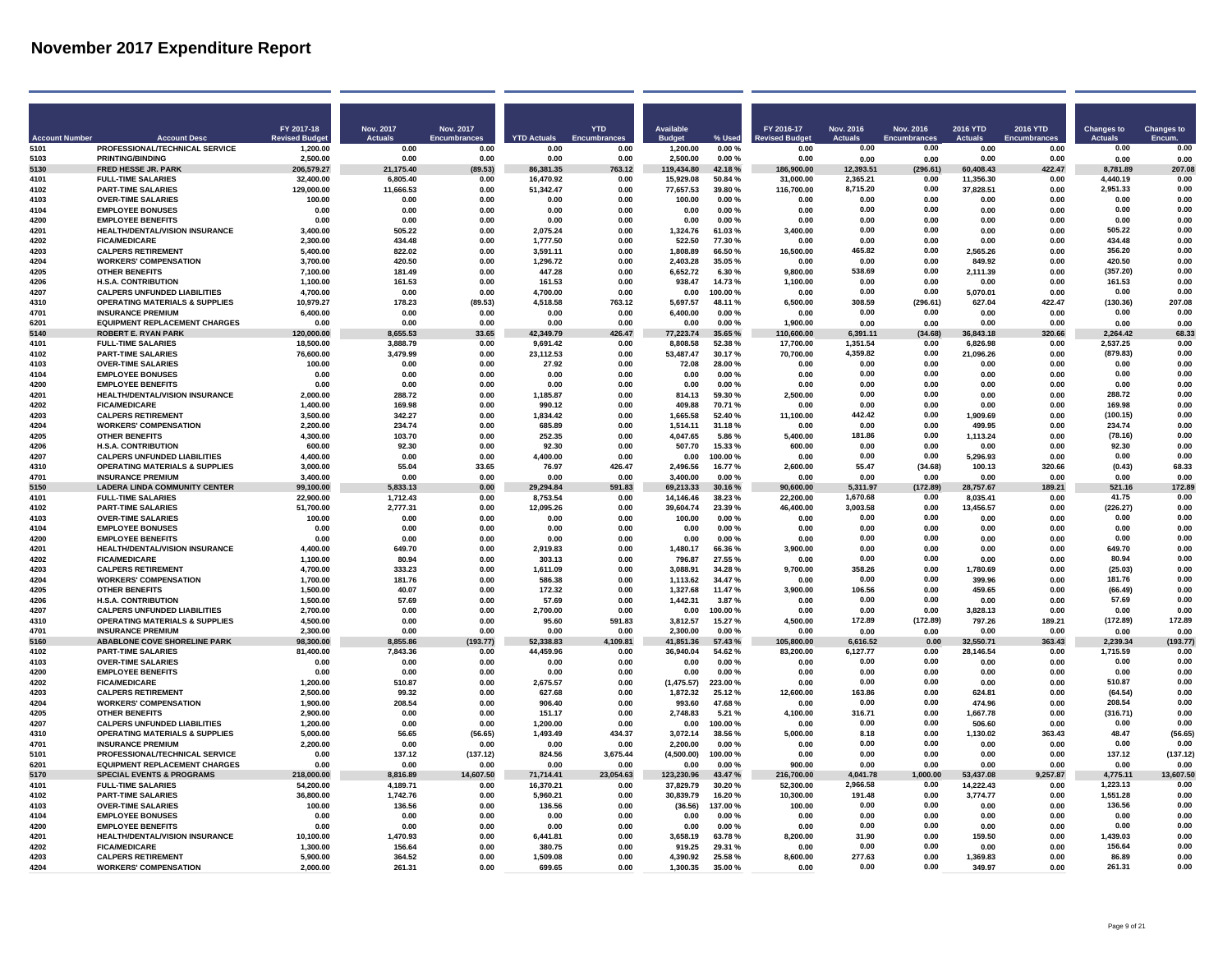|                       |                                                                   | FY 2017-18           | <b>Nov. 2017</b>  | Nov. 2017           |                       | <b>YTD</b>   | <b>Available</b>     |                     | FY 2016-17         | <b>Nov. 2016</b> | Nov. 2016    | 2016 YTD            | 2016 YTD     | <b>Changes to</b>  | <b>Changes to</b>      |
|-----------------------|-------------------------------------------------------------------|----------------------|-------------------|---------------------|-----------------------|--------------|----------------------|---------------------|--------------------|------------------|--------------|---------------------|--------------|--------------------|------------------------|
| <b>Account Number</b> | <b>Account Desc</b>                                               | <b>Revised Budd</b>  | <b>Actuals</b>    | <b>Encumbrances</b> | <b>YTD Actuals</b>    |              |                      | % Used              | <b>Budge</b>       | <b>Actuals</b>   | Encumbrances |                     |              | <b>Actuals</b>     | Encum.                 |
| 4205                  | <b>OTHER BENEFITS</b>                                             | 3,500.00             | 124.18            | 0.00                | 483.34                | 0.00         | 3.016.66             | 13.80%              | 3.700.00           | 118.81<br>0.00   | 0.00<br>0.00 | 817.80              | 0.00         | 5.37<br>242.31     | 0.00<br>0.00           |
| 4206<br>4207          | H.S.A. CONTRIBUTION<br><b>CALPERS UNFUNDED LIABILITIES</b>        | 2,900.00<br>5,700.00 | 242.31<br>0.00    | 0.00<br>0.00        | 242.31<br>5,700.00    | 0.00<br>0.00 | 2,657.69<br>0.00     | 8.34%<br>100.00%    | 200.00<br>0.00     | 0.00             | 0.00         | 0.00<br>3,019.08    | 0.00<br>0.00 | 0.00               | 0.00                   |
| 4310                  | <b>OPERATING MATERIALS &amp; SUPPLIES</b>                         | 21.000.00            | 77.97             | 0.00                | 3,067.81              | 2,118.20     | 15,813.99            | 24.70%              | 65.000.00          | 455.38           | 1.000.00     | 1,567.83            | 3,477.06     | (377.41)           | (1,000.00)             |
| 4701                  | <b>INSURANCE PREMIUM</b>                                          | 2.300.00             | 0.00              | 0.00                | 0.00                  | 0.00         | 2.300.00             | 0.00 %              | 0.00               | 0.00             | 0.00         | 0.00                | 0.00         | 0.00               | 0.00                   |
| 5101                  | PROFESSIONAL/TECHNICAL SERVICE                                    | 56.200.00            | 50.00             | 14 607 50           | 30.304.22             | 19.854.89    | 6.040.89             | 89 25 %             | 51.500.00          | 0.00             | 0.00         | 24.744.64           | 3,533.04     | 50.00              | 14,607.50              |
| 5102                  | <b>ADVERTISING</b>                                                | 2.500.00             | 0.00              | 0.00                | 0.00                  | 0.00         | 2,500.00             | 0.00%               | 5.000.00           | 0.00             | 0.00         | 0.00                | 0.00         | 0.00               | 0.00                   |
| 5103                  | PRINTING/BINDING                                                  | 7.500.00             | 0.00              | 0.00                | 418.46                | 1,081.54     | 6,000.00             | 20.00%              | 7,500.00           | 0.00             | 0.00         | 1,456.51            | 2,043.49     | 0.00               | 0.00                   |
| 5106                  | <b>RENTS &amp; LEASES</b>                                         | 6.000.00             | 0.00              | 0.00                | 0.00                  | 0.00         | 6,000.00             | 0.00%               | 4.300.00           | 0.00             | 0.00         | 1.954.72            | 204.28       | 0.00               | 0.00                   |
| 5171                  | <b>CITY RUN SPORTS &amp; ACTIVITIES</b>                           | 18.700.00            | 135.43            | 0.00                | 657.76                | 0.00         | 18,042.24            | 3.52%               | 0.00               | 0.00<br>0.00     | 0.00<br>0.00 | 0.00                | 0.00         | 135.43             | 0.00<br>0.00           |
| 4102<br>4202          | <b>PART-TIME SALARIES</b><br><b>FICA/MEDICARE</b>                 | 6.100.00<br>100.00   | 122.90<br>1.67    | 0.00<br>0.00        | 645.23<br>1.67        | 0.00<br>0.00 | 5,454.77<br>98.33    | 10.57%<br>2.00%     | 0.00<br>0.00       | 0.00             | 0.00         | 0.00<br>0.00        | 0.00<br>0.00 | 122.90<br>1.67     | 0.00                   |
| 4203                  | <b>CALPERS RETIREMENT</b>                                         | 0.00                 | 8.03              | 0.00                | 8.03                  | 0.00         | (8.03)               | 100.00%             | 0.00               | 0.00             | 0.00         | 0.00                | 0.00         | 8.03               | 0.00                   |
| 4204                  | <b>WORKERS' COMPENSATION</b>                                      | 100.00               | 2.83              | 0.00                | 2.83                  | 0.00         | 97.17                | 3.00%               | 0.00               | 0.00             | 0.00         | 0.00                | 0.00         | 2.83               | 0.00                   |
| 4205                  | <b>OTHER BENEFITS</b>                                             | 400.00               | 0.00              | 0.00                | 0.00                  | 0.00         | 400.00               | 0.00%               | 0.00               | 0.00             | 0.00         | 0.00                | 0.00         | 0.00               | 0.00                   |
| 4310                  | <b>OPERATING MATERIALS &amp; SUPPLIES</b>                         | 10.000.00            | 0.00              | 0.00                | 0.00                  | 0.00         | 10.000.00            | 0.00%               | 0.00               | 0.00             | 0.00         | 0.00                | 0.00         | 0.00               | 0.00                   |
| 5103                  | <b>PRINTING/BINDING</b>                                           | 2,000.00             | 0.00              | 0.00                | 0.00                  | 0.00         | 2,000.00             | 0.00%               | 0.00               | 0.00             | 0.00         | 0.00                | 0.00         | 0.00               | 0.00                   |
| 5180                  | POINT VICENTE INTER. CENTER                                       | 425,300.00           | 28,380.46         | (636.13)            | 170,626.17            | 7,626.29     | 247,047.54           | 41.91%              | 413.250.00         | 29,041.60        | (567.87)     | 162,991.11          | 31,738.09    | (661.14)           | (68.26)                |
| 0140<br>4101          | <b>INVENTORY - HELD FOR RESALE</b><br><b>FULL-TIME SALARIES</b>   | 0.00<br>77,900.00    | 0.00<br>10,154.76 | 0.00<br>0.00        | 0.00<br>49,021.04     | 0.00<br>0.00 | 0.00<br>28,878.96    | $0.00 \%$<br>62.93% | 0.00<br>130,100.00 | 0.00<br>9.907.08 | 0.00<br>0.00 | 0.00<br>36,132.92   | 0.00<br>0.00 | 0.00<br>247.68     | 0.00<br>0.00           |
| 4102                  | <b>PART-TIME SALARIES</b>                                         | 192,800.00           | 13,868.58         | 0.00                | 65,695.65             | 0.00         | 127,104.35           | 34.07%              | 128,800.00         | 12.344.35        | 0.00         | 67,542.50           | 0.00         | 1.524.23           | 0.00                   |
| 4103                  | <b>OVER-TIME SALARIES</b>                                         | 0.00                 | 185.33            | 0.00                | 497.47                | 0.00         | (497.47)             | 100.00%             | 0.00               | 0.00             | 0.00         | 0.00                | 0.00         | 185.33             | 0.00                   |
| 4104                  | <b>EMPLOYEE BONUSES</b>                                           | n nn                 | <b>0.00</b>       | 0.00                | . በ በበ                | <b>በ በበ</b>  | n nn                 | 0.00%               | . በ በበ             | 0.00             | 0.00         | 0.00                | 0.00         | 0.00               | 0.00                   |
| 4200                  | <b>EMPLOYEE BENEFITS</b>                                          | 0.00                 | 0.00              | 0.00                | 0.00                  | 0.00         | 0.00                 | 0.00%               | 2,950.00           | 0.00             | 0.00         | 0.00                | 0.00         | 0.00               | 0.00                   |
| 4201                  | HEALTH/DENTAL/VISION INSURANCE                                    | 11,700.00            | 1,705.45          | 0.00                | 5.311.10              | 0.00         | 6,388.90             | 45.39%              | 11,200.00          | 0.00             | 0.00         | 0.00                | 0.00         | 1.705.45           | 0.00                   |
| 4202                  | <b>FICA/MEDICARE</b>                                              | 3,900.00             | 491.34            | 0.00                | 2,188.53              | 0.00         | 1,711.47             | 56.13%              | 0.00               | 0.00             | 0.00         | 0.00                | 0.00         | 491.34             | 0.00                   |
| 4203                  | <b>CALPERS RETIREMENT</b>                                         | 16.400.00            | 1.788.01          | 0.00                | 8.574.05              | 0.00         | 7.825.95             | 52.28%              | 36.500.00          | 1.705.11         | 0.00         | 8.232.03            | 0.00         | 82.90              | 0.00                   |
| 4204                  | <b>WORKERS' COMPENSATION</b>                                      | 6.200.00             | 817.10            | 0.00                | 2,281.97              | 0.00         | 3,918.03             | 36.81%              | 0.00               | 0.00             | 0.00         | 1,324.88            | 0.00         | 817.10             | 0.00                   |
| 4205                  | <b>OTHER BENEFITS</b>                                             | 6.900.00             | 277.11            | 0.00                | 1.060.56              | 0.00         | 5.839.44             | 15.38%              | 13,400.00          | 594.71<br>230.76 | 0.00<br>0.00 | 2.821.30            | 0.00         | (317.60)<br>0.00   | 0.00<br>0.00           |
| 4206<br>4207          | <b>H.S.A. CONTRIBUTION</b><br><b>CALPERS UNFUNDED LIABILITIES</b> | 0.00<br>10.600.00    | 230.76<br>0.00    | 0.00<br>0.00        | 1.153.92<br>10.600.00 | 0.00<br>0.00 | (1, 153.92)<br>0.00  | 100.00%<br>100.00%  | 0.00<br>0.00       | 0.00             | 0.00         | 403.86<br>16.032.15 | 0.00<br>0.00 | 0.00               | 0.00                   |
| 4310                  | <b>OPERATING MATERIALS &amp; SUPPLIES</b>                         | 89.500.00            | 801.06            | (636.13)            | 4.273.10              | 7.034.95     | 78.191.95            | 12.63%              | 81.500.00          | 4,259.59         | (567.87)     | 29.696.42           | 31.169.17    | (3,458.53)         | (68.26)                |
| 4311                  | <b>POSTAGE</b>                                                    | 0.00                 | 0.00              | 0.00                | 0.00                  | 0.00         | 0.00                 | 0.00%               | 0.00               | 0.00             | 0.00         | 0.00                | 0.00         | 0.00               | 0.00                   |
| 4312                  | <b>INVENTORY</b>                                                  | 0.00                 | (1,988.54)        | 0.00                | 19,639.46             | 0.00         | (19, 639.46)         | 100.00%             | 0.00               | 0.00             | 0.00         | 0.00                | 0.00         | (1,988.54)         | 0.00                   |
| 4601                  | <b>DUES &amp; MEMBERSHIPS</b>                                     | 0.00                 | 0.00              | 0.00                | 0.00                  | 0.00         | 0.00                 | 0.00%               | 0.00               | 0.00             | 0.00         | 540.00              | 0.00         | 0.00               | 0.00                   |
| 4701                  | <b>INSURANCE PREMIUM</b>                                          | 8,100.00             | 0.00              | 0.00                | 0.00                  | 0.00         | 8,100.00             | 0.00%               | 0.00               | 0.00             | 0.00         | 0.00                | 0.00         | 0.00               | 0.00                   |
| 5101                  | PROFESSIONAL/TECHNICAL SERVICE                                    | 0.00                 | 0.00              | 0.00                | 0.00                  | 0.00         | 0.00                 | 0.00%               | 0.00               | 0.00             | 0.00         | 0.00                | 0.00         | 0.00               | 0.00                   |
| 5102                  | <b>ADVERTISING</b>                                                | 0.00                 | 0.00              | 0.00                | 0.00                  | 0.00         | 0.00                 | $0.00 \%$           | 0.00               | 0.00             | 0.00         | 0.00                | 0.00         | 0.00               | 0.00                   |
| 5103<br>5106          | PRINTING/BINDING                                                  | 0.00<br>500.00       | 0.00<br>0.00      | 0.00                | 208.66                | 591.34       | (800.00)<br>500.00   | 100.00%             | 0.00<br>500.00     | 0.00<br>0.00     | 0.00<br>0.00 | 231.08              | 568.92       | 0.00<br>0.00       | 0 <sub>0</sub><br>0.00 |
| 6001                  | <b>RENTS &amp; LEASES</b><br><b>MEETINGS &amp; CONFERENCES</b>    | 500.00               | 0.00              | n nn<br>0.00        | . በ በበ<br>0.00        | n nn<br>0.00 | 500.00               | .ስ ሰበ %<br>0.00%    | 500.00             | 0.00             | 0.00         | 0.OO<br>0.00        | n nn<br>0.00 | 0.00               | 0.00                   |
| 6002                  | TRAVEL/MILEAGE REIMBURSEMENT                                      | 300.00               | 49.50             | 0.00                | 120.66                | 0.00         | 179.34               | 40.33%              | 300.00             | 0.00             | 0.00         | 33.97               | 0.00         | 49.50              | 0.00                   |
| 6101                  | <b>TRAINING</b>                                                   | 0.00                 | 0.00              | 0.00                | 0.00                  | 0.00         | 0.00                 | 0.00%               | 0.00               | 0.00             | 0.00         | 0.00                | 0.00         | 0.00               | 0.00                   |
| 6102                  | PUBLICATIONS/JOURNALS                                             | 0.00                 | 0.00              | 0.00                | 0.00                  | 0.00         | 0.00                 | 0.00%               | 0.00               | 0.00             | 0.00         | 0.00                | 0.00         | 0.00               | 0.00                   |
| 6201                  | <b>EQUIPMENT REPLACEMENT CHARGES</b>                              | 0.00                 | 0.00              | 0.00                | 0.00                  | 0.00         | 0.00                 | 0.00%               | 7,500.00           | 0.00             | 0.00         | 0.00                | 0.00         | 0.00               | 0.00                   |
| 5190                  | <b>REACH</b>                                                      | 66,700.00            | 2,947.54          | 0.00                | 19,304.69             | 0.00         | 47,395.31            | 28.94 %             | 41,300.00          | 3,099.93         | 0.00         | 16,116.34           | 0.00         | (152.39)           | 0.00                   |
| 4101                  | <b>FULL-TIME SALARIES</b>                                         | 0.00                 | 0.00              | 0.00                | 0.00                  | 0.00         | 0.00                 | 0.00%               | 0.00               | 0.00             | 0.00         | 0.00                | 0.00         | 0.00               | 0.00                   |
| 4102                  | <b>PART-TIME SALARIES</b>                                         | 43.900.00            | 2,612.17          | 0.00                | 13,105.59             | 0.00         | 30,794.41            | 29.85%              | 25.900.00          | 2.104.23         | 0.00         | 9.210.01            | 0.00         | 507.94             | 0.00                   |
| 4103<br>4200          | <b>OVER-TIME SALARIES</b><br><b>EMPLOYEE BENEFITS</b>             | 0.00<br>0.00         | 0.00<br>0.00      | 0.00<br>0.00        | 0.00<br>0.00          | 0.00<br>0.00 | 0.00<br>0.00         | 0.00%<br>0.00%      | 0.00<br>0.00       | 0.00<br>0.00     | 0.00<br>0.00 | 0.00<br>0.00        | 0.00<br>0.00 | 0.00<br>0.00       | 0.00<br>0.00           |
| 4202                  | <b>FICA/MEDICARE</b>                                              | 600.00               | 121.92            | 0.00                | 619.23                | 0.00         | (19.23)              | 103.17%             | 0.00               | 0.00             | 0.00         | 0.00                | 0.00         | 121.92             | 0.00                   |
| 4203                  | <b>CALPERS RETIREMENT</b>                                         | 2.400.00             | 94.86             | 0.00                | 477.56                | 0.00         | 1,922.44             | 19.92%              | 3,800.00           | 188.68           | 0.00         | 794.29              | 0.00         | (93.82)            | 0.00                   |
| 4204                  | <b>WORKERS' COMPENSATION</b>                                      | 1.000.00             | 118.59            | 0.00                | 324.91                | 0.00         | 675.09               | 32.50%              | 0.00               | 0.00             | 0.00         | 149.99              | 0.00         | 118.59             | 0.00                   |
| 4205                  | <b>OTHER BENEFITS</b>                                             | 1.300.00             | 0.00              | 0.00                | 7.47                  | 0.00         | 1,292.53             | 0.54%               | 1,300.00           | 42.76            | 0.00         | 215.84              | 0.00         | (42.76)            | 0.00                   |
| 4207                  | <b>CALPERS UNFUNDED LIABILITIES</b>                               | 3,000.00             | 0.00              | 0.00                | 3,000.00              | 0.00         | 0.00                 | 100.00%             | 0.00               | 0.00             | 0.00         | 2,933.46            | 0.00         | 0.00               | 0.00                   |
| 4310                  | <b>OPERATING MATERIALS &amp; SUPPLIES</b>                         | 13,500.00            | 0.00              | 0.00                | 1,769.93              | 0.00         | 11,730.07            | 13.11%              | 10,000.00          | 764.26           | 0.00         | 2,766.85            | 0.00         | (764.26)           | 0.00                   |
| 4311                  | POSTAGE                                                           | 0.00                 | 0.00              | 0.00                | 0.00                  | 0.00         | 0.00                 | 0.00 %              | 0.00               | 0.00             | 0.00         | 0.00                | 0.00         | 0.00               | 0.00                   |
| 4601                  | <b>DUES &amp; MEMBERSHIPS</b>                                     | 0.00                 | 0.00              | 0.00                | 0.00                  | 0.00         | 0.00                 | 0.00%               | 0.00               | 0.00             | 0.00         | 0.00                | 0.00         | 0.00               | 0.00                   |
| 4701                  | <b>INSURANCE PREMIUM</b>                                          | 700.00               | 0.00              | 0.00                | 0.00                  | 0.00         | 700.00               | 0.00%               | 0.00               | 0.00<br>0.00     | 0.00<br>0.00 | 0.00                | 0.00         | 0.00<br>0.00       | 0.00<br>0.00           |
| 5102<br>5103          | <b>ADVERTISING</b><br><b>PRINTING/BINDING</b>                     | 0.00<br>0.00         | 0.00<br>0.00      | 0.00<br>0.00        | 0.00<br>0.00          | 0.00<br>0.00 | 0.00<br>0.00         | 0.00%<br>0.00%      | 0.00<br>0.00       | 0.00             | 0.00         | 0.00<br>0.00        | 0.00<br>0.00 | 0.00               | 0.00                   |
| 5106                  | <b>RENTS &amp; LEASES</b>                                         | 0.00                 | 0.00              | 0.00                | 0.00                  | 0.00         | 0.00                 | 0.00%               | 0.00               | 0.00             | 0.00         | 0.00                | 0.00         | 0.00               | 0.00                   |
| 6001                  | <b>MEETINGS &amp; CONFERENCES</b>                                 | 0.00                 | 0.00              | 0.00                | 0.00                  | 0.00         | 0.00                 | 0.00%               | 0.00               | 0.00             | 0.00         | 0.00                | 0.00         | 0.00               | 0.00                   |
| 6002                  | TRAVEL/MILEAGE REIMBURSEMENT                                      | 300.00               | 0.00              | 0.00                | 0.00                  | 0.00         | 300.00               | 0.00%               | 300.00             | 0.00             | 0.00         | 45.90               | 0.00         | 0.00               | 0.00                   |
| 6101                  | <b>TRAINING</b>                                                   | 0.00                 | 0.00              | 0.00                | 0.00                  | 0.00         | 0.00                 | 0.00%               | 0.00               | 0.00             | 0.00         | 0.00                | 0.00         | 0.00               | 0.00                   |
| 6102                  | <b>PUBLICATIONS/JOURNALS</b>                                      | 0.00                 | 0.00              | 0.00                | 0.00                  | 0.00         | 0.00                 | 0.00%               | 0.00               | 0.00             | 0.00         | 0.00                | 0.00         | 0.00               | 0.00                   |
| 6201                  | <b>EQUIPMENT REPLACEMENT CHARGES</b>                              | 0.00                 | 0.00              | 0.00                | 0.00                  | 0.00         | 0.00                 | 0.00%               | 0.00               | 0.00             | 0.00         | 0.00                | 0.00         | 0.00               | 0.00                   |
| 5210                  | <b>SUPPORT SERVICES</b>                                           | 26.000.00            | 3.356.27          | 0.00                | 28.270.02             | 0.00         | (2.270.02)           | 108.73%             | 79,200.00          | 4.690.53         | 0.00         | 27.744.95           | 0.00         | (1.334.26)         | 0.00                   |
| 4101                  | <b>FULL-TIME SALARIES</b>                                         | 15,600.00            | 1,792.37          | 0.00                | 6,446.83              | 0.00         | 9,153.17             | 41.33%              | 14,900.00          | 1,128.94         | 0.00         | 5,418.30            | 0.00         | 663.43             | 0.00                   |
| 4102<br>4103          | <b>PART-TIME SALARIES</b>                                         | 0.00<br>0.00         | 174.94<br>0.00    | 0.00<br>0.00        | 11,145.64<br>0.00     | 0.00<br>0.00 | (11, 145.64)<br>0.00 | 100.00%             | 49.400.00<br>0.00  | 2,887.34<br>0.00 | 0.00         | 14,591.52<br>0.00   | 0.00<br>0.00 | (2,712.40)<br>0.00 | 0.00                   |
|                       | <b>OVER-TIME SALARIES</b>                                         |                      |                   |                     |                       |              |                      | $0.00 \%$           |                    |                  | 0.00         |                     |              |                    | 0.00                   |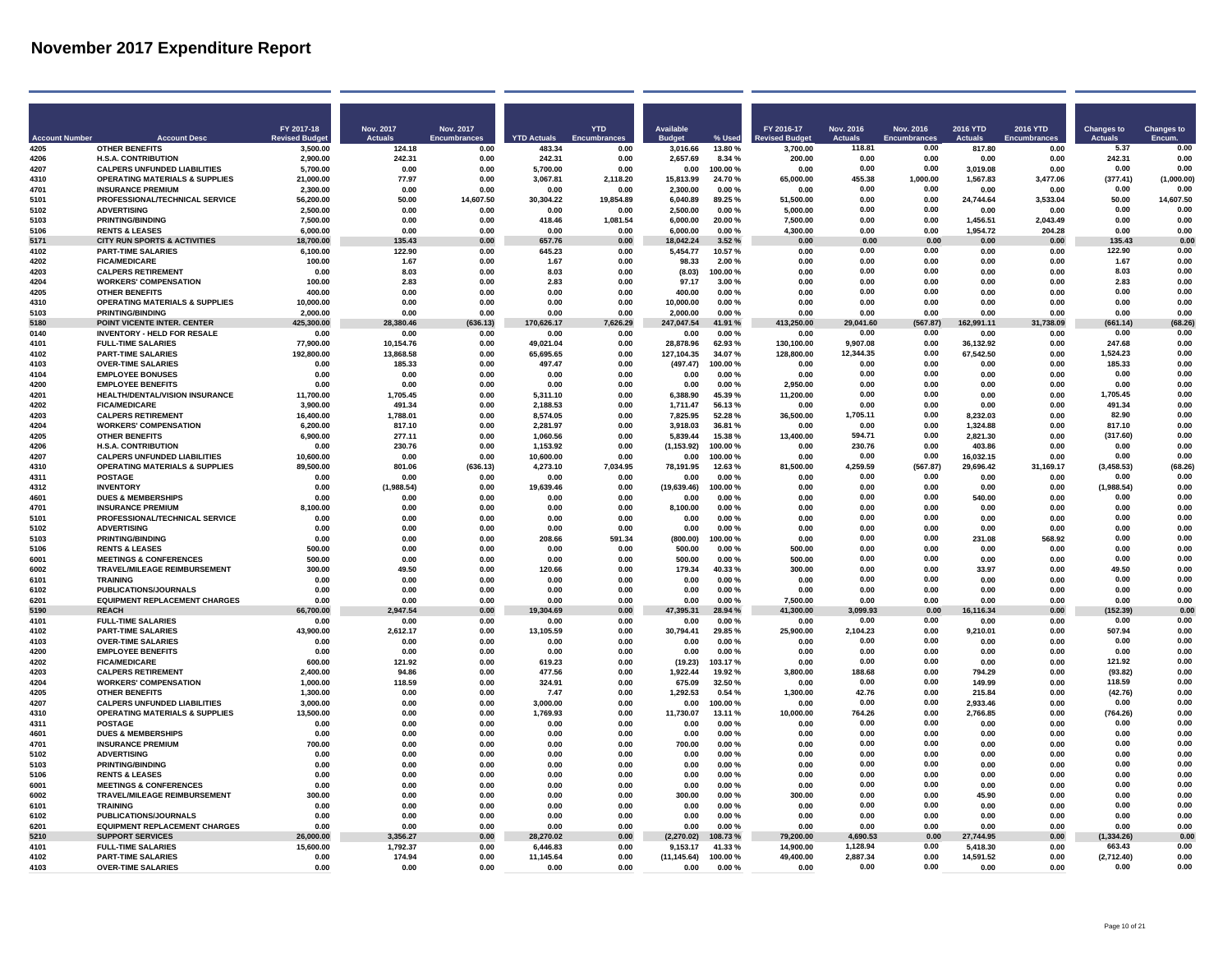|                      |                                                                   | FY 2017-18            | Nov. 2017      | Nov. 2017           |                      | <b>YTD</b>         | <b>Available</b>      |                      | FY 2016-17            | <b>Nov. 2016</b>      | Nov. 2016           | 2016 YTD             | 2016 YTD            | <b>Changes to</b>  | <b>Changes to</b>       |
|----------------------|-------------------------------------------------------------------|-----------------------|----------------|---------------------|----------------------|--------------------|-----------------------|----------------------|-----------------------|-----------------------|---------------------|----------------------|---------------------|--------------------|-------------------------|
| <b>Account Numbe</b> | <b>Account Desc</b>                                               | <b>Revised Budg</b>   | <b>Actuals</b> | <b>Encumbrances</b> | <b>YTD Actuals</b>   |                    |                       | % Used               | vised Budge           | <b>Actuals</b>        | <b>Encumbrances</b> |                      |                     | <b>Actuals</b>     | Encum                   |
| 4104<br>4200         | <b>EMPLOYEE BONUSES</b><br><b>EMPLOYEE BENEFITS</b>               | 0.00<br>0.00          | 0.00<br>0.00   | 0.00<br>0.00        | 0.00<br>0.00         | 0.00<br>0.00       | 0.00<br>0.00          | 0.00%<br>$0.00 \%$   | 0.00<br>0.00          | 0.00<br>0.00          | 0.00<br>0.00        | 0.00<br>0.00         | 0.00<br>0.00        | 0.00<br>0.00       | 0.00<br>0.00            |
| 4201                 | HEALTH/DENTAL/VISION INSURANCE                                    | 3,100.00              | 496.65         | 0.00                | 2,163.31             | 0.00               | 936.69                | 69.77%               | 2,400.00              | 31.90                 | 0.00                | 159.50               | 0.00                | 464.75             | 0.00                    |
| 4202                 | <b>FICA/MEDICARE</b>                                              | 200.00                | 37.84          | 0.00                | 491.03               | 0.00               | (291.03)              | 245.50%              | 0.00                  | 0.00                  | 0.00                | 0.00                 | 0.00                | 3784               | 0.00                    |
| 4203                 | <b>CALPERS RETIREMENT</b>                                         | 1.300.00              | 99.93          | 0.00                | 1.134.72             | 0.00               | 165 28                | 87 31 %              | 8.000.00              | 261.01                | 0.00                | 1.256.58             | 0.00                | (161.08)           | 0.00                    |
| 4204                 | <b>WORKERS' COMPENSATION</b>                                      | 300.00                | 65.09          | 0.00                | 362.44               | 0.00               | (62, 44)              | 120 67 %             | n nn                  | 0.00                  | 0.00                | 399.96               | n nn                | 65.09              | 0.00                    |
| 4205                 | <b>OTHER BENEFITS</b>                                             | 600.00                | 54.85          | 0.00                | 176.25               | 0.00               | 423.75                | 29.33%               | 4,300.00              | 150.58                | 0.00                | 856.1                | 0.00                | (95.73)            | 0.00                    |
| 4206<br>4207         | <b>H.S.A. CONTRIBUTION</b><br><b>CALPERS UNFUNDED LIABILITIES</b> | 1.100.00<br>1.100.00  | 634.60<br>0.00 | 0.00<br>0.00        | 5,249.80<br>1.100.00 | 0.00<br>0.00       | (4, 149.80)<br>0.00   | 477.27%<br>100.00%   | 200.00<br>0.00        | 230.76<br>0.00        | 0.00<br>0.00        | 1,153.80<br>3,909.18 | 0.00<br>0.00        | 403.84<br>0.00     | 0.00<br>0.00            |
| 4701                 | <b>INSURANCE PREMIUM</b>                                          | 2,700.00              | 0.00           | 0.00                | 0.00                 | 0.00               | 2.700.00              | 0.00%                | 0.00                  | 0.00                  | 0.00                | 0.00                 | 0.00                | 0.00               | 0.00                    |
| 6110                 | <b>SHERIFF CONTRACT</b>                                           | 6,135,200.00          | 1,125,873.21   | (1, 125, 873.21)    | 2,242,894.83         | 3,892,305.17       | 0.00                  | 100.00%              | 5,369,200.00          | 948.019.40            | (948.019.40)        | 1,835,430.95         | 2,849,169.05        | 177,853.81         | (177, 853.81)           |
| 5101                 | PROFESSIONAL/TECHNICAL SERVICE                                    | 6,135,200.00          | 1,125,873.21   | (1, 125, 873.21)    | 2.242.894.83         | 3.892.305.17       | 0.00                  | 100.00%              | 5.369.200.00          | 948,019.40            | (948, 019.40)       | 1.835.430.95         | 2.849.169.05        | 177,853.81         | (177,853.81             |
| 6120                 | <b>SPECIAL PROGRAMS</b>                                           | 1.667.423.68          | 6.182.47       | (30,667.35)         | 7.984.90             | 926,357.97         | 733.080.81            | 56.04 %              | 1.356,230.00          | (118, 108.91)         | (22,040.76)         | 430,251.59           | 676,351.07          | 124.291.38         | (8,626.59)              |
| 4101                 | <b>FULL-TIME SALARIES</b>                                         | 64.500.00             | 4.819.54       | 0.00                | 24.038.93            | 0.00               | 40,461.07             | 37.27%               | 71,700.00             | 0.00                  | 0.00                | 0.00                 | 0.00                | 4.819.54           | 0.00                    |
| 4102                 | <b>PART-TIME SALARIES</b>                                         | 0.00                  | 0.00           | 0.00                | 0.00                 | 0.00               | 0.00                  | 0.00%                | 0.00                  | 0.00                  | 0.00                | 0.00                 | 0.00                | 0.00               | 0.00                    |
| 4103<br>4200         | <b>OVER-TIME SALARIES</b><br><b>EMPLOYEE BENEFITS</b>             | 0.00<br>0.00          | 0.00<br>0.00   | 0.00<br>0.00        | 361.46<br>0.00       | 0.00<br>0.00       | (361.46)<br>0.00      | 100.00%<br>0.00%     | 0.00<br>0.00          | 0.00<br>0.00          | 0.00<br>0.00        | 0.00<br>0.00         | 0.00<br>0.00        | 0.00<br>0.00       | 0.00<br>0.00            |
| 4201                 | HEALTH/DENTAL/VISION INSURANCE                                    | 400.00                | 1,062.60       | 0.00                | 3,173.79             | 0.00               | (2,773.79)            | 793.50%              | 9,200.00              | 0.00                  | 0.00                | 0.00                 | 0.00                | 1,062.60           | 0.00                    |
| 4202                 | <b>FICA/MEDICARE</b>                                              | 900.00                | 65.60          | 0.00                | 316.46               | 0.00               | 583.54                | 35.11 %              | 0.00                  | 0.00                  | 0.00                | 0.00                 | 0.00                | 65.60              | 0.00                    |
| 4203                 | <b>CALPERS RETIREMENT</b>                                         | 4,200.00              | 314.86         | 0.00                | 1,570.46             | 0.00               | 2,629.54              | 37.38%               | 5,200.00              | 0.00                  | 0.00                | 0.00                 | 0.00                | 31486              | 0.00                    |
| 4204                 | <b>WORKERS' COMPENSATION</b>                                      | 1,400.00              | 298.85         | 0.00                | 665.71               | 0.00               | 734.29                | 47.57%               | 0.00                  | 0.00                  | 0.00                | 424.96               | 0.00                | 298.85             | 0.00                    |
| 4205                 | <b>OTHER BENEFITS</b>                                             | 3,100.00              | 136.65         | 0.00                | 533.92               | 0.00               | 2,566.08              | 17.23%               | 3.200.00              | 0.00                  | 0.00                | 0.00                 | 0.00                | 136.65             | 0.00                    |
| 4206                 | <b>H.S.A. CONTRIBUTION</b>                                        | n na                  | <b>0.00</b>    | 0.00                | <b>0.00</b>          | 0.00               | 0.00                  | 0.00 %               | 3,000,00              | 0.00                  | 0.00                | 0.00                 | <b>በ በበ</b>         | 0.00               | 0.00                    |
| 4310<br>4311         | <b>OPERATING MATERIALS &amp; SUPPLIES</b><br><b>POSTAGE</b>       | 221,957.00<br>0.00    | 0.00<br>0.00   | 0.00<br>0.00        | (43.213.18)<br>0.00  | 216,802.83<br>0.00 | 48,367.35<br>0.00     | 78.21%<br>0.00%      | 695,930.00<br>0.00    | (122, 428.97)<br>0.00 | (17.004.00)<br>0.00 | 300,040.09<br>0.00   | 228,506.72<br>0.00  | 122,428.97<br>0.00 | 17,004.00<br>0.00       |
| 4601                 | <b>DUES &amp; MEMBERSHIPS</b>                                     | 0.00                  | 0.00           | 0.00                | 0.00                 | 0.00               | 0.00                  | 0.00%                | 0.00                  | 0.00                  | 0.00                | 0.00                 | 0.00                | 0.00               | 0.00                    |
| 4701                 | <b>INSURANCE PREMIUM</b>                                          | 1.500.00              | 0.00           | 0.00                | 0.00                 | 0.00               | 1.500.00              | 0.00%                | 0.00                  | 0.00                  | 0.00                | 0.00                 | 0.00                | 0.00               | 0.00                    |
| 4901                 | <b>MISC. EXPENSES</b>                                             | 491,500.00            | 0.00           | 0.00                | 0.00                 | 491,500.00         | 0.00                  | 100.00%              | 0.00                  | 0.00                  | 0.00                | 0.00                 | 0.00                | 0.00               | 0.00                    |
| 5101                 | PROFESSIONAL/TECHNICAL SERVICE                                    | 50.266.68             | (1,042.84)     | (30.667.35)         | 3.009.85             | 13.197.72          | 34.059.11             | 32.24 %              | 35,800.00             | 1.477.26              | (1, 477.26)         | 1.632.51             | 44.482.21           | (2.520.10)         | (29, 190.09)            |
| 5102                 | <b>ADVERTISING</b>                                                | 0.00                  | 0.00           | 0.00                | 0.00                 | 0.00               | 0.00                  | 0.00%                | 0.00                  | 0.00                  | 0.00                | 0.00                 | 0.00                | 0.00               | 0.00                    |
| 5103<br>5111         | <b>PRINTING/BINDING</b><br>PUBLIC SAFETY - TRAFFIC                | 4.000.00<br>16,000.00 | 0.00<br>0.00   | 0.00<br>0.00        | 0.00<br>0.00         | 0.00<br>0.00       | 4.000.00<br>16.000.00 | 0.00%<br>0.00%       | 4.000.00<br>16.000.00 | 0.00<br>0.00          | 0.00<br>0.00        | 0.00<br>0.00         | 0.00<br>16.000.00   | 0.00<br>0.00       | 0.00<br>0.00            |
| 5112                 | <b>PUBLIC SAFETY - COASTAL</b>                                    | 39,000.00             | 0.00           | 0.00                | 960.20               | 38.039.80          | 0.00                  | 100.00%              | 39,000.00             | 0.00                  | 0.00                | 9.572.57             | 29.427.43           | 0.00               | 0.00                    |
| 5113                 | PUBLIC SAFETY- WESTERN                                            | 8,000.00              | 0.00           | 0.00                | 1,869.19             | 6,130.81           | 0.00                  | 100.00%              | 8,000.00              | 0.00                  | 0.00                | 36.75                | 7,963.25            | 0.00               | 0.00                    |
| 5114                 | <b>PUBLIC SAFETY - SUMMER</b>                                     | 10,000.00             | 0.00           | 0.00                | 0.00                 | 0.00               | 10,000.00             | $0.00 \%$            | 10,000.00             | 0.00                  | 0.00                | 45.94                | 9,954.06            | 0.00               | 0.00                    |
| 5115                 | PUBLIC SAFETY - SUPPLEMENTAL                                      | 53.000.00             | 0.00           | 0.00                | 12,313.19            | 40.686.81          | 0.00                  | 100.00%              | 15.000.00             | 3,494.50              | (3,494.50)          | 3,563.41             | 11,436.59           | (3,494.50)         | 3,494.50                |
| 5116                 | PUBLIC SAFETY - PRESERVE                                          | 567,000.00            | 0.00           | 0.00                | 0.00                 | 0.00               | 567,000.00            | 0.00%                | 440,200.00            | 0.00                  | 0.00                | 112,483.75           | 327,716.25          | 0.00               | 0.00                    |
| 5201<br>5301         | <b>REPAIR &amp; MAINTENANCE SERVICES</b>                          | 0.00                  | 0.00           | 0.00                | 0.00                 | 0.00               | 0.00                  | 0.00%                | 0.00                  | 65.00                 | (65.00)             | 135.44               | 864.56              | (65.00)            | 65.00<br>0 <sub>0</sub> |
| 6001                 | TEI EPHONE<br><b>MEETINGS &amp; CONFERENCES</b>                   | 10.000.00<br>n no     | 527.21<br>n nn | 0.00<br>0.00        | 2.209.92<br>0.00     | 0.00<br>n nn       | 7,790.08<br>0.00      | 22 10 %<br>0.00 %    | 0.00<br>n nn          | (716.70)<br>0.00      | 0.00<br>0.00        | 2.316.17<br>n nn     | 0.00<br><b>በ በበ</b> | 1.243.91<br>0.00   | 0.00                    |
| 6002                 | <b>TRAVEL/MILEAGE REIMBURSEMENT</b>                               | 0.00                  | 0.00           | 0.00                | 0.00                 | 0.00               | 0.00                  | 0.00%                | 0.00                  | 0.00                  | 0.00                | 0.00                 | 0.00                | 0.00               | 0.00                    |
| 6101                 | <b>TRAINING</b>                                                   | 0.00                  | 0.00           | 0.00                | 0.00                 | 0.00               | 0.00                  | 0.00%                | 0.00                  | 0.00                  | 0.00                | 0.00                 | 0.00                | 0.00               | 0.00                    |
| 6102                 | PUBLICATIONS/JOURNALS                                             | 0.00                  | 0.00           | 0.00                | 0.00                 | 0.00               | 0.00                  | 0.00%                | 0.00                  | 0.00                  | 0.00                | 0.00                 | 0.00                | 0.00               | 0.00                    |
| 6201                 | <b>EQUIPMENT REPLACEMENT CHARGES</b>                              | 700.00                | 0.00           | 0.00                | 175.00               | 0.00               | 525.00                | 25.00%               | 0.00                  | 0.00                  | 0.00                | 0.00                 | 0.00                | 0.00               | 0.00                    |
| 8201                 | <b>VEHICLES</b>                                                   | 120,000.00            | 0.00           | 0.00                | 0.00                 | 120,000.00         | 0.00                  | 100.00%              | 0.00                  | 0.00                  | 0.00                | 0.00                 | 0.00                | 0.00               | 0.00                    |
| 6130<br>4101         | <b>ANIMAL CONTROL</b>                                             | 136,000.00            | 8,206.12       | (5,694.62)          | 30,287.63            | 114,950.37         | (9,238.00)            | 06.79%               | 117,000.00<br>0.00    | 11,500.14<br>0.00     | (8,472.64)<br>0.00  | 31,721.44            | 92,051.38           | (3,294.02)<br>0.00 | 2,778.02<br>0.00        |
| 4102                 | <b>FULL-TIME SALARIES</b><br><b>PART-TIME SALARIES</b>            | 0.00<br>0.00          | 0.00<br>0.00   | 0.00<br>0.00        | 0.00<br>0.00         | 0.00<br>0.00       | 0.00<br>0.00          | 0.00%<br>0.00%       | 0.00                  | 0.00                  | 0.00                | 0.00<br>0.00         | 0.00<br>0.00        | 0.00               | 0.00                    |
| 4103                 | <b>OVER-TIME SALARIES</b>                                         | 0.00                  | 0.00           | 0.00                | 0.00                 | 0.00               | 0.00                  | 0.00%                | 0.00                  | 0.00                  | 0.00                | 0.00                 | 0.00                | 0.00               | 0.00                    |
| 4200                 | <b>EMPLOYEE BENEFITS</b>                                          | 0.00                  | 0.00           | 0.00                | 0.00                 | 0.00               | 0.00                  | 0.00%                | 0.00                  | 0.00                  | 0.00                | 0.00                 | 0.00                | 0.00               | 0.00                    |
| 4310                 | <b>OPERATING MATERIALS &amp; SUPPLIES</b>                         | 0.00                  | 0.00           | 0.00                | 0.00                 | 0.00               | 0.00                  | 0.00%                | 0.00                  | 0.00                  | 0.00                | 0.00                 | 0.00                | 0.00               | 0.00                    |
| 4311                 | <b>POSTAGE</b>                                                    | 0.00                  | 0.00           | 0.00                | 0.00                 | 0.00               | 0.00                  | 0.00%                | 0.00                  | 0.00                  | 0.00                | 0.00                 | 0.00                | 0.00               | 0.00                    |
| 4601                 | <b>DUES &amp; MEMBERSHIPS</b>                                     | 0.00                  | 0.00           | 0.00                | 0.00                 | 0.00               | 0.00                  | 0.00%                | 0.00                  | 0.00                  | 0.00                | 0.00                 | 0.00                | 0.00               | 0.00                    |
| 4701<br>4901         | <b>INSURANCE PREMIUM</b><br><b>MISC. EXPENSES</b>                 | 0.00<br>0.00          | 0.00<br>0.00   | 0.00<br>0.00        | 2,748.36<br>0.00     | 0.00<br>0.00       | (2,748.36)<br>0.00    | 100.00%<br>$0.00 \%$ | 0.00<br>0.00          | 0.00<br>0.00          | 0.00<br>0.00        | 0.00<br>0.00         | 0.00<br>0.00        | 0.00<br>0.00       | 0.00<br>0.00            |
| 5101                 | PROFESSIONAL/TECHNICAL SERVICE                                    | 136,000.00            | 8,206.12       | (5,694.62)          | 27,539.27            | 114,950.37         | (6,489.64)            | 104.77%              | 117,000.00            | 11,500.14             | (8,472.64)          | 31,721.44            | 92,051.38           | (3,294.02)         | 2,778.02                |
| 5102                 | <b>ADVERTISING</b>                                                | 0.00                  | 0.00           | <b>0.00</b>         | 0.00                 | 0.00               | 0.00                  | 0.00%                | 0.00                  | 0.00                  | 0.00                | 0.00                 | 0.00                | 0.00               | 0.00                    |
| 5103                 | PRINTING/BINDING                                                  | 0.00                  | 0.00           | 0.00                | 0.00                 | 0.00               | 0.00                  | 0.00%                | 0.00                  | 0.00                  | 0.00                | 0.00                 | 0.00                | 0.00               | 0.00                    |
| 6001                 | <b>MEETINGS &amp; CONFERENCES</b>                                 | 0.00                  | 0.00           | 0.00                | 0.00                 | 0.00               | 0.00                  | 0.00%                | 0.00                  | 0.00                  | 0.00                | 0.00                 | 0.00                | 0.00               | 0.00                    |
| 6002                 | TRAVEL/MILEAGE REIMBURSEMENT                                      | 0.00                  | 0.00           | 0.00                | 0.00                 | 0.00               | 0.00                  | 0.00%                | 0.00                  | 0.00                  | 0.00                | 0.00                 | 0.00                | 0.00               | 0.00                    |
| 6101                 | <b>TRAINING</b>                                                   | 0.00                  | 0.00           | 0.00                | 0.00                 | 0.00               | 0.00                  | 0.00%                | 0.00                  | 0.00                  | 0.00                | 0.00                 | 0.00                | 0.00               | 0.00                    |
| 6102<br>6201         | PUBLICATIONS/JOURNALS<br><b>EQUIPMENT REPLACEMENT CHARGES</b>     | 0.00<br>0.00          | 0.00<br>0.00   | 0.00<br>0.00        | 0.00<br>0.00         | 0.00<br>0.00       | 0.00<br>0.00          | 0.00%<br>0.00%       | 0.00<br>0.00          | 0.00<br>0.00          | 0.00<br>0.00        | 0.00<br>0.00         | 0.00<br>0.00        | 0.00<br>0.00       | 0.00<br>0.00            |
| 6140                 | <b>NEIGHBORHOOD WATCH</b>                                         | 0.00                  | 0.00           | 0.00                | 0.00                 | 0.00               | 0.00                  | 0.00%                | 0.00                  | 0.00                  | 0.00                | 0.00                 | 0.00                | 0.00               | 0.00                    |
| 4310                 | <b>OPERATING MATERIALS &amp; SUPPLIES</b>                         | 0.00                  | 0.00           | 0.00                | 0.00                 | 0.00               | 0.00                  | 0.00%                | 0.00                  | 0.00                  | 0.00                | 0.00                 | 0.00                | 0.00               | 0.00                    |
| 5101                 | PROFESSIONAL/TECHNICAL SERVICE                                    | 0.00                  | 0.00           | 0.00                | 0.00                 | 0.00               | 0.00                  | 0.00%                | 0.00                  | 0.00                  | 0.00                | 0.00                 | 0.00                | 0.00               | 0.00                    |
| 6001                 | <b>MEETINGS &amp; CONFERENCES</b>                                 | 0.00                  | 0.00           | 0.00                | 0.00                 | 0.00               | 0.00                  | 0.00%                | 0.00                  | 0.00                  | 0.00                | 0.00                 | 0.00                | 0.00               | 0.00                    |
| 8110                 | <b>GRANT ADMINISTRATION</b>                                       | 0.00                  | 0.00           | 0.00                | 0.00                 | 0.00               | 0.00                  | 0.00%                | 0.00                  | 0.00                  | 0.00                | 0.00                 | 0.00                | 0.00               | 0.00                    |
| 8001                 | ADA IMPROVE - PROF/TECH                                           | 0.00                  | 0.00           | 0.00                | 0.00                 | 0.00               | 0.00                  | 0.00%                | 0.00                  | 0.00                  | 0.00                | 0.00                 | 0.00                | 0.00               | 0.00                    |
| 8810                 | <b>ADA IMPROVEMENTS</b>                                           | 0.00                  | 0.00           | 0.00                | 0.00                 | $\bf 0.00$         | 0.00                  | 0.00%                | 0.00                  | 0.00                  | 0.00                | 0.00                 | 0.00                | 0.00               | 0.00                    |
| 8001                 | ADA IMPROVE - PROF/TECH                                           | 0.00                  | 0.00           | 0.00                | 0.00                 | 0.00               | 0.00                  | 0.00%                | 0.00                  | 0.00                  | 0.00                | 0.00                 | 0.00                | 0.00               | 0.00                    |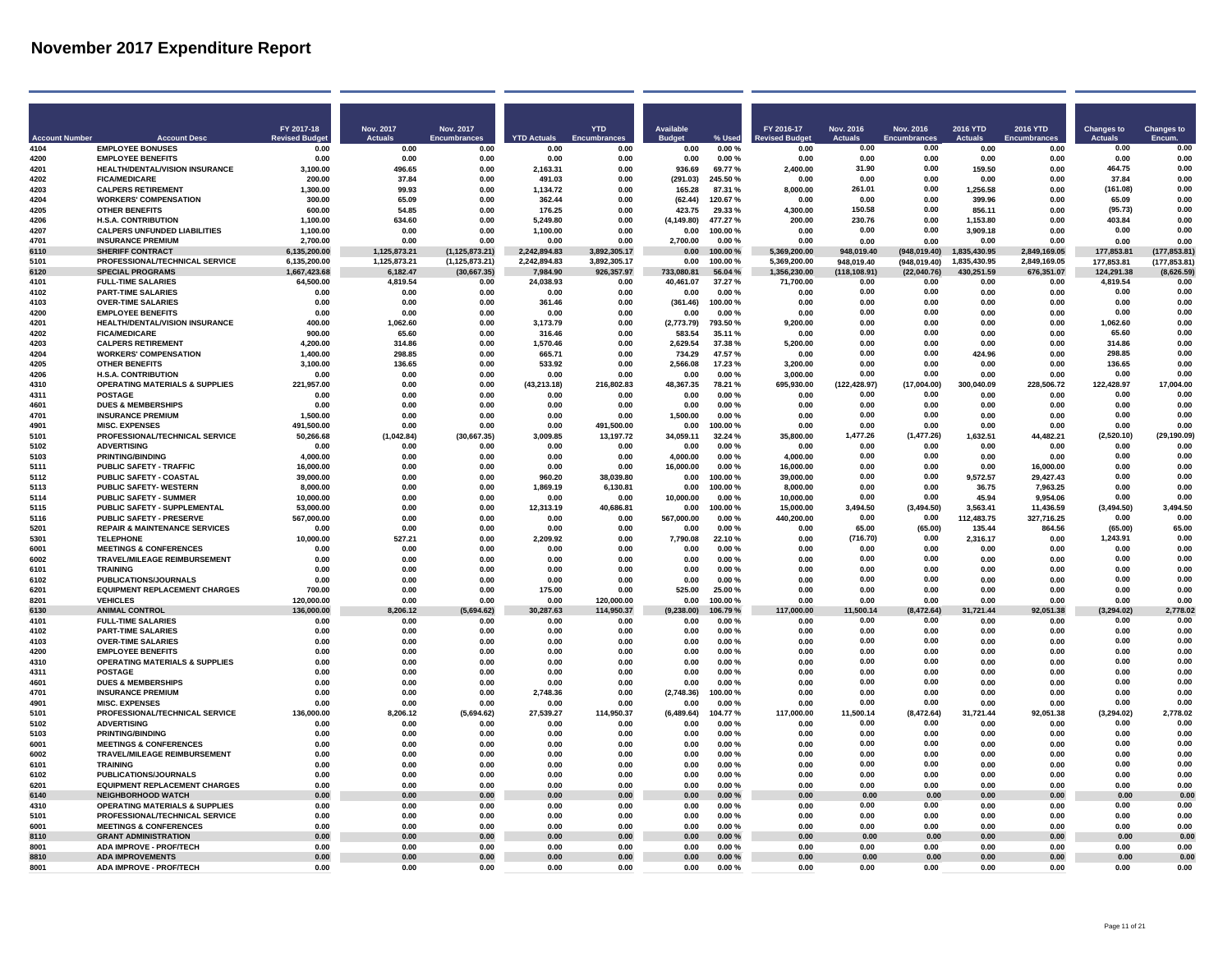|                       |                                                                             | FY 2017-18           | Nov. 2017      | Nov. 2017           |                    | <b>YTD</b>   | <b>Available</b> |                    | FY 2016-17            | <b>Nov. 2016</b> | <b>Nov. 2016</b>    | 2016 YTD         | 2016 YTD            | <b>Changes to</b> | <b>Changes to</b> |
|-----------------------|-----------------------------------------------------------------------------|----------------------|----------------|---------------------|--------------------|--------------|------------------|--------------------|-----------------------|------------------|---------------------|------------------|---------------------|-------------------|-------------------|
| <b>Account Number</b> | <b>Account Desc</b>                                                         | <b>Revised Budge</b> | <b>Actuals</b> | <b>Encumbrances</b> | <b>YTD Actuals</b> | Encumbrano   | <b>Budget</b>    | % Used             | <b>Revised Budget</b> | <b>Actuals</b>   | <b>Encumbrances</b> | <b>Actuals</b>   | <b>Encumbrances</b> | <b>Actuals</b>    | Encum.            |
| 9101                  | <b>EMERGENCY OPERATION CENTER</b>                                           | 0.00                 | 0.00           | 0.00                | 0.00               | 0.00         | 0.00             | 0.00%              | 0.00                  | 0.00             | 0.00                | 0.00             | 0.00                | 0.00              | 0.00              |
| 4310                  | <b>OPERATING MATERIALS &amp; SUPPLIES</b>                                   | 0.00                 | 0.00           | 0.00                | 0.00               | 0.00         | 0.00             | 0.00%              | 0.00                  | 0.00             | 0.00                | 0.00             | 0.00                | 0.00              | 0.00              |
| 4401                  | <b>COMPUTERS</b>                                                            | 0.00                 | 0.00           | 0.00                | 0.00               | 0.00         | 0.00             | 0.00%              | 0.00                  | 0.00             | 0.00                | 0.00             | 0.00                | 0.00              | 0.00              |
| 4901                  | <b>MISC. EXPENSES</b>                                                       | 0.00                 | 0.00           | 0.00                | 0.00               | 0.00         | 0.00             | 0.00%              | 0.00                  | 0.00             | 0.00                | 0.00             | 0.00                | 0.00              | 0.00              |
| 5100                  | PROFESSIONAL/TECHNICAL SERVICE                                              | 0.00                 | 0.00           | 0.00                | 0.00               | 0.00         | 0.00             | 0.00%              | 0.00                  | 0.00             | 0.00                | 0.00             | 0.00                | 0.00              | 0.00              |
| 5106                  | <b>RENTS &amp; LEASES</b>                                                   | 0.00                 | 0.00           | 0.00                | 0.00               | 0.00         | 0.00             | 0.00%              | 0.00                  | 0.00             | 0.00                | 0.00             | 0.00                | 0.00              | 0.00              |
| 5201                  | <b>REPAIR &amp; MAINTENANCE SERVICES</b>                                    | 0.00                 | 0.00           | 0.00                | 0.00               | 0.00         | 0.00             | 0.00%              | 0.00                  | 0.00             | 0.00                | 0.00             | 0.00                | 0.00              | 0.00              |
| 8101                  | <b>EQUIPMENT &amp; FURNITURE</b>                                            | 0.00                 | 0.00           | 0.00                | 0.00               | 0.00         | 0.00             | 0.00%              | 0.00                  | 0.00             | 0.00                | 0.00             | 0.00                | 0.00              | 0.00              |
| 8201                  | <b>VEHICLES</b>                                                             | 0.00                 | 0.00           | 0.00                | 0.00               | 0.00         | 0.00             | 0.00%              | 0.00                  | 0.00             | 0.00                | 0.00             | 0.00                | 0.00              | 0.00              |
| 8801                  | <b>INFRASTRUCTURES</b>                                                      | 0.00                 | 0.00           | 0.00                | 0.00               | 0.00         | 0.00             | 0.00%              | 0.00                  | 0.00             | 0.00                | 0.00             | 0.00                | 0.00              | 0.00              |
| 8802                  | <b>OTHER IMPROVEMENTS</b>                                                   | 0.00                 | 0.00           | 0.00                | 0.00               | 0.00         | 0.00             | 0.00%              | 0.00                  | 0.00             | 0.00                | 0.00             | 0.00                | 0.00              | 0.00              |
| 202                   | <b>GAS TAX</b>                                                              | 1.848.446.40         | 130.189.63     | (107, 920.23)       | 568.167.93         | 976,810.50   | 303.467.97       | 83.58%             | 1,980,883.00          | 55.531.54        | .061.02             | 374.871.45       | 1,118,514.96        | 74.658.09         | (176, 981, 25)    |
| 0000                  | <b>UNASSIGNED</b>                                                           | 0.00                 | 0.00           | 0.00                | 0.00               | 0.00         | 0.00             | 0.00%              | 0.00                  | 0.00             | 0.00                | 0.00             | 0.00                | 0.00              | 0.00              |
| 9330                  | TRANSFER - INFRASTRUCTURE                                                   | 0.00                 | 0.00           | 0.00                | 0.00               | 0.00         | 0.00             | 0.00%              | 0.00                  | 0.00             | 0.00                | 0.00             | 0.00                | 0.00              | 0.00              |
| 3120                  | <b>TRAFFIC SAFETY</b>                                                       | 30,000.00            | 7,963.98       | 3,480.75            | 12,363.61          | 3,480.75     | 14,155.64        | 52.81 %            | 18,500.00             | 1,536.22         | 0.00                | 5,241.19         | 90,000.00           | 6,427.76          | 3.480.75          |
| 4101                  | <b>FULL-TIME SALARIES</b>                                                   | 0.00                 | 0.00           | 0.00                | 0.00               | 0.00         | 0.00             | 0.00%              | 0.00                  | 0.00             | 0.00                | 0.00             | 0.00                | 0.00              | 0.00              |
| 4102                  | <b>PART-TIME SALARIES</b>                                                   | 0.00                 | 0.00           | 0.00                | 0.00               | 0.00         | 0.00             | 0.00%              | 0.00                  | 0.00             | 0.00                | 0.00             | 0.00                | 0.00              | 0.00              |
| 4103                  | <b>OVER-TIME SALARIES</b>                                                   | 0.00                 | 0.00           | 0.00                | 0.00               | 0.00         | 0.00             | 0.00%              | 0.00                  | 0.00             | 0.00                | 0.00             | 0.00                | 0.00              | 0.00              |
| 4200                  | <b>EMPLOYEE BENEFITS</b>                                                    | 0.00                 | 0.00           | 0.00                | 0.00               | 0.00         | 0.00             | 0.00%              | 0.00                  | 0.00             | 0.00                | 0.00             | 0.00                | 0.00              | 0.00              |
| 5101                  | PROFESSIONAL/TECHNICAL SERVICE                                              | 20.000.00            | 0.00           | 0.00                | n nn               | <b>0.00</b>  | 20,000.00        | 0.00%              | 8.500.00              | 0.00             | 0.00                | 0.00             | 0.00                | 0.00              | 0.00              |
| 5201                  | <b>REPAIR &amp; MAINTENANCE SERVICES</b>                                    | 10.000.00            | 6.519.25       | 3.480.75            | 6.519.25           | 3.480.75     | 0.00             | 100.00%            | 10.000.00             | 0.00             | 0.00                | (41.14)          | 0.00                | 6,519.25          | 3,480.75          |
| 5304                  | <b>ELECTRIC</b>                                                             | 0.00                 | 1,444.73       | 0.00                | 5.844.36           | 0.00         | (5,844.36)       | 100.00%            | 0.00                  | 1,536.22         | 0.00                | 5,282.33         | 0.00                | (91.49)           | 0.00              |
| 8802                  | <b>OTHER IMPROVEMENTS</b>                                                   | 0.00                 | 0.00           | 0.00                | 0.00               | 0.00         | 0.00             | 0.00%              | 0.00                  | 0.00             | 0.00                | 0.00             | 90,000.00           | 0.00              | 0.00              |
| 3170                  | <b>STREET PAVEMENT MAINTENANCE</b>                                          | 245.000.00           | 0.00           | 0.00                | 58.169.00          | 186.831.00   | 0.00             | 00.00%             | 245.000.00            | 0.00             | 0.00                | 0.00             | 0.00                | 0.00              | 0.00              |
| 4101                  | <b>FULL-TIME SALARIES</b>                                                   | 0.00                 | 0.00           | 0.00                | 0.00               | 0.00         | 0.00             | 0.00%              | 0.00                  | 0.00             | 0.00                | 0.00             | 0.00                | 0.00              | 0.00              |
| 4102                  | <b>PART-TIME SALARIES</b>                                                   | 0.00                 | 0.00           | 0.00                | 0.00               | 0.00         | 0.00             | 0.00%              | 0.00                  | 0.00             | 0.00                | 0.00             | 0.00                | 0.00              | 0.00              |
| 4103                  | <b>OVER-TIME SALARIES</b>                                                   | 0.00                 | 0.00           | 0.00                | 0.00               | 0.00         | 0.00             | 0.00%              | 0.00                  | 0.00             | 0.00                | 0.00             | 0.00                | 0.00              | 0.00              |
| 4200                  | <b>EMPLOYEE BENEFITS</b>                                                    | 0.00                 | 0.00           | 0.00                | 0.00               | 0.00         | 0.00             | 0.00%              | 0.00                  | 0.00             | 0.00                | 0.00             | 0.00                | 0.00              | 0.00              |
| 4310                  | <b>OPERATING MATERIALS &amp; SUPPLIES</b>                                   | 0.00                 | 0.00           | 0.00                | 0.00               | 0.00         | 0.00             | 0.00%              | 0.00                  | 0.00             | 0.00                | 0.00             | 0.00                | 0.00              | 0.00              |
| 4311                  | <b>POSTAGE</b>                                                              | 0.00                 | 0.00           | 0.00                | 0.00               | 0.00         | 0.00             | 0.00%              | 0.00                  | 0.00             | 0.00                | 0.00             | 0.00                | 0.00              | 0.00              |
| 4901                  | <b>MISC. EXPENSES</b>                                                       | 0.00                 | 0.00           | 0.00                | 0.00               | 0.00         | 0.00             | 0.00%              | 0.00                  | 0.00             | 0.00                | 0.00             | 0.00                | 0.00              | 0.00              |
| 5101                  | PROFESSIONAL/TECHNICAL SERVICE                                              | 0.00                 | 0.00           | 0.00                | 0.00               | 0.00         | 0.00             | 0.00%              | 0.00                  | 0.00             | 0.00                | 0.00             | 0.00                | 0.00              | 0.00              |
| 5102                  | <b>ADVERTISING</b>                                                          | 0.00                 | 0.00           | 0.00                | 0.00               | 0.00         | 0.00             | 0.00%              | 0.00                  | 0.00             | 0.00                | 0.00             | 0.00                | 0.00              | 0.00              |
| 5103                  | <b>PRINTING/BINDING</b>                                                     | 0.00                 | 0.00           | 0.00                | 0.00               | 0.00         | 0.00             | 0.00%              | 0.00                  | 0.00             | 0.00                | 0.00             | 0.00                | 0.00              | 0.00              |
| 5201                  | <b>REPAIR &amp; MAINTENANCE SERVICES</b>                                    | 245,000.00           | 0.00           | 0.00                | 58,169.00          | 186,831.00   | 0.00             | 100.00%            | 245,000.00            | 0.00             | 0.00                | 0.00             | 0.00                | 0.00              | 0.00              |
| 3180                  | STREET LANDSCAPE MAINTENANCE                                                | 1.284.100.00         | 105,774.65     | (94, 949.98)        | 285,758.32         | 749,887.01   | 248,454.67       | 80.65%             | 1,677,383.00          | 53,995.32        | 69,061.02           | 369,630.26       | 1,013,054.96        | 51,779.33         | (164,011.00       |
| 4101                  | <b>FULL-TIME SALARIES</b>                                                   | 0.00                 | 0.00           | 0.00                | 0.00               | 0.00         | 0.00             | 0.00%              | 0.00                  | 0.00             | 0.00                | 0.00             | 0.00                | 0.00              | 0.00              |
| 4102                  | <b>PART-TIME SALARIES</b>                                                   | 0.00                 | 0.00           | 0.00                | 0.00               | 0.00         | 0.00             | 0.00%              | 0.00                  | 0.00             | 0.00                | 0.00             | 0.00                | 0.00              | 0.00              |
| 4103                  | <b>OVER-TIME SALARIES</b>                                                   | 0.00                 | 0.00           | 0.00                | 0.00               | 0.00         | 0.00             | 0.00%              | 0.00                  | 0.00             | 0.00                | 0.00             | 0.00                | 0.00              | 0.00              |
| 4200                  | <b>EMPLOYEE BENEFITS</b>                                                    | 0.00                 | 0.00           | 0.00                | 0.00               | 0.00         | 0.00             | 0.00%              | 0.00                  | 0.00             | 0.00                | 0.00             | 0.00                | 0.00              | 0.00              |
| 4310                  | <b>OPERATING MATERIALS &amp; SUPPLIES</b>                                   | 250.000.00           | 405.58         | (405.58)            | 8.397.08           | 28.188.31    | 213,414.61       | 14.63%             | 160,000.00            | 1,590.50         | 0.00                | 11.808.06        | 29.388.29           | (1, 184.92)       | (405.58)          |
| 4311                  | <b>POSTAGE</b>                                                              | 0.00                 | 0.00           | 0.00                | 0.00               | 0.00         | 0.00             | 0.00%              | 0.00                  | 0.00             | 0.00                | 0.00             | 0.00                | 0.00              | 0.00              |
| 4901                  | <b>MISC. EXPENSES</b>                                                       | 0.00                 | 0.00           | 0.00                | 0.00               | 0.00         | 0.00             | 0.00%              | 0.00                  | 0.00             | 0.00                | 0.00             | 0.00                | 0.00              | 0.00              |
| 5101                  | PROFESSIONAL/TECHNICAL SERVICE                                              | 15,000.00            | 0.00           | 0.00                | 0.00               | 6,000.00     | 9,000.00         | 40.00%             | 15,000.00             | 0.00             | 0.00                | 0.00             | 0.00                | 0.00              | 0.00              |
| 5102                  | <b>ADVERTISING</b>                                                          | 0.00                 | 0.00           | 0.00                | 0.00               | 0.00         | 0.00             | 0.00%              | 0.00                  | 0.00             | 0.00                | 0.00             | 0.00                | 0.00              | 0.00              |
| 5103                  | PRINTING/BINDING                                                            | 0.00                 | 0.00           | 0.00                | 0.00               | 0.00         | 0.00             | 0.00%              | 0.00                  | 0.00             | 0.00                | 0.00             | 0.00                | 0.00              | 0.00              |
| 5106                  | <b>RENTS &amp; LEASES</b>                                                   | 0.00                 | 0.00           | 0.00                | 0.00               | 0.00         | 0.00             | 0.00%              | 0.00                  | 0.00             | 0.00                | 0.00             | 0.00                | 0.00              | 0.00              |
| 5201                  | <b>REPAIR &amp; MAINTENANCE SERVICES</b>                                    | 913.100.00           | 95,544.40      | (94.544.40)         | 230.245.16         | 715,698.70   | (32, 843.86)     | 103.60%            | 1,416,383.00          | 44,623.89        | 69,061.02           | 323,239.12       | 983.666.67          | 50,920.51         | (163, 605.42)     |
| 5301                  | <b>TELEPHONE</b>                                                            | 0.00                 | 0.00           | 0.00                | 2,794.15           | 0.00         | (2,794.15)       | 100.00%            | 0.00                  | 116.20           | 0.00                | 283.37           | 0.00                | (116.20)          | 0.00              |
| 5302                  | <b>WATER</b>                                                                | 100.000.00           | 9,372.44       | 0.00                | 42,454.71          | 0.00         | 57,545.29        | 42.46%             | 80,000.00             | 7,173.94         | 0.00                | 32,398.67        | 0.00                | 2,198.50          | 0.00              |
| 5303                  | GAS                                                                         | 0.00                 | 0.00           | 0.00                | 0.00               | 0.00         | 0.00             | 0.00%              | 0.00                  | 0.00             | 0.00                | 0.00             | 0.00                | 0.00              | 0.00              |
| 5304                  | <b>ELECTRIC</b>                                                             | 6.000.00             | 452.23         | 0.00                | 1,867.22           | 0.00         | 4,132.78         | 31.12%             | 6.000.00              | 490.79           | 0.00                | 1,901.04         | 0.00                | (38.56)           | 0.00              |
| 6201                  | <b>EQUIPMENT REPLACEMENT CHARGES</b>                                        | 0.00                 | 0.00           | 0.00                | 0.00               | 0.00         | 0.00             | 0.00%              | 0.00                  | 0.00             | 0.00                | 0.00             | 0.00                | 0.00              | 0.00              |
| 9330                  | TRANSFER - INFRASTRUCTURE                                                   | 0.00                 | 0.00           | 0.00                | 0.00               | 0.00         | 0.00             | 0.00%              | 0.00                  | 0.00             | 0.00                | 0.00             | 0.00                | 0.00              | 0.00              |
| 3220                  | <b>LANDSLIDE</b>                                                            | 55,460.00            | 0.00           | 0.00                | 0.00               | 15,460.00    | 40,000.00        | 27.88%             | 40,000.00             | 0.00             | 0.00                | 0.00             | 15,460.00           | 0.00              | 0.00              |
| 5101                  | PROFESSIONAL/TECHNICAL SERVICE                                              | 0.00                 | 0.00           | 0.00                | 0.00               | 0.00         | 0.00             | 0.00%              | 0.00                  | 0.00             | 0.00                | 0.00             | 0.00                | 0.00              | 0.00              |
| 5201                  | <b>REPAIR &amp; MAINTENANCE SERVICES</b>                                    | 55,460.00            | 0.00           | 0.00                | 0.00               | 15.460.00    | 40.000.00        | 27.88%             | 40.000.00             | 0.00             | 0.00                | 0.00             | 15.460.00           | 0.00              | 0.00              |
| 8801                  | SIDEWALK REPAIR & REPLACEMENT                                               | 233.886.40           | 16.451.00      | (16.451.00)         | 211.877.00         | 21.151.74    | 857.66           | 99.63%             | 0.00                  | 0.00             | 0.00                | 0.00             | 0.00                | 16.451.00         | (16, 451.00)      |
| 8006                  | SIDEWALK - INSPECTION SERVICES                                              | 31,988.40            | 0.00           | 0.00                | 11,878.00          | 19,252.74    | 857.66           | 97.32%             | 0.00                  | 0.00             | 0.00                | 0.00             | 0.00                | 0.00              | 0.00              |
| 8010                  | SIDEWALK - MAINTENANCE/REPAIRS                                              | 0.00                 | 0.00           | 0.00                | 0.00               | 0.00         | 0.00             | 0.00%              | 0.00                  | 0.00             | 0.00                | 0.00             | 0.00                | 0.00              | 0.00              |
| 8802                  | SIDEWALK REPAIR - OTHR IMPROV                                               | 201,898.00           | 16,451.00      | (16, 451.00)        | 199,999.00         | 1,899.00     | 0.00             | 100.00%            | 0.00                  | 0.00             | 0.00                | 0.00             | 0.00                | 16,451.00         | (16, 451.00)      |
| 8812                  | HAWTHORNE BLVD. TRAFFIC SIGNAL                                              | 0.00                 | 0.00           | 0.00                | 0.00               | 0.00         | 0.00             | 0.00%              | 0.00                  | 0.00             | 0.00                | 0.00             | 0.00                | 0.00              | 0.00              |
| 8802                  | <b>HAWTHORNE SYNCH - OTHER IMPROV</b>                                       | 0.00                 | 0.00           | 0.00                | 0.00               | 0.00         | 0.00             | 0.00%              | 0.00                  | 0.00             | 0.00                | 0.00             | 0.00                | 0.00              | 0.00              |
| 203                   | <b>1972 ACT LANDSCAPE/LIGHT</b>                                             | 0.00                 | 252.15         | (252.15)            | 704.87             | 1.832.06     | (2.536.93)       | 00.00 %            | 273.720.00            | 0.00             | 192.221.00          | 20.025.00        | 199,721.00          | 252.15            | (192.473.15)      |
| 0000                  | <b>UNASSIGNED</b>                                                           | 0.00                 | 252.15         | (252.15)            | 704.87             | 1.832.06     | (2,536.93)       | 100.00%            | 273,720.00            | 0.00             | 192.221.00          | 20,025.00        | 199,721.00          | 252.15            | (192, 473.15)     |
| 4311                  | <b>POSTAGE</b>                                                              | 0.00                 | 0.00           | 0.00                | 0.00               | 0.00         | 0.00             | 0.00%<br>0.00%     | 0.00                  | 0.00<br>0.00     | 0.00<br>0.00        | 0.00<br>3.500.00 | 0.00<br>7.000.00    | 0.00<br>0.00      | 0.00<br>0.00      |
| 5101                  | PROFESSIONAL/TECHNICAL SERVICE                                              | 0.00                 | 0.00           | 0.00                | 0.00               | 0.00         | 0.00             |                    | 11,600.00             |                  |                     |                  |                     |                   |                   |
| 5102<br>5103          | <b>ADVERTISING</b><br><b>PRINTING/BINDING</b>                               | 0.00                 | 0.00           | 0.00<br>0.00        | 0.00<br>0.00       | 0.00<br>0.00 | 0.00             | 0.00%              | 500.00<br>0.00        | 0.00<br>0.00     | 0.00<br>0.00        | 0.00             | 500.00<br>0.00      | 0.00<br>0.00      | 0.00<br>0.00      |
| 5107                  |                                                                             | 0.00<br>0.00         | 0.00<br>0.00   | 0.00                | 0.00               | 0.00         | 0.00             | $0.00 \%$<br>0.00% | 0.00                  | 0.00             | 0.00                | 0.00<br>0.00     | 0.00                | 0.00              | 0.00              |
|                       | <b>LEGAL SERVICES - GENERAL</b><br><b>REPAIR &amp; MAINTENANCE SERVICES</b> | 0.00                 | 252.15         |                     | 704.87             | 1.832.06     | 0.00             | 100.00%            |                       | 0.00             | 192,221.00          | 0.00             |                     | 252.15            | (192, 473.15)     |
| 5201                  |                                                                             |                      |                | (252.15)            |                    |              | (2,536.93)       |                    | 194,520.00            |                  |                     |                  | 192,221.00          |                   |                   |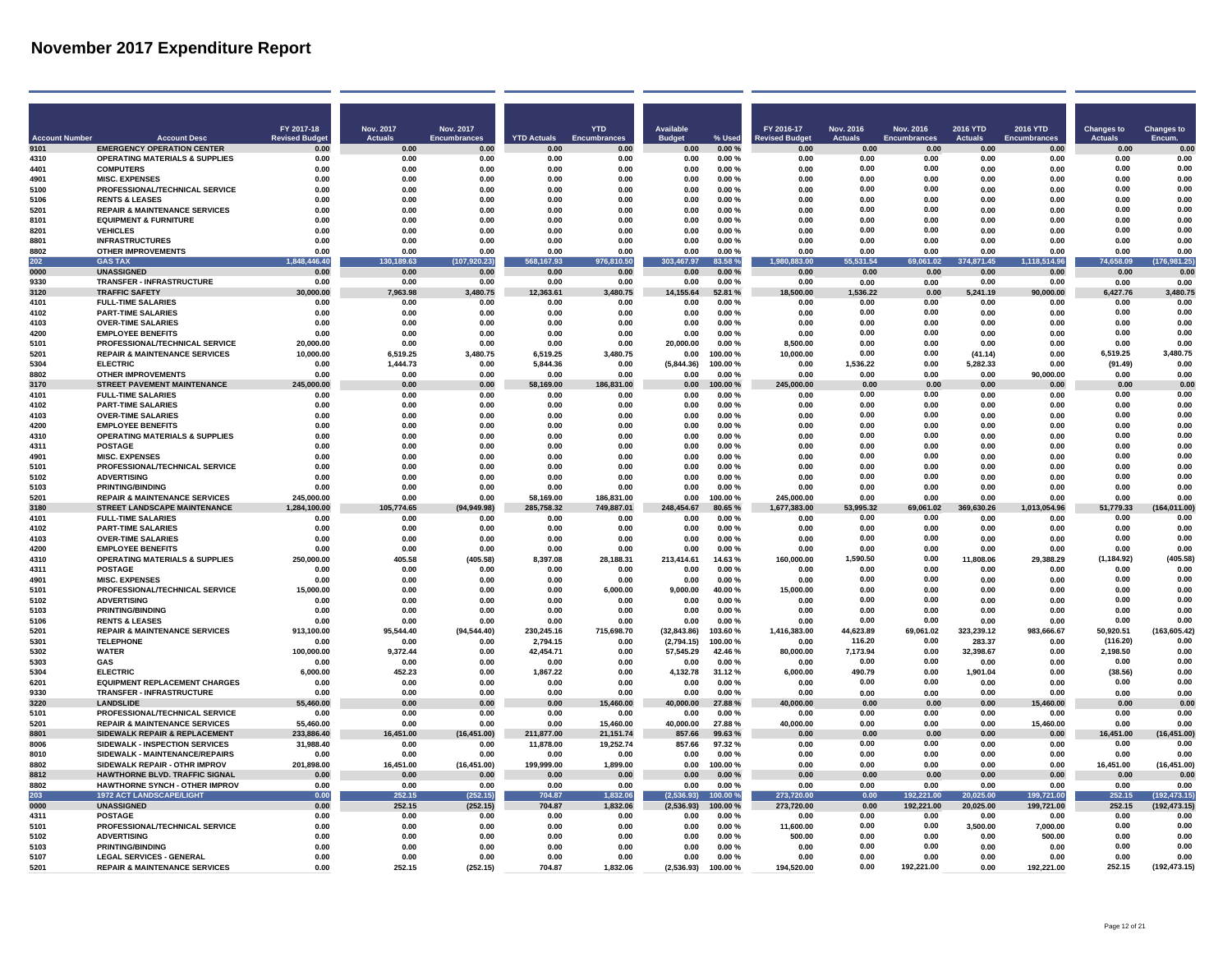|                      |                                                                               | FY 2017-18               | <b>Nov. 2017</b>   | Nov. 2017           |                    | <b>YTD</b>             | <b>Available</b>         |                  | FY 2016-17            | <b>Nov. 2016</b>  | Nov. 2016           | 2016 YTD             | 2016 YTD            | <b>Changes to</b> | <b>Changes to</b>  |
|----------------------|-------------------------------------------------------------------------------|--------------------------|--------------------|---------------------|--------------------|------------------------|--------------------------|------------------|-----------------------|-------------------|---------------------|----------------------|---------------------|-------------------|--------------------|
| <b>Account Numbe</b> | <b>Account Desc</b>                                                           | <b>Revised Budge</b>     | <b>Actuals</b>     | <b>Encumbrances</b> | <b>YTD Actuals</b> |                        |                          | % Used           | evised Budget         | <b>Actuals</b>    | <b>Encumbrances</b> |                      | Encumbranc          | <b>Actuals</b>    | Encum.             |
| 5304                 | <b>ELECTRIC</b>                                                               | 0.00                     | 0.00               | 0.00                | 0.00               | 0.00                   | 0.00                     | 0.00%            | 1,000.00              | 0.00<br>0.00      | 0.00<br>0.00        | 0.00                 | 0.00                | 0.00<br>0.00      | 0.00<br>0.00       |
| 6203<br>9202         | <b>ADMINISTRATIVE OVERHEAD</b><br><b>TRANSFER - STREET MAINTENANCE</b>        | 0.00<br>0.00             | 0.00<br>0.00       | 0.00<br>0.00        | 0.00<br>0.00       | 0.00<br>0.00           | 0.00<br>0.00             | 0.00%<br>0.00%   | 66,100.00<br>0.00     | 0.00              | 0.00                | 16,525.00<br>0.00    | 0.00<br>0.00        | 0.00              | 0.00               |
| 9330                 | <b>TRANSFER - INFRASTRUCTURE</b>                                              | 0.00                     | 0.00               | 0.00                | 0.00               | 0.00                   | 0.00                     | 0.00%            | 0.00                  | 0.00              | 0.00                | 0.00                 | 0.OC                | 0.00              | 0.00               |
| 209                  | EL PRADO LIGHTING DISTRICT                                                    | 800.00                   | 54.49              | (54.49)             | 152.33             | 395.90                 | 251.77                   | 68.50%           | 800.00                | 0.00              | 0.00                | 0.00                 | 0.00                | 54.49             | (54.49)            |
| 0000                 | <b>IINASSIGNED</b>                                                            | 800.00                   | 54 49              | (54.49)             | 15233              | 395.90                 | 251.77                   | 68.50%           | 800.00                | 0.00              | 0.00                | 0.00                 | 0.00                | 54 49             | (54.49)            |
| 5101                 | PROFESSIONAL/TECHNICAL SERVICE                                                | 0.00                     | 0.00               | 0.00                | 0.00               | 0.00                   | 0.00                     | 0.00%            | 0.00                  | 0.00              | 0.00                | 0.00                 | 0.00                | 0.00              | 0.00               |
| 5201                 | <b>REPAIR &amp; MAINTENANCE SERVICES</b>                                      | 500.00                   | 54.49              | (54.49)             | 152.33             | 395.90                 | (48.23)                  | 109.60%          | 500.00                | 0.00              | 0.00                | 0.00                 | 0.00                | 54.49             | (54.49)            |
| 5304                 | <b>ELECTRIC</b>                                                               | 300.00                   | 0.00               | 0.00                | 0.00               | 0.00                   | 300.00                   | 0.00%            | 300.00                | 0.00              | 0.00                | 0.00                 | 0.00                | 0.00              | 0.00               |
| 211                  | <b>1911 ACT STREET LIGHTING</b>                                               | ,523,910.00              | 101,144.37         | 41,274.50           | 204,475.60         | 72,634.50              | 1.246.799.90             | 18.18%           | 487,000.00            | 29,980.50         | 4, 181.15           | 811.69               | 10,394.80           | 71,163.87         | 45,455.65          |
| 0000<br>4310         | <b>UNASSIGNED</b><br><b>OPERATING MATERIALS &amp; SUPPLIES</b>                | 523,910.00<br>0.00       | 101,144.37<br>0.00 | 41,274.50<br>0.00   | 200,635.60<br>0.00 | 53,874.50<br>0.00      | 269,399.90<br>0.00       | 48.58%<br>0.00%  | 487,000.00<br>0.00    | 29,980.50<br>0.00 | (4, 181.15)<br>0.00 | 136,811.69<br>344.00 | 10,394.80<br>256.00 | 71,163.87<br>0.00 | 45,455.65<br>0.00  |
| 5101                 | PROFESSIONAL/TECHNICAL SERVICE                                                | 7.900.00                 | 0.00               | 0.00                | 0.00               | 0.00                   | 7,900.00                 | 0.00%            | 7,900.00              | 0.00              | 0.00                | 0.00                 | 0.00                | 0.00              | 0.00               |
| 5201                 | <b>REPAIR &amp; MAINTENANCE SERVICES</b>                                      | 111.910.00               | 72.956.87          | 38.953.13           | 72.956.87          | 38.953.13              | 0.00                     | 100.00%          | 75.000.00             | 4.140.01          | (4, 181.15)         | 12.861.43            | 10.138.80           | 68.816.86         | 43.134.28          |
| 5304                 | <b>ELECTRIC</b>                                                               | 323.000.00               | 28.187.50          | 2.321.37            | 107.403.73         | 14.921.37              | 200.674.90               | 37.87%           | 323,000.00            | 25,840.49         | 0.00                | 103.331.26           | 0.00                | 2,347.01          | 2,321.37           |
| 6203                 | <b>ADMINISTRATIVE OVERHEAD</b>                                                | 81.100.00                | 0.00               | 0.00                | 20.275.00          | 0.00                   | 60.825.00                | 25.00%           | 81.100.00             | 0.00              | 0.00                | 20.275.00            | 0.00                | 0.00              | 0.00               |
| 8802                 | <b>OTHER IMPROVEMENTS</b>                                                     | 0.00                     | 0.00               | 0.00                | 0.00               | 0.00                   | 0.00                     | 0.00%            | 0.00                  | 0.00              | 0.00                | 0.00                 | 0.00                | 0.00              | 0.00               |
| 9202                 | <b>TRANSFER - STREET MAINTENANCE</b>                                          | 0.00                     | 0.00               | 0.00                | 0.00               | 0.00                   | 0.00                     | 0.00%            | 0.00                  | 0.00<br>0.00      | 0.00<br>0.00        | 0.00                 | 0.00                | 0.00<br>0.00      | 0.00<br>0.00       |
| 9330<br>8411         | TRANSFER - INFRASTRUCTURE<br>PVIC PARKING LOT LIGHTING                        | 0.00<br>200,000.00       | 0.00<br>0.00       | 0.00<br>0.00        | 0.00<br>0.00       | 0.00<br>7,600.00       | 0.00<br>192,400.00       | 0.00%<br>3.80%   | 0.00<br>0.00          | 0.00              | 0.00                | 0.00<br>0.00         | 0.00<br>0.00        | 0.00              | 0.00               |
| 8403                 | <b>PARKS IMPROVEMENTS</b>                                                     | 200,000.00               | 0.00               | 0.00                | 0.00               | 7,600.00               | 192,400.00               | 3.80%            | 0.00                  | 0.00              | 0.00                | 0.00                 | 0.00                | 0.00              | 0.00               |
| 8821                 | <b>STREET LIGHTS ACQUISITION</b>                                              | 800,000.00               | 0.00               | 0.00                | 3.840.00           | 11,160.00              | 785,000.00               | 1.88%            | 0.00                  | 0.00              | 0.00                | 0.00                 | 0.00                | 0.00              | 0.00               |
| 8099                 | MISC /OTHER EXPENSES                                                          | 800.000.00               | 0.00               | 0.00                | 3,840.00           | 11.160.00              | 785,000.00               | 1.88%            | 0.00                  | 0.00              | 0.00                | 0.00                 | 0.00                | 0.00              | 0.00               |
| $\overline{212}$     | <b>BEAUTIFICATION</b>                                                         | 475,000.00               | 0.00               | 0.00                | 0.00               | 17,320.00              | 457,680.00               | 3.65%            | 0.00                  | 0.00              | 0.00                | 0.00                 | 0.00                | 0.00              | 0.00               |
| 0000                 | <b>UNASSIGNED</b>                                                             | 0.00                     | 0.00               | 0.00                | 0.00               | 0.00                   | 0.00                     | 0.00%            | 0.00                  | 0.00              | 0.00                | 0.00                 | 0.00                | 0.00              | 0.00               |
| 4101                 | <b>FULL-TIME SALARIES</b>                                                     | 0.00                     | 0.00               | 0.00                | 0.00               | 0.00                   | 0.00                     | 0.00%            | 0.00                  | 0.00<br>0.00      | 0.00                | 0.00                 | 0.00                | 0.00              | 0.00<br>0.00       |
| 4102<br>4103         | <b>PART-TIME SALARIES</b><br><b>OVER-TIME SALARIES</b>                        | 0.00<br>0.00             | 0.00<br>0.00       | 0.00<br>0.00        | 0.00<br>0.00       | 0.00<br>0.00           | 0.00<br>0.00             | 0.00%<br>0.00%   | 0.00<br>0.00          | 0.00              | 0.00<br>0.00        | 0.00<br>0.00         | 0.00<br>0.00        | 0.00<br>0.00      | 0.00               |
| 4200                 | <b>EMPLOYEE BENEFITS</b>                                                      | 0.00                     | 0.00               | 0.00                | 0.00               | 0.00                   | 0.00                     | $0.00 \%$        | 0.00                  | 0.00              | 0.00                | 0.00                 | 0.00                | 0.00              | 0.00               |
| 4901                 | <b>MISC. EXPENSES</b>                                                         | 0.00                     | 0.00               | 0.00                | 0.00               | 0.00                   | 0.00                     | 0.00%            | 0.00                  | 0.00              | 0.00                | 0.00                 | 0.00                | 0.00              | 0.00               |
| 5101                 | PROFESSIONAL/TECHNICAL SERVICE                                                | 0.00                     | 0.00               | 0.00                | 0.00               | 0.00                   | 0.00                     | 0.00%            | 0.00                  | 0.00              | 0.00                | 0.00                 | 0.00                | 0.00              | 0.00               |
| 6203                 | <b>ADMINISTRATIVE OVERHEAD</b>                                                | 0.00                     | 0.00               | 0.00                | 0.00               | 0.00                   | 0.00                     | 0.00%            | 0.00                  | 0.00              | 0.00                | 0.00                 | 0.00                | 0.00              | 0.00               |
| 8802                 | <b>OTHER IMPROVEMENTS</b>                                                     | 0.00                     | 0.00               | 0.00                | 0.00               | 0.00                   | 0.00                     | 0.00%            | 0.00                  | 0.00              | 0.00                | 0.00                 | 0.00                | 0.00              | 0.00               |
| 9202                 | <b>TRANSFER - STREET MAINTENANCE</b>                                          | 0.00                     | 0.00               | 0.00                | 0.00               | 0.00                   | 0.00                     | 0.00%            | 0.00                  | 0.00              | 0.00                | 0.00                 | 0.00                | 0.00              | 0.00               |
| 9330                 | <b>TRANSFER - INFRASTRUCTURE</b>                                              | 0.00                     | 0.00               | 0.00                | 0.00               | 0.00                   | 0.00                     | 0.00%            | 0.00                  | 0.00              | 0.00                | 0.00                 | 0.00                | 0.00              | 0.00               |
| 8820<br>8802         | <b>PVDW MEDIAN IMPROVEMENT</b><br><b>OTHER IMPROVEMENTS</b>                   | 475,000.00<br>475,000.00 | 0.00<br>0.00       | 0.00<br>0.00        | 0.00<br>0.00       | 17,320.00<br>17,320.00 | 457,680.00<br>457,680.00 | 3.65%<br>3.65%   | 0.00<br>0.00          | 0.00<br>0.00      | 0.00<br>0.00        | 0.00<br>0.00         | 0.00<br>0.00        | 0.00<br>0.00      | 0.00<br>0.00       |
| 213                  | <b>WASTE REDUCTION</b>                                                        | 293.200.00               | 21,364.32          | (9,798.34)          | 95.902.09          | 108,817.12             | 88,480.79                | 69.82%           | 292.697.00            | 19.663.02         | 45.130.00           | 68.322.29            | 96,613.56           | 1,701.30          | (54, 928.34)       |
| 0000                 | <b>UNASSIGNED</b>                                                             | 293,200.00               | 21,364.32          | (9,798.34)          | 95,902.09          | 108,817.12             | 88,480.79                | 69.82%           | 292,697.00            | 19.663.02         | 45,130.00           | 68,322.29            | 96,613.56           | 1.701.30          | (54, 928.34)       |
| 4101                 | <b>FULL-TIME SALARIES</b>                                                     | 54,200.00                | 4,685.92           | 0.00                | 20.936.10          | <b>በ በበ</b>            | 33.263.90                | 3863%            | 52,400.00             | 3.954.54          | 0.00                | 18.978.48            | n na                | 731.38            | 0.00               |
| 4102                 | <b>PART-TIME SALARIES</b>                                                     | 0.00                     | 0.00               | 0.00                | 0.00               | 0.00                   | 0.00                     | 0.00%            | 0.00                  | 0.00              | 0.00                | 0.00                 | 0.00                | 0.00              | 0.00               |
| 4103                 | <b>OVER-TIME SALARIES</b>                                                     | 0.00                     | 0.00               | 0.00                | 0.00               | 0.00                   | 0.00                     | 0.00%            | 0.00                  | 0.00              | 0.00                | 0.00                 | 0.00                | 0.00              | 0.00               |
| 4104                 | <b>EMPLOYEE BONUSES</b>                                                       | 0.00                     | 0.00               | 0.00                | 0.00               | 0.00                   | 0.00                     | 0.00%            | 0.00                  | 0.00              | 0.00                | 0.00                 | 0.00                | 0.00              | 0.00               |
| 4200<br>4201         | <b>EMPLOYEE BENEFITS</b><br>HEALTH/DENTAL/VISION INSURANCE                    | 0.00<br>8.900.00         | 0.00<br>1,615.77   | 0.00<br>0.00        | 0.00<br>6,725.77   | 0.00<br>0.00           | 0.00<br>2,174.23         | 0.00%<br>75.57%  | 1.200.00<br>9.100.00  | 0.00<br>0.00      | 0.00<br>0.00        | 0.00<br>0.00         | 0.00<br>0.00        | 0.00<br>1,615.77  | 0.00<br>0.00       |
| 4202                 | <b>FICA/MEDICARE</b>                                                          | 800.00                   | 60.16              | 0.00                | 261.63             | 0.00                   | 538.37                   | 32.75%           | 0.00                  | 0.00              | 0.00                | 0.00                 | 0.00                | 60.16             | 0.00               |
| 4203                 | <b>CALPERS RETIREMENT</b>                                                     | 5.500.00                 | 454.61             | 0.00                | 2.088.81           | 0.00                   | 3,411.19                 | 37.98%           | 9.800.00              | 398.18            | 0.00                | 1.989.23             | 0.00                | 56.43             | 0.00               |
| 4204                 | <b>WORKERS' COMPENSATION</b>                                                  | 1.200.00                 | 154.39             | 0.00                | 431.29             | 0.00                   | 768.71                   | 35.92%           | 0.00                  | 0.00              | 0.00                | 299.97               | 0.00                | 154.39            | 0.00               |
| 4205                 | <b>OTHER BENEFITS</b>                                                         | 1.600.00                 | 110.42             | 0.00                | 361.77             | 0.00                   | 1.238.23                 | 22.63%           | 0.00                  | 108.78            | 0.00                | 543.68               | 0.00                | 1.64              | 0.00               |
| 4206                 | <b>H.S.A. CONTRIBUTION</b>                                                    | 3.000.00                 | 344.71             | 0.00                | 2.190.79           | 0.00                   | 809.21                   | 73.03%           | 1.500.00              | 461.52            | 0.00                | 2.307.60             | 0.00                | (116.81)          | 0.00               |
| 4207                 | <b>CALPERS UNFUNDED LIABILITIES</b>                                           | 6.600.00                 | 0.00               | 0.00                | 6.600.00           | 0.00                   | 0.00                     | 100.00%          | 0.00                  | 0.00              | 0.00                | 6.691.13             | 0.00                | 0.00              | 0.00               |
| 4310<br>4311         | <b>OPERATING MATERIALS &amp; SUPPLIES</b><br>POSTAGE                          | 22,000.00<br>6.000.00    | 706.83             | (706.83)<br>0.00    | 864.15<br>0.00     | 542.68                 | 20,593.17                | 6.40%<br>100.00% | 12,000.00<br>6.000.00 | 0.00<br>0.00      | 0.00<br>0.00        | 43.60<br>4.092.00    | 0.00<br>0.00        | 706.83<br>0.00    | (706.83<br>0.00    |
| 4601                 | <b>DUES &amp; MEMBERSHIPS</b>                                                 | 700.00                   | 0.00<br>0.00       | 0.00                | 145.00             | 6,000.00<br>0.00       | 0.00<br>555.00           | 20.71%           | 700.00                | 0.00              | 0.00                | 3,591.24             | 0.00                | 0.00              | 0.00               |
| 4701                 | <b>INSURANCE PREMIUM</b>                                                      | 0.00                     | 0.00               | 0.00                | 0.00               | 0.00                   | 0.00                     | 0.00%            | 3,000.00              | 0.00              | 0.00                | 0.00                 | 0.00                | 0.00              | 0.00               |
| 4901                 | <b>MISC. EXPENSES</b>                                                         | 14,300.00                | 640.00             | 0.00                | 3,705.00           | 0.00                   | 10,595.00                | 25.91%           | 14,500.00             | 750.00            | 0.00                | 3,250.00             | 0.00                | (110.00)          | 0 <sub>0</sub>     |
| 5101                 | PROFESSIONAL/TECHNICAL SERVICE                                                | 48.000.00                | 3.235.00           | (3, 235.00)         | 9.685.66           | 42.506.00              | (4, 191.66)              | 108.73%          | 48.000.00             | 5,487.00          | (5.487.00)          | 11.325.00            | 30.443.00           | (2, 252.00)       | 2,252.00           |
| 5102                 | <b>ADVERTISING</b>                                                            | 14.500.00                | 990.00             | (990.00)            | 4.412.50           | 18.187.50              | (8.100.00)               | 155.86%          | 15.500.00             | 1,980.00          | (1,680.00)          | 4.730.00             | 3.080.00            | (990.00)          | 690.00             |
| 5103                 | PRINTING/BINDING                                                              | 12.000.00                | 1,545.94           | 1.954.06            | 1,545.94           | 1.954.06               | 8,500.00                 | 29.17%           | 12,000.00             | 6,523.00          | (6,800.00)          | 8,304.44             | 3,993.56            | (4,977.06)        | 8,754.06           |
| 5107                 | <b>LEGAL SERVICES - GENERAL</b>                                               | 0.00                     | 0.00               | 0.00                | 0.00               | 0.00                   | 0.00                     | 0.00%            | 0.00                  | 0.00              | 0.00                | 0.00                 | 0.00                | 0.00              | 0.00               |
| 5201<br>6001         | <b>REPAIR &amp; MAINTENANCE SERVICES</b><br><b>MEETINGS &amp; CONFERENCES</b> | 84,200.00<br>800.00      | 6,820.57<br>0.00   | (6,820.57)<br>0.00  | 33,705.53<br>18.00 | 39,626.88<br>0.00      | 10,867.59<br>782.00      | 87.09%<br>2.25%  | 97,097.00<br>800.00   | 0.00<br>0.00      | 59.097.00<br>0.00   | 0.00<br>0.00         | 59,097.00<br>0.00   | 6,820.57<br>0.00  | (65,917.57<br>0.00 |
| 6002                 | TRAVEL/MILEAGE REIMBURSEMENT                                                  | 300.00                   | 0.00               | 0.00                | 74.15              | 0.00                   | 225.85                   | 24.67%           | 500.00                | 0.00              | 0.00                | 25.92                | 0.00                | 0.00              | 0.00               |
| 6101                 | <b>TRAINING</b>                                                               | 0.00                     | 0.00               | 0.00                | 0.00               | 0.00                   | 0.00                     | $0.00 \%$        | 0.00                  | 0.00              | 0.00                | 0.00                 | 0.00                | 0.00              | 0.00               |
| 6102                 | <b>PUBLICATIONS/JOURNALS</b>                                                  | 0.00                     | 0.00               | 0.00                | 0.00               | 0.00                   | 0.00                     | $0.00 \%$        | 0.00                  | 0.00              | 0.00                | 0.00                 | 0.00                | 0.00              | 0.00               |
| 6203                 | <b>ADMINISTRATIVE OVERHEAD</b>                                                | 8.600.00                 | 0.00               | 0.00                | 2.150.00           | 0.00                   | 6.450.00                 | 25.00%           | 8.600.00              | 0.00              | 0.00                | 2,150.00             | 0.00                | 0.00              | 0.00               |
| 9101                 | <b>TRANSFER - GENERAL FUND</b>                                                | 0.00                     | 0.00               | 0.00                | 0.00               | 0.00                   | 0.00                     | $0.00 \%$        | 0.00                  | 0.00              | 0.00                | 0.00                 | 0.00                | 0.00              | 0.00               |
| 9202                 | <b>TRANSFER - STREET MAINTENANCE</b>                                          | 0.00                     | 0.00               | 0.00                | 0.00               | 0.00                   | 0.00                     | 0.00%            | 0.00                  | 0.00              | 0.00                | 0.00                 | 0.00                | 0.00              | 0.00               |
| 214                  | <b>AIR QUALITY MANAGEMEN</b>                                                  | 50.000.00                | 0.00               | 0.00                | 0.00               | 50.000.00              | 0.00                     | 00.00 %          | 50.000.0              | 0.0               | 0.00                | 25,000.00            | 25,000.00           | 0.00              | 0.00               |
| 0000                 | <b>UNASSIGNED</b>                                                             | 50.000.00                | 0.00               | 0.00                | 0.00               | 50.000.00              | 0.00                     | 100.00%          | 50.000.00             | 0.00<br>0.00      | 0.00                | 25.000.00            | 25.000.00           | 0.00              | 0.00               |
| 4601                 | <b>DUES &amp; MEMBERSHIPS</b>                                                 | 0.00                     | 0.00               | 0.00                | 0.00               | 0.00                   | 0.00                     | 0.00%            | 0.00                  |                   | 0.00                | 0.00                 | 0.00                | 0.00              | 0.00               |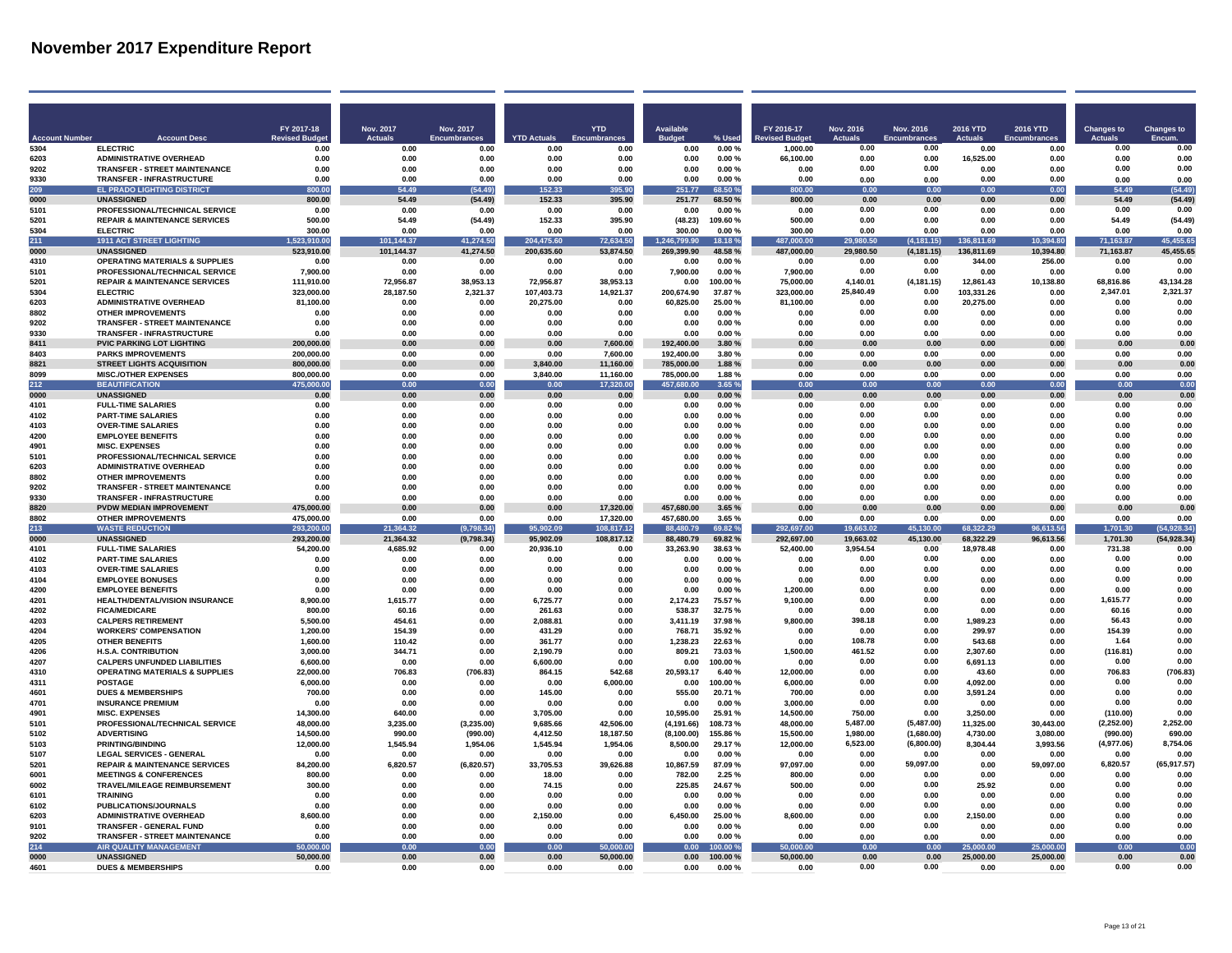|                              |                                                                          | FY 2017-18<br><b>Revised Budge</b> | Nov. 2017<br><b>Actuals</b> | Nov. 2017<br><b>Encumbrances</b> | <b>YTD Actuals</b>      | <b>YTD</b>             | <b>Available</b>         | % Used                 | FY 2016-17                | <b>Nov. 2016</b><br><b>Actuals</b> | Nov. 2016<br>Encumbrances | <b>2016 YTD</b>    | 2016 YTD            | <b>Changes</b> to<br><b>Actuals</b> | <b>Changes to</b><br>Encum  |
|------------------------------|--------------------------------------------------------------------------|------------------------------------|-----------------------------|----------------------------------|-------------------------|------------------------|--------------------------|------------------------|---------------------------|------------------------------------|---------------------------|--------------------|---------------------|-------------------------------------|-----------------------------|
| <b>Account Numbe</b><br>5201 | <b>Account Desc</b><br><b>REPAIR &amp; MAINTENANCE SERVICES</b>          | 50,000.00                          | 0.00                        | 0.00                             | 0.00                    | 50,000.00              | 0.00                     | 100.00%                | <b>Budge</b><br>50,000.00 | 0.00                               | 0.00                      | 25,000.00          | 25,000.00           | 0.00                                | 0.00                        |
| 8201                         | <b>VEHICLES</b>                                                          | 0.00                               | 0.00                        | 0.00                             | 0.00                    | 0.00                   | 0.00                     | 0.00%                  | 0.00                      | 0.00                               | 0.00                      | 0.00               | 0.00                | 0.00                                | 0.00                        |
| 9330                         | TRANSFER - INFRASTRUCTURE                                                | 0.00                               | 0.00                        | 0.00                             | 0.00                    | 0.00                   | 0.00                     | 0.00%                  | 0.00                      | 0.00                               | 0.00                      | 0.00               | 0.00                | 0.00                                | 0.00                        |
| 215                          | <b>PROPOSITION C</b>                                                     | 600.000.00                         | 74 583 18                   | 56,583.18)                       | 74 583 18               | 525,416.82             | 0.00                     | 100.00 %               | 956.672.0                 | 0.00                               | 0.00                      | <b>980 O</b>       | 512.020.00          | 74 583 18                           | 56.583.18                   |
| 0000                         | <b>UNASSIGNED</b>                                                        | 0.00                               | 0.00                        | 18,000.00                        | 0.00                    | 18,000.00              | (18,000.00)              | 100.00%                | 956,672.00                | 0.00                               | 0.00                      | 7,980.00           | 512,020.00          | 0.00                                | 18,000.00                   |
| 4101<br>4200                 | <b>FULL-TIME SALARIES</b><br><b>EMPLOYEE BENEFITS</b>                    | 0.00<br>0.00                       | 0.00<br>0.00                | 0.00<br>0.00                     | 0.00<br>0.00            | n nn<br>0.00           | 0.00<br>0.00             | 0.00%<br>0.00%         | 0.00<br>0.00              | 0.00<br>0.00                       | 0.00<br>0.00              | 0.00<br>0.00       | <b>በ በበ</b><br>0.00 | 0.00<br>0.00                        | 0.00<br>0.00                |
| 5101                         | PROFESSIONAL/TECHNICAL SERVICE                                           | 0.00                               | 0.00                        | 18,000.00                        | 0.00                    | 18.000.00              | (18,000.00)              | 100.00%                | 18,000.00                 | 0.00                               | 0.00                      | 0.00               | 0.00                | 0.00                                | 18,000.00                   |
| 5201                         | <b>REPAIR &amp; MAINTENANCE SERVICES</b>                                 | 0.00                               | 0.00                        | 0.00                             | 0.00                    | 0.00                   | 0.00                     | 0.00%                  | 938.672.00                | 0.00                               | 0.00                      | 7.980.00           | 512,020.00          | 0.00                                | 0.00                        |
| 9202                         | TRANSFER - STREET MAINTENANCE                                            | 0.00                               | 0.00                        | 0.00                             | 0.00                    | 0.00                   | 0.00                     | 0.00%                  | 0.00                      | 0.00                               | 0.00                      | 0.00               | 0.00                | 0.00                                | 0.00                        |
| 9330                         | <b>TRANSFER - INFRASTRUCTURE</b>                                         | 0.00                               | 0.00                        | 0.00                             | 0.00                    | 0.00                   | 0.00                     | 0.00%                  | 0.00                      | 0.00                               | 0.00                      | 0.00               | 0.00                | 0.00                                | 0.00                        |
| 8302                         | <b>PORTUGUESE BEND RESURFACE</b>                                         | 600,000.00                         | 74,583.18                   | (74, 583.18)                     | 74.583.18               | 507,416.82             | 18.000.00                | 97.00%                 | 0.00                      | 0.00                               | 0.00                      | 0.00               | 0.00                | 74.583.18                           | (74, 583.18)                |
| 8006<br>8010                 | <b>INSPECTION SERVICES</b><br><b>MAINTENANCE/REPAIRS</b>                 | 18.000.00<br>582,000.00            | 0.00<br>74,583.18           | 0.00<br>(74, 583.18)             | 0.00<br>74,583.18       | 0.00<br>507,416.82     | 18.000.00<br>0.00        | 0.00%<br>100.00%       | 0.00<br>0.00              | 0.00<br>0.00                       | 0.00<br>0.00              | 0.00<br>0.00       | 0.00<br>0.00        | 0.00<br>74.583.18                   | 0.00<br>(74, 583.18)        |
| 8802                         | <b>OTHER IMPROVEMENTS</b>                                                | 0.00                               | 0.00                        | 0.00                             | 0.00                    | 0.00                   | 0.00                     | 0.00%                  | 0.00                      | 0.00                               | 0.00                      | 0.00               | 0.00                | 0.00                                | 0.00                        |
| 216                          | <b>PROPOSITION</b>                                                       | 954.487.48                         | 34.090.71                   | (33, 213.71)                     | 186,186,90              | 742.300.58             | 26,000.00                | 97.28%                 | 638,300.00                | 0.00                               | 0.00                      | 306.188.31         | 306.825.69          | 34.090.71                           | (33.213.71)                 |
| 0000                         | <b>UNASSIGNED</b>                                                        | 648,300.00                         | 441.70                      | 558.30                           | 441.70                  | 621,858.30             | 26,000.00                | 95.99%                 | 638,300.00                | 0.00                               | 0.00                      | 306,188.31         | 306.825.69          | 441.70                              | 558.30                      |
| 4101                         | <b>FULL-TIME SALARIES</b>                                                | 0.00                               | 0.00                        | 0.00                             | 0.00                    | 0.00                   | 0.00                     | 0.00%                  | 0.00                      | 0.00                               | 0.00                      | 0.00               | 0.00                | 0.00                                | 0.00                        |
| 4102                         | <b>PART-TIME SALARIES</b>                                                | 0.00                               | 0.00                        | 0.00                             | 0.00                    | 0.00                   | 0.00                     | 0.00%                  | 0.00                      | 0.00<br>0.00                       | 0.00<br>0.00              | 0.00               | 0.00                | 0.00<br>0.00                        | 0.00<br>0.00                |
| 4103<br>4200                 | <b>OVER-TIME SALARIES</b><br><b>EMPLOYEE BENEFITS</b>                    | 0.00<br>0.00                       | 0.00<br>0.00                | 0.00<br>0.00                     | 0.00<br>0.00            | 0.00<br>0.00           | 0.00<br>0.00             | $0.00 \%$<br>$0.00 \%$ | 0.00<br>0.00              | 0.00                               | 0.00                      | 0.00<br>0.00       | 0.00<br>0.00        | 0.00                                | 0.00                        |
| 4310                         | <b>OPERATING MATERIALS &amp; SUPPLIES</b>                                | 0.00                               | 0.00                        | 0.00                             | 0.00                    | 0.00                   | 0.00                     | 0.00%                  | 0.00                      | 0.00                               | 0.00                      | 0.00               | 0.00                | 0.00                                | 0.00                        |
| 4311                         | <b>POSTAGE</b>                                                           | 0.00                               | n nn                        | 0.00                             | 0.00                    | n nn                   | 0.00                     | 0.00%                  | 0.00                      | 0.00                               | 0.00                      | 0.00               | n nn                | 0.00                                | 0.00                        |
| 4901                         | <b>MISC. EXPENSES</b>                                                    | 0.00                               | 0.00                        | 0.00                             | 0.00                    | 0.00                   | 0.00                     | 0.00%                  | 0.00                      | 0.00                               | 0.00                      | 0.00               | 0.00                | 0.00                                | 0.00                        |
| 5102                         | <b>ADVERTISING</b>                                                       | 0.00                               | 0.00                        | 0.00                             | 0.00                    | 0.00                   | 0.00                     | 0.00%                  | 0.00                      | 0.00                               | 0.00                      | 0.00               | 0.00                | 0.00                                | 0.00                        |
| 5103                         | PRINTING/BINDING                                                         | 2.000.00                           | 441.70                      | 558.30                           | 441.70                  | 558.30                 | 1,000.00                 | 50.00%                 | 2,000.00                  | 0.00<br>0.00                       | 0.00                      | 531.31             | 1,168.69            | 441.70                              | 558.30                      |
| 5201<br>8802                 | <b>REPAIR &amp; MAINTENANCE SERVICES</b><br><b>OTHER IMPROVEMENTS</b>    | 626.300.00<br>20.000.00            | 0.00<br>0.00                | 0.00<br>0.00                     | 0.00<br>0.00            | 621.300.00<br>0.00     | 5.000.00<br>20.000.00    | 99.20%<br>0.00%        | 616,300.00<br>20,000.00   | 0.00                               | 0.00<br>0.00              | 305,657.00<br>0.00 | 305,657.00<br>0.00  | 0.00<br>0.00                        | 0.00<br>0.00                |
| 9203                         | <b>TRANSFER - 1972 ACT LANDSCAPE</b>                                     | 0.00                               | 0.00                        | 0.00                             | 0.00                    | 0.00                   | 0.00                     | 0.00%                  | 0.00                      | 0.00                               | 0.00                      | 0.00               | 0.00                | 0.00                                | 0.00                        |
| 9330                         | <b>TRANSFER - INFRASTRUCTURE</b>                                         | 0.00                               | 0.00                        | 0.00                             | 0.00                    | 0.00                   | 0.00                     | 0.00%                  | 0.00                      | 0.00                               | 0.00                      | 0.00               | 0.00                | 0.00                                | 0.00                        |
| 8031                         | <b>STREET IMPROVEMENTS</b>                                               | 0.00                               | 0.00                        | 0.00                             | 0.00                    | 0.00                   | 0.00                     | 0.00%                  | 0.00                      | 0.00                               | 0.00                      | 0.00               | 0.00                | 0.00                                | 0.00                        |
| 8802                         | <b>OTHER IMPROVEMENTS</b>                                                | 0.00                               | 0.00                        | 0.00                             | 0.00                    | 0.00                   | 0.00                     | 0.00%                  | 0.00                      | 0.00                               | 0.00                      | 0.00               | 0.00                | 0.00                                | 0.00                        |
| 8406                         | <b>LOWER HESSE PARK</b>                                                  | 119.932.00                         | 0.00                        | (123.00)                         | 41.421.69               | 78,510.31              | 0.00                     | 100.00%                | 0.00<br>0.00              | 0.00                               | 0.00                      | 0.00               | 0.00                | 0.00                                | (123.00)                    |
| 8403<br>8803                 | <b>LOWER HESSE - PARKS IMPROVE</b><br>HAWTHORNE PEDESTRIAN LINKAGE       | 119,932.00<br>186,255.48           | 0.00<br>33,649.01           | (123.00)<br>(33, 649.01)         | 41,421.69<br>144.323.51 | 78,510.31<br>41,931.97 | 0.00<br>0.00             | 100.00%<br>100.00%     | 0.00                      | 0.00<br>0.00                       | 0.00<br>0.00              | 0.00<br>0.00       | 0.00<br>$0.00\,$    | 0.00<br>33,649.01                   | (123.00)<br>(33, 649.01)    |
| 8802                         | HAWTHORNE LINK - OTHER IMPROV                                            | 186,255.48                         | 33,649.01                   | (33, 649.01)                     | 144,323.51              | 41,931.97              | 0.00                     | 100.00%                | 0.00                      | 0.00                               | 0.00                      | 0.00               | 0.00                | 33,649.01                           | (33, 649.01)                |
| 217                          | <b>PUBLIC SAFETY GRANTS</b>                                              | 140,000.00                         | 0.00                        | 0.00                             | 35,000.00               | 0.00                   | 105,000.00               | 25.00 %                | 100,000.00                | 25,000.00                          | 0.00                      | 25,000.00          | 0.00                | (25,000.00)                         | 0.00                        |
| 0000                         | <b>UNASSIGNED</b>                                                        | 140,000.00                         | 0.00                        | 0.00                             | 35,000.00               | 0.00                   | 105,000.00               | 25.00 %                | 100,000.00                | 25,000.00                          | 0.00                      | 25,000.00          | 0.00                | (25,000.00)                         | 0.00                        |
| 4901                         | <b>MISC. EXPENSES</b>                                                    | 0.00                               | 0.00                        | 0.00                             | 0.00                    | 0.00                   | 0.00                     | 0.00%                  | 0.00                      | 0.00                               | 0.00                      | 0.00               | 0.00                | 0.00                                | 0.00                        |
| 9101<br>218                  | <b>TRANSFER - GENERAL FUND</b><br><b>RDA HOUSING SET-ASID</b>            | 140,000.00                         | 0.00<br>0.00                | 0.00<br>0.00                     | 35,000.00<br>0.00       | 0.00<br>0.00           | 105,000.00<br>0.00       | 25.00%<br>0.00%        | 100,000.00<br>0.00        | 25,000.00<br>0.00                  | 0.00<br>0.00              | 25,000.00<br>0.00  | 0.00<br>0.00        | (25,000.00)<br>0.00                 | 0.00<br>0.00                |
| 0000                         | <b>UNASSIGNED</b>                                                        | 0.00<br>0.00                       | 0.00                        | 0.00                             | 0.00                    | 0.00                   | 0.00                     | 0.00%                  | 0.00                      | 0.00                               | 0.00                      | 0.00               | 0.00                | 0.00                                | 0.00                        |
| 4901                         | <b>MISC. EXPENSES</b>                                                    | 0.00                               | 0.00                        | 0.00                             | 0.00                    | 0.00                   | 0.00                     | 0.00%                  | 0.00                      | 0.00                               | 0.00                      | 0.00               | 0.00                | 0.00                                | 0.00                        |
| 5101                         | PROFESSIONAL/TECHNICAL SERVICE                                           | 0.00                               | 0.00                        | 0.00                             | 0.00                    | 0.00                   | 0.00                     | 0.00%                  | 0.00                      | 0.00                               | 0.00                      | 0.00               | 0.00                | 0.00                                | 0.00                        |
| 8802                         | <b>OTHER IMPROVEMENTS</b>                                                | 0.00                               | 0.00                        | 0.00                             | 0.00                    | 0.00                   | 0.00                     | 0.00%                  | 0.00                      | 0.00                               | 0.00                      | 0.00               | 0.00                | 0.00                                | 0.00                        |
| 8803                         | LAND                                                                     | 0.00                               | 0.00                        | 0.00                             | 0.00                    | 0.00                   | 0.00                     | 0.00%                  | 0.00                      | 0.00                               | 0.00                      | 0.00               | 0.00                | 0.00                                | 0.00                        |
| 9101<br>220                  | TRANSFER - GENERAL FUND<br><b>MEASURE R</b>                              | 0.00<br>00.00                      | 0.00<br>0.00                | 0.00<br>0.00                     | 0.00<br>0.00            | 0.00<br>0.00           | 0.00<br>650<br>000.00    | $0.00 \%$<br>0.00%     | 0.00<br>0.00              | 0.00<br>0.00                       | 0.00<br>0.00              | 0.00<br>0.00       | 0.00<br>0.00        | 0.00<br>0.00                        | 0.00<br>0.00                |
| 0000                         | <b>UNASSIGNED</b>                                                        | 0.00                               | 0.00                        | 0.00                             | 0.00                    | 0.00                   | 0.00                     | 0.00%                  | 0.00                      | 0.00                               | 0.00                      | 0.00               | 0.00                | 0.00                                | 0.00                        |
| 4101                         | <b>FULL-TIME SALARIES</b>                                                | 0.00                               | 0.00                        | 0.00                             | 0.00                    | 0.00                   | 0.00                     | 0.00%                  | 0.00                      | 0.00                               | 0.00                      | 0.00               | 0.00                | 0.00                                | 0.00                        |
| 4200                         | <b>EMPLOYEE BENEFITS</b>                                                 | 0.00                               | 0.00                        | 0.00                             | 0.00                    | 0.00                   | 0.00                     | 0.00%                  | 0.00                      | 0.00                               | 0.00                      | 0.00               | 0.00                | 0.00                                | 0.00                        |
| 8802                         | <b>OTHER IMPROVEMENTS</b>                                                | 0.00                               | 0.00                        | 0.00                             | 0.00                    | 0.00                   | 0.00                     | 0.00%                  | 0.00                      | 0.00                               | 0.00                      | 0.00               | 0.00                | 0.00                                | 0.00                        |
| 9330                         | TRANSFER - INFRASTRUCTURE                                                | 0.00                               | 0.00                        | 0.00                             | 0.00                    | 0.00                   | 0.00                     | 0.00%                  | 0.00                      | 0.00                               | 0.00                      | 0.00               | 0.00                | 0.00                                | 0.00                        |
| 3180<br>5201                 | STREET LANDSCAPE MAINTENANCE<br><b>REPAIR &amp; MAINTENANCE SERVICES</b> | 0.00<br>0.00                       | 0.00<br>0.00                | 0.00<br>0.00                     | 0.00<br>0.00            | 0.00<br>0.00           | 0.00<br>0.00             | $0.00 \%$<br>0.00%     | 0.00<br>0.00              | 0.00<br>0.00                       | 0.00<br>0.00              | 0.00<br>0.00       | 0.00<br>0.00        | 0.00<br>0.00                        | 0.00<br>0.00                |
| 8801                         | SIDEWALK REPAIR & REPLACEMENT                                            | 250,000.00                         | 0.00                        | 0.00                             | 0.00                    | 0.00                   | 250,000.00               | $0.00 \%$              | 0.00                      | 0.00                               | 0.00                      | 0.00               | 0.00                | 0.00                                | 0.00                        |
| 8006                         | SIDEWALK - INSPECTION SERVICES                                           | 0.00                               | 0.00                        | 0.00                             | 0.00                    | 0.00                   | 0.00                     | 0.00%                  | 0.00                      | 0.00                               | 0.00                      | 0.00               | 0.00                | 0.00                                | 0.00                        |
| 8010                         | SIDEWALK - MAINTENANCE/REPAIRS                                           | 250,000.00                         | 0.00                        | 0.00                             | 0.00                    | 0.00                   | 250.000.00               | 0.00%                  | 0.00                      | 0.00                               | 0.00                      | 0.00               | 0.00                | 0.00                                | 0.00                        |
| 8805                         | <b>MIRALESTE ARTERIAL ST. REHAB</b>                                      | 0.00                               | 0.00                        | 0.00                             | 0.00                    | 0.00                   | 0.00                     | 0.00%                  | 0.00                      | 0.00                               | 0.00                      | 0.00               | 0.00                | 0.00                                | 0.00                        |
| 8804<br>8808                 | MIRALESTE - ARTERIAL ST. IMPRV<br><b>CRENSHAW BLVD. REHAB</b>            | 0.00<br>200,000.00                 | 0.00<br>0.00                | 0.00<br>0.00                     | 0.00<br>0.00            | 0.00<br>0.00           | 0.00<br>200,000.00       | 0.00%<br>0.00%         | 0.00<br>0.00              | 0.00<br>0.00                       | 0.00<br>0.00              | 0.00<br>0.00       | 0.00<br>0.00        | 0.00<br>0.00                        | 0.00<br>0.00                |
| 8004                         | ARCHITECTURE DESIGN SERVICES                                             | 200.000.00                         | 0.00                        | 0.00                             | 0.00                    | 0.00                   | 200.000.00               | 0.00%                  | 0.00                      | 0.00                               | 0.00                      | 0.00               | 0.00                | 0.00                                | 0.00                        |
| 8809                         | <b>WESTERN AVE. TRAFFIC CONGEST</b>                                      | 200,000.00                         | 0.00                        | 0.00                             | 0.00                    | 0.00                   | 200.000.00               | 0.00%                  | 0.00                      | 0.00                               | 0.00                      | 0.00               | 0.00                | 0.00                                | 0.00                        |
| 8802                         | <b>OTHER IMPROVEMENTS</b>                                                | 200,000.00                         | 0.00                        | 0.00                             | 0.00                    | 0.00                   | 200,000.00               | 0.00%                  | 0.00                      | 0.00                               | 0.00                      | 0.00               | 0.00                | 0.00                                | 0.00                        |
| 8810                         | <b>ADA IMPROVEMENTS</b>                                                  | 0.00                               | 0.00                        | 0.00                             | 0.00                    | 0.00                   | 0.00                     | 0.00%                  | 0.00                      | 0.00                               | 0.00                      | 0.00               | 0.00                | 0.00                                | 0.00                        |
| 8006                         | SIDEWALK - INSPECTION SERVICES                                           | 0.00                               | 0.00                        | 0.00                             | 0.00                    | 0.00                   | 0.00                     | 0.00%                  | 0.00                      | 0.00                               | 0.00                      | 0.00               | 0.00                | 0.00                                | 0.00                        |
| 221<br>0000                  | <b>MEASURE</b><br><b>UNASSIGNED</b>                                      | 536.200.00<br>536.200.00           | 9.766.68<br>9.766.68        | (16.705.43)<br>(16, 705.43)      | 70.506.63<br>70.506.63  | 95.815.87<br>95.815.87 | 369.877.50<br>369.877.50 | 31.02%<br>31.02%       | 0.00<br>0.00              | 0.00<br>0.00                       | 0.00<br>0.00              | 0.00<br>0.00       | 0.00<br>0.00        | 9.766.68<br>9.766.68                | (16.705.43)<br>(16, 705.43) |
| 5201                         | <b>REPAIR &amp; MAINTENANCE SERVICES</b>                                 | 535,200.00                         | 9,766.68                    | (16, 705.43)                     | 70,506.63               | 95,815.87              | 368,877.50               | 31.08%                 | 0.00                      | 0.00                               | 0.00                      | 0.00               | 0.00                | 9,766.68                            | (16, 705.43)                |
| 5304                         | <b>ELETRIC</b>                                                           | 1,000.00                           | 0.00                        | 0.00                             | 0.00                    | 0.00                   | 1.000.00                 | 0.00%                  | 0.00                      | 0.00                               | 0.00                      | 0.00               | 0.00                | 0.00                                | 0.00                        |
| 222                          | <b>HABITAT RESTORATION</b>                                               | 174.300.00                         | 31,325.00                   | (31, 325.00)                     | 78,483.00               | 101,970.00             | (6.153.00)               | 103.53%                | 166,500.00                | 0.00                               | 0.00                      | 70,250.00          | 70,250.00           | 31,325.00                           | (31, 325.00)                |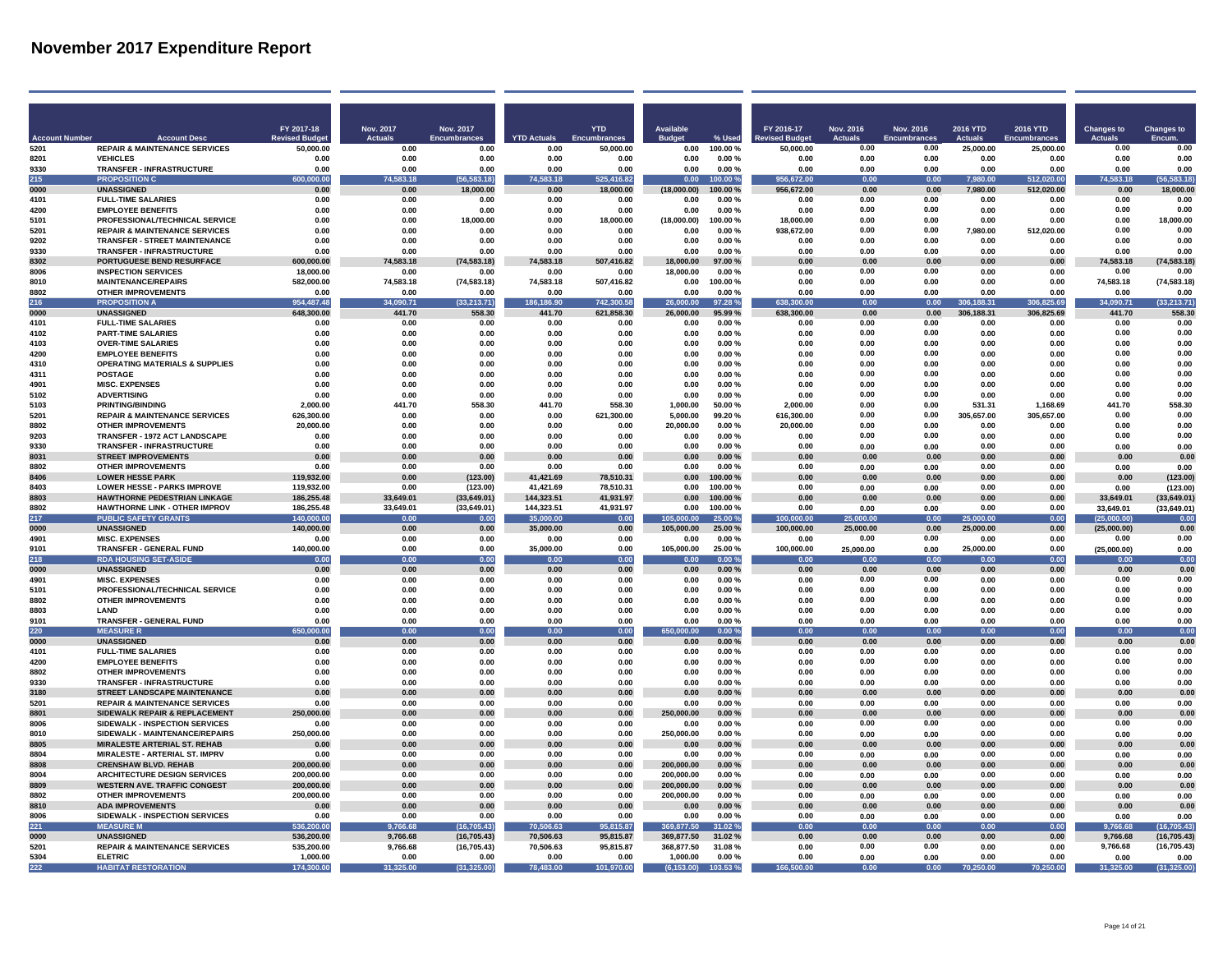| <b>Account Number</b> | <b>Account Desc</b>                                                          | FY 2017-18<br><b>Revised Budge</b> | Nov. 2017<br><b>Actuals</b> | Nov. 2017<br><b>Encumbrances</b> | <b>YTD Actuals</b>    | <b>YTD</b>             | <b>Available</b><br><b>Budget</b> | % Used              | FY 2016-17<br><b>Revised Budget</b> | <b>Nov. 2016</b><br><b>Actuals</b> | Nov. 2016<br><b>Encumbrances</b> | 2016 YTD<br><b>Actuals</b> | 2016 YTD<br><b>Encumbrances</b> | <b>Changes to</b><br><b>Actuals</b> | <b>Changes to</b><br>Encum. |
|-----------------------|------------------------------------------------------------------------------|------------------------------------|-----------------------------|----------------------------------|-----------------------|------------------------|-----------------------------------|---------------------|-------------------------------------|------------------------------------|----------------------------------|----------------------------|---------------------------------|-------------------------------------|-----------------------------|
| 0000                  | <b>UNASSIGNED</b>                                                            | 174,300.00                         | 31,325.00                   | (31, 325.00)                     | 78,483.00             | Enc<br>101,970.00      | (6, 153.00)                       | 103.53%             | 166,500.00                          | 0.00                               | 0.00                             | 70,250.00                  | 70,250.00                       | 31,325.00                           | (31, 325.00)                |
| 5101                  | PROFESSIONAL/TECHNICAL SERVICE                                               | 155,300.00                         | 31,325.00                   | (31, 325.00)                     | 68,983.00             | 92,470.00              | (6, 153.00)                       | 103.96%             | 148,000.00                          | 0.00                               | <b>በ በበ</b>                      | 61,000.00                  | 61,000.00                       | 31.325.00                           | (31, 325.00)                |
| 5201                  | <b>REPAIR &amp; MAINTENANCE SERVICES</b>                                     | 19,000.00                          | 0.00                        | 0.00                             | 9.500.00              | 9,500.00               | 0.00                              | 100.00%             | 18,500.00                           | 0.00                               | 0.00                             | 9.250.00                   | 9,250.00                        | 0.00                                | 0.00                        |
| 8802                  | <b>OTHER IMPROVEMENTS</b>                                                    | 0.00                               | 0.00                        | 0.00                             | 0.00                  | 0.00                   | 0.00                              | 0.00%               | 0.00                                | 0.00                               | 0.00                             | 0.00                       | 0.00                            | 0.00                                | 0.00                        |
| 223                   | <b>SUBREGION ONE MAINTENANCE</b>                                             | 44.800.00                          | 3.748.31                    | (2.639.04)                       | 11.190.71             | 19.174.51              | 14.434.78                         | 67.78%              | 44.800.00                           | 2.828.7                            | 1.692.91                         | 9.005.00                   | 8.000.16                        | 919.60                              | 946.13                      |
| 0000<br>5201          | <b>UNASSIGNED</b><br><b>REPAIR &amp; MAINTENANCE SERVICES</b>                | 44.800.00<br>24,000.00             | 3.748.31<br>2.639.04        | (2.639.04)<br>(2,639.04)         | 11.190.71<br>7,377.25 | 19.174.51<br>19,174.51 | 14.434.78<br>(2,551.76)           | 67.78%<br>110.63%   | 44.800.00<br>24.000.00              | 2.828.71<br>1.692.91               | (1.692.91)<br>(1,692.91)         | 9.005.00<br>5.274.69       | 8.000.16<br>8,000.16            | 919.60<br>946.13                    | (946.13)<br>(946.13)        |
| 5302                  | <b>WATER</b>                                                                 | 20.000.00                          | 1.060.49                    | 0.00                             | 3.611.34              | 0.00                   | 16,388.66                         | 18.06%              | 20.000.00                           | 1,081.59                           | 0.00                             | 3.521.24                   | 0.00                            | (21.10)                             | 0.00                        |
| 5304                  | <b>ELECTRIC</b>                                                              | 800.00                             | 48.78                       | 0.00                             | 202.12                | 0.00                   | 597.88                            | 25.25 %             | 800.00                              | 54.21                              | 0.00                             | 209.07                     | 0.00                            | (5.43)                              | 0.00                        |
| 224                   | <b>MEASURE A MAINTENANCE</b>                                                 | 90.000.00                          | 0.00                        | 0.00                             | 22.500.00             | 0.00                   | 67,500.00                         | 25.00 %             | 90.000.00                           | 22.500.00                          | 0.00                             | 22.500.00                  | 0.00                            | (22.500.00)                         | 0.00                        |
| 0000                  | <b>UNASSIGNED</b>                                                            | 90,000.00                          | 0.00                        | 0.00                             | 22,500.00             | 0.00                   | 67,500.00                         | 25.00 %             | 90,000.00                           | 22,500.00                          | 0.00                             | 22,500.00                  | 0.00                            | (22, 500.00)                        | 0.00                        |
| 5201<br>9101          | <b>REPAIR &amp; MAINTENANCE SERVICES</b><br><b>TRANSFER - GENERAL FUND</b>   | 0.00<br>90.000.00                  | 0.00<br>0.00                | 0.00<br>0.00                     | 0.00<br>22.500.00     | 0.00<br>0.00           | 0.00<br>67.500.00                 | $0.00 \%$<br>25.00% | 0.00<br>90.000.00                   | 0.00<br>22.500.00                  | 0.00<br>0.00                     | 0.00<br>22.500.00          | 0.00<br>0.00                    | 0.00<br>(22.500.00)                 | 0.00<br>0.00                |
| 225                   | <b>ABALONE COVE SEWER DISTRICT</b>                                           | 252.625.00                         | 2,575.94                    | 6,125.80                         | 65.406.13             | 48,401.52              | 138,817.35                        | 45.05%              | 249,400.00                          | 5,073.22                           | (3.231.45                        | 42,415.24                  | 53.319.12                       | (2, 497.28)                         | 9.357.2                     |
| 0000                  | <b>UNASSIGNED</b>                                                            | 252.625.00                         | 2.575.94                    | 6,125.80                         | 65,406.13             | 48,401.52              | 138,817.35                        | 45.05%              | 249.400.00                          | 5,073.22                           | (3,231.45)                       | 42,415.24                  | 53,319.12                       | (2, 497.28)                         | 9,357.25                    |
| 4101                  | <b>FULL-TIME SALARIES</b>                                                    | 9.600.00                           | 718.48                      | 0.00                             | 3.085.51              | 0.00                   | 6,514.49                          | 32.15%              | 9,100.00                            | 700.96                             | 0.00                             | 3.364.02                   | 0.00                            | 17.52                               | 0.00                        |
| 4102                  | <b>PART-TIME SALARIES</b>                                                    | 0.00                               | 0.00                        | 0.00                             | 0.00                  | 0.00                   | 0.00                              | 0.00%               | 0.00                                | 0.00                               | 0.00                             | 0.00                       | 0.00                            | 0.00                                | 0.00                        |
| 4103                  | <b>OVER-TIME SALARIES</b>                                                    | 0.00                               | 0.00                        | 0.00                             | 0.00                  | 0.00                   | 0.00                              | 0.00%               | 0.00                                | 0.00                               | 0.00                             | 0.00                       | 0.00                            | 0.00                                | 0.00                        |
| 4104<br>4200          | <b>EMPLOYEE BONUSES</b><br><b>EMPLOYEE BENEFITS</b>                          | 0.00<br>0.00                       | 0.00<br>0.00                | 0.00<br>0.00                     | 605.00<br>0.00        | 0.00<br>0.00           | (605.00)<br>0.00                  | 100.00%<br>0.00%    | 0.00<br>200.00                      | 0.00<br>0.00                       | 0.00<br>0.00                     | 0.00<br>0.00               | 0.00<br>0.00                    | 0.00<br>0.00                        | 0.00<br>0.00                |
| 4201                  | <b>HEALTH/DENTAL/VISION INSURANCE</b>                                        | 1.000.00                           | 169.37                      | 0.00                             | 713.96                | 0.00                   | 286.04                            | 71.40%              | 1.100.00                            | 0.00                               | 0.00                             | 0.00                       | 0.00                            | 169.37                              | 0.00                        |
| 4202                  | <b>FICA/MEDICARE</b>                                                         | 100.00                             | 9.37                        | 0.00                             | 46.41                 | 0.00                   | 53.59                             | 46.00%              | 0.00                                | 0.00                               | 0.00                             | 0.00                       | 0.00                            | 9.37                                | 0.00                        |
| 4203                  | <b>CALPERS RETIREMENT</b>                                                    | 1.000.00                           | 72.64                       | 0.00                             | 362.31                | 0.00                   | 637.69                            | 36.20%              | 1,700.00                            | 70.58                              | 0.00                             | 352.60                     | 0.00                            | 2.06                                | 0.00                        |
| 4204                  | <b>WORKERS' COMPENSATION</b>                                                 | 200.00                             | 24.79                       | 0.00                             | 90.24                 | 0.00                   | 109.76                            | 45.00%              | 0.00                                | 0.00                               | 0.00                             | 50.00                      | 0.00                            | 24.79                               | 0.00                        |
| 4205                  | <b>OTHER BENEFITS</b>                                                        | 300.00                             | 12.50                       | 0.00                             | 48.17                 | 0.00                   | 251.83                            | 16.00%              | 0.00                                | 17.17                              | 0.00                             | 85.80                      | 0.00                            | (4.67)                              | 0.00<br>0.00                |
| 4206<br>4207          | <b>H.S.A. CONTRIBUTION</b><br><b>CALPERS UNFUNDED LIABILITIES</b>            | 400.00<br>1.200.00                 | 16.15<br>0.00               | 0.00<br>0.00                     | 16.15<br>1.200.00     | 0.00<br>0.00           | 383.85<br>0.00                    | 4.00%<br>100.00%    | 400.00<br>0.00                      | 0.00<br>0.00                       | 0.00<br>0.00                     | 0.00<br>1.186.03           | 0.00<br>0.00                    | 16.15<br>0.00                       | 0.00                        |
| 4701                  | <b>INSURANCE PREMIUM</b>                                                     | 0.00                               | 0.00                        | 0.00                             | 0.00                  | 0.00                   | 0.00                              | 0.00%               | 200.00                              | 0.00                               | 0.00                             | 0.00                       | 0.00                            | 0.00                                | 0.00                        |
| 5101                  | PROFESSIONAL/TECHNICAL SERVICE                                               | 11,225.00                          | 85.20                       | 7,325.80                         | 6,096.60              | 8,414.40               | (3,286.00)                        | 129.27%             | 9,100.00                            | 77.20                              | (77.20)                          | 2,644.00                   | 1,206.00                        | 8.00                                | 7,403.00                    |
| 5102                  | <b>ADVERTISING</b>                                                           | 500.00                             | 0.00                        | 0.00                             | 0.00                  | 0.00                   | 500.00                            | 0.00%               | 500.00                              | 0.00                               | 0.00                             | 0.00                       | 0.00                            | 0.00                                | 0.00                        |
| 5201                  | <b>REPAIR &amp; MAINTENANCE SERVICES</b>                                     | 223,100.00                         | 1,200.00                    | (1, 200.00)                      | 51,861.73             | 39,987.12              | 131,251.15                        | 41.17%              | 223,100.00                          | 3,929.25                           | (3, 154.25)                      | 33,661.88                  | 52,113.12                       | (2,729.25)                          | 1,954.25                    |
| 5304                  | <b>ELECTRIC</b>                                                              | 4.000.00                           | 267.44                      | 0.00                             | 1,280.05              | 0.00                   | 2,719.95                          | 32.00%              | 4,000.00                            | 278.06                             | 0.00                             | 1,070.91                   | 0.00                            | (10.62)                             | 0.00                        |
| 8802<br>226           | <b>OTHER IMPROVEMENTS</b><br><b>RPV TV</b>                                   | 0.00<br>0.00                       | 0.00<br>0.00                | 0.00<br>0.00                     | 0.00<br>0.00          | 0.00<br>0.00           | 0.00<br>0.00                      | 0.00%<br>0.00%      | 0.00<br>0.00                        | 0.00<br>0.00                       | 0.00<br>0.00                     | 0.00<br>0.00               | 0.00<br>0.00                    | 0.00<br>0.00                        | 0.00<br>0.00                |
| 0000                  | <b>UNASSIGNED</b>                                                            | 0.00                               | 0.00                        | 0.00                             | 0.00                  | 0.00                   | 0.00                              | 0.00%               | 0.00                                | 0.00                               | 0.00                             | 0.00                       | 0.00                            | 0.00                                | 0.00                        |
| 4102                  | <b>PART-TIME SALARIES</b>                                                    | 0.00                               | 0.00                        | 0.00                             | 0.00                  | 0.00                   | 0.00                              | 0.00%               | 0.00                                | 0.00                               | 0.00                             | 0.00                       | 0.00                            | 0.00                                | 0.00                        |
| 4200                  | <b>EMPLOYEE BENEFITS</b>                                                     | 0.00                               | 0.00                        | 0.00                             | 0.00                  | 0.00                   | 0.00                              | 0.00%               | 0.00                                | 0.00                               | 0.00                             | 0.00                       | 0.00                            | 0.00                                | 0.00                        |
| 4205<br>4310          | <b>OTHER BENEFITS</b><br><b>OPERATING MATERIALS &amp; SUPPLIES</b>           | 0.00<br>0.00                       | 0.00<br>0.00                | 0.00<br>0.00                     | 0.00<br>0.00          | 0.00<br>0.00           | 0.00<br>0.00                      | 0.00%<br>0.00%      | 0.00<br>0.00                        | 0.00<br>0.00                       | 0.00<br>0.00                     | 0.00<br>0.00               | 0.00<br>0.00                    | 0.00<br>0.00                        | 0.00<br>0.00                |
| 4601                  | <b>DUES &amp; MEMBERSHIPS</b>                                                | 0.00                               | 0.00                        | 0.00                             | 0.00                  | 0.00                   | 0.00                              | 0.00%               | 0.00                                | 0.00                               | 0.00                             | 0.00                       | 0.00                            | 0.00                                | 0.00                        |
| 5101                  | PROFESSIONAL/TECHNICAL SERVICE                                               | 0.00                               | 0.00                        | 0.00                             | 0.00                  | 0.00                   | 0.00                              | $0.00 \%$           | 0.00                                | 0.00                               | 0.00                             | 0.00                       | 0.00                            | 0.00                                | 0.00                        |
| 5201                  | <b>REPAIR &amp; MAINTENANCE SERVICES</b>                                     | 0.00                               | 0.00                        | 0.00                             | 0.00                  | 0.00                   | 0.00                              | 0.00%               | 0.00                                | 0.00                               | 0.00                             | 0.00                       | 0.00                            | 0.00                                | 0.00                        |
| 6201                  | <b>EQUIPMENT REPLACEMENT CHARGES</b>                                         | 0.00                               | 0.00                        | 0.00                             | 0.00                  | 0.00                   | 0.00                              | 0.00%               | 0.00                                | 0.00                               | 0.00                             | 0.00                       | 0.00                            | 0.00                                | 0.00                        |
| 6202                  | <b>EMPLOYEE BENEFIT CHARGES</b>                                              | 0.00                               | 0.00                        | 0.00                             | 0.00                  | 0.00                   | 0.00                              | 0.00%               | 0.00                                | 0.00                               | 0.00                             | 0.00                       | 0.00                            | 0.00                                | 0.00                        |
| 9101<br>227           | TRANSFER - GENERAL FUND<br><b>GINSBURG CULTURAL ART BLD</b>                  | 0.00<br>0.00                       | 0.00<br>0.00                | 0.00<br>0.00                     | 0.00<br>0.00          | 0.00<br>0.00           | 0.00<br>0.00                      | 0.00%<br>0.00%      | 0.00<br>0.00                        | 0.00<br>0.00                       | 0.00<br>0.00                     | 0.00<br>0.00               | 0.00<br>0.00                    | 0.00<br>0.00                        | 0.00<br>0.00                |
| 0000                  | <b>UNASSIGNED</b>                                                            | 0.00                               | 0.00                        | 0.00                             | 0.00                  | 0.00                   | 0.00                              | 0.00%               | 0.00                                | 0.00                               | 0.00                             | 0.00                       | 0.00                            | 0.00                                | 0.00                        |
| 4310                  | <b>OPERATING MATERIALS &amp; SUPPLIES</b>                                    | 0.00                               | 0.00                        | 0.00                             | 0.00                  | 0.00                   | 0.00                              | 0.00%               | 0.00                                | 0.00                               | 0.00                             | 0.00                       | 0.00                            | 0.00                                | 0.00                        |
| 4901                  | <b>MISC. EXPENSES</b>                                                        | 0.00                               | 0.00                        | 0.00                             | 0.00                  | 0.00                   | 0.00                              | 0.00%               | 0.00                                | 0.00                               | 0.00                             | 0.00                       | 0.00                            | 0.00                                | 0.00                        |
| 5101                  | PROFESSIONAL/TECHNICAL SERVICE                                               | 0.00                               | 0.00                        | 0.00                             | 0.00                  | 0.00                   | 0.00                              | 0.00%               | <b>0.00</b>                         | 0.00                               | 0.00                             | 0.00                       | 0.00                            | 0.00                                | 0.00                        |
| 8802<br>9330          | OTHER IMPROVEMENTS<br>TRANSFER - INFRASTRUCTURE                              | 0.00<br>0.00                       | 0.00<br>0.00                | 0.00<br>0.00                     | 0.00<br>0.00          | 0.00<br>0.00           | 0.00<br>0.00                      | 0.00%<br>0.00%      | 0.00<br>0.00                        | 0.00<br>0.00                       | 0.00<br>0.00                     | 0.00<br>0.00               | 0.00<br>0.00                    | 0.00<br>0.00                        | 0.00<br>0.00                |
| 228                   | <b>DONOR RESTRICTED CONTRIBUTION</b>                                         | 312,892.75                         | 810.56                      | 6,189.44                         | 3,791.01              | 77,219.10              | 231,882.64                        | 25.89%              | 480.209.00                          | 1,389.08                           | 389.08                           | 3,918.37                   | 17,106.38                       | (578.52)                            | 67,578.52                   |
| 0000                  | <b>UNASSIGNED</b>                                                            | 12.892.75                          | 810.56                      | (810.56)                         | 3.791.01              | 10.219.10              | (1, 117.36)                       | 108.66%             | 480.209.00                          | 1,389.08                           | (1.389.08)                       | 3,918.37                   | 17.106.38                       | (578.52)                            | 578.52                      |
| 4310                  | <b>OPERATING MATERIALS &amp; SUPPLIES</b>                                    | 5.000.00                           | 810.56                      | (810.56)                         | 2.328.51              | 3.788.85               | (1, 117.36)                       | 122.34 %            | 9.184.00                            | 164.08                             | (164.08)                         | 164.08                     | (164.08)                        | 646.48                              | (646.48)                    |
| 5101                  | PROFESSIONAL/TECHNICAL SERVICE                                               | 0.00                               | 0.00                        | 0.00                             | 0.00                  | 0.00                   | 0.00                              | 0.00%               | 0.00                                | 0.00                               | 0.00                             | 485.29                     | 4,514.71                        | 0.00                                | 0.00                        |
| 5201<br>9330          | <b>REPAIR &amp; MAINTENANCE SERVICES</b><br><b>TRANSFER - INFRASTRUCTURE</b> | 7.892.75                           | 0.00<br>0.00                | 0.00<br>0.00                     | 1.462.50<br>0.00      | 6.430.25<br>0.00       | 0.00<br>0.00                      | 100.00%<br>0.00%    | 16.025.00<br>455.000.00             | 1.225.00<br>0.00                   | (1,225.00)<br>0.00               | 3.269.00<br>0.00           | 12,755.75<br>0.00               | (1.225.00)<br>0.00                  | 1.225.00<br>0.00            |
| 8501                  | <b>PVIC EXHIBIT REPLACEMENT</b>                                              | 0.00<br>300.000.00                 | 0.00                        | 67.000.00                        | 0.00                  | 67.000.00              | 233.000.00                        | 22.33%              | 0.00                                | 0.00                               | 0.00                             | 0.00                       | 0.00                            | 0.00                                | 67.000.00                   |
| 8004                  | <b>PVIC - ARCHITECTURE DESIGN</b>                                            | 0.00                               | 0.00                        | 0.00                             | 0.00                  | 0.00                   | 0.00                              | 0.00%               | 0.00                                | 0.00                               | 0.00                             | 0.00                       | 0.00                            | 0.00                                | 0.00                        |
| 8403                  | <b>PARKS IMPROVEMENTS</b>                                                    | 300,000.00                         | 0.00                        | 67,000.00                        | 0.00                  | 67,000.00              | 233,000.00                        | 22.33%              | 0.00                                | 0.00                               | 0.00                             | 0.00                       | 0.00                            | 0.00                                | 67,000.00                   |
|                       | <b>IA PORTUGUESE BEND MAINTENANCE</b>                                        | 155.720.00                         | 4,234.89                    | (3.912.15)                       | 42,405.05             | 67.406.79              | 45,908.16                         | 70.52%              | 114.900.00                          | 349.0                              | 0.00                             | 1,418.97                   | 80,314.00                       | 3,885.83                            | (3.912.15                   |
| 0000                  | <b>UNASSIGNED</b>                                                            | 155.720.00                         | 4,234.89                    | (3,912.15)                       | 42,405.05             | 67,406.79              | 45,908.16                         | 70.52%              | 114,900.00                          | 349.06                             | 0.00                             | 1,418.97                   | 80,314.00                       | 3,885.83                            | (3,912.15)                  |
| 5101<br>5201          | PROFESSIONAL/TECHNICAL SERVICE<br><b>REPAIR &amp; MAINTENANCE SERVICES</b>   | 89,220.00<br>59.500.00             | 0.00                        | 0.00                             | 0.00<br>41,082.78     | 40,820.00<br>26,586.79 | 48,400.00<br>(8, 169.57)          | 45.75%<br>113.73%   | 48,400.00<br>59,500.00              | 0.00<br>0.00                       | 0.00<br>0.00                     | 0.00<br>0.00               | 80,314.00<br>0.00               | 0.00<br>3.912.15                    | 0.00<br>(3,912.15)          |
| 5304                  | <b>ELECTRIC</b>                                                              | 7.000.00                           | 3,912.15<br>322.74          | (3,912.15)<br>0.00               | 1,322.27              | 0.00                   | 5,677.73                          | 18.89%              | 7,000.00                            | 349.06                             | 0.00                             | 1,418.97                   | 0.00                            | (26.32)                             | 0.00                        |
| 310                   | <b>CDBG</b>                                                                  | 305.060.00                         | 0.00                        | 6.954.00                         | 9.650.00              | 211.684.00             | 83.726.00                         | 72.55 %             | 343.000.00                          | 8.615.00                           | (8.615.00)                       | 9.550.00                   | 30.060.00                       | (8.615.00)                          | 15.569.00                   |
| 0000                  | <b>UNASSIGNED</b>                                                            | (139.300.00)                       | 0.00                        | 0.00                             | 4.820.00              | 0.00                   | (144, 120.00)                     | $-3.46%$            | 0.00                                | 0.00                               | 0.00                             | 0.00                       | 0.00                            | 0.00                                | 0.00                        |
| 4901                  | <b>MISC. EXPENSES</b>                                                        | 0.00                               | 0.00                        | 0.00                             | 4.820.00              | 0.00                   | (4.820.00)                        | 100.00%             | 0.00                                | 0.00                               | 0.00                             | 0.00                       | 0.00                            | 0.00                                | 0.00                        |
| 8802                  | <b>OTHER IMPROVEMENTS</b>                                                    | (139.300.00)                       | 0.00                        | 0.00                             | 0.00                  | 0.00                   | (139.300.00)                      | 0.00%               | 0.00                                | 0.00                               | 0.00                             | 0.00                       | 0.00                            | 0.00                                | 0.00                        |
| 9330                  | TRANSFER - INFRASTRUCTURE                                                    | 0.00                               | 0.00                        | 0.00                             | 0.00                  | 0.00                   | 0.00                              | 0.00%               | 0.00                                | 0.00                               | 0.00                             | 0.00                       | 0.00                            | 0.00                                | 0.00                        |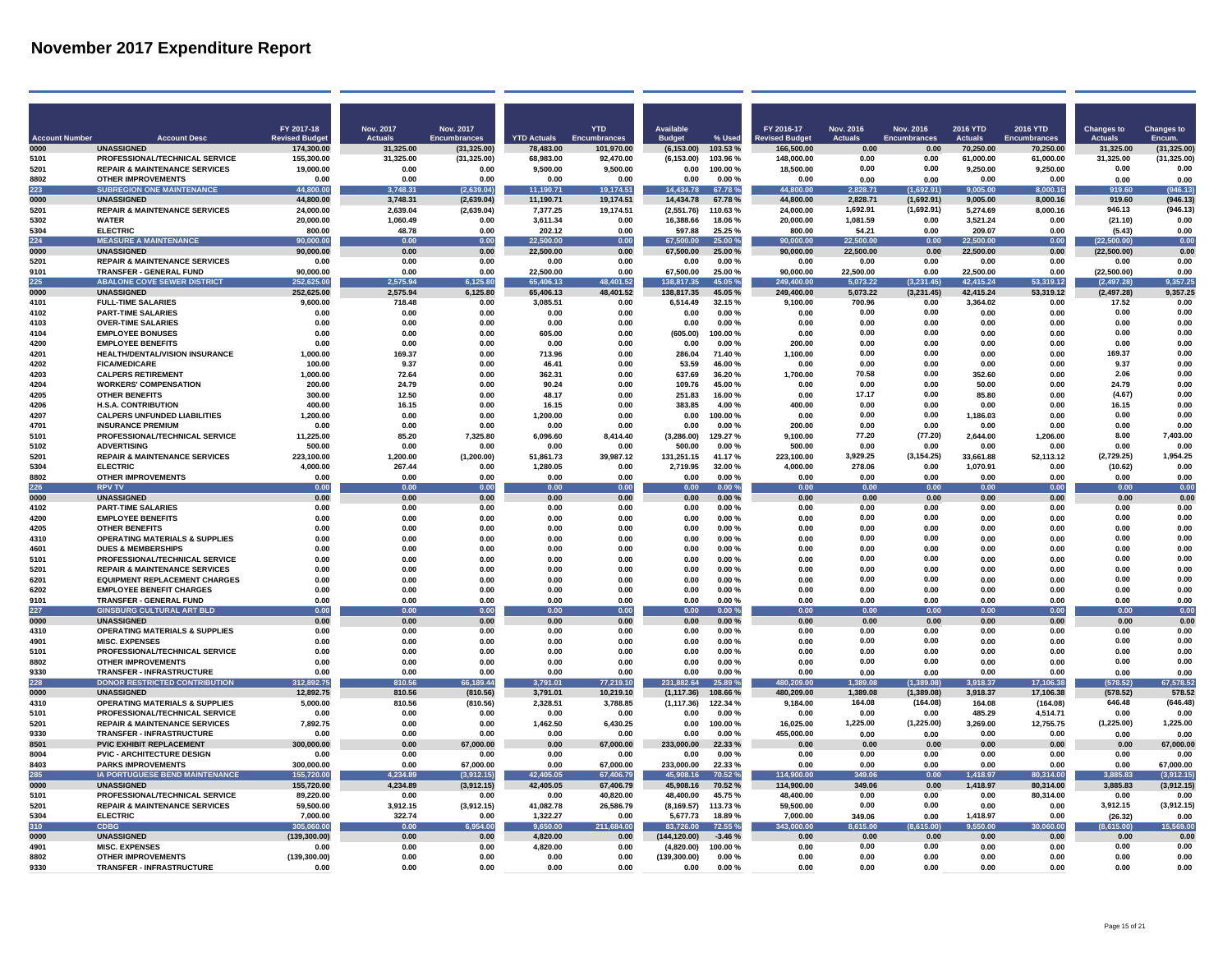**Contract Contract** 

المستور المستنبذ

|                       |                                                                               | FY 2017-18           | Nov. 2017           | Nov. 2017           |                      | <b>YTD</b>         | <b>Available</b>      |                  | FY 2016-17                | <b>Nov. 2016</b>   | Nov. 2016            | <b>2016 YTD</b>    | 2016 YTD             | Changes to            | Changes to         |
|-----------------------|-------------------------------------------------------------------------------|----------------------|---------------------|---------------------|----------------------|--------------------|-----------------------|------------------|---------------------------|--------------------|----------------------|--------------------|----------------------|-----------------------|--------------------|
| <b>Account Number</b> | <b>Account Desc</b>                                                           | <b>Revised Budge</b> | <b>Actuals</b>      | <b>Encumbrances</b> | <b>YTD Actuals</b>   |                    | <b>Budget</b>         | % Used           | <b>Revised Budget</b>     | <b>Actuals</b>     | <b>Encumbrances</b>  | <b>Actuals</b>     | <b>Encumbrances</b>  | <b>Actuals</b>        | Encum.             |
| 8110<br>4101          | <b>GRANT ADMINISTRATION</b><br><b>FULL-TIME SALARIES</b>                      | 0.00<br>0.00         | 0.00<br>0.00        | 0.00<br>0.00        | 0.00<br>0.00         | 0.00<br>0.00       | 0.00<br>0.00          | 0.00%<br>0.00%   | 0.00<br>0.00              | 0.00<br>0.00       | 0.00<br>0.00         | 0.00<br>0.00       | 0.00<br>0.00         | 0.00<br>0.00          | 0.00<br>0.00       |
| 4102                  | <b>PART-TIME SALARIES</b>                                                     | 0.00                 | 0.00                | 0.00                | 0.00                 | 0.00               | 0.00                  | 0.00%            | 0.00                      | 0.00               | 0.00                 | 0.00               | 0.00                 | 0.00                  | 0.00               |
| 4103                  | <b>OVER-TIME SALARIES</b>                                                     | 0.00                 | 0.00                | 0.00                | 0.00                 | 0.00               | 0.00                  | 0.00%            | 0.00                      | 0.00               | 0.00                 | 0.00               | 0.00                 | 0.00                  | 0.00               |
| 4310                  | <b>OPERATING MATERIALS &amp; SUPPLIES</b>                                     | 0.00                 | 0.00                | 0.00                | 0.00                 | 0.00               | 0.00                  | 0.00%            | 0.00                      | 0.00               | 0.00                 | 0.00               | 0.00                 | 0.00                  | 0.00               |
| 4311                  | <b>POSTAGE</b>                                                                | 0.00                 | 0.00                | 0.00                | 0.00                 | 0.00               | 0.00                  | 0.00%            | 0.00                      | 0.00<br>0.00       | 0.00                 | 0.00               | 0.00                 | 0.00<br>0.00          | 0.00<br>0.01       |
| 5101<br>5102          | PROFESSIONAL/TECHNICAL SERVICE<br><b>ADVERTISING</b>                          | 0.00<br>0.00         | 0.00<br>0.00        | 0.00<br>0.00        | 0.00<br>0.00         | 0.00<br>0.00       | 0.00<br>0.00          | 0.00%<br>0.00%   | 0.00<br>0.00              | 0.00               | 0.00<br>0.00         | 0.00<br>0.00       | 0.00<br>0.00         | 0.00                  | 0.01               |
| 5103                  | <b>PRINTING/BINDING</b>                                                       | 0.00                 | 0.00                | 0.00                | 0.00                 | 0.00               | 0.00                  | 0.00%            | 0.00                      | 0.00               | 0.00                 | 0.00               | 0.00                 | 0.00                  | 0.01               |
| 8802                  | <b>OTHER IMPROVEMENTS</b>                                                     | 0.00                 | 0.00                | 0.00                | 0.00                 | 0.00               | 0.00                  | 0.00%            | 0.00                      | 0.00               | 0.00                 | 0.00               | 0.00                 | 0.00                  | 0.00               |
| 8413                  | <b>DEL CERRO PARK IMPROVEMENT</b>                                             | 0.00                 | 0.00                | 0.00                | n nn                 | 0.00               | 0.00                  | 0.00 %           | n nn                      | n nn               | n nn                 | n nn               | n nn                 | n nn                  | 0.00               |
| 8002<br>8004          | DEL CERRO - CONSTRUCT MGMT<br><b>DEL CERRO - ARCHITECT DESIGN</b>             | 0.00<br>0.00         | 0.00<br>0.00        | 0.00<br>0.00        | 0.00<br>0.00         | 0.00<br>0.00       | 0.00<br>0.00          | 0.00%<br>0.00%   | 0.00<br>0.00              | 0.00<br>0.00       | 0.00<br>0.00         | 0.00<br>0.00       | 0.00<br>0.00         | 0.00<br>0.00          | 0.00<br>0.00       |
| 8403                  | <b>DEL CERRO - PARKS IMPROVE</b>                                              | 0.00                 | 0.00                | 0.00                | 0.00                 | 0.00               | 0.00                  | 0.00%            | 0.00                      | 0.00               | 0.00                 | 0.00               | 0.00                 | 0.00                  | 0.00               |
| 8810                  | <b>ADA IMPROVEMENTS</b>                                                       | 444<br>360.00        | 0.00                | ,954.00             | 4.830.00             | 211,684.00         | 227,846.00            | 48.72%           | 343,000.00                | 615.00             | (8,615.00)           | 550.00             | 30,060.00            | (8,615.00)            | 15.569.0           |
| 4101                  | <b>FULL-TIME SALARIES</b>                                                     | 0.00                 | 0.00                | 0.00                | 0.00                 | 0.00               | 0.00                  | 0.00%            | 0.00                      | 0.00               | 0.00                 | 0.00               | 0.00                 | 0.00                  | 0.00               |
| 4310                  | <b>OPERATING MATERIALS &amp; SUPPLIES</b><br>PROFESSIONAL/TECHNICAL SERVICE   | 0.00                 | 0.00<br>0.00        | 0.00                | 0.00                 | 0.00               | 0.00                  | 0.00%            | 0.00                      | 0.00<br>0.00       | 0.00<br>0.00         | 0.00               | 0.00                 | 0.00<br>0.00          | 0.00<br>0.00       |
| 5101<br>5102          | <b>ADVERTISING</b>                                                            | 0.00<br>0.00         | 0.00                | 0.00<br>0.00        | 0.00<br>0.00         | 0.00<br>0.00       | 0.00<br>0.00          | 0.00%<br>0.00%   | 0.00<br>0.00              | 0.00               | 0.00                 | 0.00<br>0.00       | 0.00<br>0.00         | 0.00                  | 0.00               |
| 8001                  | ADA IMPROV - PROF/TECH                                                        | 0.00                 | 0.00                | 0.00                | 0.00                 | 0.00               | 0.00                  | 0.00%            | 0.00                      | 0.00               | 0.00                 | 0.00               | 0.00                 | 0.00                  | 0.00               |
| 8802                  | <b>OTHER IMPROVEMENTS</b>                                                     | 444,360.00           | 0.00                | 6,954.00            | 4,830.00             | 211,684.00         | 227,846.00            | 48.72%           | 343,000.00                | 8,615.00           | (8,615.00)           | 9,550.00           | 30,060.00            | (8,615.00)            | 15,569.00          |
| 311                   | CDBG-R                                                                        | 0.00                 | 0.00                | 0.00                | 0.00                 | 0.00               | 0.00                  | 0.00%            | 0.00                      | 0.00               | 0.00                 | 0.00               | 0.00                 | 0.00                  | 0.0                |
| 0000<br>5101          | <b>UNASSIGNED</b><br>PROFESSIONAL/TECHNICAL SERVICE                           | 0.00<br>0.00         | 0.00<br>0.00        | 0.00<br>0.00        | 0.00<br>0.00         | 0.00<br>0.00       | 0.00<br>0.00          | 0.00%<br>0.00%   | 0.00<br>0.00              | 0.00<br>0.00       | 0.00<br>0.00         | 0.00<br>0.00       | 0.00<br>0.00         | 0.00<br>0.00          | 0.00<br>0.00       |
| 5102                  | <b>ADVERTISING</b>                                                            | 0.00                 | 0.00                | 0.00                | 0.00                 | 0.00               | 0.00                  | 0.00%            | 0.00                      | 0.00               | 0.00                 | 0.00               | 0.00                 | 0.00                  | 0.00               |
| 8801                  | <b>INFRASTRUCTURES</b>                                                        | 0.00                 | 0.00                | 0.00                | 0.00                 | <b>0.00</b>        | 0.00                  | 0.00%            | 0.00                      | 0.00               | 0.00                 | 0.00               | 0.00                 | 0.00                  | 0.00               |
| 330                   | <b>INFRASTRUCTURE IMPROVEMENTS</b>                                            | 10.366.580.11        | 403.82<br>1.319     | (2.246)<br>100.53   | 4.066.781.65         | 5,000,596.04       | 1.299.202.42          | 87.47%           | 15,161,541.00             | 966.732.72         | (104.876.87)         | 910.79             | 485.78<br>5.689      | 352.671.10            | (2, 141, 223.66)   |
| 0000<br>9501          | <b>UNASSIGNED</b><br>TRANSFER - WATER QUALITY                                 | 0.00<br>0.00         | 0.00<br>0.00        | 0.00<br>0.00        | 0.00<br>0.00         | 0.00<br>0.00       | 0.00<br>0.00          | 0.00%<br>0.00%   | 0.00<br>0.00              | 0.00<br>0.00       | 0.00<br>0.00         | 0.00<br>0.00       | 0.00<br>0.00         | 0.00<br>0.00          | 0.00<br>0.00       |
| 9681                  | TRANSFER - EQUIPMENT REPLACE                                                  | 0.00                 | 0.00                | 0.00                | 0.00                 | 0.00               | 0.00                  | 0.00%            | 0.00                      | 0.00               | 0.00                 | 0.00               | 0.00                 | 0.00                  | 0.00               |
| 8001                  | PAVEMENT MANAGEMENT PROGRAM                                                   | 0.00                 | 0.00                | 0.00                | 0.00                 | 0.00               | 0.00                  | 0.00%            | 0.00                      | 0.00               | 0.00                 | 0.00               | 0.00                 | 0.00                  | 0.00               |
| 8001                  | PAVEMENT PROG - PROF/TECH                                                     | 0.00                 | 0.00                | 0.00                | 0.00                 | 0.00               | 0.00                  | $0.00 \%$        | 0.00                      | 0.00               | 0.00                 | 0.00               | 0.00                 | 0.00                  | 0.00               |
| 8802                  | PUBLIC FAC - OTHER IMPROVE                                                    | 0.00                 | 0.00                | 0.00                | 0.00                 | 0.00               | 0.00                  | 0.00%            | 0.00                      | 0.00               | 0.00                 | 0.00               | 0.00                 | 0.00                  | 0.00               |
| 8031<br>4101          | <b>STREET IMPROVEMENTS</b><br><b>FULL-TIME SALARIES</b>                       | 44,745.00<br>0.00    | 3,128.75<br>0.00    | 354,800.71<br>0.00  | 9,088.00<br>0.00     | 580,862.46<br>0.00 | (545, 205.46)<br>0.00 | 318.47%<br>0.00% | 12,252,683.00<br>0.00     | 912,066.67<br>0.00 | (95, 807.67)<br>0.00 | ,440.69<br>0.00    | 4,714,769.59<br>0.00 | (908, 937.92)<br>0.00 | 450,608.38<br>0.00 |
| 4103                  | <b>OVER-TIME SALARIES</b>                                                     | 0.00                 | 0.00                | 0.00                | 0.00                 | 0.00               | 0.00                  | 0.00%            | 0.00                      | 0.00               | 0.00                 | 0.00               | 0.00                 | 0.00                  | 0.00               |
| 4200                  | <b>EMPLOYEE BENEFITS</b>                                                      | 0.00                 | 0.00                | 0.00                | 0.00                 | 0.00               | 0.00                  | $0.00 \%$        | 0.00                      | 0.00               | 0.00                 | 0.00               | 0.00                 | 0.00                  | 0.01               |
| 5101                  | PROFESSIONAL/TECHNICAL SERVICE                                                | 0.00                 | 0.00                | 6.800.00            | 0.00                 | 16,800.00          | (16,800.00)           | 100.00%          | 10,487.00                 | 28.907.95          | (28.907.95)          | 45,345.05          | 85,141.95            | (28.907.95)           | 35.707.95          |
| 5201<br>8001          | <b>REPAIR &amp; MAINTENANCE SERVICES</b><br><b>PROFESSIONAL/TECH SERVICES</b> | 0.00<br>44.745.00    | 0.00<br>0.00        | 0.00<br>0.00        | 0.00<br>0.00         | 0.00<br>44,745.00  | 0.00<br>0.00          | 0.00%<br>100.00% | 0.00<br>. ი ი             | 0.00<br>0.00       | 0.00<br>0.00         | 0.00<br>0.00       | 0.00<br>n nn         | 0.00<br>0.00          | 0.00<br>0.00       |
| 8099                  | STREET IMP MISC/OTHER EXPENSES                                                | n nn                 | 0.00                | 0.00                | n nn                 | <b>0.00</b>        | 0.00                  | .ስ ሰበ %          | . ი ი                     | 0.00               | 0.00                 | n nn               | n nn                 | 0.00                  | 0.01               |
| 8802                  | <b>OTHER IMPROVEMENTS</b>                                                     | 0.00                 | 3.128.75            | 348.000.71          | 9.088.00             | 519.317.46         | (528.405.46)          | 100.00%          | 12.242.196.00             | 883.158.72         | (66, 899.72)         | 1.839.095.64       | 4.629.627.64         | (880.029.97)          | 414.900.43         |
| 8032                  | <b>STORM DRAIN IMPROVEMENTS</b>                                               | 0.00                 | 0.00                | 0.00                | 0.00                 | 0.00               | 0.00                  | 0.00%            | 460,000.00                | 0.00               | 0.00                 | 0.00               | 0.00                 | 0.00                  | 0.00               |
| 5101<br>8801          | PROFESSIONAL/TECHNICAL SERVICE<br><b>INFRASTRUCTURES</b>                      | 0.00<br>0.00         | 0.00<br>0.00        | 0.00<br>0.00        | 0.00<br>0.00         | 0.00<br>0.00       | 0.00<br>0.00          | 0.00%<br>0.00%   | 0.00<br>0.00              | 0.00<br>0.00       | 0.00<br>0.00         | 0.00<br>0.00       | 0.00<br>0.00         | 0.00<br>0.00          | 0.00<br>0.00       |
| 8802                  | <b>OTHER IMPROVEMENTS</b>                                                     | 0.00                 | 0.00                | 0.00                | 0.00                 | 0.00               | 0.00                  | 0.00%            | 460,000.00                | 0.00               | 0.00                 | 0.00               | 0.00                 | 0.00                  | 0.00               |
| 8033                  | PARKS, TRAIL&OPEN SPACE IMPRO                                                 | 0.00                 | 766.00              | 0.00                | 2.782.00             | 2.984.00           | (5,766.00)            | 00.00%           | 381.837.00                | 4.619.10           | 18.754.75            | 183.297.91         | 305,326.38           | 3.853.10)             | (18, 754.75)       |
| 4101                  | <b>FULL-TIME SALARIES</b>                                                     | 0.00                 | 0.00                | 0.00                | 0.00                 | 0.00               | 0.00                  | 0.00%            | 0.00                      | 0.00               | 0.00                 | 0.00               | 0.00                 | 0.00                  | 0.00               |
| 4200<br>5101          | <b>EMPLOYEE BENEFITS</b><br>PROFESSIONAL/TECHNICAL SERVICE                    | 0.00<br>0.00         | 0.00<br>0.00        | 0.00<br>0.00        | 0.00<br>0.00         | 0.00<br>0.00       | 0.00<br>0.00          | 0.00%<br>0.00%   | 0.00<br>0.00              | 0.00<br>2.896.90   | 0.00<br>(2.896.90)   | 0.00<br>13,029.27  | 0.00<br>90,670.73    | 0.00<br>(2.896.90)    | 0.00<br>2.896.90   |
| 8401                  | <b>BUILDINGS</b>                                                              | 0.00                 | 0.00                | 0.00                | 0.00                 | 0.00               | 0.00                  | 0.00%            | 0.00                      | 0.00               | 0.00                 | 0.00               | 0.00                 | 0.00                  | 0.00               |
| 8801                  | <b>INFRASTRUCTURES</b>                                                        | 0.00                 | 0.00                | 0.00                | 0.00                 | 0.00               | 0.00                  | 0.00%            | 0.00                      | 0.00               | 0.00                 | 0.00               | 0.00                 | 0.00                  | 0.00               |
| 8802                  | <b>OTHER IMPROVEMENTS</b>                                                     | 0.00                 | 766.00              | 0.00                | 2.782.00             | 2.984.00           | (5,766.00)            | 100.00%          | 381.837.00                | 1.722.20           | 21.651.65            | 170.268.64         | 214.655.65           | (956.20)              | (21.651.65)        |
| 8803<br>8035          | <b>I AND</b><br><b>SEWER IMPROVEMENTS</b>                                     | 0.00<br>0.00         | <b>0.00</b><br>0.00 | 0.00<br>0.00        | n nn                 | <b>0.00</b>        | 0.00                  | 0.00%            | . ი ი                     | 0.00               | 0.00                 | 0.OO               | 0.00                 | 0.00                  | 0.00<br>0.00       |
| 5101                  | PROFESSIONAL/TECHNICAL SERVICE                                                | 0.00                 | 0.00                | 0.00                | n nn<br>0.00         | n nn<br>0.00       | 0.00<br>0.00          | 0.00%<br>0.00%   | 200,000.00<br>0.00        | n nn<br>0.00       | n nr<br>0.00         | n nn<br>0.00       | 0.00<br>0.00         | n nn<br>0.00          | 0.00               |
| 8801                  | <b>INFRASTRUCTURES</b>                                                        | 0.00                 | 0.00                | 0.00                | 0.00                 | 0.00               | 0.00                  | 0.00%            | 0.00                      | 0.00               | 0.00                 | 0.00               | 0.00                 | 0.00                  | 0.00               |
| 8802                  | <b>OTHER IMPROVEMENTS</b>                                                     | 0.00                 | 0.00                | 0.00                | 0.00                 | 0.00               | 0.00                  | 0.00%            | 200,000.00                | 0.00               | 0.00                 | 0.00               | 0.00                 | 0.00                  | 0.00               |
| 8036                  | <b>BUILDING IMPROVEMENTS</b>                                                  | 0.00                 | 0.00                | 0.00                | 0.00                 | 3,630.00           | (3,630.00)            | 00.00 %          | 322,000.00                | 0.00               | 4,000.00             | 6,089.20           | 5,410.80             | 0.00                  | (4,000.00)         |
| 4311<br>5101          | <b>POSTAGE</b><br>PROFESSIONAL/TECHNICAL SERVICE                              | 0.00<br>0.00         | 0.00<br>0.00        | 0.00<br>0.00        | 0.00<br>0.00         | 0.00<br>0.00       | 0.00<br>0.00          | 0.00%<br>0.00%   | 0.00<br>0.00              | 0.00<br>0.00       | 4.000.00<br>0.00     | 0.00<br>0.00       | 4,000.00<br>0.00     | 0.00<br>0.00          | (4.000.00)<br>0.00 |
| 5103                  | <b>PRINTING/BINDING</b>                                                       | 0.00                 | 0.00                | 0.00                | 0.00                 | 0.00               | 0.00                  | 0.00%            | 0.00                      | 0.00               | 0.00                 | 0.00               | 0.00                 | 0.00                  | 0.00               |
| 8101                  | <b>EQUIPMENT &amp; FURNITURE</b>                                              | 0.00                 | 0.00                | 0.00                | 0.00                 | 0.00               | 0.00                  | 0.00%            | 0.00                      | 0.00               | 0.00                 | 6,089.20           | 1,410.80             | 0.00                  | 0.00               |
| 8802                  | <b>OTHER IMPROVEMENTS</b>                                                     | 0.00                 | 0.00                | 0.00                | 0.00                 | 3,630.00           | (3,630.00)            | 100.00%          | 322,000.00                | 0.00               | 0.00                 | 0.00               | 0.00                 | 0.00                  | 0.00               |
| 8043<br>5101          | <b>LANDSLIDE IMPROVEMENTS</b><br>PROFESSIONAL/TECHNICAL SERVICE               | 0.00<br>0.00         | 0.00<br>0.00        | 0.00<br>0.00        | 0.00<br>0.00         | 0.00<br>0.00       | 0.00<br>0.00          | 0.00%<br>0.00%   | 1,256,798.00<br>75,000.00 | 38,960.00<br>0.00  | (38,960.00)<br>0.00  | 116,632.04<br>0.00 | 621,206.96<br>0.00   | (38,960.00)<br>0.00   | 38,960.00<br>0.00  |
| 5102                  | <b>ADVERTISING</b>                                                            | 0.00                 | 0.00                | 0.00                | 0.00                 | 0.00               | 0.00                  | 0.00%            | 0.00                      | 0.00               | 0.00                 | 0.00               | 0.00                 | 0.00                  | 0.00               |
| 5103                  | <b>PRINTING/BINDING</b>                                                       | 0.00                 | 0.00                | 0.00                | 0.00                 | 0.00               | 0.00                  | 0.00%            | 0.00                      | 0.00               | 0.00                 | 0.00               | 0.00                 | 0.00                  | 0.00               |
| 8802                  | <b>OTHER IMPROVEMENTS</b>                                                     | n nn                 | 0.00                | 0.00                | n nn                 | <b>0.00</b>        | 0.00                  | 0.00%            | 1.181.798.00              | 38,960.00          | (38,960.00)          | 116,632.04         | 621.206.96           | (38,960.00)           | 38,960.00          |
| 8101<br>8001          | <b>ENGINEERING REV/LABOR COMP</b>                                             | 77.910.00            | 8.790.00            | (8,790.00)          | 8.790.00<br>8.790.00 | 9.120.00           | 60,000.00             | 22.99%           | 0.00                      | 0.OC               | 0.00                 | 0 <sub>0</sub>     | 0.00                 | 8.790.00              | (8,790.00)         |
|                       | <b>ENGINNEERING REVIEW -PROF/TECH</b>                                         | 77.910.00            | 8.790.00            | (8.790.00)          |                      | 9.120.00           | 60.000.00             | 22.99%           | 0.00                      | 0.00               | 0.00                 | 0.00               | 0.00                 | 8.790.00              | (8,790.00)         |

a sa

and the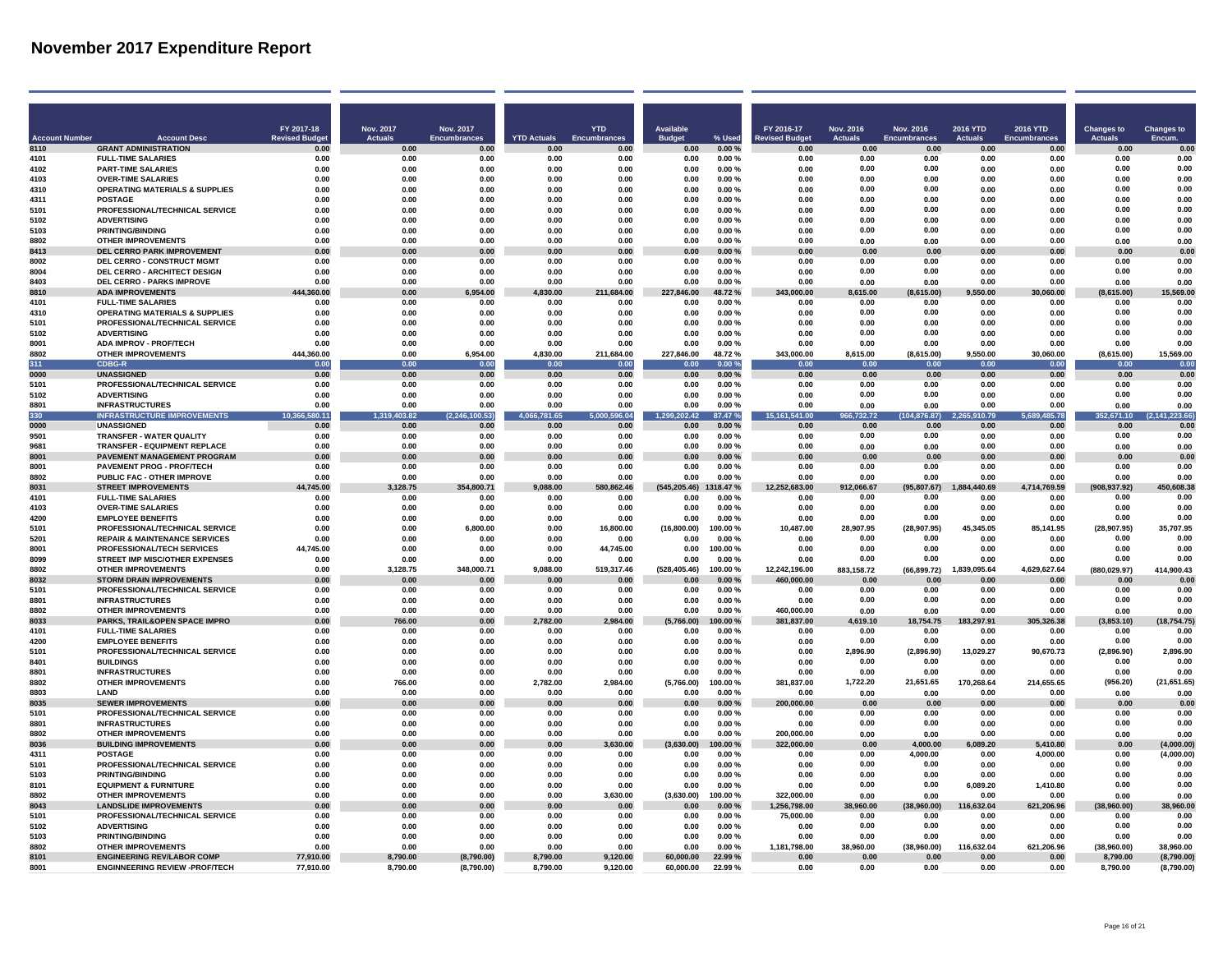|                       |                                                                            | FY 2017-18             | <b>Nov. 2017</b> | Nov. 2017            |                    | <b>YTD</b>           | <b>Available</b>       |                    | FY 2016-17            | Nov. 2016      | Nov. 2016           | 2016 YTD       | 2016 YTD     | <b>Changes to</b> | <b>Changes to</b>    |
|-----------------------|----------------------------------------------------------------------------|------------------------|------------------|----------------------|--------------------|----------------------|------------------------|--------------------|-----------------------|----------------|---------------------|----------------|--------------|-------------------|----------------------|
| <b>Account Number</b> | <b>Account Desc</b>                                                        | <b>Revised Budge</b>   | <b>Actuals</b>   | <b>Encumbrances</b>  | <b>YTD Actuals</b> |                      | <b>Budget</b>          | % Used             | <b>Revised Budget</b> | <b>Actuals</b> | <b>Encumbrances</b> | <b>Actuals</b> | Encumbrances | <b>Actuals</b>    | Encum.               |
| 8102<br>8001          | <b>INFRASTRUCTURE MGMT.PLAN</b><br><b>IMP - PROFESSIONAL /TECH</b>         | 25,000.00<br>25,000.00 | 0.00<br>0.00     | 5,000.00<br>5.000.00 | 0.00<br>0.00       | 5.000.00<br>5.000.00 | 20.000.00<br>20.000.00 | 20.00%<br>20.00%   | 0.00<br>0.00          | 0.00<br>0.00   | 0.00<br>0.00        | 0.00<br>0.00   | 0.00<br>0.00 | 0.00<br>0.00      | 5,000.00<br>5.000.00 |
| 8103                  | <b>SANITARY SEWER CAP ANALYSIS</b>                                         | 0.00                   | 0.00             | 0.00                 | 0.00               | 0.00                 | 0.00                   | 0.00%              | 0.00                  | 0.00           | 0.00                | 0.00           | 0.00         | 0.00              | 0.00                 |
| 8001                  | SANITARY SEWER - PROF/TECH                                                 | 0.00                   | 0.00             | 0.00                 | 0.00               | 0.00                 | 0.00                   | 0.00%              | 0.00                  | 0.00           | 0.00                | 0.00           | 0.00         | 0.00              | 0.00                 |
| 8110                  | <b>GRANT ADMINISTRATION</b>                                                | 70,000.00              | 3.984.25         | 12,905.75            | 622.54             | 55,051.46            | 8.326.00               | 88.11%             | 288,223,00            | 11.086.95      | 7,136.05            | 75.450.95      | 42,772.05    | (7, 102.70)       | 5,769.70             |
| 4101                  | <b>FULL-TIME SALARIES</b>                                                  | 0.00                   | 0.00             | 0.00                 | 0.00               | 0.00                 | 0.00                   | 0.00%              | 0.00                  | 0.00           | 0.00                | 0.00           | 0.00         | 0.00              | 0.00                 |
| 4102                  | <b>PART-TIME SALARIES</b>                                                  | 0.00                   | 0.00             | 0.00                 | 0.00               | 0.00                 | 0.00                   | 0.00%              | 0.00                  | 0.00           | 0.00                | 0.00           | 0.00         | 0.00              | 0.00                 |
| 4103                  | <b>OVER-TIME SALARIES</b>                                                  | 0.00                   | 0.00             | 0.00                 | 0.00               | 0.00                 | 0.00                   | $0.00 \%$          | 0.00                  | 0.00           | 0.00                | 0.00<br>0.00   | 0.00         | 0.00              | 0.00                 |
| 4200<br>4310          | <b>EMPLOYEE BENEFITS</b><br><b>OPERATING MATERIALS &amp; SUPPLIES</b>      | 0.00<br>0.00           | 0.00<br>0.00     | 0.00<br>0.00         | 0.00<br>0.00       | 0.00<br>0.00         | 0.00<br>0.00           | 0.00%<br>0.00%     | 0.00<br>0.00          | 0.00<br>0.00   | 0.00<br>0.00        | 0.00           | 0.00<br>0.00 | 0.00<br>0.00      | 0.00<br>0.00         |
| 4311                  | <b>POSTAGE</b>                                                             | 0.00                   | 0.00             | 0.00                 | 0.00               | 0.00                 | 0.00                   | 0.00%              | 0.00                  | 0.00           | 0.00                | 0.00           | 0.00         | 0.00              | 0.00                 |
| 4901                  | <b>MISC. EXPENSES</b>                                                      | 0.00                   | 0.00             | 0.00                 | 0.00               | 0.00                 | 0.00                   | 0.00%              | 0.00                  | 0.00           | 0.00                | 0.00           | 0.00         | 0.00              | 0.00                 |
| 5101                  | PROFESSIONAL/TECHNICAL SERVICE                                             | 0.00                   | 0.00             | 16,890.00            | 0.00               | 36,674.00            | (36, 674.00)           | 100.00%            | 288,223.00            | 11,086.95      | 7,136.05            | 75,450.95      | 42,772.05    | (11,086.95)       | 9,753.95             |
| 5102                  | <b>ADVERTISING</b>                                                         | 0.00                   | 0.00             | 0.00                 | 0.00               | 0.00                 | 0.00                   | 0.00%              | 0.00                  | 0.00           | 0.00                | 0.00           | 0.00         | 0.00              | 0.00                 |
| 5103                  | <b>PRINTING/BINDING</b>                                                    | 0.00                   | 0.00             | 0.00                 | 0.00               | 0.00                 | 0.00                   | 0.00%              | 0.00                  | 0.00           | 0.00                | 0.00           | 0.00         | 0.00              | 0.00                 |
| 5201                  | <b>REPAIR &amp; MAINTENANCE SERVICES</b>                                   | 0.00                   | 0.00             | 0.00                 | 0.00               | 0.00                 | 0.00                   | 0.00%              | 0.00                  | 0.00           | 0.00                | 0.00           | 0.00         | 0.00              | 0.00                 |
| 8001                  | <b>GRANT ADMIN - PROFESSION/TECH</b>                                       | 70.000.00              | 3.984.25         | (3,984.25)           | 6.622.54           | 18,377.46            | 45,000.00              | 35.71 %            | 0.00                  | 0.00           | 0.00                | 0.00           | 0.00         | 3.984.25          | (3,984.25)           |
| 8802<br>8202          | <b>OTHER IMPROVEMENTS</b><br><b>ABALONE COVE SEWER REHAB</b>               | 0.00<br>0.00           | 0.00<br>0.00     | 0.00<br>0.00         | 0.00<br>0.00       | 0.00<br>0.00         | 0.00<br>0.00           | 0.00%<br>0.00%     | 0.00<br>0.00          | 0.00<br>0.00   | 0.00<br>0.00        | 0.00<br>0.00   | 0.00<br>0.00 | 0.00<br>0.00      | 0.00<br>0.00         |
| 8806                  | AB COVE SEWER - IMPROVEMENT                                                | 0.00                   | 0.00             | 0.00                 | 0.00               | 0.00                 | 0.00                   | 0.00%              | 0.00                  | 0.00           | 0.00                | 0.00           | 0.00         | 0.00              | 0.00                 |
| 8203                  | <b>ABALONE COVE SEWER RATE STUDY</b>                                       | 175.000.00             | 0.00             | 0.00                 | 0.00               | 0.00                 | 175.000.00             | 0.00%              | 0.00                  | 0.00           | 0.00                | 0.00           | 0.00         | 0.00              | 0.00                 |
| 8001                  | AB COVE SEWER - PROF/TECH                                                  | 175,000.00             | 0.00             | 0.00                 | 0.00               | 0.00                 | 175,000.00             | 0.00%              | 0.00                  | 0.00           | 0.00                | 0.00           | 0.00         | 0.00              | 0.00                 |
| 8301                  | <b>PVDS REALIGNMENT - EAST END</b>                                         | 140,745.00             | 0.00             | 0.00                 | 0.00               | 40,745.00            | 100,000.00             | 28.95%             | 0.00                  | 0.00           | 0.00                | 0.00           | $0.00\,$     | 0.00              | 0.00                 |
| 8003                  | <b>PVDS - ENVIRONMENTAL REVIEW</b>                                         | 40,745.00              | 0.00             | 0.00                 | 0.00               | 40,745.00            | 0.00                   | 100.00%            | 0.00                  | 0.00           | 0.00                | 0.00           | 0.00         | 0.00              | 0.00                 |
| 8802                  | <b>PVDS - OTHER IMPROVE</b>                                                | 100,000.00             | 0.00             | 0.00                 | 0.00               | 0.00                 | 100,000.00             | 0.00%              | 0.00                  | 0.00           | 0.00                | 0.00           | 0.00         | 0.00              | 0.00                 |
| 8303<br>8001          | PB LANDSLIDE DEWATERING WELLS<br><b>DEWATERING WELLS - PROF/TECH</b>       | 0.00<br>0.00           | 0.00<br>0.00     | 0.00<br>0.00         | 0.00<br>0.00       | 0.00<br>0.00         | 0.00<br>0.00           | $0.00 \%$<br>0.00% | 0.00<br>0.00          | 0.00<br>0.00   | 0.00<br>0.00        | 0.00<br>0.00   | 0.00<br>0.00 | 0.00<br>0.00      | 0.00<br>0.00         |
| 8002                  | <b>DEWATERING - CONSTRUCTION MGMT</b>                                      | 0.00                   | 0.00             | 0.00                 | 0.00               | 0.00                 | 0.00                   | 0.00%              | 0.00                  | 0.00           | 0.00                | 0.00           | 0.00         | 0.00              | 0.00                 |
| 8802                  | <b>DEWATERING - OTHER IMPROVE</b>                                          | 0.00                   | 0.00             | 0.00                 | 0.00               | 0.00                 | 0.00                   | 0.00%              | 0.00                  | 0.00           | 0.00                | 0.00           | 0.00         | 0.00              | 0.00                 |
| 8304                  | PB LANDSLIDE AREA STRATEGIC                                                | 40.000.00              | 0.00             | 48,200.00            | 8,160.00           | 75,040.00            | (43, 200.00)           | 208.00%            | 0.00                  | 0.00           | 0.00                | 0.00           | 0.00         | 0.00              | 48,200.00            |
| 8001                  | <b>LANDSLIDE - PROF/TECH</b>                                               | 40,000.00              | 0.00             | 48,200.00            | 8,160.00           | 75,040.00            | (43, 200.00)           | 208.00%            | 0.00                  | 0.00           | 0.00                | 0.00           | 0.00         | 0.00              | 48,200.00            |
| 8403                  | <b>SUNNYSIDE RIDGE TRAIL</b>                                               | 83,154.21              | 0.00             | 0.00                 | 0.00               | 83,154.21            | 0.00                   | 100.00%            | 0.00                  | 0.00           | 0.00                | 0.00           | 0.00         | 0.00              | 0.00                 |
| 8001                  | SUNNYSIDE RIDGE - PROF/TECH                                                | 0.00                   | 0.00             | 0.00                 | 0.00               | 0.00                 | 0.00                   | 0.00%              | 0.00                  | 0.00           | 0.00                | 0.00           | 0.00         | 0.00              | 0.00                 |
| 8002<br>8099          | SUNNYSIDE RIDGE - CONSTR MGMT                                              | 0.00                   | 0.00             | 0.00<br>0.00         | 0.00<br>0.00       | 0.00                 | 0.00                   | 0.00%              | 0.00<br>0.00          | 0.00<br>0.00   | 0.00<br>0.00        | 0.00           | 0.00         | 0.00<br>0.00      | 0.00<br>0.00         |
| 8404                  | <b>SUNNYSIDE RIDGE - MISC./OTHER</b><br>SUNNYSIDE RIDGE - TRAILS IMPRV     | 0.00<br>83.154.21      | 0.00<br>0.00     | 0.00                 | 0.00               | 0.00<br>83.154.21    | 0.00<br>0.00           | 0.00%<br>100.00%   | 0.00                  | 0.00           | 0.00                | 0.00<br>0.00   | 0.00<br>0.00 | 0.00              | 0.00                 |
| 8404                  | <b>COASTAL BLUFF FENCE</b>                                                 | 315.018.00             | 67.078.00        | (63, 724.10)         | 104,562.00         | 13.809.90            | 196,646.10             | 37.58%             | 0.00                  | 0.00           | 0.00                | 0.00           | 0.00         | 67.078.00         | (63, 724.10)         |
| 8099                  | <b>COASTAL B MISC./OTHER EXPENSES</b>                                      | 0.00                   | 0.00             | 0.00                 | 0.00               | 0.00                 | 0.00                   | 0.00%              | 0.00                  | 0.00           | 0.00                | 0.00           | 0.00         | 0.00              | 0.00                 |
| 8404                  | <b>COASTAL BLUFF - TRAILS IMPROVE</b>                                      | 315,018.00             | 67,078.00        | (63, 724.10)         | 104,562.00         | 13,809.90            | 196,646.10             | 37.58%             | 0.00                  | 0.00           | 0.00                | 0.00           | 0.00         | 67,078.00         | (63, 724.10)         |
| 8802                  | <b>COASTAL BLUFF - OTHER IMPROVE</b>                                       | 0.00                   | 0.00             | 0.00                 | 0.00               | 0.00                 | 0.00                   | 0.00%              | 0.00                  | 0.00           | 0.00                | 0.00           | 0.00         | 0.00              | 0.00                 |
| 8405                  | <b>LADERA LINDA COMMUNITY CNTR</b>                                         | 9,871.00               | 0.00             | 0.00                 | 9,871.00           | 0.00                 | 0.00                   | 100.00%            | 0.00                  | 0.00           | 0.00                | 0.00           | 0.00         | 0.00              | 0.00                 |
| 8001                  | LL MASTER PLAN - PROF/TECH                                                 | 0.00                   | 0.00             | 0.00                 | 0.00               | 0.00                 | 0.00                   | 0.00%              | 0.00                  | 0.00           | 0.00                | 0.00           | 0.00         | 0.00              | 0.00                 |
| 8004<br>8406          | <b>LLINDA PLAN - ARCHITECT DESIGN</b><br><b>LOWER HESSE PARK</b>           | 9,871.00<br>0.00       | 0.00<br>0.00     | 0.00<br>0.00         | 9,871.00<br>0.00   | 0.00<br>0.00         | 0.00<br>0.00           | 100.00%<br>0.00%   | 0.00<br>0.00          | 0.00<br>0.00   | 0.00<br>0.00        | 0.00<br>0.00   | 0.00<br>0.00 | 0.00<br>0.00      | 0.00<br>0.00         |
| 8403                  | <b>LOWER HESSE - PARKS IMPROV</b>                                          | 0.00                   | 0.00             | 0.00                 | 0.00               | 0.00                 | 0.00                   | 0.00%              | 0.00                  | 0.00           | 0.00                | 0.00           | 0.00         | 0.00              | 0.00                 |
| 8411                  | <b>PVIC PARKING LOT LIGHTING</b>                                           | 0.00                   | 0.00             | 0.00                 | 0.00               | 0.00                 | 0.00                   | 0.00%              | 0.00                  | 0.00           | 0.00                | 0.00           | 0.00         | 0.00              | 0.00                 |
| 8802                  | <b>PVIC - OTHER IMPROVEMENTS</b>                                           | 0.00                   | 0.00             | 0.00                 | 0.00               | 0.00                 | 0.00                   | 0.00%              | 0.00                  | 0.00           | 0.00                | 0.00           | 0.00         | 0.00              | 0.00                 |
| 8412                  | ADA IMPROVEMENT - HESSE PARK                                               | 0.00                   | 0.00             | 0.00                 | 0.00               | 0.00                 | 0.00                   | 0.00%              | 0.00                  | 0.00           | 0.00                | 0.00           | 0.00         | 0.00              | 0.00                 |
| 8004                  | ADA HESSE - ARCHITECT DESIGN                                               | 0.00                   | 0.00             | 0.00                 | 0.00               | 0.00                 | 0.00                   | 0.00%              | 0.00                  | 0.00           | 0.00                | 0.00           | 0.00         | 0.00              | 0.00                 |
| 8413                  | <b>DEL CERRO PARK IMPROVEMENT</b>                                          | 0.00                   | 0.00             | 0.00                 | 0.00               | 0.00                 | 0.00                   | 0.00%              | 0.00                  | 0.00           | 0.00                | 0.00           | 0.00         | 0.00              | 0.00                 |
| 8004                  | DEL CERRO - ARCHITECT DESIGN                                               | 0.00                   | 0.00             | 0.00                 | 0.00               | 0.00                 | 0.00                   | 0.00%              | 0.00                  | 0.00           | 0.00                | 0.00           | 0.00         | 0.00              | 0.00                 |
| 8501<br>8099          | PVIC EXHIBIT REPLACEMENT<br><b>PVIC - MISC./OTHER EXPENSES</b>             | 110,000.00<br>0.00     | 0.00<br>0.00     | 0.00<br>0.00         | 78,023.70<br>0.00  | 10,019.30<br>0.00    | 21,957.00<br>0.00      | 80.04 %<br>0.00%   | 0.00<br>0.00          | 0.00<br>0.00   | 0.00<br>0.00        | 0.00<br>0.00   | 0.00<br>0.00 | 0.00<br>0.00      | 0.00<br>0.00         |
| 8402                  | <b>PVIC - BUILDING IMPROVEMENTS</b>                                        | 110.000.00             | 0.00             | 0.00                 | 78,023.70          | 10,019.30            | 21.957.00              | 80.04%             | 0.00                  | 0.00           | 0.00                | 0.00           | 0.00         | 0.00              | 0.00                 |
| 8502                  | <b>RPVTV BUILDING IMPROVEMENT</b>                                          | 149.800.00             | 0.00             | 0.00                 | 0.00               | 0.00                 | 149,800.00             | 0.00%              | 0.00                  | 0.00           | 0.00                | 0.00           | 0.00         | 0.00              | 0.00                 |
| 8004                  | <b>RPVTV - ARCHITECTURE DESIGN</b>                                         | 0.00                   | 0.00             | 0.00                 | 0.00               | 0.00                 | 0.00                   | 0.00%              | 0.00                  | 0.00           | 0.00                | 0.00           | 0.00         | 0.00              | 0.00                 |
| 8099                  | RPVTV - MISC./OTHER EXPENSES                                               | 0.00                   | 0.00             | 0.00                 | 0.00               | 0.00                 | 0.00                   | 0.00%              | 0.00                  | 0.00           | 0.00                | 0.00           | 0.00         | 0.00              | 0.00                 |
| 8402                  | <b>RPVTV - BUILDING IMPROVEMENTS</b>                                       | 149.800.00             | 0.00             | 0.00                 | 0.00               | 0.00                 | 149.800.00             | 0.00%              | 0.00                  | 0.00           | 0.00                | 0.00           | 0.00         | 0.00              | 0.00                 |
| 8503                  | <b>CIVIC CENTER</b>                                                        | 237,300.00             | 0.00             | 0.00                 | 0.00               | 0.00                 | 237,300.00             | $0.00 \%$          | 0.00                  | 0.00           | 0.00                | 0.00           | 0.00         | 0.00              | 0.00                 |
| 8009                  | <b>CIVIC CENTER - PROJECT DEV</b>                                          | 0.00                   | 0.00             | 0.00                 | 0.00               | 0.00                 | 0.00                   | 0.00%              | 0.00                  | 0.00<br>0.00   | 0.00<br>0.00        | 0.00           | 0.00         | 0.00<br>0.00      | 0.00<br>0.00         |
| 8099<br>8402          | <b>CIVIC CENTER - MISCJOTHER</b><br><b>CIVIC CENTER - BUILDING IMPROVE</b> | 0.00<br>237,300.00     | 0.00<br>0.00     | 0.00<br>0.00         | 0.00<br>0.00       | 0.00<br>0.00         | 0.00<br>237,300.00     | $0.00 \%$<br>0.00% | 0.00<br>n nn          | 0.00           | 0.00                | 0.00<br>0.00   | 0.00<br>0.00 | 0.00              | 0.00                 |
| 8504                  | <b>CITYWIDE ADA TRANSITION PLAN</b>                                        | 596.112.90             | 485.17           | (485.17)             | 997.65             | 450.115.25           | 145.000.00             | 75.68%             | 0.00                  | 0.00           | 0.00                | 0.00           | 0.00         | 485.17            | (485.17)             |
| 8004                  | <b>ADA - ARCHITECTURE DESIGN</b>                                           | 0.00                   | 0.00             | 0.00                 | 0.00               | 0.00                 | 0.00                   | 0.00%              | 0.00                  | 0.00           | 0.00                | 0.00           | 0.00         | 0.00              | 0.00                 |
| 8802                  | CITY ADA TRANS - OTHER IMPROVE                                             | 596,112.90             | 485.17           | (485.17)             | 997.65             | 450,115.25           | 145,000.00             | 75.68%             | 0.00                  | 0.00           | 0.00                | 0.00           | 0.00         | 485.17            | (485.17)             |
| 8505                  | PVIC SUNSET ROOM ACOSTICAL                                                 | 0.00                   | 0.00             | 0.00                 | 0.00               | 0.00                 | 0.00                   | 0.00%              | 0.00                  | 0.00           | 0.00                | 0.00           | 0.00         | 0.00              | 0.00                 |
| 8402                  | PVIC SUNSET ROOM IMPROV                                                    | 0.00                   | 0.00             | 0.00                 | 0.00               | 0.00                 | 0.00                   | 0.00%              | 0.00                  | 0.00           | 0.00                | 0.00           | 0.00         | 0.00              | 0.00                 |
| 8702                  | <b>STORM DRAIN POINT REPAIR PROG</b>                                       | 32,250.00              | 0.00             | 0.00                 | 0.00               | 0.00                 | 32,250.00              | 0.00%              | 0.00                  | 0.00           | 0.00                | 0.00           | 0.00         | 0.00              | 0.00                 |
| 8004<br>8707          | <b>ARCHITECTURE DESIGN SERVICES</b>                                        | 32.250.00              | 0.00             | 0.00                 | 0.00               | 0.00                 | 32.250.00              | 0.00%              | 0.00<br>0.00          | 0.00<br>0.00   | 0.00<br>0.00        | 0.00<br>0.00   | 0.00         | 0.00              | 0.00                 |
| 8001                  | <b>STORM DRAIN DEFICIENCY IMPRO</b><br>PROFESSIONAL/TECH SERVICES          | 200,551.00<br>0.00     | 2,604.26<br>0.00 | (2,604.26)<br>0.00   | 2.604.26<br>0.00   | 193,747.40<br>0.00   | 4,199.34<br>0.00       | 97.91 %<br>0.00%   | 0.00                  | 0.00           | 0.00                | 0.00           | 0.00<br>0.00 | 2.604.26<br>0.00  | (2,604.26)<br>0.00   |
|                       |                                                                            |                        |                  |                      |                    |                      |                        |                    |                       |                |                     |                |              |                   |                      |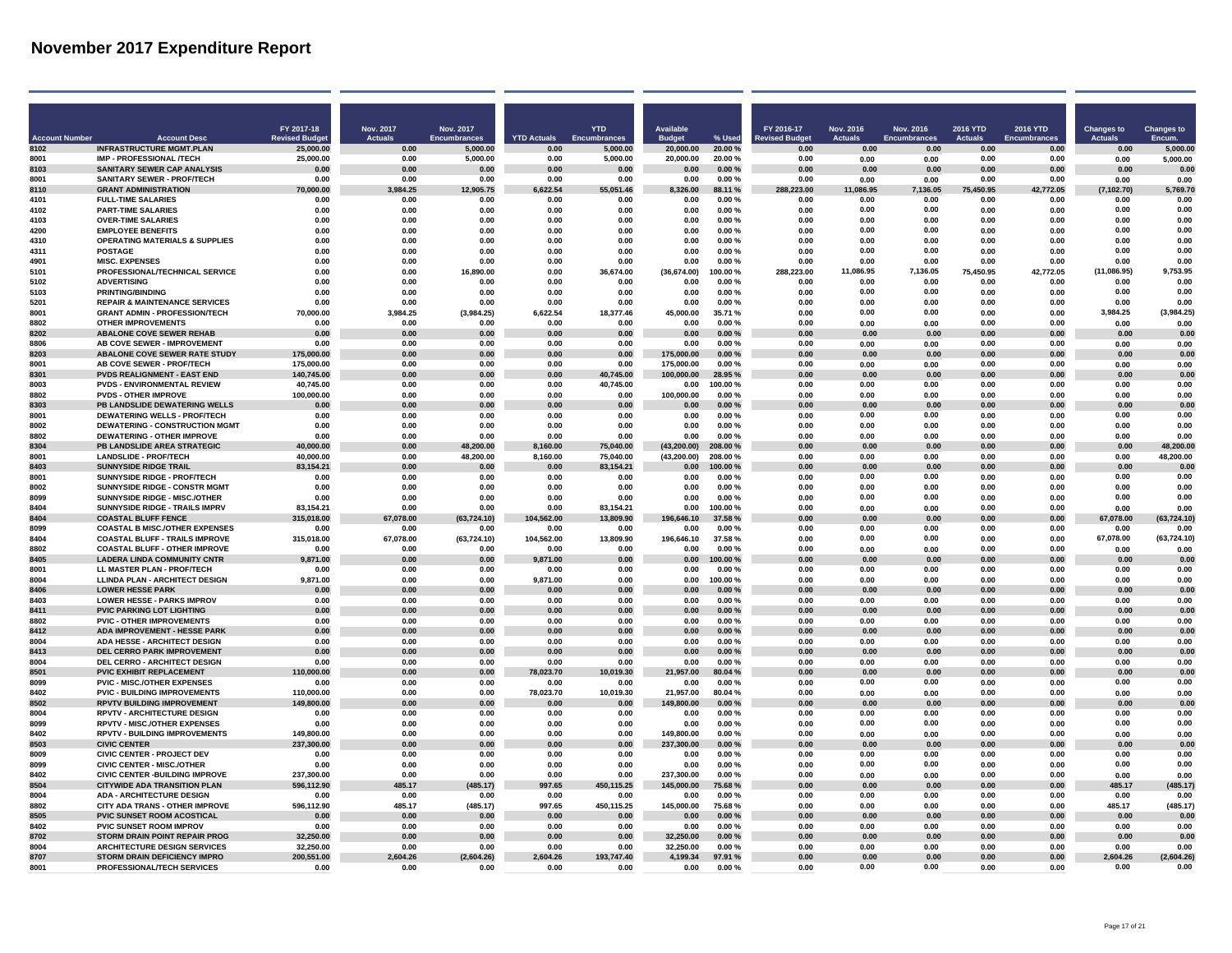|                              |                                                                              | FY 2017-18                  | <b>Nov. 2017</b>       | <b>Nov. 2017</b>            |                            | <b>YTD</b>                 | <b>Available</b>            |                    | FY 2016-17           | <b>Nov. 2016</b>       | Nov. 2016                   | <b>2016 YTD</b> | 2016 YTD     | <b>Changes to</b>      | <b>Changes to</b>      |
|------------------------------|------------------------------------------------------------------------------|-----------------------------|------------------------|-----------------------------|----------------------------|----------------------------|-----------------------------|--------------------|----------------------|------------------------|-----------------------------|-----------------|--------------|------------------------|------------------------|
| <b>Account Numbe</b><br>8006 | <b>Account Des</b><br><b>INSPECTION SERVICES</b>                             | <b>Revised Budg</b><br>0.00 | <b>Actuals</b><br>0.00 | <b>Encumbrances</b><br>0.00 | <b>YTD Actuals</b><br>0.00 | 0.00                       | 0.00                        | % Used<br>0.00%    | evised Budge<br>0.00 | <b>Actuals</b><br>0.00 | <b>Encumbrances</b><br>0.00 | 0.00            | 0.00         | <b>Actuals</b><br>0.00 | Encum.<br>0.00         |
| 8802                         | SDDIP - OTHER IMPROVEMENTS                                                   | 0.00                        | 0.00                   | 0.00                        | 0.00                       | 0.00                       | 0.00                        | 0.00%              | 0.00                 | 0.00                   | 0.00                        | 0.00            | 0.00         | 0.00                   | 0.00                   |
| 8807                         | SDDIP - STORMWATER IMPROVE                                                   | 200,551.00                  | 2,604.26               | (2,604.26)                  | 2,604.26                   | 193,747.40                 | 4,199.34                    | 97.91%             | 0.00                 | 0.00                   | 0.00                        | 0.00            | 0.00         | 2,604.26               | (2,604.26)             |
| 8709                         | <b>CONNECTOR PIPE SCREENS</b>                                                | 251,100.00                  | n nn                   | 0.00                        | 0.00                       | 0.00                       | 251.100.00                  | 0.00%              | n nn                 | 0.00                   | n nn                        | 0.00            | 0.00         | n nn                   | 0.00                   |
| 8807                         | <b>CONNECTOR PIPE - STORMWATER</b>                                           | 251.100.00                  | 0.00                   | 0.00                        | 0.00                       | 0.00                       | 251.100.00                  | $0.00 \%$          | 0.00                 | 0.00                   | 0.00                        | 0.00            | 0.00         | 0.00                   | 0.00                   |
| 8803<br>8001                 | <b>HAWTHORNE PEDESTRIAN LINKAGE</b><br><b>HAWTHORNE PED PROF/TECH</b>        | 1.265.062.52<br>0.00        | 243.988.34<br>0.00     | (243,988.34)<br>0.00        | 896.653.61<br>0.00         | 390.408.91<br>0.00         | (22,000.00)<br>0.00         | 101.74%<br>0.00%   | 0.00<br>0.00         | 0.00<br>0.00           | 0.00<br>0.00                | 0.00<br>0.00    | 0.00<br>0.00 | 243,988.34<br>0.00     | (243,988.34)<br>0.00   |
| 8002                         | <b>HAWTHORNE LINK - CONST MGMT</b>                                           | 101,870.00                  | 56,080.00              | (56,080.00)                 | 90,698.50                  | 33,171.50                  | (22,000.00)                 | 121.60%            | 0.00                 | 0.00                   | 0.00                        | 0.00            | 0.00         | 56,080.00              | (56,080.00)            |
| 8004                         | HAWTHORNE LINK ARCHITECT DSGN                                                | 0.00                        | 0.00                   | 0.00                        | 0.00                       | 0.00                       | 0.00                        | 0.00%              | 0.00                 | 0.00                   | 0.00                        | 0.00            | 0.00         | 0.00                   | 0.00                   |
| 8802                         | HAWTHORNE LINK - OTHER IMPROV                                                | 1,163,192.52                | 187,908.34             | (187, 908.34)               | 805,955.11                 | 357,237.41                 | 0.00                        | 100.00%            | 0.00                 | 0.00                   | 0.00                        | 0.00            | 0.00         | 187,908.34             | (187, 908.34)          |
| 8804                         | <b>HAWTHORNE BLVD. BEAUTIFICATION</b>                                        | 0.00                        | 0.00                   | 0.00                        | 0.00                       | 0.00                       | 0.00                        | $0.00 \%$          | 0.00                 | 0.00                   | 0.00                        | 0.00            | 0.00         | 0.00                   | 0.00                   |
| 8802<br>8805                 | <b>HAWTHORNE BEAUTY OTHER IMPROVE</b><br><b>MIRALESTE ARTERIAL ST. REHAB</b> | 0.00                        | 0.00                   | 0.00                        | 0.00<br>1.579.952.10       | 0.00                       | 0.00<br>100.211.48          | 0.00%<br>94.22%    | 0.00<br>0.00         | 0.00                   | 0.00                        | 0.00<br>0.00    | 0.00         | 0.00                   | 0.00                   |
| 8004                         | <b>MIRALESTE - ARCHITECT DESIGN</b>                                          | 1,733,501.20<br>20.612.20   | 27,627.88<br>0.00      | (127, 839.36)<br>0.00       | 0.00                       | 53,337.62<br>20,612.20     | 0.00                        | 100.00%            | 0.00                 | 0.00<br>0.00           | 0.00<br>0.00                | 0.00            | 0.00<br>0.00 | 27,627.88<br>0.00      | (127, 839.36)<br>0.00  |
| 8006                         | <b>MIRALESTE - INSPECTION SVS</b>                                            | 88,477.00                   | 27,627.88              | (27, 627.88)                | 55,751.58                  | 32,725.42                  | 0.00                        | 100.00%            | 0.00                 | 0.00                   | 0.00                        | 0.00            | 0.00         | 27,627.88              | (27, 627.88)           |
| 8010                         | <b>MIRALESTE MAINTENANCE/REPAIRS</b>                                         | 0.00                        | 0.00                   | 0.00                        | 0.00                       | 0.00                       | 0.00                        | 0.00%              | 0.00                 | 0.00                   | 0.00                        | 0.00            | 0.00         | 0.00                   | 0.00                   |
| 8804                         | <b>MIRALESTE - ARTERIAL ST IMPROV</b>                                        | 1,624,412.00                | 0.00                   | (100, 211.48)               | 1.524.200.52               | 0.00                       | 100,211.48                  | 93.83%             | 0.00                 | 0.00                   | 0.00                        | 0.00            | 0.00         | 0.00                   | (100, 211.48)          |
| 8806                         | <b>PVDS BIKE LANE IMPROVEMENTS</b>                                           | 0.00                        | 0.00                   | 0.00                        | 0.00                       | 0.00                       | 0.00                        | 0.00%              | 0.00                 | 0.00                   | 0.00                        | 0.00            | 0.00         | 0.00                   | 0.00                   |
| 8005<br>8802                 | <b>BIKE LANE - ENGINEERING DESIGN</b>                                        | 0.00                        | 0.00                   | 0.00                        | 0.00<br>0.00               | 0.00<br>0.00               | 0.00<br>0.00                | 0.00%              | 0.00<br>0.00         | 0.00<br>0.00           | 0.00                        | 0.00<br>0.00    | 0.00         | 0.00<br>0.00           | 0.00<br>0.00           |
| 8807                         | <b>PVDS BIKE - OTHER IMPROVE</b><br><b>PVDE AT BRONCO IMPROVEMENTS</b>       | 0.00<br>46.200.00           | 0.00<br>0.00           | 0.00<br>0.00                | 0.00                       | 0.00                       | 46.200.00                   | 0.00%<br>0.00%     | 0.00                 | 0.00                   | 0.00<br>0.00                | 0.00            | 0.00<br>0.00 | 0.00                   | 0.00                   |
| 8802                         | PVDE BRONCO - OTHER IMPROVE                                                  | 0.00                        | 0.00                   | 0.00                        | 0.00                       | 0.00                       | 0.00                        | 0.00%              | 0.00                 | 0.00                   | 0.00                        | 0.00            | 0.00         | 0.00                   | 0.00                   |
| 8805                         | <b>PVDE @ BRONCO - RES ST IMPROV</b>                                         | 46.200.00                   | 0.00                   | 0.00                        | 0.00                       | 0.00                       | 46.200.00                   | 0.00%              | 0.00                 | 0.00                   | 0.00                        | 0.00            | 0.00         | 0.00                   | 0.00                   |
| 8811                         | ARTERIAL WALLS & FENCES REPL                                                 | 100,000.00                  | 0.00                   | 0.00                        | 16.929.50                  | 28,275.50                  | 54,795.00                   | 45.21%             | 0.00                 | 0.00                   | 0.00                        | 0.00            | 0.00         | 0.00                   | 0.00                   |
| 8802                         | ARTERIAL WALL - OTHER IMPROVE                                                | 100,000.00                  | 0.00                   | 0.00                        | 16.929.50                  | 28.275.50                  | 54,795.00                   | 45.21%             | 0.00                 | 0.00                   | 0.00                        | 0.00            | 0.00         | 0.00                   | 0.00                   |
| 8812<br>8001                 | <b>HAWTHORNE BLVD, TRAFFIC SIGNAL</b><br>PROFESSIONAL/TECH SERVICES          | 25,914.88<br>0.00           | 0.00<br>0.00           | 0.00<br>0.00                | 20.742.40<br>0.00          | 25.642.48<br>20,470.00     | (20.470.00)<br>(20, 470.00) | 178.99%<br>100.00% | 0.00<br>0.00         | 0.00<br>0.00           | 0.00<br>0.00                | 0.00<br>0.00    | 0.00<br>0.00 | 0.00<br>0.00           | 0.00<br>0.00           |
| 8002                         | <b>HAWTHORNE SYNCH - CONSTR MGMT</b>                                         | 0.00                        | 0.00                   | 0.00                        | 0.00                       | 0.00                       | 0.00                        | 0.00%              | 0.00                 | 0.00                   | 0.00                        | 0.00            | 0.00         | 0.00                   | 0.00                   |
| 8006                         | <b>HAWTHORNE SYNCH - INSPECTION</b>                                          | 4.203.00                    | 0.00                   | 0.00                        | 0.00                       | 4.203.00                   | 0.00                        | 100.00%            | 0.00                 | 0.00                   | 0.00                        | 0.00            | 0.00         | 0.00                   | 0.00                   |
| 8099                         | <b>HAWTHORN SYNCH - MISC./EXP</b>                                            | 0.00                        | 0.00                   | 0.00                        | 0.00                       | 0.00                       | 0.00                        | 0.00%              | 0.00                 | 0.00                   | 0.00                        | 0.00            | 0.00         | 0.00                   | 0.00                   |
| 8802                         | <b>HAWTHORNE SYNCH - OTHER IMPROV</b>                                        | 21.711.88                   | 0.00                   | 0.00                        | 20.742.40                  | 969.48                     | 0.00                        | 100.00%            | 0.00                 | 0.00                   | 0.00                        | 0.00            | 0.00         | 0.00                   | 0.00                   |
| 8814                         | PVDE GUARDRAIL REPLACEMENT                                                   | 13.760.00                   | 0.00                   | 0.00                        | 19,061.70                  | 62,393.30                  | (67, 695.00)                | 591.97%            | 0.00                 | 0.00                   | 0.00                        | 0.00            | 0.00         | 0.00                   | 0.00                   |
| 8002<br>8005                 | PVDE GUARDRAIL - CONSTR MGMT<br>PVDE GUARDRAIL - ENGINEER SRVS               | 13,760.00<br>0.00           | 0.00<br>0.00           | 0.00<br>0.00                | 0.00<br>0.00               | 13,760.00<br>0.00          | 0.00<br>0.00                | 100.00%<br>0.00%   | 0.00<br>0.00         | 0.00<br>0.00           | 0.00<br>0.00                | 0.00<br>0.00    | 0.00<br>0.00 | 0.00<br>0.00           | 0.00<br>0.00           |
| 8802                         | PVDE GUARDRAIL - OTHER IMPROV                                                | 0.00                        | 0.00                   | 0.00                        | 19,061.70                  | 48,633.30                  | (67, 695.00)                | 100.00%            | 0.00                 | 0.00                   | 0.00                        | 0.00            | 0.00         | 0.00                   | 0.00                   |
| 8817                         | STREET REHAB CYCLE 1 - AREA 7                                                | 3,578,857.40                | 960,951.17             | (2,219,575.76)              | 1,301,941.19               | 2,522,532.25               | (245, 616.04)               | 106.86%            | 0.00                 | 0.00                   | 0.00                        | 0.00            | 0.00         | 960,951.17             | (2,219,575.76)         |
| 8004                         | <b>AREA 7 - ARCHITECTURE DESIGN</b>                                          | 174.057.40                  | 0.00                   | 0.00                        | 32.359.02                  | 86.669.01                  | 55.029.37                   | 68.38%             | 0.00                 | 0.00                   | 0.00                        | 0.00            | 0.00         | 0.00                   | 0.00                   |
| 8099                         | AREA 7 - MISC /OTHER EXPENSES                                                | 5.000.00                    | 0.00                   | 0.00                        | 0.00                       | 5.000.00                   | 0.00                        | 100.00%            | 0.00                 | 0.00                   | 0.00                        | 0.00            | 0.00         | 0.00                   | 0.00                   |
| 8805<br>8818                 | AREA 7 - RESIDENT ST IMPRVMNT<br>STREET REHAB CYCLE 2 - AREA 8               | 3,399,800.00<br>391.703.00  | 960,951.17<br>0.00     | (2, 219, 575.76)<br>0.00    | 1,269,582.17<br>0.00       | 2,430,863.24<br>391.703.00 | (300, 645.41)               | 108.84%<br>100.00% | 0.00<br>0.00         | 0.00<br>0.00           | 0.00<br>0.00                | 0.00<br>0.00    | 0.00<br>0.00 | 960.951.17<br>0.00     | (2,219,575.76)<br>0.00 |
| 8004                         | <b>AREA 8 - ARCHITECT DESIGN</b>                                             | 391,703.00                  | 0.00                   | 0.00                        | 0.00                       | 391,703.00                 | 0.00<br>0.00                | 100.00%            | 0.00                 | 0.00                   | 0.00                        | 0.00            | 0.00         | 0.00                   | 0.00                   |
| 8822                         | <b>WESTERN AVE. ALPR</b>                                                     | 560,000.00                  | 0.00                   | 0.00                        | 0.00                       | 0.00                       | 560.000.00                  | 0.00%              | 0.00                 | 0.00                   | 0.00                        | 0.00            | 0.00         | 0.00                   | 0.00                   |
| 8099                         | <b>WESTERN ALPR - MISC. EXPENSES</b>                                         | 560,000.00                  | 0.00                   | 0.00                        | 0.00                       | 0.00                       | 560,000.00                  | 0.00%              | 0.00                 | 0.00                   | 0.00                        | 0.00            | 0.00         | 0.00                   | 0.00                   |
| 8823                         | <b>CREST RD. EMBANKMENT REPAIR</b>                                           | 90,000.00                   | 0.00                   | 0.00                        | 0.00                       | 0.00                       | 90.000.00                   | 0.00%              | 0.00                 | 0.00                   | 0.00                        | 0.00            | 0.00         | 0.00                   | 0.00                   |
| 8010<br>8826                 | <b>CREST RD. EMBANK - REPAIRS</b><br>STREET REHAB CYCLE 7-AREA 2&6           | 90.000.00                   | 0.00                   | 0.00<br>0.00                | 0.00<br>0.00               | 0.00                       | 90.000.00<br>0.00           | 0.00%              | 0.00<br>0.00         | 0.00<br>0.00           | 0.00                        | 0.00<br>0.00    | 0.00         | 0.00                   | 0.00                   |
| 8002                         | <b>AREA 2&amp;6 - CONSTRUCTION MGMT</b>                                      | 3.024.00<br>0.00            | 0.00<br>0.00           | 0.00                        | 0.00                       | 3.024.00<br>0.00           | 0.00                        | 100.00%<br>0.00%   | 0.00                 | 0.00                   | 0.00<br>0.00                | 0.00            | 0.00<br>0.00 | 0.00<br>0.00           | 0.00<br>0.00           |
| 8004                         | <b>AREA 2&amp;6 - ARCHITECT DESIGN</b>                                       | 3.024.00                    | 0.00                   | 0.00                        | 0.00                       | 3.024.00                   | 0.00                        | 100.00%            | 0.00                 | 0.00                   | 0.00                        | 0.00            | 0.00         | 0.00                   | 0.00                   |
| 8805                         | AREA 2&6 - RESIDENTIAL ST IMPR                                               | 0.00                        | 0.00                   | 0.00                        | 0.00                       | 0.00                       | 0.00                        | 0.00%              | 0.00                 | 0.00                   | 0.00                        | 0.00            | 0.00         | 0.00                   | 0.00                   |
| 331                          | <b>FEDERAL GRANTS</b>                                                        | 1.131.300.00                | 0.00                   | 0.00                        | 0.00                       | 0.00                       | 1,131,300.00                | 0.00%              | 0.00                 | 0.00                   | 0.00                        | 0.00            | 0.00         | 0.00                   | 0.00                   |
| 8806                         | <b>PVDS BIKE LANE IMPROVEMENTS</b>                                           | 678.500.00                  | 0.00                   | 0.00                        | 0.00                       | 0.00                       | 678,500.00                  | 0.00%              | 0.00                 | 0.00                   | 0.00                        | 0.00            | 0.00         | $0.00\,$               | 0.00                   |
| 8805<br>8807                 | <b>RESIDENTIAL STREET IMPRVMNT</b><br><b>PVDE AT BRONCO IMPROVEMENTS</b>     | 678,500.00<br>452,800.00    | 0.00<br>0.00           | 0.00<br>0.00                | 0.00<br>0.00               | 0.00<br>0.00               | 678,500.00<br>452,800.00    | 0.00%<br>0.00%     | 0.00<br>0.00         | 0.00<br>0.00           | 0.00<br>0.00                | 0.00<br>0.00    | 0.00<br>0.00 | 0.00<br>0.00           | 0.00<br>0.00           |
| 8805                         | <b>RESIDENTIAL STREET IMPRVMNT</b>                                           | 452,800.00                  | 0.00                   | 0.00                        | 0.00                       | 0.00                       | 452,800.00                  | $0.00 \%$          | 0.00                 | 0.00                   | 0.00                        | 0.00            | 0.00         | 0.00                   | 0.00                   |
| 332                          | <b>STATE GRANTS</b>                                                          | 1.086.369.00                | 0.00                   | 0.00                        | 0.00                       | 0.00                       | 1.086.369.00                | 0.00%              | 0.00                 | 0.00                   | 0.00                        | 0.00            | 0.00         | 0.00                   | 0.00                   |
| 0000                         | <b>UNASSIGNED</b>                                                            | 0.00                        | 0.00                   | 0.00                        | 0.00                       | 0.00                       | 0.00                        | 0.00%              | 0.00                 | 0.00                   | 0.00                        | 0.00            | 0.00         | 0.00                   | 0.00                   |
| 8802                         | <b>OTHER IMPROVEMENTS</b>                                                    | 0.00                        | 0.00                   | 0.00                        | 0.00                       | 0.00                       | 0.00                        | 0.00%              | 0.00                 | 0.00                   | 0.00                        | 0.00            | 0.00         | 0.00                   | 0.00                   |
| 8709                         | <b>CONNECTOR PIPE SCREENS</b>                                                | 600,000.00                  | 0.00                   | 0.00                        | 0.00                       | 0.00                       | 600.000.00                  | 0.00%              | 0.00                 | 0.00                   | 0.00                        | 0.00            | 0.00         | 0.00                   | 0.00                   |
| 8807<br>8817                 | STORMWATER IMPROVEMENTS<br>STREET REHAB CYCLE 1 - AREA 7                     | 600,000.00<br>243,183.00    | 0.00<br>0.00           | 0.00<br>0.00                | 0.00<br>0.00               | 0.00<br>0.00               | 600,000.00<br>243,183.00    | 0.00%<br>0.00%     | 0.00<br>0.00         | 0.00<br>0.00           | 0.00<br>0.00                | 0.00<br>0.00    | 0.00<br>0.00 | 0.00<br>0.00           | 0.00<br>0.00           |
| 8805                         | AREA 7 - RESIDEN ST IMPRVMNT                                                 | 243,183.00                  | 0.00                   | 0.00                        | 0.00                       | 0.00                       | 243,183.00                  | 0.00%              | 0.00                 | 0.00                   | 0.00                        | 0.00            | 0.00         | 0.00                   | 0.00                   |
| 8825                         | <b>CREST ROAD REHAB</b>                                                      | 243,186.00                  | 0.00                   | 0.00                        | 0.00                       | 0.00                       | 243,186.00                  | $0.00 \%$          | 0.00                 | 0.00                   | 0.00                        | 0.00            | 0.00         | 0.00                   | 0.00                   |
| 8805                         | CREST RD REHAR - RES ST IMPROV                                               | 243.186.00                  | 0.00                   | 0.00                        | 0.00                       | 0.00                       | 243,186.00                  | 0.00%              | 0.00                 | 0.00                   | 0.00                        | 0.00            | 0.00         | 0.00                   | 0.00                   |
| 334                          | <b>QUIMBY PARK DEVELOPMENT</b>                                               | 1,666,136.27                | 44,897.80              | (44,040.80)                 | 479,167.37                 | 584,959.63                 | 602,009.27                  | 63.87%             | 1,002,575.00         | 0 <sub>0</sub>         | 0.00                        | 0.00            | 0.00         | 44,897.80              | (44, 040.80)           |
| 0000<br>5100                 | <b>UNASSIGNED</b><br>PROFESSIONAL/TECHNICAL SERVICE                          | 100,000.00<br>0.00          | 23,217.80              | (21, 717.80)<br>0.00        | 23,217.80                  | 48,257.20<br>0.00          | 28,525.00                   | 71.48%<br>0.00%    | 1,002,575.00         | 0.00<br>0.00           | 0.00<br>0.00                | 0.00<br>0.00    | 0.00<br>0.00 | 23,217.80<br>0.00      | (21, 717.80)<br>0.00   |
| 5101                         | PROFESSIONAL/TECHNICAL SERVICE                                               | 0.00                        | 0.00<br>0.00           | 0.00                        | 0.00<br>0.00               | 0.00                       | 0.00<br>0.00                | 0.00%              | 0.00<br>0.00         | 0.00                   | 0.00                        | 0.00            | 0.00         | 0.00                   | 0.00                   |
| 8801                         | <b>INFRASTRUCTURES</b>                                                       | 0.00                        | 0.00                   | 0.00                        | 0.00                       | 0.00                       | 0.00                        | 0.00%              | 0.00                 | 0.00                   | 0.00                        | 0.00            | 0.00         | 0.00                   | 0.00                   |
| 8802                         | <b>OTHER IMPROVEMENTS</b>                                                    | 100.000.00                  | 23.217.80              | (21.717.80)                 | 23.217.80                  | 48.257.20                  | 28.525.00                   | 71.48%             | 1.002.575.00         | 0.00                   | 0.00                        | 0.00            | 0.00         | 23.217.80              | (21,717.80             |
| 9330                         | <b>TRANSFER - INFRASTRUCTURE</b>                                             | 0.00                        | 0.00                   | 0.00                        | 0.00                       | 0.00                       | 0.00                        | 0.00%              | 0.00                 | 0.00                   | 0.00                        | 0.00            | 0.00         | 0.00                   | 0.00                   |
| 8402                         | <b>EASTVIEW PARK - DOG PARK</b>                                              | 363.404.27                  | 0.00                   | 0.00                        | 217.742.01                 | 98,177.99                  | 47.484.27                   | 86.93%             | 0.00                 | 0.00                   | 0.00                        | 0.00            | 0.00         | 0.00                   | 0.00                   |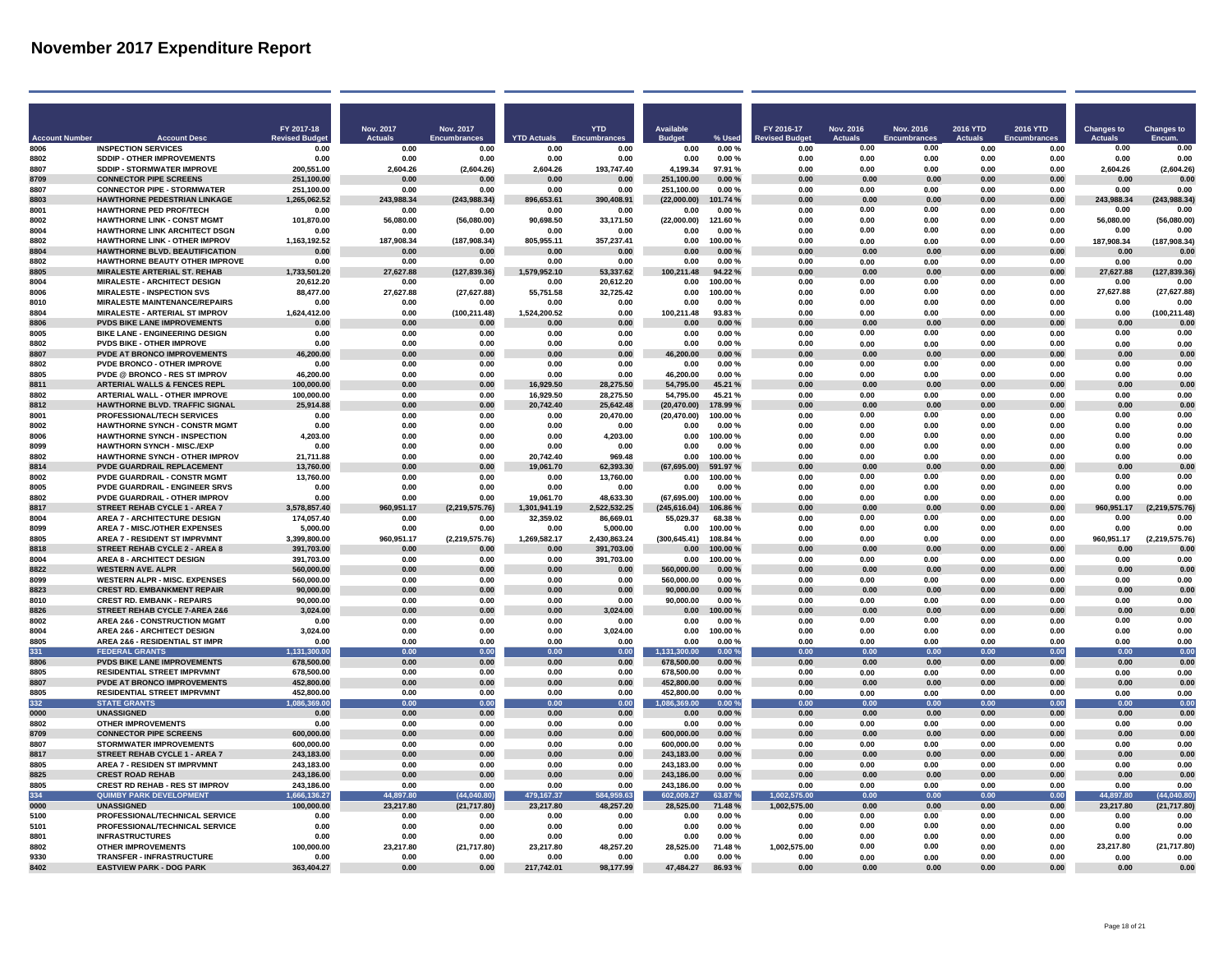|                      |                                                                            | FY 2017-18          | Nov. 2017         | <b>Nov. 2017</b>     |                    | <b>YTD</b>        | <b>Available</b>   |                        | FY 2016-17         | Nov. 2016      | Nov. 2016           | <b>2016 YTD</b> | 2016 YTD     | <b>Changes to</b> | <b>Changes to</b>    |
|----------------------|----------------------------------------------------------------------------|---------------------|-------------------|----------------------|--------------------|-------------------|--------------------|------------------------|--------------------|----------------|---------------------|-----------------|--------------|-------------------|----------------------|
| <b>Account Numbe</b> | <b>Account Desc</b>                                                        | <b>Revised Budg</b> | <b>Actuals</b>    | <b>Encumbrances</b>  | <b>YTD Actuals</b> | mbrances          | <b>Budget</b>      | % Used                 | evised Budge!      | <b>Actuals</b> | <b>Encumbrances</b> | <b>Actuals</b>  | Encumbrance  | <b>Actuals</b>    | Encum.               |
| 8403                 | <b>EASTVIEW DOG PARKS IMPROVE</b>                                          | 363.404.27          | 0.00              | 0.00                 | 217,742.01         | 98.177.99         | 47,484.27          | 86.93%                 | 0.00               | 0.00           | 0.00                | 0.00            | 0.00         | 0.00              | 0.00                 |
| 8802                 | <b>OTHER IMPROVEMENTS</b>                                                  | 0.00                | 0.00              | 0.00                 | 0.00               | 0.00              | 0.00               | 0.00%                  | 0.00               | 0.00           | 0.00                | 0.00            | 0.00         | 0.00              | 0.00                 |
| 8405                 | <b>LADERA LINDA COMMUNITY CNTR</b>                                         | 350.000.00          | 0.00              | 0.00                 | 0.00               | 0.00              | 350.000.00         | 0.00%                  | 0.00               | 0.00           | 0.00                | 0.00            | 0.00         | 0.00              | 0.00                 |
| 8004<br>8402         | <b>ARCHITECTURE DESIGN SERVICES</b><br><b>BUILDING IMPROVEMENTS</b>        | 0.00<br>350.000.00  | 0.00              | 0.00<br>0.00         | 0.00<br>0.00       | 0.00<br>0.00      | 0.00<br>350,000.00 | $0.00 \%$<br>0.00%     | 0.00<br>0.00       | 0.00<br>0.00   | 0.00<br>0.00        | 0.00<br>0.00    | 0.00<br>0.00 | 0.00<br>0.00      | 0.00<br>0.00         |
| 8406                 | <b>LOWER HESSE PARK</b>                                                    | 652,732.00          | 0.00<br>7,740.00  | (8,383.00)           | 224,267.56         | 428,464.44        | 0.00               | 100.00%                | 0.00               | 0.00           | 0.00                | 0.00            | 0.00         | 7,740.00          | (8, 383.00)          |
| 8002                 | <b>LOWER HESSE - CONSTR MGMT</b>                                           | 0.00                | 0.00              | 0.00                 | 0.00               | 0.00              | 0.00               | 0.00%                  | 0.00               | 0.00           | 0.00                | 0.00            | 0.00         | 0.00              | 0.00                 |
| 8004                 | <b>ARCHITECTURE DESIGN SERVICES</b>                                        | 0.00                | 0.00              | 0.00                 | 0.00               | 0.00              | 0.00               | 0.00%                  | 0.00               | 0.00           | 0.00                | 0.00            | 0.00         | 0.00              | 0.00                 |
| 8006                 | <b>LOWER HESSE - INSPECTION</b>                                            | 25,800.00           | 7,740.00          | (7,740.00)           | 7.740.00           | 18.060.00         | 0.00               | 100.00%                | 0.00               | 0.00           | 0.00                | 0.00            | 0.00         | 7,740.00          | (7,740.00)           |
| 8403                 | <b>LOWER HESSE - PARKS IMPROVE</b>                                         | 626.932.00          | 0.00              | (643.00)             | 216,527.56         | 410,404.44        | 0.00               | 100.00%                | 0.00               | 0.00           | 0.00                | 0.00            | 0.00         | 0.00              | (643.00)             |
| 8802                 | <b>OTHER IMPROVEMENTS</b>                                                  | 0.00                | 0.00              | 0.00                 | 0.00               | 0.00              | 0.00               | 0.00%                  | 0.00               | 0.00           | 0.00                | 0.00            | 0.00         | 0.00              | 0.00                 |
| 8407                 | <b>ABALONE COVE BEACH</b>                                                  | 100,000.00          | 0.00              | 0.00                 | 0.00               | 0.00              | 100,000.00         | 0.00%                  | 0.00               | 0.00           | 0.00                | 0.00            | 0.00         | 0.00              | 0.00                 |
| 8404                 | TRAILS/OPEN SPACE IMPROVEMNT                                               | 100,000.00          | 0.00              | 0.00                 | 0.00               | 0.00              | 100,000.00         | 0.00%                  | 0.00               | 0.00           | 0.00                | 0.00            | 0.00         | 0.00              | 0.00                 |
| 8802                 | <b>OTHER IMPROVEMENTS</b>                                                  | 0.00                | 0.00              | 0.00                 | 0.00               | 0.00              | 0.00               | 0.00%                  | 0.00               | 0.00           | 0.00                | 0.00            | 0.00         | 0.00              | 0.00                 |
| 8410<br>8004         | <b>CONESTOGA TRAIL CONNECTION</b><br><b>ARCHITECTURE DESIGN SERVICES</b>   | 100,000.00<br>0.00  | 13,940.00<br>0.00 | (13,940.00)<br>0.00  | 13,940.00<br>0.00  | 10,060.00<br>0.00 | 76,000.00<br>0.00  | 24.00%<br>0.00%        | 0.00<br>0.00       | 0.00<br>0.00   | 0.00<br>0.00        | 0.00<br>0.00    | 0.00<br>0.00 | 13,940.00<br>0.00 | (13,940.00)<br>0.00  |
| 8404                 | <b>TRAILS/OPEN SPACE IMPROVEMNT</b>                                        | 100,000.00          | 13,940.00         | (13,940.00)          | 13,940.00          | 10,060.00         | 76,000.00          | 24.00%                 | 0.00               | 0.00           | 0.00                | 0.00            | 0.00         | 13,940.00         | (13,940.00)          |
| 336                  | <b>LOW-MODERATE INCOME HOUSING</b>                                         | 0.00                | 0.00              | 0.00                 | 0.00               | 0.00              | 0.00               | 0.00%                  | 0.00               | 0.00           | 0.00                | 0.00            | 0.00         | 0.00              | 0.00                 |
| 0000                 | <b>UNASSIGNED</b>                                                          | 0.00                | 0.00              | 0.00                 | 0.00               | 0.00              | 0.00               | 0.00%                  | 0.00               | 0.00           | 0.00                | 0.00            | 0.00         | 0.00              | 0.00                 |
| 5101                 | PROFESSIONAL/TECHNICAL SERVICE                                             | 0.00                | 0.00              | 0.00                 | 0.00               | 0.00              | 0.00               | 0.00%                  | 0.00               | 0.00           | 0.00                | 0.00            | 0.00         | 0.00              | 0.00                 |
| 5201                 | <b>REPAIR &amp; MAINTENANCE SERVICES</b>                                   | 0.00                | 0.00              | 0.00                 | 0.00               | 0.00              | 0.00               | 0.00%                  | 0.00               | 0.00           | 0.00                | 0.00            | 0.00         | 0.00              | 0.00                 |
| 8802                 | <b>OTHER IMPROVEMENTS</b>                                                  | 0.00                | 0.00              | 0.00                 | 0.00               | 0.00              | 0.00               | 0.00%                  | 0.00               | 0.00           | 0.00                | 0.00            | 0.00         | 0.00              | 0.00                 |
| 8803                 | LAND                                                                       | 0.00                | 0.00              | 0.00                 | 0.00               | 0.00              | 0.00               | 0.00%                  | 0.00               | 0.00           | 0.00                | 0.00            | 0.00         | 0.00              | 0.00                 |
| 9330                 | <b>TRANSFER - INFRASTRUCTURE</b>                                           | 0.00                | 0.00              | 0.00                 | 0.00               | 0.00              | 0.00               | 0.00%                  | 0.00               | 0.00           | 0.00                | 0.00            | 0.00         | 0.00              | 0.00                 |
| 337                  | <b>AFFORDABLE HOUSING PROJECTS</b>                                         | 0.00                | 0.00              | 0.00                 | 0.00               | 0.00              | 0.00               | 0.00%                  | 0.00               | 0.00           | 0.00                | 0.00            | 0.00         | 0.00              | 0.00                 |
| 0000<br>5101         | <b>UNASSIGNED</b><br>PROFESSIONAL/TECHNICAL SERVICE                        | 0.00<br>0.00        | 0.00<br>0.00      | 0.00<br>0.00         | 0.00<br>0.00       | 0.00<br>0.00      | 0.00<br>0.00       | $0.00 \%$<br>$0.00 \%$ | 0.00<br>0.00       | 0.00<br>0.00   | 0.00<br>0.00        | 0.00<br>0.00    | 0.00<br>0.00 | 0.00<br>0.00      | 0.00<br>0.00         |
| 5201                 | <b>REPAIR &amp; MAINTENANCE SERVICES</b>                                   | 0.00                | 0.00              | 0.00                 | 0.00               | 0.00              | 0.00               | 0.00%                  | 0.00               | 0.00           | 0.00                | 0.00            | 0.00         | 0.00              | 0.00                 |
| 8802                 | <b>OTHER IMPROVEMENTS</b>                                                  | 0.00                | 0.00              | 0.00                 | 0.00               | 0.00              | 0.00               | 0.00%                  | 0.00               | 0.00           | 0.00                | 0.00            | 0.00         | 0.00              | 0.00                 |
| 8803                 | LAND                                                                       | 0.00                | 0.00              | 0.00                 | 0.00               | 0.00              | 0.00               | 0.00%                  | 0.00               | 0.00           | 0.00                | 0.00            | 0.00         | 0.00              | 0.00                 |
| 9330                 | TRANSFER - INFRASTRUCTURE                                                  | 0.00                | 0.00              | 0.00                 | 0.00               | 0.00              | 0.00               | $0.00 \%$              | 0.00               | 0.00           | 0.00                | 0.00            | 0.00         | 0.00              | 0.00                 |
| 338                  | <b>DEV IMPACT MITIGATION (EET)</b>                                         | 0.00                | 0.00              | 0.00                 | 0.00               | 0.00              | 0.00               | 0.00%                  | 770,137.00         | 0.00           | 0.00                | 0.00            | 0.00         | 0.00              | 0.00                 |
| 0000                 | <b>UNASSIGNED</b>                                                          | 0.00                | 0.00              | 0.00                 | 0.00               | 0.00              | 0.00               | 0.00%                  | 770,137.00         | 0.00           | 0.00                | $0.00\,$        | 0.00         | 0.00              | 0.00                 |
| 4310                 | <b>OPERATING MATERIALS &amp; SUPPLIES</b>                                  | 0.00                | 0.00              | 0.00                 | 0.00               | 0.00              | 0.00               | 0.00%                  | 0.00               | 0.00           | 0.00                | 0.00            | 0.00         | 0.00              | 0.00                 |
| 5101                 | PROFESSIONAL/TECHNICAL SERVICE                                             | 0.00                | 0.00              | 0.00                 | 0.00               | 0.00              | 0.00               | 0.00%                  | 0.00               | 0.00           | 0.00                | 0.00            | 0.00         | 0.00              | 0.00                 |
| 8099                 | <b>MISC/OTHER EXPENSES</b>                                                 | 0.00                | 0.00              | 0.00                 | 0.00               | 0.00              | 0.00               | 0.00%                  | 0.00               | 0.00<br>0.00   | 0.00<br>0.00        | 0.00            | 0.00         | 0.00<br>0.00      | 0.00<br>0.00         |
| 8801<br>8802         | <b>INFRASTRUCTURES</b><br><b>OTHER IMPROVEMENTS</b>                        | 0.00<br>0.00        | 0.00<br>0.00      | 0.00<br>0.00         | 0.00<br>0.00       | 0.00<br>0.00      | 0.00<br>0.00       | 0.00%<br>0.00%         | 0.00<br>770,137.00 | 0.00           | 0.00                | 0.00<br>0.00    | 0.00<br>0.00 | 0.00              | 0.00                 |
| 8803                 | LAND                                                                       | 0.00                | 0.00              | 0.00                 | 0.00               | 0.00              | 0.00               | 0.00%                  | 0.00               | 0.00           | 0.00                | 0.00            | 0.00         | 0.00              | 0.00                 |
| 9330                 | TRANSFER - INFRASTRUCTURE                                                  | 0.00                | 0.00              | 0.00                 | 0.00               | 0.00              | 0.00               | 0.00%                  | 0.00               | 0.00           | 0.00                | 0.00            | 0.00         | 0.00              | 0.00                 |
| 339                  | <b>MEASURE A CAPITAL</b>                                                   | 0.00                | 0.00              | 0.00                 | 0.00               | 0.00              | 0.00               | 0.00%                  | 0.00               | 0.00           | 0.00                | 0.00            | 0.00         | 0.00              | 0.00                 |
| 0000                 | <b>UNASSIGNED</b>                                                          | 0.00                | 0.00              | 0.00                 | 0.00               | 0.00              | 0.00               | 0.00%                  | 0.00               | 0.00           | 0.00                | 0.00            | 0.00         | 0.00              | 0.00                 |
| 5101                 | PROFESSIONAL/TECHNICAL SERVICE                                             | 0.00                | 0.00              | 0.00                 | 0.00               | 0.00              | 0.00               | 0.00%                  | 0.00               | 0.00           | 0.00                | 0.00            | 0.00         | 0.00              | 0.00                 |
| 8801                 | <b>INFRASTRUCTURES</b>                                                     | 0.00                | 0.00              | 0.00                 | 0.00               | 0.00              | 0.00               | 0.00%                  | 0.00               | 0.00           | 0.00                | 0.00            | 0.00         | 0.00              | 0.00                 |
| 8802                 | <b>OTHER IMPROVEMENTS</b>                                                  | 0.00                | 0.00              | 0.00                 | 0.00               | 0.00              | 0.00               | 0.00%                  | 0.00               | 0.00           | 0.00                | 0.00            | 0.00         | 0.00              | 0.00                 |
| 9330                 | <b>TRANSFER - INFRASTRUCTURE</b><br><b>BICYCLE/PEDESTRIAN ACCESS</b>       | 0.00<br>82,500.00   | 0.00<br>0.00      | 0.00                 | 0.00<br>0.00       | 0.00<br>37.680.59 | 0.00<br>44.819.41  | 0.00%<br>45.67%        | 0.00<br>82.500.00  | 0.00<br>0.00   | 0.00<br>0.00        | 0.00<br>0.00    | 0.00<br>0.00 | 0.00<br>0.00      | 0.00                 |
| 340<br>0000          | <b>UNASSIGNED</b>                                                          | 0.00                | 0.00              | (44, 819.41)<br>0.00 | 0.00               | 0.00              | $0.00\,$           | 0.00%                  | 82,500.00          | 0.00           | $0.00\,$            | 0.00            | 0.00         | 0.00              | (44, 819.41)<br>0.00 |
| 4901                 | <b>MISC. EXPENSES</b>                                                      | 0.00                | 0.00              | 0.00                 | 0.00               | 0.00              | 0.00               | 0.00%                  | 0.00               | 0.00           | 0.00                | 0.00            | 0.00         | 0.00              | 0.00                 |
| 8802                 | <b>OTHER IMPROVEMENTS</b>                                                  | 0.00                | 0.00              | 0.00                 | 0.00               | 0.00              | 0.00               | 0.00%                  | 82,500.00          | 0.00           | 0.00                | 0.00            | 0.00         | 0.00              | 0.00                 |
| 9330                 | TRANSFER - INFRASTRUCTURE                                                  | 0.00                | 0.00              | 0.00                 | 0.00               | 0.00              | 0.00               | 0.00%                  | 0.00               | 0.00           | 0.00                | 0.00            | 0.00         | 0.00              | 0.00                 |
| 8817                 | <b>STREET REHAB CYCLE 1 - AREA 7</b>                                       | 82.500.00           | 0.00              | (44, 819.41)         | 0.00               | 37,680.59         | 44,819.41          | 45.67%                 | 0.00               | 0.00           | 0.00                | 0.00            | 0.00         | 0.00              | (44, 819.41)         |
| 8805                 | <b>AREA 7 - RESIDENT ST IMPRVMNT</b>                                       | 82,500.00           | 0.00              | (44, 819.41)         | 0.00               | 37,680.59         | 44,819.41          | 45.67%                 | 0.00               | 0.00           | 0.00                | 0.00            | 0.00         | 0.00              | (44, 819.41)         |
| 341                  | <b>UTILITY UNDERGROUNDING</b>                                              | 0.00                | 0.00              | 0.00                 | 0.00               | 0.00              | 0.00               | 0.00%                  | 0.00               | 0.00           | 0.00                | 0.00            | 0.00         | 0.00              | 0.00                 |
| 0000                 | <b>UNASSIGNED</b>                                                          | 0.00                | 0.00              | 0.00                 | 0.00               | 0.00              | 0.00               | 0.00%                  | 0.00               | 0.00           | 0.00                | 0.00            | 0.00         | 0.00              | 0.00                 |
| 5101                 | PROFESSIONAL/TECHNICAL SERVICE                                             | 0.00                | 0.00              | 0.00                 | 0.00               | 0.00              | 0.00               | 0.00%                  | 0.00               | 0.00<br>0.00   | 0.00<br>0.00        | 0.00            | 0.00         | 0.00<br>0.00      | 0.00<br>0.00         |
| 8801<br>8802         | <b>INFRASTRUCTURES</b><br><b>OTHER IMPROVEMENTS</b>                        | 0.00<br>0.00        | 0.00<br>0.00      | 0.00<br>0.00         | 0.00<br>0.00       | 0.00<br>0.00      | 0.00<br>0.00       | 0.00%<br>0.00%         | 0.00<br>0.00       | 0.00           | 0.00                | 0.00<br>0.00    | 0.00<br>0.00 | 0.00              | 0.00                 |
| 9330                 | <b>TRANSFER - INFRASTRUCTURE</b>                                           | 0.00                | 0.00              | 0.00                 | 0.00               | 0.00              | 0.00               | 0.00%                  | 0.00               | 0.00           | 0.00                | 0.00            | 0.00         | 0.00              | 0.00                 |
| 342                  | <b>ROADWAY BEAUTIFICATION</b>                                              | 0.00                | 0.00              | 0.00                 | 0.00               | 0.00              | 0.00               | 0.00%                  | 0.00               | 0.00           | 0.00                | 0.00            | 0.00         | 0.00              | 0.00                 |
| 0000                 | <b>UNASSIGNED</b>                                                          | 0.00                | 0.00              | 0.00                 | 0.00               | 0.00              | 0.00               | 0.00%                  | 0.00               | 0.00           | 0.00                | 0.00            | 0.00         | 0.00              | 0.00                 |
| 5101                 | PROFESSIONAL/TECHNICAL SERVICE                                             | 0.00                | 0.00              | 0.00                 | 0.00               | 0.00              | 0.00               | 0.00%                  | 0.00               | 0.00           | 0.00                | 0.00            | 0.00         | 0.00              | 0.00                 |
| 8801                 | <b>INFRASTRUCTURES</b>                                                     | 0.00                | 0.00              | 0.00                 | 0.00               | 0.00              | 0.00               | 0.00%                  | 0.00               | 0.00           | 0.00                | 0.00            | 0.00         | 0.00              | 0.00                 |
| 8802                 | <b>OTHER IMPROVEMENTS</b>                                                  | 0.00                | 0.00              | 0.00                 | 0.00               | 0.00              | 0.00               | 0.00%                  | 0.00               | 0.00           | 0.00                | 0.00            | 0.00         | 0.00              | 0.00                 |
| 9330                 | TRANSFER - INFRASTRUCTURE                                                  | 0.00                | 0.00              | 0.00                 | 0.00               | 0.00              | 0.00               | 0.00%                  | 0.00               | 0.00           | 0.00                | 0.00            | 0.00         | 0.00              | 0.00                 |
| 375                  | <b>RDA PORTUGUESE BEND PROJECTS</b>                                        | 0.00                | 0.00              | 0.00                 | 0.00               | 0.00              | 0.00               | 0.00%                  | 0.00               | 0.00           | 0.00                | 0.00            | 0.00         | 0.00              | 0.00                 |
| 0000                 | <b>UNASSIGNED</b>                                                          | 0.00                | 0.00              | 0.00                 | 0.00               | 0.00              | 0.00               | 0.00%                  | 0.00               | 0.00           | 0.00                | 0.00            | 0.00         | 0.00              | 0.00                 |
| 4310<br>4601         | <b>OPERATING MATERIALS &amp; SUPPLIES</b><br><b>DUES &amp; MEMBERSHIPS</b> | 0.00<br>0.00        | 0.00<br>0.00      | 0.00<br>0.00         | 0.00<br>0.00       | 0.00<br>0.00      | 0.00<br>0.00       | 0.00%<br>0.00%         | 0.00<br>0.00       | 0.00<br>0.00   | 0.00<br>0.00        | 0.00<br>0.00    | 0.00<br>0.00 | 0.00<br>0.00      | 0.00<br>0.00         |
| 4701                 | <b>INSURANCE PREMIUM</b>                                                   | 0.00                | 0.00              | 0.00                 | 0.00               | 0.00              | 0.00               | 0.00%                  | 0.00               | 0.00           | 0.00                | 0.00            | 0.00         | 0.00              | 0.00                 |
| 5101                 | PROFESSIONAL/TECHNICAL SERVICE                                             | 0.00                | 0.00              | 0.00                 | 0.00               | 0.00              | 0.00               | 0.00%                  | 0.00               | 0.00           | 0.00                | 0.00            | 0.00         | 0.00              | 0.00                 |
|                      |                                                                            |                     |                   |                      |                    |                   |                    |                        |                    |                |                     |                 |              |                   |                      |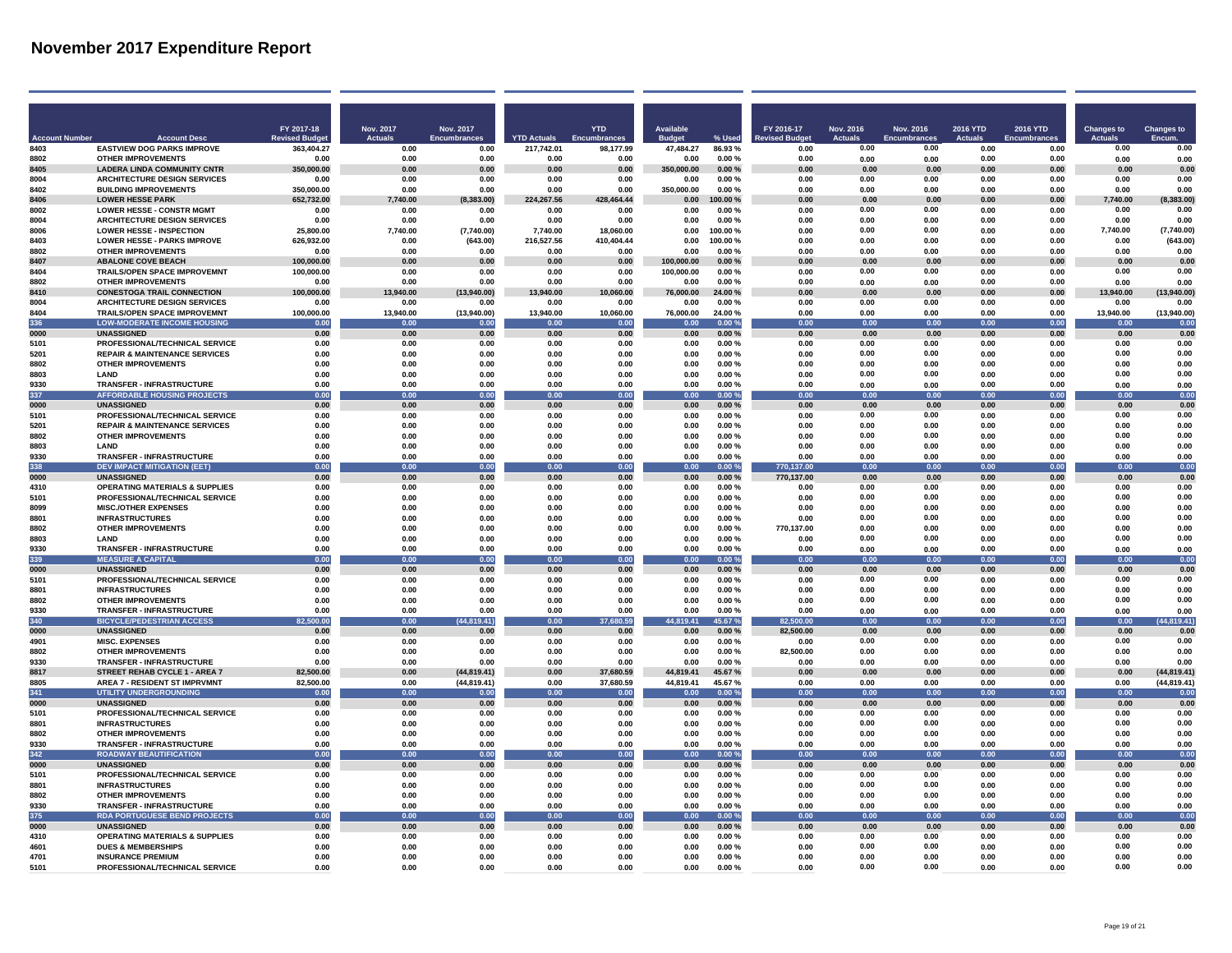|                      |                                                                       | FY 2017-18                | Nov. 2017              | Nov. 2017             |                        | <b>YTD</b>                | <b>Available</b>    |                     | FY 2016-17           | <b>Nov. 2016</b>  | <b>Nov. 2016</b>    | <b>2016 YTD</b>    | 2016 YTD           | <b>Changes to</b>    | <b>Changes to</b>     |
|----------------------|-----------------------------------------------------------------------|---------------------------|------------------------|-----------------------|------------------------|---------------------------|---------------------|---------------------|----------------------|-------------------|---------------------|--------------------|--------------------|----------------------|-----------------------|
| <b>Account Numbe</b> | <b>Account Dese</b>                                                   | <b>Revised Budge</b>      | <b>Actuals</b>         | <b>Encumbrances</b>   | <b>YTD Actuals</b>     | Encumbrance               | <b>Budget</b>       | % Used              | <b>evised Budge</b>  | Actuals           | <b>Encumbrances</b> | Actual             | <b>Encumbrance</b> | <b>Actuals</b>       | Encum.                |
| 5107                 | <b>LEGAL SERVICES - GENERAL</b>                                       | 0.00                      | 0.00                   | 0.00                  | 0.00                   | 0.00                      | 0.00                | $0.00 \%$           | 0.00                 | 0.00              | 0.00                | 0.00               | 0.00               | 0.00                 | 0.00                  |
| 8802                 | <b>OTHER IMPROVEMENTS</b>                                             | 0.00                      | 0.00                   | 0.00                  | 0.00                   | 0.00                      | 0.00                | $0.00 \%$           | 0.00                 | 0.00              | 0.00                | 0.00               | 0.00               | 0.00                 | 0.00                  |
| 9330<br>380          | TRANSFER - INFRASTRUCTURE<br><b>RDA ABALONE COVE PROJECTS</b>         | 0.00<br>0.00              | 0.00<br>0.00           | 0.00<br>0.00          | 0.00<br>0.00           | 0.00<br>0.00              | 0.00<br>0.00        | 0.00%<br>0.00%      | 0.00<br>0.00         | 0.00<br>0.00      | 0.00<br>0.00        | 0.00<br>0.00       | 0.00<br>0.00       | 0.00<br>0.00         | 0.00<br>0.00          |
| 0000                 | <b>UNASSIGNED</b>                                                     | 0.00                      | 0.00                   | 0.00                  | 0.00                   | 0.00                      | 0.00                | 0.00%               | 0.00                 | 0.00              | 0.00                | 0.00               | 0.00               | 0.00                 | 0.00                  |
| 5101                 | PROFESSIONAL/TECHNICAL SERVICE                                        | 0.00                      | 0.00                   | 0.00                  | 0.00                   | 0.00                      | 0.00                | 0.00%               | 0.00                 | 0.00              | 0.00                | 0.00               | 0.00               | 0.00                 | 0.00                  |
| 5107                 | <b>LEGAL SERVICES - GENERAL</b>                                       | 0.00                      | 0.00                   | 0.00                  | 0.00                   | 0.00                      | 0.00                | 0.00%               | 0.00                 | 0.00              | 0.00                | 0.00               | 0.00               | 0.00                 | 0.00                  |
| 8802                 | <b>OTHER IMPROVEMENTS</b>                                             | 0.00                      | 0.00                   | 0.00                  | 0.00                   | 0.00                      | 0.00                | 0.00%               | 0.00                 | 0.00              | 0.00                | 0.00               | 0.00               | 0.00                 | 0.00                  |
| 9330                 | <b>TRANSFER - INFRASTRUCTURE</b>                                      | 0.00                      | 0.00                   | 0.00                  | 0.00                   | 0.00                      | 0.00                | 0.00%               | 0.00                 | 0.00              | 0.00                | 0.00               | 0.00               | 0.00                 | 0.00                  |
| 410                  | <b>RDA DEBT SERVICE</b>                                               | 0.00                      | 0.00                   | 0.00                  | 0.00                   | 0.00                      | 0.00                | 0.00%               | 0.00                 | 0.00              | 0.00                | 0.00               | 0.00               | 0.00                 | 0.00                  |
| 0000                 | <b>UNASSIGNED</b>                                                     | 0.00                      | 0.00                   | 0.00                  | 0.00                   | 0.00                      | 0.00                | 0.00%               | 0.00                 | 0.00              | 0.00                | 0.00               | 0.00               | 0.00                 | 0.00                  |
| 4901<br>5101         | <b>MISC. EXPENSES</b><br>PROFESSIONAL/TECHNICAL SERVICE               | 0.00<br>0.00              | 0.00<br>0.00           | 0.00<br>0.00          | 0.00<br>0.00           | 0.00<br>0.00              | 0.00<br>0.00        | 0.00%<br>0.00%      | 0.00<br>0.00         | 0.00<br>0.00      | 0.00<br>0.00        | 0.00<br>0.00       | 0.00<br>0.00       | 0.00<br>0.00         | 0.00<br>0.00          |
| 5105                 | <b>INTEREST EXPENSES</b>                                              | 0.00                      | 0.00                   | 0.00                  | 0.00                   | 0.00                      | 0.00                | 0.00%               | 0.00                 | 0.00              | 0.00                | 0.00               | 0.00               | 0.00                 | 0.00                  |
| 7101                 | <b>PRINCIPAL</b>                                                      | 0.00                      | 0.00                   | 0.00                  | 0.00                   | 0.00                      | 0.00                | 0.00%               | 0.00                 | 0.00              | 0.00                | 0.00               | 0.00               | 0.00                 | 0.00                  |
| 7102                 | <b>INTEREST EXPENSES</b>                                              | 0.00                      | 0.00                   | 0.00                  | 0.00                   | 0.00                      | 0.00                | 0.00%               | 0.00                 | 0.00              | 0.00                | 0.00               | 0.00               | 0.00                 | 0.00                  |
| 9101                 | <b>TRANSFER - GENERAL FUND</b>                                        | 0.00                      | 0.00                   | 0.00                  | 0.00                   | 0.00                      | 0.00                | 0.00%               | 0.00                 | 0.00              | 0.00                | 0.00               | 0.00               | 0.00                 | 0.00                  |
| 501                  | <b>WATER QUALITY/FLOOD PROTECTION</b>                                 | 4,735,8<br>09.25          | 778,615.99             | 14.74)<br>(727)       | 6,441.81               | 163.85<br>2.192           | 307,203.59          | 93.51 %             | 4,377,914.00         | 79,392.22         | 23.348.00           | 06,532.68          | 1,154,999.13       | 699,223.77           | 751,162.74            |
| 0000                 | <b>UNASSIGNED</b>                                                     | 0.00                      | 0.00                   | 0.00                  | 1,054.07               | 0.00                      | (1,054.07)          | 100.00%             | 4.377.914.00         | 79,392.22         | 23,348.00           | 306,532.68         | 1,154,999.13       | (79, 392.22)         | (23, 348.00)          |
| 4101                 | <b>FULL-TIME SALARIES</b>                                             | 0.00                      | 0.00                   | 0.00                  | 0.00                   | 0.00                      | 0.00                | 0.00%               | 114,500.00           | 2.476.99<br>0.00  | 0.00<br>0.00        | 35.314.68          | 0.00               | (2,476.99)           | 0.00<br>0.00          |
| 4103<br>4200         | <b>OVER-TIME SALARIES</b><br><b>EMPLOYEE BENEFITS</b>                 | 0.00<br>0.00              | 0.00<br>0.00           | 0.00<br>0.00          | 0.00<br>0.00           | 0.00<br>0.00              | 0.00<br>0.00        | 0.00%<br>0.00%      | 0.00<br>2.600.00     | 0.00              | 0.00                | 0.00<br>0.00       | 0.00<br>0.00       | 0.00<br>0.00         | 0.00                  |
| 4201                 | <b>HEALTH/DENTAL/VISION INSURANCE</b>                                 | 0.00                      | 0.00                   | 0.00                  | 904.07                 | 0.00                      | (904.07)            | 100.00%             | 8.000.00             | 0.00              | 0.00                | 893.20             | 0.00               | 0.00                 | 0.00                  |
| 4202                 | <b>FICA/MEDICARE</b>                                                  | 0.00                      | 0.00                   | 0.00                  | 0.00                   | 0.00                      | 0.00                | $0.00 \%$           | 0.00                 | 0.00              | 0.00                | 0.00               | 0.00               | 0.00                 | 0.00                  |
| 4203                 | <b>CALPERS RETIREMENT</b>                                             | 0.00                      | 0.00                   | 0.00                  | 0.00                   | 0.00                      | 0.00                | 0.00%               | 20.000.00            | 211.00            | 0.00                | 3.564.33           | 0.00               | (211.00)             | 0.00                  |
| 4204                 | <b>WORKERS' COMPENSATION</b>                                          | 0.00                      | 0.00                   | 0.00                  | 0.00                   | 0.00                      | 0.00                | 0.00%               | 0.00                 | 0.00              | 0.00                | 649.94             | 0.00               | 0.00                 | 0.00                  |
| 4205                 | <b>OTHER BENEFITS</b>                                                 | 0.00                      | 0.00                   | 0.00                  | 0.00                   | 0.00                      | 0.00                | $0.00 \%$           | 0.00                 | 66.95             | 0.00                | 1,076.66           | 0.00               | (66.95)              | 0.00                  |
| 4206                 | <b>H.S.A. CONTRIBUTION</b>                                            | 0.00                      | 0.00                   | 0.00                  | 0.00                   | 0.00                      | 0.00                | $0.00 \%$           | 1,400.00             | 692.28            | 0.00                | 3,461.40           | 0.00               | (692.28)             | 0.00                  |
| 4207                 | <b>CALPERS UNFUNDED LIABILITIES</b>                                   | 0.00                      | 0.00                   | 0.00                  | 0.00                   | 0.00<br>n nn              | 0.00                | 0.00%               | 0.00                 | 0.00<br>0.00      | 0.00<br>0.00        | 13.127.30<br>0.00  | 0.00               | 0.00<br>0.00         | 0.00<br>0.00          |
| 4310<br>4701         | <b>OPERATING MATERIALS &amp; SUPPLIES</b><br><b>INSURANCE PREMIUM</b> | 0.00<br>0.00              | 0.00<br>0.00           | 0.00<br>n nn          | 0.00<br>0.00           | n nn                      | 0.00<br>0.00        | 0.00%<br>0.00%      | 0.00<br>3.300.00     | 0.00              | 0.00                | 0.00               | 0.00<br>0.00       | 0.00                 | 0.00                  |
| 4801                 | <b>FURNITURE &amp; EQUIPMENT DEP</b>                                  | 0.00                      | 0.00                   | 0.00                  | 0.00                   | 0.00                      | 0.00                | 0.00%               | 0.00                 | 0.00              | 0.00                | 0.00               | 0.00               | 0.00                 | 0.00                  |
| 4901                 | <b>MISC. EXPENSES</b>                                                 | 0.00                      | 0.00                   | 0.00                  | 0.00                   | 0.00                      | 0.00                | 0.00%               | 0.00                 | 0.00              | 0.00                | 0.00               | 0.00               | 0.00                 | 0.00                  |
| 5101                 | PROFESSIONAL/TECHNICAL SERVICE                                        | 0.00                      | 0.00                   | 0.00                  | 0.00                   | 0.00                      | 0.00                | 0.00%               | 303.944.00           | 0.00              | 0.00                | 47,096.99          | 256,847.31         | 0.00                 | 0.00                  |
| 5102                 | <b>ADVERTISING</b>                                                    | 0.00                      | 0.00                   | 0.00                  | 0.00                   | 0.00                      | 0.00                | 0.00%               | 0.00                 | 0.00              | 0.00                | 0.00               | 0.00               | 0.00                 | 0.00                  |
| 5103                 | <b>PRINTING/BINDING</b>                                               | 0.00                      | 0.00                   | 0.00                  | 0.00                   | 0.00                      | 0.00                | 0.00%               | 0.00                 | 0.00              | 0.00                | 0.00               | 0.00               | 0.00                 | 0.00                  |
| 5201                 | <b>REPAIR &amp; MAINTENANCE SERVICES</b>                              | 0.00                      | 0.00                   | 0.00                  | 0.00                   | 0.00                      | 0.00                | 0.00%               | 0.00                 | 0.00              | . በ በበ              | 0.00               | 0.00               | <b>0.00</b>          | 0.00                  |
| 8099<br>8802         | <b>MISC./OTHER EXPENSES</b><br><b>OTHER IMPROVEMENTS</b>              | 0.00<br>0.00              | 0.00                   | 0.00<br>0.00          | 0.00                   | 0.00<br>0.00              | 0.00                | 0.00%               | 0.00<br>3.924.170.00 | 0.00              | 0.00<br>23.348.00   | 0.00<br>201,348.18 | 0.00<br>898.151.82 | 0.00                 | 0.00<br>(23,348.00    |
| 8803                 | LAND                                                                  | 0.00                      | 0.00<br>0.00           | 0.00                  | 150.00<br>0.00         | 0.00                      | (150.00)<br>0.00    | 100.00%<br>0.00%    | 0.00                 | 75,945.00<br>0.00 | 0.00                | 0.00               | 0.00               | (75, 945.00)<br>0.00 | 0.00                  |
| 9330                 | <b>TRANSFER - INFRASTRUCTURE</b>                                      | 0.00                      | 0.00                   | 0.00                  | 0.00                   | 0.00                      | 0.00                | 0.00%               | 0.00                 | 0.00              | 0.00                | 0.00               | 0.00               | 0.00                 | 0.00                  |
| 8701                 | <b>STORM DRAIN LINING PROGRAM</b>                                     | 605,242.80                | 0.00                   | 0.00                  | 0.00                   | 217,516.80                | 387,726.00          | 35.94 %             | 0.00                 | 0.00              | 0.00                | 0.00               | 0.00               | 0.00                 | 0.00                  |
| 8002                 | STORM DRAIN LINING - CONSTMGMT                                        | 0.00                      | 0.00                   | 0.00                  | 0.00                   | 0.00                      | 0.00                | 0.00%               | 0.00                 | 0.00              | 0.00                | 0.00               | 0.00               | 0.00                 | 0.00                  |
| 8006                 | STORM DRAIN LINING-INSPECTION                                         | 0.00                      | 0.00                   | 0.00                  | 0.00                   | 0.00                      | 0.00                | 0.00%               | 0.00                 | 0.00              | 0.00                | 0.00               | 0.00               | 0.00                 | 0.00                  |
| 8807                 | STORM DRAIN LINING IMPROVEMENT                                        | 605,242.80                | 0.00                   | 0.00                  | 0.00                   | 217,516.80                | 387,726.00          | 35.94 %             | 0.00                 | 0.00              | 0.00                | 0.00               | 0.00               | 0.00                 | 0.00                  |
| 8702                 | STORM DRAIN POINT REPAIR PROG                                         | 2.178.120.09              | 527,420.00             | (527, 420.00)         | 1,608,346.75           | 569,972.09                | (198.75)            | 100.01%             | 0.00                 | 0.00              | 0.00                | 0.00               | 0.00               | 527,420.00           | (527, 420.00)         |
| 8004<br>8006         | POINT REPAIR - ARCHITECT DSGN<br>POINT REPAIR - INSPECTION            | 54.520.09<br>35.000.00    | 0.00                   | 0.00<br>0.00          | 11.778.00<br>35,198.75 | 42,742.09<br>0.00         | 0.00                | 100.00%<br>100.57%  | 0.00<br>0.00         | 0.00<br>0.00      | 0.00<br>0.00        | 0.00<br>0.00       | 0.00<br>0.00       | 0.00<br>0.00         | 0.00<br>0.00          |
| 8807                 | POINT REPAIR PROJECT IMPROVE                                          | 2.088.600.00              | 0.00<br>527,420.00     | (527, 420.00)         | 1,561,370.00           | 527,230.00                | (198.75)<br>0.00    | 100.00%             | 0.00                 | 0.00              | 0.00                | 0.00               | 0.00               | 527,420.00           | (527, 420.00)         |
| 8706                 | <b>ALTAMIRA CANYON CULVERT MOD</b>                                    | 0.00                      | 0.00                   | 0.00                  | 0.00                   | 0.00                      | 0.00                | 0.00%               | 0.00                 | 0.00              | 0.00                | 0.00               | 0.00               | 0.00                 | 0.00                  |
| 8004                 | <b>ALTAMIRA CULVERT MOD - DESIGN</b>                                  | 0.00                      | 0.00                   | 0.00                  | 0.00                   | 0.00                      | 0.00                | 0.00%               | 0.00                 | 0.00              | 0.00                | 0.00               | 0.00               | 0.00                 | 0.00                  |
| 8807                 | <b>ALTAMIRA - STORMWATER IMPROVE</b>                                  | 0.00                      | 0.00                   | 0.00                  | 0.00                   | 0.00                      | 0.00                | 0.00%               | 0.00                 | 0.00              | 0.00                | 0.00               | 0.00               | 0.00                 | 0.00                  |
| 8707                 | STORM DRAIN DEFICIENCY IMPRO                                          | 1,874,124.97              | 251,195.99             | (200, 394.74)         | 627,040.99             | 1,326,353.57              | (79, 269.59)        | 104.23%             | 0.00                 | 0.00              | 0.00                | 0.00               | 0.00               | 251,195.99           | (200, 394.74)         |
| 8002                 | SDDIP CONSTRUCTION MGMT.                                              | 78.620.00                 | 30,659.00              | 20,142.25             | 55,304.00              | 98,386.25                 | (75,070.25)         | 195.48%             | 0.00                 | 0.00              | 0.00                | 0.00               | 0.00               | 30,659.00            | 20,142.25             |
| 8004                 | SDDIP - ARCHITECT DESIGN                                              | 3,823.11                  | 0.00                   | 0.00                  | 0.00                   | 3,823.11                  | 0.00                | 100.00%             | 0.00                 | 0.00              | 0.00                | 0.00               | 0.00               | 0.00                 | 0.00                  |
| 8005<br>8807         | SDDIP - ENGINEERING SERVICES<br><b>SDDIP - STORMWATER IMPROVE</b>     | 21,781.86<br>1.769.900.00 | 5,341.25<br>215.195.74 | (5,341.25)            | 5,341.25<br>566.395.74 | 16,440.61<br>1.207.703.60 | 0.00                | 100.00%<br>100.24 % | 0.00<br>0.00         | 0.00              | 0.00                | 0.00<br>0.00       | 0.00<br>0.00       | 5.341.25             | (5, 341.25)           |
| 8708                 | <b>ALTAMIRA CANYON DRAINAGE</b>                                       | 78.321.39                 | 0.00                   | (215, 195.74)<br>0.00 | 0.00                   | 78.321.39                 | (4, 199.34)<br>0.00 | 100.00%             | 0.00                 | 0.00<br>0.00      | 0.00<br>0.00        | 0.00               | 0.00               | 215,195.74<br>0.00   | (215, 195.74)<br>0.00 |
| 8001                 | <b>ALTAMIRA DRAINAGE - PROF/TECH</b>                                  | 78,321.39                 | 0.00                   | 0.00                  | 0.00                   | 78.321.39                 | 0.00                | 100.00%             | 0.00                 | 0.00              | 0.00                | 0.00               | 0.00               | 0.00                 | 0.00                  |
| 8099                 | <b>ALTAMIRA DRAIN - MISC.EXPENSES</b>                                 | 0.00                      | 0.00                   | 0.00                  | 0.00                   | 0.00                      | 0.00                | 0.00%               | 0.00                 | 0.00              | 0.00                | 0.00               | 0.00               | 0.00                 | 0.00                  |
| 8807                 | <b>ALTAMIRA - STORMWATER IMPROVE</b>                                  | 0.00                      | 0.00                   | 0.00                  | 0.00                   | 0.00                      | 0.00                | 0.00%               | 0.00                 | 0.00              | 0.00                | 0.00               | 0.00               | 0.00                 | 0.00                  |
| 8710                 | <b>SAN RAMON PROJECT</b>                                              | 0.00                      | 0.00                   | 0.00                  | 0.00                   | 0.00                      | 0.00                | $0.00 \%$           | 0.00                 | 0.00              | 0.00                | 0.00               | 0.00               | 0.00                 | 0.00                  |
| 8001                 | SAN RAMON PROJ - PROF/TECH                                            | 0.00                      | 0.00                   | 0.00                  | 0.00                   | 0.00                      | 0.00                | 0.00%               | 0.00                 | 0.00              | 0.00                | 0.00               | 0.00               | 0.00                 | 0.00                  |
| 681                  | <b>EQUIPMENT REPLACEMENT</b><br><b>UNASSIGNED</b>                     | 2,108,365.28              | 17,806.28              | 18,885.08             | 100,726.49             | 203,333.39                | 1,804,305.40        | 4.42%               | 752,178.00           | 10,600.32         | 67,130.44           | 68.052.68          | 352,965.41         | 7,205.96             | (48.245.36)           |
| 0000                 | <b>VEHICLES</b>                                                       | 2,108,365.28              | 17,806.28              | 18,885.08             | 100,726.49             | 203,333.39                | 1,804,305.40        | 14.42%              | 752,178.00<br>0.00   | 10.600.32<br>0.00 | 67,130.44<br>0.00   | 68.052.68          | 352.965.41         | 7,205.96<br>0.00     | (48, 245.36)<br>0.00  |
| 0182<br>4310         | <b>OPERATING MATERIALS &amp; SUPPLIES</b>                             | 0.00<br>0.00              | 0.00<br>0.00           | 0.00<br>0.00          | 0.00<br>0.00           | 0.00<br>0.00              | 0.00<br>0.00        | $0.00 \%$<br>0.00%  | 210.000.00           | 520.94            | 0.00                | 0.00<br>2,480.31   | 0.00<br>15,000.00  | (520.94)             | 0.00                  |
| 4311                 | POSTAGE                                                               | 0.00                      | 0.00                   | n nn                  | 0.00                   | 0.00                      | 0.00                | 0.00%               | 0.00                 | 0.00              | 0.00                | 0.00               | 0.00               | 0.00                 | 0.00                  |
| 4401                 | <b>COMPUTERS</b>                                                      | 429.379.00                | 39.90                  | 0.00                  | 159.60                 | 4.179.00                  | 425,040.40          | 1.01%               | 364,178.00           | 3,126.24          | 102,200.13          | 22,005.85          | 146,421.93         | (3,086.34)           | (102, 200.13)         |
| 4801                 | <b>FURNITURE &amp; EQUIPMENT DEP</b>                                  | 0.00                      | 0.00                   | 0.00                  | 0.00                   | 0.00                      | 0.00                | 0.00%               | 0.00                 | 0.00              | 0.00                | 0.00               | 0.00               | 0.00                 | 0.00                  |
| 5101                 | PROFESSIONAL/TECHNICAL SERVICE                                        | 253,744.08                | 8.165.07               | (8.165.07)            | 90.779.69              | 162,964.39                | 0.00                | 100.00%             | 16,000.00            | 6,953.14          | (6,953.14)          | 36,032.44          | 190,800.56         | 1,211.93             | (1, 211.93)           |